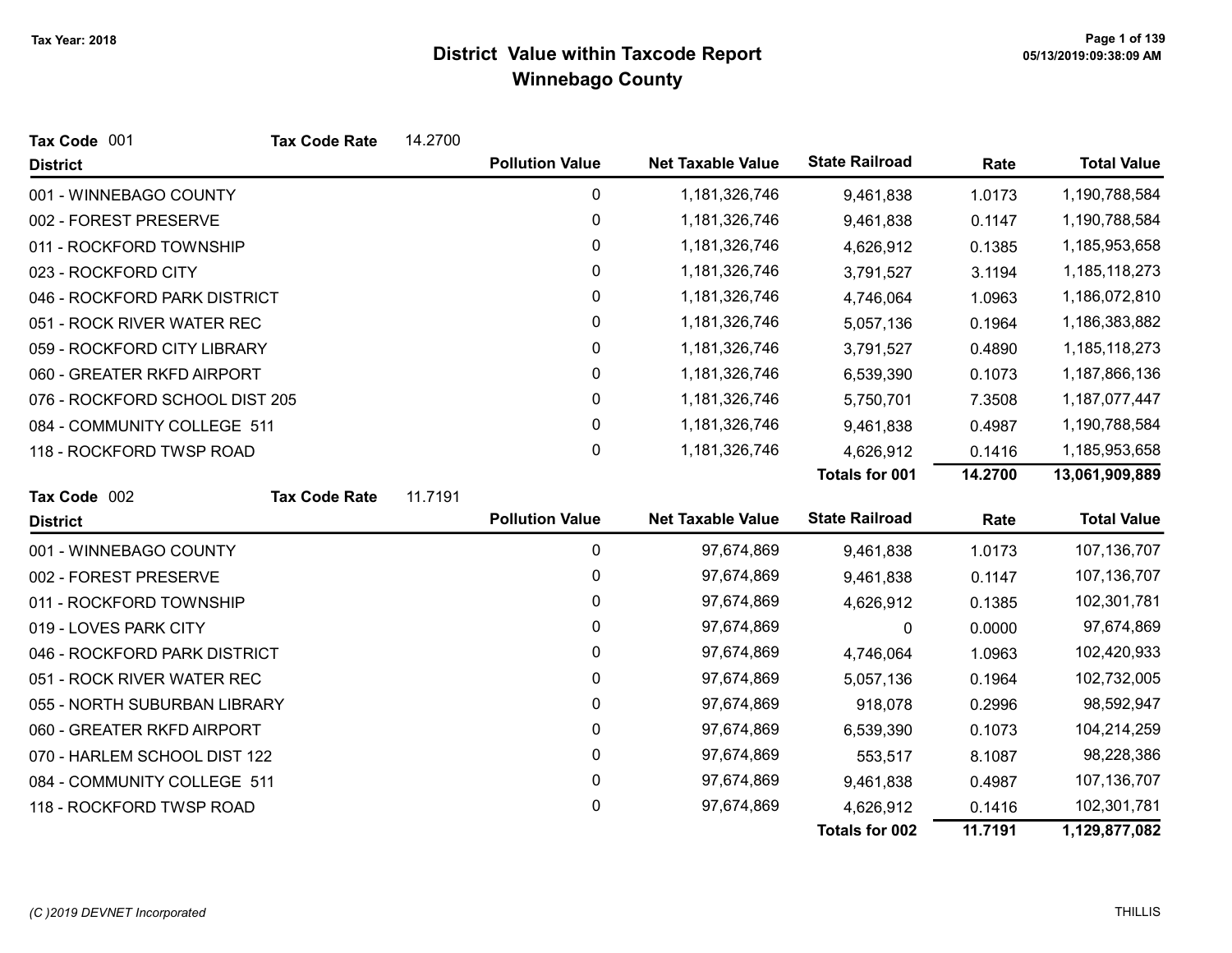| Tax Code 003                   | <b>Tax Code Rate</b> | 11.8746 |                        |                          |                       |         |                    |
|--------------------------------|----------------------|---------|------------------------|--------------------------|-----------------------|---------|--------------------|
| <b>District</b>                |                      |         | <b>Pollution Value</b> | <b>Net Taxable Value</b> | <b>State Railroad</b> | Rate    | <b>Total Value</b> |
| 001 - WINNEBAGO COUNTY         |                      |         | 0                      | 25,570,431               | 9,461,838             | 1.0173  | 35,032,269         |
| 002 - FOREST PRESERVE          |                      |         | $\mathbf 0$            | 25,570,431               | 9,461,838             | 0.1147  | 35,032,269         |
| 011 - ROCKFORD TOWNSHIP        |                      |         | 0                      | 25,570,431               | 4,626,912             | 0.1385  | 30,197,343         |
| 031 - CHERRY VALLEY FIRE       |                      |         | 0                      | 25,570,431               | 774,961               | 1.0186  | 26,345,392         |
| 046 - ROCKFORD PARK DISTRICT   |                      |         | 0                      | 25,570,431               | 4,746,064             | 1.0963  | 30,316,495         |
| 054 - CHERRY VALLEY LIBRARY    |                      |         | 0                      | 25,570,431               | 950,424               | 0.3908  | 26,520,855         |
| 060 - GREATER RKFD AIRPORT     |                      |         | 0                      | 25,570,431               | 6,539,390             | 0.1073  | 32,109,821         |
| 076 - ROCKFORD SCHOOL DIST 205 |                      |         | 0                      | 25,570,431               | 5,750,701             | 7.3508  | 31,321,132         |
| 084 - COMMUNITY COLLEGE 511    |                      |         | 0                      | 25,570,431               | 9,461,838             | 0.4987  | 35,032,269         |
| 118 - ROCKFORD TWSP ROAD       |                      |         | 0                      | 25,570,431               | 4,626,912             | 0.1416  | 30,197,343         |
|                                |                      |         |                        |                          | Totals for 003        | 11.8746 | 312,105,188        |
| Tax Code 005                   | <b>Tax Code Rate</b> | 11.4838 |                        |                          |                       |         |                    |
| <b>District</b>                |                      |         | <b>Pollution Value</b> | <b>Net Taxable Value</b> | <b>State Railroad</b> | Rate    | <b>Total Value</b> |
| 001 - WINNEBAGO COUNTY         |                      |         | $\mathbf 0$            | 10,293,534               | 9,461,838             | 1.0173  | 19,755,372         |
| 002 - FOREST PRESERVE          |                      |         | 0                      | 10,293,534               | 9,461,838             | 0.1147  | 19,755,372         |
| 011 - ROCKFORD TOWNSHIP        |                      |         | 0                      | 10,293,534               | 4,626,912             | 0.1385  | 14,920,446         |
| 031 - CHERRY VALLEY FIRE       |                      |         | 0                      | 10,293,534               | 774,961               | 1.0186  | 11,068,495         |
| 046 - ROCKFORD PARK DISTRICT   |                      |         | 0                      | 10,293,534               | 4,746,064             | 1.0963  | 15,039,598         |
| 060 - GREATER RKFD AIRPORT     |                      |         | 0                      | 10,293,534               | 6,539,390             | 0.1073  | 16,832,924         |
| 076 - ROCKFORD SCHOOL DIST 205 |                      |         | 0                      | 10,293,534               | 5,750,701             | 7.3508  | 16,044,235         |
| 084 - COMMUNITY COLLEGE 511    |                      |         | 0                      | 10,293,534               | 9,461,838             | 0.4987  | 19,755,372         |
| 118 - ROCKFORD TWSP ROAD       |                      |         | 0                      | 10,293,534               | 4,626,912             | 0.1416  | 14,920,446         |
|                                |                      |         |                        |                          | Totals for 005        | 11.4838 | 148,092,260        |
| Tax Code 006                   | <b>Tax Code Rate</b> | 11.5975 |                        |                          |                       |         |                    |
| <b>District</b>                |                      |         | <b>Pollution Value</b> | <b>Net Taxable Value</b> | <b>State Railroad</b> | Rate    | <b>Total Value</b> |
| 001 - WINNEBAGO COUNTY         |                      |         | 0                      | 127,677,510              | 9,461,838             | 1.0173  | 137, 139, 348      |
| 002 - FOREST PRESERVE          |                      |         | 0                      | 127,677,510              | 9,461,838             | 0.1147  | 137, 139, 348      |
| 006 - HARLEM TOWNSHIP          |                      |         | 0                      | 127,677,510              | 0                     | 0.1110  | 127,677,510        |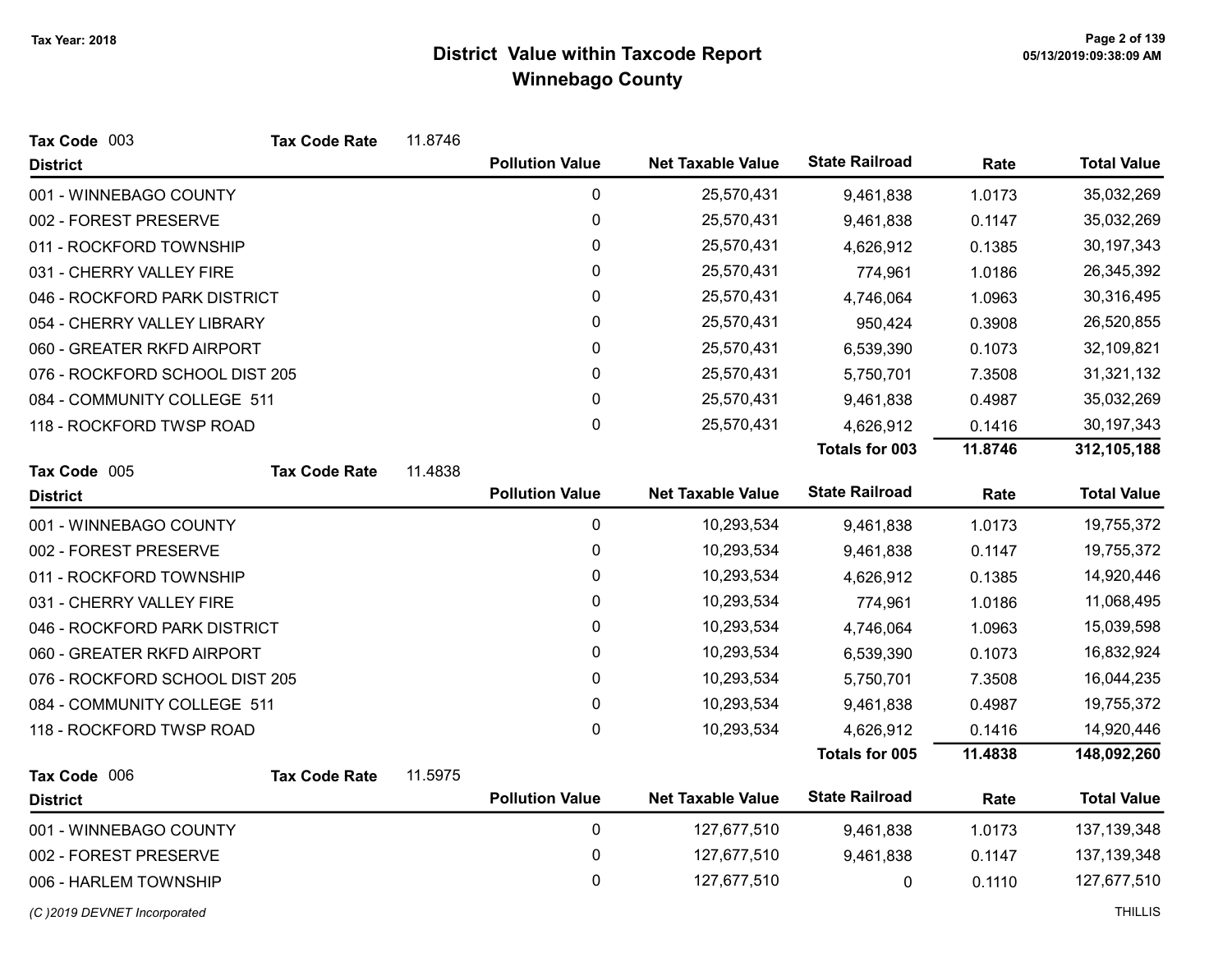| Tax Code 006                 | <b>Tax Code Rate</b>         | 11.5975 |                        |                          |                       |         |                    |
|------------------------------|------------------------------|---------|------------------------|--------------------------|-----------------------|---------|--------------------|
| <b>District</b>              |                              |         | <b>Pollution Value</b> | <b>Net Taxable Value</b> | <b>State Railroad</b> | Rate    | <b>Total Value</b> |
| 019 - LOVES PARK CITY        |                              |         | 0                      | 127,677,510              | 0                     | 0.0000  | 127,677,510        |
| 046 - ROCKFORD PARK DISTRICT |                              |         | 0                      | 127,677,510              | 4,746,064             | 1.0963  | 132,423,574        |
| 051 - ROCK RIVER WATER REC   |                              |         | 0                      | 127,677,510              | 5,057,136             | 0.1964  | 132,734,646        |
| 055 - NORTH SUBURBAN LIBRARY |                              |         | 0                      | 127,677,510              | 918,078               | 0.2996  | 128,595,588        |
| 060 - GREATER RKFD AIRPORT   |                              |         | $\pmb{0}$              | 127,677,510              | 6,539,390             | 0.1073  | 134,216,900        |
|                              | 070 - HARLEM SCHOOL DIST 122 |         | 0                      | 127,677,510              | 553,517               | 8.1087  | 128,231,027        |
| 084 - COMMUNITY COLLEGE 511  |                              |         | 0                      | 127,677,510              | 9,461,838             | 0.4987  | 137, 139, 348      |
| 113 - HARLEM TWSP ROAD       |                              |         | 0                      | 127,677,510              | 0                     | 0.0475  | 127,677,510        |
|                              |                              |         |                        |                          | <b>Totals for 006</b> | 11.5975 | 1,450,652,309      |
| Tax Code 007                 | <b>Tax Code Rate</b>         | 11.4011 |                        |                          |                       |         |                    |
| <b>District</b>              |                              |         | <b>Pollution Value</b> | <b>Net Taxable Value</b> | <b>State Railroad</b> | Rate    | <b>Total Value</b> |
| 001 - WINNEBAGO COUNTY       |                              |         | 0                      | 3,751,685                | 9,461,838             | 1.0173  | 13,213,523         |
| 002 - FOREST PRESERVE        |                              |         | 0                      | 3,751,685                | 9,461,838             | 0.1147  | 13,213,523         |
| 006 - HARLEM TOWNSHIP        |                              |         | 0                      | 3,751,685                | 0                     | 0.1110  | 3,751,685          |
| 019 - LOVES PARK CITY        |                              |         | $\pmb{0}$              | 3,751,685                | 0                     | 0.0000  | 3,751,685          |
| 046 - ROCKFORD PARK DISTRICT |                              |         | 0                      | 3,751,685                | 4,746,064             | 1.0963  | 8,497,749          |
| 055 - NORTH SUBURBAN LIBRARY |                              |         | 0                      | 3,751,685                | 918,078               | 0.2996  | 4,669,763          |
| 060 - GREATER RKFD AIRPORT   |                              |         | 0                      | 3,751,685                | 6,539,390             | 0.1073  | 10,291,075         |
| 070 - HARLEM SCHOOL DIST 122 |                              |         | $\mathbf 0$            | 3,751,685                | 553,517               | 8.1087  | 4,305,202          |
| 084 - COMMUNITY COLLEGE 511  |                              |         | 0                      | 3,751,685                | 9,461,838             | 0.4987  | 13,213,523         |
| 113 - HARLEM TWSP ROAD       |                              |         | $\mathbf{0}$           | 3,751,685                | $\Omega$              | 0.0475  | 3,751,685          |
|                              |                              |         |                        |                          | <b>Totals for 007</b> | 11.4011 | 78,659,413         |
| Tax Code 008                 | <b>Tax Code Rate</b>         | 10.9612 |                        |                          |                       |         |                    |
| <b>District</b>              |                              |         | <b>Pollution Value</b> | <b>Net Taxable Value</b> | <b>State Railroad</b> | Rate    | <b>Total Value</b> |
| 001 - WINNEBAGO COUNTY       |                              |         | $\pmb{0}$              | 47,140,594               | 9,461,838             | 1.0173  | 56,602,432         |
| 002 - FOREST PRESERVE        |                              |         | 0                      | 47,140,594               | 9,461,838             | 0.1147  | 56,602,432         |
| 011 - ROCKFORD TOWNSHIP      |                              |         | 0                      | 47,140,594               | 4,626,912             | 0.1385  | 51,767,506         |
| 019 - LOVES PARK CITY        |                              |         | 0                      | 47,140,594               | 0                     | 0.0000  | 47,140,594         |
| (C) 2019 DEVNET Incorporated |                              |         |                        |                          |                       |         | <b>THILLIS</b>     |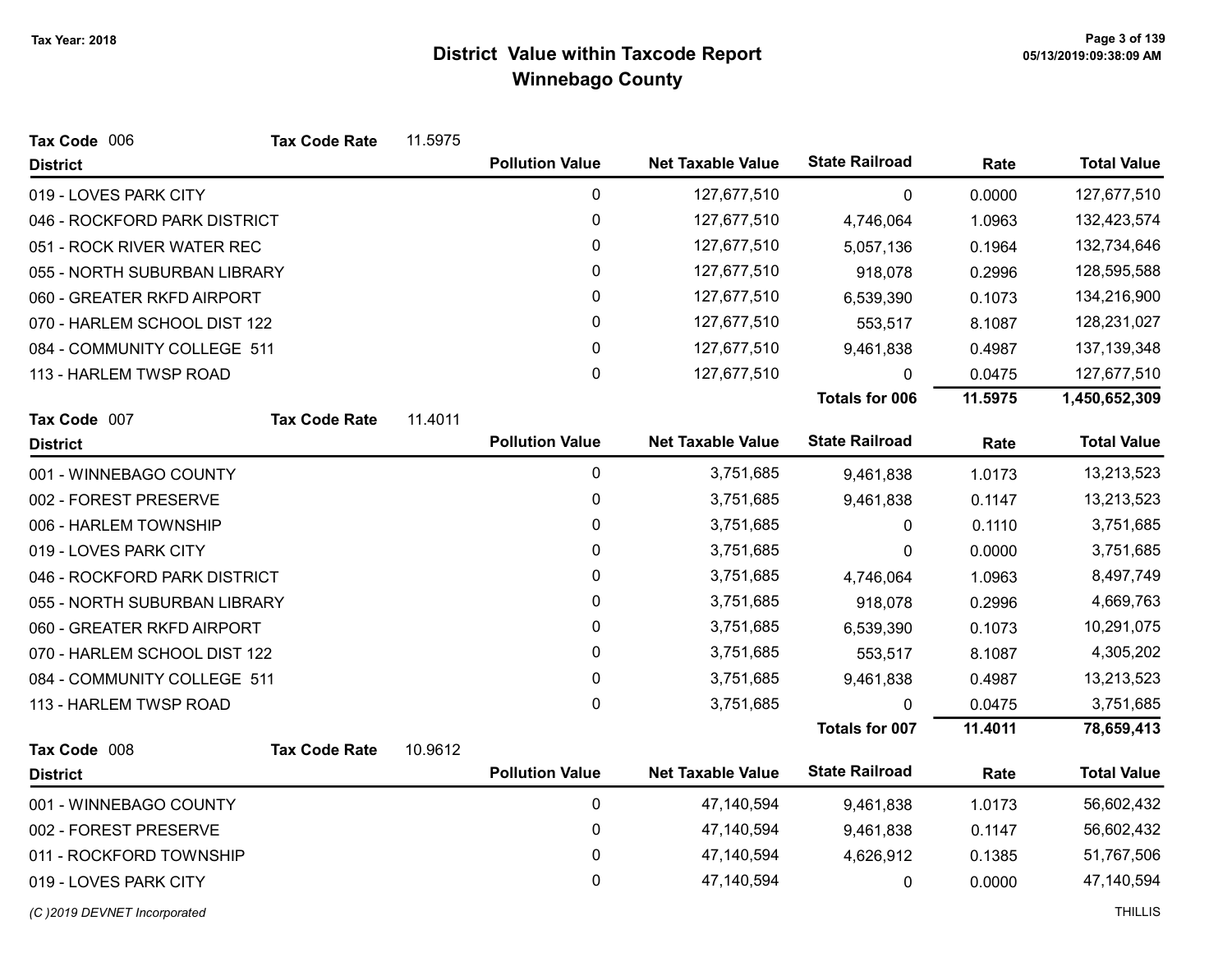| Tax Code 008                   | <b>Tax Code Rate</b>       | 10.9612 |                        |                          |                       |         |                    |
|--------------------------------|----------------------------|---------|------------------------|--------------------------|-----------------------|---------|--------------------|
| <b>District</b>                |                            |         | <b>Pollution Value</b> | <b>Net Taxable Value</b> | <b>State Railroad</b> | Rate    | <b>Total Value</b> |
| 046 - ROCKFORD PARK DISTRICT   |                            |         | $\mathbf 0$            | 47,140,594               | 4,746,064             | 1.0963  | 51,886,658         |
| 051 - ROCK RIVER WATER REC     |                            |         | $\mathbf 0$            | 47,140,594               | 5,057,136             | 0.1964  | 52,197,730         |
| 055 - NORTH SUBURBAN LIBRARY   |                            |         | 0                      | 47,140,594               | 918,078               | 0.2996  | 48,058,672         |
|                                | 060 - GREATER RKFD AIRPORT |         | 0                      | 47,140,594               | 6,539,390             | 0.1073  | 53,679,984         |
| 076 - ROCKFORD SCHOOL DIST 205 |                            |         | $\pmb{0}$              | 47,140,594               | 5,750,701             | 7.3508  | 52,891,295         |
| 084 - COMMUNITY COLLEGE 511    |                            |         | $\pmb{0}$              | 47,140,594               | 9,461,838             | 0.4987  | 56,602,432         |
| 118 - ROCKFORD TWSP ROAD       |                            |         | 0                      | 47,140,594               | 4,626,912             | 0.1416  | 51,767,506         |
|                                |                            |         |                        |                          | <b>Totals for 008</b> | 10.9612 | 579,197,241        |
| Tax Code 010                   | <b>Tax Code Rate</b>       | 12.1744 |                        |                          |                       |         |                    |
| <b>District</b>                |                            |         | <b>Pollution Value</b> | <b>Net Taxable Value</b> | <b>State Railroad</b> | Rate    | <b>Total Value</b> |
| 001 - WINNEBAGO COUNTY         |                            |         | $\pmb{0}$              | 2,825,804                | 9,461,838             | 1.0173  | 12,287,642         |
| 002 - FOREST PRESERVE          |                            |         | 0                      | 2,825,804                | 9,461,838             | 0.1147  | 12,287,642         |
| 011 - ROCKFORD TOWNSHIP        |                            |         | 0                      | 2,825,804                | 4,626,912             | 0.1385  | 7,452,716          |
| 037 - NORTH PARK FIRE          |                            |         | $\pmb{0}$              | 2,825,804                | 473,168               | 0.4553  | 3,298,972          |
| 046 - ROCKFORD PARK DISTRICT   |                            |         | 0                      | 2,825,804                | 4,746,064             | 1.0963  | 7,571,868          |
| 051 - ROCK RIVER WATER REC     |                            |         | 0                      | 2,825,804                | 5,057,136             | 0.1964  | 7,882,940          |
| 055 - NORTH SUBURBAN LIBRARY   |                            |         | 0                      | 2,825,804                | 918,078               | 0.2996  | 3,743,882          |
| 060 - GREATER RKFD AIRPORT     |                            |         | $\pmb{0}$              | 2,825,804                | 6,539,390             | 0.1073  | 9,365,194          |
| 070 - HARLEM SCHOOL DIST 122   |                            |         | 0                      | 2,825,804                | 553,517               | 8.1087  | 3,379,321          |
| 084 - COMMUNITY COLLEGE 511    |                            |         | $\pmb{0}$              | 2,825,804                | 9,461,838             | 0.4987  | 12,287,642         |
| 118 - ROCKFORD TWSP ROAD       |                            |         | 0                      | 2,825,804                | 4,626,912             | 0.1416  | 7,452,716          |
|                                |                            |         |                        |                          | <b>Totals for 010</b> | 12.1744 | 87,010,535         |
| Tax Code 012                   | <b>Tax Code Rate</b>       | 9.5469  |                        |                          |                       |         |                    |
| <b>District</b>                |                            |         | <b>Pollution Value</b> | <b>Net Taxable Value</b> | <b>State Railroad</b> | Rate    | <b>Total Value</b> |
| 001 - WINNEBAGO COUNTY         |                            |         | $\pmb{0}$              | 159,243                  | 9,461,838             | 1.0173  | 9,621,081          |
| 002 - FOREST PRESERVE          |                            |         | $\pmb{0}$              | 159,243                  | 9,461,838             | 0.1147  | 9,621,081          |
| 006 - HARLEM TOWNSHIP          |                            |         | $\pmb{0}$              | 159,243                  | 0                     | 0.1110  | 159,243            |
| 019 - LOVES PARK CITY          |                            |         | $\mathbf 0$            | 159,243                  | 0                     | 0.0000  | 159,243            |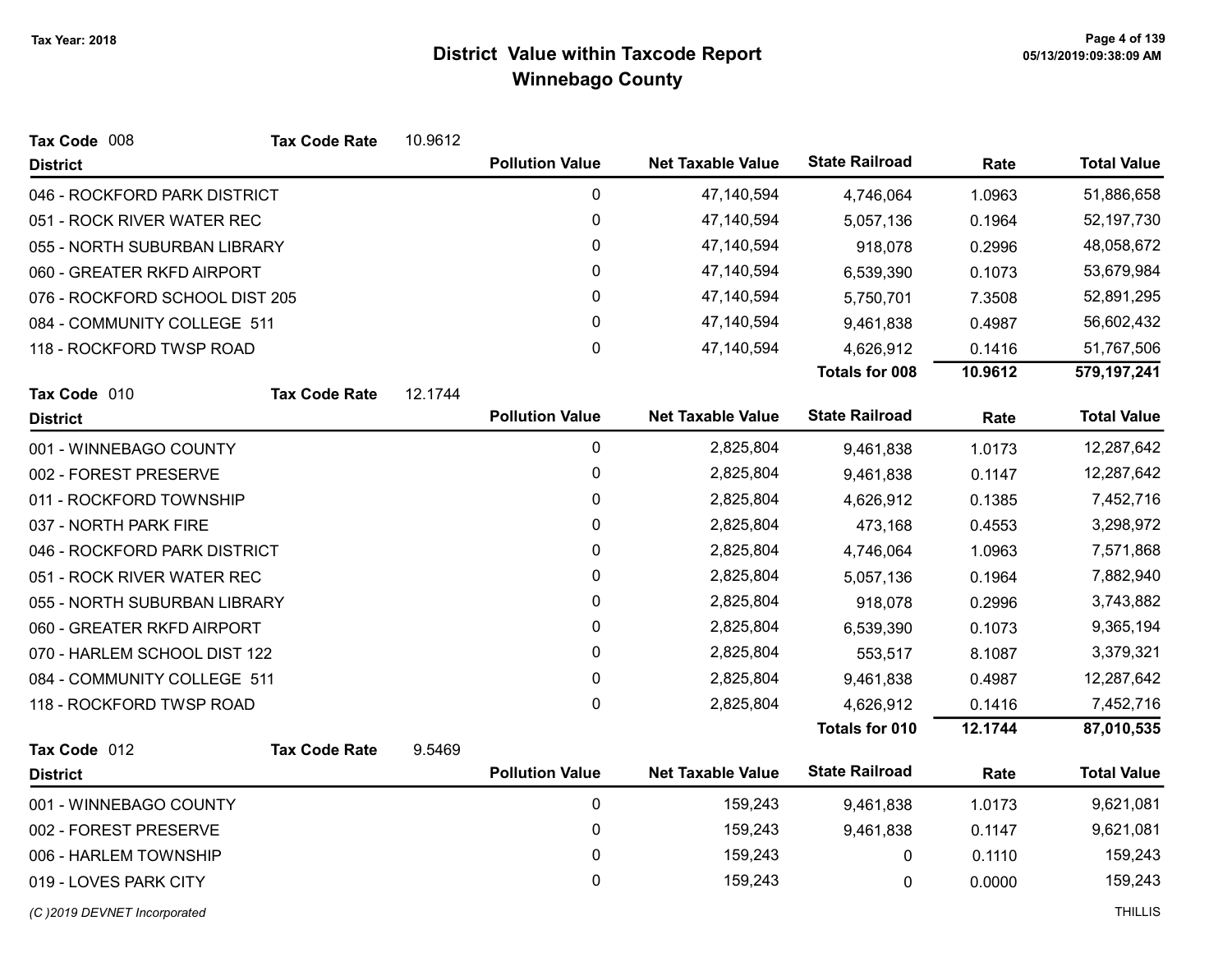| Tax Code 012                   | <b>Tax Code Rate</b> | 9.5469  |                        |                          |                       |         |                    |
|--------------------------------|----------------------|---------|------------------------|--------------------------|-----------------------|---------|--------------------|
| <b>District</b>                |                      |         | <b>Pollution Value</b> | <b>Net Taxable Value</b> | <b>State Railroad</b> | Rate    | <b>Total Value</b> |
| 055 - NORTH SUBURBAN LIBRARY   |                      |         | $\mathbf 0$            | 159,243                  | 918,078               | 0.2996  | 1,077,321          |
| 060 - GREATER RKFD AIRPORT     |                      |         | 0                      | 159,243                  | 6,539,390             | 0.1073  | 6,698,633          |
| 076 - ROCKFORD SCHOOL DIST 205 |                      |         | 0                      | 159,243                  | 5,750,701             | 7.3508  | 5,909,944          |
| 084 - COMMUNITY COLLEGE 511    |                      |         | 0                      | 159,243                  | 9,461,838             | 0.4987  | 9,621,081          |
| 113 - HARLEM TWSP ROAD         |                      |         | 0                      | 159,243                  | 0                     | 0.0475  | 159,243            |
|                                |                      |         |                        |                          | <b>Totals for 012</b> | 9.5469  | 43,026,870         |
| Tax Code 013                   | <b>Tax Code Rate</b> | 11.1169 |                        |                          |                       |         |                    |
| <b>District</b>                |                      |         | <b>Pollution Value</b> | <b>Net Taxable Value</b> | <b>State Railroad</b> | Rate    | <b>Total Value</b> |
| 001 - WINNEBAGO COUNTY         |                      |         | 0                      | 21,358,579               | 9,461,838             | 1.0173  | 30,820,417         |
| 002 - FOREST PRESERVE          |                      |         | 0                      | 21,358,579               | 9,461,838             | 0.1147  | 30,820,417         |
| 011 - ROCKFORD TOWNSHIP        |                      |         | 0                      | 21,358,579               | 4,626,912             | 0.1385  | 25,985,491         |
| 037 - NORTH PARK FIRE          |                      |         | 0                      | 21,358,579               | 473,168               | 0.4553  | 21,831,747         |
| 046 - ROCKFORD PARK DISTRICT   |                      |         | 0                      | 21,358,579               | 4,746,064             | 1.0963  | 26,104,643         |
| 051 - ROCK RIVER WATER REC     |                      |         | 0                      | 21,358,579               | 5,057,136             | 0.1964  | 26,415,715         |
| 060 - GREATER RKFD AIRPORT     |                      |         | 0                      | 21,358,579               | 6,539,390             | 0.1073  | 27,897,969         |
| 076 - ROCKFORD SCHOOL DIST 205 |                      |         | 0                      | 21,358,579               | 5,750,701             | 7.3508  | 27,109,280         |
| 084 - COMMUNITY COLLEGE 511    |                      |         | 0                      | 21,358,579               | 9,461,838             | 0.4987  | 30,820,417         |
| 118 - ROCKFORD TWSP ROAD       |                      |         | 0                      | 21,358,579               | 4,626,912             | 0.1416  | 25,985,491         |
|                                |                      |         |                        |                          | Totals for 013        | 11.1169 | 273,791,587        |
| Tax Code 014                   | <b>Tax Code Rate</b> | 14.2700 |                        |                          |                       |         |                    |
| <b>District</b>                |                      |         | <b>Pollution Value</b> | <b>Net Taxable Value</b> | <b>State Railroad</b> | Rate    | <b>Total Value</b> |
| 001 - WINNEBAGO COUNTY         |                      |         | $\mathbf 0$            | 1,802,744                | 9,461,838             | 1.0173  | 11,264,582         |
| 002 - FOREST PRESERVE          |                      |         | 0                      | 1,802,744                | 9,461,838             | 0.1147  | 11,264,582         |
| 011 - ROCKFORD TOWNSHIP        |                      |         | 0                      | 1,802,744                | 4,626,912             | 0.1385  | 6,429,656          |
| 023 - ROCKFORD CITY            |                      |         | 0                      | 1,802,744                | 3,791,527             | 3.1194  | 5,594,271          |
| 046 - ROCKFORD PARK DISTRICT   |                      |         | $\mathbf 0$            | 1,802,744                | 4,746,064             | 1.0963  | 6,548,808          |
| 051 - ROCK RIVER WATER REC     |                      |         | 0                      | 1,802,744                | 5,057,136             | 0.1964  | 6,859,880          |
| 059 - ROCKFORD CITY LIBRARY    |                      |         | 0                      | 1,802,744                | 3,791,527             | 0.4890  | 5,594,271          |
|                                |                      |         |                        |                          |                       |         |                    |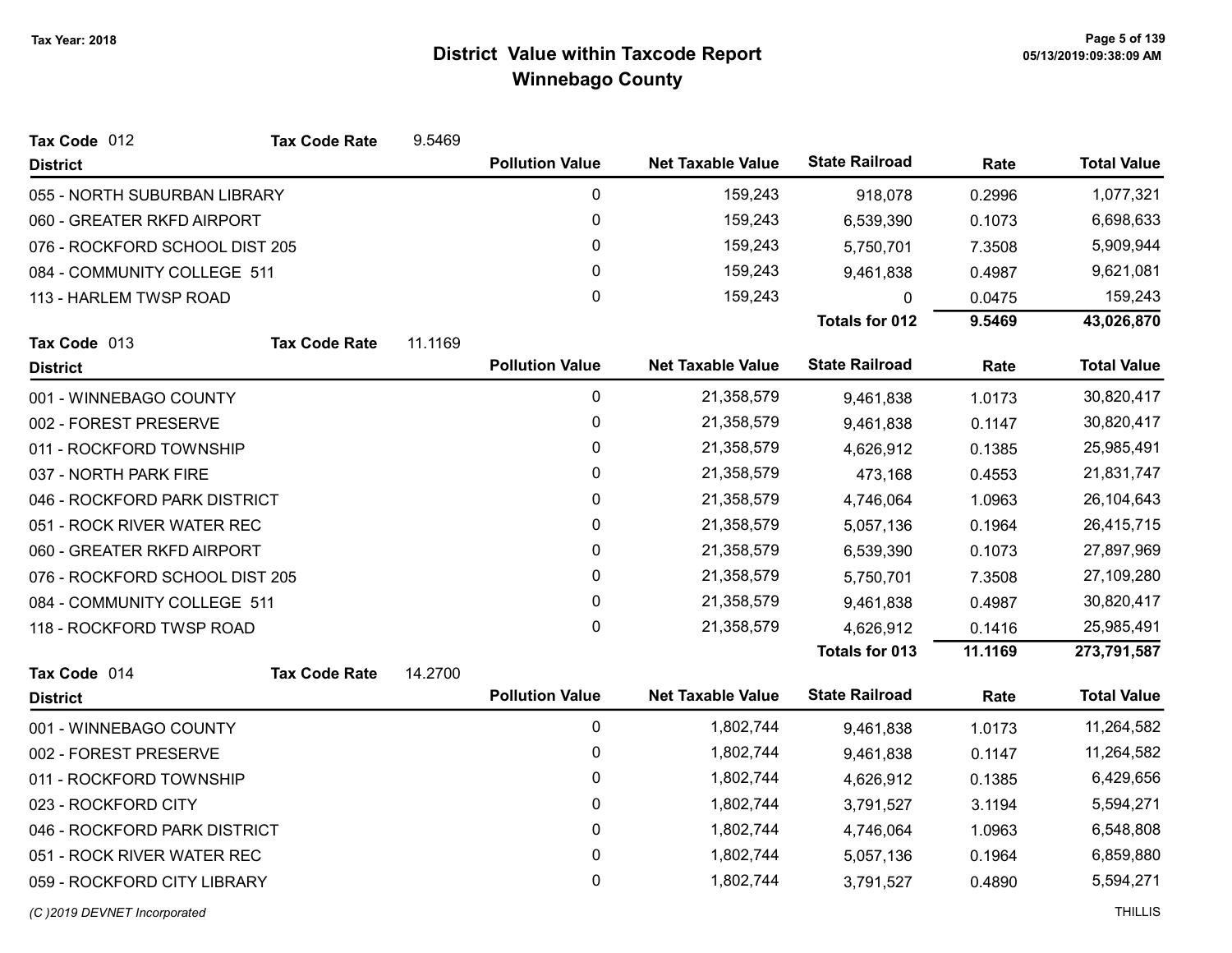| Tax Code 014                   | <b>Tax Code Rate</b> | 14.2700 |                        |                          |                       |           |                    |
|--------------------------------|----------------------|---------|------------------------|--------------------------|-----------------------|-----------|--------------------|
| <b>District</b>                |                      |         | <b>Pollution Value</b> | <b>Net Taxable Value</b> | <b>State Railroad</b> | Rate      | <b>Total Value</b> |
| 060 - GREATER RKFD AIRPORT     |                      |         | $\pmb{0}$              | 1,802,744                | 6,539,390             | 0.1073    | 8,342,134          |
| 076 - ROCKFORD SCHOOL DIST 205 |                      |         | 0                      | 1,802,744                | 5,750,701             | 7.3508    | 7,553,445          |
| 084 - COMMUNITY COLLEGE 511    |                      |         | 0                      | 1,802,744                | 9,461,838             | 0.4987    | 11,264,582         |
| 104 - SOUTH ROCKFORD TIF       |                      |         | 0                      | 998,582                  | $\Omega$              | 0.0000    | 998,582            |
| 118 - ROCKFORD TWSP ROAD       |                      |         | 0                      | 1,802,744                | 4,626,912             | 0.1416    | 6,429,656          |
|                                |                      |         |                        |                          | <b>Totals for 014</b> | 14.2700   | 88,144,449         |
| Tax Code 016                   | <b>Tax Code Rate</b> | 10.6616 |                        |                          |                       |           |                    |
| <b>District</b>                |                      |         | <b>Pollution Value</b> | <b>Net Taxable Value</b> | <b>State Railroad</b> | Rate      | <b>Total Value</b> |
| 001 - WINNEBAGO COUNTY         |                      |         | 0                      | 4,438                    | 9,461,838             | 1.0173    | 9,466,276          |
| 002 - FOREST PRESERVE          |                      |         | 0                      | 4,438                    | 9,461,838             | 0.1147    | 9,466,276          |
| 011 - ROCKFORD TOWNSHIP        |                      |         | 0                      | 4,438                    | 4,626,912             | 0.1385    | 4,631,350          |
| 046 - ROCKFORD PARK DISTRICT   |                      |         | 0                      | 4,438                    | 4,746,064             | 1.0963    | 4,750,502          |
| 051 - ROCK RIVER WATER REC     |                      | 0       | 4,438                  | 5,057,136                | 0.1964                | 5,061,574 |                    |
| 060 - GREATER RKFD AIRPORT     |                      |         | 0                      | 4,438                    | 6,539,390             | 0.1073    | 6,543,828          |
| 076 - ROCKFORD SCHOOL DIST 205 |                      |         | 0                      | 4,438                    | 5,750,701             | 7.3508    | 5,755,139          |
| 084 - COMMUNITY COLLEGE 511    |                      |         | 0                      | 4,438                    | 9,461,838             | 0.4987    | 9,466,276          |
| 118 - ROCKFORD TWSP ROAD       |                      |         | 0                      | 4,438                    | 4,626,912             | 0.1416    | 4,631,350          |
|                                |                      |         |                        |                          | Totals for 016        | 10.6616   | 59,772,571         |
| Tax Code 017                   | <b>Tax Code Rate</b> | 12.0710 |                        |                          |                       |           |                    |
| <b>District</b>                |                      |         | <b>Pollution Value</b> | <b>Net Taxable Value</b> | <b>State Railroad</b> | Rate      | <b>Total Value</b> |
| 001 - WINNEBAGO COUNTY         |                      |         | 0                      | 20,944,041               | 9,461,838             | 1.0173    | 30,405,879         |
| 002 - FOREST PRESERVE          |                      |         | 0                      | 20,944,041               | 9,461,838             | 0.1147    | 30,405,879         |
| 011 - ROCKFORD TOWNSHIP        |                      |         | 0                      | 20,944,041               | 4,626,912             | 0.1385    | 25,570,953         |
| 031 - CHERRY VALLEY FIRE       |                      |         | 0                      | 20,944,041               | 774,961               | 1.0186    | 21,719,002         |
| 046 - ROCKFORD PARK DISTRICT   |                      |         | $\pmb{0}$              | 20,944,041               | 4,746,064             | 1.0963    | 25,690,105         |
| 051 - ROCK RIVER WATER REC     |                      |         | 0                      | 20,944,041               | 5,057,136             | 0.1964    | 26,001,177         |
| 054 - CHERRY VALLEY LIBRARY    |                      |         | 0                      | 20,944,041               | 950,424               | 0.3908    | 21,894,465         |
| 060 - GREATER RKFD AIRPORT     |                      |         | 0                      | 20,944,041               | 6,539,390             | 0.1073    | 27,483,431         |
| (C) 2019 DEVNET Incorporated   |                      |         |                        |                          |                       |           | <b>THILLIS</b>     |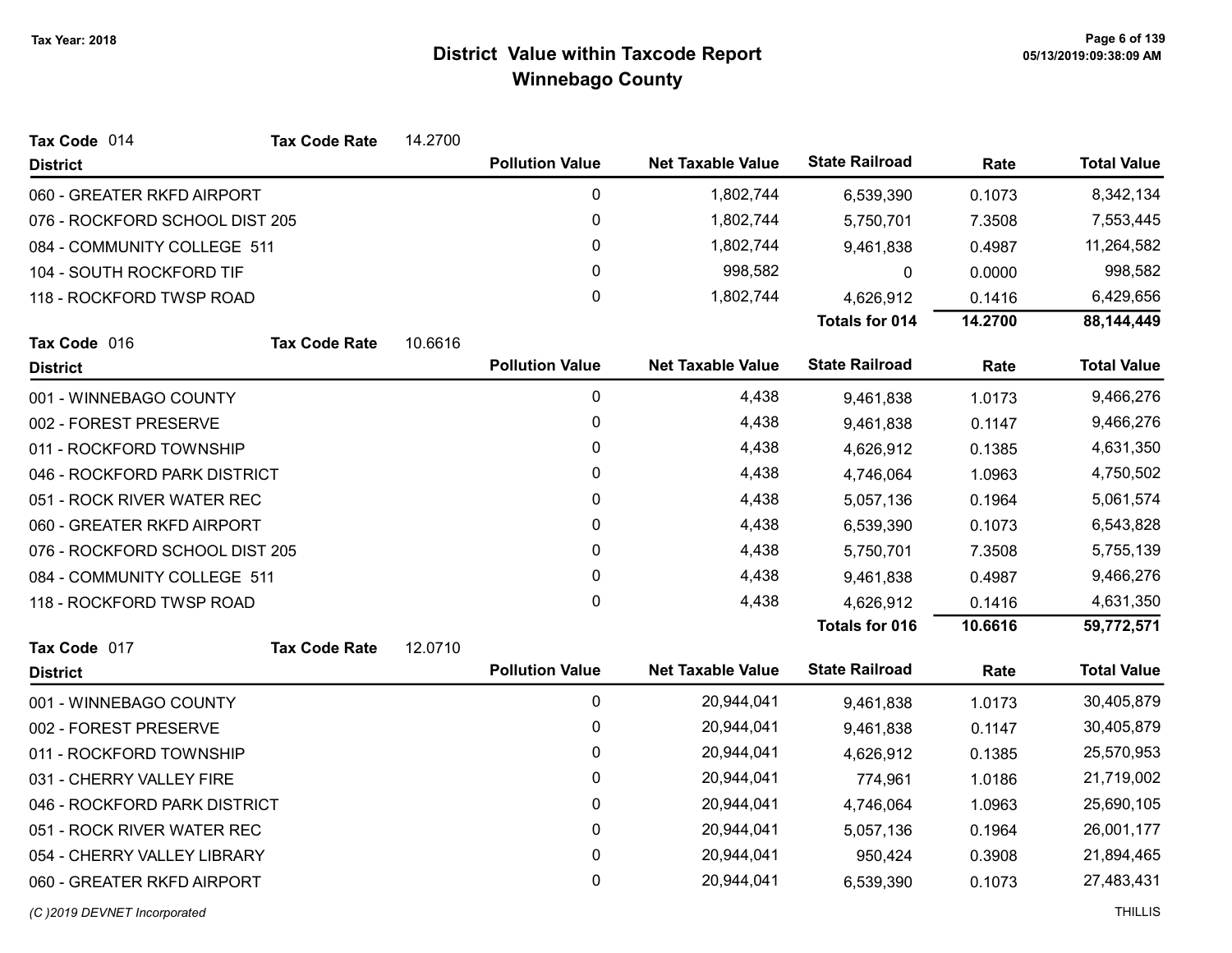| Tax Code 017                   | <b>Tax Code Rate</b> | 12.0710 |                        |                          |                       |            |                    |
|--------------------------------|----------------------|---------|------------------------|--------------------------|-----------------------|------------|--------------------|
| <b>District</b>                |                      |         | <b>Pollution Value</b> | <b>Net Taxable Value</b> | <b>State Railroad</b> | Rate       | <b>Total Value</b> |
| 076 - ROCKFORD SCHOOL DIST 205 |                      |         | 0                      | 20,944,041               | 5,750,701             | 7.3508     | 26,694,742         |
| 084 - COMMUNITY COLLEGE 511    |                      |         | 0                      | 20,944,041               | 9,461,838             | 0.4987     | 30,405,879         |
| 118 - ROCKFORD TWSP ROAD       |                      |         | 0                      | 20,944,041               | 4,626,912             | 0.1416     | 25,570,953         |
|                                |                      |         |                        |                          | <b>Totals for 017</b> | 12.0710    | 291,842,465        |
| Tax Code 018                   | <b>Tax Code Rate</b> | 11.6802 |                        |                          |                       |            |                    |
| <b>District</b>                |                      |         | <b>Pollution Value</b> | <b>Net Taxable Value</b> | <b>State Railroad</b> | Rate       | <b>Total Value</b> |
| 001 - WINNEBAGO COUNTY         |                      |         | $\pmb{0}$              | 48,033,228               | 9,461,838             | 1.0173     | 57,495,066         |
| 002 - FOREST PRESERVE          |                      |         | 0                      | 48,033,228               | 9,461,838             | 0.1147     | 57,495,066         |
| 011 - ROCKFORD TOWNSHIP        |                      |         | 0                      | 48,033,228               | 4,626,912             | 0.1385     | 52,660,140         |
| 031 - CHERRY VALLEY FIRE       |                      |         | 0                      | 48,033,228               | 774,961               | 1.0186     | 48,808,189         |
| 046 - ROCKFORD PARK DISTRICT   |                      |         | 0                      | 48,033,228               | 4,746,064             | 1.0963     | 52,779,292         |
| 051 - ROCK RIVER WATER REC     |                      | 0       | 48,033,228             | 5,057,136                | 0.1964                | 53,090,364 |                    |
| 060 - GREATER RKFD AIRPORT     |                      |         | 0                      | 48,033,228               | 6,539,390             | 0.1073     | 54,572,618         |
| 076 - ROCKFORD SCHOOL DIST 205 |                      |         | 0                      | 48,033,228               | 5,750,701             | 7.3508     | 53,783,929         |
| 084 - COMMUNITY COLLEGE 511    |                      |         | 0                      | 48,033,228               | 9,461,838             | 0.4987     | 57,495,066         |
| 118 - ROCKFORD TWSP ROAD       |                      |         | 0                      | 48,033,228               | 4,626,912             | 0.1416     | 52,660,140         |
|                                |                      |         |                        |                          | <b>Totals for 018</b> | 11.6802    | 540,839,870        |
| Tax Code 019                   | <b>Tax Code Rate</b> | 11.1015 |                        |                          |                       |            |                    |
| <b>District</b>                |                      |         | <b>Pollution Value</b> | <b>Net Taxable Value</b> | <b>State Railroad</b> | Rate       | <b>Total Value</b> |
| 001 - WINNEBAGO COUNTY         |                      |         | 0                      | 0                        | 9,461,838             | 1.0173     | 9,461,838          |
| 002 - FOREST PRESERVE          |                      |         | 0                      | 0                        | 9,461,838             | 0.1147     | 9,461,838          |
| 006 - HARLEM TOWNSHIP          |                      |         | 0                      | 0                        | 0                     | 0.1110     | $\Omega$           |
| 019 - LOVES PARK CITY          |                      |         | 0                      | 0                        | 0                     | 0.0000     | $\Omega$           |
| 046 - ROCKFORD PARK DISTRICT   |                      |         | 0                      | 0                        | 4,746,064             | 1.0963     | 4,746,064          |
| 060 - GREATER RKFD AIRPORT     |                      |         | 0                      | 0                        | 6,539,390             | 0.1073     | 6,539,390          |
| 070 - HARLEM SCHOOL DIST 122   |                      |         | 0                      | 0                        | 553,517               | 8.1087     | 553,517            |
| 084 - COMMUNITY COLLEGE 511    |                      |         | 0                      | 0                        | 9,461,838             | 0.4987     | 9,461,838          |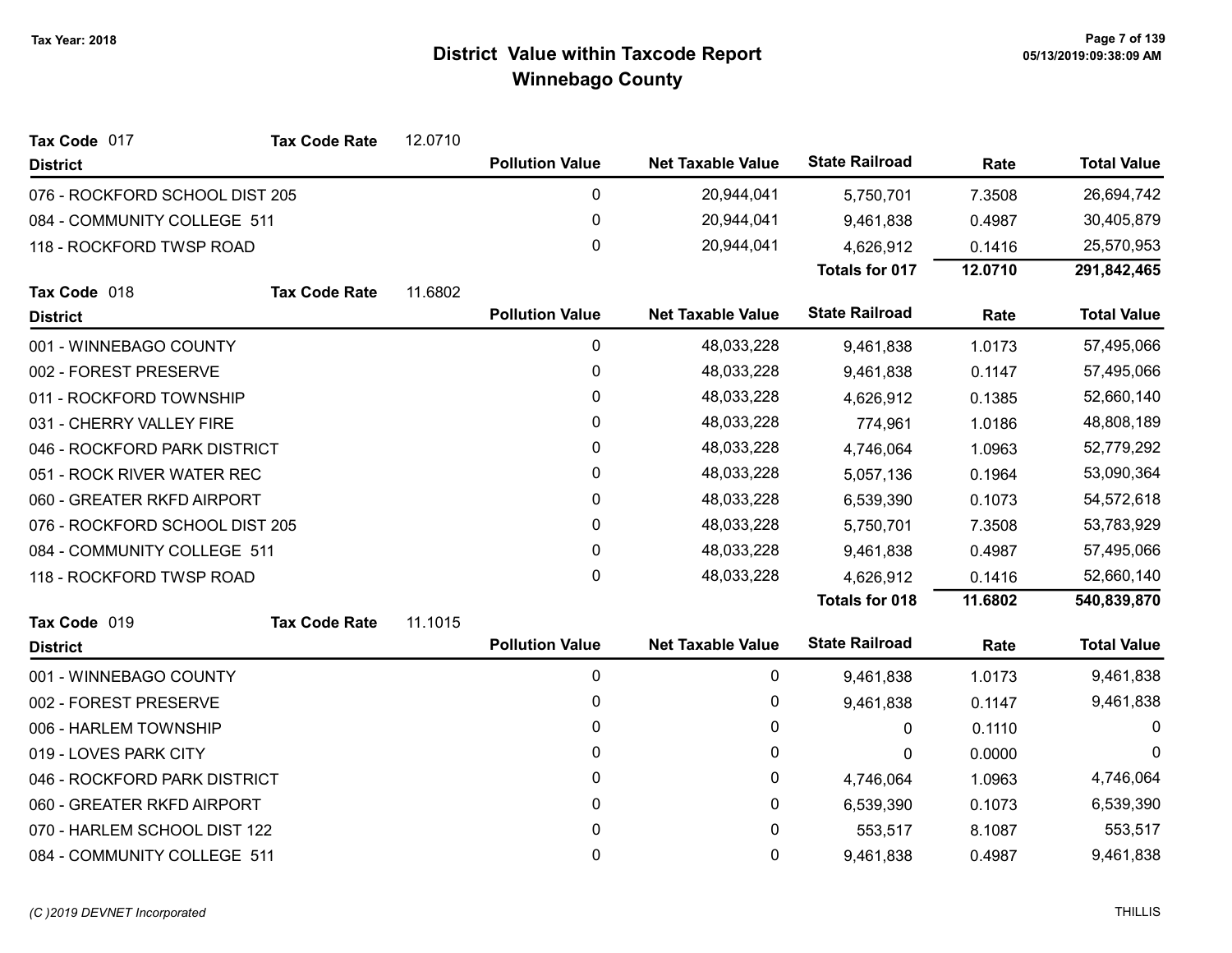| Tax Code 019                   | <b>Tax Code Rate</b> | 11.1015 |                        |                          |                       |         |                    |
|--------------------------------|----------------------|---------|------------------------|--------------------------|-----------------------|---------|--------------------|
| <b>District</b>                |                      |         | <b>Pollution Value</b> | <b>Net Taxable Value</b> | <b>State Railroad</b> | Rate    | <b>Total Value</b> |
| 113 - HARLEM TWSP ROAD         |                      |         | 0                      | 0                        | 0                     | 0.0475  | 0                  |
|                                |                      |         |                        |                          | <b>Totals for 019</b> | 11.1015 | 40,224,485         |
| Tax Code 020                   | <b>Tax Code Rate</b> | 10.6432 |                        |                          |                       |         |                    |
| <b>District</b>                |                      |         | <b>Pollution Value</b> | <b>Net Taxable Value</b> | <b>State Railroad</b> | Rate    | <b>Total Value</b> |
| 001 - WINNEBAGO COUNTY         |                      |         | 0                      | 20,789                   | 9,461,838             | 1.0173  | 9,482,627          |
| 002 - FOREST PRESERVE          |                      |         | 0                      | 20,789                   | 9,461,838             | 0.1147  | 9,482,627          |
| 006 - HARLEM TOWNSHIP          |                      |         | 0                      | 20,789                   | 0                     | 0.1110  | 20,789             |
| 019 - LOVES PARK CITY          |                      |         | 0                      | 20,789                   | 0                     | 0.0000  | 20,789             |
| 046 - ROCKFORD PARK DISTRICT   |                      |         | 0                      | 20,789                   | 4,746,064             | 1.0963  | 4,766,853          |
| 055 - NORTH SUBURBAN LIBRARY   |                      |         | 0                      | 20,789                   | 918,078               | 0.2996  | 938,867            |
| 060 - GREATER RKFD AIRPORT     |                      |         | 0                      | 20,789                   | 6,539,390             | 0.1073  | 6,560,179          |
| 076 - ROCKFORD SCHOOL DIST 205 |                      |         | 0                      | 20,789                   | 5,750,701             | 7.3508  | 5,771,490          |
| 084 - COMMUNITY COLLEGE 511    |                      |         | 0                      | 20,789                   | 9,461,838             | 0.4987  | 9,482,627          |
| 113 - HARLEM TWSP ROAD         |                      |         | 0                      | 20,789                   | 0                     | 0.0475  | 20,789             |
|                                |                      |         |                        |                          | <b>Totals for 020</b> | 10.6432 | 46,547,637         |
| Tax Code 021                   | <b>Tax Code Rate</b> | 15.0279 |                        |                          |                       |         |                    |
| <b>District</b>                |                      |         | <b>Pollution Value</b> | <b>Net Taxable Value</b> | <b>State Railroad</b> | Rate    | <b>Total Value</b> |
| 001 - WINNEBAGO COUNTY         |                      |         | 0                      | 15,734,918               | 9,461,838             | 1.0173  | 25,196,756         |
| 002 - FOREST PRESERVE          |                      |         | 0                      | 15,734,918               | 9,461,838             | 0.1147  | 25,196,756         |
| 011 - ROCKFORD TOWNSHIP        |                      |         | 0                      | 15,734,918               | 4,626,912             | 0.1385  | 20,361,830         |
| 023 - ROCKFORD CITY            |                      |         | 0                      | 15,734,918               | 3,791,527             | 3.1194  | 19,526,445         |
| 046 - ROCKFORD PARK DISTRICT   |                      |         | 0                      | 15,734,918               | 4,746,064             | 1.0963  | 20,480,982         |
| 051 - ROCK RIVER WATER REC     |                      |         | 0                      | 15,734,918               | 5,057,136             | 0.1964  | 20,792,054         |
| 059 - ROCKFORD CITY LIBRARY    |                      |         | 0                      | 15,734,918               | 3,791,527             | 0.4890  | 19,526,445         |
| 060 - GREATER RKFD AIRPORT     |                      |         | 0                      | 15,734,918               | 6,539,390             | 0.1073  | 22,274,308         |
| 070 - HARLEM SCHOOL DIST 122   |                      |         | 0                      | 15,734,918               | 553,517               | 8.1087  | 16,288,435         |
| 084 - COMMUNITY COLLEGE 511    |                      |         | 0                      | 15,734,918               | 9,461,838             | 0.4987  | 25,196,756         |

#### (C)2019 DEVNET Incorporated THILLIS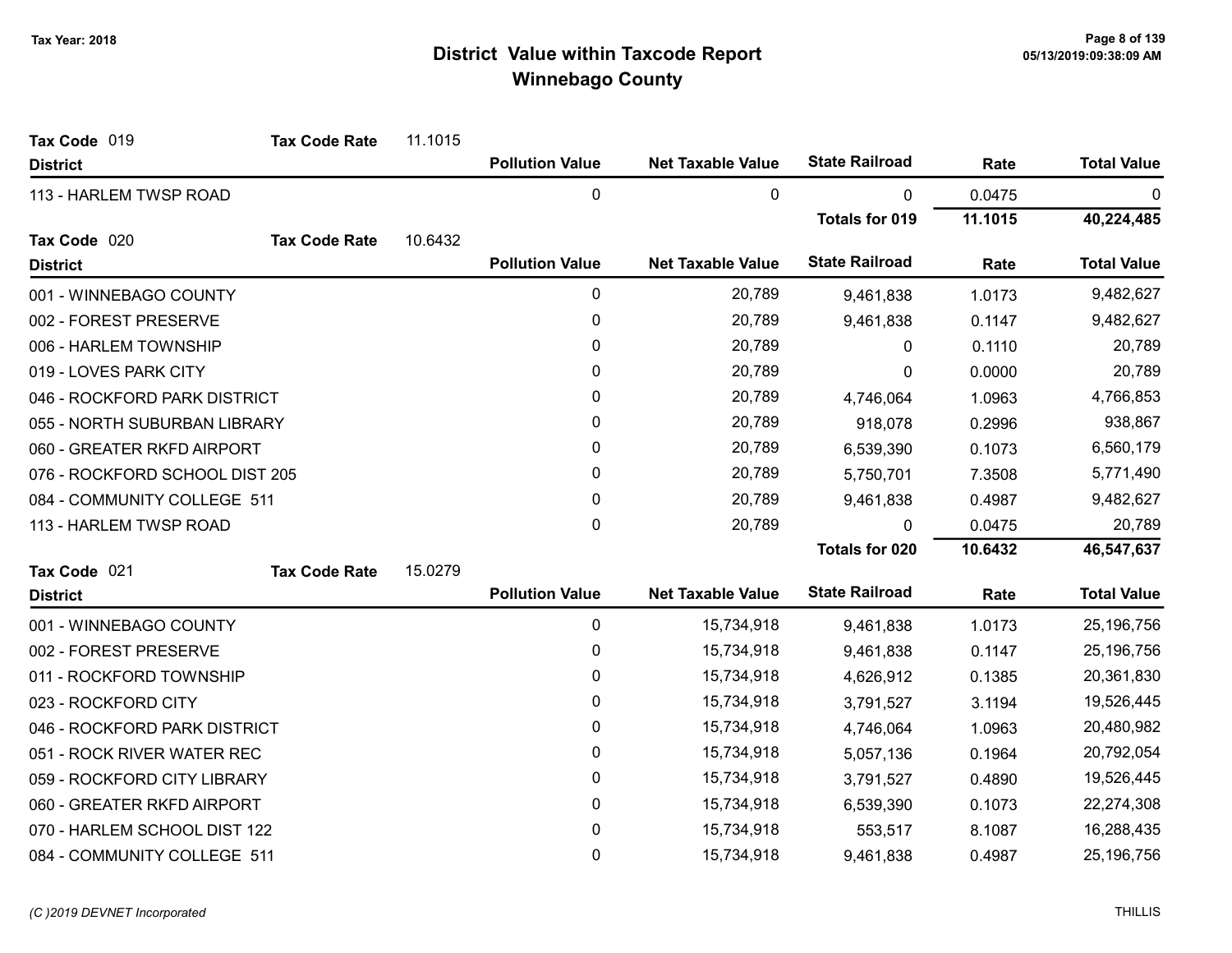| Tax Code 021                   | <b>Tax Code Rate</b> | 15.0279 |                        |                          |                       |         |                    |
|--------------------------------|----------------------|---------|------------------------|--------------------------|-----------------------|---------|--------------------|
| <b>District</b>                |                      |         | <b>Pollution Value</b> | <b>Net Taxable Value</b> | <b>State Railroad</b> | Rate    | <b>Total Value</b> |
| 118 - ROCKFORD TWSP ROAD       |                      |         | $\mathbf 0$            | 15,734,918               | 4,626,912             | 0.1416  | 20,361,830         |
|                                |                      |         |                        |                          | <b>Totals for 021</b> | 15.0279 | 235,202,597        |
| Tax Code 026                   | <b>Tax Code Rate</b> | 10.8396 |                        |                          |                       |         |                    |
| <b>District</b>                |                      |         | <b>Pollution Value</b> | <b>Net Taxable Value</b> | <b>State Railroad</b> | Rate    | <b>Total Value</b> |
| 001 - WINNEBAGO COUNTY         |                      |         | 0                      | 27,645,717               | 9,461,838             | 1.0173  | 37, 107, 555       |
| 002 - FOREST PRESERVE          |                      |         | $\pmb{0}$              | 27,645,717               | 9,461,838             | 0.1147  | 37, 107, 555       |
| 006 - HARLEM TOWNSHIP          |                      |         | $\pmb{0}$              | 27,645,717               | 0                     | 0.1110  | 27,645,717         |
| 019 - LOVES PARK CITY          |                      |         | 0                      | 27,645,717               | $\Omega$              | 0.0000  | 27,645,717         |
| 046 - ROCKFORD PARK DISTRICT   |                      |         | $\pmb{0}$              | 27,645,717               | 4,746,064             | 1.0963  | 32,391,781         |
| 051 - ROCK RIVER WATER REC     |                      |         | $\pmb{0}$              | 27,645,717               | 5,057,136             | 0.1964  | 32,702,853         |
| 055 - NORTH SUBURBAN LIBRARY   |                      |         | 0                      | 27,645,717               | 918,078               | 0.2996  | 28,563,795         |
| 060 - GREATER RKFD AIRPORT     |                      |         | 0                      | 27,645,717               | 6,539,390             | 0.1073  | 34, 185, 107       |
| 076 - ROCKFORD SCHOOL DIST 205 |                      |         | 0                      | 27,645,717               | 5,750,701             | 7.3508  | 33,396,418         |
| 084 - COMMUNITY COLLEGE 511    |                      |         | $\pmb{0}$              | 27,645,717               | 9,461,838             | 0.4987  | 37, 107, 555       |
| 113 - HARLEM TWSP ROAD         |                      |         | 0                      | 27,645,717               | $\mathbf{0}$          | 0.0475  | 27,645,717         |
|                                |                      |         |                        |                          | <b>Totals for 026</b> | 10.8396 | 355,499,770        |
| Tax Code 030                   | <b>Tax Code Rate</b> | 10.6616 |                        |                          |                       |         |                    |
| <b>District</b>                |                      |         | <b>Pollution Value</b> | <b>Net Taxable Value</b> | <b>State Railroad</b> | Rate    | <b>Total Value</b> |
| 001 - WINNEBAGO COUNTY         |                      |         | $\pmb{0}$              | 357,391                  | 9,461,838             | 1.0173  | 9,819,229          |
| 002 - FOREST PRESERVE          |                      |         | 0                      | 357,391                  | 9,461,838             | 0.1147  | 9,819,229          |
| 011 - ROCKFORD TOWNSHIP        |                      |         | 0                      | 357,391                  | 4,626,912             | 0.1385  | 4,984,303          |
| 019 - LOVES PARK CITY          |                      |         | $\mathbf{0}$           | 357,391                  | 0                     | 0.0000  | 357,391            |
| 046 - ROCKFORD PARK DISTRICT   |                      |         | 0                      | 357,391                  | 4,746,064             | 1.0963  | 5,103,455          |
| 051 - ROCK RIVER WATER REC     |                      |         | $\pmb{0}$              | 357,391                  | 5,057,136             | 0.1964  | 5,414,527          |
| 060 - GREATER RKFD AIRPORT     |                      |         | 0                      | 357,391                  | 6,539,390             | 0.1073  | 6,896,781          |
| 076 - ROCKFORD SCHOOL DIST 205 |                      |         | 0                      | 357,391                  | 5,750,701             | 7.3508  | 6,108,092          |
| 084 - COMMUNITY COLLEGE 511    |                      |         | $\mathbf 0$            | 357,391                  | 9,461,838             | 0.4987  | 9,819,229          |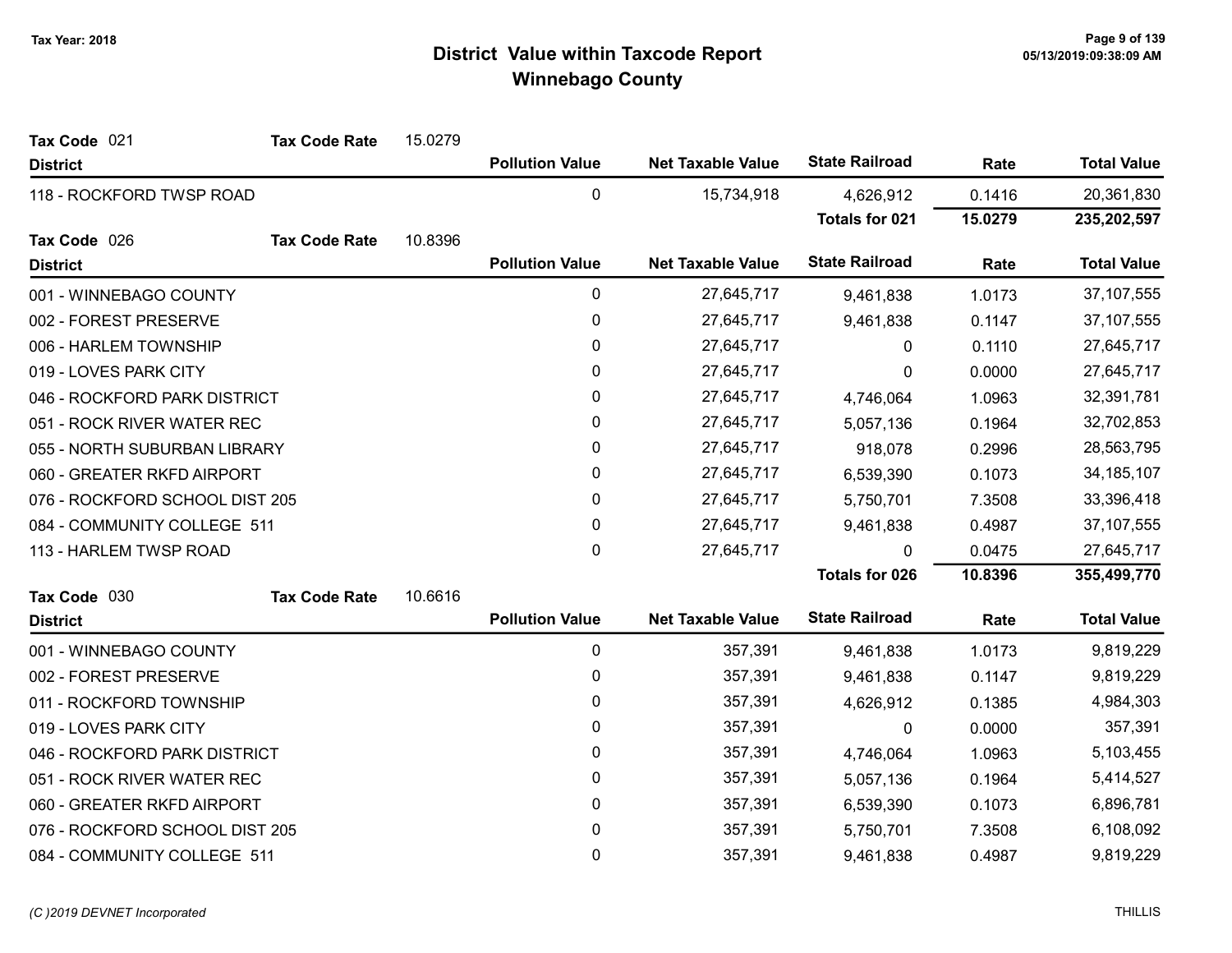| Tax Code 030                   | <b>Tax Code Rate</b> | 10.6616 |                        |                          |                       |            |                    |
|--------------------------------|----------------------|---------|------------------------|--------------------------|-----------------------|------------|--------------------|
| <b>District</b>                |                      |         | <b>Pollution Value</b> | <b>Net Taxable Value</b> | <b>State Railroad</b> | Rate       | <b>Total Value</b> |
| 118 - ROCKFORD TWSP ROAD       |                      |         | 0                      | 357,391                  | 4,626,912             | 0.1416     | 4,984,303          |
|                                |                      |         |                        |                          | <b>Totals for 030</b> | 10.6616    | 63,306,539         |
| Tax Code 031                   | <b>Tax Code Rate</b> | 10.9205 |                        |                          |                       |            |                    |
| <b>District</b>                |                      |         | <b>Pollution Value</b> | <b>Net Taxable Value</b> | <b>State Railroad</b> | Rate       | <b>Total Value</b> |
| 001 - WINNEBAGO COUNTY         |                      |         | 0                      | 4,270,808                | 9,461,838             | 1.0173     | 13,732,646         |
| 002 - FOREST PRESERVE          |                      |         | 0                      | 4,270,808                | 9,461,838             | 0.1147     | 13,732,646         |
| 011 - ROCKFORD TOWNSHIP        |                      |         | $\mathbf 0$            | 4,270,808                | 4,626,912             | 0.1385     | 8,897,720          |
| 037 - NORTH PARK FIRE          |                      |         | $\mathbf{0}$           | 4,270,808                | 473,168               | 0.4553     | 4,743,976          |
| 046 - ROCKFORD PARK DISTRICT   |                      | 0       | 4,270,808              | 4,746,064                | 1.0963                | 9,016,872  |                    |
| 060 - GREATER RKFD AIRPORT     |                      | 0       | 4,270,808              | 6,539,390                | 0.1073                | 10,810,198 |                    |
| 076 - ROCKFORD SCHOOL DIST 205 |                      | 0       | 4,270,808              | 5,750,701                | 7.3508                | 10,021,509 |                    |
| 084 - COMMUNITY COLLEGE 511    |                      | 0       | 4,270,808              | 9,461,838                | 0.4987                | 13,732,646 |                    |
| 118 - ROCKFORD TWSP ROAD       |                      |         | 0                      | 4,270,808                | 4,626,912             | 0.1416     | 8,897,720          |
|                                |                      |         |                        |                          | <b>Totals for 031</b> | 10.9205    | 93,585,933         |
| Tax Code 035                   | <b>Tax Code Rate</b> | 11.5227 |                        |                          |                       |            |                    |
| <b>District</b>                |                      |         | <b>Pollution Value</b> | <b>Net Taxable Value</b> | <b>State Railroad</b> | Rate       | <b>Total Value</b> |
| 001 - WINNEBAGO COUNTY         |                      |         | $\pmb{0}$              | 774,945                  | 9,461,838             | 1.0173     | 10,236,783         |
| 002 - FOREST PRESERVE          |                      |         | 0                      | 774,945                  | 9,461,838             | 0.1147     | 10,236,783         |
| 011 - ROCKFORD TOWNSHIP        |                      |         | 0                      | 774,945                  | 4,626,912             | 0.1385     | 5,401,857          |
| 019 - LOVES PARK CITY          |                      |         | 0                      | 774,945                  | 0                     | 0.0000     | 774,945            |
| 046 - ROCKFORD PARK DISTRICT   |                      |         | 0                      | 774,945                  | 4,746,064             | 1.0963     | 5,521,009          |
| 055 - NORTH SUBURBAN LIBRARY   |                      |         | $\pmb{0}$              | 774,945                  | 918,078               | 0.2996     | 1,693,023          |
| 060 - GREATER RKFD AIRPORT     |                      |         | 0                      | 774,945                  | 6,539,390             | 0.1073     | 7,314,335          |
| 070 - HARLEM SCHOOL DIST 122   |                      |         | 0                      | 774,945                  | 553,517               | 8.1087     | 1,328,462          |
| 084 - COMMUNITY COLLEGE 511    |                      |         | 0                      | 774,945                  | 9,461,838             | 0.4987     | 10,236,783         |
| 118 - ROCKFORD TWSP ROAD       |                      |         | 0                      | 774,945                  | 4,626,912             | 0.1416     | 5,401,857          |
|                                |                      |         |                        |                          | Totals for 035        | 11.5227    | 58,145,837         |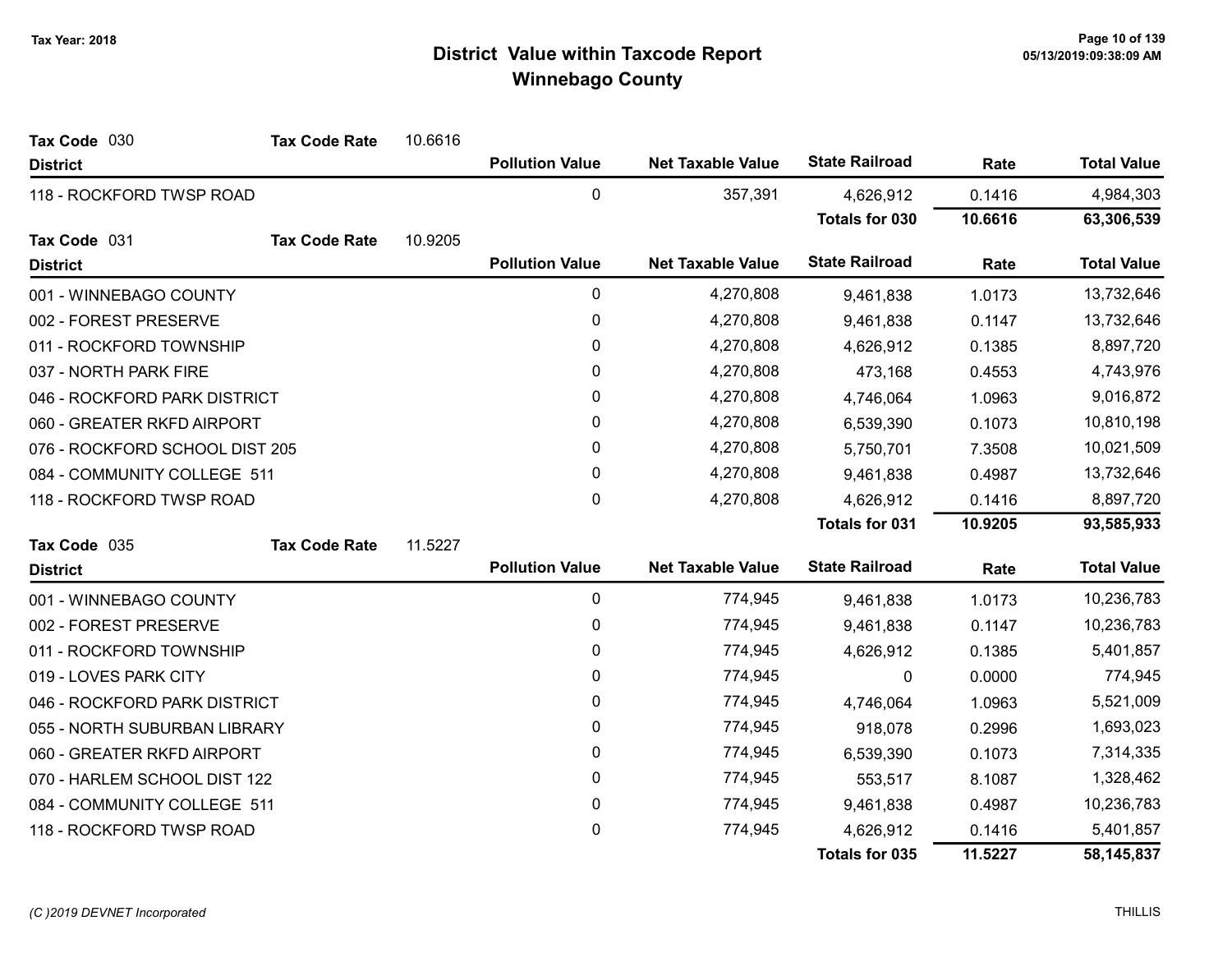| Tax Code 036                   | <b>Tax Code Rate</b> | 14.0736 |                        |                          |                       |         |                    |
|--------------------------------|----------------------|---------|------------------------|--------------------------|-----------------------|---------|--------------------|
| <b>District</b>                |                      |         | <b>Pollution Value</b> | <b>Net Taxable Value</b> | <b>State Railroad</b> | Rate    | <b>Total Value</b> |
| 001 - WINNEBAGO COUNTY         |                      |         | 0                      | 11,372,559               | 9,461,838             | 1.0173  | 20,834,397         |
| 002 - FOREST PRESERVE          |                      |         | 0                      | 11,372,559               | 9,461,838             | 0.1147  | 20,834,397         |
| 011 - ROCKFORD TOWNSHIP        |                      |         | 0                      | 11,372,559               | 4,626,912             | 0.1385  | 15,999,471         |
| 023 - ROCKFORD CITY            |                      |         | 0                      | 11,372,559               | 3,791,527             | 3.1194  | 15,164,086         |
| 046 - ROCKFORD PARK DISTRICT   |                      |         | 0                      | 11,372,559               | 4,746,064             | 1.0963  | 16,118,623         |
| 059 - ROCKFORD CITY LIBRARY    |                      |         | 0                      | 11,372,559               | 3,791,527             | 0.4890  | 15,164,086         |
| 060 - GREATER RKFD AIRPORT     |                      |         | 0                      | 11,372,559               | 6,539,390             | 0.1073  | 17,911,949         |
| 076 - ROCKFORD SCHOOL DIST 205 |                      |         | 0                      | 11,372,559               | 5,750,701             | 7.3508  | 17,123,260         |
| 084 - COMMUNITY COLLEGE 511    |                      |         | 0                      | 11,372,559               | 9,461,838             | 0.4987  | 20,834,397         |
| 118 - ROCKFORD TWSP ROAD       |                      |         | 0                      | 11,372,559               | 4,626,912             | 0.1416  | 15,999,471         |
|                                |                      |         |                        |                          | <b>Totals for 036</b> | 14.0736 | 175,984,137        |
| Tax Code 038                   | <b>Tax Code Rate</b> | 14.2700 |                        |                          |                       |         |                    |
| <b>District</b>                |                      |         | <b>Pollution Value</b> | <b>Net Taxable Value</b> | <b>State Railroad</b> | Rate    | <b>Total Value</b> |
| 001 - WINNEBAGO COUNTY         |                      |         | $\mathbf 0$            | 0                        | 9,461,838             | 1.0173  | 9,461,838          |
| 002 - FOREST PRESERVE          |                      |         | 0                      | 0                        | 9,461,838             | 0.1147  | 9,461,838          |
| 011 - ROCKFORD TOWNSHIP        |                      |         | 0                      | 0                        | 4,626,912             | 0.1385  | 4,626,912          |
| 023 - ROCKFORD CITY            |                      |         | 0                      | 0                        | 3,791,527             | 3.1194  | 3,791,527          |
| 046 - ROCKFORD PARK DISTRICT   |                      |         | 0                      | $\pmb{0}$                | 4,746,064             | 1.0963  | 4,746,064          |
| 051 - ROCK RIVER WATER REC     |                      |         | 0                      | 0                        | 5,057,136             | 0.1964  | 5,057,136          |
| 059 - ROCKFORD CITY LIBRARY    |                      |         | 0                      | 0                        | 3,791,527             | 0.4890  | 3,791,527          |
| 060 - GREATER RKFD AIRPORT     |                      |         | 0                      | 0                        | 6,539,390             | 0.1073  | 6,539,390          |
| 076 - ROCKFORD SCHOOL DIST 205 |                      |         | 0                      | $\pmb{0}$                | 5,750,701             | 7.3508  | 5,750,701          |
| 084 - COMMUNITY COLLEGE 511    |                      |         | 0                      | 0                        | 9,461,838             | 0.4987  | 9,461,838          |
| 118 - ROCKFORD TWSP ROAD       |                      |         | $\mathbf 0$            | $\mathbf 0$              | 4,626,912             | 0.1416  | 4,626,912          |
|                                |                      |         |                        |                          | <b>Totals for 038</b> | 14.2700 | 67,315,683         |
| Tax Code 040                   | <b>Tax Code Rate</b> | 11.2201 | <b>Pollution Value</b> | <b>Net Taxable Value</b> | <b>State Railroad</b> |         | <b>Total Value</b> |
| <b>District</b>                |                      |         |                        |                          |                       | Rate    |                    |
| 001 - WINNEBAGO COUNTY         |                      |         | 0                      | 75,078                   | 9,461,838             | 1.0173  | 9,536,916          |

(C)2019 DEVNET Incorporated THILLIS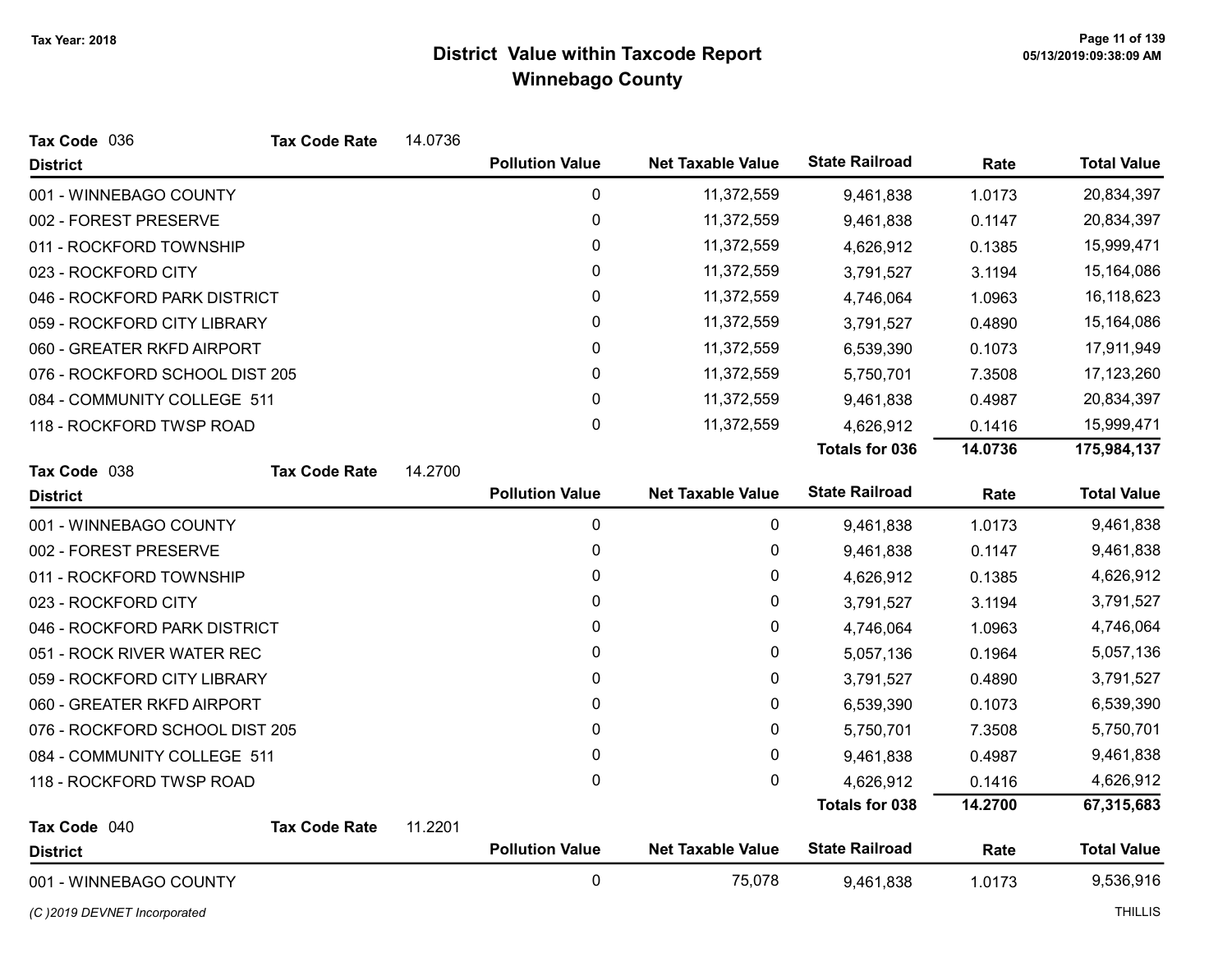| Tax Code 040                   | <b>Tax Code Rate</b> | 11.2201 |                        |                          |                       |         |                    |
|--------------------------------|----------------------|---------|------------------------|--------------------------|-----------------------|---------|--------------------|
| <b>District</b>                |                      |         | <b>Pollution Value</b> | <b>Net Taxable Value</b> | <b>State Railroad</b> | Rate    | <b>Total Value</b> |
| 002 - FOREST PRESERVE          |                      |         | $\pmb{0}$              | 75,078                   | 9,461,838             | 0.1147  | 9,536,916          |
| 011 - ROCKFORD TOWNSHIP        |                      |         | $\pmb{0}$              | 75,078                   | 4,626,912             | 0.1385  | 4,701,990          |
| 037 - NORTH PARK FIRE          |                      |         | 0                      | 75,078                   | 473,168               | 0.4553  | 548,246            |
| 046 - ROCKFORD PARK DISTRICT   |                      |         | 0                      | 75,078                   | 4,746,064             | 1.0963  | 4,821,142          |
| 055 - NORTH SUBURBAN LIBRARY   |                      |         | $\pmb{0}$              | 75,078                   | 918,078               | 0.2996  | 993,156            |
| 060 - GREATER RKFD AIRPORT     |                      |         | 0                      | 75,078                   | 6,539,390             | 0.1073  | 6,614,468          |
| 076 - ROCKFORD SCHOOL DIST 205 |                      |         | 0                      | 75,078                   | 5,750,701             | 7.3508  | 5,825,779          |
| 084 - COMMUNITY COLLEGE 511    |                      |         | $\pmb{0}$              | 75,078                   | 9,461,838             | 0.4987  | 9,536,916          |
| 118 - ROCKFORD TWSP ROAD       |                      |         | 0                      | 75,078                   | 4,626,912             | 0.1416  | 4,701,990          |
|                                |                      |         |                        |                          | <b>Totals for 040</b> | 11.2201 | 56,817,519         |
| Tax Code 042                   | <b>Tax Code Rate</b> | 11.2949 |                        |                          |                       |         |                    |
| <b>District</b>                |                      |         | <b>Pollution Value</b> | <b>Net Taxable Value</b> | <b>State Railroad</b> | Rate    | <b>Total Value</b> |
| 001 - WINNEBAGO COUNTY         |                      |         | 0                      | 3,287,948                | 9,461,838             | 1.0173  | 12,749,786         |
| 002 - FOREST PRESERVE          |                      |         | $\pmb{0}$              | 3,287,948                | 9,461,838             | 0.1147  | 12,749,786         |
| 006 - HARLEM TOWNSHIP          |                      |         | $\pmb{0}$              | 3,287,948                | 0                     | 0.1110  | 3,287,948          |
| 037 - NORTH PARK FIRE          |                      |         | 0                      | 3,287,948                | 473,168               | 0.4553  | 3,761,116          |
| 046 - ROCKFORD PARK DISTRICT   |                      |         | 0                      | 3,287,948                | 4,746,064             | 1.0963  | 8,034,012          |
| 051 - ROCK RIVER WATER REC     |                      |         | 0                      | 3,287,948                | 5,057,136             | 0.1964  | 8,345,084          |
| 055 - NORTH SUBURBAN LIBRARY   |                      |         | 0                      | 3,287,948                | 918,078               | 0.2996  | 4,206,026          |
| 060 - GREATER RKFD AIRPORT     |                      |         | $\pmb{0}$              | 3,287,948                | 6,539,390             | 0.1073  | 9,827,338          |
| 076 - ROCKFORD SCHOOL DIST 205 |                      |         | 0                      | 3,287,948                | 5,750,701             | 7.3508  | 9,038,649          |
| 084 - COMMUNITY COLLEGE 511    |                      |         | $\pmb{0}$              | 3,287,948                | 9,461,838             | 0.4987  | 12,749,786         |
| 113 - HARLEM TWSP ROAD         |                      |         | 0                      | 3,287,948                | 0                     | 0.0475  | 3,287,948          |
|                                |                      |         |                        |                          | <b>Totals for 042</b> | 11.2949 | 88,037,479         |
| Tax Code 044                   | <b>Tax Code Rate</b> | 10.7648 |                        |                          |                       |         |                    |
| <b>District</b>                |                      |         | <b>Pollution Value</b> | <b>Net Taxable Value</b> | <b>State Railroad</b> | Rate    | <b>Total Value</b> |
| 001 - WINNEBAGO COUNTY         |                      |         | $\pmb{0}$              | 9,264                    | 9,461,838             | 1.0173  | 9,471,102          |
| 002 - FOREST PRESERVE          |                      |         | 0                      | 9,264                    | 9,461,838             | 0.1147  | 9,471,102          |
| (C)2019 DEVNET Incorporated    |                      |         |                        |                          |                       |         | <b>THILLIS</b>     |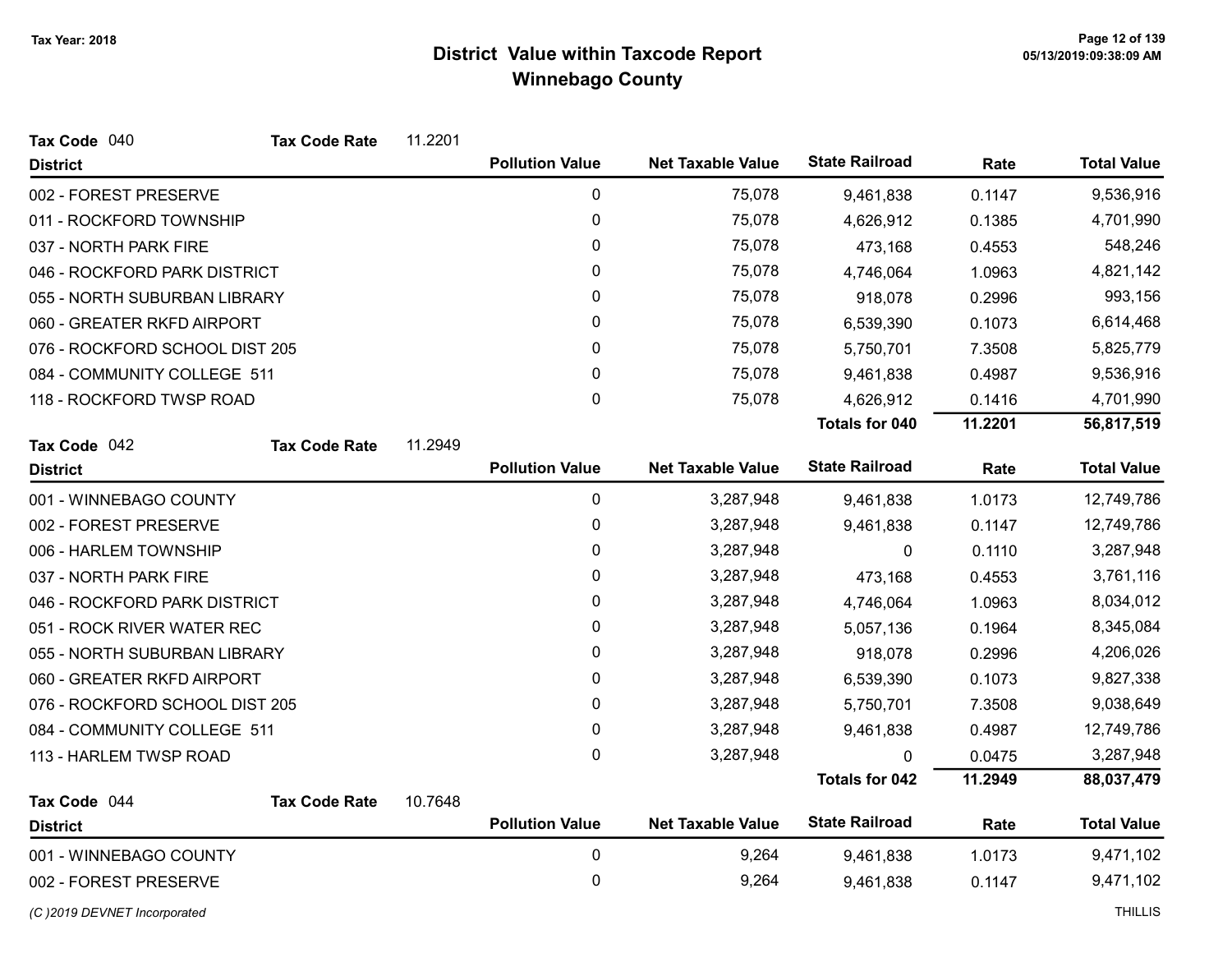| Tax Code 044                   | <b>Tax Code Rate</b> | 10.7648 |                        |                          |                       |         |                    |
|--------------------------------|----------------------|---------|------------------------|--------------------------|-----------------------|---------|--------------------|
| <b>District</b>                |                      |         | <b>Pollution Value</b> | <b>Net Taxable Value</b> | <b>State Railroad</b> | Rate    | <b>Total Value</b> |
| 011 - ROCKFORD TOWNSHIP        |                      |         | 0                      | 9,264                    | 4,626,912             | 0.1385  | 4,636,176          |
| 019 - LOVES PARK CITY          |                      |         | 0                      | 9,264                    | 0                     | 0.0000  | 9,264              |
| 046 - ROCKFORD PARK DISTRICT   |                      |         | 0                      | 9,264                    | 4,746,064             | 1.0963  | 4,755,328          |
| 055 - NORTH SUBURBAN LIBRARY   |                      |         | 0                      | 9,264                    | 918,078               | 0.2996  | 927,342            |
| 060 - GREATER RKFD AIRPORT     |                      |         | 0                      | 9,264                    | 6,539,390             | 0.1073  | 6,548,654          |
| 076 - ROCKFORD SCHOOL DIST 205 |                      |         | 0                      | 9,264                    | 5,750,701             | 7.3508  | 5,759,965          |
| 084 - COMMUNITY COLLEGE 511    |                      |         | 0                      | 9,264                    | 9,461,838             | 0.4987  | 9,471,102          |
| 118 - ROCKFORD TWSP ROAD       |                      |         | 0                      | 9,264                    | 4,626,912             | 0.1416  | 4,636,176          |
|                                |                      |         |                        |                          | <b>Totals for 044</b> | 10.7648 | 55,686,211         |
| Tax Code 045                   | <b>Tax Code Rate</b> | 9.7433  |                        |                          |                       |         |                    |
| <b>District</b>                |                      |         | <b>Pollution Value</b> | <b>Net Taxable Value</b> | <b>State Railroad</b> | Rate    | <b>Total Value</b> |
| 001 - WINNEBAGO COUNTY         |                      |         | $\pmb{0}$              | 320,005                  | 9,461,838             | 1.0173  | 9,781,843          |
| 002 - FOREST PRESERVE          |                      |         | 0                      | 320,005                  | 9,461,838             | 0.1147  | 9,781,843          |
| 006 - HARLEM TOWNSHIP          |                      |         | 0                      | 320,005                  | 0                     | 0.1110  | 320,005            |
| 019 - LOVES PARK CITY          |                      |         | 0                      | 320,005                  | 0                     | 0.0000  | 320,005            |
| 051 - ROCK RIVER WATER REC     |                      |         | 0                      | 320,005                  | 5,057,136             | 0.1964  | 5,377,141          |
| 055 - NORTH SUBURBAN LIBRARY   |                      |         | 0                      | 320,005                  | 918,078               | 0.2996  | 1,238,083          |
| 060 - GREATER RKFD AIRPORT     |                      |         | 0                      | 320,005                  | 6,539,390             | 0.1073  | 6,859,395          |
| 076 - ROCKFORD SCHOOL DIST 205 |                      |         | 0                      | 320,005                  | 5,750,701             | 7.3508  | 6,070,706          |
| 084 - COMMUNITY COLLEGE 511    |                      |         | 0                      | 320,005                  | 9,461,838             | 0.4987  | 9,781,843          |
| 113 - HARLEM TWSP ROAD         |                      |         | 0                      | 320,005                  | 0                     | 0.0475  | 320,005            |
|                                |                      |         |                        |                          | <b>Totals for 045</b> | 9.7433  | 49,850,869         |
| Tax Code 046                   | <b>Tax Code Rate</b> | 14.0310 |                        |                          |                       |         |                    |
| <b>District</b>                |                      |         | <b>Pollution Value</b> | <b>Net Taxable Value</b> | <b>State Railroad</b> | Rate    | <b>Total Value</b> |
| 001 - WINNEBAGO COUNTY         |                      |         | $\pmb{0}$              | 30,752                   | 9,461,838             | 1.0173  | 9,492,590          |
| 002 - FOREST PRESERVE          |                      |         | 0                      | 30,752                   | 9,461,838             | 0.1147  | 9,492,590          |
| 009 - OWEN TOWNSHIP            |                      |         | 0                      | 30,752                   | 408,422               | 0.1433  | 439,174            |
| 023 - ROCKFORD CITY            |                      |         | 0                      | 30,752                   | 3,791,527             | 3.1194  | 3,822,279          |
| (C)2019 DEVNET Incorporated    |                      |         |                        |                          |                       |         | <b>THILLIS</b>     |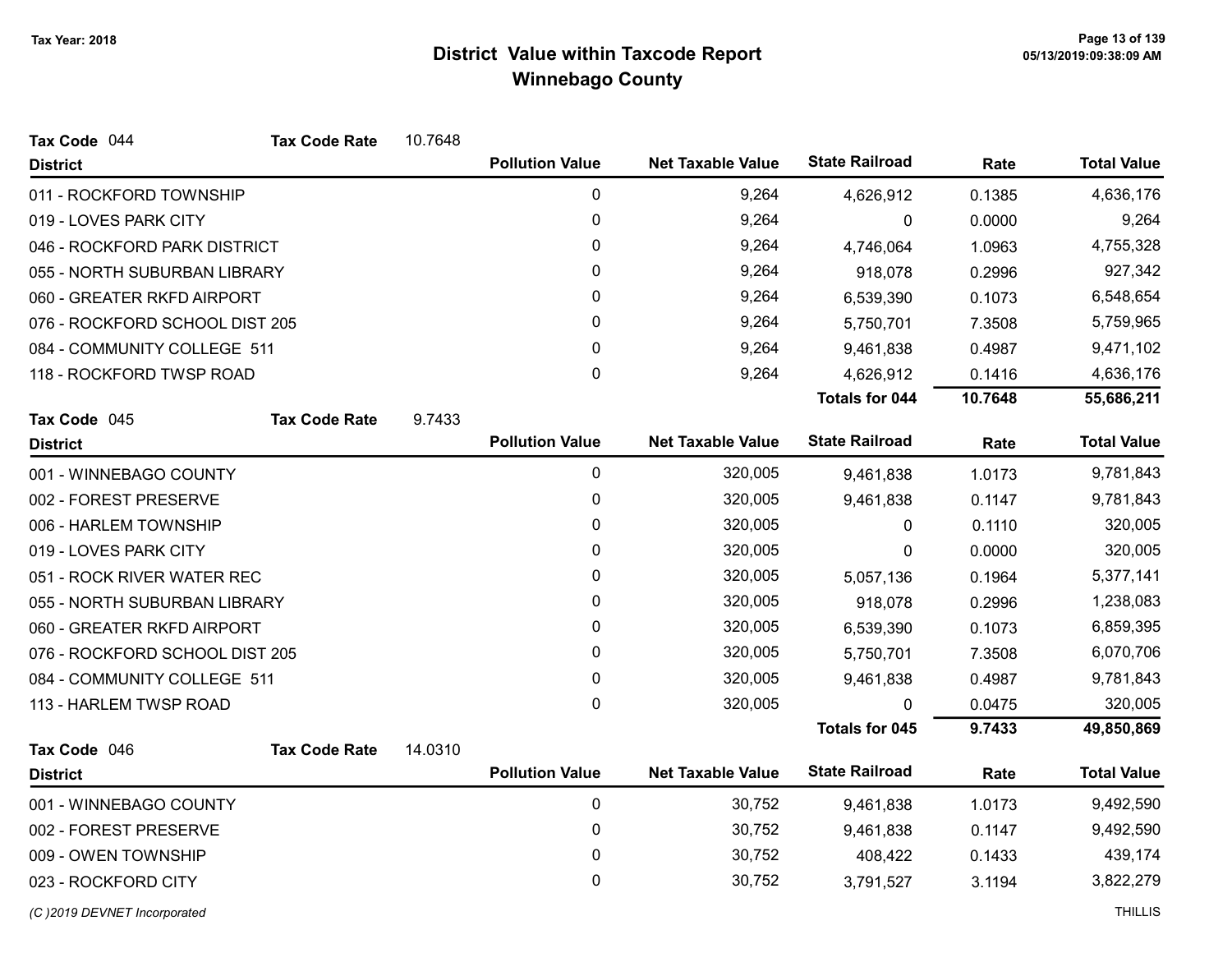| Tax Code 046                   | <b>Tax Code Rate</b> | 14.0310 |                        |                          |                       |         |                    |
|--------------------------------|----------------------|---------|------------------------|--------------------------|-----------------------|---------|--------------------|
| <b>District</b>                |                      |         | <b>Pollution Value</b> | <b>Net Taxable Value</b> | <b>State Railroad</b> | Rate    | <b>Total Value</b> |
| 046 - ROCKFORD PARK DISTRICT   |                      |         | 0                      | 30,752                   | 4,746,064             | 1.0963  | 4,776,816          |
| 059 - ROCKFORD CITY LIBRARY    |                      |         | 0                      | 30,752                   | 3,791,527             | 0.4890  | 3,822,279          |
| 076 - ROCKFORD SCHOOL DIST 205 |                      |         | 0                      | 30,752                   | 5,750,701             | 7.3508  | 5,781,453          |
| 084 - COMMUNITY COLLEGE 511    |                      |         | 0                      | 30,752                   | 9,461,838             | 0.4987  | 9,492,590          |
| 116 - OWEN TWSP ROAD           |                      |         | 0                      | 30,752                   | 408,422               | 0.2015  | 439,174            |
|                                |                      |         |                        |                          | <b>Totals for 046</b> | 14.0310 | 47,558,945         |
| Tax Code 047                   | <b>Tax Code Rate</b> | 14.2700 |                        |                          |                       |         |                    |
| <b>District</b>                |                      |         | <b>Pollution Value</b> | <b>Net Taxable Value</b> | <b>State Railroad</b> | Rate    | <b>Total Value</b> |
| 001 - WINNEBAGO COUNTY         |                      |         | $\mathbf 0$            | 3,861                    | 9,461,838             | 1.0173  | 9,465,699          |
| 002 - FOREST PRESERVE          |                      |         | 0                      | 3,861                    | 9,461,838             | 0.1147  | 9,465,699          |
| 011 - ROCKFORD TOWNSHIP        |                      |         | 0                      | 3,861                    | 4,626,912             | 0.1385  | 4,630,773          |
| 023 - ROCKFORD CITY            |                      |         | 0                      | 3,861                    | 3,791,527             | 3.1194  | 3,795,388          |
| 046 - ROCKFORD PARK DISTRICT   |                      |         | 0                      | 3,861                    | 4,746,064             | 1.0963  | 4,749,925          |
| 051 - ROCK RIVER WATER REC     |                      |         | 0                      | 3,861                    | 5,057,136             | 0.1964  | 5,060,997          |
| 059 - ROCKFORD CITY LIBRARY    |                      |         | 0                      | 3,861                    | 3,791,527             | 0.4890  | 3,795,388          |
| 060 - GREATER RKFD AIRPORT     |                      |         | 0                      | 3,861                    | 6,539,390             | 0.1073  | 6,543,251          |
| 076 - ROCKFORD SCHOOL DIST 205 |                      |         | 0                      | 3,861                    | 5,750,701             | 7.3508  | 5,754,562          |
| 084 - COMMUNITY COLLEGE 511    |                      |         | 0                      | 3,861                    | 9,461,838             | 0.4987  | 9,465,699          |
| 105 - LINCOLNWOOD TIF          |                      |         | 0                      | 387,784                  | 0                     | 0.0000  | 387,784            |
| 118 - ROCKFORD TWSP ROAD       |                      |         | 0                      | 3,861                    | 4,626,912             | 0.1416  | 4,630,773          |
|                                |                      |         |                        |                          | <b>Totals for 047</b> | 14.2700 | 67,745,938         |
| Tax Code 048                   | <b>Tax Code Rate</b> | 14.2700 |                        |                          |                       |         |                    |
| <b>District</b>                |                      |         | <b>Pollution Value</b> | <b>Net Taxable Value</b> | <b>State Railroad</b> | Rate    | <b>Total Value</b> |
| 001 - WINNEBAGO COUNTY         |                      |         | $\mathbf 0$            | 68,332                   | 9,461,838             | 1.0173  | 9,530,170          |
| 002 - FOREST PRESERVE          |                      |         | 0                      | 68,332                   | 9,461,838             | 0.1147  | 9,530,170          |
| 011 - ROCKFORD TOWNSHIP        |                      |         | 0                      | 68,332                   | 4,626,912             | 0.1385  | 4,695,244          |
| 023 - ROCKFORD CITY            |                      |         | 0                      | 68,332                   | 3,791,527             | 3.1194  | 3,859,859          |
| 046 - ROCKFORD PARK DISTRICT   |                      |         | 0                      | 68,332                   | 4,746,064             | 1.0963  | 4,814,396          |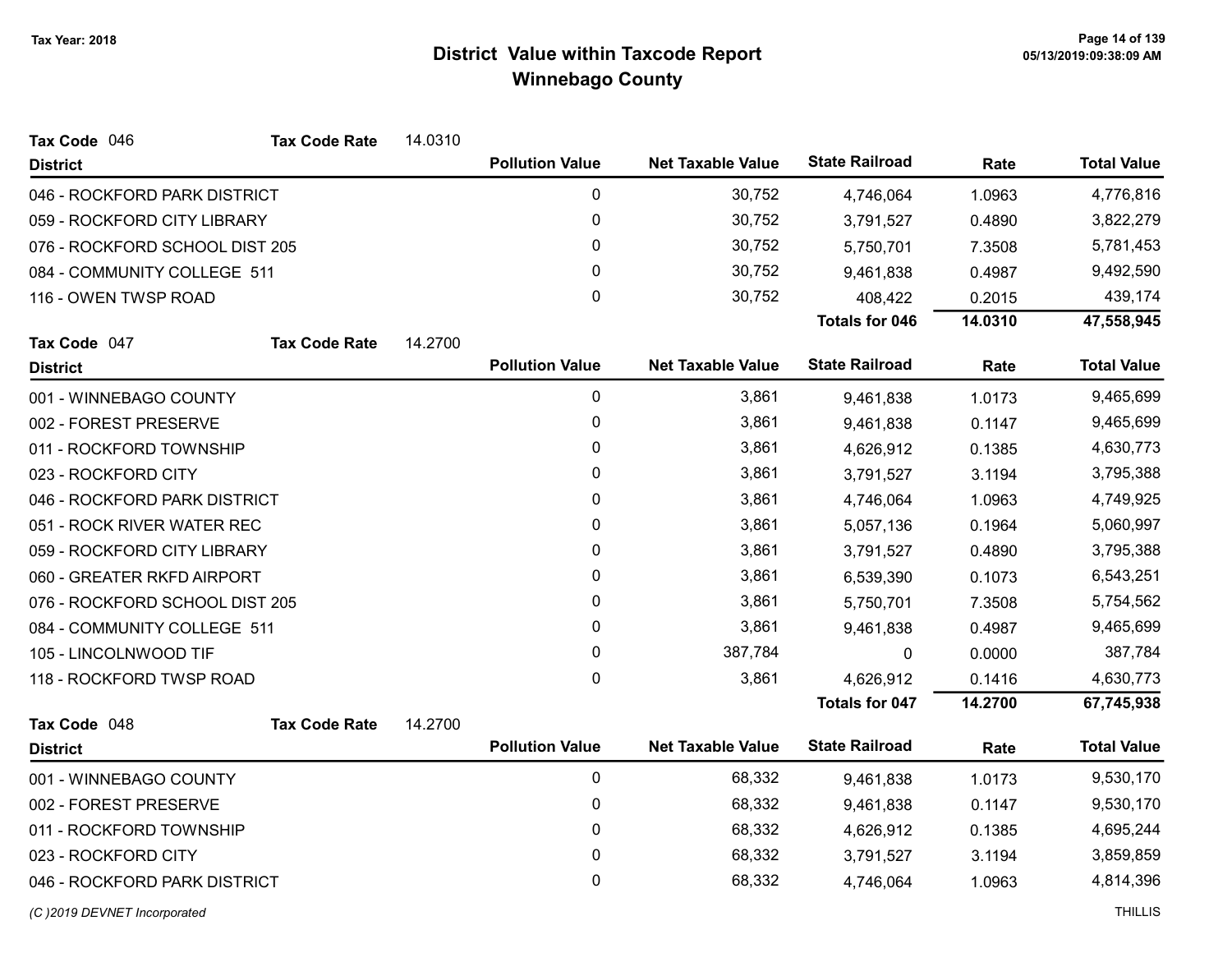| Tax Code 048                   | <b>Tax Code Rate</b> | 14.2700 |                        |                          |                       |         |                    |
|--------------------------------|----------------------|---------|------------------------|--------------------------|-----------------------|---------|--------------------|
| <b>District</b>                |                      |         | <b>Pollution Value</b> | <b>Net Taxable Value</b> | <b>State Railroad</b> | Rate    | <b>Total Value</b> |
| 051 - ROCK RIVER WATER REC     |                      |         | $\pmb{0}$              | 68,332                   | 5,057,136             | 0.1964  | 5,125,468          |
| 059 - ROCKFORD CITY LIBRARY    |                      |         | 0                      | 68,332                   | 3,791,527             | 0.4890  | 3,859,859          |
| 060 - GREATER RKFD AIRPORT     |                      |         | 0                      | 68,332                   | 6,539,390             | 0.1073  | 6,607,722          |
| 076 - ROCKFORD SCHOOL DIST 205 |                      |         | 0                      | 68,332                   | 5,750,701             | 7.3508  | 5,819,033          |
| 084 - COMMUNITY COLLEGE 511    |                      |         | 0                      | 68,332                   | 9,461,838             | 0.4987  | 9,530,170          |
| 107 - SPRINGFIELD CORNERS TIF  |                      |         | 0                      | 1,555,474                | 0                     | 0.0000  | 1,555,474          |
| 118 - ROCKFORD TWSP ROAD       |                      |         | 0                      | 68,332                   | 4,626,912             | 0.1416  | 4,695,244          |
|                                |                      |         |                        |                          | <b>Totals for 048</b> | 14.2700 | 69,622,809         |
| Tax Code 049                   | <b>Tax Code Rate</b> | 11.9199 |                        |                          |                       |         |                    |
| <b>District</b>                |                      |         | <b>Pollution Value</b> | <b>Net Taxable Value</b> | <b>State Railroad</b> | Rate    | <b>Total Value</b> |
| 001 - WINNEBAGO COUNTY         |                      |         | $\pmb{0}$              | 20,673,093               | 9,461,838             | 1.0173  | 30,134,931         |
| 002 - FOREST PRESERVE          |                      |         | 0                      | 20,673,093               | 9,461,838             | 0.1147  | 30,134,931         |
| 006 - HARLEM TOWNSHIP          |                      |         | 0                      | 20,673,093               | 0                     | 0.1110  | 20,673,093         |
| 025 - ROSCOE VILLAGE           |                      |         | 0                      | 20,673,093               | 0                     | 0.6603  | 20,673,093         |
| 035 - HARLEM-ROSCOE FIRE       |                      |         | 0                      | 20,673,093               | 381,802               | 0.7584  | 21,054,895         |
| 051 - ROCK RIVER WATER REC     |                      |         | 0                      | 20,673,093               | 5,057,136             | 0.1964  | 25,730,229         |
| 055 - NORTH SUBURBAN LIBRARY   |                      |         | 0                      | 20,673,093               | 918,078               | 0.2996  | 21,591,171         |
| 060 - GREATER RKFD AIRPORT     |                      |         | 0                      | 20,673,093               | 6,539,390             | 0.1073  | 27,212,483         |
| 070 - HARLEM SCHOOL DIST 122   |                      |         | 0                      | 20,673,093               | 553,517               | 8.1087  | 21,226,610         |
| 084 - COMMUNITY COLLEGE 511    |                      |         | 0                      | 20,673,093               | 9,461,838             | 0.4987  | 30,134,931         |
| 113 - HARLEM TWSP ROAD         |                      |         | 0                      | 20,673,093               | $\mathbf{0}$          | 0.0475  | 20,673,093         |
|                                |                      |         |                        |                          | <b>Totals for 049</b> | 11.9199 | 269,239,460        |
| Tax Code 050                   | <b>Tax Code Rate</b> | 11.2257 |                        |                          |                       |         |                    |
| <b>District</b>                |                      |         | <b>Pollution Value</b> | <b>Net Taxable Value</b> | <b>State Railroad</b> | Rate    | <b>Total Value</b> |
| 001 - WINNEBAGO COUNTY         |                      |         | $\pmb{0}$              | 6,246,870                | 9,461,838             | 1.0173  | 15,708,708         |
| 002 - FOREST PRESERVE          |                      |         | $\pmb{0}$              | 6,246,870                | 9,461,838             | 0.1147  | 15,708,708         |
| 011 - ROCKFORD TOWNSHIP        |                      |         | 0                      | 6,246,870                | 4,626,912             | 0.1385  | 10,873,782         |
| 038 - NORTHWEST FIRE           |                      |         | 0                      | 6,246,870                | 317,201               | 0.5641  | 6,564,071          |
| (C) 2019 DEVNET Incorporated   |                      |         |                        |                          |                       |         | <b>THILLIS</b>     |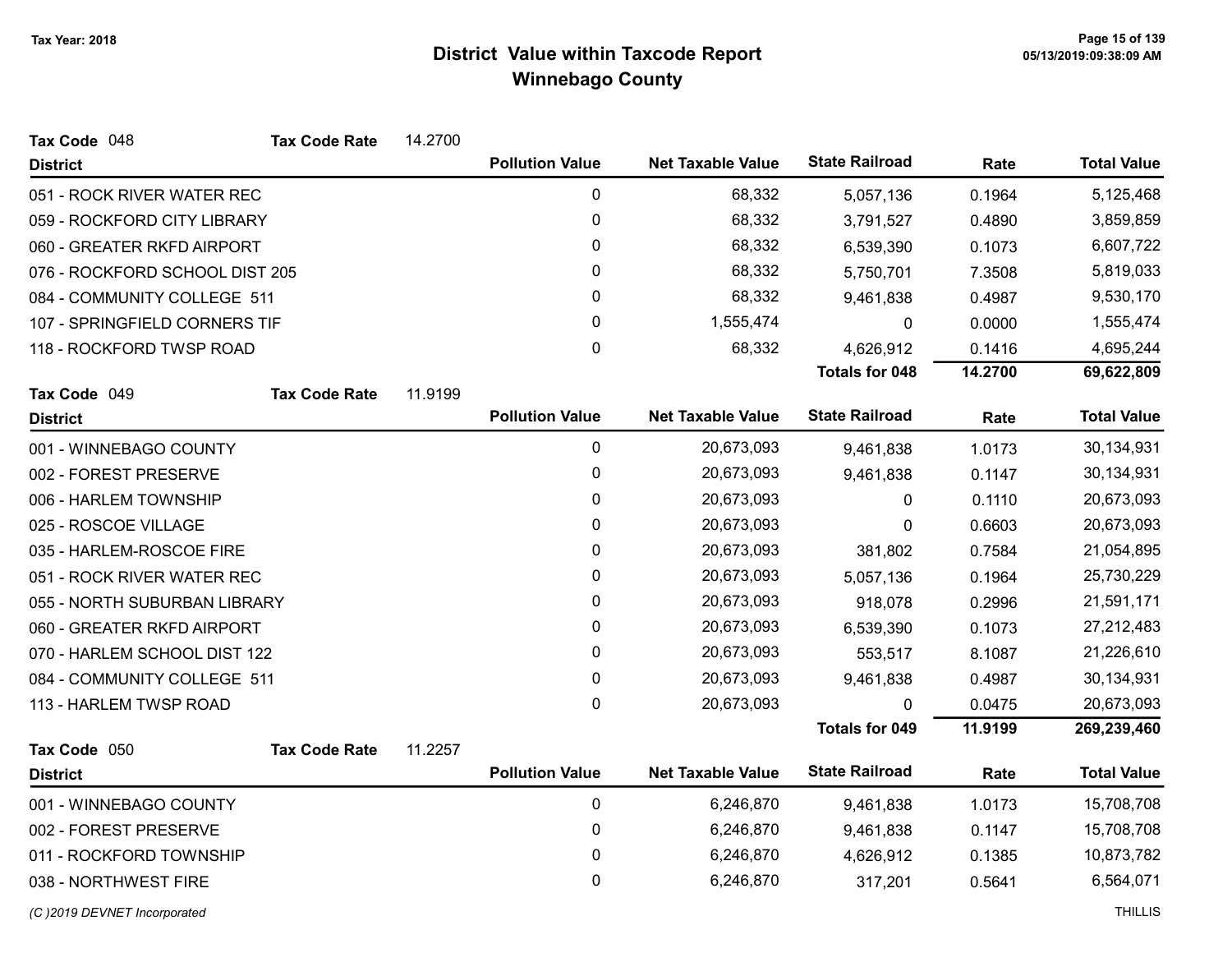| Tax Code 050                   | <b>Tax Code Rate</b>         | 11.2257 |                        |                          |                       |           |                    |
|--------------------------------|------------------------------|---------|------------------------|--------------------------|-----------------------|-----------|--------------------|
| <b>District</b>                |                              |         | <b>Pollution Value</b> | <b>Net Taxable Value</b> | <b>State Railroad</b> | Rate      | <b>Total Value</b> |
| 046 - ROCKFORD PARK DISTRICT   |                              |         | 0                      | 6,246,870                | 4,746,064             | 1.0963    | 10,992,934         |
| 051 - ROCK RIVER WATER REC     |                              |         | 0                      | 6,246,870                | 5,057,136             | 0.1964    | 11,304,006         |
| 060 - GREATER RKFD AIRPORT     |                              |         | 0                      | 6,246,870                | 6,539,390             | 0.1073    | 12,786,260         |
| 076 - ROCKFORD SCHOOL DIST 205 |                              |         | 0                      | 6,246,870                | 5,750,701             | 7.3508    | 11,997,571         |
| 084 - COMMUNITY COLLEGE 511    |                              |         | 0                      | 6,246,870                | 9,461,838             | 0.4987    | 15,708,708         |
| 118 - ROCKFORD TWSP ROAD       |                              |         | 0                      | 6,246,870                | 4,626,912             | 0.1416    | 10,873,782         |
|                                |                              |         |                        |                          | Totals for 050        | 11.2257   | 122,518,530        |
| Tax Code 051                   | <b>Tax Code Rate</b>         | 11.0293 |                        |                          |                       |           |                    |
| <b>District</b>                |                              |         | <b>Pollution Value</b> | <b>Net Taxable Value</b> | <b>State Railroad</b> | Rate      | <b>Total Value</b> |
| 001 - WINNEBAGO COUNTY         |                              |         | 0                      | 8,941,145                | 9,461,838             | 1.0173    | 18,402,983         |
| 002 - FOREST PRESERVE          |                              |         | 0                      | 8,941,145                | 9,461,838             | 0.1147    | 18,402,983         |
| 011 - ROCKFORD TOWNSHIP        |                              |         | 0                      | 8,941,145                | 4,626,912             | 0.1385    | 13,568,057         |
| 038 - NORTHWEST FIRE           |                              |         | 0                      | 8,941,145                | 317,201               | 0.5641    | 9,258,346          |
|                                | 046 - ROCKFORD PARK DISTRICT |         | 0                      | 8,941,145                | 4,746,064             | 1.0963    | 13,687,209         |
| 060 - GREATER RKFD AIRPORT     |                              |         | 0                      | 8,941,145                | 6,539,390             | 0.1073    | 15,480,535         |
| 076 - ROCKFORD SCHOOL DIST 205 |                              |         | 0                      | 8,941,145                | 5,750,701             | 7.3508    | 14,691,846         |
| 084 - COMMUNITY COLLEGE 511    |                              |         | 0                      | 8,941,145                | 9,461,838             | 0.4987    | 18,402,983         |
| 118 - ROCKFORD TWSP ROAD       |                              |         | 0                      | 8,941,145                | 4,626,912             | 0.1416    | 13,568,057         |
|                                |                              |         |                        |                          | Totals for 051        | 11.0293   | 135,462,999        |
| Tax Code 052                   | <b>Tax Code Rate</b>         | 10.8434 |                        |                          |                       |           |                    |
| <b>District</b>                |                              |         | <b>Pollution Value</b> | <b>Net Taxable Value</b> | <b>State Railroad</b> | Rate      | <b>Total Value</b> |
| 001 - WINNEBAGO COUNTY         |                              |         | $\pmb{0}$              | 380,308                  | 9,461,838             | 1.0173    | 9,842,146          |
| 002 - FOREST PRESERVE          |                              |         | 0                      | 380,308                  | 9,461,838             | 0.1147    | 9,842,146          |
| 011 - ROCKFORD TOWNSHIP        |                              |         | 0                      | 380,308                  | 4,626,912             | 0.1385    | 5,007,220          |
| 038 - NORTHWEST FIRE           |                              |         | 0                      | 380,308                  | 317,201               | 0.5641    | 697,509            |
| 046 - ROCKFORD PARK DISTRICT   |                              | 0       | 380,308                | 4,746,064                | 1.0963                | 5,126,372 |                    |
| 058 - WINNEBAGO LIBRARY        |                              |         | 0                      | 380,308                  | 0                     | 0.2115    | 380,308            |
| 060 - GREATER RKFD AIRPORT     |                              |         | 0                      | 380,308                  | 6,539,390             | 0.1073    | 6,919,698          |
|                                |                              |         |                        |                          |                       |           |                    |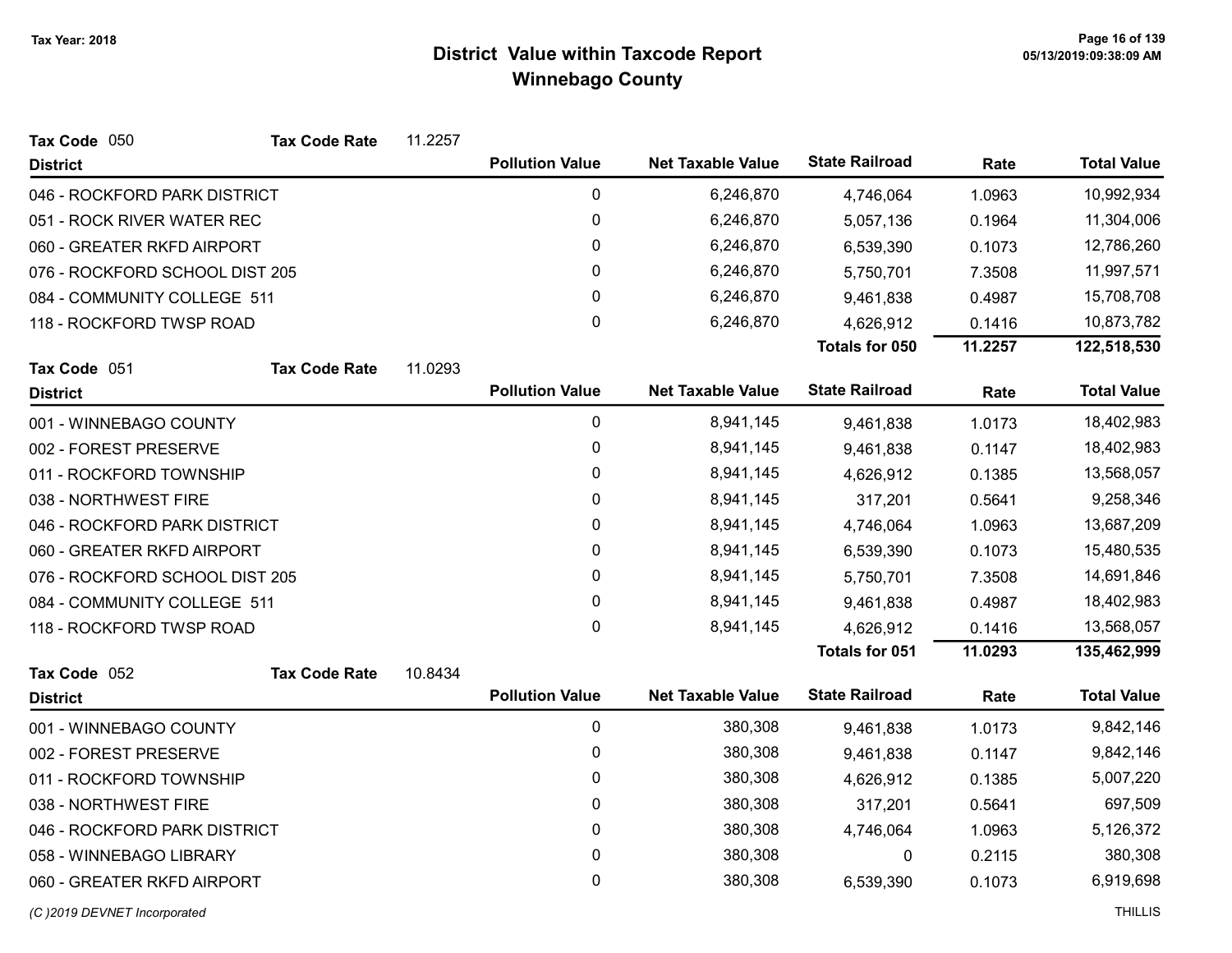| Tax Code 052                   | <b>Tax Code Rate</b> | 10.8434 |                        |                          |                       |         |                    |
|--------------------------------|----------------------|---------|------------------------|--------------------------|-----------------------|---------|--------------------|
| <b>District</b>                |                      |         | <b>Pollution Value</b> | <b>Net Taxable Value</b> | <b>State Railroad</b> | Rate    | <b>Total Value</b> |
| 082 - WINNEBAGO UNIT SD #323   |                      |         | 0                      | 380,308                  | 1,383,152             | 6.9534  | 1,763,460          |
| 084 - COMMUNITY COLLEGE 511    |                      |         | $\mathbf 0$            | 380,308                  | 9,461,838             | 0.4987  | 9,842,146          |
| 118 - ROCKFORD TWSP ROAD       |                      |         | 0                      | 380,308                  | 4,626,912             | 0.1416  | 5,007,220          |
|                                |                      |         |                        |                          | Totals for 052        | 10.8434 | 54,428,225         |
| Tax Code 053                   | <b>Tax Code Rate</b> | 11.2501 |                        |                          |                       |         |                    |
| <b>District</b>                |                      |         | <b>Pollution Value</b> | <b>Net Taxable Value</b> | <b>State Railroad</b> | Rate    | <b>Total Value</b> |
| 001 - WINNEBAGO COUNTY         |                      |         | $\pmb{0}$              | 1,713,129                | 9,461,838             | 1.0173  | 11,174,967         |
| 002 - FOREST PRESERVE          |                      |         | 0                      | 1,713,129                | 9,461,838             | 0.1147  | 11,174,967         |
| 011 - ROCKFORD TOWNSHIP        |                      |         | $\pmb{0}$              | 1,713,129                | 4,626,912             | 0.1385  | 6,340,041          |
| 036 - NEW MILFORD FIRE         |                      |         | 0                      | 1,713,129                | 151,144               | 0.5885  | 1,864,273          |
| 046 - ROCKFORD PARK DISTRICT   |                      |         | $\pmb{0}$              | 1,713,129                | 4,746,064             | 1.0963  | 6,459,193          |
| 051 - ROCK RIVER WATER REC     |                      |         | 0                      | 1,713,129                | 5,057,136             | 0.1964  | 6,770,265          |
| 060 - GREATER RKFD AIRPORT     |                      |         | $\pmb{0}$              | 1,713,129                | 6,539,390             | 0.1073  | 8,252,519          |
| 076 - ROCKFORD SCHOOL DIST 205 |                      |         | 0                      | 1,713,129                | 5,750,701             | 7.3508  | 7,463,830          |
| 084 - COMMUNITY COLLEGE 511    |                      |         | $\pmb{0}$              | 1,713,129                | 9,461,838             | 0.4987  | 11,174,967         |
| 118 - ROCKFORD TWSP ROAD       |                      |         | $\mathbf 0$            | 1,713,129                | 4,626,912             | 0.1416  | 6,340,041          |
|                                |                      |         |                        |                          | Totals for 053        | 11.2501 | 77,015,063         |
| Tax Code 056                   | <b>Tax Code Rate</b> | 14.2700 |                        |                          |                       |         |                    |
| <b>District</b>                |                      |         | <b>Pollution Value</b> | <b>Net Taxable Value</b> | <b>State Railroad</b> | Rate    | <b>Total Value</b> |
| 001 - WINNEBAGO COUNTY         |                      |         | $\mathbf 0$            | 331,322                  | 9,461,838             | 1.0173  | 9,793,160          |
| 002 - FOREST PRESERVE          |                      |         | 0                      | 331,322                  | 9,461,838             | 0.1147  | 9,793,160          |
| 011 - ROCKFORD TOWNSHIP        |                      |         | $\pmb{0}$              | 331,322                  | 4,626,912             | 0.1385  | 4,958,234          |
| 023 - ROCKFORD CITY            |                      |         | $\pmb{0}$              | 331,322                  | 3,791,527             | 3.1194  | 4,122,849          |
| 046 - ROCKFORD PARK DISTRICT   |                      |         | 0                      | 331,322                  | 4,746,064             | 1.0963  | 5,077,386          |
| 051 - ROCK RIVER WATER REC     |                      |         | 0                      | 331,322                  | 5,057,136             | 0.1964  |                    |
| 059 - ROCKFORD CITY LIBRARY    |                      |         | $\pmb{0}$              | 331,322                  | 3,791,527             | 0.4890  | 4,122,849          |
| 060 - GREATER RKFD AIRPORT     |                      |         | 0                      | 331,322                  | 6,539,390             | 0.1073  | 6,870,712          |
| 076 - ROCKFORD SCHOOL DIST 205 |                      |         | 0                      | 331,322                  | 5,750,701             | 7.3508  | 6,082,023          |
|                                |                      |         |                        |                          |                       |         |                    |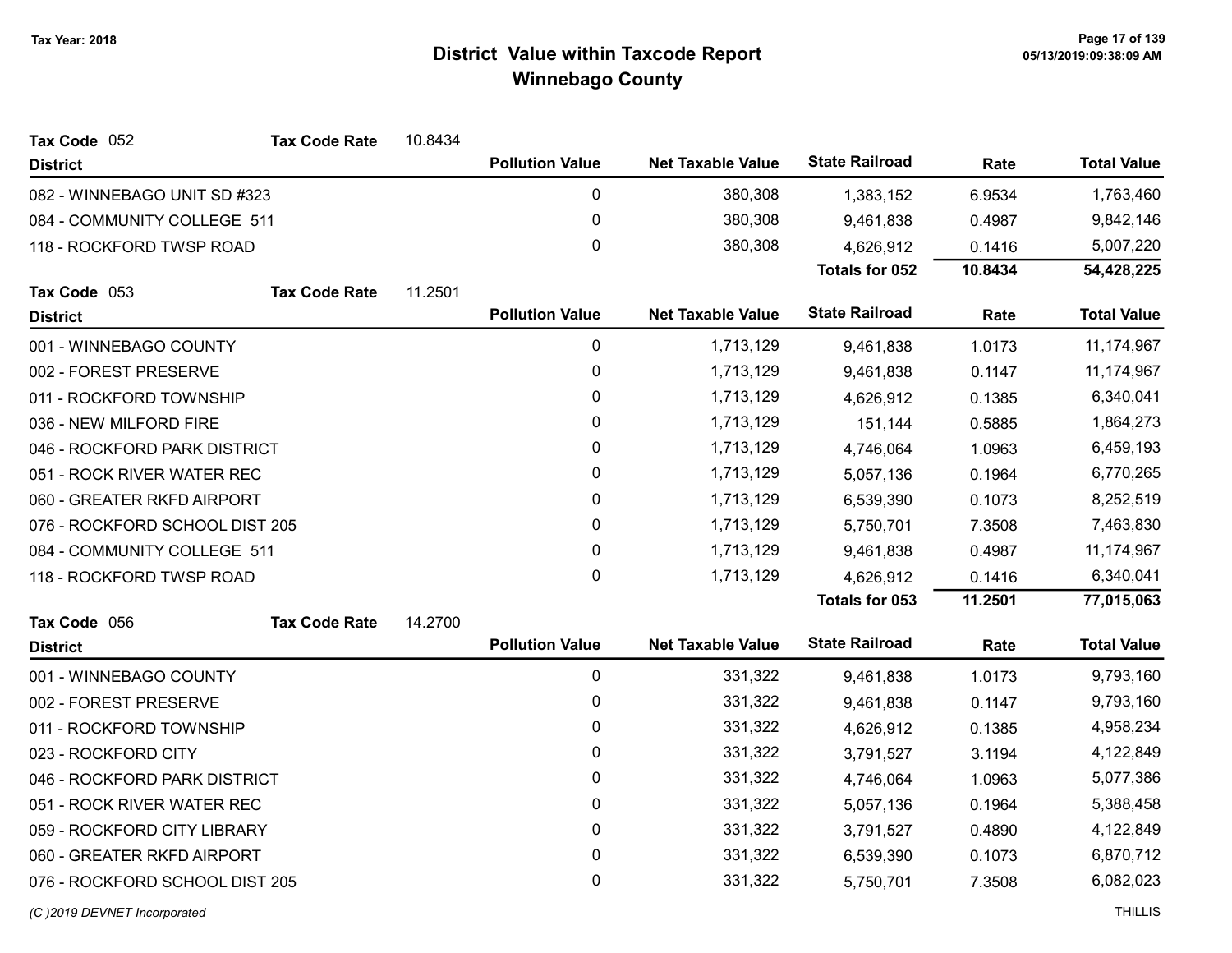| Tax Code 056                   | <b>Tax Code Rate</b> | 14.2700 |                        |                          |                       |         |                    |
|--------------------------------|----------------------|---------|------------------------|--------------------------|-----------------------|---------|--------------------|
| <b>District</b>                |                      |         | <b>Pollution Value</b> | <b>Net Taxable Value</b> | <b>State Railroad</b> | Rate    | <b>Total Value</b> |
| 084 - COMMUNITY COLLEGE 511    |                      |         | 0                      | 331,322                  | 9,461,838             | 0.4987  | 9,793,160          |
| 109 - COUNTRY OAKS SSA         |                      |         | $\pmb{0}$              | 331,322                  | 0                     | 0.0000  | 331,322            |
| 118 - ROCKFORD TWSP ROAD       |                      |         | $\mathbf 0$            | 331,322                  | 4,626,912             | 0.1416  | 4,958,234          |
|                                |                      |         |                        |                          | <b>Totals for 056</b> | 14.2700 | 71,291,547         |
| Tax Code 057                   | <b>Tax Code Rate</b> | 11.2193 |                        |                          |                       |         |                    |
| <b>District</b>                |                      |         | <b>Pollution Value</b> | <b>Net Taxable Value</b> | <b>State Railroad</b> | Rate    | <b>Total Value</b> |
| 001 - WINNEBAGO COUNTY         |                      |         | $\pmb{0}$              | 9,234,375                | 9,461,838             | 1.0173  | 18,696,213         |
| 002 - FOREST PRESERVE          |                      |         | 0                      | 9,234,375                | 9,461,838             | 0.1147  | 18,696,213         |
| 011 - ROCKFORD TOWNSHIP        |                      |         | $\pmb{0}$              | 9,234,375                | 4,626,912             | 0.1385  | 13,861,287         |
| 043 - WEST SUBURBAN FIRE       |                      |         | 0                      | 9,234,375                | 28,584                | 0.5577  | 9,262,959          |
| 046 - ROCKFORD PARK DISTRICT   |                      |         | 0                      | 9,234,375                | 4,746,064             | 1.0963  | 13,980,439         |
| 051 - ROCK RIVER WATER REC     |                      |         | 0                      | 9,234,375                | 5,057,136             | 0.1964  | 14,291,511         |
| 060 - GREATER RKFD AIRPORT     |                      |         | 0                      | 9,234,375                | 6,539,390             | 0.1073  | 15,773,765         |
| 076 - ROCKFORD SCHOOL DIST 205 |                      |         | $\pmb{0}$              | 9,234,375                | 5,750,701             | 7.3508  | 14,985,076         |
| 084 - COMMUNITY COLLEGE 511    |                      |         | 0                      | 9,234,375                | 9,461,838             | 0.4987  | 18,696,213         |
| 118 - ROCKFORD TWSP ROAD       |                      |         | $\mathbf{0}$           | 9,234,375                | 4,626,912             | 0.1416  | 13,861,287         |
|                                |                      |         |                        |                          | Totals for 057        | 11.2193 | 152,104,963        |
| Tax Code 058                   | <b>Tax Code Rate</b> | 11.0229 |                        |                          |                       |         |                    |
| <b>District</b>                |                      |         | <b>Pollution Value</b> | <b>Net Taxable Value</b> | <b>State Railroad</b> | Rate    | <b>Total Value</b> |
| 001 - WINNEBAGO COUNTY         |                      |         | 0                      | 1,524,436                | 9,461,838             | 1.0173  | 10,986,274         |
| 002 - FOREST PRESERVE          |                      |         | 0                      | 1,524,436                | 9,461,838             | 0.1147  | 10,986,274         |
| 011 - ROCKFORD TOWNSHIP        |                      |         | 0                      | 1,524,436                | 4,626,912             | 0.1385  | 6,151,348          |
| 043 - WEST SUBURBAN FIRE       |                      |         | 0                      | 1,524,436                | 28,584                | 0.5577  | 1,553,020          |
| 046 - ROCKFORD PARK DISTRICT   |                      |         | 0                      | 1,524,436                | 4,746,064             | 1.0963  | 6,270,500          |
| 060 - GREATER RKFD AIRPORT     |                      |         | 0                      | 1,524,436                | 6,539,390             | 0.1073  | 8,063,826          |
| 076 - ROCKFORD SCHOOL DIST 205 |                      |         | 0                      | 1,524,436                | 5,750,701             | 7.3508  | 7,275,137          |
| 084 - COMMUNITY COLLEGE 511    |                      |         | $\mathbf 0$            | 1,524,436                | 9,461,838             | 0.4987  | 10,986,274         |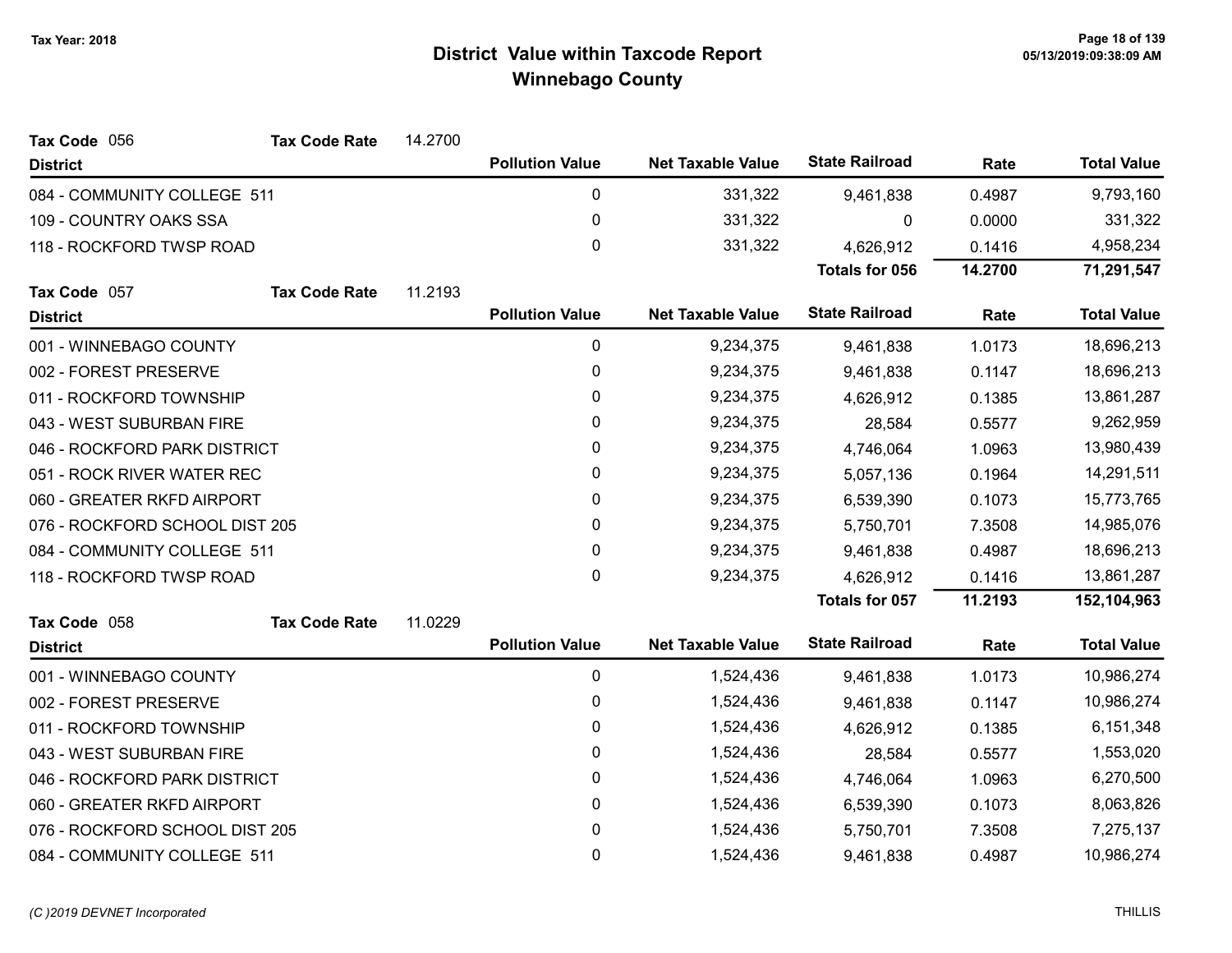| Tax Code 058                       | <b>Tax Code Rate</b>       | 11.0229                       |                        |                          |                       |         |                    |
|------------------------------------|----------------------------|-------------------------------|------------------------|--------------------------|-----------------------|---------|--------------------|
| <b>District</b>                    |                            |                               | <b>Pollution Value</b> | <b>Net Taxable Value</b> | <b>State Railroad</b> | Rate    | <b>Total Value</b> |
| 118 - ROCKFORD TWSP ROAD           |                            |                               | $\mathbf 0$            | 1,524,436                | 4,626,912             | 0.1416  | 6,151,348          |
|                                    |                            |                               |                        |                          | <b>Totals for 058</b> | 11.0229 | 68,424,001         |
| Tax Code 059                       | <b>Tax Code Rate</b>       | 12.0690                       |                        |                          |                       |         |                    |
| <b>District</b>                    |                            |                               | <b>Pollution Value</b> | <b>Net Taxable Value</b> | <b>State Railroad</b> | Rate    | <b>Total Value</b> |
| 001 - WINNEBAGO COUNTY             |                            |                               | $\pmb{0}$              | 1,452,486                | 9,461,838             | 1.0173  | 10,914,324         |
| 002 - FOREST PRESERVE              |                            |                               | 0                      | 1,452,486                | 9,461,838             | 0.1147  | 10,914,324         |
| 011 - ROCKFORD TOWNSHIP            |                            |                               | $\pmb{0}$              | 1,452,486                | 4,626,912             | 0.1385  | 6,079,398          |
| 043 - WEST SUBURBAN FIRE           |                            |                               | 0                      | 1,452,486                | 28,584                | 0.5577  | 1,481,070          |
| 046 - ROCKFORD PARK DISTRICT       |                            |                               | 0                      | 1,452,486                | 4,746,064             | 1.0963  | 6,198,550          |
| 051 - ROCK RIVER WATER REC         |                            |                               | 0                      | 1,452,486                | 5,057,136             | 0.1964  | 6,509,622          |
|                                    | 060 - GREATER RKFD AIRPORT |                               | 0                      | 1,452,486                | 6,539,390             | 0.1073  | 7,991,876          |
| 065 - WASHINGTON PARK STREET LIGHT |                            | 0<br>1,452,486<br>0.8497<br>0 |                        |                          | 1,452,486             |         |                    |
| 076 - ROCKFORD SCHOOL DIST 205     |                            |                               | 0                      | 1,452,486                | 5,750,701             | 7.3508  | 7,203,187          |
| 084 - COMMUNITY COLLEGE 511        |                            |                               | 0                      | 1,452,486                | 9,461,838             | 0.4987  | 10,914,324         |
| 118 - ROCKFORD TWSP ROAD           |                            |                               | 0                      | 1,452,486                | 4,626,912             | 0.1416  | 6,079,398          |
|                                    |                            |                               |                        |                          | Totals for 059        | 12.0690 | 75,738,559         |
| Tax Code 060                       | <b>Tax Code Rate</b>       | 11.0650                       |                        |                          |                       |         |                    |
| <b>District</b>                    |                            |                               | <b>Pollution Value</b> | <b>Net Taxable Value</b> | <b>State Railroad</b> | Rate    | <b>Total Value</b> |
| 001 - WINNEBAGO COUNTY             |                            |                               | $\mathbf 0$            | 1,485,999                | 9,461,838             | 1.0173  | 10,947,837         |
| 002 - FOREST PRESERVE              |                            |                               | 0                      | 1,485,999                | 9,461,838             | 0.1147  | 10,947,837         |
| 011 - ROCKFORD TOWNSHIP            |                            |                               | 0                      | 1,485,999                | 4,626,912             | 0.1385  | 6,112,911          |
| 043 - WEST SUBURBAN FIRE           |                            |                               | 0                      | 1,485,999                | 28,584                | 0.5577  | 1,514,583          |
| 046 - ROCKFORD PARK DISTRICT       |                            |                               | 0                      | 1,485,999                | 4,746,064             | 1.0963  | 6,232,063          |
| 060 - GREATER RKFD AIRPORT         |                            |                               | 0                      | 1,485,999                | 6,539,390             | 0.1073  | 8,025,389          |
| 062 - RKFD - WINN DRAINAGE         |                            |                               | 0                      | 1,485,999                | 0                     | 0.0421  | 1,485,999          |
| 076 - ROCKFORD SCHOOL DIST 205     |                            |                               | 0                      | 1,485,999                | 5,750,701             | 7.3508  | 7,236,700          |
| 084 - COMMUNITY COLLEGE 511        |                            |                               | 0                      | 1,485,999                | 9,461,838             | 0.4987  | 10,947,837         |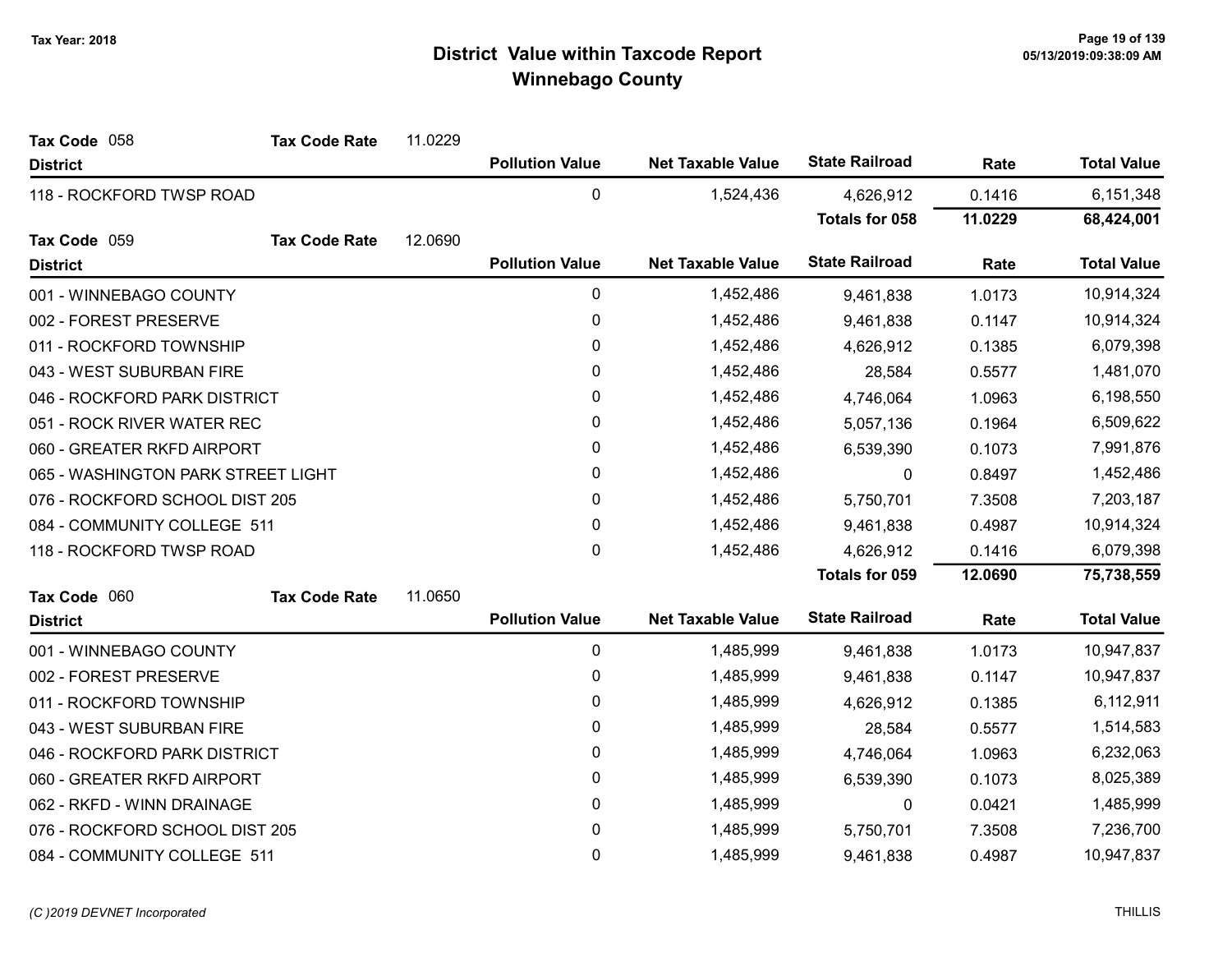| Tax Code 060                   | <b>Tax Code Rate</b>        | 11.0650      |                        |                          |                       |           |                    |
|--------------------------------|-----------------------------|--------------|------------------------|--------------------------|-----------------------|-----------|--------------------|
| <b>District</b>                |                             |              | <b>Pollution Value</b> | <b>Net Taxable Value</b> | <b>State Railroad</b> | Rate      | <b>Total Value</b> |
| 118 - ROCKFORD TWSP ROAD       |                             |              | 0                      | 1,485,999                | 4,626,912             | 0.1416    | 6,112,911          |
|                                |                             |              |                        |                          | Totals for 060        | 11.0650   | 69,564,067         |
| Tax Code 061                   | <b>Tax Code Rate</b>        | 11.4165      |                        |                          |                       |           |                    |
| <b>District</b>                |                             |              | <b>Pollution Value</b> | <b>Net Taxable Value</b> | <b>State Railroad</b> | Rate      | <b>Total Value</b> |
| 001 - WINNEBAGO COUNTY         |                             |              | $\boldsymbol{0}$       | 2,694,729                | 9,461,838             | 1.0173    | 12,156,567         |
| 002 - FOREST PRESERVE          |                             |              | $\mathbf 0$            | 2,694,729                | 9,461,838             | 0.1147    | 12,156,567         |
| 011 - ROCKFORD TOWNSHIP        |                             |              | 0                      | 2,694,729                | 4,626,912             | 0.1385    | 7,321,641          |
| 037 - NORTH PARK FIRE          |                             |              | $\mathbf{0}$           | 2,694,729                | 473,168               | 0.4553    | 3,167,897          |
| 046 - ROCKFORD PARK DISTRICT   |                             |              | 0                      | 2,694,729                | 4,746,064             | 1.0963    | 7,440,793          |
| 051 - ROCK RIVER WATER REC     |                             |              | 0                      | 2,694,729                | 5,057,136             | 0.1964    | 7,751,865          |
| 055 - NORTH SUBURBAN LIBRARY   |                             |              | 0                      | 2,694,729                | 918,078               | 0.2996    | 3,612,807          |
| 060 - GREATER RKFD AIRPORT     |                             | $\mathbf{0}$ | 2,694,729              | 6,539,390                | 0.1073                | 9,234,119 |                    |
| 076 - ROCKFORD SCHOOL DIST 205 |                             |              | 0                      | 2,694,729                | 5,750,701             | 7.3508    | 8,445,430          |
|                                | 084 - COMMUNITY COLLEGE 511 |              | 0                      | 2,694,729                | 9,461,838             | 0.4987    | 12,156,567         |
| 118 - ROCKFORD TWSP ROAD       |                             |              | $\mathbf{0}$           | 2,694,729                | 4,626,912             | 0.1416    | 7,321,641          |
|                                |                             |              |                        |                          | <b>Totals for 061</b> | 11.4165   | 90,765,894         |
| Tax Code 062                   | <b>Tax Code Rate</b>        | 11.2614      |                        |                          |                       |           |                    |
| <b>District</b>                |                             |              | <b>Pollution Value</b> | <b>Net Taxable Value</b> | <b>State Railroad</b> | Rate      | <b>Total Value</b> |
| 001 - WINNEBAGO COUNTY         |                             |              | 0                      | 6,491,302                | 9,461,838             | 1.0173    | 15,953,140         |
| 002 - FOREST PRESERVE          |                             |              | 0                      | 6,491,302                | 9,461,838             | 0.1147    | 15,953,140         |
| 011 - ROCKFORD TOWNSHIP        |                             |              | 0                      | 6,491,302                | 4,626,912             | 0.1385    | 11,118,214         |
| 043 - WEST SUBURBAN FIRE       |                             |              | 0                      | 6,491,302                | 28,584                | 0.5577    | 6,519,886          |
| 046 - ROCKFORD PARK DISTRICT   |                             |              | $\mathbf 0$            | 6,491,302                | 4,746,064             | 1.0963    | 11,237,366         |
| 051 - ROCK RIVER WATER REC     |                             |              | 0                      | 6,491,302                | 5,057,136             | 0.1964    | 11,548,438         |
| 060 - GREATER RKFD AIRPORT     |                             |              | $\mathbf 0$            | 6,491,302                | 6,539,390             | 0.1073    | 13,030,692         |
| 062 - RKFD - WINN DRAINAGE     |                             |              | 0                      | 6,491,302                | 0                     | 0.0421    | 6,491,302          |
| 076 - ROCKFORD SCHOOL DIST 205 |                             |              | 0                      | 6,491,302                | 5,750,701             | 7.3508    | 12,242,003         |
| 084 - COMMUNITY COLLEGE 511    |                             |              | $\mathbf 0$            | 6,491,302                | 9,461,838             | 0.4987    | 15,953,140         |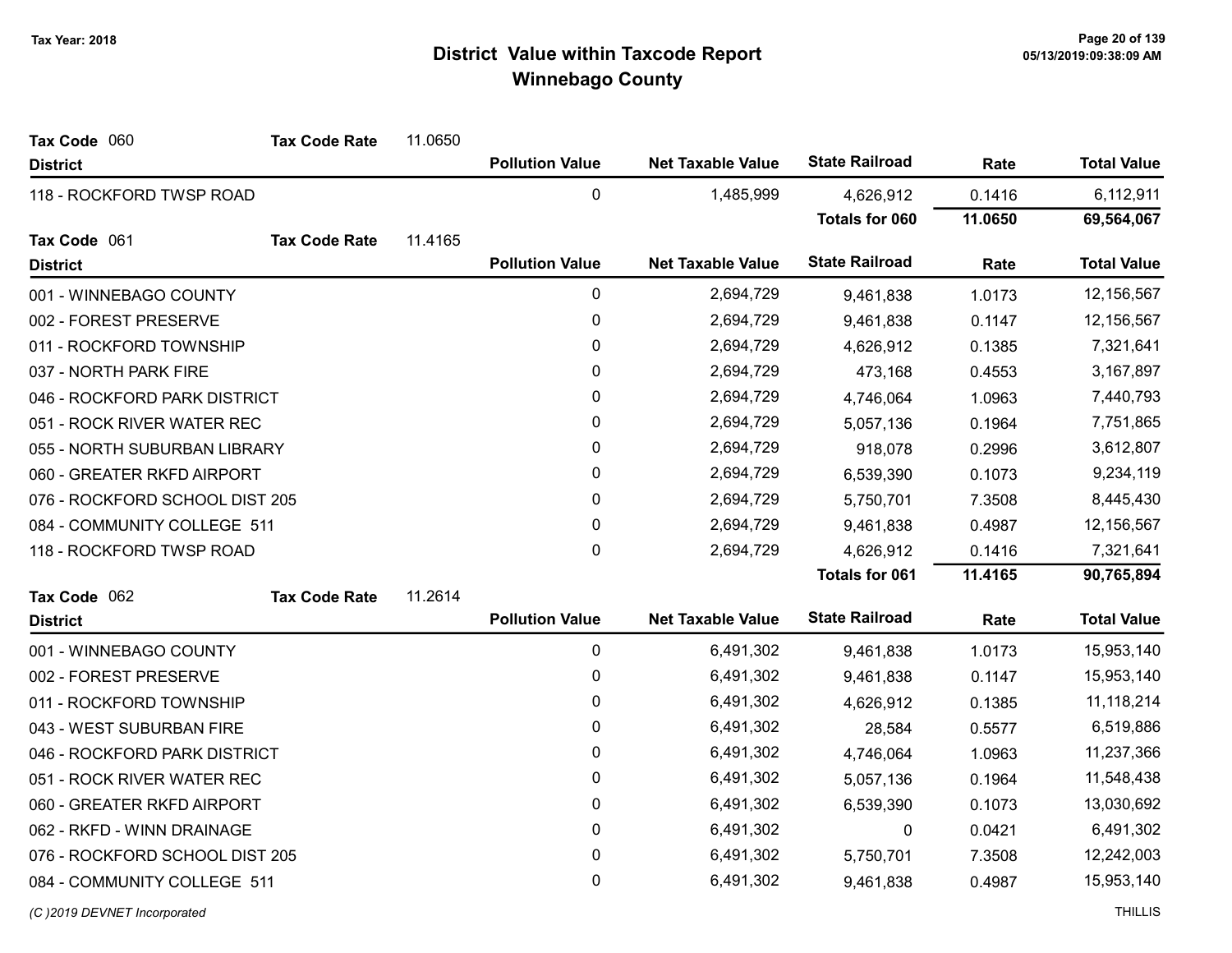| Tax Code 062                   | <b>Tax Code Rate</b>        | 11.2614                |                        |                          |                       |           |                    |
|--------------------------------|-----------------------------|------------------------|------------------------|--------------------------|-----------------------|-----------|--------------------|
| <b>District</b>                |                             |                        | <b>Pollution Value</b> | <b>Net Taxable Value</b> | <b>State Railroad</b> | Rate      | <b>Total Value</b> |
| 118 - ROCKFORD TWSP ROAD       |                             |                        | $\mathbf 0$            | 6,491,302                | 4,626,912             | 0.1416    | 11,118,214         |
|                                |                             |                        |                        |                          | <b>Totals for 062</b> | 11.2614   | 131, 165, 535      |
| Tax Code 063                   | <b>Tax Code Rate</b>        | 10.8370                |                        |                          |                       |           |                    |
| <b>District</b>                |                             |                        | <b>Pollution Value</b> | <b>Net Taxable Value</b> | <b>State Railroad</b> | Rate      | <b>Total Value</b> |
| 001 - WINNEBAGO COUNTY         |                             |                        | 0                      | 2,004,100                | 9,461,838             | 1.0173    | 11,465,938         |
| 002 - FOREST PRESERVE          |                             |                        | $\pmb{0}$              | 2,004,100                | 9,461,838             | 0.1147    | 11,465,938         |
| 011 - ROCKFORD TOWNSHIP        |                             |                        | $\pmb{0}$              | 2,004,100                | 4,626,912             | 0.1385    | 6,631,012          |
| 043 - WEST SUBURBAN FIRE       |                             |                        | 0                      | 2,004,100                | 28,584                | 0.5577    | 2,032,684          |
| 046 - ROCKFORD PARK DISTRICT   |                             |                        | $\pmb{0}$              | 2,004,100                | 4,746,064             | 1.0963    | 6,750,164          |
| 058 - WINNEBAGO LIBRARY        |                             |                        | 0                      | 2,004,100                | 0                     | 0.2115    | 2,004,100          |
| 060 - GREATER RKFD AIRPORT     |                             |                        | 0                      | 2,004,100                | 6,539,390             | 0.1073    | 8,543,490          |
| 082 - WINNEBAGO UNIT SD #323   |                             |                        | 0                      | 2,004,100                | 1,383,152             | 6.9534    | 3,387,252          |
|                                | 084 - COMMUNITY COLLEGE 511 |                        | 0                      | 2,004,100                | 9,461,838             | 0.4987    | 11,465,938         |
| 118 - ROCKFORD TWSP ROAD       |                             | $\pmb{0}$<br>2,004,100 |                        | 4,626,912                | 0.1416                | 6,631,012 |                    |
|                                |                             |                        |                        |                          | Totals for 063        | 10.8370   | 70,377,528         |
| Tax Code 064                   | <b>Tax Code Rate</b>        | 10.9602                |                        |                          |                       |           |                    |
| <b>District</b>                |                             |                        | <b>Pollution Value</b> | <b>Net Taxable Value</b> | <b>State Railroad</b> | Rate      | <b>Total Value</b> |
| 001 - WINNEBAGO COUNTY         |                             |                        | 0                      | 12,887,626               | 9,461,838             | 1.0173    | 22,349,464         |
| 002 - FOREST PRESERVE          |                             |                        | $\pmb{0}$              | 12,887,626               | 9,461,838             | 0.1147    | 22,349,464         |
| 011 - ROCKFORD TOWNSHIP        |                             |                        | 0                      | 12,887,626               | 4,626,912             | 0.1385    | 17,514,538         |
| 030 - BLACKHAWK FIRE           |                             |                        | 0                      | 12,887,626               | 224,206               | 0.4950    | 13,111,832         |
| 046 - ROCKFORD PARK DISTRICT   |                             |                        | 0                      | 12,887,626               | 4,746,064             | 1.0963    | 17,633,690         |
| 060 - GREATER RKFD AIRPORT     |                             |                        | 0                      | 12,887,626               | 6,539,390             | 0.1073    | 19,427,016         |
| 076 - ROCKFORD SCHOOL DIST 205 |                             |                        | $\pmb{0}$              | 12,887,626               | 5,750,701             | 7.3508    | 18,638,327         |
| 084 - COMMUNITY COLLEGE 511    |                             |                        | $\pmb{0}$              | 12,887,626               | 9,461,838             | 0.4987    | 22,349,464         |
| 118 - ROCKFORD TWSP ROAD       |                             |                        | 0                      | 12,887,626               | 4,626,912             | 0.1416    | 17,514,538         |
|                                |                             |                        |                        |                          | Totals for 064        | 10.9602   | 170,888,333        |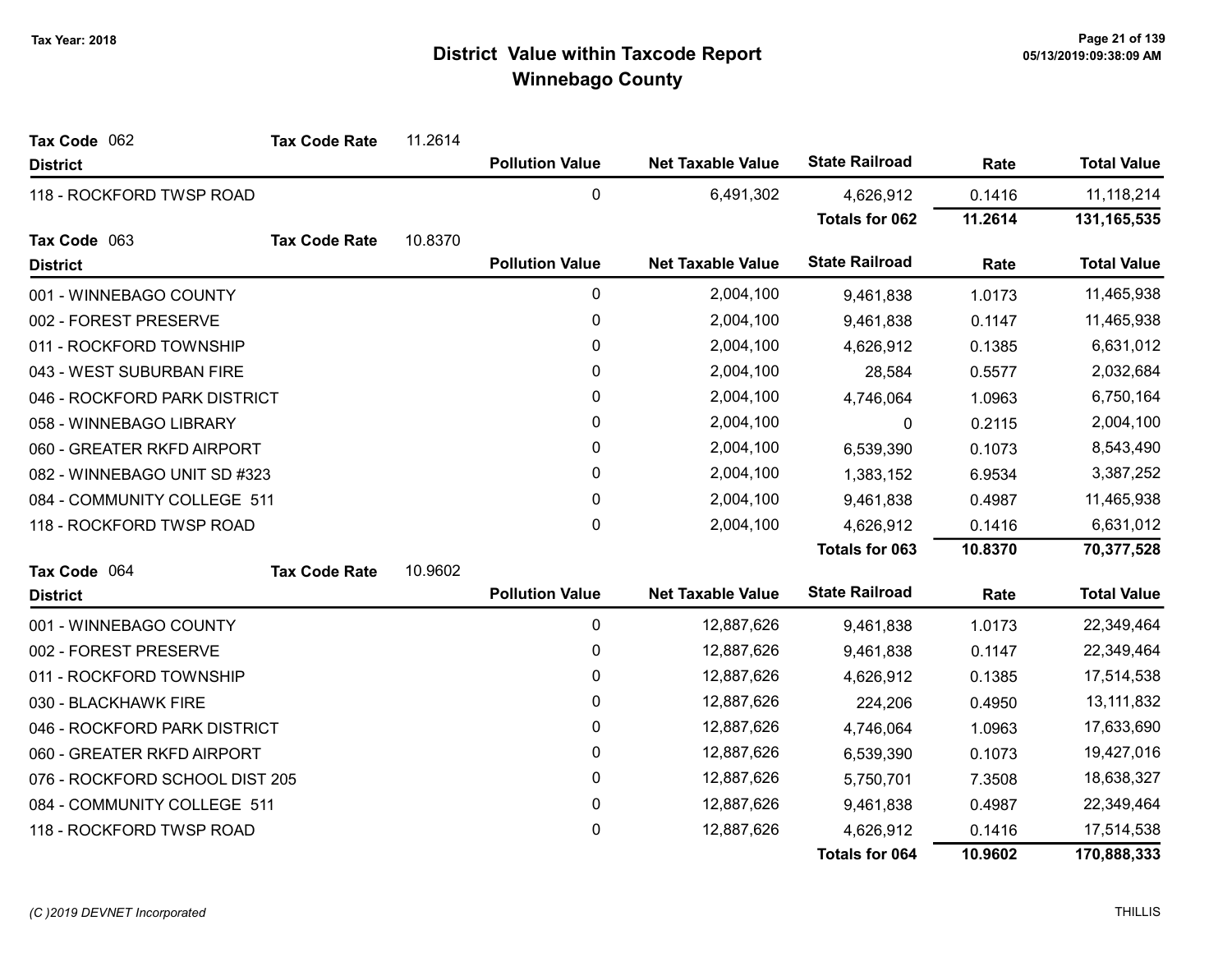| Tax Code 066                       | <b>Tax Code Rate</b> | 11.1566 |                        |                          |                       |         |                                  |
|------------------------------------|----------------------|---------|------------------------|--------------------------|-----------------------|---------|----------------------------------|
| <b>District</b>                    |                      |         | <b>Pollution Value</b> | <b>Net Taxable Value</b> | <b>State Railroad</b> | Rate    | <b>Total Value</b>               |
| 001 - WINNEBAGO COUNTY             |                      |         | $\pmb{0}$              | 11,654,605               | 9,461,838             | 1.0173  | 21,116,443                       |
| 002 - FOREST PRESERVE              |                      |         | 0                      | 11,654,605               | 9,461,838             | 0.1147  | 21,116,443                       |
| 011 - ROCKFORD TOWNSHIP            |                      |         | 0                      | 11,654,605               | 4,626,912             | 0.1385  | 16,281,517                       |
| 030 - BLACKHAWK FIRE               |                      |         | 0                      | 11,654,605               | 224,206               | 0.4950  | 11,878,811                       |
| 046 - ROCKFORD PARK DISTRICT       |                      |         | 0                      | 11,654,605               | 4,746,064             | 1.0963  | 16,400,669                       |
| 051 - ROCK RIVER WATER REC         |                      |         | 0                      | 11,654,605               | 5,057,136             | 0.1964  | 16,711,741                       |
| 060 - GREATER RKFD AIRPORT         |                      |         | 0                      | 11,654,605               | 6,539,390             | 0.1073  | 18,193,995                       |
| 076 - ROCKFORD SCHOOL DIST 205     |                      |         | 0                      | 11,654,605               | 5,750,701             | 7.3508  | 17,405,306                       |
| 084 - COMMUNITY COLLEGE 511        |                      |         | 0                      | 11,654,605               | 9,461,838             | 0.4987  | 21,116,443                       |
| 118 - ROCKFORD TWSP ROAD           |                      |         | 0                      | 11,654,605               | 4,626,912             | 0.1416  | 16,281,517                       |
|                                    |                      |         |                        |                          | <b>Totals for 066</b> | 11.1566 | 176,502,885                      |
| Tax Code 068                       | <b>Tax Code Rate</b> | 10.8707 |                        |                          |                       |         |                                  |
| <b>District</b>                    |                      |         | <b>Pollution Value</b> | <b>Net Taxable Value</b> | <b>State Railroad</b> | Rate    | <b>Total Value</b>               |
| 001 - WINNEBAGO COUNTY             |                      |         | $\pmb{0}$              | 1,788,174                | 9,461,838             | 1.0173  | 11,250,012                       |
| 002 - FOREST PRESERVE              |                      |         | 0                      | 1,788,174                | 9,461,838             | 0.1147  | 11,250,012                       |
| 013 - ROSCOE TOWNSHIP              |                      |         | 0                      | 1,788,174                | 695,299               | 0.1465  | 2,483,473                        |
| 025 - ROSCOE VILLAGE               |                      |         | 0                      | 1,788,174                | 0                     | 0.6603  | 1,788,174                        |
| 035 - HARLEM-ROSCOE FIRE           |                      |         | 0                      | 1,788,174                | 381,802               | 0.7584  | 2,169,976                        |
| 051 - ROCK RIVER WATER REC         |                      |         | 0                      | 1,788,174                | 5,057,136             | 0.1964  | 6,845,310                        |
| 055 - NORTH SUBURBAN LIBRARY       |                      |         | 0                      | 1,788,174                | 918,078               | 0.2996  | 2,706,252                        |
| 072 - PRAIRIE HILL SCHOOL DIST 133 |                      |         | 0                      | 1,788,174                | 0                     | 4.2709  | 1,788,174                        |
| 077 - HONONEGAH HIGH SD #207       |                      |         | 0                      | 1,788,174                | 535,933               | 2.7327  | 2,324,107                        |
| 084 - COMMUNITY COLLEGE 511        |                      |         | 0                      | 1,788,174                | 9,461,838             | 0.4987  | 11,250,012                       |
| 120 - ROSCOE TWSP ROAD             |                      |         | 0                      | 1,788,174                | 695,299               | 0.1752  | 2,483,473                        |
|                                    |                      |         |                        |                          | <b>Totals for 068</b> | 10.8707 | 56,338,975                       |
|                                    |                      | 10.9707 |                        |                          |                       |         |                                  |
| Tax Code 069                       | <b>Tax Code Rate</b> |         |                        |                          |                       |         |                                  |
| <b>District</b>                    |                      |         | <b>Pollution Value</b> | <b>Net Taxable Value</b> | <b>State Railroad</b> | Rate    | <b>Total Value</b><br>16,116,307 |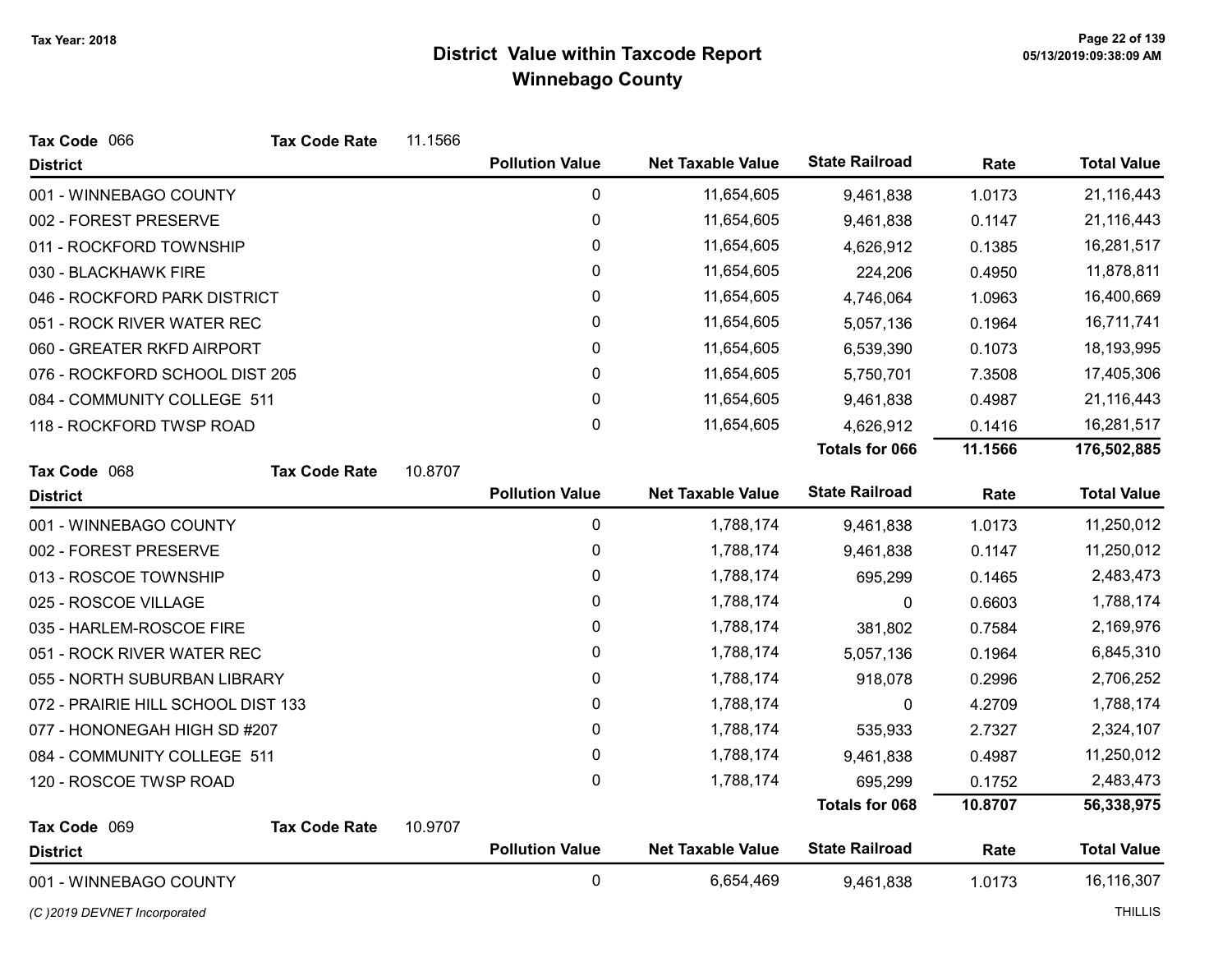| Tax Code 069                   | <b>Tax Code Rate</b> | 10.9707 |                        |                          |                       |         |                    |
|--------------------------------|----------------------|---------|------------------------|--------------------------|-----------------------|---------|--------------------|
| <b>District</b>                |                      |         | <b>Pollution Value</b> | <b>Net Taxable Value</b> | <b>State Railroad</b> | Rate    | <b>Total Value</b> |
| 002 - FOREST PRESERVE          |                      |         | 0                      | 6,654,469                | 9,461,838             | 0.1147  | 16,116,307         |
| 011 - ROCKFORD TOWNSHIP        |                      |         | 0                      | 6,654,469                | 4,626,912             | 0.1385  | 11,281,381         |
| 030 - BLACKHAWK FIRE           |                      |         | 0                      | 6,654,469                | 224,206               | 0.4950  | 6,878,675          |
| 046 - ROCKFORD PARK DISTRICT   |                      |         | 0                      | 6,654,469                | 4,746,064             | 1.0963  | 11,400,533         |
| 051 - ROCK RIVER WATER REC     |                      |         | 0                      | 6,654,469                | 5,057,136             | 0.1964  | 11,711,605         |
| 058 - WINNEBAGO LIBRARY        |                      |         | 0                      | 6,654,469                | 0                     | 0.2115  | 6,654,469          |
| 060 - GREATER RKFD AIRPORT     |                      |         | 0                      | 6,654,469                | 6,539,390             | 0.1073  | 13,193,859         |
| 082 - WINNEBAGO UNIT SD #323   |                      |         | 0                      | 6,654,469                | 1,383,152             | 6.9534  | 8,037,621          |
| 084 - COMMUNITY COLLEGE 511    |                      |         | 0                      | 6,654,469                | 9,461,838             | 0.4987  | 16,116,307         |
| 118 - ROCKFORD TWSP ROAD       |                      |         | 0                      | 6,654,469                | 4,626,912             | 0.1416  | 11,281,381         |
|                                |                      |         |                        |                          | <b>Totals for 069</b> | 10.9707 | 128,788,445        |
| Tax Code 070                   | <b>Tax Code Rate</b> | 10.9612 |                        |                          |                       |         |                    |
| <b>District</b>                |                      |         | <b>Pollution Value</b> | <b>Net Taxable Value</b> | <b>State Railroad</b> | Rate    | <b>Total Value</b> |
| 001 - WINNEBAGO COUNTY         |                      |         | 0                      | 2,104,431                | 9,461,838             | 1.0173  | 11,566,269         |
| 002 - FOREST PRESERVE          |                      |         | 0                      | 2,104,431                | 9,461,838             | 0.1147  | 11,566,269         |
| 011 - ROCKFORD TOWNSHIP        |                      |         | 0                      | 2,104,431                | 4,626,912             | 0.1385  | 6,731,343          |
| 019 - LOVES PARK CITY          |                      |         | 0                      | 2,104,431                | 0                     | 0.0000  | 2,104,431          |
| 046 - ROCKFORD PARK DISTRICT   |                      |         | 0                      | 2,104,431                | 4,746,064             | 1.0963  | 6,850,495          |
| 051 - ROCK RIVER WATER REC     |                      |         | 0                      | 2,104,431                | 5,057,136             | 0.1964  | 7,161,567          |
| 055 - NORTH SUBURBAN LIBRARY   |                      |         | 0                      | 2,104,431                | 918,078               | 0.2996  | 3,022,509          |
| 060 - GREATER RKFD AIRPORT     |                      |         | 0                      | 2,104,431                | 6,539,390             | 0.1073  | 8,643,821          |
| 076 - ROCKFORD SCHOOL DIST 205 |                      |         | 0                      | 2,104,431                | 5,750,701             | 7.3508  | 7,855,132          |
| 084 - COMMUNITY COLLEGE 511    |                      |         | $\pmb{0}$              | 2,104,431                | 9,461,838             | 0.4987  | 11,566,269         |
| 118 - ROCKFORD TWSP ROAD       |                      |         | 0                      | 2,104,431                | 4,626,912             | 0.1416  | 6,731,343          |
| 136 - HARVEST HILLS SSA        |                      |         | 0                      | 2,104,431                |                       | 0.0000  | 2,104,431          |
|                                |                      |         |                        |                          | Totals for 070        | 10.9612 | 85,903,879         |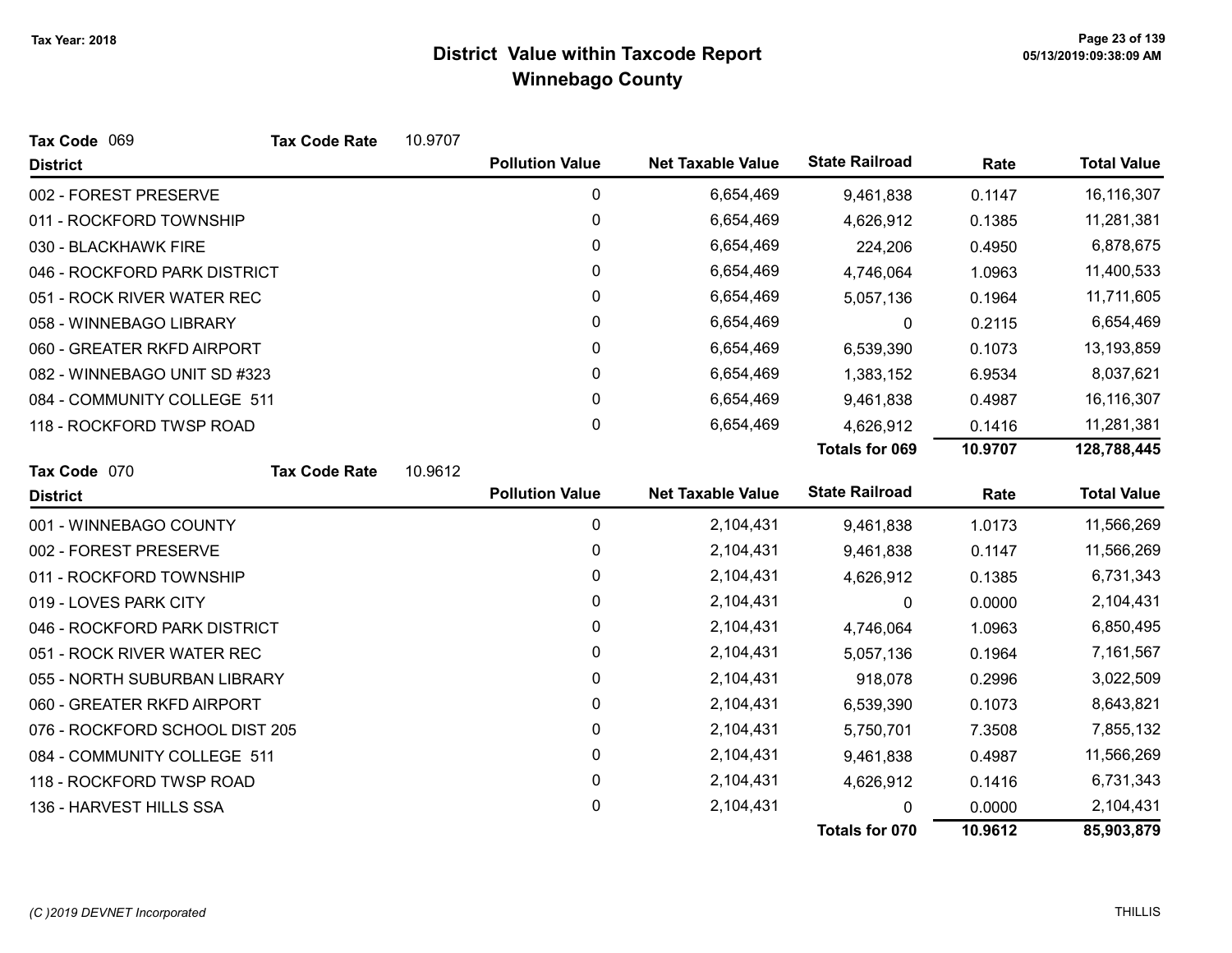| Tax Code 071                   | <b>Tax Code Rate</b> | 10.7743 |                        |                          |                       |         |                    |
|--------------------------------|----------------------|---------|------------------------|--------------------------|-----------------------|---------|--------------------|
| <b>District</b>                |                      |         | <b>Pollution Value</b> | <b>Net Taxable Value</b> | <b>State Railroad</b> | Rate    | <b>Total Value</b> |
| 001 - WINNEBAGO COUNTY         |                      |         | $\pmb{0}$              | 10,093,442               | 9,461,838             | 1.0173  | 19,555,280         |
| 002 - FOREST PRESERVE          |                      |         | 0                      | 10,093,442               | 9,461,838             | 0.1147  | 19,555,280         |
| 011 - ROCKFORD TOWNSHIP        |                      |         | 0                      | 10,093,442               | 4,626,912             | 0.1385  | 14,720,354         |
| 030 - BLACKHAWK FIRE           |                      |         | 0                      | 10,093,442               | 224,206               | 0.4950  | 10,317,648         |
| 046 - ROCKFORD PARK DISTRICT   |                      |         | 0                      | 10,093,442               | 4,746,064             | 1.0963  | 14,839,506         |
| 058 - WINNEBAGO LIBRARY        |                      |         | 0                      | 10,093,442               | 0                     | 0.2115  | 10,093,442         |
| 060 - GREATER RKFD AIRPORT     |                      |         | 0                      | 10,093,442               | 6,539,390             | 0.1073  | 16,632,832         |
| 082 - WINNEBAGO UNIT SD #323   |                      |         | 0                      | 10,093,442               | 1,383,152             | 6.9534  | 11,476,594         |
| 084 - COMMUNITY COLLEGE 511    |                      |         | 0                      | 10,093,442               | 9,461,838             | 0.4987  | 19,555,280         |
| 118 - ROCKFORD TWSP ROAD       |                      |         | 0                      | 10,093,442               | 4,626,912             | 0.1416  | 14,720,354         |
|                                |                      |         |                        |                          | Totals for 071        | 10.7743 | 151,466,570        |
| Tax Code 072                   | <b>Tax Code Rate</b> | 10.7783 |                        |                          |                       |         |                    |
| <b>District</b>                |                      |         | <b>Pollution Value</b> | <b>Net Taxable Value</b> | <b>State Railroad</b> | Rate    | <b>Total Value</b> |
| 001 - WINNEBAGO COUNTY         |                      |         | $\mathbf 0$            | 42,837                   | 9,461,838             | 1.0173  | 9,504,675          |
| 002 - FOREST PRESERVE          |                      |         | 0                      | 42,837                   | 9,461,838             | 0.1147  | 9,504,675          |
| 011 - ROCKFORD TOWNSHIP        |                      |         | 0                      | 42,837                   | 4,626,912             | 0.1385  | 4,669,749          |
| 017 - CHERRY VALLEY VILLAGE    |                      |         | 0                      | 42,837                   | 181,843               | 0.0000  | 224,680            |
| 031 - CHERRY VALLEY FIRE       |                      |         | 0                      | 42,837                   | 774,961               | 1.0186  | 817,798            |
| 054 - CHERRY VALLEY LIBRARY    |                      |         | 0                      | 42,837                   | 950,424               | 0.3908  | 993,261            |
| 060 - GREATER RKFD AIRPORT     |                      |         | 0                      | 42,837                   | 6,539,390             | 0.1073  | 6,582,227          |
| 076 - ROCKFORD SCHOOL DIST 205 |                      |         | 0                      | 42,837                   | 5,750,701             | 7.3508  | 5,793,538          |
| 084 - COMMUNITY COLLEGE 511    |                      |         | 0                      | 42,837                   | 9,461,838             | 0.4987  | 9,504,675          |
| 118 - ROCKFORD TWSP ROAD       |                      |         | 0                      | 42,837                   | 4,626,912             | 0.1416  | 4,669,749          |
|                                |                      |         |                        |                          | <b>Totals for 072</b> | 10.7783 | 52,265,027         |
| Tax Code 073                   | <b>Tax Code Rate</b> | 10.8791 |                        |                          |                       |         |                    |
| <b>District</b>                |                      |         | <b>Pollution Value</b> | <b>Net Taxable Value</b> | <b>State Railroad</b> | Rate    | <b>Total Value</b> |
| 001 - WINNEBAGO COUNTY         |                      |         | $\pmb{0}$              | 40,959                   | 9,461,838             | 1.0173  | 9,502,797          |
| 002 - FOREST PRESERVE          |                      |         | 0                      | 40,959                   | 9,461,838             | 0.1147  | 9,502,797          |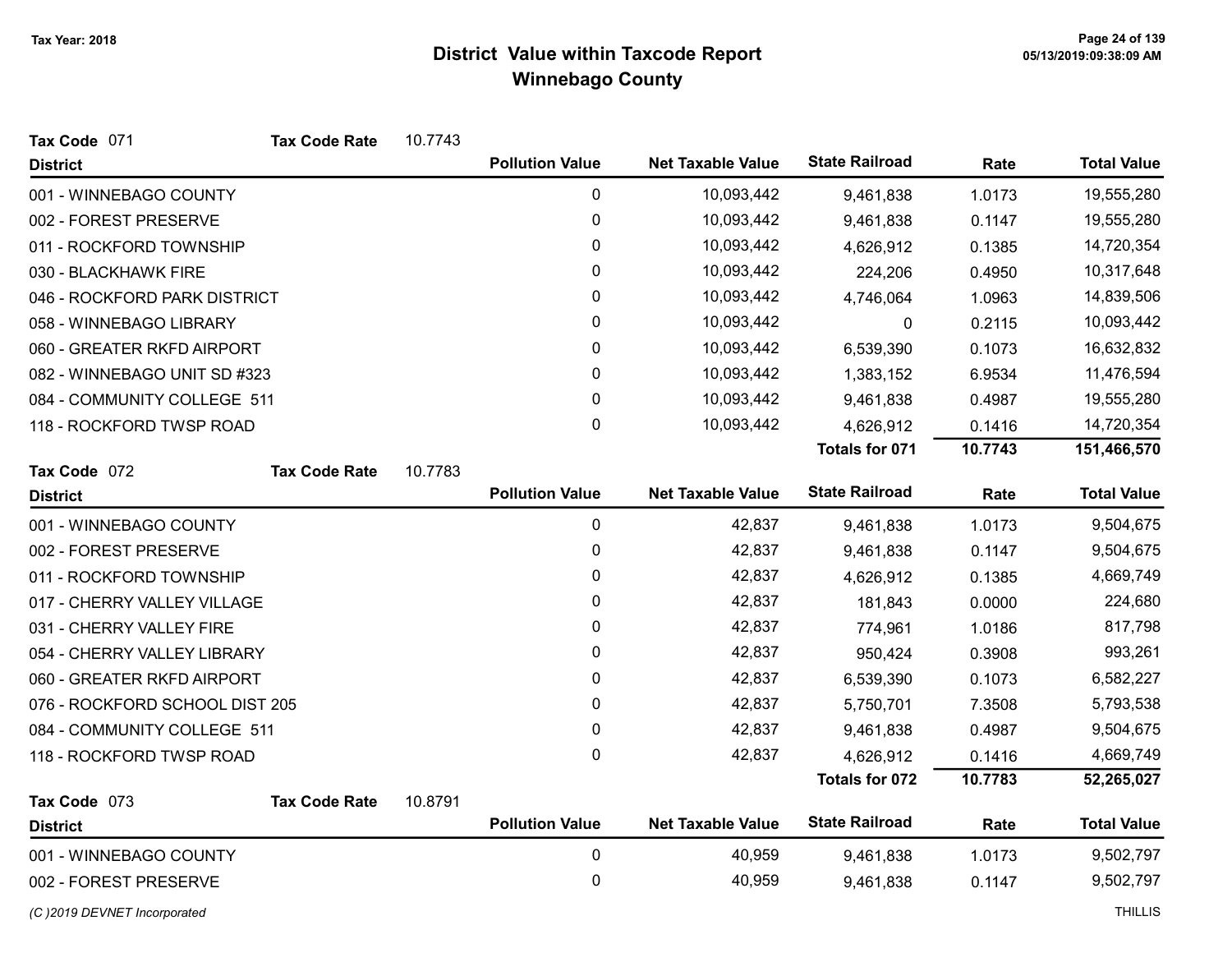| Tax Code 073                   | <b>Tax Code Rate</b> | 10.8791 |                        |                          |                       |         |                    |
|--------------------------------|----------------------|---------|------------------------|--------------------------|-----------------------|---------|--------------------|
| <b>District</b>                |                      |         | <b>Pollution Value</b> | <b>Net Taxable Value</b> | <b>State Railroad</b> | Rate    | <b>Total Value</b> |
| 011 - ROCKFORD TOWNSHIP        |                      |         | 0                      | 40,959                   | 4,626,912             | 0.1385  | 4,667,871          |
| 043 - WEST SUBURBAN FIRE       |                      |         | 0                      | 40,959                   | 28,584                | 0.5577  | 69,543             |
| 046 - ROCKFORD PARK DISTRICT   |                      |         | 0                      | 40,959                   | 4,746,064             | 1.0963  | 4,787,023          |
| 058 - WINNEBAGO LIBRARY        |                      |         | 0                      | 40,959                   | 0                     | 0.2115  | 40,959             |
| 060 - GREATER RKFD AIRPORT     |                      |         | $\pmb{0}$              | 40,959                   | 6,539,390             | 0.1073  | 6,580,349          |
| 062 - RKFD - WINN DRAINAGE     |                      |         | 0                      | 40,959                   | 0                     | 0.0421  | 40,959             |
| 082 - WINNEBAGO UNIT SD #323   |                      |         | 0                      | 40,959                   | 1,383,152             | 6.9534  | 1,424,111          |
| 084 - COMMUNITY COLLEGE 511    |                      |         | 0                      | 40,959                   | 9,461,838             | 0.4987  | 9,502,797          |
| 118 - ROCKFORD TWSP ROAD       |                      |         | 0                      | 40,959                   | 4,626,912             | 0.1416  | 4,667,871          |
|                                |                      |         |                        |                          | Totals for 073        | 10.8791 | 50,787,077         |
| Tax Code 076                   | <b>Tax Code Rate</b> | 10.7648 |                        |                          |                       |         |                    |
| <b>District</b>                |                      |         | <b>Pollution Value</b> | <b>Net Taxable Value</b> | <b>State Railroad</b> | Rate    | <b>Total Value</b> |
| 001 - WINNEBAGO COUNTY         |                      |         | 0                      | 1,071,806                | 9,461,838             | 1.0173  | 10,533,644         |
| 002 - FOREST PRESERVE          |                      |         | $\mathbf 0$            | 1,071,806                | 9,461,838             | 0.1147  | 10,533,644         |
| 011 - ROCKFORD TOWNSHIP        |                      |         | $\pmb{0}$              | 1,071,806                | 4,626,912             | 0.1385  | 5,698,718          |
| 019 - LOVES PARK CITY          |                      |         | 0                      | 1,071,806                | 0                     | 0.0000  | 1,071,806          |
| 046 - ROCKFORD PARK DISTRICT   |                      |         | 0                      | 1,071,806                | 4,746,064             | 1.0963  | 5,817,870          |
| 055 - NORTH SUBURBAN LIBRARY   |                      |         | 0                      | 1,071,806                | 918,078               | 0.2996  | 1,989,884          |
| 060 - GREATER RKFD AIRPORT     |                      |         | $\mathbf 0$            | 1,071,806                | 6,539,390             | 0.1073  | 7,611,196          |
| 076 - ROCKFORD SCHOOL DIST 205 |                      |         | 0                      | 1,071,806                | 5,750,701             | 7.3508  | 6,822,507          |
| 084 - COMMUNITY COLLEGE 511    |                      |         | 0                      | 1,071,806                | 9,461,838             | 0.4987  | 10,533,644         |
| 118 - ROCKFORD TWSP ROAD       |                      |         | 0                      | 1,071,806                | 4,626,912             | 0.1416  | 5,698,718          |
| 136 - HARVEST HILLS SSA        |                      |         | 0                      | 1,071,806                |                       | 0.0000  | 1,071,806          |
|                                |                      |         |                        |                          | <b>Totals for 076</b> | 10.7648 | 67,383,437         |
| Tax Code 077                   | <b>Tax Code Rate</b> | 10.6616 |                        |                          |                       |         |                    |
| <b>District</b>                |                      |         | <b>Pollution Value</b> | <b>Net Taxable Value</b> | <b>State Railroad</b> | Rate    | <b>Total Value</b> |
| 001 - WINNEBAGO COUNTY         |                      |         | $\mathbf 0$            | 139,516                  | 9,461,838             | 1.0173  | 9,601,354          |
| 002 - FOREST PRESERVE          |                      |         | 0                      | 139,516                  | 9,461,838             | 0.1147  | 9,601,354          |
| (C) 2019 DEVNET Incorporated   |                      |         |                        |                          |                       |         | <b>THILLIS</b>     |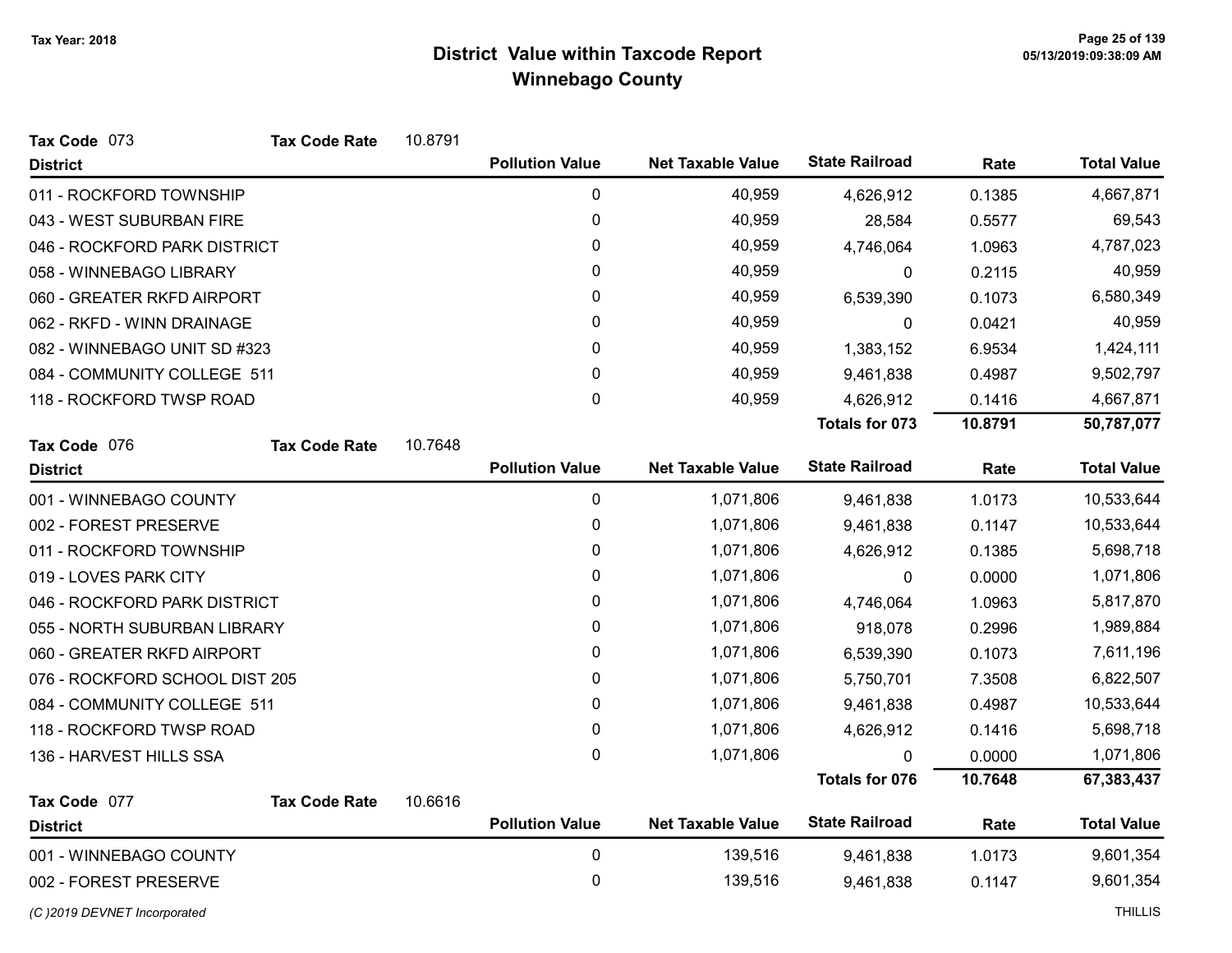| Tax Code 077                   | <b>Tax Code Rate</b> | 10.6616 |                        |                          |                       |         |                    |
|--------------------------------|----------------------|---------|------------------------|--------------------------|-----------------------|---------|--------------------|
| <b>District</b>                |                      |         | <b>Pollution Value</b> | <b>Net Taxable Value</b> | <b>State Railroad</b> | Rate    | <b>Total Value</b> |
| 011 - ROCKFORD TOWNSHIP        |                      |         | $\mathbf 0$            | 139,516                  | 4,626,912             | 0.1385  | 4,766,428          |
| 019 - LOVES PARK CITY          |                      |         | 0                      | 139,516                  | 0                     | 0.0000  | 139,516            |
| 046 - ROCKFORD PARK DISTRICT   |                      |         | 0                      | 139,516                  | 4,746,064             | 1.0963  | 4,885,580          |
| 051 - ROCK RIVER WATER REC     |                      |         | 0                      | 139,516                  | 5,057,136             | 0.1964  | 5,196,652          |
| 060 - GREATER RKFD AIRPORT     |                      |         | 0                      | 139,516                  | 6,539,390             | 0.1073  | 6,678,906          |
| 076 - ROCKFORD SCHOOL DIST 205 |                      |         | 0                      | 139,516                  | 5,750,701             | 7.3508  | 5,890,217          |
| 084 - COMMUNITY COLLEGE 511    |                      |         | 0                      | 139,516                  | 9,461,838             | 0.4987  | 9,601,354          |
| 118 - ROCKFORD TWSP ROAD       |                      |         | 0                      | 139,516                  | 4,626,912             | 0.1416  | 4,766,428          |
| 136 - HARVEST HILLS SSA        |                      |         | $\pmb{0}$              | 139,516                  | $\mathbf{0}$          | 0.0000  | 139,516            |
|                                |                      |         |                        |                          | Totals for 077        | 10.6616 | 61,267,305         |
| Tax Code 078                   | <b>Tax Code Rate</b> | 10.5400 |                        |                          |                       |         |                    |
| <b>District</b>                |                      |         | <b>Pollution Value</b> | <b>Net Taxable Value</b> | <b>State Railroad</b> | Rate    | <b>Total Value</b> |
| 001 - WINNEBAGO COUNTY         |                      |         | $\pmb{0}$              | 288,976                  | 9,461,838             | 1.0173  | 9,750,814          |
| 002 - FOREST PRESERVE          |                      |         | 0                      | 288,976                  | 9,461,838             | 0.1147  | 9,750,814          |
| 006 - HARLEM TOWNSHIP          |                      |         | 0                      | 288,976                  | 0                     | 0.1110  | 288,976            |
| 019 - LOVES PARK CITY          |                      |         | 0                      | 288,976                  | 0                     | 0.0000  | 288,976            |
| 046 - ROCKFORD PARK DISTRICT   |                      |         | $\pmb{0}$              | 288,976                  | 4,746,064             | 1.0963  | 5,035,040          |
| 051 - ROCK RIVER WATER REC     |                      |         | 0                      | 288,976                  | 5,057,136             | 0.1964  | 5,346,112          |
| 060 - GREATER RKFD AIRPORT     |                      |         | 0                      | 288,976                  | 6,539,390             | 0.1073  | 6,828,366          |
| 076 - ROCKFORD SCHOOL DIST 205 |                      |         | $\mathbf{0}$           | 288,976                  | 5,750,701             | 7.3508  | 6,039,677          |
| 084 - COMMUNITY COLLEGE 511    |                      |         | 0                      | 288,976                  | 9,461,838             | 0.4987  | 9,750,814          |
| 113 - HARLEM TWSP ROAD         |                      |         | $\mathbf 0$            | 288,976                  | $\Omega$              | 0.0475  | 288,976            |
|                                |                      |         |                        |                          | <b>Totals for 078</b> | 10.5400 | 53,368,565         |
| Tax Code 082                   | <b>Tax Code Rate</b> | 14.2700 |                        |                          |                       |         |                    |
| <b>District</b>                |                      |         | <b>Pollution Value</b> | <b>Net Taxable Value</b> | <b>State Railroad</b> | Rate    | <b>Total Value</b> |
| 001 - WINNEBAGO COUNTY         |                      |         | 0                      | 88,389                   | 9,461,838             | 1.0173  | 9,550,227          |
| 002 - FOREST PRESERVE          |                      |         | 0                      | 88,389                   | 9,461,838             | 0.1147  | 9,550,227          |
| 011 - ROCKFORD TOWNSHIP        |                      |         | $\pmb{0}$              | 88,389                   | 4,626,912             | 0.1385  | 4,715,301          |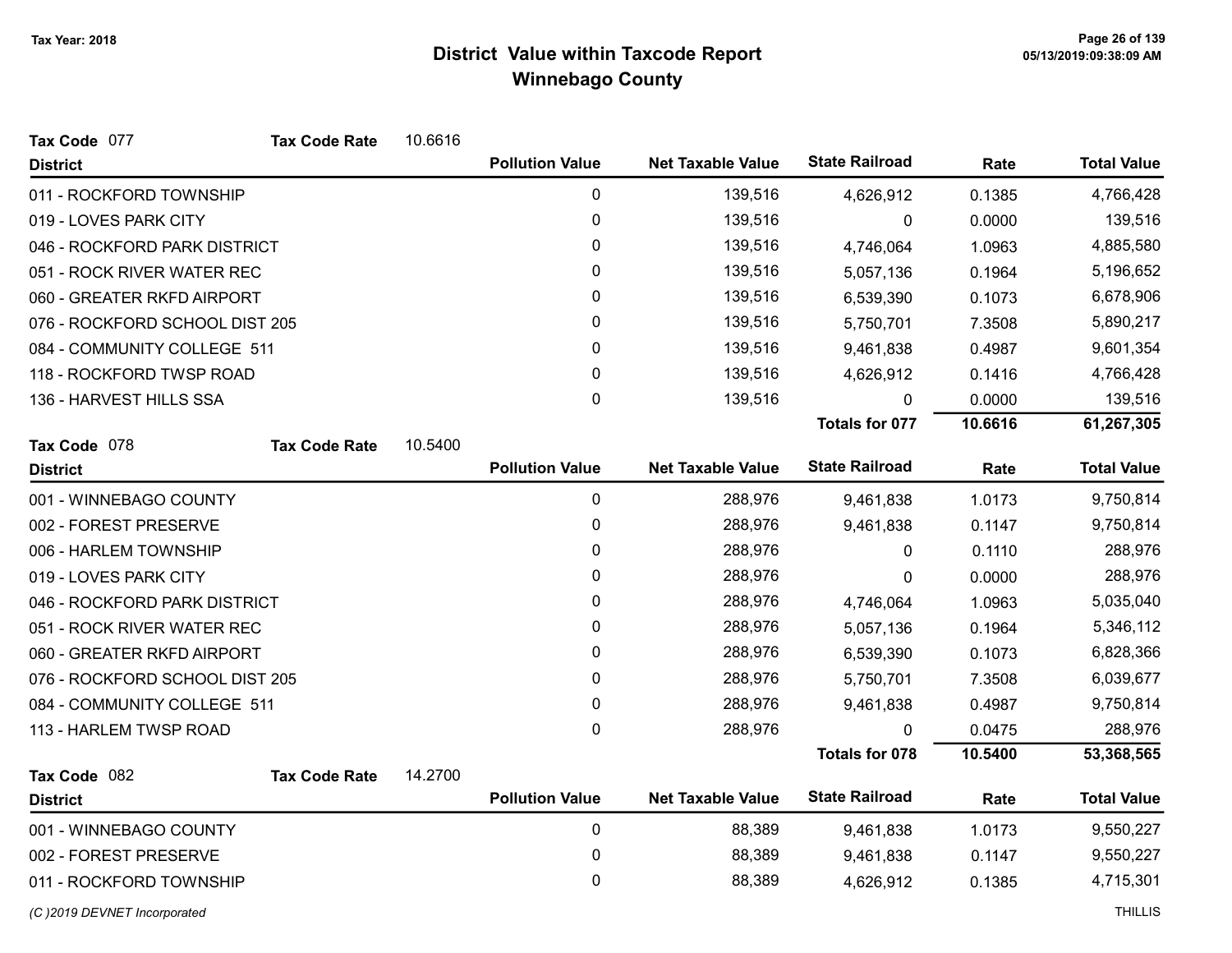| Tax Code 082                     | <b>Tax Code Rate</b> | 14.2700 |                        |                          |                       |         |                    |
|----------------------------------|----------------------|---------|------------------------|--------------------------|-----------------------|---------|--------------------|
| <b>District</b>                  |                      |         | <b>Pollution Value</b> | <b>Net Taxable Value</b> | <b>State Railroad</b> | Rate    | <b>Total Value</b> |
| 023 - ROCKFORD CITY              |                      |         | 0                      | 88,389                   | 3,791,527             | 3.1194  | 3,879,916          |
| 046 - ROCKFORD PARK DISTRICT     |                      |         | 0                      | 88,389                   | 4,746,064             | 1.0963  | 4,834,453          |
| 051 - ROCK RIVER WATER REC       |                      |         | 0                      | 88,389                   | 5,057,136             | 0.1964  | 5,145,525          |
| 059 - ROCKFORD CITY LIBRARY      |                      |         | $\mathbf{0}$           | 88,389                   | 3,791,527             | 0.4890  | 3,879,916          |
| 060 - GREATER RKFD AIRPORT       |                      |         | $\pmb{0}$              | 88,389                   | 6,539,390             | 0.1073  | 6,627,779          |
| 063 - WESTSIDE TIF #2            |                      |         | 0                      | 3,206                    | 0                     | 0.0000  | 3,206              |
| 076 - ROCKFORD SCHOOL DIST 205   |                      |         | 0                      | 88,389                   | 5,750,701             | 7.3508  | 5,839,090          |
| 084 - COMMUNITY COLLEGE 511      |                      |         | 0                      | 88,389                   | 9,461,838             | 0.4987  | 9,550,227          |
| 118 - ROCKFORD TWSP ROAD         |                      |         | $\pmb{0}$              | 88,389                   | 4,626,912             | 0.1416  | 4,715,301          |
|                                  |                      |         |                        |                          | <b>Totals for 082</b> | 14.2700 | 68,291,168         |
| Tax Code 083                     | <b>Tax Code Rate</b> | 11.2193 |                        |                          |                       |         |                    |
| <b>District</b>                  |                      |         | <b>Pollution Value</b> | <b>Net Taxable Value</b> | <b>State Railroad</b> | Rate    | <b>Total Value</b> |
| 001 - WINNEBAGO COUNTY           |                      |         | $\pmb{0}$              | 557,260                  | 9,461,838             | 1.0173  | 10,019,098         |
| 002 - FOREST PRESERVE            |                      |         | $\pmb{0}$              | 557,260                  | 9,461,838             | 0.1147  | 10,019,098         |
| 011 - ROCKFORD TOWNSHIP          |                      |         | $\mathbf{0}$           | 557,260                  | 4,626,912             | 0.1385  | 5, 184, 172        |
| 043 - WEST SUBURBAN FIRE         |                      |         | 0                      | 557,260                  | 28,584                | 0.5577  | 585,844            |
| 046 - ROCKFORD PARK DISTRICT     |                      |         | 0                      | 557,260                  | 4,746,064             | 1.0963  | 5,303,324          |
| 051 - ROCK RIVER WATER REC       |                      |         | $\pmb{0}$              | 557,260                  | 5,057,136             | 0.1964  | 5,614,396          |
| 060 - GREATER RKFD AIRPORT       |                      |         | 0                      | 557,260                  | 6,539,390             | 0.1073  | 7,096,650          |
| 064 - LINCOLN-ACRES STREET LIGHT |                      |         | 0                      | 557,260                  | 0                     | 0.0000  | 557,260            |
| 076 - ROCKFORD SCHOOL DIST 205   |                      |         | $\mathbf{0}$           | 557,260                  | 5,750,701             | 7.3508  | 6,307,961          |
| 084 - COMMUNITY COLLEGE 511      |                      |         | 0                      | 557,260                  | 9,461,838             | 0.4987  | 10,019,098         |
| 118 - ROCKFORD TWSP ROAD         |                      |         | 0                      | 557,260                  | 4,626,912             | 0.1416  | 5,184,172          |
|                                  |                      |         |                        |                          | <b>Totals for 083</b> | 11.2193 | 65,891,073         |
| Tax Code 084                     | <b>Tax Code Rate</b> | 10.5428 |                        |                          |                       |         |                    |
| <b>District</b>                  |                      |         | <b>Pollution Value</b> | <b>Net Taxable Value</b> | <b>State Railroad</b> | Rate    | <b>Total Value</b> |
| 001 - WINNEBAGO COUNTY           |                      |         | $\pmb{0}$              | 512,068                  | 9,461,838             | 1.0173  | 9,973,906          |
| 002 - FOREST PRESERVE            |                      |         | 0                      | 512,068                  | 9,461,838             | 0.1147  | 9,973,906          |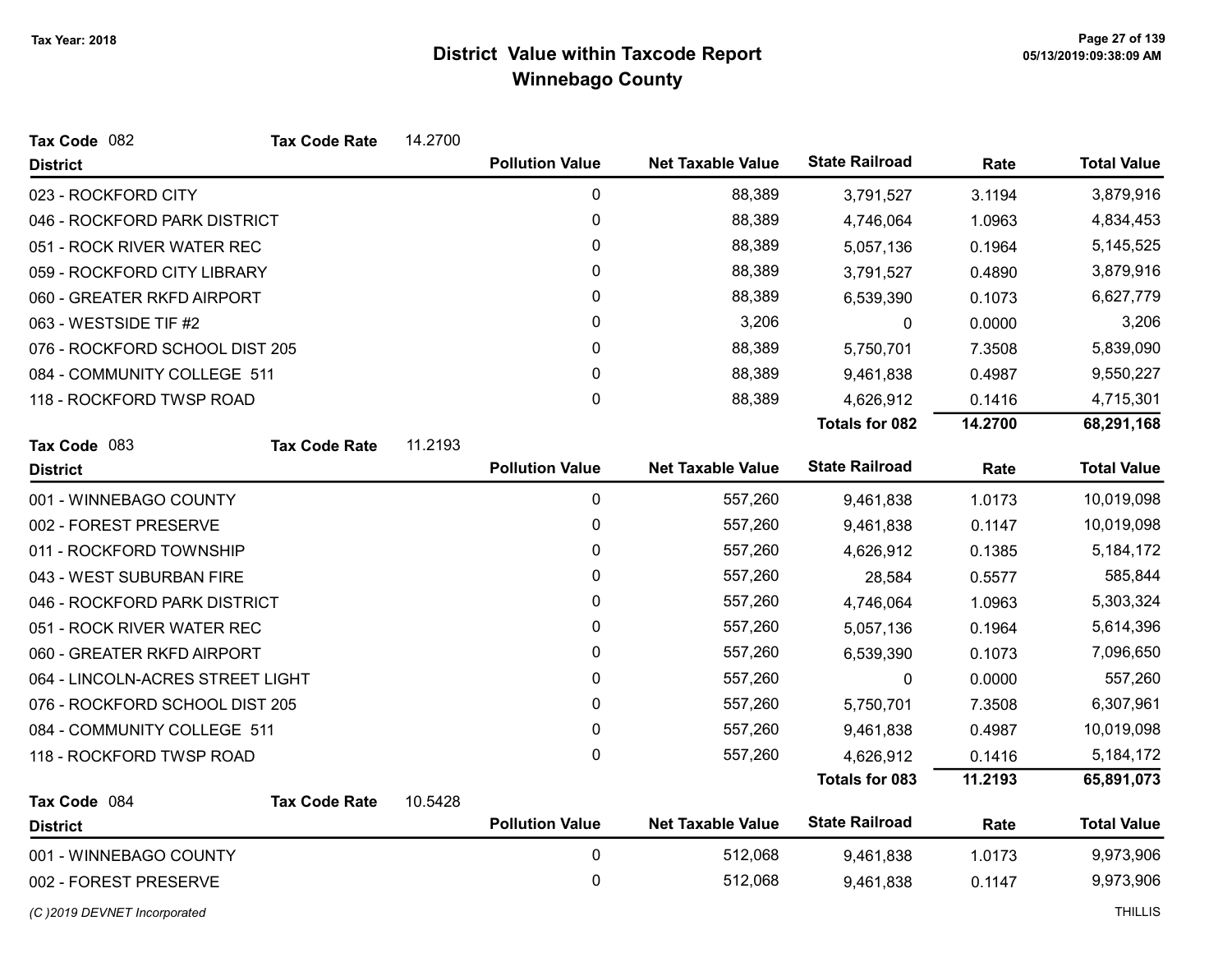| Tax Code 084                   | <b>Tax Code Rate</b> | 10.5428 |                        |                          |                       |         |                    |
|--------------------------------|----------------------|---------|------------------------|--------------------------|-----------------------|---------|--------------------|
| <b>District</b>                |                      |         | <b>Pollution Value</b> | <b>Net Taxable Value</b> | <b>State Railroad</b> | Rate    | <b>Total Value</b> |
| 011 - ROCKFORD TOWNSHIP        |                      |         | $\pmb{0}$              | 512,068                  | 4,626,912             | 0.1385  | 5,138,980          |
| 040 - ROCK RIVER FIRE          |                      |         | $\pmb{0}$              | 512,068                  | 596,869               | 0.0776  | 1,108,937          |
| 046 - ROCKFORD PARK DISTRICT   |                      |         | $\pmb{0}$              | 512,068                  | 4,746,064             | 1.0963  | 5,258,132          |
| 060 - GREATER RKFD AIRPORT     |                      |         | 0                      | 512,068                  | 6,539,390             | 0.1073  | 7,051,458          |
| 076 - ROCKFORD SCHOOL DIST 205 |                      |         | $\pmb{0}$              | 512,068                  | 5,750,701             | 7.3508  | 6,262,769          |
| 084 - COMMUNITY COLLEGE 511    |                      |         | 0                      | 512,068                  | 9,461,838             | 0.4987  | 9,973,906          |
| 118 - ROCKFORD TWSP ROAD       |                      |         | 0                      | 512,068                  | 4,626,912             | 0.1416  | 5,138,980          |
|                                |                      |         |                        |                          | <b>Totals for 084</b> | 10.5428 | 59,880,974         |
| Tax Code 085                   | <b>Tax Code Rate</b> | 14.2700 |                        |                          |                       |         |                    |
| <b>District</b>                |                      |         | <b>Pollution Value</b> | <b>Net Taxable Value</b> | <b>State Railroad</b> | Rate    | <b>Total Value</b> |
| 001 - WINNEBAGO COUNTY         |                      |         | $\mathbf 0$            | 8,984,597                | 9,461,838             | 1.0173  | 18,446,435         |
| 002 - FOREST PRESERVE          |                      |         | $\mathbf 0$            | 8,984,597                | 9,461,838             | 0.1147  | 18,446,435         |
| 011 - ROCKFORD TOWNSHIP        |                      |         | $\pmb{0}$              | 8,984,597                | 4,626,912             | 0.1385  | 13,611,509         |
| 023 - ROCKFORD CITY            |                      |         | 0                      | 8,984,597                | 3,791,527             | 3.1194  | 12,776,124         |
| 046 - ROCKFORD PARK DISTRICT   |                      |         | $\pmb{0}$              | 8,984,597                | 4,746,064             | 1.0963  | 13,730,661         |
| 051 - ROCK RIVER WATER REC     |                      |         | 0                      | 8,984,597                | 5,057,136             | 0.1964  | 14,041,733         |
| 059 - ROCKFORD CITY LIBRARY    |                      |         | $\pmb{0}$              | 8,984,597                | 3,791,527             | 0.4890  | 12,776,124         |
| 060 - GREATER RKFD AIRPORT     |                      |         | 0                      | 8,984,597                | 6,539,390             | 0.1073  | 15,523,987         |
| 067 - WEST STATE & CENTRAL TIF |                      |         | $\mathbf 0$            | 595,266                  | 0                     | 0.0000  | 595,266            |
| 076 - ROCKFORD SCHOOL DIST 205 |                      |         | $\mathbf{0}$           | 8,984,597                | 5,750,701             | 7.3508  | 14,735,298         |
| 084 - COMMUNITY COLLEGE 511    |                      |         | $\pmb{0}$              | 8,984,597                | 9,461,838             | 0.4987  | 18,446,435         |
| 118 - ROCKFORD TWSP ROAD       |                      |         | 0                      | 8,984,597                | 4,626,912             | 0.1416  | 13,611,509         |
|                                |                      |         |                        |                          | Totals for 085        | 14.2700 | 166,741,516        |
| Tax Code 086                   | <b>Tax Code Rate</b> | 14.1627 |                        |                          |                       |         |                    |
| <b>District</b>                |                      |         | <b>Pollution Value</b> | <b>Net Taxable Value</b> | <b>State Railroad</b> | Rate    | <b>Total Value</b> |
| 001 - WINNEBAGO COUNTY         |                      |         | $\pmb{0}$              | 1,145,902                | 9,461,838             | 1.0173  | 10,607,740         |
| 002 - FOREST PRESERVE          |                      |         | $\pmb{0}$              | 1,145,902                | 9,461,838             | 0.1147  | 10,607,740         |
| 011 - ROCKFORD TOWNSHIP        |                      |         | 0                      | 1,145,902                | 4,626,912             | 0.1385  | 5,772,814          |
|                                |                      |         |                        |                          |                       |         |                    |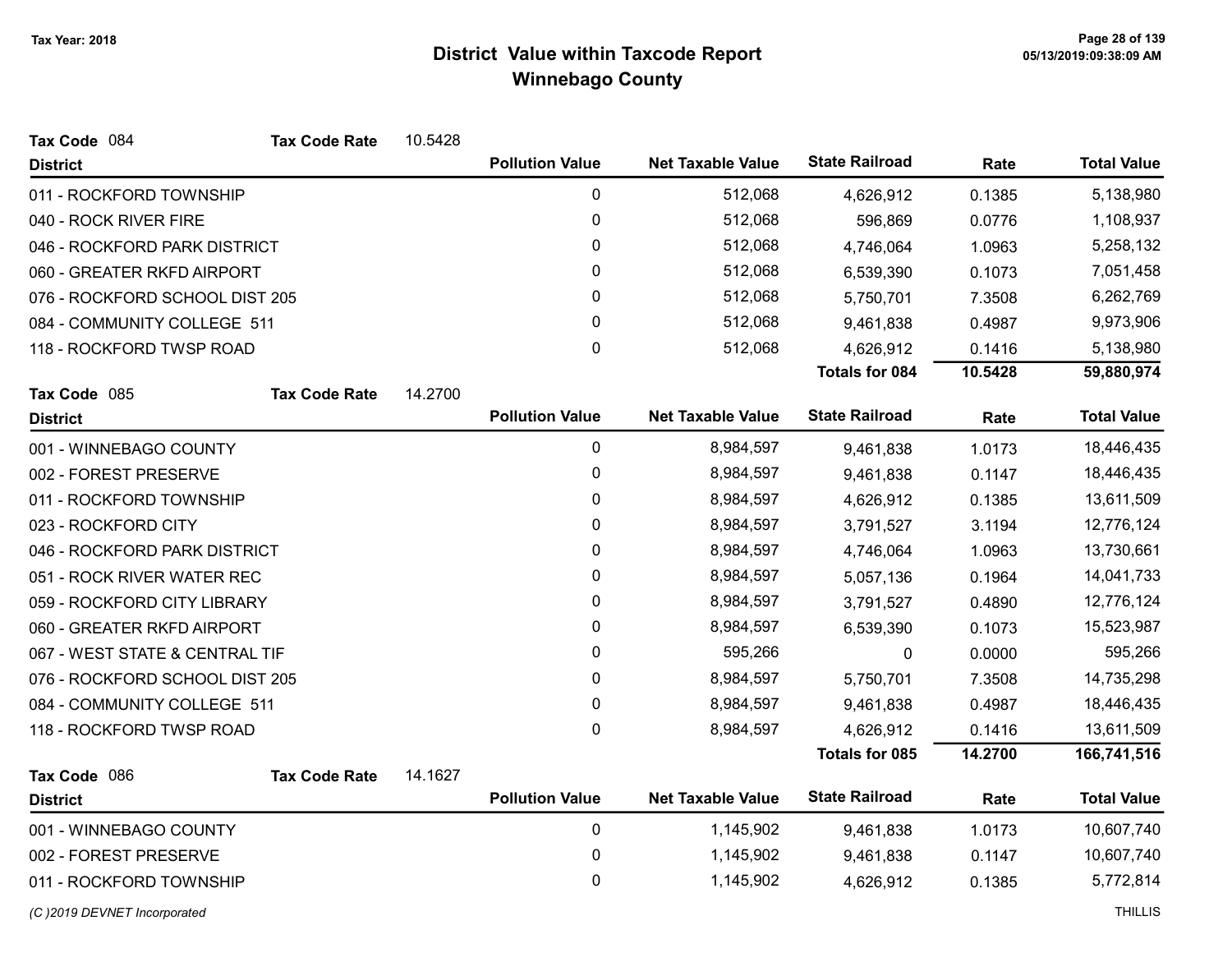| Tax Code 086                   | <b>Tax Code Rate</b> | 14.1627 |                        |                          |                       |         |                    |
|--------------------------------|----------------------|---------|------------------------|--------------------------|-----------------------|---------|--------------------|
| <b>District</b>                |                      |         | <b>Pollution Value</b> | <b>Net Taxable Value</b> | <b>State Railroad</b> | Rate    | <b>Total Value</b> |
| 023 - ROCKFORD CITY            |                      |         | 0                      | 1,145,902                | 3,791,527             | 3.1194  | 4,937,429          |
| 046 - ROCKFORD PARK DISTRICT   |                      |         | 0                      | 1,145,902                | 4,746,064             | 1.0963  | 5,891,966          |
| 051 - ROCK RIVER WATER REC     |                      |         | 0                      | 1,145,902                | 5,057,136             | 0.1964  | 6,203,038          |
| 059 - ROCKFORD CITY LIBRARY    |                      |         | 0                      | 1,145,902                | 3,791,527             | 0.4890  | 4,937,429          |
| 076 - ROCKFORD SCHOOL DIST 205 |                      |         | $\pmb{0}$              | 1,145,902                | 5,750,701             | 7.3508  | 6,896,603          |
| 084 - COMMUNITY COLLEGE 511    |                      |         | 0                      | 1,145,902                | 9,461,838             | 0.4987  | 10,607,740         |
| 088 - NORTH MAIN & AUBURN TIF  |                      |         | $\pmb{0}$              | 192,594                  | 0                     | 0.0000  | 192,594            |
| 118 - ROCKFORD TWSP ROAD       |                      |         | 0                      | 1,145,902                | 4,626,912             | 0.1416  | 5,772,814          |
|                                |                      |         |                        |                          | <b>Totals for 086</b> | 14.1627 | 72,427,907         |
| Tax Code 090                   | <b>Tax Code Rate</b> | 10.0526 |                        |                          |                       |         |                    |
| <b>District</b>                |                      |         | <b>Pollution Value</b> | <b>Net Taxable Value</b> | <b>State Railroad</b> | Rate    | <b>Total Value</b> |
| 001 - WINNEBAGO COUNTY         |                      |         | $\mathbf 0$            | 4,936                    | 9,461,838             | 1.0173  | 9,466,774          |
| 002 - FOREST PRESERVE          |                      |         | 0                      | 4,936                    | 9,461,838             | 0.1147  | 9,466,774          |
| 011 - ROCKFORD TOWNSHIP        |                      |         | 0                      | 4,936                    | 4,626,912             | 0.1385  | 4,631,848          |
| 042 - STILLMAN FIRE            |                      |         | 0                      | 4,936                    | 0                     | 0.6837  | 4,936              |
| 060 - GREATER RKFD AIRPORT     |                      |         | 0                      | 4,936                    | 6,539,390             | 0.1073  | 6,544,326          |
| 076 - ROCKFORD SCHOOL DIST 205 |                      |         | 0                      | 4,936                    | 5,750,701             | 7.3508  | 5,755,637          |
| 084 - COMMUNITY COLLEGE 511    |                      |         | 0                      | 4,936                    | 9,461,838             | 0.4987  | 9,466,774          |
| 118 - ROCKFORD TWSP ROAD       |                      |         | 0                      | 4,936                    | 4,626,912             | 0.1416  | 4,631,848          |
|                                |                      |         |                        |                          | <b>Totals for 090</b> | 10.0526 | 49,968,917         |
| Tax Code 091                   | <b>Tax Code Rate</b> | 8.6056  |                        |                          |                       |         |                    |
| <b>District</b>                |                      |         | <b>Pollution Value</b> | <b>Net Taxable Value</b> | <b>State Railroad</b> | Rate    | <b>Total Value</b> |
| 001 - WINNEBAGO COUNTY         |                      |         | 0                      | 8,905,000                | 9,461,838             | 1.0173  | 18,366,838         |
| 002 - FOREST PRESERVE          |                      |         | $\pmb{0}$              | 8,905,000                | 9,461,838             | 0.1147  | 18,366,838         |
| 011 - ROCKFORD TOWNSHIP        |                      |         | $\pmb{0}$              | 8,905,000                | 4,626,912             | 0.1385  | 13,531,912         |
| 042 - STILLMAN FIRE            |                      |         | 0                      | 8,905,000                | 0                     | 0.6837  | 8,905,000          |
| 060 - GREATER RKFD AIRPORT     |                      |         | 0                      | 8,905,000                | 6,539,390             | 0.1073  | 15,444,390         |
| 078 - MERIDIAN SCHOOL DIST 223 |                      |         | 0                      | 8,905,000                | 40,878                | 5.9038  | 8,945,878          |
| (C)2019 DEVNET Incorporated    |                      |         |                        |                          |                       |         | <b>THILLIS</b>     |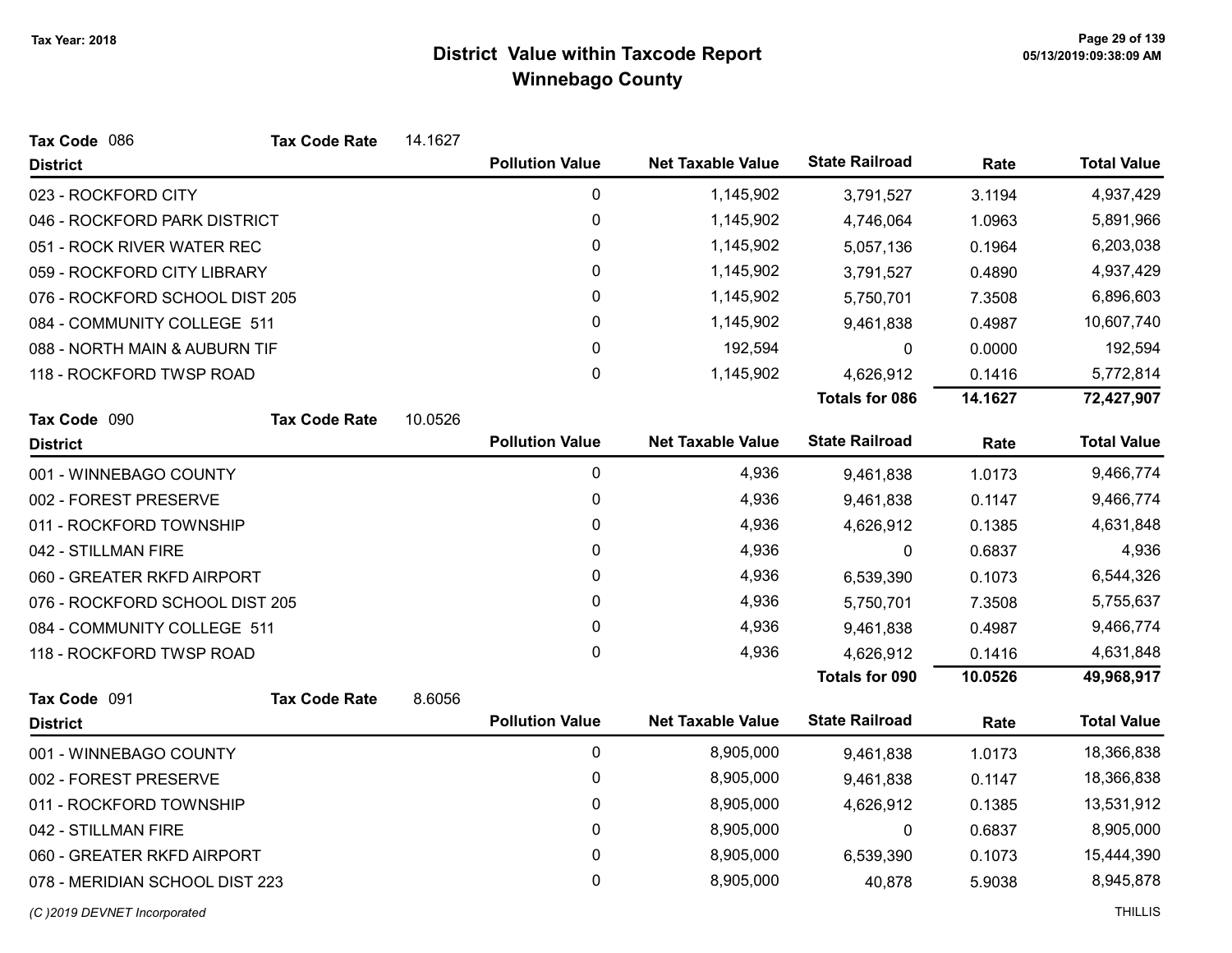| Tax Code 091                   | <b>Tax Code Rate</b> | 8.6056  |                        |                          |                       |        |                    |
|--------------------------------|----------------------|---------|------------------------|--------------------------|-----------------------|--------|--------------------|
| <b>District</b>                |                      |         | <b>Pollution Value</b> | <b>Net Taxable Value</b> | <b>State Railroad</b> | Rate   | <b>Total Value</b> |
| 084 - COMMUNITY COLLEGE 511    |                      |         | 0                      | 8,905,000                | 9,461,838             | 0.4987 | 18,366,838         |
| 118 - ROCKFORD TWSP ROAD       |                      |         | $\mathbf 0$            | 8,905,000                | 4,626,912             | 0.1416 | 13,531,912         |
|                                |                      |         |                        |                          | <b>Totals for 091</b> | 8.6056 | 115,459,606        |
| Tax Code 092                   | <b>Tax Code Rate</b> | 9.9574  |                        |                          |                       |        |                    |
| <b>District</b>                |                      |         | <b>Pollution Value</b> | <b>Net Taxable Value</b> | <b>State Railroad</b> | Rate   | <b>Total Value</b> |
| 001 - WINNEBAGO COUNTY         |                      |         | 0                      | 4,364,129                | 9,461,838             | 1.0173 | 13,825,967         |
| 002 - FOREST PRESERVE          |                      |         | $\mathbf 0$            | 4,364,129                | 9,461,838             | 0.1147 | 13,825,967         |
| 011 - ROCKFORD TOWNSHIP        |                      |         | 0                      | 4,364,129                | 4,626,912             | 0.1385 | 8,991,041          |
| 036 - NEW MILFORD FIRE         |                      |         | $\pmb{0}$              | 4,364,129                | 151,144               | 0.5885 | 4,515,273          |
| 060 - GREATER RKFD AIRPORT     |                      |         | 0                      | 4,364,129                | 6,539,390             | 0.1073 | 10,903,519         |
| 076 - ROCKFORD SCHOOL DIST 205 |                      |         | $\mathbf 0$            | 4,364,129                | 5,750,701             | 7.3508 | 10,114,830         |
| 084 - COMMUNITY COLLEGE 511    |                      |         | 0                      | 4,364,129                | 9,461,838             | 0.4987 | 13,825,967         |
| 118 - ROCKFORD TWSP ROAD       |                      |         | $\pmb{0}$              | 4,364,129                | 4,626,912             | 0.1416 | 8,991,041          |
|                                |                      |         |                        |                          | <b>Totals for 092</b> | 9.9574 | 84,993,605         |
| Tax Code 093                   | <b>Tax Code Rate</b> | 8.5104  |                        |                          |                       |        |                    |
| <b>District</b>                |                      |         | <b>Pollution Value</b> | <b>Net Taxable Value</b> | <b>State Railroad</b> | Rate   | <b>Total Value</b> |
|                                |                      |         |                        |                          |                       |        |                    |
| 001 - WINNEBAGO COUNTY         |                      |         | $\mathbf 0$            | 1,229,594                | 9,461,838             | 1.0173 | 10,691,432         |
| 002 - FOREST PRESERVE          |                      |         | 0                      | 1,229,594                | 9,461,838             | 0.1147 | 10,691,432         |
| 011 - ROCKFORD TOWNSHIP        |                      |         | 0                      | 1,229,594                | 4,626,912             | 0.1385 | 5,856,506          |
| 036 - NEW MILFORD FIRE         |                      |         | 0                      | 1,229,594                | 151,144               | 0.5885 | 1,380,738          |
| 060 - GREATER RKFD AIRPORT     |                      |         | 0                      | 1,229,594                | 6,539,390             | 0.1073 | 7,768,984          |
| 078 - MERIDIAN SCHOOL DIST 223 |                      |         | 0                      | 1,229,594                | 40,878                | 5.9038 | 1,270,472          |
| 084 - COMMUNITY COLLEGE 511    |                      |         | 0                      | 1,229,594                | 9,461,838             | 0.4987 | 10,691,432         |
| 118 - ROCKFORD TWSP ROAD       |                      |         | 0                      | 1,229,594                | 4,626,912             | 0.1416 | 5,856,506          |
|                                |                      |         |                        |                          | <b>Totals for 093</b> | 8.5104 | 54,207,502         |
| Tax Code 095                   | <b>Tax Code Rate</b> | 10.3482 |                        |                          |                       |        |                    |
| <b>District</b>                |                      |         | <b>Pollution Value</b> | <b>Net Taxable Value</b> | <b>State Railroad</b> | Rate   | <b>Total Value</b> |

(C)2019 DEVNET Incorporated THILLIS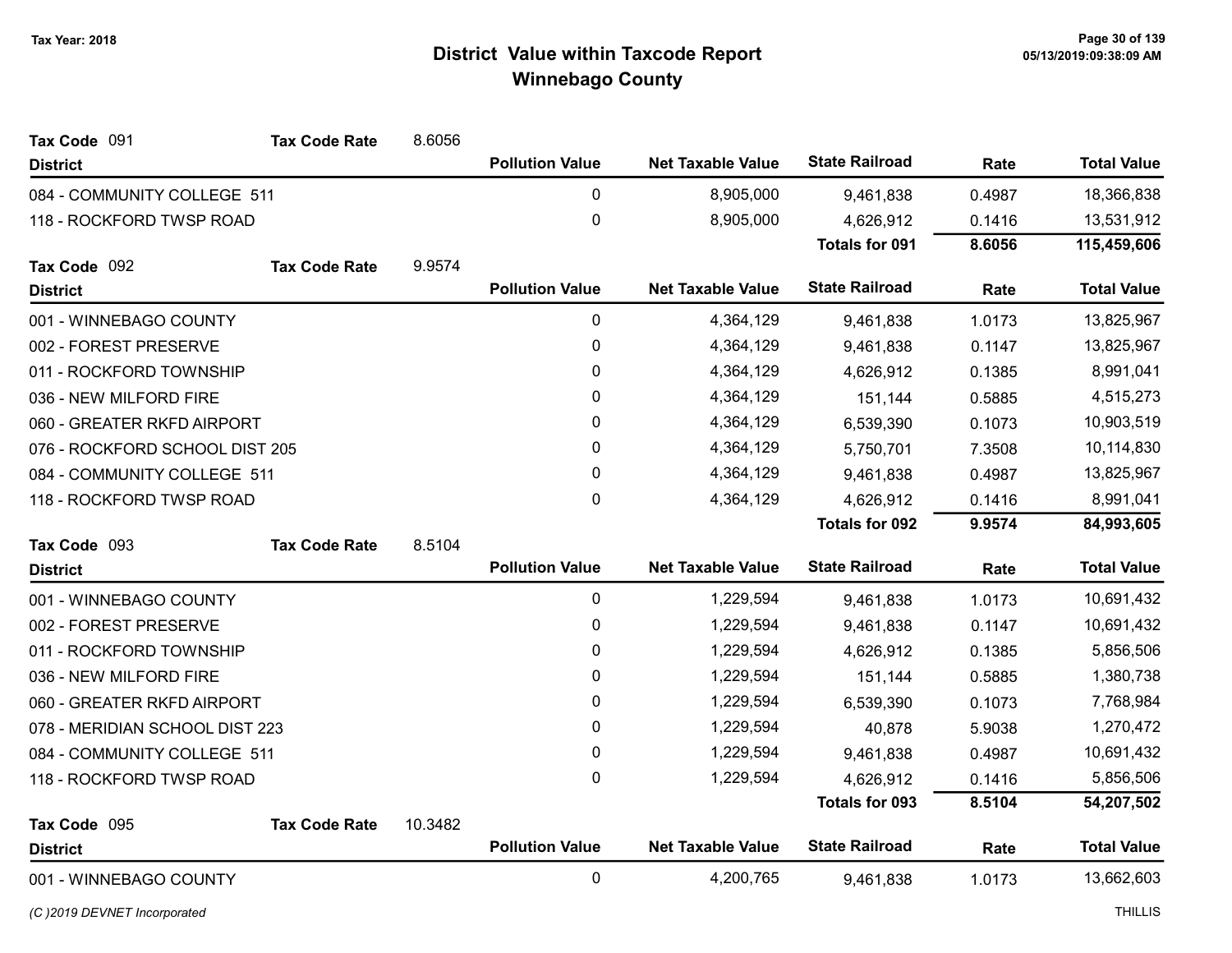| Tax Code 095                   | <b>Tax Code Rate</b> | 10.3482 |                        |                          |                       |         |                    |
|--------------------------------|----------------------|---------|------------------------|--------------------------|-----------------------|---------|--------------------|
| <b>District</b>                |                      |         | <b>Pollution Value</b> | <b>Net Taxable Value</b> | <b>State Railroad</b> | Rate    | <b>Total Value</b> |
| 002 - FOREST PRESERVE          |                      |         | 0                      | 4,200,765                | 9,461,838             | 0.1147  | 13,662,603         |
| 011 - ROCKFORD TOWNSHIP        |                      |         | $\pmb{0}$              | 4,200,765                | 4,626,912             | 0.1385  | 8,827,677          |
| 036 - NEW MILFORD FIRE         |                      |         | 0                      | 4,200,765                | 151,144               | 0.5885  | 4,351,909          |
| 054 - CHERRY VALLEY LIBRARY    |                      |         | 0                      | 4,200,765                | 950,424               | 0.3908  | 5,151,189          |
| 060 - GREATER RKFD AIRPORT     |                      |         | 0                      | 4,200,765                | 6,539,390             | 0.1073  | 10,740,155         |
| 076 - ROCKFORD SCHOOL DIST 205 |                      |         | 0                      | 4,200,765                | 5,750,701             | 7.3508  | 9,951,466          |
| 084 - COMMUNITY COLLEGE 511    |                      |         | 0                      | 4,200,765                | 9,461,838             | 0.4987  | 13,662,603         |
| 118 - ROCKFORD TWSP ROAD       |                      |         | 0                      | 4,200,765                | 4,626,912             | 0.1416  | 8,827,677          |
|                                |                      |         |                        |                          | <b>Totals for 095</b> | 10.3482 | 88,837,882         |
| Tax Code 096                   | <b>Tax Code Rate</b> | 11.4445 |                        |                          |                       |         |                    |
| <b>District</b>                |                      |         | <b>Pollution Value</b> | <b>Net Taxable Value</b> | <b>State Railroad</b> | Rate    | <b>Total Value</b> |
| 001 - WINNEBAGO COUNTY         |                      |         | $\pmb{0}$              | 7,309,589                | 9,461,838             | 1.0173  | 16,771,427         |
| 002 - FOREST PRESERVE          |                      |         | 0                      | 7,309,589                | 9,461,838             | 0.1147  | 16,771,427         |
| 011 - ROCKFORD TOWNSHIP        |                      |         | 0                      | 7,309,589                | 4,626,912             | 0.1385  | 11,936,501         |
| 036 - NEW MILFORD FIRE         |                      |         | 0                      | 7,309,589                | 151,144               | 0.5885  | 7,460,733          |
| 046 - ROCKFORD PARK DISTRICT   |                      |         | 0                      | 7,309,589                | 4,746,064             | 1.0963  | 12,055,653         |
| 054 - CHERRY VALLEY LIBRARY    |                      |         | 0                      | 7,309,589                | 950,424               | 0.3908  | 8,260,013          |
| 060 - GREATER RKFD AIRPORT     |                      |         | 0                      | 7,309,589                | 6,539,390             | 0.1073  | 13,848,979         |
| 076 - ROCKFORD SCHOOL DIST 205 |                      |         | 0                      | 7,309,589                | 5,750,701             | 7.3508  | 13,060,290         |
| 084 - COMMUNITY COLLEGE 511    |                      |         | 0                      | 7,309,589                | 9,461,838             | 0.4987  | 16,771,427         |
| 118 - ROCKFORD TWSP ROAD       |                      |         | 0                      | 7,309,589                | 4,626,912             | 0.1416  | 11,936,501         |
|                                |                      |         |                        |                          | <b>Totals for 096</b> | 11.4445 | 128,872,951        |
| Tax Code 099                   | <b>Tax Code Rate</b> | 11.0537 |                        |                          |                       |         |                    |
| <b>District</b>                |                      |         | <b>Pollution Value</b> | <b>Net Taxable Value</b> | <b>State Railroad</b> | Rate    | <b>Total Value</b> |
| 001 - WINNEBAGO COUNTY         |                      |         | 0                      | 5,024,575                | 9,461,838             | 1.0173  | 14,486,413         |
| 002 - FOREST PRESERVE          |                      |         | 0                      | 5,024,575                | 9,461,838             | 0.1147  | 14,486,413         |
| 011 - ROCKFORD TOWNSHIP        |                      |         | 0                      | 5,024,575                | 4,626,912             | 0.1385  | 9,651,487          |
| 036 - NEW MILFORD FIRE         |                      |         | 0                      | 5,024,575                | 151,144               | 0.5885  | 5,175,719          |
|                                |                      |         |                        |                          |                       |         |                    |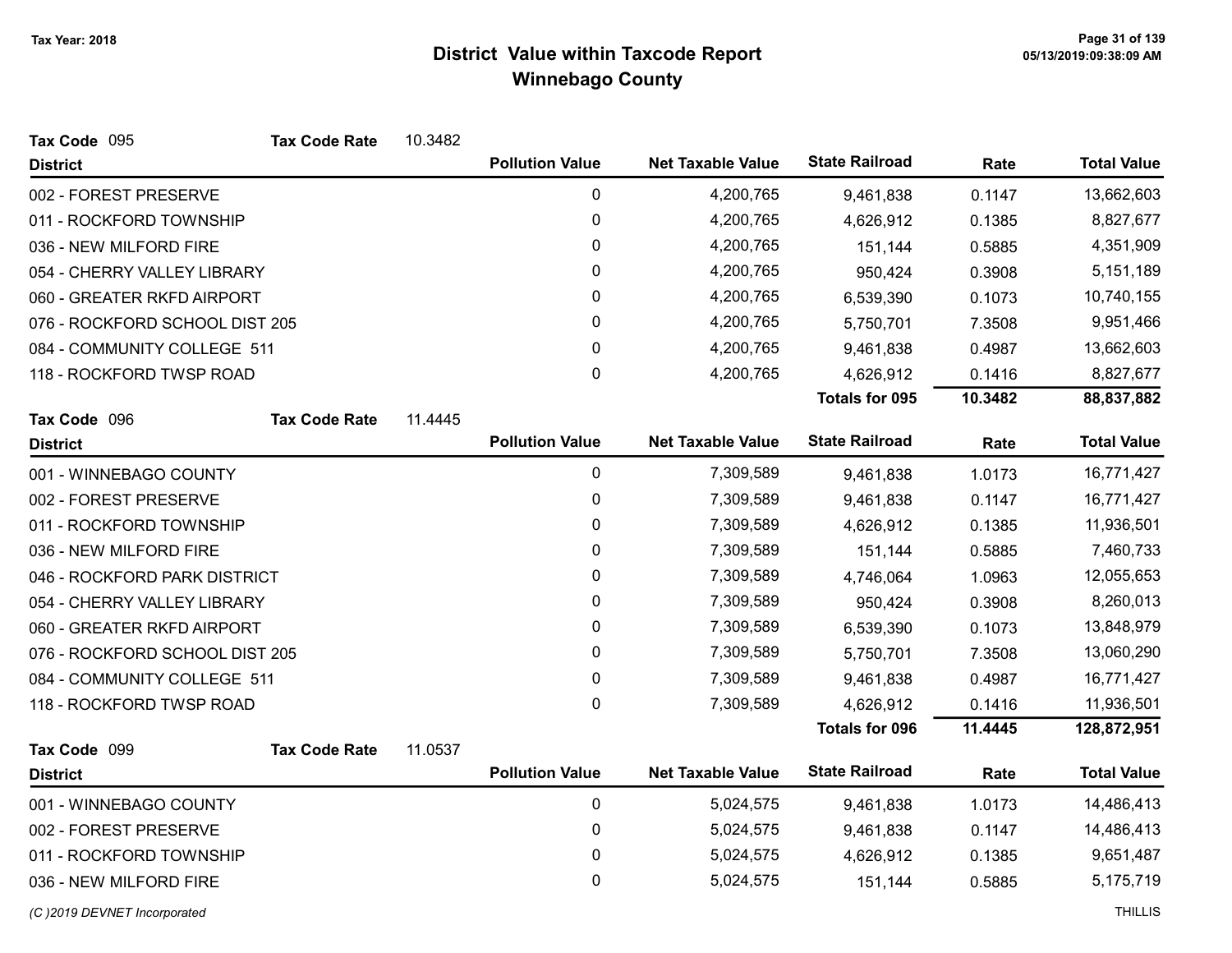| Tax Code 099                   | <b>Tax Code Rate</b>        | 11.0537 |                        |                          |                       |         |                    |
|--------------------------------|-----------------------------|---------|------------------------|--------------------------|-----------------------|---------|--------------------|
| <b>District</b>                |                             |         | <b>Pollution Value</b> | <b>Net Taxable Value</b> | <b>State Railroad</b> | Rate    | <b>Total Value</b> |
| 046 - ROCKFORD PARK DISTRICT   |                             |         | $\mathbf 0$            | 5,024,575                | 4,746,064             | 1.0963  | 9,770,639          |
| 060 - GREATER RKFD AIRPORT     |                             |         | 0                      | 5,024,575                | 6,539,390             | 0.1073  | 11,563,965         |
| 076 - ROCKFORD SCHOOL DIST 205 |                             |         | 0                      | 5,024,575                | 5,750,701             | 7.3508  | 10,775,276         |
|                                | 084 - COMMUNITY COLLEGE 511 |         | $\mathbf{0}$           | 5,024,575                | 9,461,838             | 0.4987  | 14,486,413         |
| 118 - ROCKFORD TWSP ROAD       |                             |         | $\pmb{0}$              | 5,024,575                | 4,626,912             | 0.1416  | 9,651,487          |
|                                |                             |         |                        |                          | <b>Totals for 099</b> | 11.0537 | 100,047,812        |
| Tax Code 104                   | <b>Tax Code Rate</b>        | 10.7392 |                        |                          |                       |         |                    |
| <b>District</b>                |                             |         | <b>Pollution Value</b> | <b>Net Taxable Value</b> | <b>State Railroad</b> | Rate    | <b>Total Value</b> |
| 001 - WINNEBAGO COUNTY         |                             |         | $\pmb{0}$              | 1,994,205                | 9,461,838             | 1.0173  | 11,456,043         |
| 002 - FOREST PRESERVE          |                             |         | $\mathbf 0$            | 1,994,205                | 9,461,838             | 0.1147  | 11,456,043         |
| 011 - ROCKFORD TOWNSHIP        |                             |         | $\mathbf 0$            | 1,994,205                | 4,626,912             | 0.1385  | 6,621,117          |
| 040 - ROCK RIVER FIRE          |                             |         | 0                      | 1,994,205                | 596,869               | 0.0776  | 2,591,074          |
| 046 - ROCKFORD PARK DISTRICT   |                             |         | 0                      | 1,994,205                | 4,746,064             | 1.0963  | 6,740,269          |
| 051 - ROCK RIVER WATER REC     |                             |         | 0                      | 1,994,205                | 5,057,136             | 0.1964  | 7,051,341          |
| 060 - GREATER RKFD AIRPORT     |                             |         | 0                      | 1,994,205                | 6,539,390             | 0.1073  | 8,533,595          |
| 076 - ROCKFORD SCHOOL DIST 205 |                             |         | 0                      | 1,994,205                | 5,750,701             | 7.3508  | 7,744,906          |
| 084 - COMMUNITY COLLEGE 511    |                             |         | 0                      | 1,994,205                | 9,461,838             | 0.4987  | 11,456,043         |
| 118 - ROCKFORD TWSP ROAD       |                             |         | 0                      | 1,994,205                | 4,626,912             | 0.1416  | 6,621,117          |
|                                |                             |         |                        |                          | Totals for 104        | 10.7392 | 80,271,548         |
| Tax Code 108                   | <b>Tax Code Rate</b>        | 10.3053 |                        |                          |                       |         |                    |
| <b>District</b>                |                             |         | <b>Pollution Value</b> | <b>Net Taxable Value</b> | <b>State Railroad</b> | Rate    | <b>Total Value</b> |
| 001 - WINNEBAGO COUNTY         |                             |         | $\pmb{0}$              | 33,040                   | 9,461,838             | 1.0173  | 9,494,878          |
| 002 - FOREST PRESERVE          |                             |         | $\mathbf 0$            | 33,040                   | 9,461,838             | 0.1147  | 9,494,878          |
| 006 - HARLEM TOWNSHIP          |                             |         | 0                      | 33,040                   | 0                     | 0.1110  | 33,040             |
| 020 - MACHESNEY PARK VILLAGE   |                             |         | 0                      | 33,040                   | 0                     | 0.0000  | 33,040             |
| 035 - HARLEM-ROSCOE FIRE       |                             |         | $\mathbf 0$            | 33,040                   | 381,802               | 0.7584  | 414,842            |
| 055 - NORTH SUBURBAN LIBRARY   |                             |         | 0                      | 33,040                   | 918,078               | 0.2996  | 951,118            |
| 060 - GREATER RKFD AIRPORT     |                             |         | 0                      | 33,040                   | 6,539,390             | 0.1073  | 6,572,430          |
|                                |                             |         |                        |                          |                       |         |                    |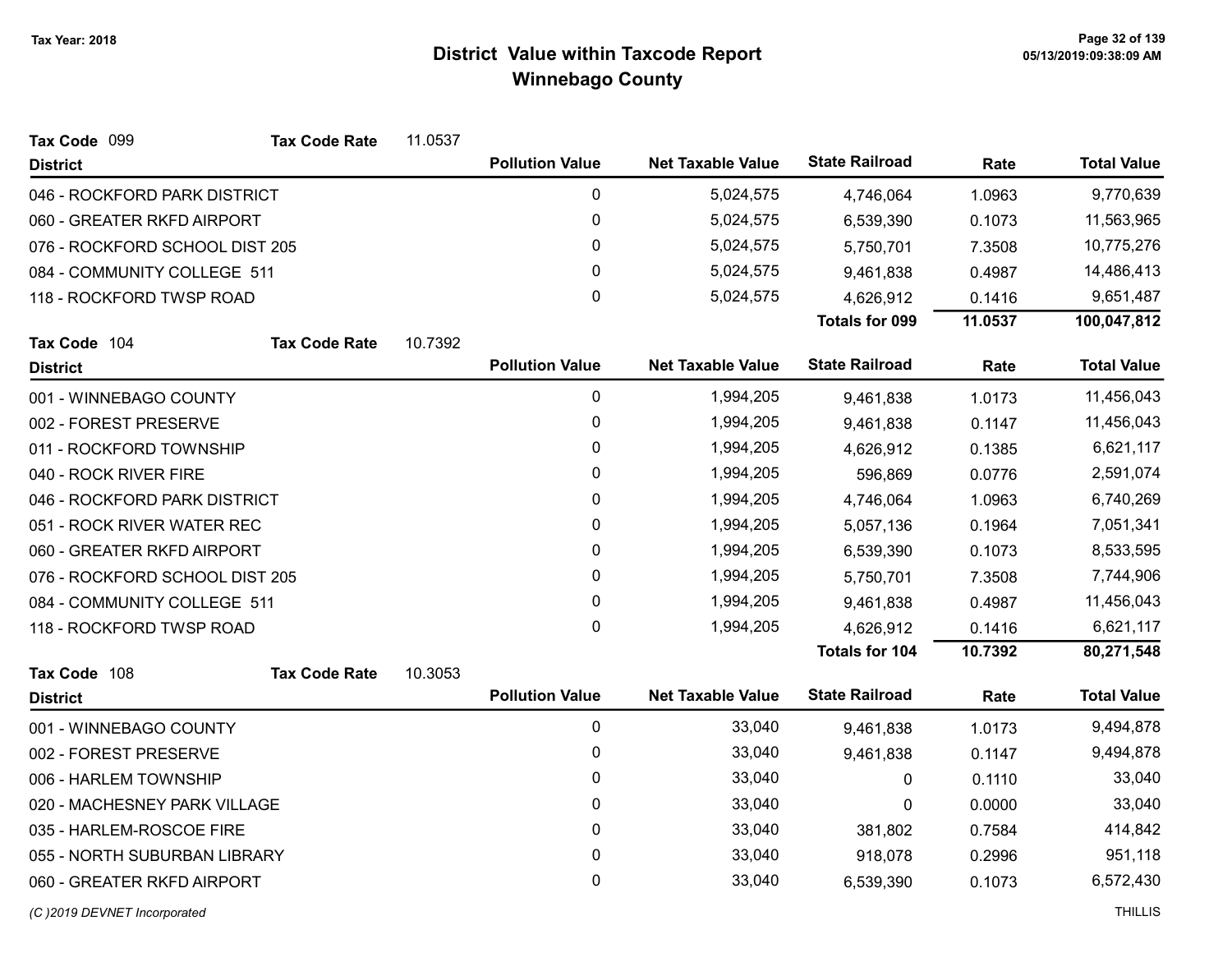| Tax Code 108                   | <b>Tax Code Rate</b> | 10.3053 |                        |                          |                       |         |                    |
|--------------------------------|----------------------|---------|------------------------|--------------------------|-----------------------|---------|--------------------|
| <b>District</b>                |                      |         | <b>Pollution Value</b> | <b>Net Taxable Value</b> | <b>State Railroad</b> | Rate    | <b>Total Value</b> |
| 076 - ROCKFORD SCHOOL DIST 205 |                      |         | 0                      | 33,040                   | 5,750,701             | 7.3508  | 5,783,741          |
| 084 - COMMUNITY COLLEGE 511    |                      |         | $\pmb{0}$              | 33,040                   | 9,461,838             | 0.4987  | 9,494,878          |
| 113 - HARLEM TWSP ROAD         |                      |         | $\mathbf 0$            | 33,040                   | $\Omega$              | 0.0475  | 33,040             |
|                                |                      |         |                        |                          | <b>Totals for 108</b> | 10.3053 | 42,305,885         |
| Tax Code 109                   | <b>Tax Code Rate</b> | 10.5017 |                        |                          |                       |         |                    |
| <b>District</b>                |                      |         | <b>Pollution Value</b> | <b>Net Taxable Value</b> | <b>State Railroad</b> | Rate    | <b>Total Value</b> |
| 001 - WINNEBAGO COUNTY         |                      |         | $\pmb{0}$              | 25,565,008               | 9,461,838             | 1.0173  | 35,026,846         |
| 002 - FOREST PRESERVE          |                      |         | $\pmb{0}$              | 25,565,008               | 9,461,838             | 0.1147  | 35,026,846         |
| 006 - HARLEM TOWNSHIP          |                      |         | $\mathbf 0$            | 25,565,008               | 0                     | 0.1110  | 25,565,008         |
| 020 - MACHESNEY PARK VILLAGE   |                      |         | $\pmb{0}$              | 25,565,008               | 0                     | 0.0000  | 25,565,008         |
| 035 - HARLEM-ROSCOE FIRE       |                      |         | 0                      | 25,565,008               | 381,802               | 0.7584  | 25,946,810         |
| 051 - ROCK RIVER WATER REC     |                      |         | 0                      | 25,565,008               | 5,057,136             | 0.1964  | 30,622,144         |
| 055 - NORTH SUBURBAN LIBRARY   |                      |         | 0                      | 25,565,008               | 918,078               | 0.2996  | 26,483,086         |
| 060 - GREATER RKFD AIRPORT     |                      |         | $\pmb{0}$              | 25,565,008               | 6,539,390             | 0.1073  | 32,104,398         |
| 076 - ROCKFORD SCHOOL DIST 205 |                      |         | 0                      | 25,565,008               | 5,750,701             | 7.3508  | 31,315,709         |
| 084 - COMMUNITY COLLEGE 511    |                      |         | $\pmb{0}$              | 25,565,008               | 9,461,838             | 0.4987  | 35,026,846         |
| 113 - HARLEM TWSP ROAD         |                      |         | $\mathbf{0}$           | 25,565,008               | $\Omega$              | 0.0475  | 25,565,008         |
|                                |                      |         |                        |                          | <b>Totals for 109</b> | 10.5017 | 328,247,709        |
| Tax Code 110                   | <b>Tax Code Rate</b> | 11.1059 |                        |                          |                       |         |                    |
| <b>District</b>                |                      |         | <b>Pollution Value</b> | <b>Net Taxable Value</b> | <b>State Railroad</b> | Rate    | <b>Total Value</b> |
| 001 - WINNEBAGO COUNTY         |                      |         | 0                      | 27,634,182               | 9,461,838             | 1.0173  | 37,096,020         |
| 002 - FOREST PRESERVE          |                      |         | 0                      | 27,634,182               | 9,461,838             | 0.1147  | 37,096,020         |
| 004 - CHERRY VALLEY TOWNSHIP   |                      |         | $\pmb{0}$              | 27,634,182               | 1,504,056             | 0.1392  | 29,138,238         |
| 031 - CHERRY VALLEY FIRE       |                      |         | 0                      | 27,634,182               | 774,961               | 1.0186  | 28,409,143         |
| 051 - ROCK RIVER WATER REC     |                      |         | 0                      | 27,634,182               | 5,057,136             | 0.1964  | 32,691,318         |
| 054 - CHERRY VALLEY LIBRARY    |                      |         | $\pmb{0}$              | 27,634,182               | 950,424               | 0.3908  | 28,584,606         |
| 060 - GREATER RKFD AIRPORT     |                      |         | $\pmb{0}$              | 27,634,182               | 6,539,390             | 0.1073  | 34, 173, 572       |
| 076 - ROCKFORD SCHOOL DIST 205 |                      |         | 0                      | 27,634,182               | 5,750,701             | 7.3508  | 33,384,883         |
|                                |                      |         |                        |                          |                       |         |                    |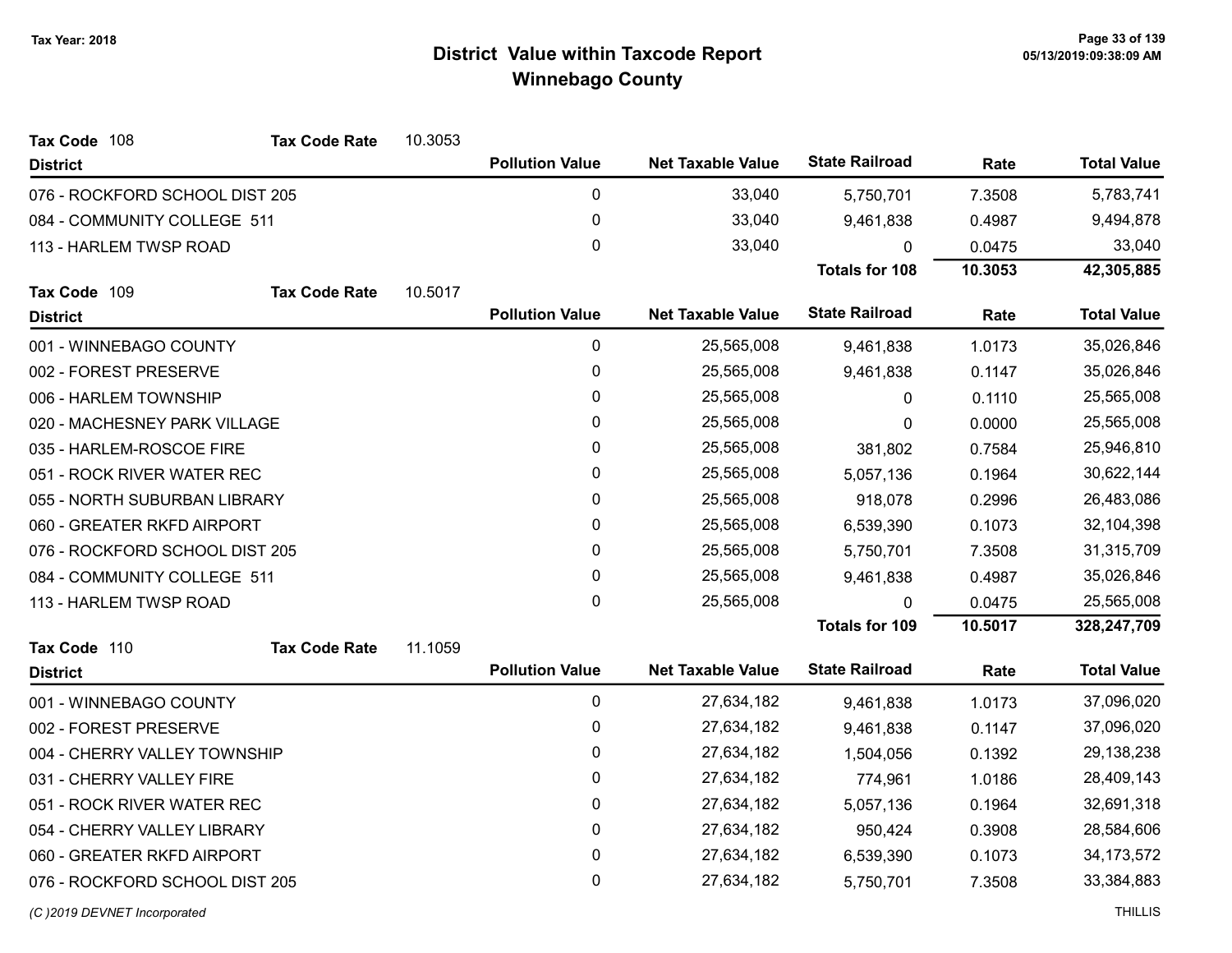| Tax Code 110                   | <b>Tax Code Rate</b> | 11.1059 |                        |                          |                       |         |                    |
|--------------------------------|----------------------|---------|------------------------|--------------------------|-----------------------|---------|--------------------|
| <b>District</b>                |                      |         | <b>Pollution Value</b> | <b>Net Taxable Value</b> | <b>State Railroad</b> | Rate    | <b>Total Value</b> |
| 084 - COMMUNITY COLLEGE 511    |                      |         | 0                      | 27,634,182               | 9,461,838             | 0.4987  | 37,096,020         |
| 111 - CHERRY VALLEY TWSP ROAD  |                      |         | $\mathbf 0$            | 27,634,182               | 1,504,056             | 0.2721  | 29,138,238         |
|                                |                      |         |                        |                          | <b>Totals for 110</b> | 11.1059 | 326,808,058        |
| Tax Code 111                   | <b>Tax Code Rate</b> | 10.7151 |                        |                          |                       |         |                    |
| <b>District</b>                |                      |         | <b>Pollution Value</b> | <b>Net Taxable Value</b> | <b>State Railroad</b> | Rate    | <b>Total Value</b> |
| 001 - WINNEBAGO COUNTY         |                      |         | 0                      | 8,529,681                | 9,461,838             | 1.0173  | 17,991,519         |
| 002 - FOREST PRESERVE          |                      |         | 0                      | 8,529,681                | 9,461,838             | 0.1147  | 17,991,519         |
| 004 - CHERRY VALLEY TOWNSHIP   |                      |         | 0                      | 8,529,681                | 1,504,056             | 0.1392  | 10,033,737         |
| 031 - CHERRY VALLEY FIRE       |                      |         | 0                      | 8,529,681                | 774,961               | 1.0186  | 9,304,642          |
| 051 - ROCK RIVER WATER REC     |                      |         | $\mathbf{0}$           | 8,529,681                | 5,057,136             | 0.1964  | 13,586,817         |
| 060 - GREATER RKFD AIRPORT     |                      |         | 0                      | 8,529,681                | 6,539,390             | 0.1073  | 15,069,071         |
| 076 - ROCKFORD SCHOOL DIST 205 |                      |         | 0                      | 8,529,681                | 5,750,701             | 7.3508  | 14,280,382         |
| 084 - COMMUNITY COLLEGE 511    |                      |         | $\mathbf{0}$           | 8,529,681                | 9,461,838             | 0.4987  | 17,991,519         |
| 111 - CHERRY VALLEY TWSP ROAD  |                      |         | $\mathbf 0$            | 8,529,681                | 1,504,056             | 0.2721  | 10,033,737         |
|                                |                      |         |                        |                          | <b>Totals for 111</b> | 10.7151 | 126,282,943        |
| Tax Code 112                   | <b>Tax Code Rate</b> | 13.3049 |                        |                          |                       |         |                    |
| <b>District</b>                |                      |         | <b>Pollution Value</b> | <b>Net Taxable Value</b> | <b>State Railroad</b> | Rate    | <b>Total Value</b> |
| 001 - WINNEBAGO COUNTY         |                      |         | $\pmb{0}$              | 2,135,996                | 9,461,838             | 1.0173  | 11,597,834         |
| 002 - FOREST PRESERVE          |                      |         | 0                      | 2,135,996                | 9,461,838             | 0.1147  | 11,597,834         |
| 004 - CHERRY VALLEY TOWNSHIP   |                      |         | $\pmb{0}$              | 2,135,996                | 1,504,056             | 0.1392  | 3,640,052          |
| 023 - ROCKFORD CITY            |                      |         | 0                      | 2,135,996                | 3,791,527             | 3.1194  | 5,927,523          |
| 051 - ROCK RIVER WATER REC     |                      |         | $\pmb{0}$              | 2,135,996                | 5,057,136             | 0.1964  | 7,193,132          |
| 059 - ROCKFORD CITY LIBRARY    |                      |         | 0                      | 2,135,996                | 3,791,527             | 0.4890  | 5,927,523          |
| 060 - GREATER RKFD AIRPORT     |                      |         | $\pmb{0}$              | 2,135,996                | 6,539,390             | 0.1073  | 8,675,386          |
| 076 - ROCKFORD SCHOOL DIST 205 |                      |         | 0                      | 2,135,996                | 5,750,701             | 7.3508  | 7,886,697          |
| 084 - COMMUNITY COLLEGE 511    |                      |         | $\pmb{0}$              | 2,135,996                | 9,461,838             | 0.4987  | 11,597,834         |
| 111 - CHERRY VALLEY TWSP ROAD  |                      |         | 0                      | 2,135,996                | 1,504,056             | 0.2721  | 3,640,052          |
|                                |                      |         |                        |                          | <b>Totals for 112</b> | 13.3049 | 77,683,867         |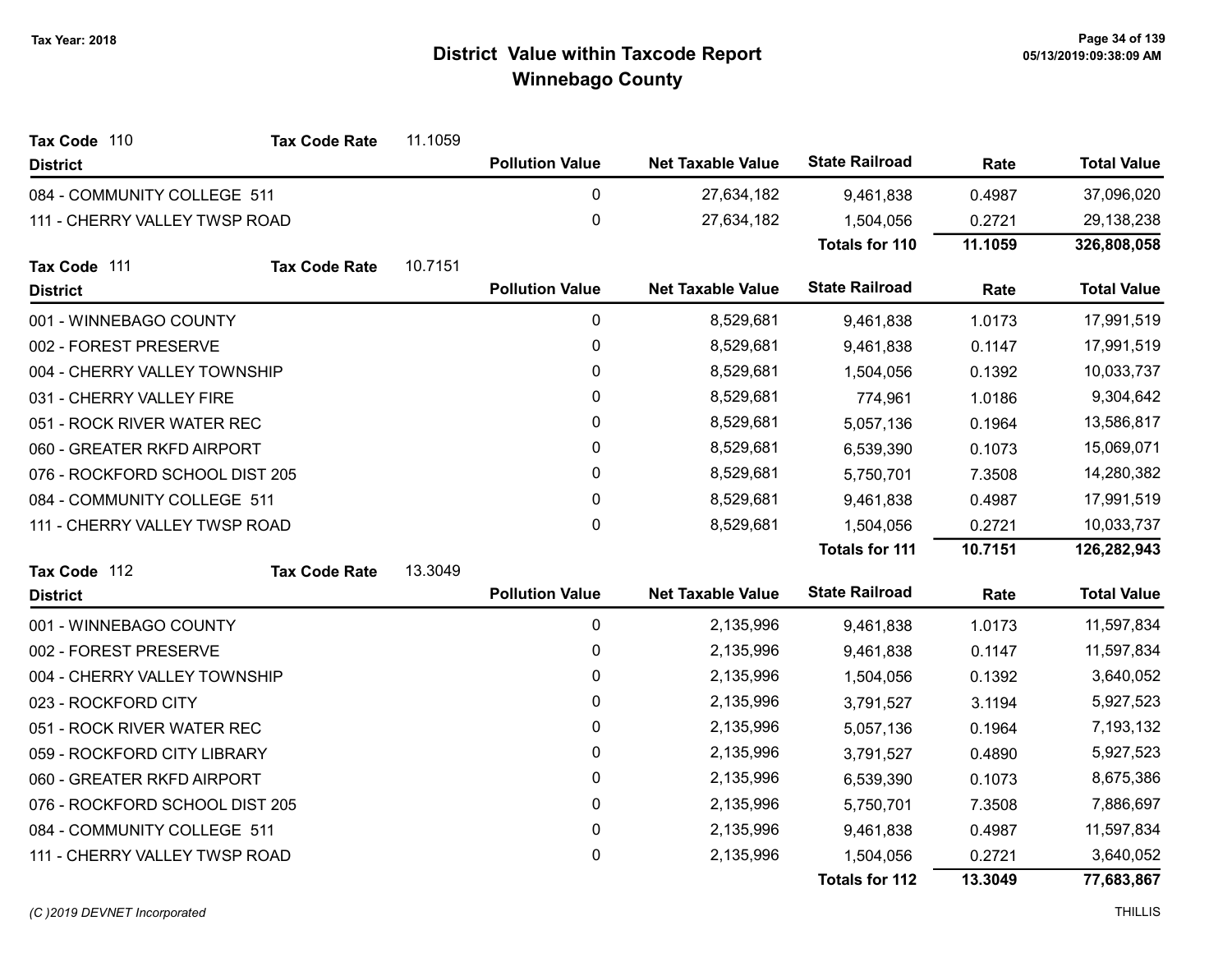| Tax Code 113                   | <b>Tax Code Rate</b> | 12.2022 |                        |                          |                       |         |                    |
|--------------------------------|----------------------|---------|------------------------|--------------------------|-----------------------|---------|--------------------|
| <b>District</b>                |                      |         | <b>Pollution Value</b> | <b>Net Taxable Value</b> | <b>State Railroad</b> | Rate    | <b>Total Value</b> |
| 001 - WINNEBAGO COUNTY         |                      |         | $\pmb{0}$              | 9,078,921                | 9,461,838             | 1.0173  | 18,540,759         |
| 002 - FOREST PRESERVE          |                      |         | 0                      | 9,078,921                | 9,461,838             | 0.1147  | 18,540,759         |
| 004 - CHERRY VALLEY TOWNSHIP   |                      |         | 0                      | 9,078,921                | 1,504,056             | 0.1392  | 10,582,977         |
| 031 - CHERRY VALLEY FIRE       |                      |         | 0                      | 9,078,921                | 774,961               | 1.0186  | 9,853,882          |
| 046 - ROCKFORD PARK DISTRICT   |                      |         | 0                      | 9,078,921                | 4,746,064             | 1.0963  | 13,824,985         |
| 051 - ROCK RIVER WATER REC     |                      |         | 0                      | 9,078,921                | 5,057,136             | 0.1964  | 14,136,057         |
| 054 - CHERRY VALLEY LIBRARY    |                      |         | 0                      | 9,078,921                | 950,424               | 0.3908  | 10,029,345         |
| 060 - GREATER RKFD AIRPORT     |                      |         | 0                      | 9,078,921                | 6,539,390             | 0.1073  | 15,618,311         |
| 076 - ROCKFORD SCHOOL DIST 205 |                      |         | 0                      | 9,078,921                | 5,750,701             | 7.3508  | 14,829,622         |
| 084 - COMMUNITY COLLEGE 511    |                      |         | $\pmb{0}$              | 9,078,921                | 9,461,838             | 0.4987  | 18,540,759         |
| 111 - CHERRY VALLEY TWSP ROAD  |                      |         | 0                      | 9,078,921                | 1,504,056             | 0.2721  | 10,582,977         |
|                                |                      |         |                        |                          | <b>Totals for 113</b> | 12.2022 | 155,080,433        |
| Tax Code 114                   | <b>Tax Code Rate</b> | 10.9095 |                        |                          |                       |         |                    |
| <b>District</b>                |                      |         | <b>Pollution Value</b> | <b>Net Taxable Value</b> | <b>State Railroad</b> | Rate    | <b>Total Value</b> |
| 001 - WINNEBAGO COUNTY         |                      |         | $\pmb{0}$              | 69,767,939               | 9,461,838             | 1.0173  | 79,229,777         |
| 002 - FOREST PRESERVE          |                      |         | 0                      | 69,767,939               | 9,461,838             | 0.1147  | 79,229,777         |
| 004 - CHERRY VALLEY TOWNSHIP   |                      |         | 0                      | 69,767,939               | 1,504,056             | 0.1392  | 71,271,995         |
| 031 - CHERRY VALLEY FIRE       |                      |         | 0                      | 69,767,939               | 774,961               | 1.0186  | 70,542,900         |
| 054 - CHERRY VALLEY LIBRARY    |                      |         | 0                      | 69,767,939               | 950,424               | 0.3908  | 70,718,363         |
| 060 - GREATER RKFD AIRPORT     |                      |         | 0                      | 69,767,939               | 6,539,390             | 0.1073  | 76,307,329         |
| 076 - ROCKFORD SCHOOL DIST 205 |                      |         | 0                      | 69,767,939               | 5,750,701             | 7.3508  | 75,518,640         |
| 084 - COMMUNITY COLLEGE 511    |                      |         | 0                      | 69,767,939               | 9,461,838             | 0.4987  | 79,229,777         |
| 111 - CHERRY VALLEY TWSP ROAD  |                      |         | 0                      | 69,767,939               | 1,504,056             | 0.2721  | 71,271,995         |
|                                |                      |         |                        |                          | <b>Totals for 114</b> | 10.9095 | 673,320,553        |
| Tax Code 115                   | <b>Tax Code Rate</b> | 10.5187 |                        |                          |                       |         |                    |
| <b>District</b>                |                      |         | <b>Pollution Value</b> | <b>Net Taxable Value</b> | <b>State Railroad</b> | Rate    | <b>Total Value</b> |
| 001 - WINNEBAGO COUNTY         |                      |         | 0                      | 5,314,689                | 9,461,838             | 1.0173  | 14,776,527         |
| 002 - FOREST PRESERVE          |                      |         | $\mathbf 0$            | 5,314,689                | 9,461,838             | 0.1147  | 14,776,527         |
| (C)2019 DEVNET Incorporated    |                      |         |                        |                          |                       |         | <b>THILLIS</b>     |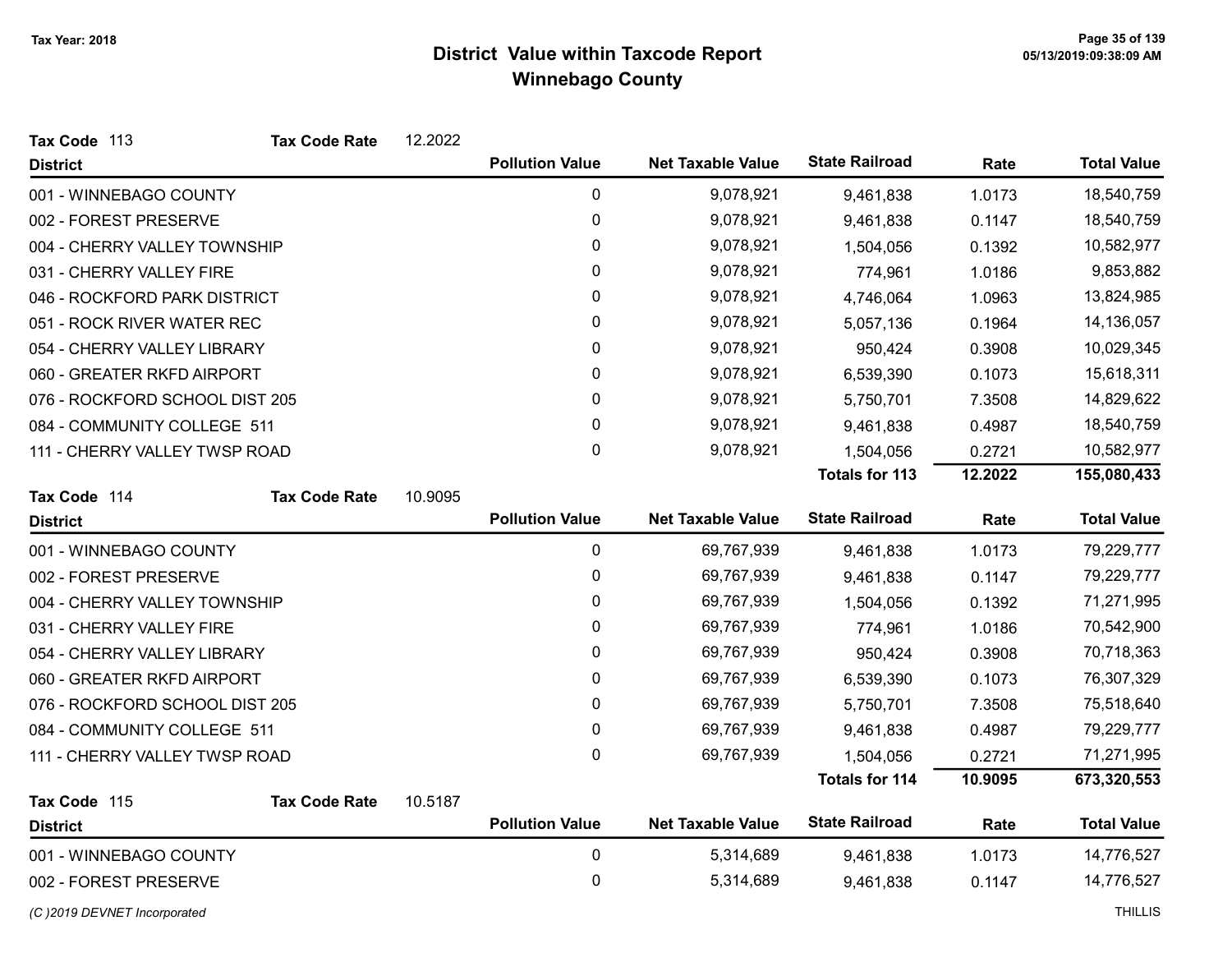| Tax Code 115                    | <b>Tax Code Rate</b> | 10.5187 |                        |                          |                       |         |                    |
|---------------------------------|----------------------|---------|------------------------|--------------------------|-----------------------|---------|--------------------|
| <b>District</b>                 |                      |         | <b>Pollution Value</b> | <b>Net Taxable Value</b> | <b>State Railroad</b> | Rate    | <b>Total Value</b> |
| 004 - CHERRY VALLEY TOWNSHIP    |                      |         | $\pmb{0}$              | 5,314,689                | 1,504,056             | 0.1392  | 6,818,745          |
| 031 - CHERRY VALLEY FIRE        |                      |         | $\mathbf 0$            | 5,314,689                | 774,961               | 1.0186  | 6,089,650          |
| 060 - GREATER RKFD AIRPORT      |                      |         | 0                      | 5,314,689                | 6,539,390             | 0.1073  | 11,854,079         |
| 076 - ROCKFORD SCHOOL DIST 205  |                      |         | $\pmb{0}$              | 5,314,689                | 5,750,701             | 7.3508  | 11,065,390         |
| 084 - COMMUNITY COLLEGE 511     |                      |         | 0                      | 5,314,689                | 9,461,838             | 0.4987  | 14,776,527         |
| 111 - CHERRY VALLEY TWSP ROAD   |                      |         | 0                      | 5,314,689                | 1,504,056             | 0.2721  | 6,818,745          |
|                                 |                      |         |                        |                          | <b>Totals for 115</b> | 10.5187 | 86,976,190         |
| Tax Code 116<br><b>District</b> | <b>Tax Code Rate</b> | 13.1085 | <b>Pollution Value</b> | <b>Net Taxable Value</b> | <b>State Railroad</b> | Rate    | <b>Total Value</b> |
| 001 - WINNEBAGO COUNTY          |                      |         | $\mathbf 0$            | 22,696                   | 9,461,838             | 1.0173  | 9,484,534          |
| 002 - FOREST PRESERVE           |                      |         | $\mathbf 0$            | 22,696                   | 9,461,838             | 0.1147  | 9,484,534          |
| 004 - CHERRY VALLEY TOWNSHIP    |                      |         | 0                      | 22,696                   | 1,504,056             | 0.1392  | 1,526,752          |
| 023 - ROCKFORD CITY             |                      |         | $\pmb{0}$              | 22,696                   | 3,791,527             | 3.1194  | 3,814,223          |
| 059 - ROCKFORD CITY LIBRARY     |                      |         | 0                      | 22,696                   | 3,791,527             | 0.4890  | 3,814,223          |
| 060 - GREATER RKFD AIRPORT      |                      |         | 0                      | 22,696                   | 6,539,390             | 0.1073  | 6,562,086          |
| 076 - ROCKFORD SCHOOL DIST 205  |                      |         | 0                      | 22,696                   | 5,750,701             | 7.3508  | 5,773,397          |
| 084 - COMMUNITY COLLEGE 511     |                      |         | $\pmb{0}$              | 22,696                   | 9,461,838             | 0.4987  | 9,484,534          |
| 111 - CHERRY VALLEY TWSP ROAD   |                      |         | 0                      | 22,696                   | 1,504,056             | 0.2721  | 1,526,752          |
|                                 |                      |         |                        |                          | <b>Totals for 116</b> | 13.1085 | 51,471,035         |
| Tax Code 117                    | <b>Tax Code Rate</b> | 14.2700 |                        |                          |                       |         |                    |
| <b>District</b>                 |                      |         | <b>Pollution Value</b> | <b>Net Taxable Value</b> | <b>State Railroad</b> | Rate    | <b>Total Value</b> |
| 001 - WINNEBAGO COUNTY          |                      |         | $\pmb{0}$              | 11, 195, 727             | 9,461,838             | 1.0173  | 20,657,565         |
| 002 - FOREST PRESERVE           |                      |         | $\mathbf 0$            | 11, 195, 727             | 9,461,838             | 0.1147  | 20,657,565         |
| 011 - ROCKFORD TOWNSHIP         |                      |         | $\mathbf 0$            | 11, 195, 727             | 4,626,912             | 0.1385  | 15,822,639         |
| 023 - ROCKFORD CITY             |                      |         | $\mathbf{0}$           | 11, 195, 727             | 3,791,527             | 3.1194  | 14,987,254         |
| 046 - ROCKFORD PARK DISTRICT    |                      |         | $\pmb{0}$              | 11, 195, 727             | 4,746,064             | 1.0963  | 15,941,791         |
| 051 - ROCK RIVER WATER REC      |                      |         | 0                      | 11, 195, 727             | 5,057,136             | 0.1964  | 16,252,863         |
| 059 - ROCKFORD CITY LIBRARY     |                      |         | 0                      | 11, 195, 727             | 3,791,527             | 0.4890  | 14,987,254         |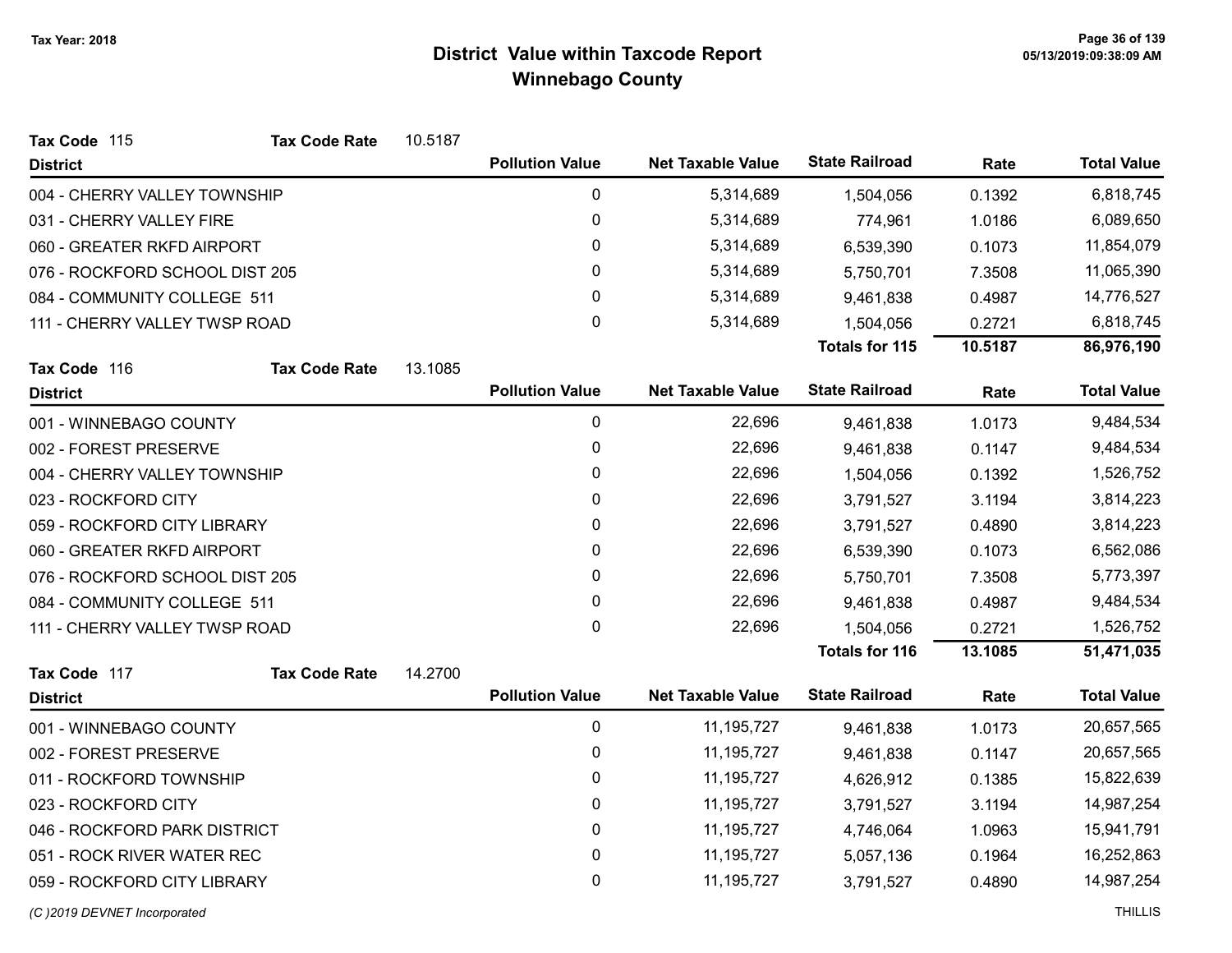| Tax Code 117                   | <b>Tax Code Rate</b> | 14.2700 |                        |                          |                       |         |                    |
|--------------------------------|----------------------|---------|------------------------|--------------------------|-----------------------|---------|--------------------|
| <b>District</b>                |                      |         | <b>Pollution Value</b> | <b>Net Taxable Value</b> | <b>State Railroad</b> | Rate    | <b>Total Value</b> |
| 060 - GREATER RKFD AIRPORT     |                      |         | 0                      | 11, 195, 727             | 6,539,390             | 0.1073  | 17,735,117         |
| 066 - EAST STATE & ALPINE TIF  |                      |         | 0                      | 866,340                  | 0                     | 0.0000  | 866,340            |
| 076 - ROCKFORD SCHOOL DIST 205 |                      |         | 0                      | 11, 195, 727             | 5,750,701             | 7.3508  | 16,946,428         |
| 084 - COMMUNITY COLLEGE 511    |                      |         | 0                      | 11, 195, 727             | 9,461,838             | 0.4987  | 20,657,565         |
| 118 - ROCKFORD TWSP ROAD       |                      |         | 0                      | 11, 195, 727             | 4,626,912             | 0.1416  | 15,822,639         |
|                                |                      |         |                        |                          | <b>Totals for 117</b> | 14.2700 | 191,335,020        |
| Tax Code 118                   | <b>Tax Code Rate</b> | 11.2596 |                        |                          |                       |         |                    |
| <b>District</b>                |                      |         | <b>Pollution Value</b> | <b>Net Taxable Value</b> | <b>State Railroad</b> | Rate    | <b>Total Value</b> |
| 001 - WINNEBAGO COUNTY         |                      |         | $\pmb{0}$              | 366,998                  | 9,461,838             | 1.0173  | 9,828,836          |
| 002 - FOREST PRESERVE          |                      |         | 0                      | 366,998                  | 9,461,838             | 0.1147  | 9,828,836          |
| 006 - HARLEM TOWNSHIP          |                      |         | 0                      | 366,998                  | 0                     | 0.1110  | 366,998            |
| 020 - MACHESNEY PARK VILLAGE   |                      |         | 0                      | 366,998                  | 0                     | 0.0000  | 366,998            |
| 035 - HARLEM-ROSCOE FIRE       |                      |         | 0                      | 366,998                  | 381,802               | 0.7584  | 748,800            |
| 051 - ROCK RIVER WATER REC     |                      |         | 0                      | 366,998                  | 5,057,136             | 0.1964  | 5,424,134          |
| 055 - NORTH SUBURBAN LIBRARY   |                      |         | 0                      | 366,998                  | 918,078               | 0.2996  | 1,285,076          |
| 060 - GREATER RKFD AIRPORT     |                      |         | 0                      | 366,998                  | 6,539,390             | 0.1073  | 6,906,388          |
| 070 - HARLEM SCHOOL DIST 122   |                      |         | 0                      | 366,998                  | 553,517               | 8.1087  | 920,515            |
| 084 - COMMUNITY COLLEGE 511    |                      |         | 0                      | 366,998                  | 9,461,838             | 0.4987  | 9,828,836          |
| 098 - MACHESNEY PARK TIF       |                      |         | 0                      | 8,287,579                | 0                     | 0.0000  | 8,287,579          |
| 113 - HARLEM TWSP ROAD         |                      |         | 0                      | 366,998                  | 0                     | 0.0475  | 366,998            |
|                                |                      |         |                        |                          | <b>Totals for 118</b> | 11.2596 | 54,159,994         |
| Tax Code 119                   | <b>Tax Code Rate</b> | 11.1059 |                        |                          |                       |         |                    |
| <b>District</b>                |                      |         | <b>Pollution Value</b> | <b>Net Taxable Value</b> | <b>State Railroad</b> | Rate    | <b>Total Value</b> |
| 001 - WINNEBAGO COUNTY         |                      |         | 0                      | 12,580,520               | 9,461,838             | 1.0173  | 22,042,358         |
| 002 - FOREST PRESERVE          |                      |         | 0                      | 12,580,520               | 9,461,838             | 0.1147  | 22,042,358         |
| 004 - CHERRY VALLEY TOWNSHIP   |                      |         | 0                      | 12,580,520               | 1,504,056             | 0.1392  | 14,084,576         |
| 017 - CHERRY VALLEY VILLAGE    |                      |         | 0                      | 12,580,520               | 181,843               | 0.0000  | 12,762,363         |
| 031 - CHERRY VALLEY FIRE       |                      |         | 0                      | 12,580,520               | 774,961               | 1.0186  | 13,355,481         |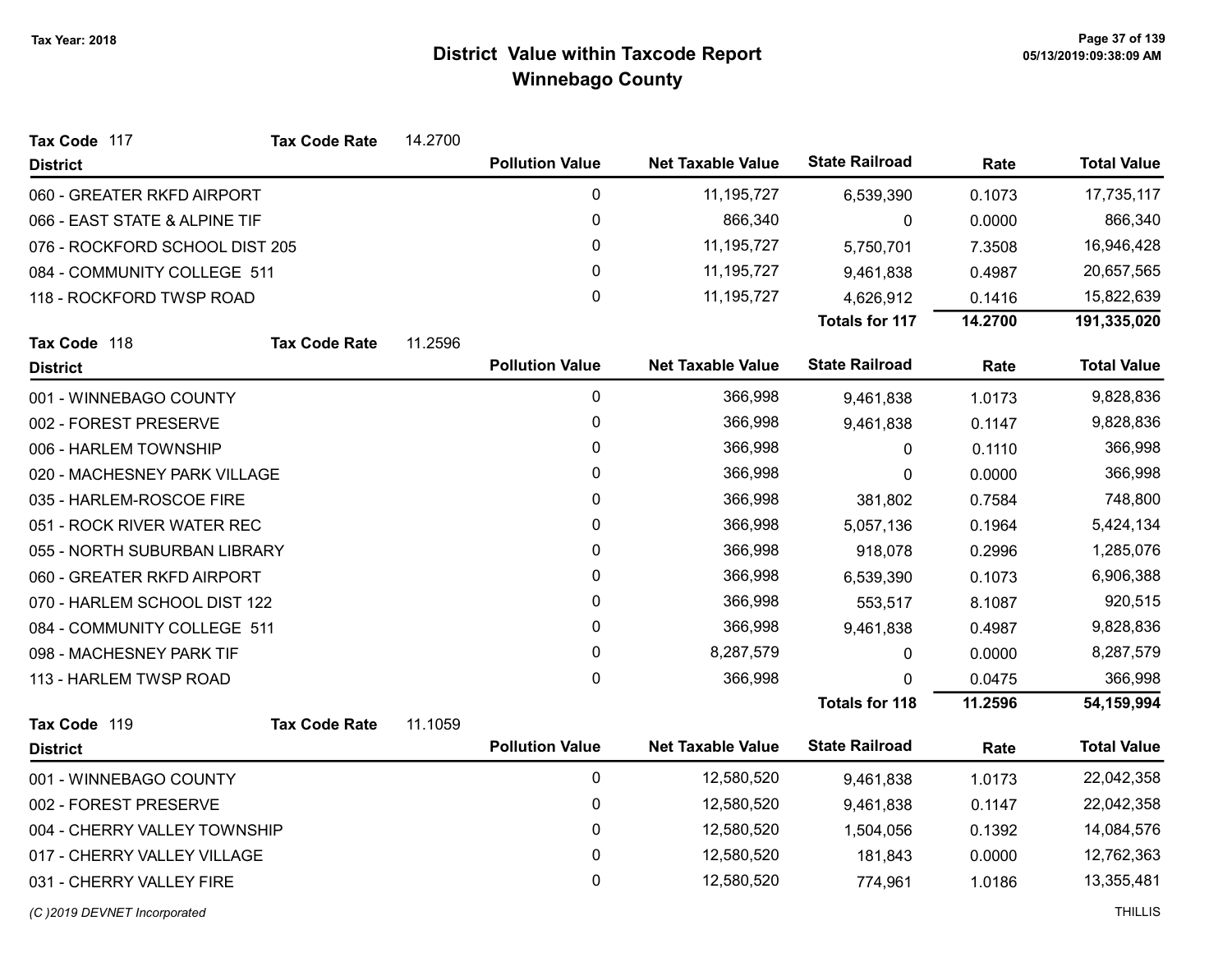| Tax Code 119<br><b>Tax Code Rate</b> | 11.1059 |                        |                          |                       |         |                    |
|--------------------------------------|---------|------------------------|--------------------------|-----------------------|---------|--------------------|
| <b>District</b>                      |         | <b>Pollution Value</b> | <b>Net Taxable Value</b> | <b>State Railroad</b> | Rate    | <b>Total Value</b> |
| 051 - ROCK RIVER WATER REC           |         | 0                      | 12,580,520               | 5,057,136             | 0.1964  | 17,637,656         |
| 054 - CHERRY VALLEY LIBRARY          |         | $\pmb{0}$              | 12,580,520               | 950,424               | 0.3908  | 13,530,944         |
| 060 - GREATER RKFD AIRPORT           |         | 0                      | 12,580,520               | 6,539,390             | 0.1073  | 19,119,910         |
| 076 - ROCKFORD SCHOOL DIST 205       |         | 0                      | 12,580,520               | 5,750,701             | 7.3508  | 18,331,221         |
| 084 - COMMUNITY COLLEGE 511          |         | 0                      | 12,580,520               | 9,461,838             | 0.4987  | 22,042,358         |
| 111 - CHERRY VALLEY TWSP ROAD        |         | 0                      | 12,580,520               | 1,504,056             | 0.2721  | 14,084,576         |
|                                      |         |                        |                          | <b>Totals for 119</b> | 11.1059 | 189,033,801        |
| Tax Code 120<br><b>Tax Code Rate</b> | 10.9095 |                        |                          |                       |         |                    |
| <b>District</b>                      |         | <b>Pollution Value</b> | <b>Net Taxable Value</b> | <b>State Railroad</b> | Rate    | <b>Total Value</b> |
| 001 - WINNEBAGO COUNTY               |         | $\mathbf 0$            | 3,451,310                | 9,461,838             | 1.0173  | 12,913,148         |
| 002 - FOREST PRESERVE                |         | 0                      | 3,451,310                | 9,461,838             | 0.1147  | 12,913,148         |
| 004 - CHERRY VALLEY TOWNSHIP         |         | 0                      | 3,451,310                | 1,504,056             | 0.1392  | 4,955,366          |
| 017 - CHERRY VALLEY VILLAGE          |         | 0                      | 3,451,310                | 181,843               | 0.0000  | 3,633,153          |
| 031 - CHERRY VALLEY FIRE             |         | 0                      | 3,451,310                | 774,961               | 1.0186  | 4,226,271          |
| 054 - CHERRY VALLEY LIBRARY          |         | 0                      | 3,451,310                | 950,424               | 0.3908  | 4,401,734          |
| 060 - GREATER RKFD AIRPORT           |         | 0                      | 3,451,310                | 6,539,390             | 0.1073  | 9,990,700          |
| 076 - ROCKFORD SCHOOL DIST 205       |         | 0                      | 3,451,310                | 5,750,701             | 7.3508  | 9,202,011          |
| 084 - COMMUNITY COLLEGE 511          |         | 0                      | 3,451,310                | 9,461,838             | 0.4987  | 12,913,148         |
| 111 - CHERRY VALLEY TWSP ROAD        |         | 0                      | 3,451,310                | 1,504,056             | 0.2721  | 4,955,366          |
|                                      |         |                        |                          | <b>Totals for 120</b> | 10.9095 | 80,104,045         |
| Tax Code 122<br><b>Tax Code Rate</b> | 10.0673 |                        |                          |                       |         |                    |
| <b>District</b>                      |         | <b>Pollution Value</b> | <b>Net Taxable Value</b> | <b>State Railroad</b> | Rate    | <b>Total Value</b> |
| 001 - WINNEBAGO COUNTY               |         | $\mathbf 0$            | 516,898                  | 9,461,838             | 1.0173  | 9,978,736          |
| 002 - FOREST PRESERVE                |         | 0                      | 516,898                  | 9,461,838             | 0.1147  | 9,978,736          |
| 004 - CHERRY VALLEY TOWNSHIP         |         | 0                      | 516,898                  | 1,504,056             | 0.1392  | 2,020,954          |
| 031 - CHERRY VALLEY FIRE             |         | 0                      | 516,898                  | 774,961               | 1.0186  | 1,291,859          |
| 054 - CHERRY VALLEY LIBRARY          |         | 0                      | 516,898                  | 950,424               | 0.3908  | 1,467,322          |
| 060 - GREATER RKFD AIRPORT           |         | 0                      | 516,898                  | 6,539,390             | 0.1073  | 7,056,288          |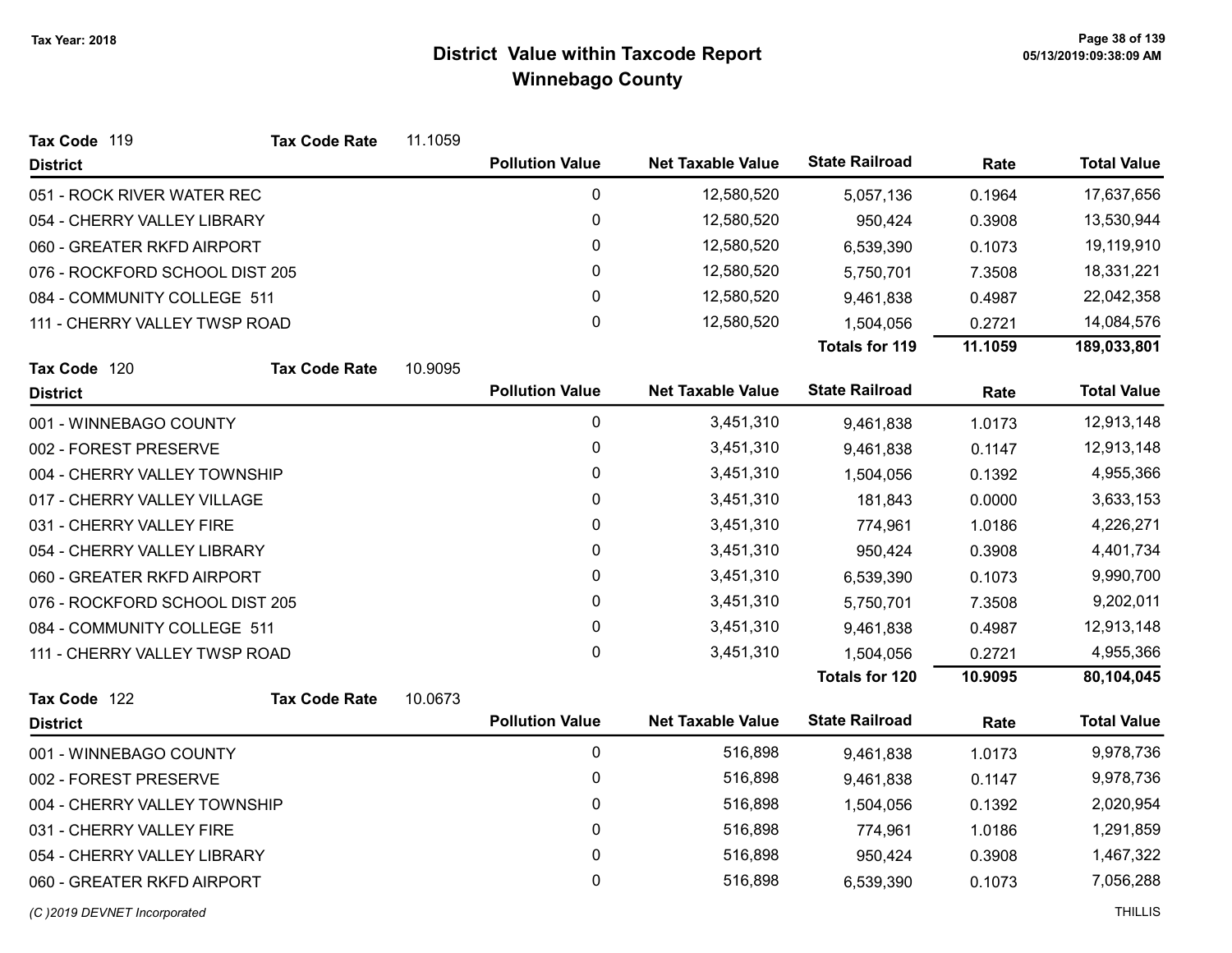| <b>Tax Code Rate</b><br>Tax Code 122 | 10.0673 |                        |                          |                       |         |                    |
|--------------------------------------|---------|------------------------|--------------------------|-----------------------|---------|--------------------|
| <b>District</b>                      |         | <b>Pollution Value</b> | <b>Net Taxable Value</b> | <b>State Railroad</b> | Rate    | <b>Total Value</b> |
| 083 - HIAWATHA SCHOOL DIST 426       |         | 0                      | 516,898                  | 0                     | 6.3409  | 516,898            |
| 085 - COMMUNITY COLLEGE 523          |         | 0                      | 516,898                  | 0                     | 0.6664  | 516,898            |
| 111 - CHERRY VALLEY TWSP ROAD        |         | 0                      | 516,898                  | 1,504,056             | 0.2721  | 2,020,954          |
|                                      |         |                        |                          | <b>Totals for 122</b> | 10.0673 | 34,848,645         |
| Tax Code 123<br><b>Tax Code Rate</b> | 13.1737 |                        |                          |                       |         |                    |
| <b>District</b>                      |         | <b>Pollution Value</b> | <b>Net Taxable Value</b> | <b>State Railroad</b> | Rate    | <b>Total Value</b> |
| 001 - WINNEBAGO COUNTY               |         | $\pmb{0}$              | 634,622                  | 9,461,838             | 1.0173  | 10,096,460         |
| 002 - FOREST PRESERVE                |         | 0                      | 634,622                  | 9,461,838             | 0.1147  | 10,096,460         |
| 011 - ROCKFORD TOWNSHIP              |         | 0                      | 634,622                  | 4,626,912             | 0.1385  | 5,261,534          |
| 023 - ROCKFORD CITY                  |         | 0                      | 634,622                  | 3,791,527             | 3.1194  | 4,426,149          |
| 051 - ROCK RIVER WATER REC           |         | 0                      | 634,622                  | 5,057,136             | 0.1964  | 5,691,758          |
| 059 - ROCKFORD CITY LIBRARY          |         | 0                      | 634,622                  | 3,791,527             | 0.4890  | 4,426,149          |
| 060 - GREATER RKFD AIRPORT           |         | 0                      | 634,622                  | 6,539,390             | 0.1073  | 7,174,012          |
| 076 - ROCKFORD SCHOOL DIST 205       |         | 0                      | 634,622                  | 5,750,701             | 7.3508  | 6,385,323          |
| 084 - COMMUNITY COLLEGE 511          |         | 0                      | 634,622                  | 9,461,838             | 0.4987  | 10,096,460         |
| 118 - ROCKFORD TWSP ROAD             |         | 0                      | 634,622                  | 4,626,912             | 0.1416  | 5,261,534          |
|                                      |         |                        |                          | <b>Totals for 123</b> | 13.1737 | 68,915,839         |
| Tax Code 124<br><b>Tax Code Rate</b> | 12.2022 |                        |                          |                       |         |                    |
| <b>District</b>                      |         | <b>Pollution Value</b> | <b>Net Taxable Value</b> | <b>State Railroad</b> | Rate    | <b>Total Value</b> |
| 001 - WINNEBAGO COUNTY               |         | $\pmb{0}$              | 6,659,026                | 9,461,838             | 1.0173  | 16,120,864         |
| 002 - FOREST PRESERVE                |         | 0                      | 6,659,026                | 9,461,838             | 0.1147  | 16,120,864         |
| 004 - CHERRY VALLEY TOWNSHIP         |         | 0                      | 6,659,026                | 1,504,056             | 0.1392  | 8,163,082          |
| 017 - CHERRY VALLEY VILLAGE          |         | 0                      | 6,659,026                | 181,843               | 0.0000  | 6,840,869          |
| 031 - CHERRY VALLEY FIRE             |         | 0                      | 6,659,026                | 774,961               | 1.0186  | 7,433,987          |
| 046 - ROCKFORD PARK DISTRICT         |         | 0                      | 6,659,026                | 4,746,064             | 1.0963  | 11,405,090         |
| 051 - ROCK RIVER WATER REC           |         | 0                      | 6,659,026                | 5,057,136             | 0.1964  | 11,716,162         |
| 054 - CHERRY VALLEY LIBRARY          |         | 0                      | 6,659,026                | 950,424               | 0.3908  | 7,609,450          |
| 060 - GREATER RKFD AIRPORT           |         | 0                      | 6,659,026                | 6,539,390             | 0.1073  | 13,198,416         |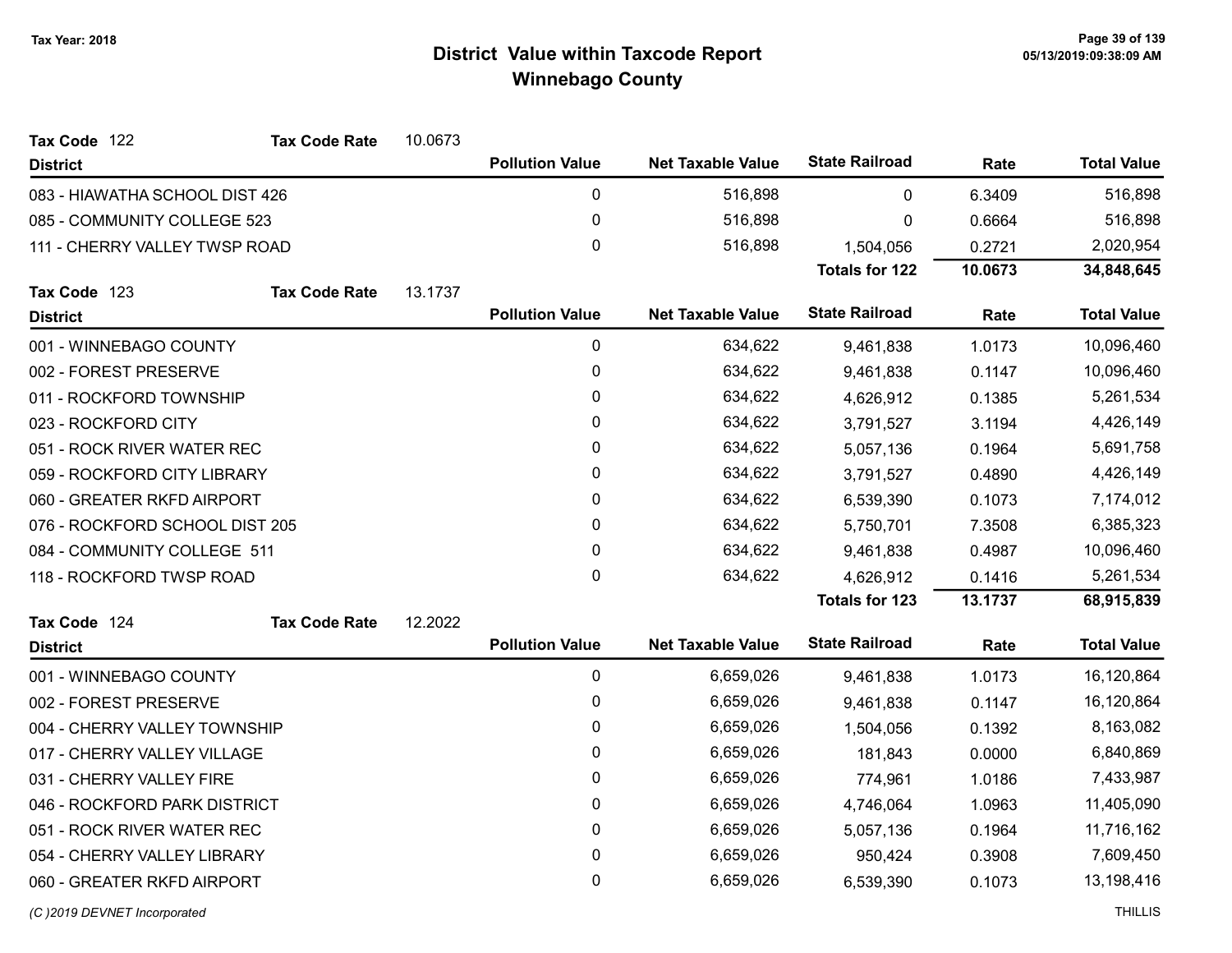| Tax Code 124                   | <b>Tax Code Rate</b> | 12.2022 |                        |                          |                       |         |                    |
|--------------------------------|----------------------|---------|------------------------|--------------------------|-----------------------|---------|--------------------|
| <b>District</b>                |                      |         | <b>Pollution Value</b> | <b>Net Taxable Value</b> | <b>State Railroad</b> | Rate    | <b>Total Value</b> |
| 076 - ROCKFORD SCHOOL DIST 205 |                      |         | $\mathbf 0$            | 6,659,026                | 5,750,701             | 7.3508  | 12,409,727         |
| 084 - COMMUNITY COLLEGE 511    |                      |         | 0                      | 6,659,026                | 9,461,838             | 0.4987  | 16,120,864         |
| 111 - CHERRY VALLEY TWSP ROAD  |                      |         | $\mathbf{0}$           | 6,659,026                | 1,504,056             | 0.2721  | 8,163,082          |
|                                |                      |         |                        |                          | <b>Totals for 124</b> | 12.2022 | 135,302,457        |
| Tax Code 125                   | <b>Tax Code Rate</b> | 12.0058 |                        |                          |                       |         |                    |
| <b>District</b>                |                      |         | <b>Pollution Value</b> | <b>Net Taxable Value</b> | <b>State Railroad</b> | Rate    | <b>Total Value</b> |
| 001 - WINNEBAGO COUNTY         |                      |         | 0                      | 118,324                  | 9,461,838             | 1.0173  | 9,580,162          |
| 002 - FOREST PRESERVE          |                      |         | 0                      | 118,324                  | 9,461,838             | 0.1147  | 9,580,162          |
| 004 - CHERRY VALLEY TOWNSHIP   |                      |         | 0                      | 118,324                  | 1,504,056             | 0.1392  | 1,622,380          |
| 017 - CHERRY VALLEY VILLAGE    |                      |         | $\mathbf{0}$           | 118,324                  | 181,843               | 0.0000  | 300,167            |
| 031 - CHERRY VALLEY FIRE       |                      |         | 0                      | 118,324                  | 774,961               | 1.0186  | 893,285            |
| 046 - ROCKFORD PARK DISTRICT   |                      |         | 0                      | 118,324                  | 4,746,064             | 1.0963  | 4,864,388          |
| 054 - CHERRY VALLEY LIBRARY    |                      |         | 0                      | 118,324                  | 950,424               | 0.3908  | 1,068,748          |
| 060 - GREATER RKFD AIRPORT     |                      |         | 0                      | 118,324                  | 6,539,390             | 0.1073  | 6,657,714          |
| 076 - ROCKFORD SCHOOL DIST 205 |                      |         | 0                      | 118,324                  | 5,750,701             | 7.3508  | 5,869,025          |
| 084 - COMMUNITY COLLEGE 511    |                      |         | 0                      | 118,324                  | 9,461,838             | 0.4987  | 9,580,162          |
| 111 - CHERRY VALLEY TWSP ROAD  |                      |         | $\mathbf{0}$           | 118,324                  | 1,504,056             | 0.2721  | 1,622,380          |
|                                |                      |         |                        |                          | <b>Totals for 125</b> | 12.0058 | 51,638,573         |
| Tax Code 126                   | <b>Tax Code Rate</b> | 14.2700 |                        |                          |                       |         |                    |
| <b>District</b>                |                      |         | <b>Pollution Value</b> | <b>Net Taxable Value</b> | <b>State Railroad</b> | Rate    | <b>Total Value</b> |
| 001 - WINNEBAGO COUNTY         |                      |         | 0                      | 1,709,256                | 9,461,838             | 1.0173  | 11,171,094         |
| 002 - FOREST PRESERVE          |                      |         | $\mathbf 0$            | 1,709,256                | 9,461,838             | 0.1147  | 11,171,094         |
| 011 - ROCKFORD TOWNSHIP        |                      |         | 0                      | 1,709,256                | 4,626,912             | 0.1385  | 6,336,168          |
| 023 - ROCKFORD CITY            |                      |         | 0                      | 1,709,256                | 3,791,527             | 3.1194  | 5,500,783          |
| 046 - ROCKFORD PARK DISTRICT   |                      |         | 0                      | 1,709,256                | 4,746,064             | 1.0963  | 6,455,320          |
| 051 - ROCK RIVER WATER REC     |                      |         | $\mathbf 0$            | 1,709,256                | 5,057,136             | 0.1964  | 6,766,392          |
| 052 - PRESTON & CENTRAL TIF    |                      |         | 0                      | 574,959                  | 0                     | 0.0000  | 574,959            |
| 059 - ROCKFORD CITY LIBRARY    |                      |         | 0                      | 1,709,256                | 3,791,527             | 0.4890  | 5,500,783          |
| (C) 2019 DEVNET Incorporated   |                      |         |                        |                          |                       |         | <b>THILLIS</b>     |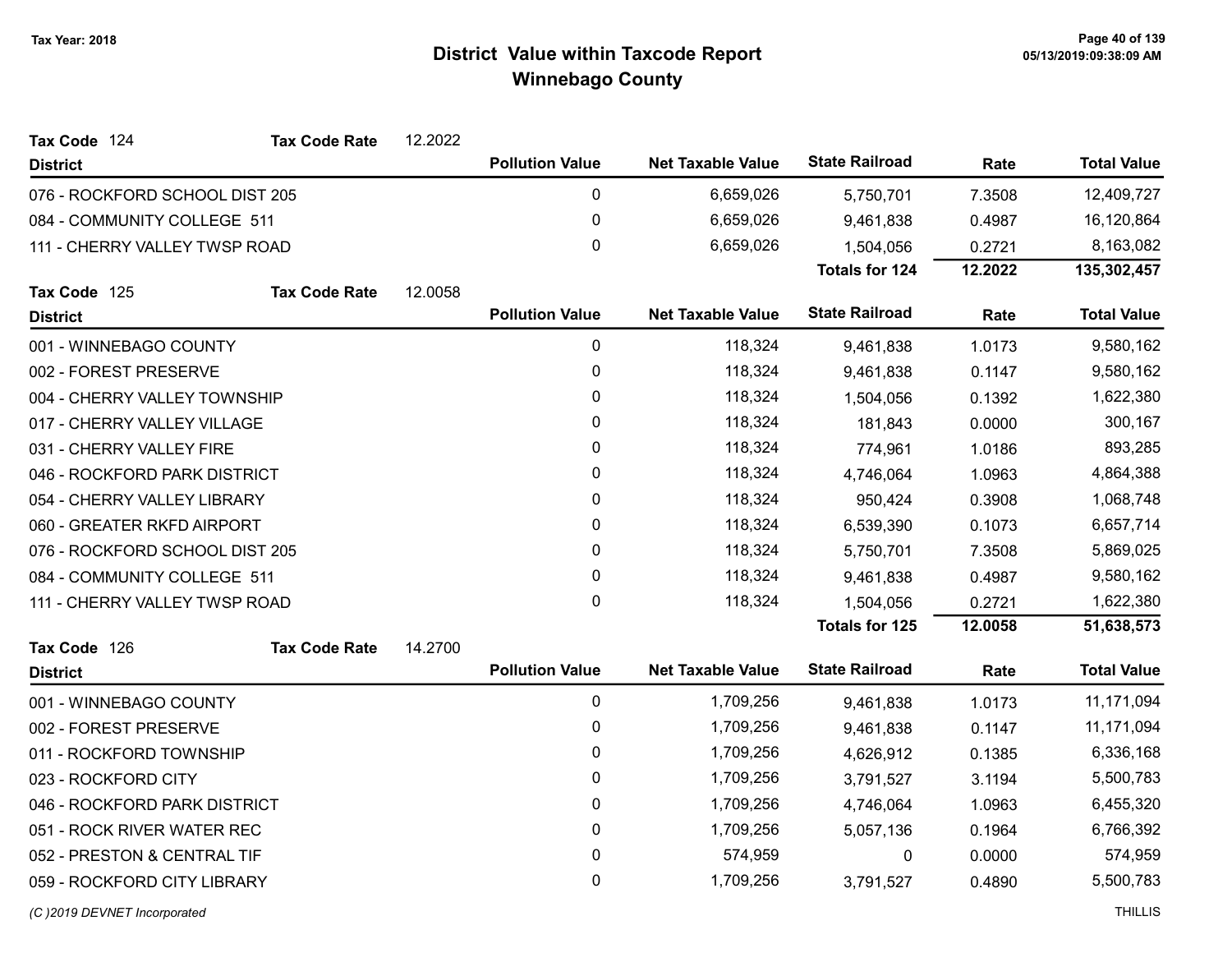| Tax Code 126                   | <b>Tax Code Rate</b> | 14.2700 |                        |                          |                       |         |                    |
|--------------------------------|----------------------|---------|------------------------|--------------------------|-----------------------|---------|--------------------|
| <b>District</b>                |                      |         | <b>Pollution Value</b> | <b>Net Taxable Value</b> | <b>State Railroad</b> | Rate    | <b>Total Value</b> |
| 060 - GREATER RKFD AIRPORT     |                      |         | 0                      | 1,709,256                | 6,539,390             | 0.1073  | 8,248,646          |
| 076 - ROCKFORD SCHOOL DIST 205 |                      |         | $\pmb{0}$              | 1,709,256                | 5,750,701             | 7.3508  | 7,459,957          |
| 084 - COMMUNITY COLLEGE 511    |                      |         | 0                      | 1,709,256                | 9,461,838             | 0.4987  | 11,171,094         |
| 118 - ROCKFORD TWSP ROAD       |                      |         | 0                      | 1,709,256                | 4,626,912             | 0.1416  | 6,336,168          |
|                                |                      |         |                        |                          | <b>Totals for 126</b> | 14.2700 | 86,692,458         |
| Tax Code 127                   | <b>Tax Code Rate</b> | 14.4012 |                        |                          |                       |         |                    |
| <b>District</b>                |                      |         | <b>Pollution Value</b> | <b>Net Taxable Value</b> | <b>State Railroad</b> | Rate    | <b>Total Value</b> |
| 001 - WINNEBAGO COUNTY         |                      |         | 0                      | 107,590,150              | 9,461,838             | 1.0173  | 117,051,988        |
| 002 - FOREST PRESERVE          |                      |         | 0                      | 107,590,150              | 9,461,838             | 0.1147  | 117,051,988        |
| 004 - CHERRY VALLEY TOWNSHIP   |                      |         | 0                      | 107,590,150              | 1,504,056             | 0.1392  | 109,094,206        |
| 023 - ROCKFORD CITY            |                      |         | 0                      | 107,590,150              | 3,791,527             | 3.1194  | 111,381,677        |
| 046 - ROCKFORD PARK DISTRICT   |                      |         | 0                      | 107,590,150              | 4,746,064             | 1.0963  | 112,336,214        |
| 051 - ROCK RIVER WATER REC     |                      |         | 0                      | 107,590,150              | 5,057,136             | 0.1964  | 112,647,286        |
| 059 - ROCKFORD CITY LIBRARY    |                      |         | 0                      | 107,590,150              | 3,791,527             | 0.4890  | 111,381,677        |
| 060 - GREATER RKFD AIRPORT     |                      |         | 0                      | 107,590,150              | 6,539,390             | 0.1073  | 114,129,540        |
| 076 - ROCKFORD SCHOOL DIST 205 |                      |         | 0                      | 107,590,150              | 5,750,701             | 7.3508  | 113,340,851        |
| 084 - COMMUNITY COLLEGE 511    |                      |         | 0                      | 107,590,150              | 9,461,838             | 0.4987  | 117,051,988        |
| 111 - CHERRY VALLEY TWSP ROAD  |                      |         | 0                      | 107,590,150              | 1,504,056             | 0.2721  | 109,094,206        |
|                                |                      |         |                        |                          | <b>Totals for 127</b> | 14.4012 | 1,244,561,621      |
| Tax Code 128                   | <b>Tax Code Rate</b> | 11.6150 |                        |                          |                       |         |                    |
| <b>District</b>                |                      |         | <b>Pollution Value</b> | <b>Net Taxable Value</b> | <b>State Railroad</b> | Rate    | <b>Total Value</b> |
| 001 - WINNEBAGO COUNTY         |                      |         | $\mathbf 0$            | 1,700,817                | 9,461,838             | 1.0173  | 11,162,655         |
| 002 - FOREST PRESERVE          |                      |         | 0                      | 1,700,817                | 9,461,838             | 0.1147  | 11,162,655         |
| 004 - CHERRY VALLEY TOWNSHIP   |                      |         | 0                      | 1,700,817                | 1,504,056             | 0.1392  | 3,204,873          |
| 031 - CHERRY VALLEY FIRE       |                      |         | 0                      | 1,700,817                | 774,961               | 1.0186  | 2,475,778          |
| 046 - ROCKFORD PARK DISTRICT   |                      |         | 0                      | 1,700,817                | 4,746,064             | 1.0963  | 6,446,881          |
| 060 - GREATER RKFD AIRPORT     |                      |         | $\pmb{0}$              | 1,700,817                | 6,539,390             | 0.1073  | 8,240,207          |
| 076 - ROCKFORD SCHOOL DIST 205 |                      |         | 0                      | 1,700,817                | 5,750,701             | 7.3508  | 7,451,518          |
| (C) 2019 DEVNET Incorporated   |                      |         |                        |                          |                       |         | <b>THILLIS</b>     |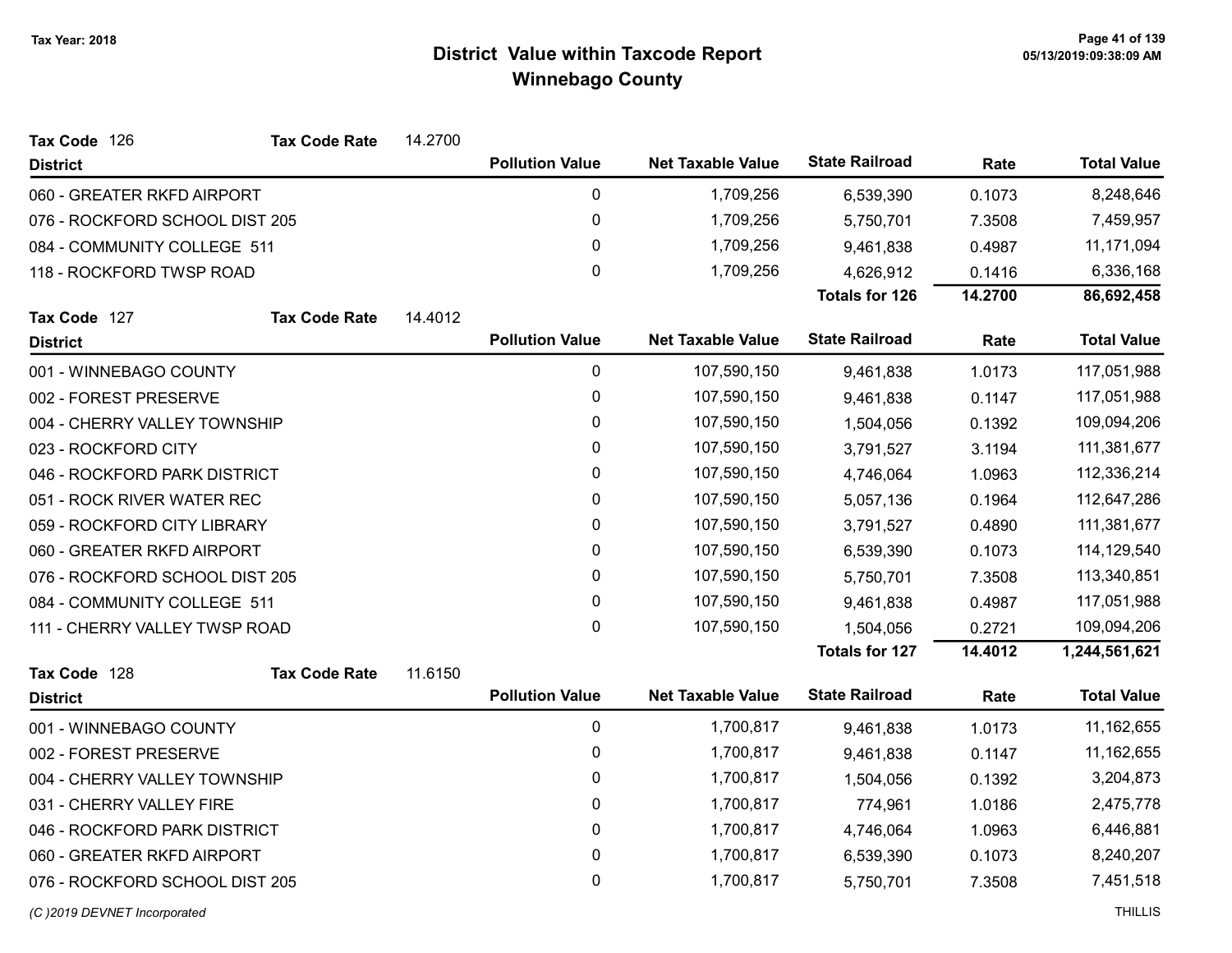| Tax Code 128                   | <b>Tax Code Rate</b> | 11.6150 |                        |                          |                       |         |                    |
|--------------------------------|----------------------|---------|------------------------|--------------------------|-----------------------|---------|--------------------|
| <b>District</b>                |                      |         | <b>Pollution Value</b> | <b>Net Taxable Value</b> | <b>State Railroad</b> | Rate    | <b>Total Value</b> |
| 084 - COMMUNITY COLLEGE 511    |                      |         | 0                      | 1,700,817                | 9,461,838             | 0.4987  | 11, 162, 655       |
| 111 - CHERRY VALLEY TWSP ROAD  |                      |         | 0                      | 1,700,817                | 1,504,056             | 0.2721  | 3,204,873          |
|                                |                      |         |                        |                          | <b>Totals for 128</b> | 11.6150 | 64,512,095         |
| Tax Code 129                   | <b>Tax Code Rate</b> | 12.0058 |                        |                          |                       |         |                    |
| <b>District</b>                |                      |         | <b>Pollution Value</b> | <b>Net Taxable Value</b> | <b>State Railroad</b> | Rate    | <b>Total Value</b> |
| 001 - WINNEBAGO COUNTY         |                      |         | 0                      | 12,566,943               | 9,461,838             | 1.0173  | 22,028,781         |
| 002 - FOREST PRESERVE          |                      |         | $\mathbf 0$            | 12,566,943               | 9,461,838             | 0.1147  | 22,028,781         |
| 004 - CHERRY VALLEY TOWNSHIP   |                      |         | 0                      | 12,566,943               | 1,504,056             | 0.1392  | 14,070,999         |
| 031 - CHERRY VALLEY FIRE       |                      |         | 0                      | 12,566,943               | 774,961               | 1.0186  | 13,341,904         |
| 046 - ROCKFORD PARK DISTRICT   |                      |         | 0                      | 12,566,943               | 4,746,064             | 1.0963  | 17,313,007         |
| 054 - CHERRY VALLEY LIBRARY    |                      |         | 0                      | 12,566,943               | 950,424               | 0.3908  | 13,517,367         |
| 060 - GREATER RKFD AIRPORT     |                      |         | 0                      | 12,566,943               | 6,539,390             | 0.1073  | 19,106,333         |
| 076 - ROCKFORD SCHOOL DIST 205 |                      |         | 0                      | 12,566,943               | 5,750,701             | 7.3508  | 18,317,644         |
| 084 - COMMUNITY COLLEGE 511    |                      |         | $\pmb{0}$              | 12,566,943               | 9,461,838             | 0.4987  | 22,028,781         |
| 111 - CHERRY VALLEY TWSP ROAD  |                      |         | 0                      | 12,566,943               | 1,504,056             | 0.2721  | 14,070,999         |
|                                |                      |         |                        |                          | <b>Totals for 129</b> | 12.0058 | 175,824,596        |
| Tax Code 130                   | <b>Tax Code Rate</b> | 10.9656 |                        |                          |                       |         |                    |
| <b>District</b>                |                      |         | <b>Pollution Value</b> | <b>Net Taxable Value</b> | <b>State Railroad</b> | Rate    | <b>Total Value</b> |
| 001 - WINNEBAGO COUNTY         |                      |         | $\mathbf 0$            | 3,921,925                | 9,461,838             | 1.0173  | 13,383,763         |
| 002 - FOREST PRESERVE          |                      |         | 0                      | 3,921,925                | 9,461,838             | 0.1147  | 13,383,763         |
| 006 - HARLEM TOWNSHIP          |                      |         | 0                      | 3,921,925                | 0                     | 0.1110  | 3,921,925          |
| 025 - ROSCOE VILLAGE           |                      |         | 0                      | 3,921,925                | 0                     | 0.6603  | 3,921,925          |
| 035 - HARLEM-ROSCOE FIRE       |                      |         | 0                      | 3,921,925                | 381,802               | 0.7584  | 4,303,727          |
| 055 - NORTH SUBURBAN LIBRARY   |                      |         | $\pmb{0}$              | 3,921,925                | 918,078               | 0.2996  | 4,840,003          |
| 060 - GREATER RKFD AIRPORT     |                      |         | 0                      | 3,921,925                | 6,539,390             | 0.1073  | 10,461,315         |
| 076 - ROCKFORD SCHOOL DIST 205 |                      |         | 0                      | 3,921,925                | 5,750,701             | 7.3508  | 9,672,626          |
| 084 - COMMUNITY COLLEGE 511    |                      |         | 0                      | 3,921,925                | 9,461,838             | 0.4987  | 13,383,763         |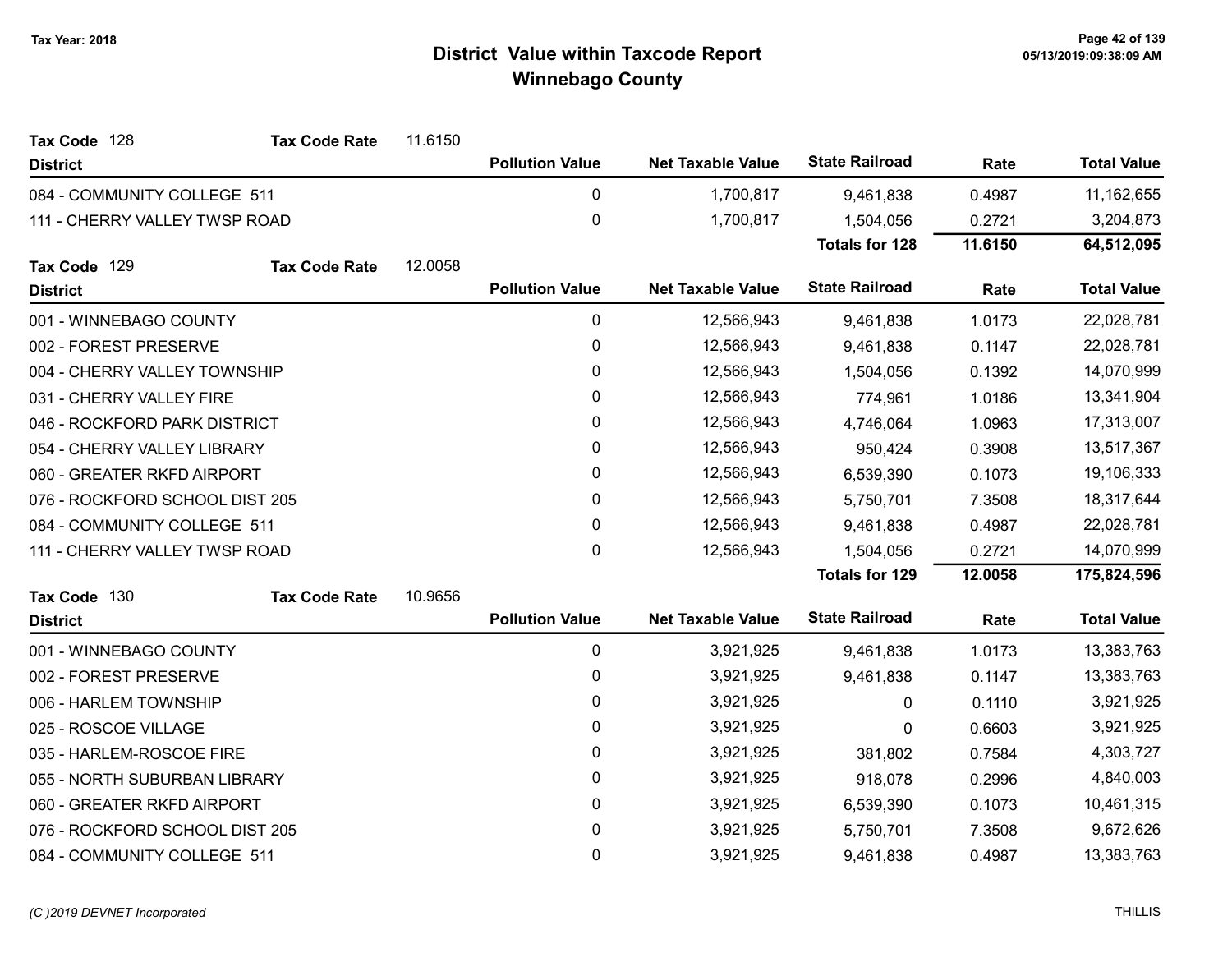| Tax Code 130                   | <b>Tax Code Rate</b> | 10.9656 |                        |                          |                       |         |                    |
|--------------------------------|----------------------|---------|------------------------|--------------------------|-----------------------|---------|--------------------|
| <b>District</b>                |                      |         | <b>Pollution Value</b> | <b>Net Taxable Value</b> | <b>State Railroad</b> | Rate    | <b>Total Value</b> |
| 113 - HARLEM TWSP ROAD         |                      |         | 0                      | 3,921,925                | $\mathbf{0}$          | 0.0475  | 3,921,925          |
|                                |                      |         |                        |                          | <b>Totals for 130</b> | 10.9656 | 81,194,735         |
| Tax Code 131                   | <b>Tax Code Rate</b> | 12.9773 |                        |                          |                       |         |                    |
| <b>District</b>                |                      |         | <b>Pollution Value</b> | <b>Net Taxable Value</b> | <b>State Railroad</b> | Rate    | <b>Total Value</b> |
| 001 - WINNEBAGO COUNTY         |                      |         | 0                      | 3,616                    | 9,461,838             | 1.0173  | 9,465,454          |
| 002 - FOREST PRESERVE          |                      |         | $\mathbf 0$            | 3,616                    | 9,461,838             | 0.1147  | 9,465,454          |
| 011 - ROCKFORD TOWNSHIP        |                      |         | 0                      | 3,616                    | 4,626,912             | 0.1385  | 4,630,528          |
| 023 - ROCKFORD CITY            |                      |         | $\mathbf{0}$           | 3,616                    | 3,791,527             | 3.1194  | 3,795,143          |
| 059 - ROCKFORD CITY LIBRARY    |                      |         | 0                      | 3,616                    | 3,791,527             | 0.4890  | 3,795,143          |
| 060 - GREATER RKFD AIRPORT     |                      |         | 0                      | 3,616                    | 6,539,390             | 0.1073  | 6,543,006          |
| 076 - ROCKFORD SCHOOL DIST 205 |                      |         | 0                      | 3,616                    | 5,750,701             | 7.3508  | 5,754,317          |
| 084 - COMMUNITY COLLEGE 511    |                      |         | 0                      | 3,616                    | 9,461,838             | 0.4987  | 9,465,454          |
| 118 - ROCKFORD TWSP ROAD       |                      |         | $\mathbf{0}$           | 3,616                    | 4,626,912             | 0.1416  | 4,630,528          |
|                                |                      |         |                        |                          | Totals for 131        | 12.9773 | 57,545,027         |
| Tax Code 133                   | <b>Tax Code Rate</b> | 11.2596 |                        |                          |                       |         |                    |
| <b>District</b>                |                      |         | <b>Pollution Value</b> | <b>Net Taxable Value</b> | <b>State Railroad</b> | Rate    | <b>Total Value</b> |
| 001 - WINNEBAGO COUNTY         |                      |         | $\mathbf 0$            | 103,257,195              | 9,461,838             | 1.0173  | 112,719,033        |
| 002 - FOREST PRESERVE          |                      |         | 0                      | 103,257,195              | 9,461,838             | 0.1147  | 112,719,033        |
| 006 - HARLEM TOWNSHIP          |                      |         | $\mathbf{0}$           | 103,257,195              | $\mathbf{0}$          | 0.1110  | 103,257,195        |
| 020 - MACHESNEY PARK VILLAGE   |                      |         | $\pmb{0}$              | 103,257,195              | 0                     | 0.0000  | 103,257,195        |
| 035 - HARLEM-ROSCOE FIRE       |                      |         | $\mathbf 0$            | 103,257,195              | 381,802               | 0.7584  | 103,638,997        |
| 051 - ROCK RIVER WATER REC     |                      |         | 0                      | 103,257,195              | 5,057,136             | 0.1964  | 108,314,331        |
| 055 - NORTH SUBURBAN LIBRARY   |                      |         | $\mathbf 0$            | 103,257,195              | 918,078               | 0.2996  | 104, 175, 273      |
| 060 - GREATER RKFD AIRPORT     |                      |         | 0                      | 103,257,195              | 6,539,390             | 0.1073  | 109,796,585        |
| 070 - HARLEM SCHOOL DIST 122   |                      |         | 0                      | 103,257,195              | 553,517               | 8.1087  | 103,810,712        |
| 084 - COMMUNITY COLLEGE 511    |                      |         | 0                      | 103,257,195              | 9,461,838             | 0.4987  | 112,719,033        |
| 113 - HARLEM TWSP ROAD         |                      |         | 0                      | 103,257,195              | 0                     | 0.0475  | 103,257,195        |
|                                |                      |         |                        |                          | <b>Totals for 133</b> | 11.2596 | 1,177,664,582      |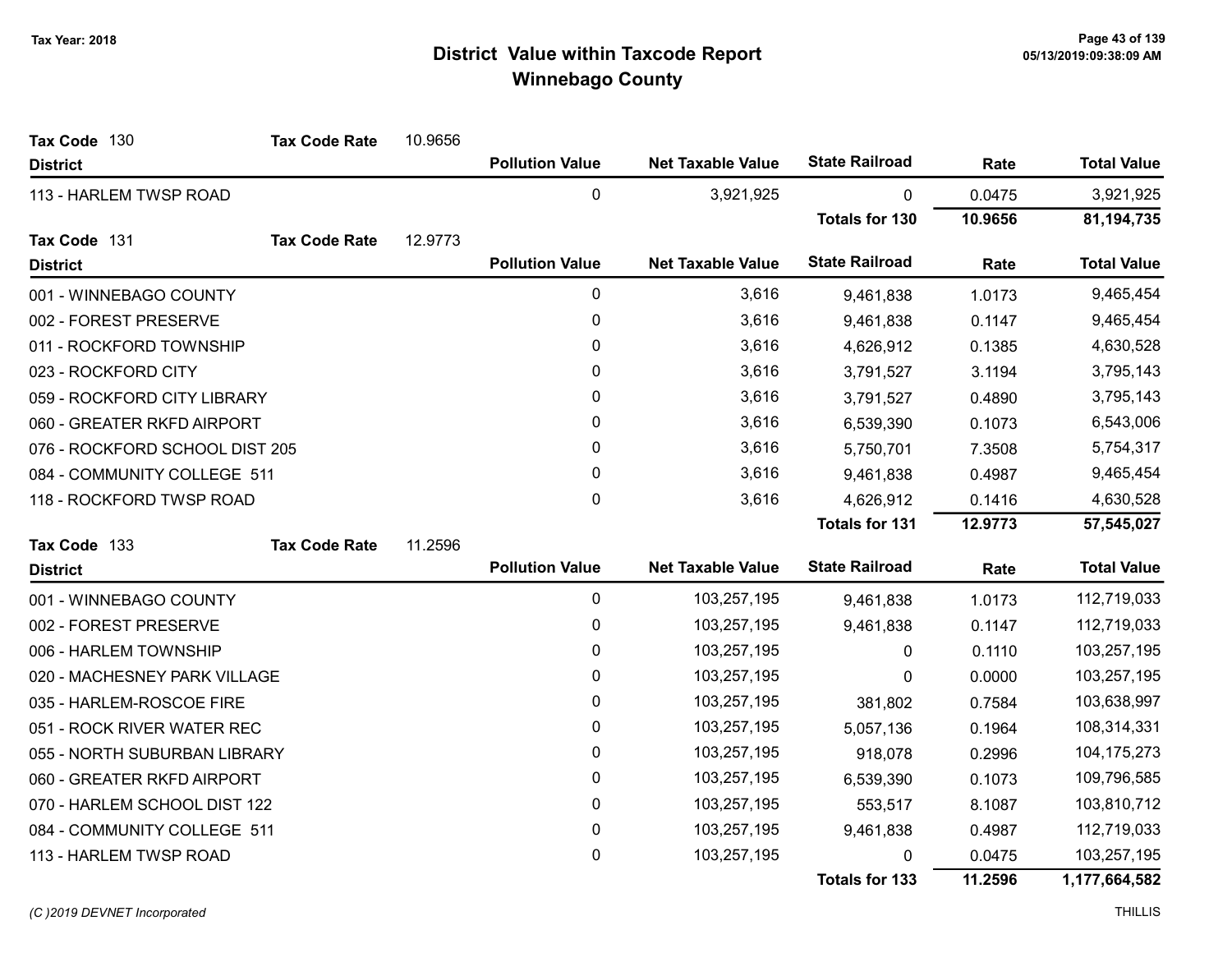| Tax Code 134                   | <b>Tax Code Rate</b> | 10.3048 |                        |                          |                       |         |                    |
|--------------------------------|----------------------|---------|------------------------|--------------------------|-----------------------|---------|--------------------|
| <b>District</b>                |                      |         | <b>Pollution Value</b> | <b>Net Taxable Value</b> | <b>State Railroad</b> | Rate    | <b>Total Value</b> |
| 001 - WINNEBAGO COUNTY         |                      |         | $\pmb{0}$              | 11,542                   | 9,461,838             | 1.0173  | 9,473,380          |
| 002 - FOREST PRESERVE          |                      |         | 0                      | 11,542                   | 9,461,838             | 0.1147  | 9,473,380          |
| 006 - HARLEM TOWNSHIP          |                      |         | 0                      | 11,542                   | 0                     | 0.1110  | 11,542             |
| 019 - LOVES PARK CITY          |                      |         | 0                      | 11,542                   | 0                     | 0.0000  | 11,542             |
| 055 - NORTH SUBURBAN LIBRARY   |                      |         | 0                      | 11,542                   | 918,078               | 0.2996  | 929,620            |
| 060 - GREATER RKFD AIRPORT     |                      |         | 0                      | 11,542                   | 6,539,390             | 0.1073  | 6,550,932          |
| 070 - HARLEM SCHOOL DIST 122   |                      |         | 0                      | 11,542                   | 553,517               | 8.1087  | 565,059            |
| 084 - COMMUNITY COLLEGE 511    |                      |         | 0                      | 11,542                   | 9,461,838             | 0.4987  | 9,473,380          |
| 113 - HARLEM TWSP ROAD         |                      |         | 0                      | 11,542                   | 0                     | 0.0475  | 11,542             |
|                                |                      |         |                        |                          | <b>Totals for 134</b> | 10.3048 | 36,500,377         |
| Tax Code 135                   | <b>Tax Code Rate</b> | 10.3053 |                        |                          |                       |         |                    |
| <b>District</b>                |                      |         | <b>Pollution Value</b> | <b>Net Taxable Value</b> | <b>State Railroad</b> | Rate    | <b>Total Value</b> |
| 001 - WINNEBAGO COUNTY         |                      |         | 0                      | 7,125,445                | 9,461,838             | 1.0173  | 16,587,283         |
| 002 - FOREST PRESERVE          |                      |         | 0                      | 7,125,445                | 9,461,838             | 0.1147  | 16,587,283         |
| 006 - HARLEM TOWNSHIP          |                      |         | $\pmb{0}$              | 7,125,445                | 0                     | 0.1110  | 7,125,445          |
| 035 - HARLEM-ROSCOE FIRE       |                      |         | 0                      | 7,125,445                | 381,802               | 0.7584  | 7,507,247          |
| 055 - NORTH SUBURBAN LIBRARY   |                      |         | 0                      | 7,125,445                | 918,078               | 0.2996  | 8,043,523          |
| 060 - GREATER RKFD AIRPORT     |                      |         | 0                      | 7,125,445                | 6,539,390             | 0.1073  | 13,664,835         |
| 076 - ROCKFORD SCHOOL DIST 205 |                      |         | 0                      | 7,125,445                | 5,750,701             | 7.3508  | 12,876,146         |
| 084 - COMMUNITY COLLEGE 511    |                      |         | 0                      | 7,125,445                | 9,461,838             | 0.4987  | 16,587,283         |
| 113 - HARLEM TWSP ROAD         |                      |         | 0                      | 7,125,445                | 0                     | 0.0475  | 7,125,445          |
|                                |                      |         |                        |                          | <b>Totals for 135</b> | 10.3053 | 106,104,490        |
| Tax Code 136                   | <b>Tax Code Rate</b> | 9.9385  |                        |                          |                       |         |                    |
| <b>District</b>                |                      |         | <b>Pollution Value</b> | <b>Net Taxable Value</b> | <b>State Railroad</b> | Rate    | <b>Total Value</b> |
| 001 - WINNEBAGO COUNTY         |                      |         | $\mathbf 0$            | 26,590,887               | 9,461,838             | 1.0173  | 36,052,725         |
| 002 - FOREST PRESERVE          |                      |         | 0                      | 26,590,887               | 9,461,838             | 0.1147  | 36,052,725         |
| 006 - HARLEM TOWNSHIP          |                      |         | 0                      | 26,590,887               | 0                     | 0.1110  | 26,590,887         |
| 035 - HARLEM-ROSCOE FIRE       |                      |         | 0                      | 26,590,887               | 381,802               | 0.7584  | 26,972,689         |
| (C)2019 DEVNET Incorporated    |                      |         |                        |                          |                       |         | <b>THILLIS</b>     |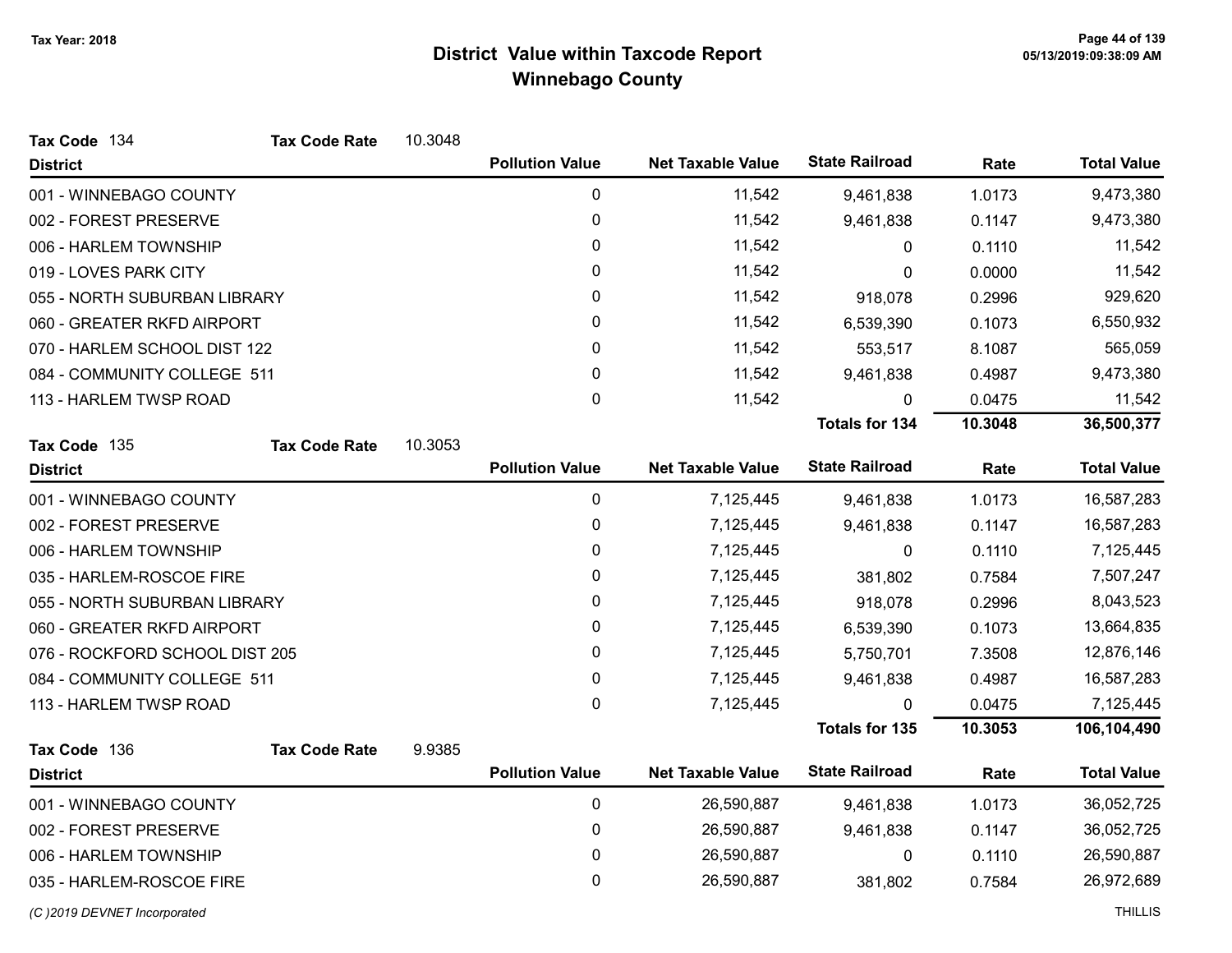| Tax Code 136                 | <b>Tax Code Rate</b> | 9.9385  |                        |                          |                       |         |                    |
|------------------------------|----------------------|---------|------------------------|--------------------------|-----------------------|---------|--------------------|
| <b>District</b>              |                      |         | <b>Pollution Value</b> | <b>Net Taxable Value</b> | <b>State Railroad</b> | Rate    | <b>Total Value</b> |
| 055 - NORTH SUBURBAN LIBRARY |                      |         | 0                      | 26,590,887               | 918,078               | 0.2996  | 27,508,965         |
| 060 - GREATER RKFD AIRPORT   |                      |         | 0                      | 26,590,887               | 6,539,390             | 0.1073  | 33, 130, 277       |
| 071 - KINNIKINNICK SD #131   |                      |         | 0                      | 26,590,887               | 95,030                | 4.2513  | 26,685,917         |
| 077 - HONONEGAH HIGH SD #207 |                      |         | 0                      | 26,590,887               | 535,933               | 2.7327  | 27,126,820         |
| 084 - COMMUNITY COLLEGE 511  |                      |         | 0                      | 26,590,887               | 9,461,838             | 0.4987  | 36,052,725         |
| 113 - HARLEM TWSP ROAD       |                      |         | $\pmb{0}$              | 26,590,887               | 0                     | 0.0475  | 26,590,887         |
|                              |                      |         |                        |                          | <b>Totals for 136</b> | 9.9385  | 302,764,617        |
| Tax Code 137                 | <b>Tax Code Rate</b> | 11.0632 |                        |                          |                       |         |                    |
| <b>District</b>              |                      |         | <b>Pollution Value</b> | <b>Net Taxable Value</b> | <b>State Railroad</b> | Rate    | <b>Total Value</b> |
| 001 - WINNEBAGO COUNTY       |                      |         | $\pmb{0}$              | 48,418,108               | 9,461,838             | 1.0173  | 57,879,946         |
| 002 - FOREST PRESERVE        |                      |         | 0                      | 48,418,108               | 9,461,838             | 0.1147  | 57,879,946         |
| 006 - HARLEM TOWNSHIP        |                      |         | 0                      | 48,418,108               | $\mathbf{0}$          | 0.1110  | 48,418,108         |
| 020 - MACHESNEY PARK VILLAGE |                      |         | $\pmb{0}$              | 48,418,108               | 0                     | 0.0000  | 48,418,108         |
| 035 - HARLEM-ROSCOE FIRE     |                      |         | 0                      | 48,418,108               | 381,802               | 0.7584  | 48,799,910         |
| 055 - NORTH SUBURBAN LIBRARY |                      |         | 0                      | 48,418,108               | 918,078               | 0.2996  | 49,336,186         |
| 060 - GREATER RKFD AIRPORT   |                      |         | 0                      | 48,418,108               | 6,539,390             | 0.1073  | 54,957,498         |
| 070 - HARLEM SCHOOL DIST 122 |                      |         | 0                      | 48,418,108               | 553,517               | 8.1087  | 48,971,625         |
| 084 - COMMUNITY COLLEGE 511  |                      |         | 0                      | 48,418,108               | 9,461,838             | 0.4987  | 57,879,946         |
| 113 - HARLEM TWSP ROAD       |                      |         | 0                      | 48,418,108               | 0                     | 0.0475  | 48,418,108         |
|                              |                      |         |                        |                          | <b>Totals for 137</b> | 11.0632 | 520,959,381        |
| Tax Code 139                 | <b>Tax Code Rate</b> | 10.7601 |                        |                          |                       |         |                    |
| <b>District</b>              |                      |         | <b>Pollution Value</b> | <b>Net Taxable Value</b> | <b>State Railroad</b> | Rate    | <b>Total Value</b> |
| 001 - WINNEBAGO COUNTY       |                      |         | $\mathbf 0$            | 7,580,397                | 9,461,838             | 1.0173  | 17,042,235         |
| 002 - FOREST PRESERVE        |                      |         | 0                      | 7,580,397                | 9,461,838             | 0.1147  | 17,042,235         |
| 006 - HARLEM TOWNSHIP        |                      |         | $\mathbf 0$            | 7,580,397                | 0                     | 0.1110  | 7,580,397          |
| 020 - MACHESNEY PARK VILLAGE |                      |         | 0                      | 7,580,397                | 0                     | 0.0000  | 7,580,397          |
| 037 - NORTH PARK FIRE        |                      |         | $\mathbf 0$            | 7,580,397                | 473,168               | 0.4553  | 8,053,565          |
| 055 - NORTH SUBURBAN LIBRARY |                      |         | 0                      | 7,580,397                | 918,078               | 0.2996  | 8,498,475          |
| (C) 2019 DEVNET Incorporated |                      |         |                        |                          |                       |         | <b>THILLIS</b>     |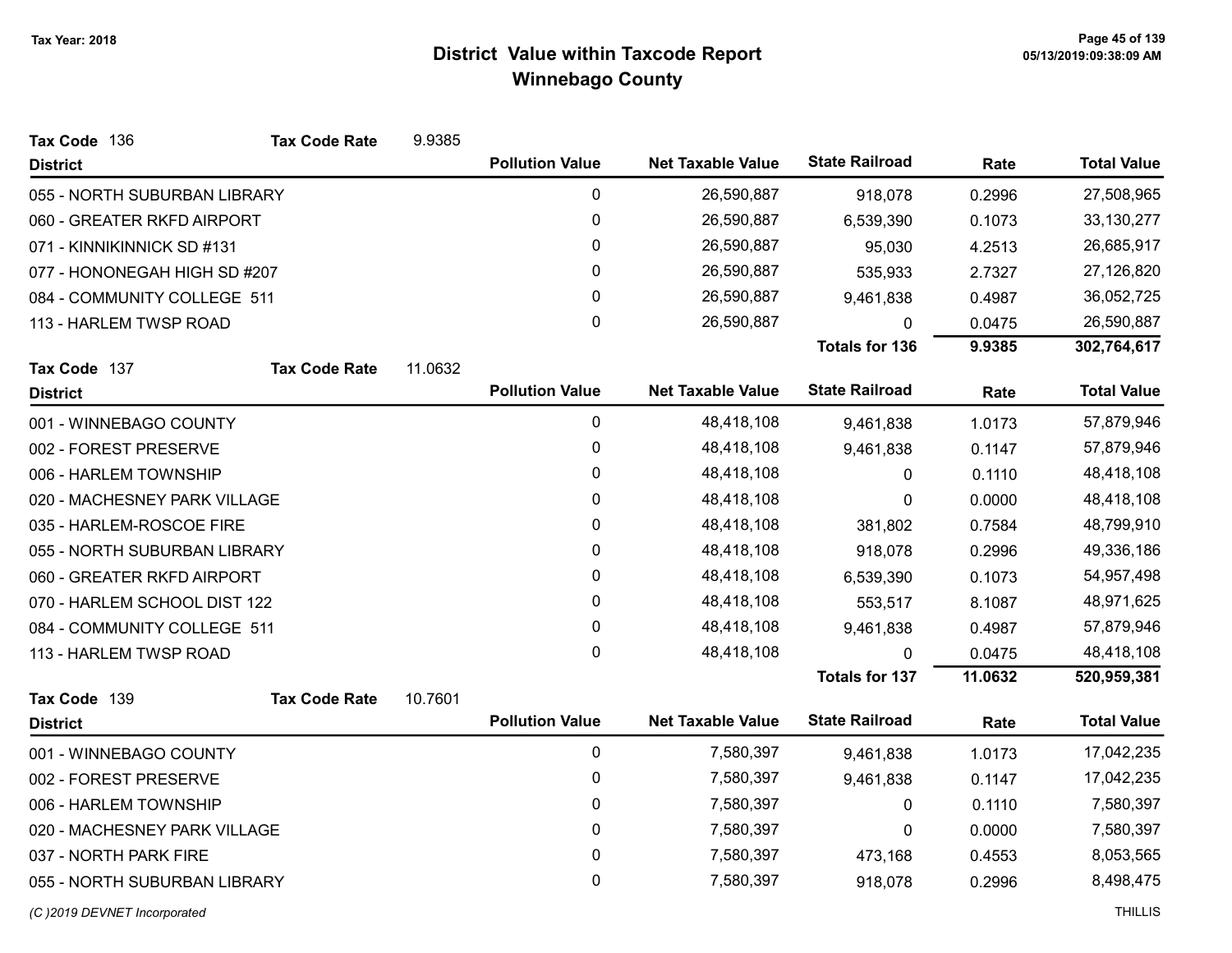| Tax Code 139                   | <b>Tax Code Rate</b> | 10.7601 |                        |                          |                       |         |                    |
|--------------------------------|----------------------|---------|------------------------|--------------------------|-----------------------|---------|--------------------|
| <b>District</b>                |                      |         | <b>Pollution Value</b> | <b>Net Taxable Value</b> | <b>State Railroad</b> | Rate    | <b>Total Value</b> |
| 060 - GREATER RKFD AIRPORT     |                      |         | 0                      | 7,580,397                | 6,539,390             | 0.1073  | 14, 119, 787       |
| 070 - HARLEM SCHOOL DIST 122   |                      |         | $\pmb{0}$              | 7,580,397                | 553,517               | 8.1087  | 8,133,914          |
| 084 - COMMUNITY COLLEGE 511    |                      |         | 0                      | 7,580,397                | 9,461,838             | 0.4987  | 17,042,235         |
| 113 - HARLEM TWSP ROAD         |                      |         | $\mathbf 0$            | 7,580,397                | 0                     | 0.0475  | 7,580,397          |
|                                |                      |         |                        |                          | <b>Totals for 139</b> | 10.7601 | 112,673,637        |
| Tax Code 140                   | <b>Tax Code Rate</b> | 9.7026  |                        |                          |                       |         |                    |
| <b>District</b>                |                      |         | <b>Pollution Value</b> | <b>Net Taxable Value</b> | <b>State Railroad</b> | Rate    | <b>Total Value</b> |
| 001 - WINNEBAGO COUNTY         |                      |         | 0                      | 51,394                   | 9,461,838             | 1.0173  | 9,513,232          |
| 002 - FOREST PRESERVE          |                      |         | $\pmb{0}$              | 51,394                   | 9,461,838             | 0.1147  | 9,513,232          |
| 006 - HARLEM TOWNSHIP          |                      |         | $\mathbf{0}$           | 51,394                   | $\mathbf{0}$          | 0.1110  | 51,394             |
| 037 - NORTH PARK FIRE          |                      |         | 0                      | 51,394                   | 473,168               | 0.4553  | 524,562            |
| 060 - GREATER RKFD AIRPORT     |                      |         | $\mathbf{0}$           | 51,394                   | 6,539,390             | 0.1073  | 6,590,784          |
| 076 - ROCKFORD SCHOOL DIST 205 |                      |         | $\pmb{0}$              | 51,394                   | 5,750,701             | 7.3508  | 5,802,095          |
| 084 - COMMUNITY COLLEGE 511    |                      |         | $\mathbf{0}$           | 51,394                   | 9,461,838             | 0.4987  | 9,513,232          |
| 113 - HARLEM TWSP ROAD         |                      |         | 0                      | 51,394                   | 0                     | 0.0475  | 51,394             |
|                                |                      |         |                        |                          | Totals for 140        | 9.7026  | 41,559,925         |
| Tax Code 141                   | <b>Tax Code Rate</b> | 11.0632 |                        |                          |                       |         |                    |
| <b>District</b>                |                      |         | <b>Pollution Value</b> | <b>Net Taxable Value</b> | <b>State Railroad</b> | Rate    | <b>Total Value</b> |
| 001 - WINNEBAGO COUNTY         |                      |         | 0                      | 221,392                  | 9,461,838             | 1.0173  | 9,683,230          |
| 002 - FOREST PRESERVE          |                      |         | $\pmb{0}$              | 221,392                  | 9,461,838             | 0.1147  | 9,683,230          |
| 006 - HARLEM TOWNSHIP          |                      |         | 0                      | 221,392                  | 0                     | 0.1110  | 221,392            |
| 020 - MACHESNEY PARK VILLAGE   |                      |         | $\pmb{0}$              | 221,392                  | 0                     | 0.0000  | 221,392            |
| 035 - HARLEM-ROSCOE FIRE       |                      |         | 0                      | 221,392                  | 381,802               | 0.7584  | 603,194            |
| 055 - NORTH SUBURBAN LIBRARY   |                      |         | 0                      | 221,392                  | 918,078               | 0.2996  | 1,139,470          |
| 060 - GREATER RKFD AIRPORT     |                      |         | 0                      | 221,392                  | 6,539,390             | 0.1073  | 6,760,782          |
| 070 - HARLEM SCHOOL DIST 122   |                      |         | $\pmb{0}$              | 221,392                  | 553,517               | 8.1087  | 774,909            |
| 084 - COMMUNITY COLLEGE 511    |                      |         | 0                      | 221,392                  | 9,461,838             | 0.4987  | 9,683,230          |
| 098 - MACHESNEY PARK TIF       |                      |         | $\mathbf 0$            | 584,910                  | 0                     | 0.0000  | 584,910            |
|                                |                      |         |                        |                          |                       |         |                    |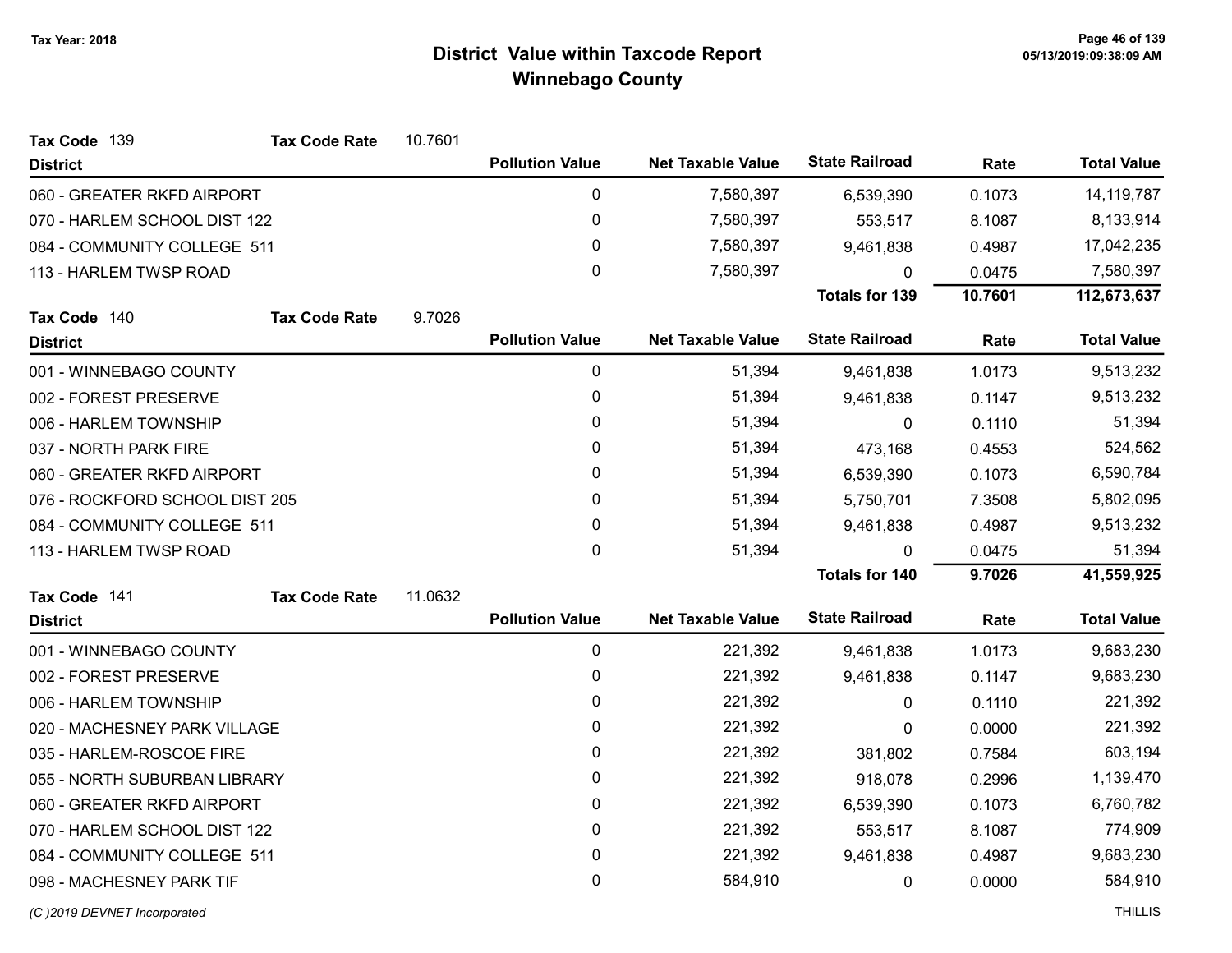| Tax Code 141                 | <b>Tax Code Rate</b> | 11.0632 |                        |                          |                       |         |                    |
|------------------------------|----------------------|---------|------------------------|--------------------------|-----------------------|---------|--------------------|
| <b>District</b>              |                      |         | <b>Pollution Value</b> | <b>Net Taxable Value</b> | <b>State Railroad</b> | Rate    | <b>Total Value</b> |
| 113 - HARLEM TWSP ROAD       |                      |         | $\mathbf 0$            | 221,392                  | 0                     | 0.0475  | 221,392            |
|                              |                      |         |                        |                          | <b>Totals for 141</b> | 11.0632 | 39,577,131         |
| Tax Code 142                 | <b>Tax Code Rate</b> | 11.8564 |                        |                          |                       |         |                    |
| <b>District</b>              |                      |         | <b>Pollution Value</b> | <b>Net Taxable Value</b> | <b>State Railroad</b> | Rate    | <b>Total Value</b> |
| 001 - WINNEBAGO COUNTY       |                      |         | 0                      | 3,974                    | 9,461,838             | 1.0173  | 9,465,812          |
| 002 - FOREST PRESERVE        |                      |         | $\pmb{0}$              | 3,974                    | 9,461,838             | 0.1147  | 9,465,812          |
| 006 - HARLEM TOWNSHIP        |                      |         | 0                      | 3,974                    | 0                     | 0.1110  | 3,974              |
| 037 - NORTH PARK FIRE        |                      |         | 0                      | 3,974                    | 473,168               | 0.4553  | 477,142            |
| 046 - ROCKFORD PARK DISTRICT |                      |         | 0                      | 3,974                    | 4,746,064             | 1.0963  | 4,750,038          |
| 055 - NORTH SUBURBAN LIBRARY |                      |         | 0                      | 3,974                    | 918,078               | 0.2996  | 922,052            |
| 060 - GREATER RKFD AIRPORT   |                      |         | 0                      | 3,974                    | 6,539,390             | 0.1073  | 6,543,364          |
| 070 - HARLEM SCHOOL DIST 122 |                      |         | $\pmb{0}$              | 3,974                    | 553,517               | 8.1087  | 557,491            |
| 084 - COMMUNITY COLLEGE 511  |                      |         | 0                      | 3,974                    | 9,461,838             | 0.4987  | 9,465,812          |
| 113 - HARLEM TWSP ROAD       |                      |         | 0                      | 3,974                    | $\Omega$              | 0.0475  | 3,974              |
|                              |                      |         |                        |                          | <b>Totals for 142</b> | 11.8564 | 41,655,471         |
| Tax Code 143                 | <b>Tax Code Rate</b> | 10.5012 |                        |                          |                       |         |                    |
| <b>District</b>              |                      |         | <b>Pollution Value</b> | <b>Net Taxable Value</b> | <b>State Railroad</b> | Rate    | <b>Total Value</b> |
| 001 - WINNEBAGO COUNTY       |                      |         | $\mathbf 0$            | 2,384,254                | 9,461,838             | 1.0173  | 11,846,092         |
| 002 - FOREST PRESERVE        |                      |         | 0                      | 2,384,254                | 9,461,838             | 0.1147  | 11,846,092         |
| 006 - HARLEM TOWNSHIP        |                      |         | $\pmb{0}$              | 2,384,254                | 0                     | 0.1110  | 2,384,254          |
| 019 - LOVES PARK CITY        |                      |         | 0                      | 2,384,254                | 0                     | 0.0000  | 2,384,254          |
| 051 - ROCK RIVER WATER REC   |                      |         | $\pmb{0}$              | 2,384,254                | 5,057,136             | 0.1964  | 7,441,390          |
| 055 - NORTH SUBURBAN LIBRARY |                      |         | 0                      | 2,384,254                | 918,078               | 0.2996  | 3,302,332          |
| 060 - GREATER RKFD AIRPORT   |                      |         | 0                      | 2,384,254                | 6,539,390             | 0.1073  | 8,923,644          |
| 070 - HARLEM SCHOOL DIST 122 |                      |         | 0                      | 2,384,254                | 553,517               | 8.1087  | 2,937,771          |
| 084 - COMMUNITY COLLEGE 511  |                      |         | $\pmb{0}$              | 2,384,254                | 9,461,838             | 0.4987  | 11,846,092         |
| 113 - HARLEM TWSP ROAD       |                      |         | 0                      | 2,384,254                | 0                     | 0.0475  | 2,384,254          |
|                              |                      |         |                        |                          | <b>Totals for 143</b> | 10.5012 | 65,296,175         |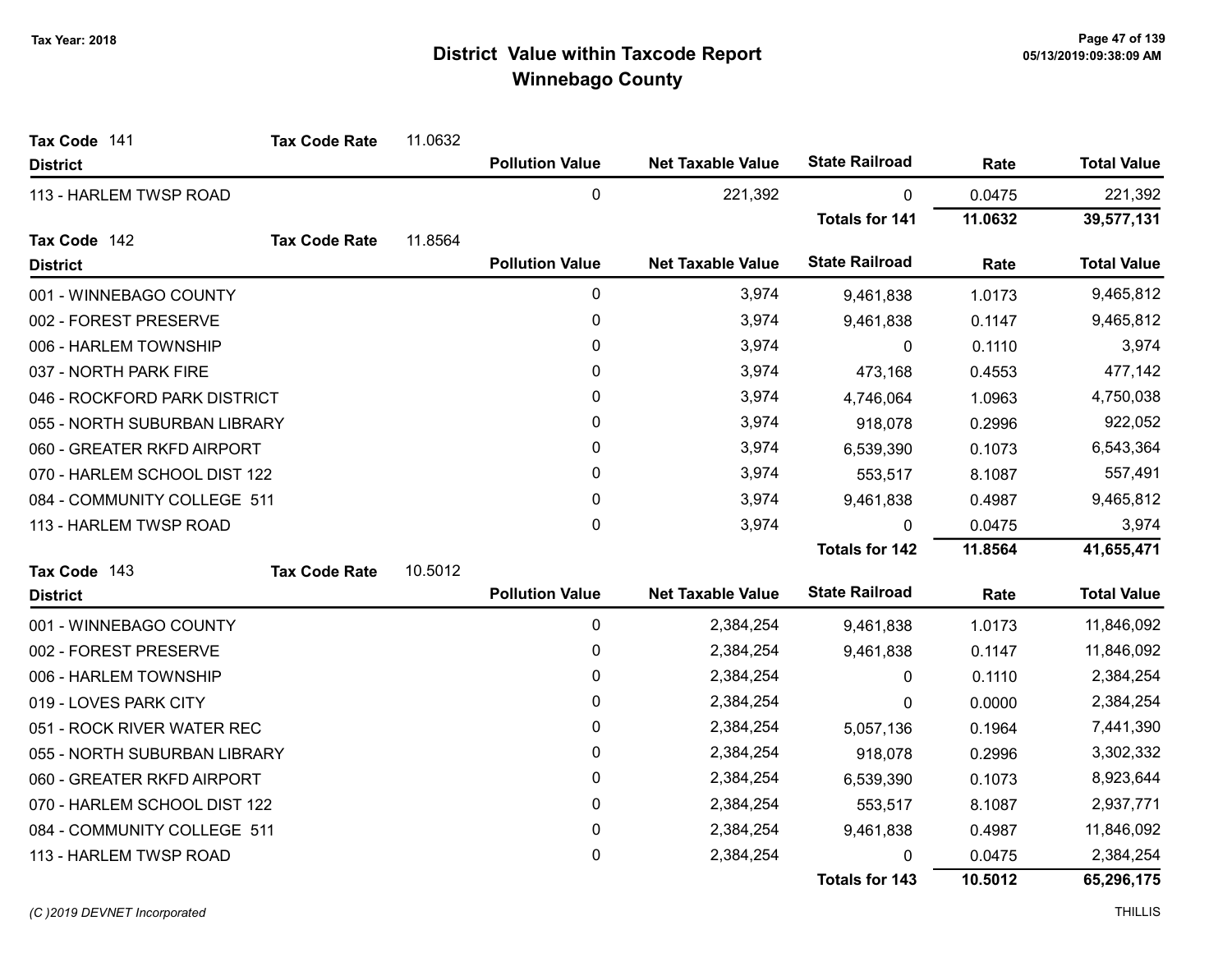| Tax Code 144                   | <b>Tax Code Rate</b> | 10.9565 |                        |                          |                       |         |                    |
|--------------------------------|----------------------|---------|------------------------|--------------------------|-----------------------|---------|--------------------|
| <b>District</b>                |                      |         | <b>Pollution Value</b> | <b>Net Taxable Value</b> | <b>State Railroad</b> | Rate    | <b>Total Value</b> |
| 001 - WINNEBAGO COUNTY         |                      |         | $\pmb{0}$              | 105,268,414              | 9,461,838             | 1.0173  | 114,730,252        |
| 002 - FOREST PRESERVE          |                      |         | $\pmb{0}$              | 105,268,414              | 9,461,838             | 0.1147  | 114,730,252        |
| 006 - HARLEM TOWNSHIP          |                      |         | 0                      | 105,268,414              | 0                     | 0.1110  | 105,268,414        |
| 020 - MACHESNEY PARK VILLAGE   |                      |         | 0                      | 105,268,414              | 0                     | 0.0000  | 105,268,414        |
| 037 - NORTH PARK FIRE          |                      |         | 0                      | 105,268,414              | 473,168               | 0.4553  | 105,741,582        |
| 051 - ROCK RIVER WATER REC     |                      |         | 0                      | 105,268,414              | 5,057,136             | 0.1964  | 110,325,550        |
| 055 - NORTH SUBURBAN LIBRARY   |                      |         | 0                      | 105,268,414              | 918,078               | 0.2996  | 106,186,492        |
| 060 - GREATER RKFD AIRPORT     |                      |         | 0                      | 105,268,414              | 6,539,390             | 0.1073  | 111,807,804        |
| 070 - HARLEM SCHOOL DIST 122   |                      |         | 0                      | 105,268,414              | 553,517               | 8.1087  | 105,821,931        |
| 084 - COMMUNITY COLLEGE 511    |                      |         | $\pmb{0}$              | 105,268,414              | 9,461,838             | 0.4987  | 114,730,252        |
| 113 - HARLEM TWSP ROAD         |                      |         | 0                      | 105,268,414              | 0                     | 0.0475  | 105,268,414        |
|                                |                      |         |                        |                          | <b>Totals for 144</b> | 10.9565 | 1,199,879,357      |
| Tax Code 145                   | <b>Tax Code Rate</b> | 10.0022 |                        |                          |                       |         |                    |
| <b>District</b>                |                      |         | <b>Pollution Value</b> | <b>Net Taxable Value</b> | <b>State Railroad</b> | Rate    | <b>Total Value</b> |
| 001 - WINNEBAGO COUNTY         |                      |         | $\pmb{0}$              | 4,388,365                | 9,461,838             | 1.0173  | 13,850,203         |
| 002 - FOREST PRESERVE          |                      |         | 0                      | 4,388,365                | 9,461,838             | 0.1147  | 13,850,203         |
| 006 - HARLEM TOWNSHIP          |                      |         | 0                      | 4,388,365                | 0                     | 0.1110  | 4,388,365          |
| 037 - NORTH PARK FIRE          |                      |         | 0                      | 4,388,365                | 473,168               | 0.4553  | 4,861,533          |
| 055 - NORTH SUBURBAN LIBRARY   |                      |         | 0                      | 4,388,365                | 918,078               | 0.2996  | 5,306,443          |
| 060 - GREATER RKFD AIRPORT     |                      |         | 0                      | 4,388,365                | 6,539,390             | 0.1073  | 10,927,755         |
| 076 - ROCKFORD SCHOOL DIST 205 |                      |         | 0                      | 4,388,365                | 5,750,701             | 7.3508  | 10,139,066         |
| 084 - COMMUNITY COLLEGE 511    |                      |         | 0                      | 4,388,365                | 9,461,838             | 0.4987  | 13,850,203         |
| 113 - HARLEM TWSP ROAD         |                      |         | 0                      | 4,388,365                | 0                     | 0.0475  | 4,388,365          |
|                                |                      |         |                        |                          | <b>Totals for 145</b> | 10.0022 | 81,562,136         |
| Tax Code 146                   | <b>Tax Code Rate</b> | 14.3347 |                        |                          |                       |         |                    |
| <b>District</b>                |                      |         | <b>Pollution Value</b> | <b>Net Taxable Value</b> | <b>State Railroad</b> | Rate    | <b>Total Value</b> |
| 001 - WINNEBAGO COUNTY         |                      |         | $\pmb{0}$              | 18,268,072               | 9,461,838             | 1.0173  | 27,729,910         |
| 002 - FOREST PRESERVE          |                      |         | 0                      | 18,268,072               | 9,461,838             | 0.1147  | 27,729,910         |
| (C) 2019 DEVNET Incorporated   |                      |         |                        |                          |                       |         | <b>THILLIS</b>     |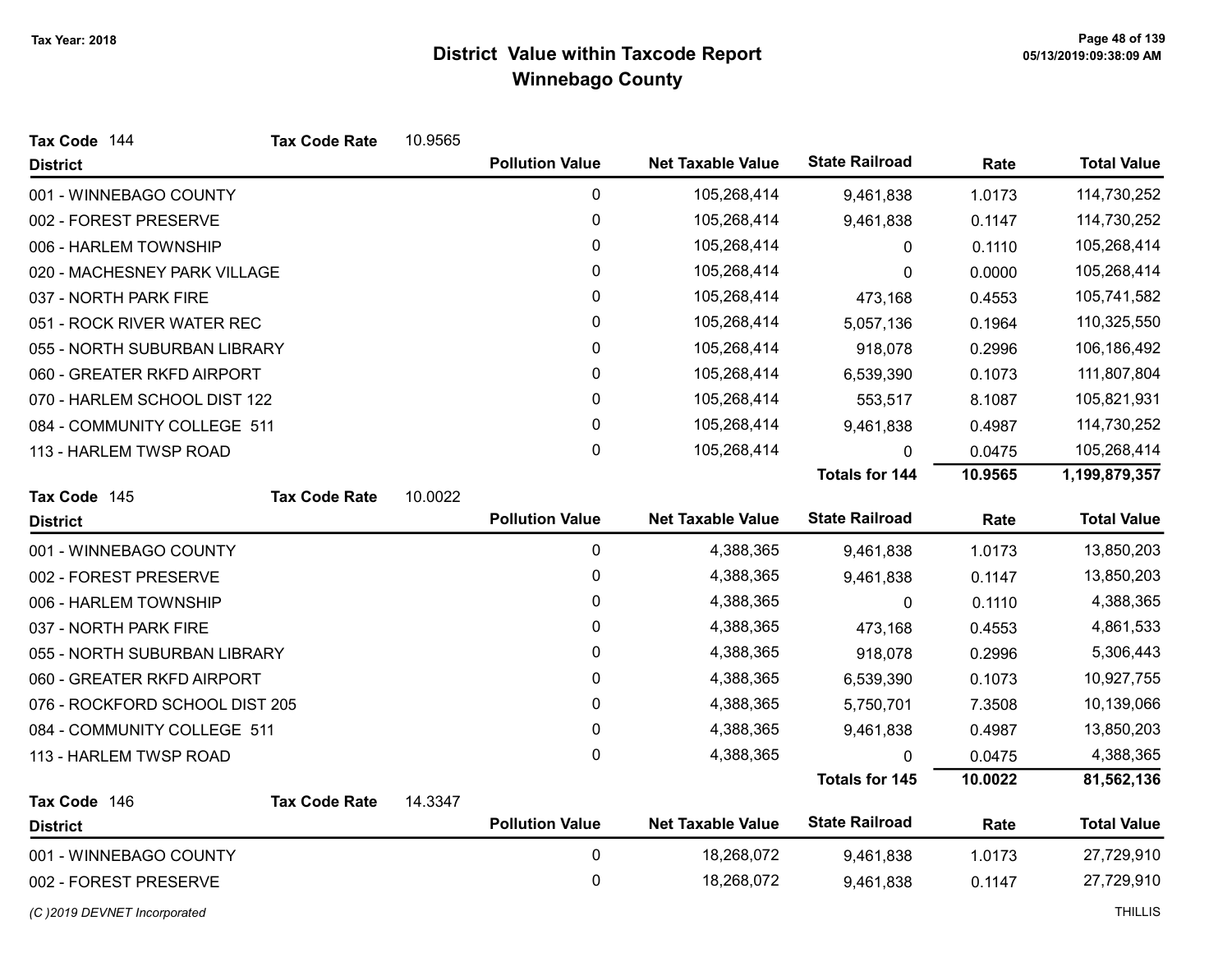| Tax Code 146                   | <b>Tax Code Rate</b> | 14.3347 |                        |                          |                       |         |                    |
|--------------------------------|----------------------|---------|------------------------|--------------------------|-----------------------|---------|--------------------|
| <b>District</b>                |                      |         | <b>Pollution Value</b> | <b>Net Taxable Value</b> | <b>State Railroad</b> | Rate    | <b>Total Value</b> |
| 009 - OWEN TOWNSHIP            |                      |         | 0                      | 18,268,072               | 408,422               | 0.1433  | 18,676,494         |
| 023 - ROCKFORD CITY            |                      |         | 0                      | 18,268,072               | 3,791,527             | 3.1194  | 22,059,599         |
| 046 - ROCKFORD PARK DISTRICT   |                      |         | 0                      | 18,268,072               | 4,746,064             | 1.0963  | 23,014,136         |
| 051 - ROCK RIVER WATER REC     |                      |         | 0                      | 18,268,072               | 5,057,136             | 0.1964  | 23,325,208         |
| 059 - ROCKFORD CITY LIBRARY    |                      |         | 0                      | 18,268,072               | 3,791,527             | 0.4890  | 22,059,599         |
| 060 - GREATER RKFD AIRPORT     |                      |         | 0                      | 18,268,072               | 6,539,390             | 0.1073  | 24,807,462         |
| 076 - ROCKFORD SCHOOL DIST 205 |                      |         | 0                      | 18,268,072               | 5,750,701             | 7.3508  | 24,018,773         |
| 084 - COMMUNITY COLLEGE 511    |                      |         | $\mathbf{0}$           | 18,268,072               | 9,461,838             | 0.4987  | 27,729,910         |
| 116 - OWEN TWSP ROAD           |                      |         | 0                      | 18,268,072               | 408,422               | 0.2015  | 18,676,494         |
|                                |                      |         |                        |                          | <b>Totals for 146</b> | 14.3347 | 259,827,495        |
| Tax Code 147                   | <b>Tax Code Rate</b> | 12.0528 |                        |                          |                       |         |                    |
| <b>District</b>                |                      |         | <b>Pollution Value</b> | <b>Net Taxable Value</b> | <b>State Railroad</b> | Rate    | <b>Total Value</b> |
| 001 - WINNEBAGO COUNTY         |                      |         | $\mathbf 0$            | 70,210                   | 9,461,838             | 1.0173  | 9,532,048          |
| 002 - FOREST PRESERVE          |                      |         | 0                      | 70,210                   | 9,461,838             | 0.1147  | 9,532,048          |
| 006 - HARLEM TOWNSHIP          |                      |         | 0                      | 70,210                   | 0                     | 0.1110  | 70,210             |
| 037 - NORTH PARK FIRE          |                      |         | 0                      | 70,210                   | 473,168               | 0.4553  | 543,378            |
| 046 - ROCKFORD PARK DISTRICT   |                      |         | 0                      | 70,210                   | 4,746,064             | 1.0963  | 4,816,274          |
| 051 - ROCK RIVER WATER REC     |                      |         | 0                      | 70,210                   | 5,057,136             | 0.1964  | 5,127,346          |
| 055 - NORTH SUBURBAN LIBRARY   |                      |         | 0                      | 70,210                   | 918,078               | 0.2996  | 988,288            |
| 060 - GREATER RKFD AIRPORT     |                      |         | 0                      | 70,210                   | 6,539,390             | 0.1073  | 6,609,600          |
| 070 - HARLEM SCHOOL DIST 122   |                      |         | $\mathbf{0}$           | 70,210                   | 553,517               | 8.1087  | 623,727            |
| 084 - COMMUNITY COLLEGE 511    |                      |         | $\pmb{0}$              | 70,210                   | 9,461,838             | 0.4987  | 9,532,048          |
| 113 - HARLEM TWSP ROAD         |                      |         | 0                      | 70,210                   | 0                     | 0.0475  | 70,210             |
|                                |                      |         |                        |                          | <b>Totals for 147</b> | 12.0528 | 47,445,177         |
| Tax Code 148                   | <b>Tax Code Rate</b> | 10.0868 |                        |                          |                       |         |                    |
| <b>District</b>                |                      |         | <b>Pollution Value</b> | <b>Net Taxable Value</b> | <b>State Railroad</b> | Rate    | <b>Total Value</b> |
| 001 - WINNEBAGO COUNTY         |                      |         | 0                      | 898                      | 9,461,838             | 1.0173  | 9,462,736          |
| 002 - FOREST PRESERVE          |                      |         | 0                      | 898                      | 9,461,838             | 0.1147  | 9,462,736          |

(C)2019 DEVNET Incorporated THILLIS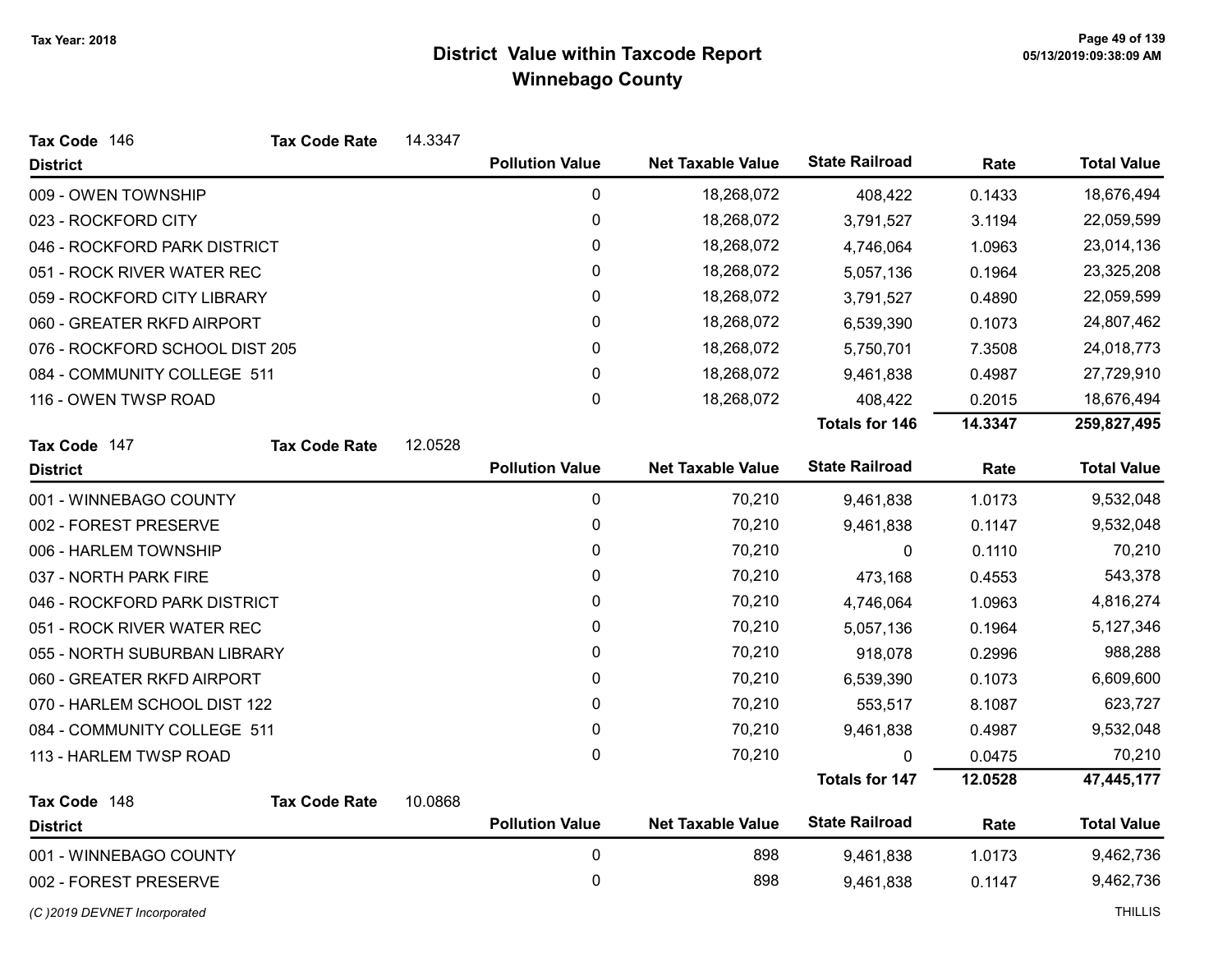| Tax Code 148                   | <b>Tax Code Rate</b> | 10.0868 |                        |                          |                       |         |                    |
|--------------------------------|----------------------|---------|------------------------|--------------------------|-----------------------|---------|--------------------|
| <b>District</b>                |                      |         | <b>Pollution Value</b> | <b>Net Taxable Value</b> | <b>State Railroad</b> | Rate    | <b>Total Value</b> |
| 009 - OWEN TOWNSHIP            |                      |         | 0                      | 898                      | 408,422               | 0.1433  | 409,320            |
| 038 - NORTHWEST FIRE           |                      |         | 0                      | 898                      | 317,201               | 0.5641  | 318,099            |
| 051 - ROCK RIVER WATER REC     |                      |         | 0                      | 898                      | 5,057,136             | 0.1964  | 5,058,034          |
| 076 - ROCKFORD SCHOOL DIST 205 |                      |         | 0                      | 898                      | 5,750,701             | 7.3508  | 5,751,599          |
| 084 - COMMUNITY COLLEGE 511    |                      |         | 0                      | 898                      | 9,461,838             | 0.4987  | 9,462,736          |
| 116 - OWEN TWSP ROAD           |                      |         | 0                      | 898                      | 408,422               | 0.2015  | 409,320            |
|                                |                      |         |                        |                          | <b>Totals for 148</b> | 10.0868 | 40,334,580         |
| Tax Code 149                   | <b>Tax Code Rate</b> | 11.7235 |                        |                          |                       |         |                    |
| <b>District</b>                |                      |         | <b>Pollution Value</b> | <b>Net Taxable Value</b> | <b>State Railroad</b> | Rate    | <b>Total Value</b> |
| 001 - WINNEBAGO COUNTY         |                      |         | 0                      | 30,457,581               | 9,461,838             | 1.0173  | 39,919,419         |
| 002 - FOREST PRESERVE          |                      |         | 0                      | 30,457,581               | 9,461,838             | 0.1147  | 39,919,419         |
| 006 - HARLEM TOWNSHIP          |                      |         | 0                      | 30,457,581               | 0                     | 0.1110  | 30,457,581         |
| 025 - ROSCOE VILLAGE           |                      |         | 0                      | 30,457,581               | 0                     | 0.6603  | 30,457,581         |
| 035 - HARLEM-ROSCOE FIRE       |                      |         | 0                      | 30,457,581               | 381,802               | 0.7584  | 30,839,383         |
| 055 - NORTH SUBURBAN LIBRARY   |                      |         | 0                      | 30,457,581               | 918,078               | 0.2996  | 31,375,659         |
| 060 - GREATER RKFD AIRPORT     |                      |         | 0                      | 30,457,581               | 6,539,390             | 0.1073  | 36,996,971         |
| 070 - HARLEM SCHOOL DIST 122   |                      |         | 0                      | 30,457,581               | 553,517               | 8.1087  | 31,011,098         |
| 084 - COMMUNITY COLLEGE 511    |                      |         | 0                      | 30,457,581               | 9,461,838             | 0.4987  | 39,919,419         |
| 113 - HARLEM TWSP ROAD         |                      |         | 0                      | 30,457,581               | 0                     | 0.0475  | 30,457,581         |
|                                |                      |         |                        |                          | <b>Totals for 149</b> | 11.7235 | 341,354,111        |
| Tax Code 150                   | <b>Tax Code Rate</b> | 11.0940 |                        |                          |                       |         |                    |
| <b>District</b>                |                      |         | <b>Pollution Value</b> | <b>Net Taxable Value</b> | <b>State Railroad</b> | Rate    | <b>Total Value</b> |
| 001 - WINNEBAGO COUNTY         |                      |         | 0                      | 99,058                   | 9,461,838             | 1.0173  | 9,560,896          |
| 002 - FOREST PRESERVE          |                      |         | 0                      | 99,058                   | 9,461,838             | 0.1147  | 9,560,896          |
| 009 - OWEN TOWNSHIP            |                      |         | 0                      | 99,058                   | 408,422               | 0.1433  | 507,480            |
| 038 - NORTHWEST FIRE           |                      |         | 0                      | 99,058                   | 317,201               | 0.5641  | 416,259            |
| 046 - ROCKFORD PARK DISTRICT   |                      |         | 0                      | 99,058                   | 4,746,064             | 1.0963  | 4,845,122          |
| 060 - GREATER RKFD AIRPORT     |                      |         | 0                      | 99,058                   | 6,539,390             | 0.1073  | 6,638,448          |
| (C) 2019 DEVNET Incorporated   |                      |         |                        |                          |                       |         | <b>THILLIS</b>     |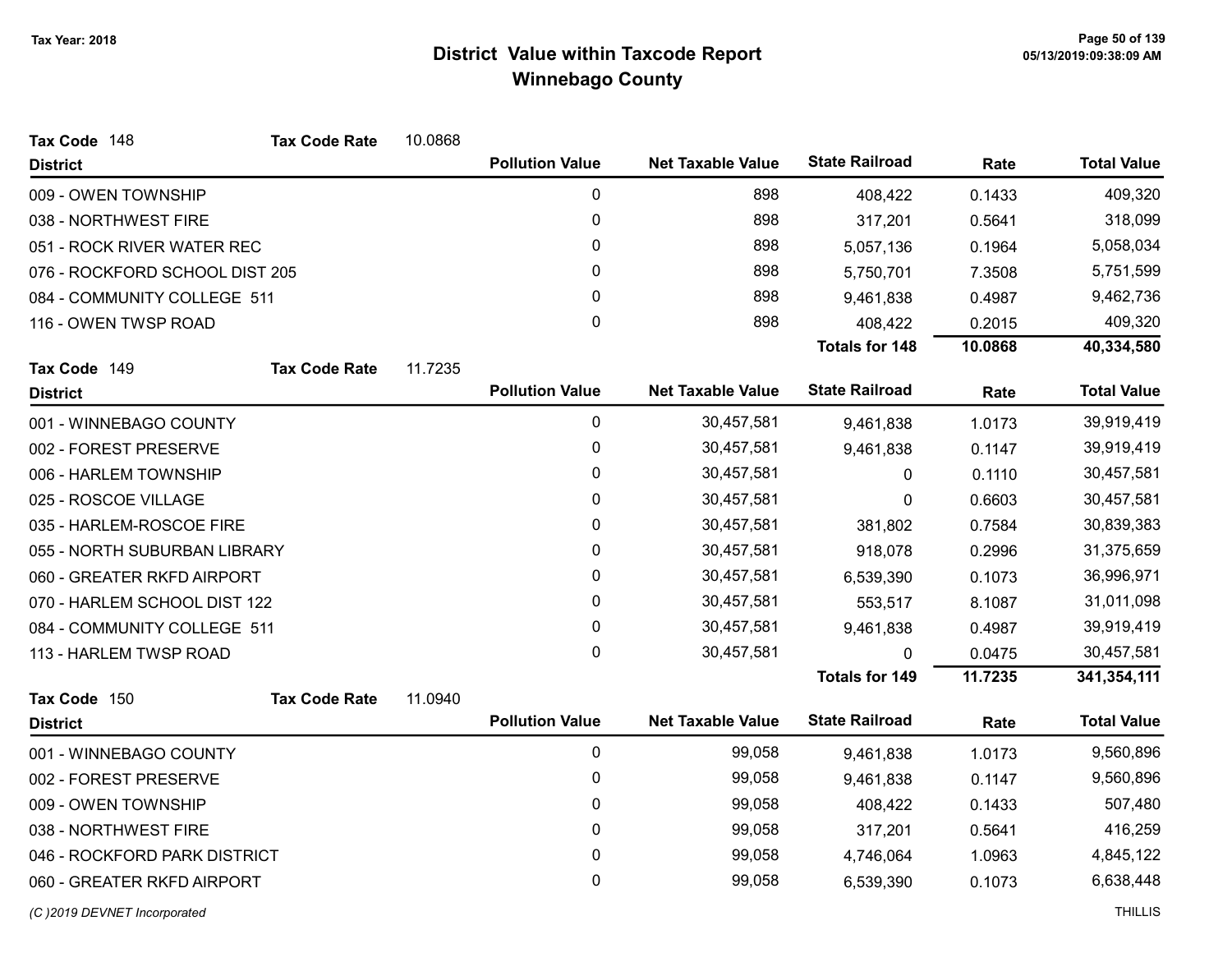| Tax Code 150                   | <b>Tax Code Rate</b> | 11.0940 |                        |                          |                       |         |                    |
|--------------------------------|----------------------|---------|------------------------|--------------------------|-----------------------|---------|--------------------|
| <b>District</b>                |                      |         | <b>Pollution Value</b> | <b>Net Taxable Value</b> | <b>State Railroad</b> | Rate    | <b>Total Value</b> |
| 076 - ROCKFORD SCHOOL DIST 205 |                      |         | 0                      | 99,058                   | 5,750,701             | 7.3508  | 5,849,759          |
| 084 - COMMUNITY COLLEGE 511    |                      |         | 0                      | 99,058                   | 9,461,838             | 0.4987  | 9,560,896          |
| 116 - OWEN TWSP ROAD           |                      |         | $\mathbf 0$            | 99,058                   | 408,422               | 0.2015  | 507,480            |
|                                |                      |         |                        |                          | Totals for 150        | 11.0940 | 47,447,236         |
| Tax Code 151                   | <b>Tax Code Rate</b> | 12.3559 |                        |                          |                       |         |                    |
| <b>District</b>                |                      |         | <b>Pollution Value</b> | <b>Net Taxable Value</b> | <b>State Railroad</b> | Rate    | <b>Total Value</b> |
| 001 - WINNEBAGO COUNTY         |                      |         | $\pmb{0}$              | 783                      | 9,461,838             | 1.0173  | 9,462,621          |
| 002 - FOREST PRESERVE          |                      |         | 0                      | 783                      | 9,461,838             | 0.1147  | 9,462,621          |
| 006 - HARLEM TOWNSHIP          |                      |         | 0                      | 783                      | 0                     | 0.1110  | 783                |
| 035 - HARLEM-ROSCOE FIRE       |                      |         | $\mathbf{0}$           | 783                      | 381,802               | 0.7584  | 382,585            |
| 046 - ROCKFORD PARK DISTRICT   |                      |         | 0                      | 783                      | 4,746,064             | 1.0963  | 4,746,847          |
| 051 - ROCK RIVER WATER REC     |                      |         | 0                      | 783                      | 5,057,136             | 0.1964  | 5,057,919          |
| 055 - NORTH SUBURBAN LIBRARY   |                      |         | $\mathbf{0}$           | 783                      | 918,078               | 0.2996  | 918,861            |
| 060 - GREATER RKFD AIRPORT     |                      |         | $\mathbf{0}$           | 783                      | 6,539,390             | 0.1073  | 6,540,173          |
| 070 - HARLEM SCHOOL DIST 122   |                      |         | $\mathbf{0}$           | 783                      | 553,517               | 8.1087  | 554,300            |
| 084 - COMMUNITY COLLEGE 511    |                      |         | 0                      | 783                      | 9,461,838             | 0.4987  | 9,462,621          |
| 113 - HARLEM TWSP ROAD         |                      |         | $\mathbf 0$            | 783                      | $\mathbf{0}$          | 0.0475  | 783                |
|                                |                      |         |                        |                          | <b>Totals for 151</b> | 12.3559 | 46,590,114         |
| Tax Code 152                   | <b>Tax Code Rate</b> | 12.3559 |                        |                          |                       |         |                    |
| <b>District</b>                |                      |         | <b>Pollution Value</b> | <b>Net Taxable Value</b> | <b>State Railroad</b> | Rate    | <b>Total Value</b> |
| 001 - WINNEBAGO COUNTY         |                      |         | 0                      | 4,173,489                | 9,461,838             | 1.0173  | 13,635,327         |
| 002 - FOREST PRESERVE          |                      |         | 0                      | 4,173,489                | 9,461,838             | 0.1147  | 13,635,327         |
| 006 - HARLEM TOWNSHIP          |                      |         | 0                      | 4,173,489                | $\mathbf{0}$          | 0.1110  | 4,173,489          |
| 020 - MACHESNEY PARK VILLAGE   |                      |         | 0                      | 4,173,489                | 0                     | 0.0000  | 4,173,489          |
| 035 - HARLEM-ROSCOE FIRE       |                      |         | $\pmb{0}$              | 4,173,489                | 381,802               | 0.7584  | 4,555,291          |
| 046 - ROCKFORD PARK DISTRICT   |                      |         | $\pmb{0}$              | 4,173,489                | 4,746,064             | 1.0963  | 8,919,553          |
| 051 - ROCK RIVER WATER REC     |                      |         | $\pmb{0}$              | 4,173,489                | 5,057,136             | 0.1964  | 9,230,625          |
| 055 - NORTH SUBURBAN LIBRARY   |                      |         | 0                      | 4,173,489                | 918,078               | 0.2996  | 5,091,567          |
| (C) 2019 DEVNET Incorporated   |                      |         |                        |                          |                       |         | <b>THILLIS</b>     |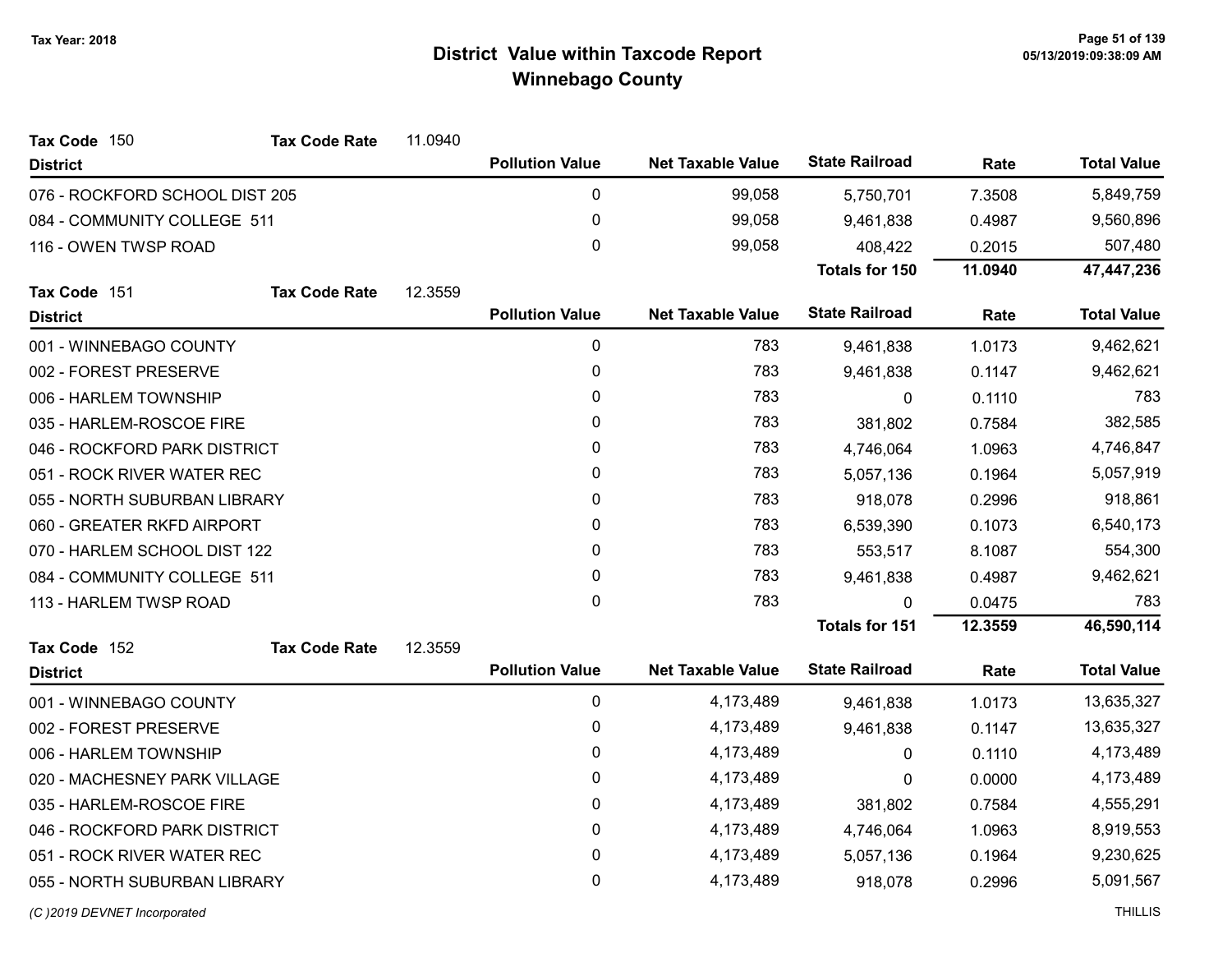| Tax Code 152                   | <b>Tax Code Rate</b> | 12.3559 |                        |                          |                       |         |                    |
|--------------------------------|----------------------|---------|------------------------|--------------------------|-----------------------|---------|--------------------|
| <b>District</b>                |                      |         | <b>Pollution Value</b> | <b>Net Taxable Value</b> | <b>State Railroad</b> | Rate    | <b>Total Value</b> |
| 060 - GREATER RKFD AIRPORT     |                      |         | $\pmb{0}$              | 4,173,489                | 6,539,390             | 0.1073  | 10,712,879         |
| 070 - HARLEM SCHOOL DIST 122   |                      |         | $\pmb{0}$              | 4,173,489                | 553,517               | 8.1087  | 4,727,006          |
| 084 - COMMUNITY COLLEGE 511    |                      |         | $\pmb{0}$              | 4,173,489                | 9,461,838             | 0.4987  | 13,635,327         |
| 113 - HARLEM TWSP ROAD         |                      |         | $\mathbf 0$            | 4,173,489                | $\Omega$              | 0.0475  | 4,173,489          |
|                                |                      |         |                        |                          | <b>Totals for 152</b> | 12.3559 | 96,663,369         |
| Tax Code 153                   | <b>Tax Code Rate</b> | 11.2596 |                        |                          |                       |         |                    |
| <b>District</b>                |                      |         | <b>Pollution Value</b> | <b>Net Taxable Value</b> | <b>State Railroad</b> | Rate    | <b>Total Value</b> |
| 001 - WINNEBAGO COUNTY         |                      |         | $\pmb{0}$              | 800,774                  | 9,461,838             | 1.0173  | 10,262,612         |
| 002 - FOREST PRESERVE          |                      |         | $\mathbf 0$            | 800,774                  | 9,461,838             | 0.1147  | 10,262,612         |
| 006 - HARLEM TOWNSHIP          |                      |         | 0                      | 800,774                  | 0                     | 0.1110  | 800,774            |
| 035 - HARLEM-ROSCOE FIRE       |                      |         | $\pmb{0}$              | 800,774                  | 381,802               | 0.7584  | 1,182,576          |
| 051 - ROCK RIVER WATER REC     |                      |         | 0                      | 800,774                  | 5,057,136             | 0.1964  | 5,857,910          |
| 055 - NORTH SUBURBAN LIBRARY   |                      |         | 0                      | 800,774                  | 918,078               | 0.2996  | 1,718,852          |
| 060 - GREATER RKFD AIRPORT     |                      |         | 0                      | 800,774                  | 6,539,390             | 0.1073  | 7,340,164          |
| 070 - HARLEM SCHOOL DIST 122   |                      |         | $\pmb{0}$              | 800,774                  | 553,517               | 8.1087  | 1,354,291          |
| 084 - COMMUNITY COLLEGE 511    |                      |         | $\pmb{0}$              | 800,774                  | 9,461,838             | 0.4987  | 10,262,612         |
| 113 - HARLEM TWSP ROAD         |                      |         | $\mathbf 0$            | 800,774                  | $\mathbf{0}$          | 0.0475  | 800,774            |
|                                |                      |         |                        |                          | <b>Totals for 153</b> | 11.2596 | 49,843,177         |
| Tax Code 154                   | <b>Tax Code Rate</b> | 14.1383 |                        |                          |                       |         |                    |
| <b>District</b>                |                      |         | <b>Pollution Value</b> | <b>Net Taxable Value</b> | <b>State Railroad</b> | Rate    | <b>Total Value</b> |
| 001 - WINNEBAGO COUNTY         |                      |         | $\pmb{0}$              | 103,709                  | 9,461,838             | 1.0173  | 9,565,547          |
| 002 - FOREST PRESERVE          |                      |         | $\pmb{0}$              | 103,709                  | 9,461,838             | 0.1147  | 9,565,547          |
| 009 - OWEN TOWNSHIP            |                      |         | $\pmb{0}$              | 103,709                  | 408,422               | 0.1433  | 512,131            |
| 023 - ROCKFORD CITY            |                      |         | $\mathbf{0}$           | 103,709                  | 3,791,527             | 3.1194  | 3,895,236          |
| 046 - ROCKFORD PARK DISTRICT   |                      |         | $\mathbf 0$            | 103,709                  | 4,746,064             | 1.0963  | 4,849,773          |
| 059 - ROCKFORD CITY LIBRARY    |                      |         | 0                      | 103,709                  | 3,791,527             | 0.4890  | 3,895,236          |
| 060 - GREATER RKFD AIRPORT     |                      |         | $\pmb{0}$              | 103,709                  | 6,539,390             | 0.1073  | 6,643,099          |
| 076 - ROCKFORD SCHOOL DIST 205 |                      |         | $\pmb{0}$              | 103,709                  | 5,750,701             | 7.3508  | 5,854,410          |
| (C) 2019 DEVNET Incorporated   |                      |         |                        |                          |                       |         | <b>THILLIS</b>     |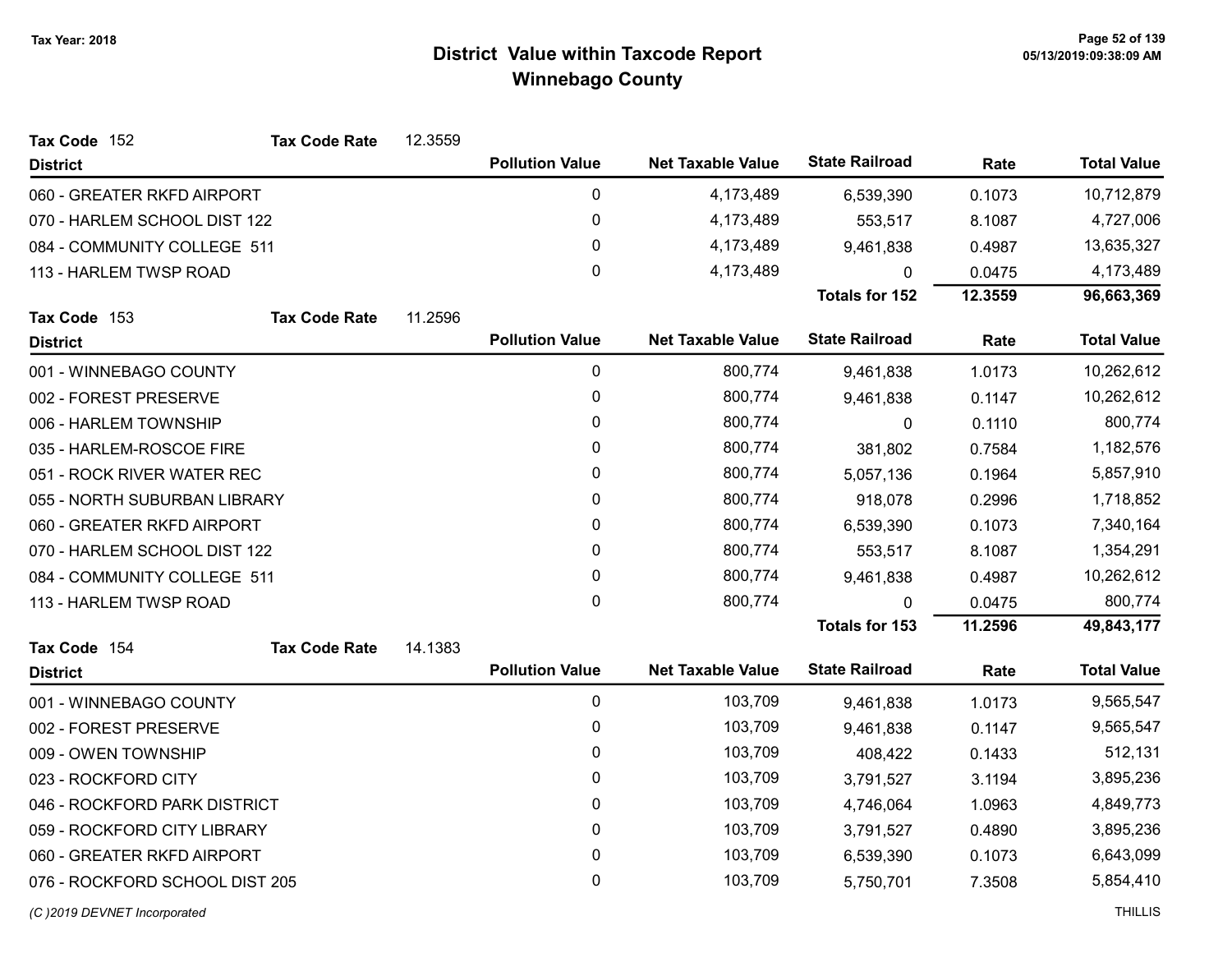| Tax Code 154                   | <b>Tax Code Rate</b> | 14.1383 |                        |                          |                       |         |                    |
|--------------------------------|----------------------|---------|------------------------|--------------------------|-----------------------|---------|--------------------|
| <b>District</b>                |                      |         | <b>Pollution Value</b> | <b>Net Taxable Value</b> | <b>State Railroad</b> | Rate    | <b>Total Value</b> |
| 084 - COMMUNITY COLLEGE 511    |                      |         | $\pmb{0}$              | 103,709                  | 9,461,838             | 0.4987  | 9,565,547          |
| 116 - OWEN TWSP ROAD           |                      |         | $\boldsymbol{0}$       | 103,709                  | 408,422               | 0.2015  | 512,131            |
|                                |                      |         |                        |                          | <b>Totals for 154</b> | 14.1383 | 54,858,657         |
| Tax Code 155                   | <b>Tax Code Rate</b> | 10.1482 |                        |                          |                       |         |                    |
| <b>District</b>                |                      |         | <b>Pollution Value</b> | <b>Net Taxable Value</b> | <b>State Railroad</b> | Rate    | <b>Total Value</b> |
| 001 - WINNEBAGO COUNTY         |                      |         | 0                      | 7,460,608                | 9,461,838             | 1.0173  | 16,922,446         |
| 002 - FOREST PRESERVE          |                      |         | $\pmb{0}$              | 7,460,608                | 9,461,838             | 0.1147  | 16,922,446         |
| 009 - OWEN TOWNSHIP            |                      |         | 0                      | 7,460,608                | 408,422               | 0.1433  | 7,869,030          |
| 041 - ROCKTON FIRE             |                      |         | $\pmb{0}$              | 7,460,608                | 474,074               | 0.7146  | 7,934,682          |
| 060 - GREATER RKFD AIRPORT     |                      |         | 0                      | 7,460,608                | 6,539,390             | 0.1073  | 13,999,998         |
| 076 - ROCKFORD SCHOOL DIST 205 |                      |         | 0                      | 7,460,608                | 5,750,701             | 7.3508  | 13,211,309         |
| 084 - COMMUNITY COLLEGE 511    |                      |         | 0                      | 7,460,608                | 9,461,838             | 0.4987  | 16,922,446         |
| 116 - OWEN TWSP ROAD           |                      |         | 0                      | 7,460,608                | 408,422               | 0.2015  | 7,869,030          |
|                                |                      |         |                        |                          | <b>Totals for 155</b> | 10.1482 | 101,651,387        |
| Tax Code 156                   | <b>Tax Code Rate</b> | 9.9977  |                        |                          |                       |         |                    |
| <b>District</b>                |                      |         | <b>Pollution Value</b> | <b>Net Taxable Value</b> | <b>State Railroad</b> | Rate    | <b>Total Value</b> |
| 001 - WINNEBAGO COUNTY         |                      |         | $\pmb{0}$              | 17,038,534               | 9,461,838             | 1.0173  | 26,500,372         |
| 002 - FOREST PRESERVE          |                      |         | $\boldsymbol{0}$       | 17,038,534               | 9,461,838             | 0.1147  | 26,500,372         |
| 009 - OWEN TOWNSHIP            |                      |         | 0                      | 17,038,534               | 408,422               | 0.1433  | 17,446,956         |
| 038 - NORTHWEST FIRE           |                      |         | 0                      | 17,038,534               | 317,201               | 0.5641  | 17,355,735         |
| 060 - GREATER RKFD AIRPORT     |                      |         | $\pmb{0}$              | 17,038,534               | 6,539,390             | 0.1073  | 23,577,924         |
| 076 - ROCKFORD SCHOOL DIST 205 |                      |         | 0                      | 17,038,534               | 5,750,701             | 7.3508  | 22,789,235         |
| 084 - COMMUNITY COLLEGE 511    |                      |         | 0                      | 17,038,534               | 9,461,838             | 0.4987  | 26,500,372         |
| 116 - OWEN TWSP ROAD           |                      |         | 0                      | 17,038,534               | 408,422               | 0.2015  | 17,446,956         |
|                                |                      |         |                        |                          | Totals for 156        | 9.9977  | 178, 117, 922      |
| Tax Code 157                   | <b>Tax Code Rate</b> | 13.0420 |                        |                          |                       |         |                    |
| <b>District</b>                |                      |         | <b>Pollution Value</b> | <b>Net Taxable Value</b> | <b>State Railroad</b> | Rate    | <b>Total Value</b> |
| 001 - WINNEBAGO COUNTY         |                      |         | $\mathbf 0$            | 75,465                   | 9,461,838             | 1.0173  | 9,537,303          |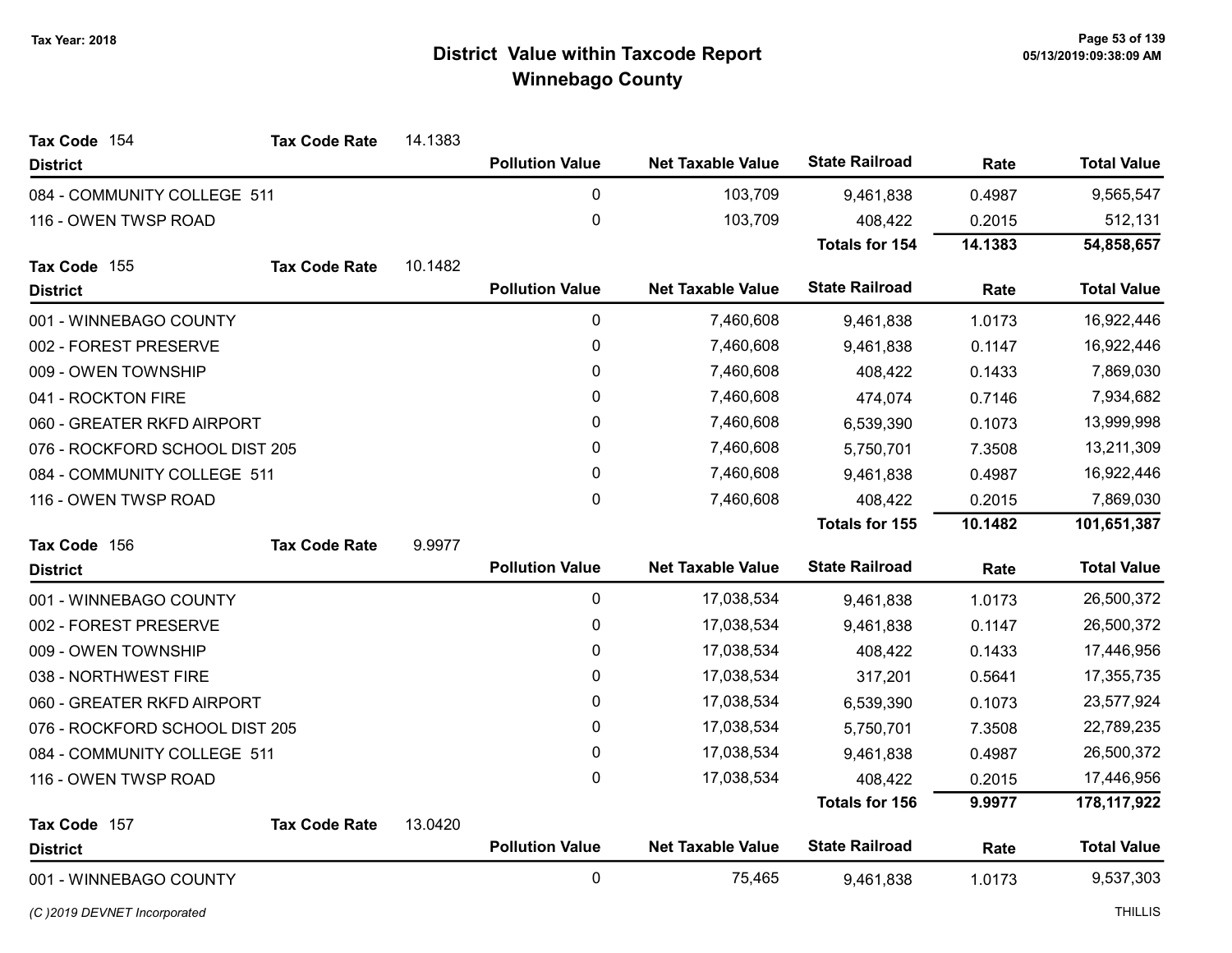| Tax Code 157                   | <b>Tax Code Rate</b> | 13.0420 |                        |                          |                       |         |                    |
|--------------------------------|----------------------|---------|------------------------|--------------------------|-----------------------|---------|--------------------|
| <b>District</b>                |                      |         | <b>Pollution Value</b> | <b>Net Taxable Value</b> | <b>State Railroad</b> | Rate    | <b>Total Value</b> |
| 002 - FOREST PRESERVE          |                      |         | 0                      | 75,465                   | 9,461,838             | 0.1147  | 9,537,303          |
| 009 - OWEN TOWNSHIP            |                      |         | 0                      | 75,465                   | 408,422               | 0.1433  | 483,887            |
| 023 - ROCKFORD CITY            |                      |         | 0                      | 75,465                   | 3,791,527             | 3.1194  | 3,866,992          |
| 059 - ROCKFORD CITY LIBRARY    |                      |         | 0                      | 75,465                   | 3,791,527             | 0.4890  | 3,866,992          |
| 060 - GREATER RKFD AIRPORT     |                      |         | 0                      | 75,465                   | 6,539,390             | 0.1073  | 6,614,855          |
| 076 - ROCKFORD SCHOOL DIST 205 |                      |         | 0                      | 75,465                   | 5,750,701             | 7.3508  | 5,826,166          |
| 084 - COMMUNITY COLLEGE 511    |                      |         | 0                      | 75,465                   | 9,461,838             | 0.4987  | 9,537,303          |
| 116 - OWEN TWSP ROAD           |                      |         | 0                      | 75,465                   | 408,422               | 0.2015  | 483,887            |
|                                |                      |         |                        |                          | <b>Totals for 157</b> | 13.0420 | 49,754,688         |
| Tax Code 158                   | <b>Tax Code Rate</b> | 12.0528 |                        |                          |                       |         |                    |
| <b>District</b>                |                      |         | <b>Pollution Value</b> | <b>Net Taxable Value</b> | <b>State Railroad</b> | Rate    | <b>Total Value</b> |
| 001 - WINNEBAGO COUNTY         |                      |         | 0                      | 6,017,884                | 9,461,838             | 1.0173  | 15,479,722         |
| 002 - FOREST PRESERVE          |                      |         | $\mathbf 0$            | 6,017,884                | 9,461,838             | 0.1147  | 15,479,722         |
| 006 - HARLEM TOWNSHIP          |                      |         | 0                      | 6,017,884                | 0                     | 0.1110  | 6,017,884          |
| 020 - MACHESNEY PARK VILLAGE   |                      |         | $\mathbf{0}$           | 6,017,884                | 0                     | 0.0000  | 6,017,884          |
| 037 - NORTH PARK FIRE          |                      |         | 0                      | 6,017,884                | 473,168               | 0.4553  | 6,491,052          |
| 046 - ROCKFORD PARK DISTRICT   |                      |         | 0                      | 6,017,884                | 4,746,064             | 1.0963  | 10,763,948         |
| 051 - ROCK RIVER WATER REC     |                      |         | 0                      | 6,017,884                | 5,057,136             | 0.1964  | 11,075,020         |
| 055 - NORTH SUBURBAN LIBRARY   |                      |         | 0                      | 6,017,884                | 918,078               | 0.2996  | 6,935,962          |
| 060 - GREATER RKFD AIRPORT     |                      |         | 0                      | 6,017,884                | 6,539,390             | 0.1073  | 12,557,274         |
| 070 - HARLEM SCHOOL DIST 122   |                      |         | 0                      | 6,017,884                | 553,517               | 8.1087  | 6,571,401          |
| 084 - COMMUNITY COLLEGE 511    |                      |         | 0                      | 6,017,884                | 9,461,838             | 0.4987  | 15,479,722         |
| 113 - HARLEM TWSP ROAD         |                      |         | 0                      | 6,017,884                | 0                     | 0.0475  | 6,017,884          |
|                                |                      |         |                        |                          | <b>Totals for 158</b> | 12.0528 | 118,887,475        |
| Tax Code 159                   | <b>Tax Code Rate</b> | 11.0985 |                        |                          |                       |         |                    |
| <b>District</b>                |                      |         | <b>Pollution Value</b> | <b>Net Taxable Value</b> | <b>State Railroad</b> | Rate    | <b>Total Value</b> |
| 001 - WINNEBAGO COUNTY         |                      |         | $\pmb{0}$              | 229,900                  | 9,461,838             | 1.0173  | 9,691,738          |
| 002 - FOREST PRESERVE          |                      |         | $\mathbf 0$            | 229,900                  | 9,461,838             | 0.1147  | 9,691,738          |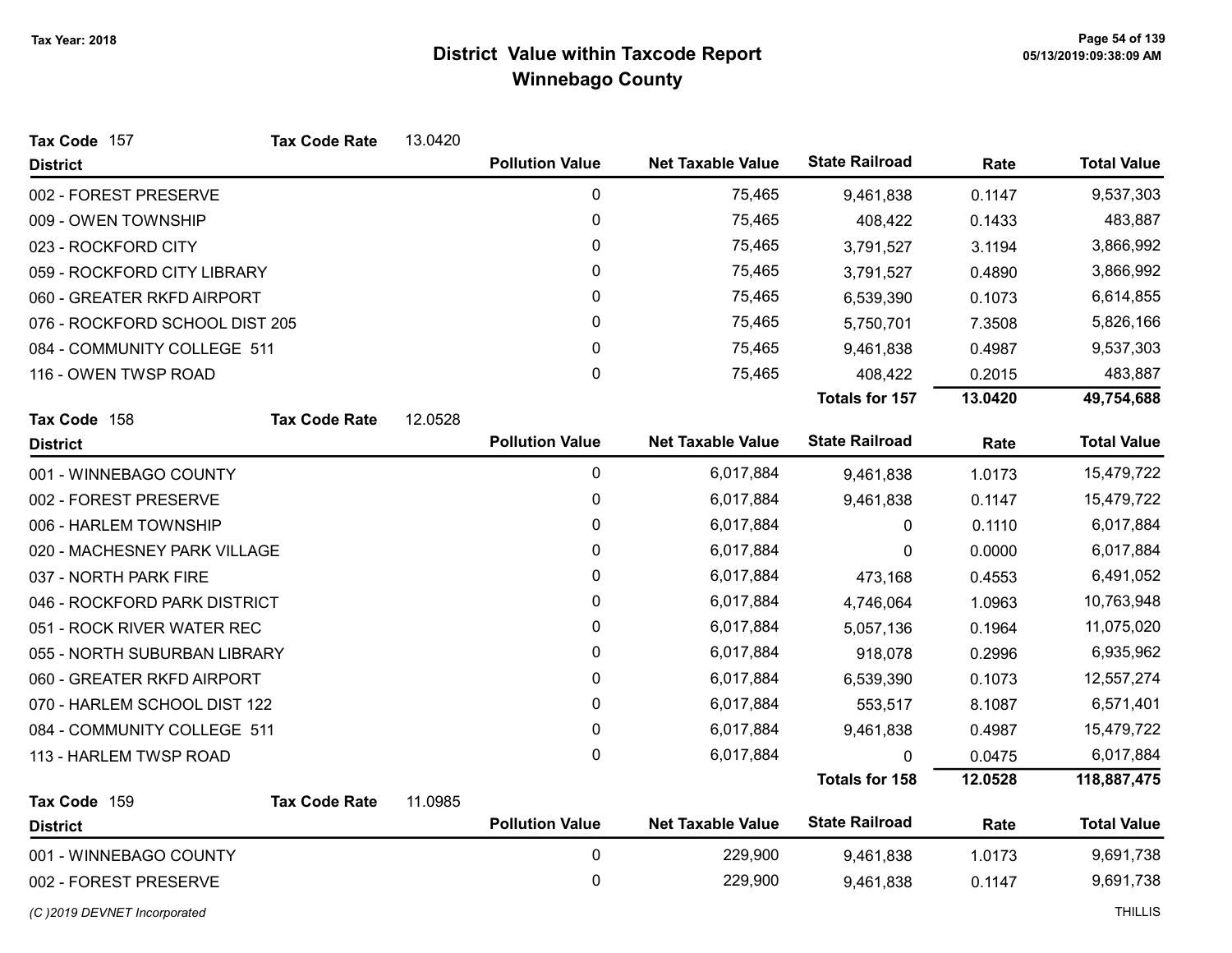| Tax Code 159                   | <b>Tax Code Rate</b> | 11.0985 |                        |                          |                       |         |                    |
|--------------------------------|----------------------|---------|------------------------|--------------------------|-----------------------|---------|--------------------|
| <b>District</b>                |                      |         | <b>Pollution Value</b> | <b>Net Taxable Value</b> | <b>State Railroad</b> | Rate    | <b>Total Value</b> |
| 006 - HARLEM TOWNSHIP          |                      |         | 0                      | 229,900                  | $\mathbf{0}$          | 0.1110  | 229,900            |
| 037 - NORTH PARK FIRE          |                      |         | 0                      | 229,900                  | 473,168               | 0.4553  | 703,068            |
| 046 - ROCKFORD PARK DISTRICT   |                      |         | 0                      | 229,900                  | 4,746,064             | 1.0963  | 4,975,964          |
| 055 - NORTH SUBURBAN LIBRARY   |                      |         | 0                      | 229,900                  | 918,078               | 0.2996  | 1,147,978          |
| 060 - GREATER RKFD AIRPORT     |                      |         | 0                      | 229,900                  | 6,539,390             | 0.1073  | 6,769,290          |
| 076 - ROCKFORD SCHOOL DIST 205 |                      |         | 0                      | 229,900                  | 5,750,701             | 7.3508  | 5,980,601          |
| 084 - COMMUNITY COLLEGE 511    |                      |         | 0                      | 229,900                  | 9,461,838             | 0.4987  | 9,691,738          |
| 113 - HARLEM TWSP ROAD         |                      |         | 0                      | 229,900                  | $\Omega$              | 0.0475  | 229,900            |
|                                |                      |         |                        |                          | <b>Totals for 159</b> | 11.0985 | 49,111,915         |
| Tax Code 160                   | <b>Tax Code Rate</b> | 10.9565 |                        |                          |                       |         |                    |
| <b>District</b>                |                      |         | <b>Pollution Value</b> | <b>Net Taxable Value</b> | <b>State Railroad</b> | Rate    | <b>Total Value</b> |
| 001 - WINNEBAGO COUNTY         |                      |         | 0                      | 476,253                  | 9,461,838             | 1.0173  | 9,938,091          |
| 002 - FOREST PRESERVE          |                      |         | 0                      | 476,253                  | 9,461,838             | 0.1147  | 9,938,091          |
| 006 - HARLEM TOWNSHIP          |                      |         | 0                      | 476,253                  | 0                     | 0.1110  | 476,253            |
| 037 - NORTH PARK FIRE          |                      |         | 0                      | 476,253                  | 473,168               | 0.4553  | 949,421            |
| 051 - ROCK RIVER WATER REC     |                      |         | 0                      | 476,253                  | 5,057,136             | 0.1964  | 5,533,389          |
| 055 - NORTH SUBURBAN LIBRARY   |                      |         | 0                      | 476,253                  | 918,078               | 0.2996  | 1,394,331          |
| 060 - GREATER RKFD AIRPORT     |                      |         | 0                      | 476,253                  | 6,539,390             | 0.1073  | 7,015,643          |
| 070 - HARLEM SCHOOL DIST 122   |                      |         | 0                      | 476,253                  | 553,517               | 8.1087  | 1,029,770          |
| 084 - COMMUNITY COLLEGE 511    |                      |         | 0                      | 476,253                  | 9,461,838             | 0.4987  | 9,938,091          |
| 113 - HARLEM TWSP ROAD         |                      |         | 0                      | 476,253                  | 0                     | 0.0475  | 476,253            |
|                                |                      |         |                        |                          | <b>Totals for 160</b> | 10.9565 | 46,689,333         |
| Tax Code 161                   | <b>Tax Code Rate</b> | 9.1121  |                        |                          |                       |         |                    |
| <b>District</b>                |                      |         | <b>Pollution Value</b> | <b>Net Taxable Value</b> | <b>State Railroad</b> | Rate    | <b>Total Value</b> |
| 001 - WINNEBAGO COUNTY         |                      |         | $\pmb{0}$              | 104,450                  | 9,461,838             | 1.0173  | 9,566,288          |
| 002 - FOREST PRESERVE          |                      |         | 0                      | 104,450                  | 9,461,838             | 0.1147  | 9,566,288          |
| 009 - OWEN TOWNSHIP            |                      |         | 0                      | 104,450                  | 408,422               | 0.1433  | 512,872            |
| 038 - NORTHWEST FIRE           |                      |         | 0                      | 104,450                  | 317,201               | 0.5641  | 421,651            |
| (C) 2019 DEVNET Incorporated   |                      |         |                        |                          |                       |         | <b>THILLIS</b>     |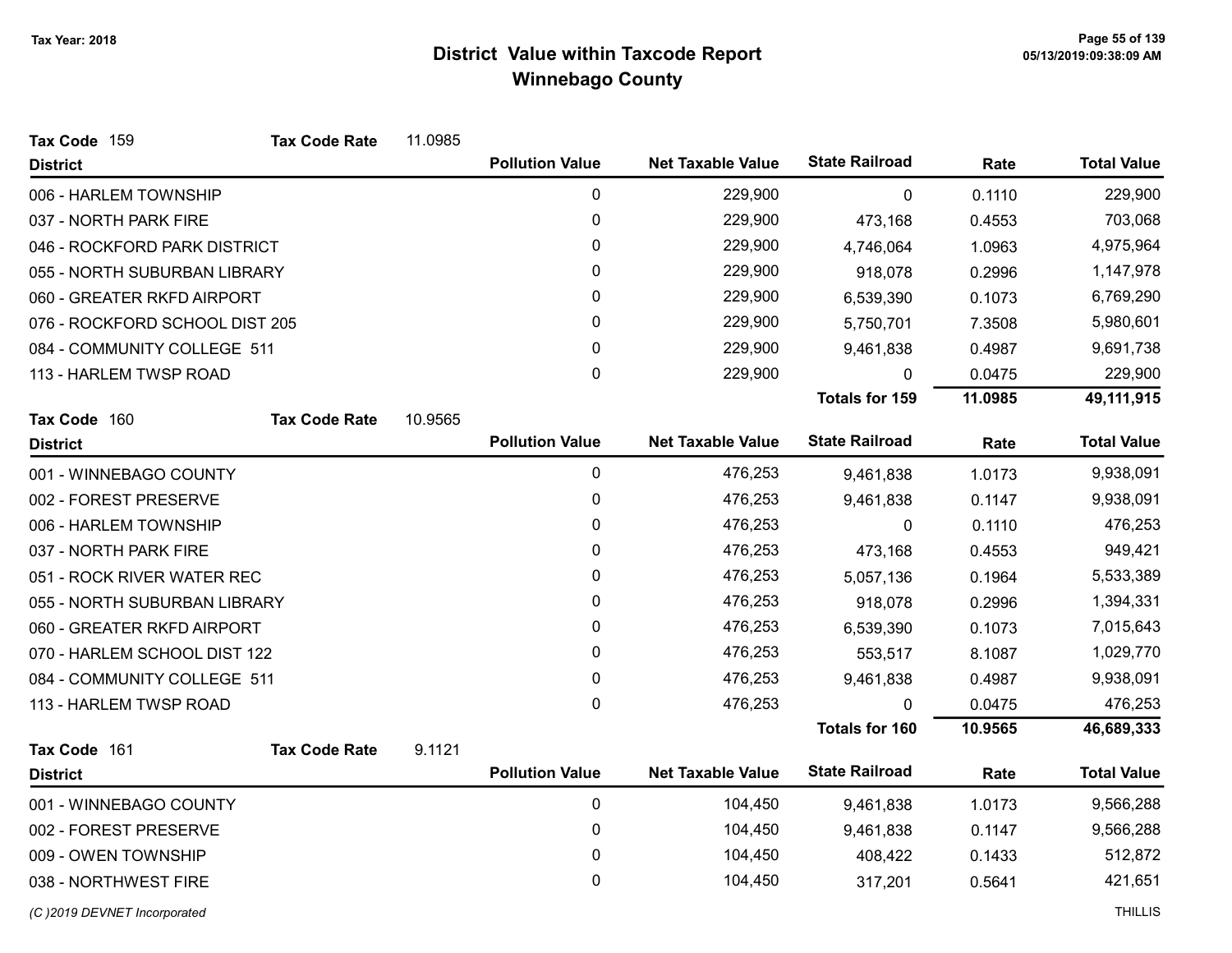| Tax Code 161                  | <b>Tax Code Rate</b> | 9.1121  |                        |                          |                       |        |                    |
|-------------------------------|----------------------|---------|------------------------|--------------------------|-----------------------|--------|--------------------|
| <b>District</b>               |                      |         | <b>Pollution Value</b> | <b>Net Taxable Value</b> | <b>State Railroad</b> | Rate   | <b>Total Value</b> |
| 060 - GREATER RKFD AIRPORT    |                      |         | 0                      | 104,450                  | 6,539,390             | 0.1073 | 6,643,840          |
| 074 - ROCKTON SCHOOL DIST 140 |                      |         | $\pmb{0}$              | 104,450                  | 440,903               | 3.7325 | 545,353            |
| 077 - HONONEGAH HIGH SD #207  |                      |         | 0                      | 104,450                  | 535,933               | 2.7327 | 640,383            |
| 084 - COMMUNITY COLLEGE 511   |                      |         | 0                      | 104,450                  | 9,461,838             | 0.4987 | 9,566,288          |
| 116 - OWEN TWSP ROAD          |                      |         | 0                      | 104,450                  | 408,422               | 0.2015 | 512,872            |
|                               |                      |         |                        |                          | <b>Totals for 161</b> | 9.1121 | 37,975,835         |
| Tax Code 162                  | <b>Tax Code Rate</b> | 9.8118  |                        |                          |                       |        |                    |
| <b>District</b>               |                      |         | <b>Pollution Value</b> | <b>Net Taxable Value</b> | <b>State Railroad</b> | Rate   | <b>Total Value</b> |
| 001 - WINNEBAGO COUNTY        |                      |         | 0                      | 503,611                  | 9,461,838             | 1.0173 | 9,965,449          |
| 002 - FOREST PRESERVE         |                      |         | 0                      | 503,611                  | 9,461,838             | 0.1147 | 9,965,449          |
| 009 - OWEN TOWNSHIP           |                      |         | 0                      | 503,611                  | 408,422               | 0.1433 | 912,033            |
| 038 - NORTHWEST FIRE          |                      |         | 0                      | 503,611                  | 317,201               | 0.5641 | 820,812            |
| 058 - WINNEBAGO LIBRARY       |                      |         | 0                      | 503,611                  | 0                     | 0.2115 | 503,611            |
| 060 - GREATER RKFD AIRPORT    |                      |         | 0                      | 503,611                  | 6,539,390             | 0.1073 | 7,043,001          |
| 082 - WINNEBAGO UNIT SD #323  |                      |         | 0                      | 503,611                  | 1,383,152             | 6.9534 | 1,886,763          |
| 084 - COMMUNITY COLLEGE 511   |                      |         | 0                      | 503,611                  | 9,461,838             | 0.4987 | 9,965,449          |
| 116 - OWEN TWSP ROAD          |                      |         | 0                      | 503,611                  | 408,422               | 0.2015 | 912,033            |
|                               |                      |         |                        |                          | <b>Totals for 162</b> | 9.8118 | 41,974,600         |
| Tax Code 163                  | <b>Tax Code Rate</b> | 11.0632 |                        |                          |                       |        |                    |
| <b>District</b>               |                      |         | <b>Pollution Value</b> | <b>Net Taxable Value</b> | <b>State Railroad</b> | Rate   | <b>Total Value</b> |
| 001 - WINNEBAGO COUNTY        |                      |         | 0                      | 1,783,507                | 9,461,838             | 1.0173 | 11,245,345         |
| 002 - FOREST PRESERVE         |                      |         | 0                      | 1,783,507                | 9,461,838             | 0.1147 | 11,245,345         |
| 006 - HARLEM TOWNSHIP         |                      |         | 0                      | 1,783,507                | 0                     | 0.1110 | 1,783,507          |
| 035 - HARLEM-ROSCOE FIRE      |                      |         | 0                      | 1,783,507                | 381,802               | 0.7584 | 2,165,309          |
| 055 - NORTH SUBURBAN LIBRARY  |                      |         | 0                      | 1,783,507                | 918,078               | 0.2996 | 2,701,585          |
| 060 - GREATER RKFD AIRPORT    |                      |         | 0                      | 1,783,507                | 6,539,390             | 0.1073 | 8,322,897          |
| 070 - HARLEM SCHOOL DIST 122  |                      |         | 0                      | 1,783,507                | 553,517               | 8.1087 | 2,337,024          |
| 084 - COMMUNITY COLLEGE 511   |                      |         | 0                      | 1,783,507                | 9,461,838             | 0.4987 | 11,245,345         |
| (C) 2019 DEVNET Incorporated  |                      |         |                        |                          |                       |        | <b>THILLIS</b>     |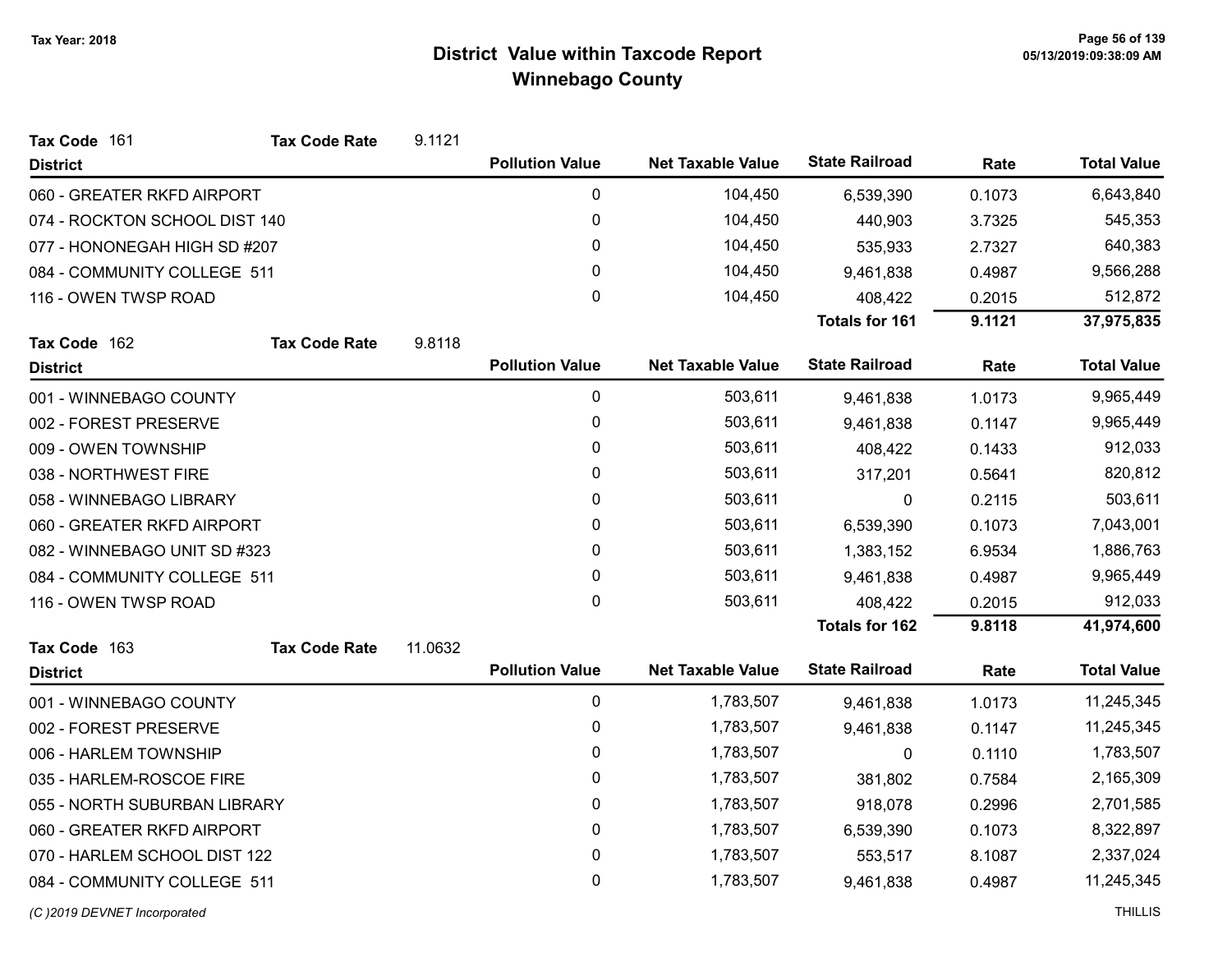| Tax Code 163                  | <b>Tax Code Rate</b> | 11.0632 |                        |                          |                       |         |                    |
|-------------------------------|----------------------|---------|------------------------|--------------------------|-----------------------|---------|--------------------|
| <b>District</b>               |                      |         | <b>Pollution Value</b> | <b>Net Taxable Value</b> | <b>State Railroad</b> | Rate    | <b>Total Value</b> |
| 113 - HARLEM TWSP ROAD        |                      |         | $\pmb{0}$              | 1,783,507                | 0                     | 0.0475  | 1,783,507          |
|                               |                      |         |                        |                          | <b>Totals for 163</b> | 11.0632 | 52,829,864         |
| Tax Code 164                  | <b>Tax Code Rate</b> | 10.7601 |                        |                          |                       |         |                    |
| <b>District</b>               |                      |         | <b>Pollution Value</b> | <b>Net Taxable Value</b> | <b>State Railroad</b> | Rate    | <b>Total Value</b> |
| 001 - WINNEBAGO COUNTY        |                      |         | 0                      | 85,822                   | 9,461,838             | 1.0173  | 9,547,660          |
| 002 - FOREST PRESERVE         |                      |         | $\pmb{0}$              | 85,822                   | 9,461,838             | 0.1147  | 9,547,660          |
| 006 - HARLEM TOWNSHIP         |                      |         | 0                      | 85,822                   | 0                     | 0.1110  | 85,822             |
| 037 - NORTH PARK FIRE         |                      |         | $\mathbf{0}$           | 85,822                   | 473,168               | 0.4553  | 558,990            |
| 055 - NORTH SUBURBAN LIBRARY  |                      |         | 0                      | 85,822                   | 918,078               | 0.2996  | 1,003,900          |
| 060 - GREATER RKFD AIRPORT    |                      |         | 0                      | 85,822                   | 6,539,390             | 0.1073  | 6,625,212          |
| 070 - HARLEM SCHOOL DIST 122  |                      |         | 0                      | 85,822                   | 553,517               | 8.1087  | 639,339            |
| 084 - COMMUNITY COLLEGE 511   |                      |         | 0                      | 85,822                   | 9,461,838             | 0.4987  | 9,547,660          |
| 113 - HARLEM TWSP ROAD        |                      |         | $\mathbf 0$            | 85,822                   | $\mathbf{0}$          | 0.0475  | 85,822             |
|                               |                      |         |                        |                          | <b>Totals for 164</b> | 10.7601 | 37,642,065         |
| Tax Code 165                  | <b>Tax Code Rate</b> | 9.2626  |                        |                          |                       |         |                    |
| <b>District</b>               |                      |         | <b>Pollution Value</b> | <b>Net Taxable Value</b> | <b>State Railroad</b> | Rate    | <b>Total Value</b> |
| 001 - WINNEBAGO COUNTY        |                      |         | 0                      | 13,983,424               | 9,461,838             | 1.0173  | 23,445,262         |
| 002 - FOREST PRESERVE         |                      |         | 0                      | 13,983,424               | 9,461,838             | 0.1147  | 23,445,262         |
| 009 - OWEN TOWNSHIP           |                      |         | $\pmb{0}$              | 13,983,424               | 408,422               | 0.1433  | 14,391,846         |
| 041 - ROCKTON FIRE            |                      |         | 0                      | 13,983,424               | 474,074               | 0.7146  | 14,457,498         |
| 060 - GREATER RKFD AIRPORT    |                      |         | 0                      | 13,983,424               | 6,539,390             | 0.1073  | 20,522,814         |
| 074 - ROCKTON SCHOOL DIST 140 |                      |         | $\pmb{0}$              | 13,983,424               | 440,903               | 3.7325  | 14,424,327         |
| 077 - HONONEGAH HIGH SD #207  |                      |         | $\pmb{0}$              | 13,983,424               | 535,933               | 2.7327  | 14,519,357         |
| 084 - COMMUNITY COLLEGE 511   |                      |         | $\pmb{0}$              | 13,983,424               | 9,461,838             | 0.4987  | 23,445,262         |
| 116 - OWEN TWSP ROAD          |                      |         | 0                      | 13,983,424               | 408,422               | 0.2015  | 14,391,846         |
|                               |                      |         |                        |                          | <b>Totals for 165</b> | 9.2626  | 163,043,474        |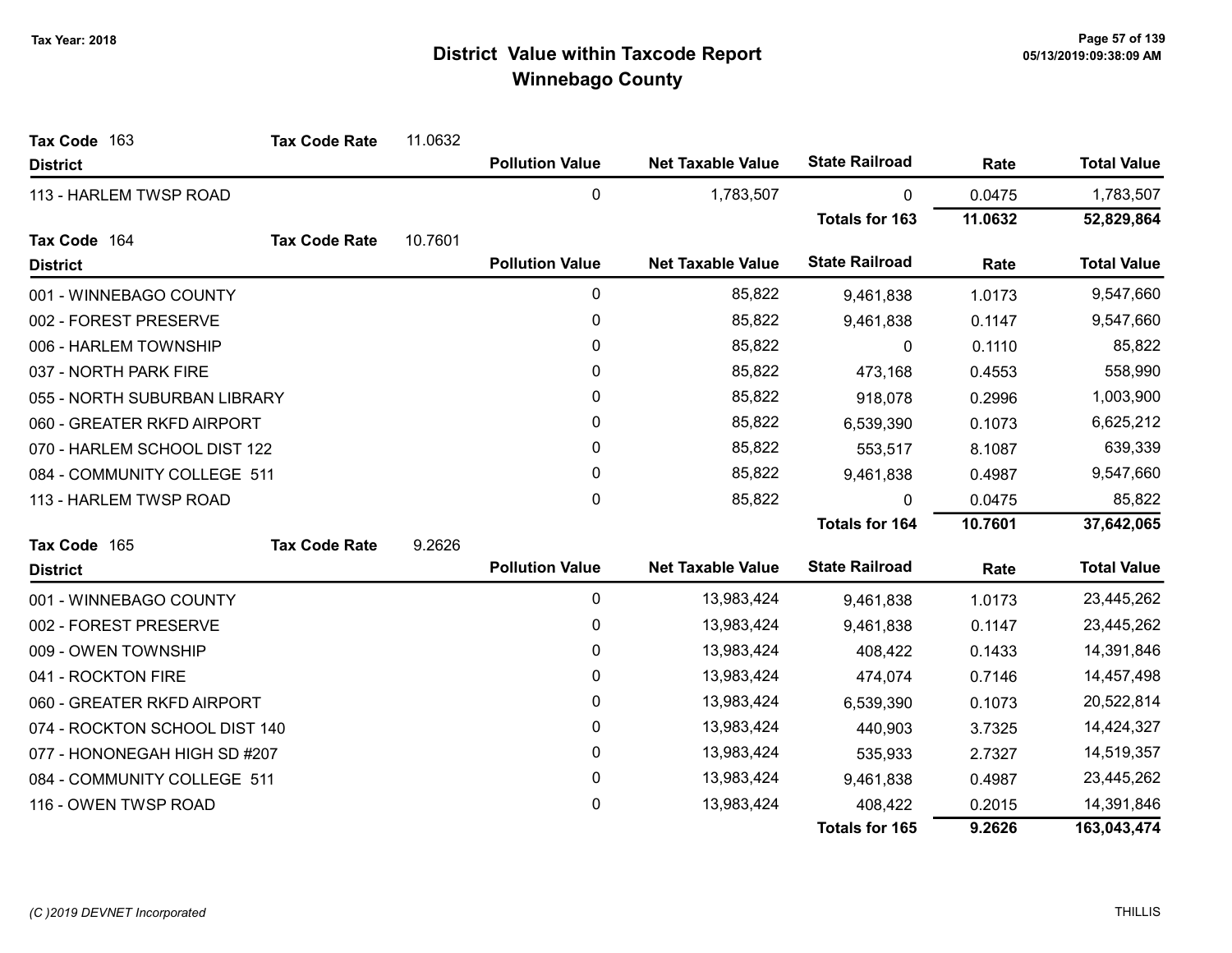| Tax Code 167                   | <b>Tax Code Rate</b> | 9.8904  |                        |                          |                       |        |                    |
|--------------------------------|----------------------|---------|------------------------|--------------------------|-----------------------|--------|--------------------|
| <b>District</b>                |                      |         | <b>Pollution Value</b> | <b>Net Taxable Value</b> | <b>State Railroad</b> | Rate   | <b>Total Value</b> |
| 001 - WINNEBAGO COUNTY         |                      |         | 0                      | 5,173,780                | 9,461,838             | 1.0173 | 14,635,618         |
| 002 - FOREST PRESERVE          |                      |         | 0                      | 5,173,780                | 9,461,838             | 0.1147 | 14,635,618         |
| 009 - OWEN TOWNSHIP            |                      |         | 0                      | 5,173,780                | 408,422               | 0.1433 | 5,582,202          |
| 038 - NORTHWEST FIRE           |                      |         | 0                      | 5,173,780                | 317,201               | 0.5641 | 5,490,981          |
| 076 - ROCKFORD SCHOOL DIST 205 |                      |         | 0                      | 5,173,780                | 5,750,701             | 7.3508 | 10,924,481         |
| 084 - COMMUNITY COLLEGE 511    |                      |         | 0                      | 5,173,780                | 9,461,838             | 0.4987 | 14,635,618         |
| 116 - OWEN TWSP ROAD           |                      |         | 0                      | 5,173,780                | 408,422               | 0.2015 | 5,582,202          |
|                                |                      |         |                        |                          | <b>Totals for 167</b> | 9.8904 | 71,486,720         |
| Tax Code 168                   | <b>Tax Code Rate</b> | 9.2626  |                        |                          |                       |        |                    |
| <b>District</b>                |                      |         | <b>Pollution Value</b> | <b>Net Taxable Value</b> | <b>State Railroad</b> | Rate   | <b>Total Value</b> |
| 001 - WINNEBAGO COUNTY         |                      |         | 0                      | 0                        | 9,461,838             | 1.0173 | 9,461,838          |
| 002 - FOREST PRESERVE          |                      |         | 0                      | 0                        | 9,461,838             | 0.1147 | 9,461,838          |
| 009 - OWEN TOWNSHIP            |                      |         | 0                      | 0                        | 408,422               | 0.1433 | 408,422            |
| 020 - MACHESNEY PARK VILLAGE   |                      |         | 0                      | 0                        | 0                     | 0.0000 | $\mathbf 0$        |
| 041 - ROCKTON FIRE             |                      |         | 0                      | 0                        | 474,074               | 0.7146 | 474,074            |
| 060 - GREATER RKFD AIRPORT     |                      |         | 0                      | 0                        | 6,539,390             | 0.1073 | 6,539,390          |
| 074 - ROCKTON SCHOOL DIST 140  |                      |         | 0                      | 0                        | 440,903               | 3.7325 | 440,903            |
| 077 - HONONEGAH HIGH SD #207   |                      |         | 0                      | 0                        | 535,933               | 2.7327 | 535,933            |
| 084 - COMMUNITY COLLEGE 511    |                      |         | 0                      | 0                        | 9,461,838             | 0.4987 | 9,461,838          |
| 116 - OWEN TWSP ROAD           |                      |         | 0                      | 0                        | 408,422               | 0.2015 | 408,422            |
|                                |                      |         |                        |                          | <b>Totals for 168</b> | 9.2626 | 37,192,658         |
| Tax Code 169                   | <b>Tax Code Rate</b> | 10.2973 |                        |                          |                       |        |                    |
| <b>District</b>                |                      |         | <b>Pollution Value</b> | <b>Net Taxable Value</b> | <b>State Railroad</b> | Rate   | <b>Total Value</b> |
| 001 - WINNEBAGO COUNTY         |                      |         | 0                      | 7,519,608                | 9,461,838             | 1.0173 | 16,981,446         |
| 002 - FOREST PRESERVE          |                      |         | 0                      | 7,519,608                | 9,461,838             | 0.1147 | 16,981,446         |
| 009 - OWEN TOWNSHIP            |                      |         | 0                      | 7,519,608                | 408,422               | 0.1433 | 7,928,030          |
| 038 - NORTHWEST FIRE           |                      |         | 0                      | 7,519,608                | 317,201               | 0.5641 | 7,836,809          |
| 055 - NORTH SUBURBAN LIBRARY   |                      |         | 0                      | 7,519,608                | 918,078               | 0.2996 | 8,437,686          |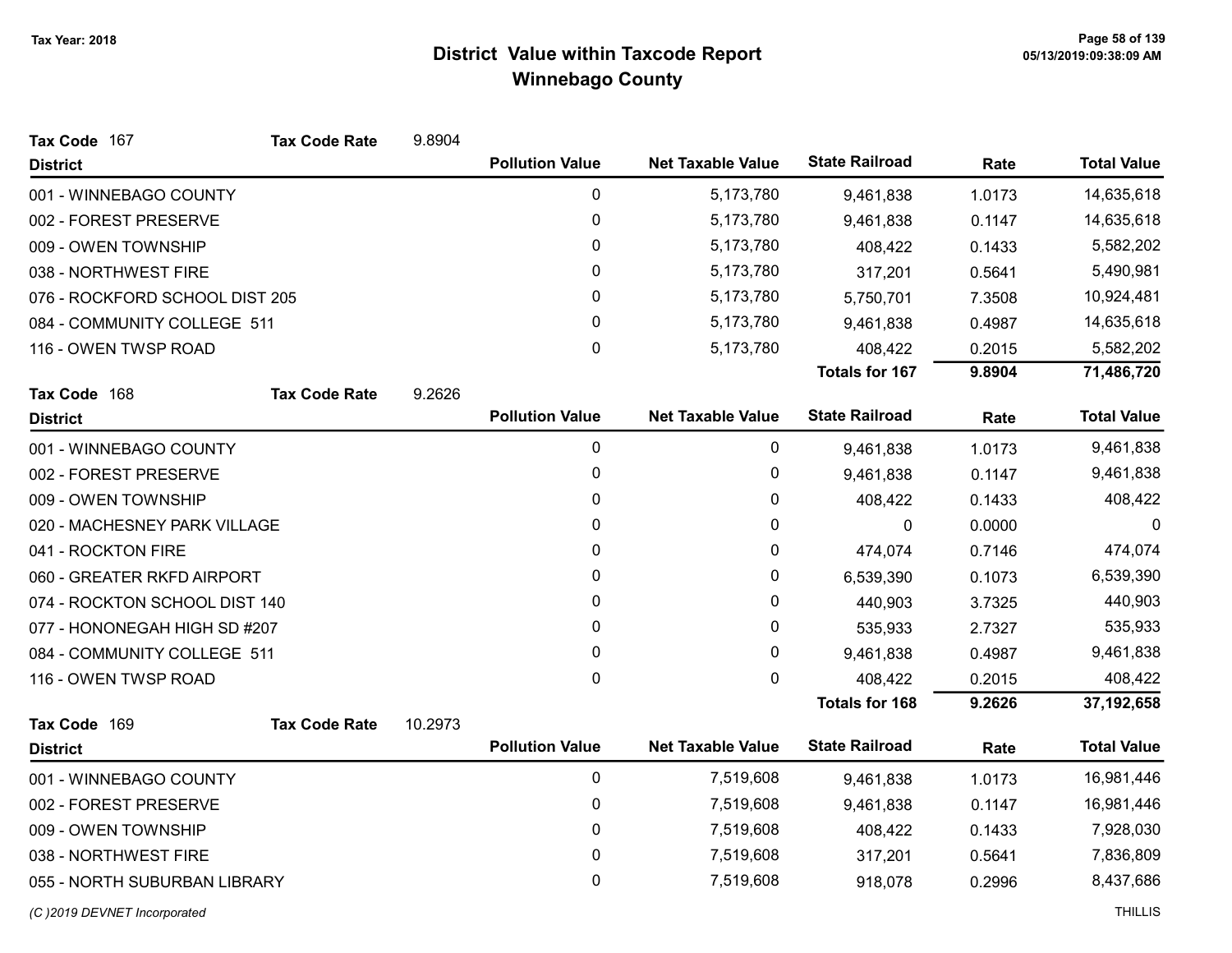| Tax Code 169                   | <b>Tax Code Rate</b> | 10.2973 |                        |                          |                       |         |                    |
|--------------------------------|----------------------|---------|------------------------|--------------------------|-----------------------|---------|--------------------|
| <b>District</b>                |                      |         | <b>Pollution Value</b> | <b>Net Taxable Value</b> | <b>State Railroad</b> | Rate    | <b>Total Value</b> |
| 060 - GREATER RKFD AIRPORT     |                      |         | 0                      | 7,519,608                | 6,539,390             | 0.1073  | 14,058,998         |
| 076 - ROCKFORD SCHOOL DIST 205 |                      |         | $\pmb{0}$              | 7,519,608                | 5,750,701             | 7.3508  | 13,270,309         |
| 084 - COMMUNITY COLLEGE 511    |                      |         | 0                      | 7,519,608                | 9,461,838             | 0.4987  | 16,981,446         |
| 116 - OWEN TWSP ROAD           |                      |         | $\mathbf 0$            | 7,519,608                | 408,422               | 0.2015  | 7,928,030          |
|                                |                      |         |                        |                          | <b>Totals for 169</b> | 10.2973 | 110,404,200        |
| Tax Code 170                   | <b>Tax Code Rate</b> | 10.1941 |                        |                          |                       |         |                    |
| <b>District</b>                |                      |         | <b>Pollution Value</b> | <b>Net Taxable Value</b> | <b>State Railroad</b> | Rate    | <b>Total Value</b> |
| 001 - WINNEBAGO COUNTY         |                      |         | 0                      | 104,822                  | 9,461,838             | 1.0173  | 9,566,660          |
| 002 - FOREST PRESERVE          |                      |         | $\pmb{0}$              | 104,822                  | 9,461,838             | 0.1147  | 9,566,660          |
| 009 - OWEN TOWNSHIP            |                      |         | 0                      | 104,822                  | 408,422               | 0.1433  | 513,244            |
| 038 - NORTHWEST FIRE           |                      |         | 0                      | 104,822                  | 317,201               | 0.5641  | 422,023            |
| 051 - ROCK RIVER WATER REC     |                      |         | $\mathbf{0}$           | 104,822                  | 5,057,136             | 0.1964  | 5,161,958          |
| 060 - GREATER RKFD AIRPORT     |                      |         | $\pmb{0}$              | 104,822                  | 6,539,390             | 0.1073  | 6,644,212          |
| 076 - ROCKFORD SCHOOL DIST 205 |                      |         | 0                      | 104,822                  | 5,750,701             | 7.3508  | 5,855,523          |
| 084 - COMMUNITY COLLEGE 511    |                      |         | 0                      | 104,822                  | 9,461,838             | 0.4987  | 9,566,660          |
| 116 - OWEN TWSP ROAD           |                      |         | $\mathbf 0$            | 104,822                  | 408,422               | 0.2015  | 513,244            |
|                                |                      |         |                        |                          | Totals for 170        | 10.1941 | 47,810,184         |
| Tax Code 171                   | <b>Tax Code Rate</b> | 11.2904 |                        |                          |                       |         |                    |
| <b>District</b>                |                      |         | <b>Pollution Value</b> | <b>Net Taxable Value</b> | <b>State Railroad</b> | Rate    | <b>Total Value</b> |
| 001 - WINNEBAGO COUNTY         |                      |         | $\mathbf 0$            | 132,074                  | 9,461,838             | 1.0173  | 9,593,912          |
| 002 - FOREST PRESERVE          |                      |         | 0                      | 132,074                  | 9,461,838             | 0.1147  | 9,593,912          |
| 009 - OWEN TOWNSHIP            |                      |         | $\pmb{0}$              | 132,074                  | 408,422               | 0.1433  | 540,496            |
| 038 - NORTHWEST FIRE           |                      |         | 0                      | 132,074                  | 317,201               | 0.5641  | 449,275            |
| 046 - ROCKFORD PARK DISTRICT   |                      |         | $\pmb{0}$              | 132,074                  | 4,746,064             | 1.0963  | 4,878,138          |
| 051 - ROCK RIVER WATER REC     |                      |         | 0                      | 132,074                  | 5,057,136             | 0.1964  | 5,189,210          |
| 060 - GREATER RKFD AIRPORT     |                      |         | $\pmb{0}$              | 132,074                  | 6,539,390             | 0.1073  | 6,671,464          |
| 076 - ROCKFORD SCHOOL DIST 205 |                      |         | 0                      | 132,074                  | 5,750,701             | 7.3508  | 5,882,775          |
| 084 - COMMUNITY COLLEGE 511    |                      |         | 0                      | 132,074                  | 9,461,838             | 0.4987  | 9,593,912          |
|                                |                      |         |                        |                          |                       |         |                    |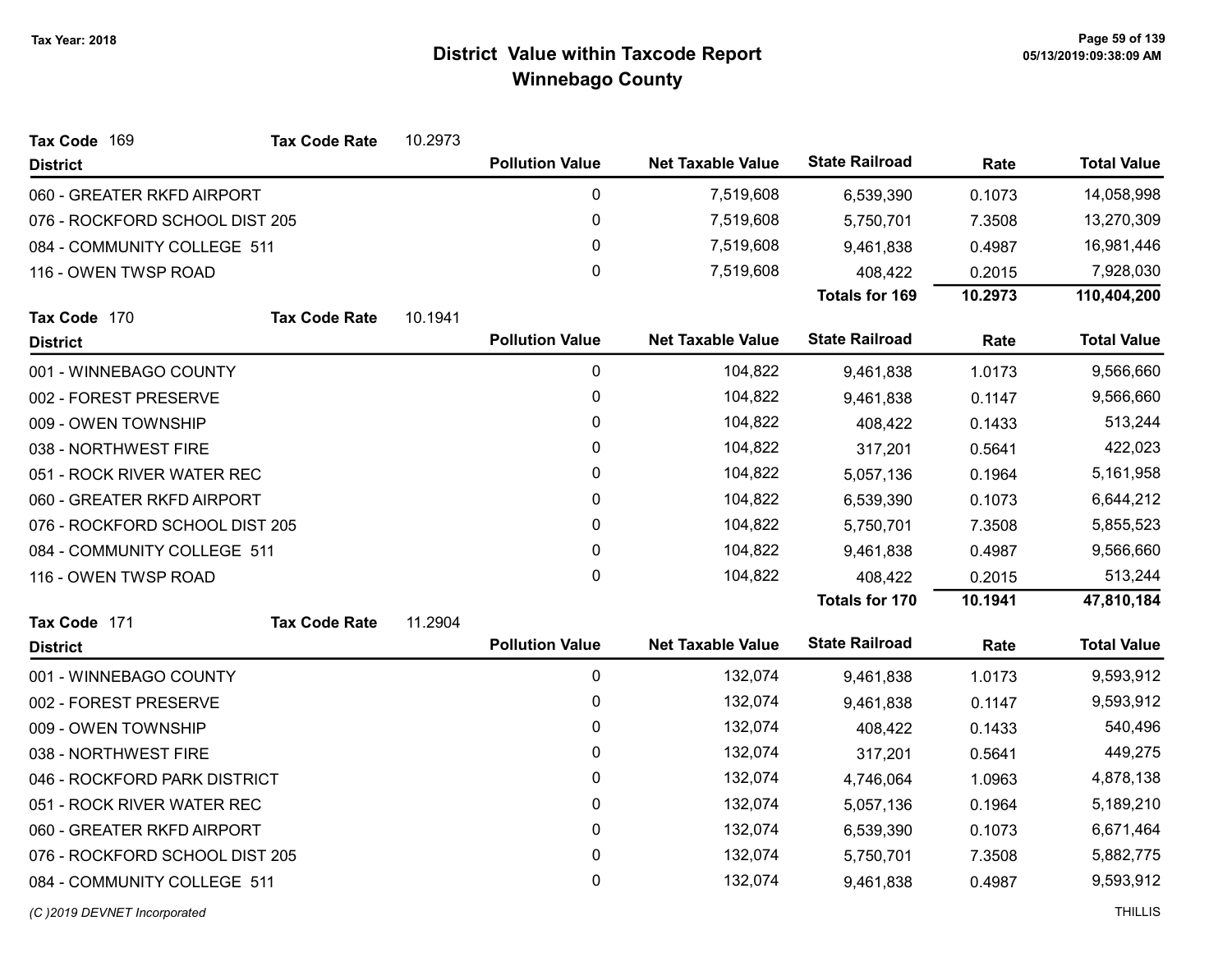| Tax Code 171                       | <b>Tax Code Rate</b> | 11.2904 |                        |                          |                       |         |                    |
|------------------------------------|----------------------|---------|------------------------|--------------------------|-----------------------|---------|--------------------|
| <b>District</b>                    |                      |         | <b>Pollution Value</b> | <b>Net Taxable Value</b> | <b>State Railroad</b> | Rate    | <b>Total Value</b> |
| 116 - OWEN TWSP ROAD               |                      |         | 0                      | 132,074                  | 408,422               | 0.2015  | 540,496            |
|                                    |                      |         |                        |                          | Totals for 171        | 11.2904 | 52,933,590         |
| Tax Code 172                       | <b>Tax Code Rate</b> | 14.2274 |                        |                          |                       |         |                    |
| <b>District</b>                    |                      |         | <b>Pollution Value</b> | <b>Net Taxable Value</b> | <b>State Railroad</b> | Rate    | <b>Total Value</b> |
| 001 - WINNEBAGO COUNTY             |                      |         | 0                      | 220,460                  | 9,461,838             | 1.0173  | 9,682,298          |
| 002 - FOREST PRESERVE              |                      |         | 0                      | 220,460                  | 9,461,838             | 0.1147  | 9,682,298          |
| 009 - OWEN TOWNSHIP                |                      |         | $\mathbf 0$            | 220,460                  | 408,422               | 0.1433  | 628,882            |
| 023 - ROCKFORD CITY                |                      |         | $\mathbf{0}$           | 220,460                  | 3,791,527             | 3.1194  | 4,011,987          |
| 046 - ROCKFORD PARK DISTRICT       |                      |         | 0                      | 220,460                  | 4,746,064             | 1.0963  | 4,966,524          |
| 051 - ROCK RIVER WATER REC         |                      |         | 0                      | 220,460                  | 5,057,136             | 0.1964  | 5,277,596          |
| 059 - ROCKFORD CITY LIBRARY        |                      |         | $\mathbf{0}$           | 220,460                  | 3,791,527             | 0.4890  | 4,011,987          |
| 076 - ROCKFORD SCHOOL DIST 205     |                      |         | 0                      | 220,460                  | 5,750,701             | 7.3508  | 5,971,161          |
| 084 - COMMUNITY COLLEGE 511        |                      |         | 0                      | 220,460                  | 9,461,838             | 0.4987  | 9,682,298          |
| 116 - OWEN TWSP ROAD               |                      |         | 0                      | 220,460                  | 408,422               | 0.2015  | 628,882            |
|                                    |                      |         |                        |                          | <b>Totals for 172</b> | 14.2274 | 54,543,913         |
| Tax Code 175                       | <b>Tax Code Rate</b> | 10.2891 |                        |                          |                       |         |                    |
| <b>District</b>                    |                      |         | <b>Pollution Value</b> | <b>Net Taxable Value</b> | <b>State Railroad</b> | Rate    | <b>Total Value</b> |
| 001 - WINNEBAGO COUNTY             |                      |         | 0                      | 39,557,627               | 9,461,838             | 1.0173  | 49,019,465         |
| 002 - FOREST PRESERVE              |                      |         | $\pmb{0}$              | 39,557,627               | 9,461,838             | 0.1147  | 49,019,465         |
| 013 - ROSCOE TOWNSHIP              |                      |         | 0                      | 39,557,627               | 695,299               | 0.1465  | 40,252,926         |
| 026 - SOUTH BELOIT CITY            |                      |         | 0                      | 39,557,627               | 1,101,773             | 1.1260  | 40,659,400         |
| 061 - SOUTH BELOIT CITY LIBRARY    |                      |         | 0                      | 39,557,627               | 1,101,773             | 0.2071  | 40,659,400         |
| 072 - PRAIRIE HILL SCHOOL DIST 133 |                      |         | 0                      | 39,557,627               | 0                     | 4.2709  | 39,557,627         |
| 077 - HONONEGAH HIGH SD #207       |                      |         | 0                      | 39,557,627               | 535,933               | 2.7327  | 40,093,560         |
| 084 - COMMUNITY COLLEGE 511        |                      |         | 0                      | 39,557,627               | 9,461,838             | 0.4987  | 49,019,465         |
| 120 - ROSCOE TWSP ROAD             |                      |         | 0                      | 39,557,627               | 695,299               | 0.1752  | 40,252,926         |
|                                    |                      |         |                        |                          | <b>Totals for 175</b> | 10.2891 | 388,534,234        |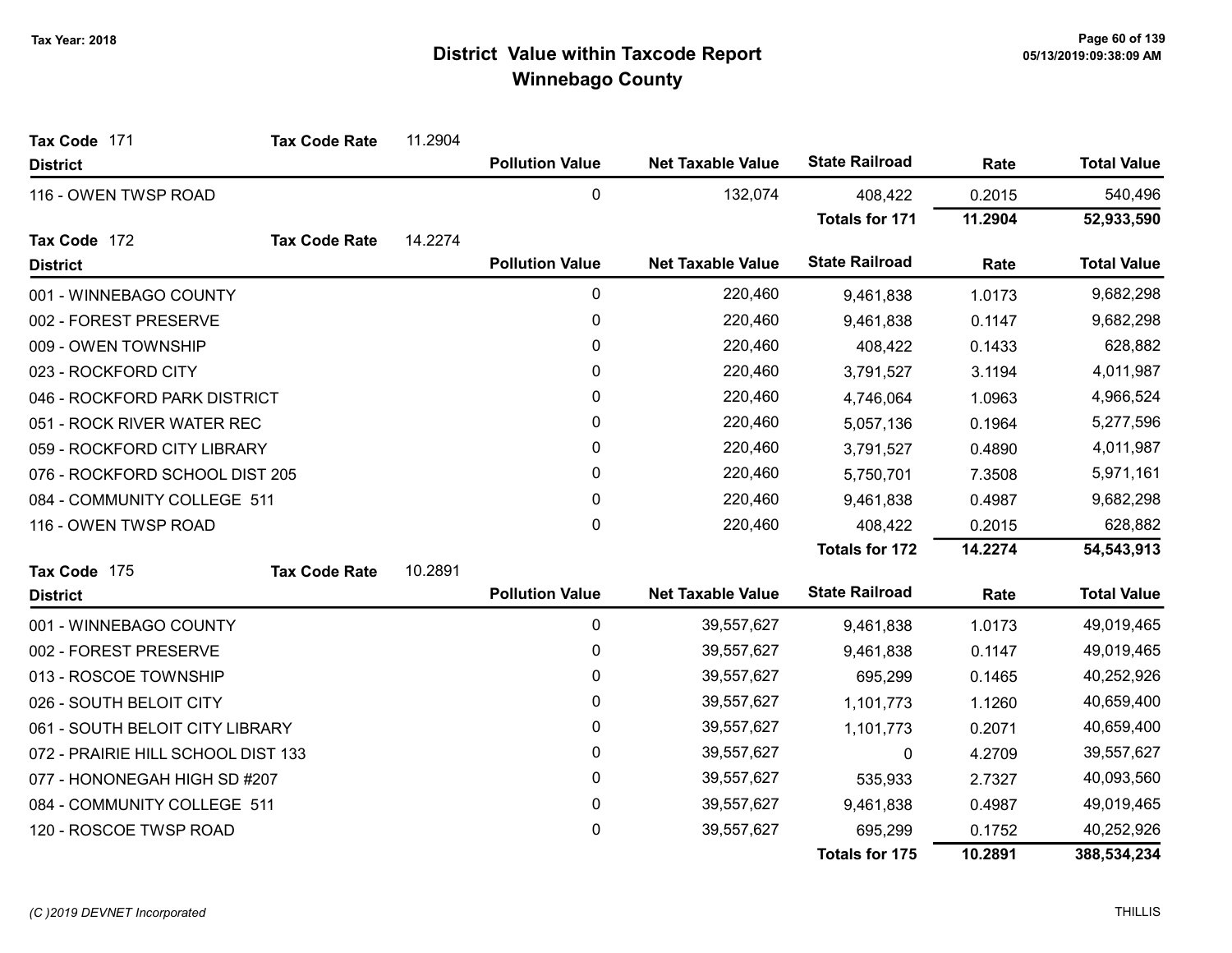| Tax Code 176                       | <b>Tax Code Rate</b>        | 9.2556 |                        |                          |                       |        |                    |
|------------------------------------|-----------------------------|--------|------------------------|--------------------------|-----------------------|--------|--------------------|
| <b>District</b>                    |                             |        | <b>Pollution Value</b> | <b>Net Taxable Value</b> | <b>State Railroad</b> | Rate   | <b>Total Value</b> |
| 001 - WINNEBAGO COUNTY             |                             |        | $\mathbf 0$            | 344,015                  | 9,461,838             | 1.0173 | 9,805,853          |
| 002 - FOREST PRESERVE              |                             |        | 0                      | 344,015                  | 9,461,838             | 0.1147 | 9,805,853          |
| 013 - ROSCOE TOWNSHIP              |                             |        | 0                      | 344,015                  | 695,299               | 0.1465 | 1,039,314          |
| 055 - NORTH SUBURBAN LIBRARY       |                             |        | 0                      | 344,015                  | 918,078               | 0.2996 | 1,262,093          |
| 072 - PRAIRIE HILL SCHOOL DIST 133 |                             |        | 0                      | 344,015                  | 0                     | 4.2709 | 344,015            |
| 077 - HONONEGAH HIGH SD #207       |                             |        | $\pmb{0}$              | 344,015                  | 535,933               | 2.7327 | 879,948            |
|                                    | 084 - COMMUNITY COLLEGE 511 |        | 0                      | 344,015                  | 9,461,838             | 0.4987 | 9,805,853          |
| 120 - ROSCOE TWSP ROAD             |                             |        | 0                      | 344,015                  | 695,299               | 0.1752 | 1,039,314          |
|                                    |                             |        |                        |                          | <b>Totals for 176</b> | 9.2556 | 33,982,243         |
| Tax Code 177                       | <b>Tax Code Rate</b>        | 9.8480 |                        |                          |                       |        |                    |
| <b>District</b>                    |                             |        | <b>Pollution Value</b> | <b>Net Taxable Value</b> | <b>State Railroad</b> | Rate   | <b>Total Value</b> |
| 001 - WINNEBAGO COUNTY             |                             |        | 0                      | 12,534,548               | 9,461,838             | 1.0173 | 21,996,386         |
| 002 - FOREST PRESERVE              |                             |        | 0                      | 12,534,548               | 9,461,838             | 0.1147 | 21,996,386         |
| 013 - ROSCOE TOWNSHIP              |                             |        | 0                      | 12,534,548               | 695,299               | 0.1465 | 13,229,847         |
| 026 - SOUTH BELOIT CITY            |                             |        | 0                      | 12,534,548               | 1,101,773             | 1.1260 | 13,636,321         |
| 061 - SOUTH BELOIT CITY LIBRARY    |                             |        | 0                      | 12,534,548               | 1,101,773             | 0.2071 | 13,636,321         |
| 079 - SOUTH BELOIT SD #320         |                             |        | 0                      | 12,534,548               | 1,197,657             | 6.5625 | 13,732,205         |
| 084 - COMMUNITY COLLEGE 511        |                             |        | 0                      | 12,534,548               | 9,461,838             | 0.4987 | 21,996,386         |
| 120 - ROSCOE TWSP ROAD             |                             |        | 0                      | 12,534,548               | 695,299               | 0.1752 | 13,229,847         |
|                                    |                             |        |                        |                          | <b>Totals for 177</b> | 9.8480 | 133,453,699        |
| Tax Code 178                       | <b>Tax Code Rate</b>        | 8.8145 |                        |                          |                       |        |                    |
| <b>District</b>                    |                             |        | <b>Pollution Value</b> | <b>Net Taxable Value</b> | <b>State Railroad</b> | Rate   | <b>Total Value</b> |
| 001 - WINNEBAGO COUNTY             |                             |        | 0                      | 12,922                   | 9,461,838             | 1.0173 | 9,474,760          |
| 002 - FOREST PRESERVE              |                             |        | 0                      | 12,922                   | 9,461,838             | 0.1147 | 9,474,760          |
| 013 - ROSCOE TOWNSHIP              |                             |        | $\pmb{0}$              | 12,922                   | 695,299               | 0.1465 | 708,221            |
| 055 - NORTH SUBURBAN LIBRARY       |                             |        | 0                      | 12,922                   | 918,078               | 0.2996 | 931,000            |
| 079 - SOUTH BELOIT SD #320         |                             |        | 0                      | 12,922                   | 1,197,657             | 6.5625 | 1,210,579          |
| 084 - COMMUNITY COLLEGE 511        |                             |        | 0                      | 12,922                   | 9,461,838             | 0.4987 | 9,474,760          |
| (C)2019 DEVNET Incorporated        |                             |        |                        |                          |                       |        | <b>THILLIS</b>     |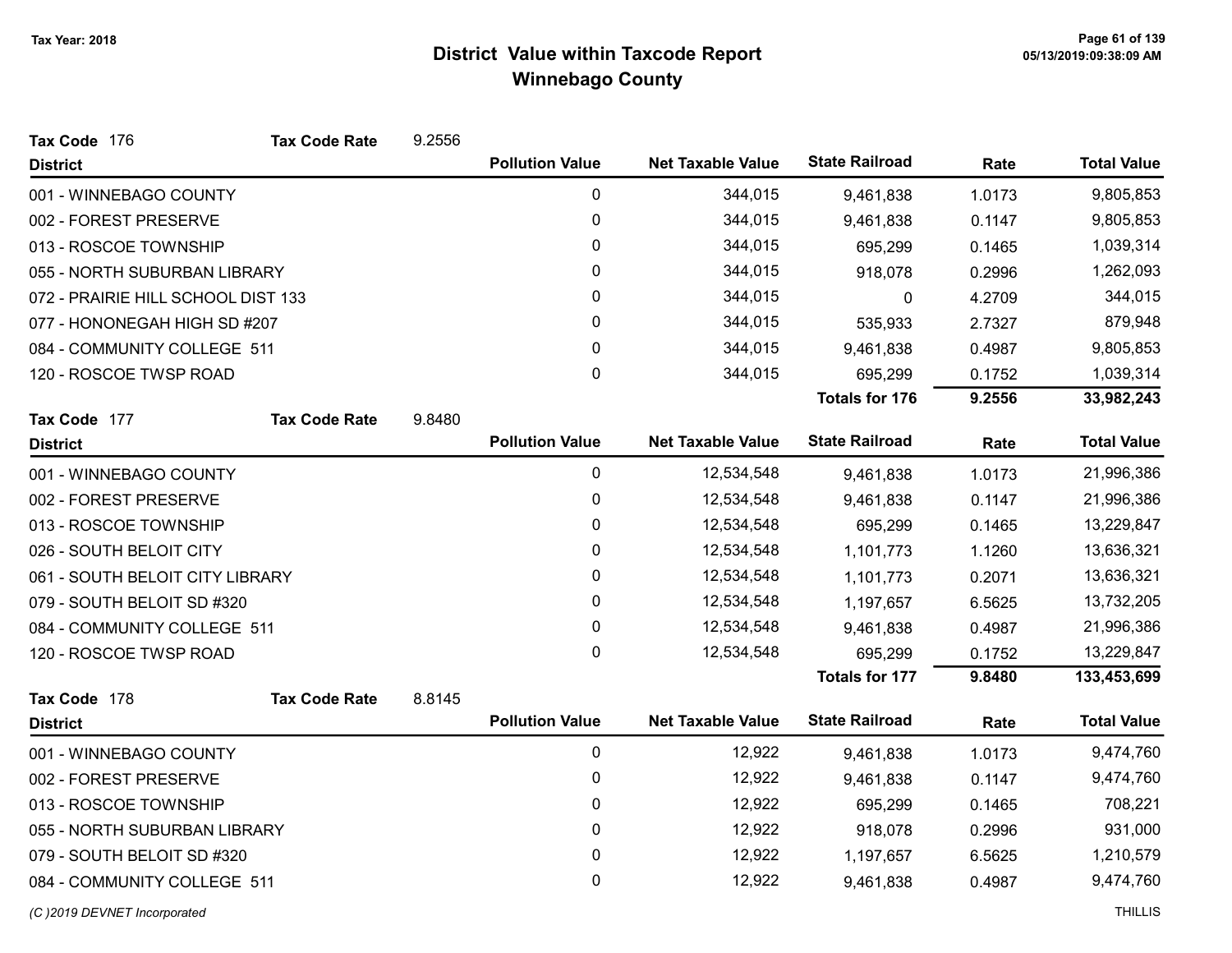| Tax Code 178                       | <b>Tax Code Rate</b> | 8.8145  |                        |                          |                       |         |                    |
|------------------------------------|----------------------|---------|------------------------|--------------------------|-----------------------|---------|--------------------|
| <b>District</b>                    |                      |         | <b>Pollution Value</b> | <b>Net Taxable Value</b> | <b>State Railroad</b> | Rate    | <b>Total Value</b> |
| 120 - ROSCOE TWSP ROAD             |                      |         | 0                      | 12,922                   | 695,299               | 0.1752  | 708,221            |
|                                    |                      |         |                        |                          | <b>Totals for 178</b> | 8.8145  | 31,982,301         |
| Tax Code 179                       | <b>Tax Code Rate</b> | 9.5729  |                        |                          |                       |         |                    |
| <b>District</b>                    |                      |         | <b>Pollution Value</b> | <b>Net Taxable Value</b> | <b>State Railroad</b> | Rate    | <b>Total Value</b> |
| 001 - WINNEBAGO COUNTY             |                      |         | 0                      | 8,897,007                | 9,461,838             | 1.0173  | 18,358,845         |
| 002 - FOREST PRESERVE              |                      |         | $\mathbf 0$            | 8,897,007                | 9,461,838             | 0.1147  | 18,358,845         |
| 013 - ROSCOE TOWNSHIP              |                      |         | 0                      | 8,897,007                | 695,299               | 0.1465  | 9,592,306          |
| 035 - HARLEM-ROSCOE FIRE           |                      |         | 0                      | 8,897,007                | 381,802               | 0.7584  | 9,278,809          |
| 055 - NORTH SUBURBAN LIBRARY       |                      |         | 0                      | 8,897,007                | 918,078               | 0.2996  | 9,815,085          |
| 079 - SOUTH BELOIT SD #320         |                      |         | $\mathbf{0}$           | 8,897,007                | 1,197,657             | 6.5625  | 10,094,664         |
| 084 - COMMUNITY COLLEGE 511        |                      |         | 0                      | 8,897,007                | 9,461,838             | 0.4987  | 18,358,845         |
| 120 - ROSCOE TWSP ROAD             |                      |         | 0                      | 8,897,007                | 695,299               | 0.1752  | 9,592,306          |
|                                    |                      |         |                        |                          | <b>Totals for 179</b> | 9.5729  | 103,449,705        |
| Tax Code 180                       | <b>Tax Code Rate</b> | 10.0140 |                        |                          |                       |         |                    |
| <b>District</b>                    |                      |         | <b>Pollution Value</b> | <b>Net Taxable Value</b> | <b>State Railroad</b> | Rate    | <b>Total Value</b> |
| 001 - WINNEBAGO COUNTY             |                      |         | 0                      | 67,491,888               | 9,461,838             | 1.0173  | 76,953,726         |
| 002 - FOREST PRESERVE              |                      |         | $\boldsymbol{0}$       | 67,491,888               | 9,461,838             | 0.1147  | 76,953,726         |
| 013 - ROSCOE TOWNSHIP              |                      |         | 0                      | 67,491,888               | 695,299               | 0.1465  | 68, 187, 187       |
| 035 - HARLEM-ROSCOE FIRE           |                      |         | 0                      | 67,491,888               | 381,802               | 0.7584  | 67,873,690         |
| 055 - NORTH SUBURBAN LIBRARY       |                      |         | 0                      | 67,491,888               | 918,078               | 0.2996  | 68,409,966         |
| 072 - PRAIRIE HILL SCHOOL DIST 133 |                      |         | 0                      | 67,491,888               | 0                     | 4.2709  | 67,491,888         |
| 077 - HONONEGAH HIGH SD #207       |                      |         | 0                      | 67,491,888               | 535,933               | 2.7327  | 68,027,821         |
| 084 - COMMUNITY COLLEGE 511        |                      |         | $\pmb{0}$              | 67,491,888               | 9,461,838             | 0.4987  | 76,953,726         |
| 120 - ROSCOE TWSP ROAD             |                      |         | 0                      | 67,491,888               | 695,299               | 0.1752  | 68, 187, 187       |
|                                    |                      |         |                        |                          | <b>Totals for 180</b> | 10.0140 | 639,038,917        |
| Tax Code 181                       | <b>Tax Code Rate</b> | 9.9944  |                        |                          |                       |         |                    |
| <b>District</b>                    |                      |         | <b>Pollution Value</b> | <b>Net Taxable Value</b> | <b>State Railroad</b> | Rate    | <b>Total Value</b> |
| 001 - WINNEBAGO COUNTY             |                      |         | $\pmb{0}$              | 136, 363, 727            | 9,461,838             | 1.0173  | 145,825,565        |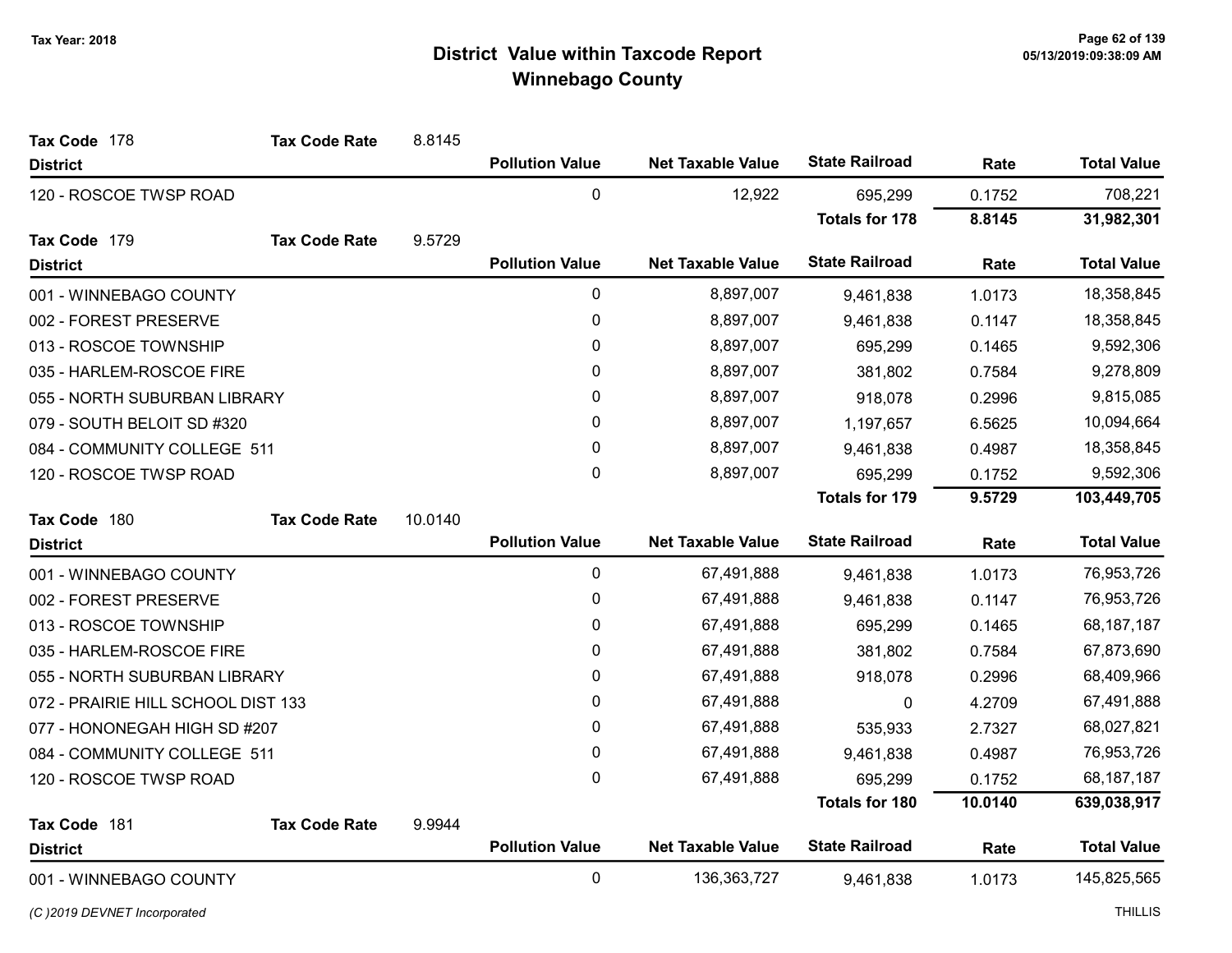| Tax Code 181                  | <b>Tax Code Rate</b> | 9.9944 |                        |                          |                       |        |                    |
|-------------------------------|----------------------|--------|------------------------|--------------------------|-----------------------|--------|--------------------|
| <b>District</b>               |                      |        | <b>Pollution Value</b> | <b>Net Taxable Value</b> | <b>State Railroad</b> | Rate   | <b>Total Value</b> |
| 002 - FOREST PRESERVE         |                      |        | 0                      | 136, 363, 727            | 9,461,838             | 0.1147 | 145,825,565        |
| 013 - ROSCOE TOWNSHIP         |                      |        | 0                      | 136,363,727              | 695,299               | 0.1465 | 137,059,026        |
| 035 - HARLEM-ROSCOE FIRE      |                      |        | $\pmb{0}$              | 136, 363, 727            | 381,802               | 0.7584 | 136,745,529        |
| 055 - NORTH SUBURBAN LIBRARY  |                      |        | 0                      | 136,363,727              | 918,078               | 0.2996 | 137,281,805        |
| 071 - KINNIKINNICK SD #131    |                      |        | 0                      | 136,363,727              | 95,030                | 4.2513 | 136,458,757        |
| 077 - HONONEGAH HIGH SD #207  |                      |        | $\mathbf 0$            | 136,363,727              | 535,933               | 2.7327 | 136,899,660        |
| 084 - COMMUNITY COLLEGE 511   |                      |        | 0                      | 136,363,727              | 9,461,838             | 0.4987 | 145,825,565        |
| 120 - ROSCOE TWSP ROAD        |                      |        | 0                      | 136,363,727              | 695,299               | 0.1752 | 137,059,026        |
|                               |                      |        |                        |                          | <b>Totals for 181</b> | 9.9944 | 1,258,980,498      |
| Tax Code 182                  | <b>Tax Code Rate</b> | 9.1760 |                        |                          |                       |        |                    |
| <b>District</b>               |                      |        | <b>Pollution Value</b> | <b>Net Taxable Value</b> | <b>State Railroad</b> | Rate   | <b>Total Value</b> |
| 001 - WINNEBAGO COUNTY        |                      |        | 0                      | 634,596                  | 9,461,838             | 1.0173 | 10,096,434         |
| 002 - FOREST PRESERVE         |                      |        | 0                      | 634,596                  | 9,461,838             | 0.1147 | 10,096,434         |
| 013 - ROSCOE TOWNSHIP         |                      |        | 0                      | 634,596                  | 695,299               | 0.1465 | 1,329,895          |
| 035 - HARLEM-ROSCOE FIRE      |                      |        | 0                      | 634,596                  | 381,802               | 0.7584 | 1,016,398          |
| 074 - ROCKTON SCHOOL DIST 140 |                      |        | 0                      | 634,596                  | 440,903               | 3.7325 | 1,075,499          |
| 077 - HONONEGAH HIGH SD #207  |                      |        | 0                      | 634,596                  | 535,933               | 2.7327 | 1,170,529          |
| 084 - COMMUNITY COLLEGE 511   |                      |        | $\pmb{0}$              | 634,596                  | 9,461,838             | 0.4987 | 10,096,434         |
| 120 - ROSCOE TWSP ROAD        |                      |        | 0                      | 634,596                  | 695,299               | 0.1752 | 1,329,895          |
|                               |                      |        |                        |                          | <b>Totals for 182</b> | 9.1760 | 36,211,518         |
| Tax Code 183                  | <b>Tax Code Rate</b> | 9.1760 |                        |                          |                       |        |                    |
| <b>District</b>               |                      |        | <b>Pollution Value</b> | <b>Net Taxable Value</b> | <b>State Railroad</b> | Rate   | <b>Total Value</b> |
| 001 - WINNEBAGO COUNTY        |                      |        | 0                      | 0                        | 9,461,838             | 1.0173 | 9,461,838          |
| 002 - FOREST PRESERVE         |                      |        | 0                      | 0                        | 9,461,838             | 0.1147 | 9,461,838          |
| 013 - ROSCOE TOWNSHIP         |                      |        | 0                      | 0                        | 695,299               | 0.1465 | 695,299            |
| 020 - MACHESNEY PARK VILLAGE  |                      |        | 0                      | 0                        | 0                     | 0.0000 | 0                  |
| 035 - HARLEM-ROSCOE FIRE      |                      |        | 0                      | 0                        | 381,802               | 0.7584 | 381,802            |
| 074 - ROCKTON SCHOOL DIST 140 |                      |        | 0                      | 0                        | 440,903               | 3.7325 | 440,903            |
| (C)2019 DEVNET Incorporated   |                      |        |                        |                          |                       |        | <b>THILLIS</b>     |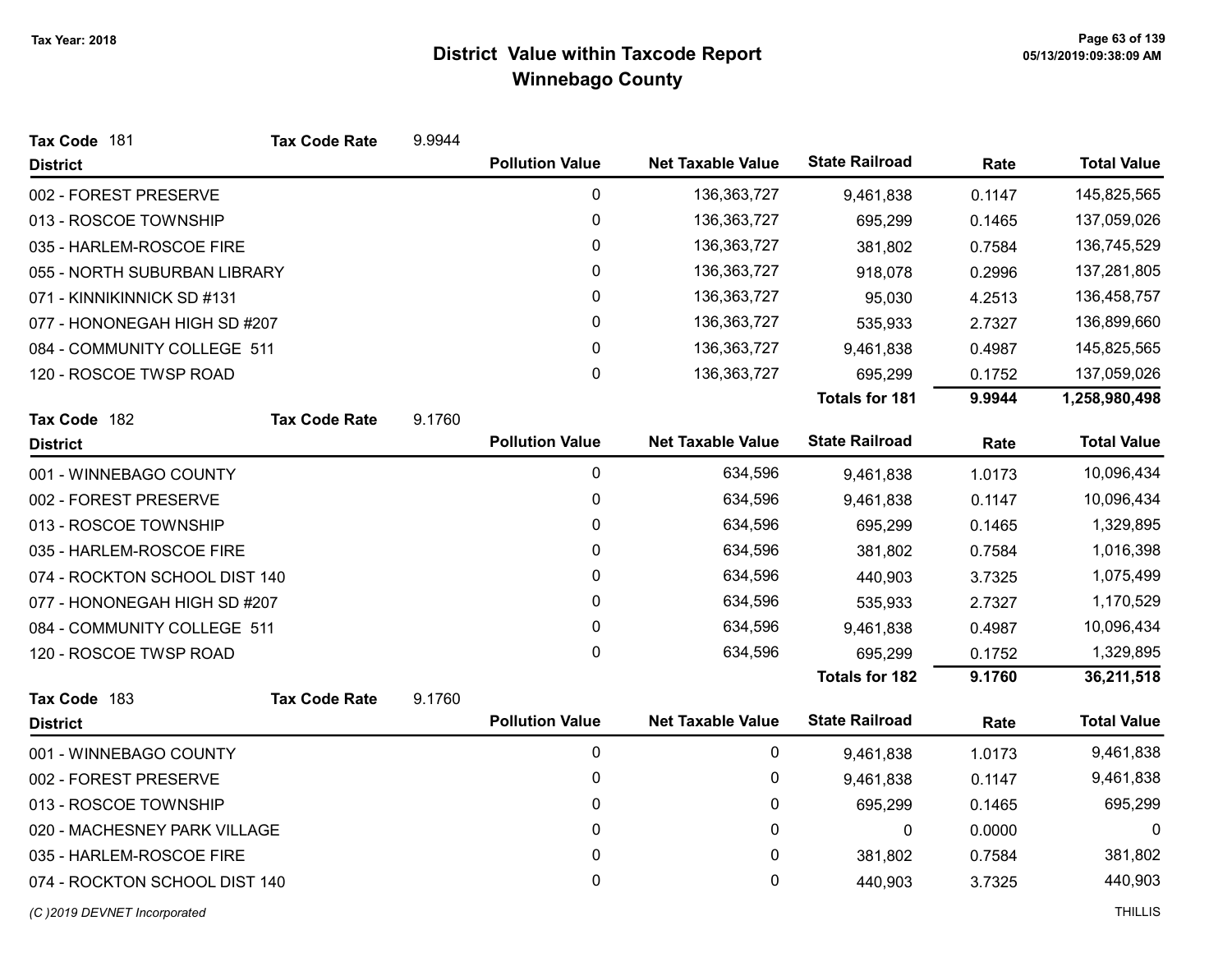| Tax Code 183                 | <b>Tax Code Rate</b>        | 9.1760  |                        |                          |                       |         |                    |
|------------------------------|-----------------------------|---------|------------------------|--------------------------|-----------------------|---------|--------------------|
| <b>District</b>              |                             |         | <b>Pollution Value</b> | <b>Net Taxable Value</b> | <b>State Railroad</b> | Rate    | <b>Total Value</b> |
| 077 - HONONEGAH HIGH SD #207 |                             |         | $\pmb{0}$              | 0                        | 535,933               | 2.7327  | 535,933            |
| 084 - COMMUNITY COLLEGE 511  |                             |         | 0                      | $\pmb{0}$                | 9,461,838             | 0.4987  | 9,461,838          |
| 120 - ROSCOE TWSP ROAD       |                             |         | 0                      | 0                        | 695,299               | 0.1752  | 695,299            |
|                              |                             |         |                        |                          | <b>Totals for 183</b> | 9.1760  | 31,134,750         |
| Tax Code 184                 | <b>Tax Code Rate</b>        | 10.5177 |                        |                          |                       |         |                    |
| <b>District</b>              |                             |         | <b>Pollution Value</b> | <b>Net Taxable Value</b> | <b>State Railroad</b> | Rate    | <b>Total Value</b> |
| 001 - WINNEBAGO COUNTY       |                             |         | 0                      | 1,062,045                | 9,461,838             | 1.0173  | 10,523,883         |
| 002 - FOREST PRESERVE        |                             |         | 0                      | 1,062,045                | 9,461,838             | 0.1147  | 10,523,883         |
| 013 - ROSCOE TOWNSHIP        |                             |         | 0                      | 1,062,045                | 695,299               | 0.1465  | 1,757,344          |
| 035 - HARLEM-ROSCOE FIRE     |                             |         | 0                      | 1,062,045                | 381,802               | 0.7584  | 1,443,847          |
| 055 - NORTH SUBURBAN LIBRARY |                             |         | 0                      | 1,062,045                | 918,078               | 0.2996  | 1,980,123          |
| 075 - NORTH BOONE SD #200    |                             |         | 0                      | 1,062,045                | 0                     | 7.5073  | 1,062,045          |
|                              | 084 - COMMUNITY COLLEGE 511 |         | 0                      | 1,062,045                | 9,461,838             | 0.4987  | 10,523,883         |
| 120 - ROSCOE TWSP ROAD       |                             |         | 0                      | 1,062,045                | 695,299               | 0.1752  | 1,757,344          |
|                              |                             |         |                        |                          | <b>Totals for 184</b> | 10.5177 | 39,572,352         |
| Tax Code 185                 | <b>Tax Code Rate</b>        | 10.6547 |                        |                          |                       |         |                    |
| <b>District</b>              |                             |         | <b>Pollution Value</b> | <b>Net Taxable Value</b> | <b>State Railroad</b> | Rate    | <b>Total Value</b> |
| 001 - WINNEBAGO COUNTY       |                             |         | $\mathbf 0$            | 10,716,035               | 9,461,838             | 1.0173  | 20,177,873         |
| 002 - FOREST PRESERVE        |                             |         | 0                      | 10,716,035               | 9,461,838             | 0.1147  | 20,177,873         |
| 013 - ROSCOE TOWNSHIP        |                             |         | 0                      | 10,716,035               | 695,299               | 0.1465  | 11,411,334         |
| 025 - ROSCOE VILLAGE         |                             |         | 0                      | 10,716,035               | 0                     | 0.6603  | 10,716,035         |
| 035 - HARLEM-ROSCOE FIRE     |                             |         | 0                      | 10,716,035               | 381,802               | 0.7584  | 11,097,837         |
| 055 - NORTH SUBURBAN LIBRARY |                             |         | 0                      | 10,716,035               | 918,078               | 0.2996  | 11,634,113         |
| 071 - KINNIKINNICK SD #131   |                             |         | 0                      | 10,716,035               | 95,030                | 4.2513  | 10,811,065         |
| 077 - HONONEGAH HIGH SD #207 |                             |         | 0                      | 10,716,035               | 535,933               | 2.7327  | 11,251,968         |
| 084 - COMMUNITY COLLEGE 511  |                             |         | 0                      | 10,716,035               | 9,461,838             | 0.4987  | 20, 177, 873       |
| 120 - ROSCOE TWSP ROAD       |                             |         | 0                      | 10,716,035               | 695,299               | 0.1752  | 11,411,334         |
|                              |                             |         |                        |                          | <b>Totals for 185</b> | 10.6547 | 138,867,305        |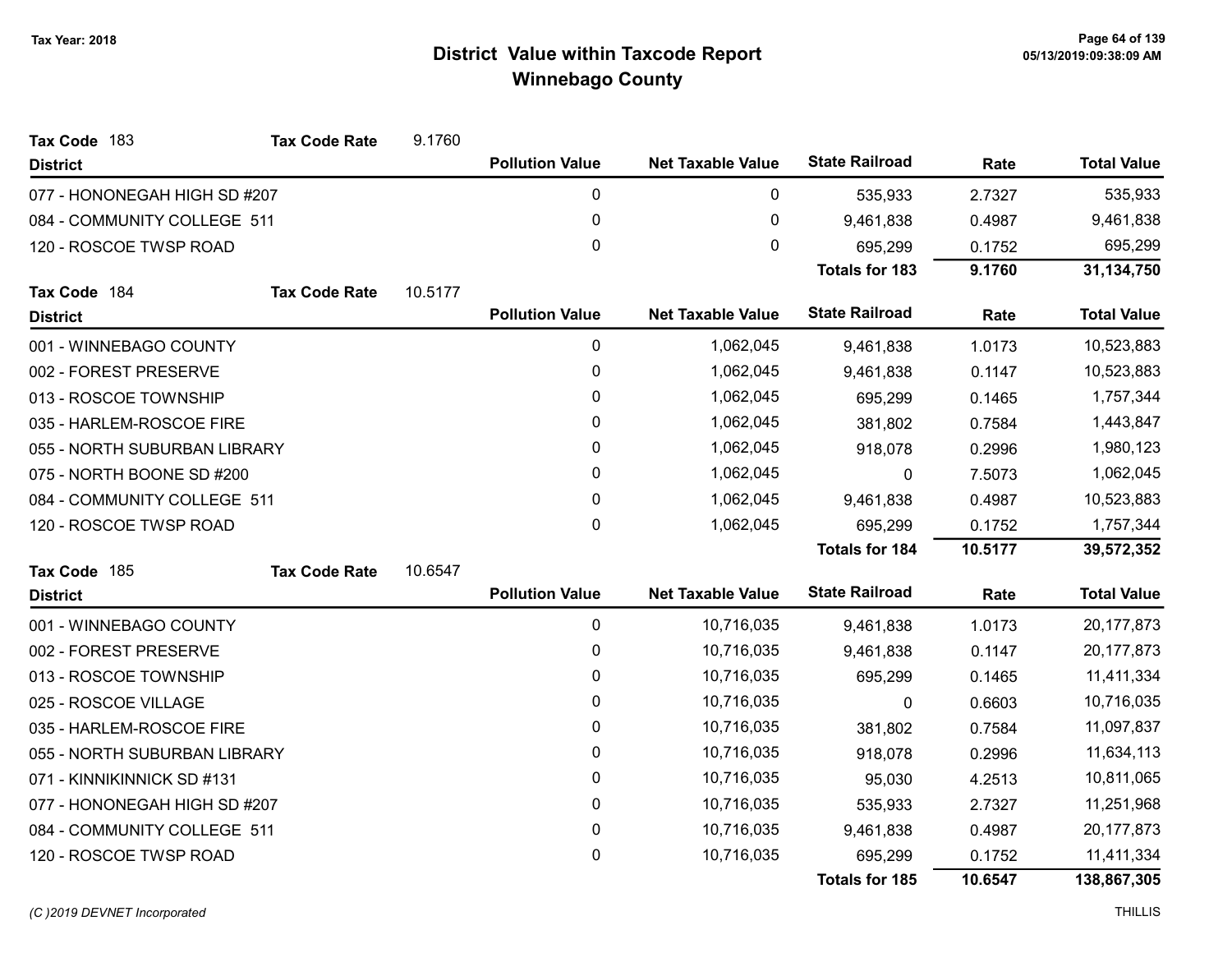| Tax Code 187                       | <b>Tax Code Rate</b> | 10.1908 |                        |                          |                       |         |                    |
|------------------------------------|----------------------|---------|------------------------|--------------------------|-----------------------|---------|--------------------|
| <b>District</b>                    |                      |         | <b>Pollution Value</b> | <b>Net Taxable Value</b> | <b>State Railroad</b> | Rate    | <b>Total Value</b> |
| 001 - WINNEBAGO COUNTY             |                      |         | $\pmb{0}$              | 2,691,580                | 9,461,838             | 1.0173  | 12,153,418         |
| 002 - FOREST PRESERVE              |                      |         | $\pmb{0}$              | 2,691,580                | 9,461,838             | 0.1147  | 12, 153, 418       |
| 013 - ROSCOE TOWNSHIP              |                      |         | $\pmb{0}$              | 2,691,580                | 695,299               | 0.1465  | 3,386,879          |
| 035 - HARLEM-ROSCOE FIRE           |                      |         | 0                      | 2,691,580                | 381,802               | 0.7584  | 3,073,382          |
| 051 - ROCK RIVER WATER REC         |                      |         | $\pmb{0}$              | 2,691,580                | 5,057,136             | 0.1964  | 7,748,716          |
| 055 - NORTH SUBURBAN LIBRARY       |                      |         | $\pmb{0}$              | 2,691,580                | 918,078               | 0.2996  | 3,609,658          |
| 071 - KINNIKINNICK SD #131         |                      |         | $\pmb{0}$              | 2,691,580                | 95,030                | 4.2513  | 2,786,610          |
| 077 - HONONEGAH HIGH SD #207       |                      |         | $\pmb{0}$              | 2,691,580                | 535,933               | 2.7327  | 3,227,513          |
| 084 - COMMUNITY COLLEGE 511        |                      |         | 0                      | 2,691,580                | 9,461,838             | 0.4987  | 12,153,418         |
| 120 - ROSCOE TWSP ROAD             |                      |         | $\pmb{0}$              | 2,691,580                | 695,299               | 0.1752  | 3,386,879          |
|                                    |                      |         |                        |                          | <b>Totals for 187</b> | 10.1908 | 63,679,891         |
| Tax Code 188                       | <b>Tax Code Rate</b> | 10.2104 |                        |                          |                       |         |                    |
| <b>District</b>                    |                      |         | <b>Pollution Value</b> | <b>Net Taxable Value</b> | <b>State Railroad</b> | Rate    | <b>Total Value</b> |
| 001 - WINNEBAGO COUNTY             |                      |         | 0                      | 591,288                  | 9,461,838             | 1.0173  | 10,053,126         |
| 002 - FOREST PRESERVE              |                      |         | $\pmb{0}$              | 591,288                  | 9,461,838             | 0.1147  | 10,053,126         |
| 013 - ROSCOE TOWNSHIP              |                      |         | 0                      | 591,288                  | 695,299               | 0.1465  | 1,286,587          |
| 035 - HARLEM-ROSCOE FIRE           |                      |         | 0                      | 591,288                  | 381,802               | 0.7584  | 973,090            |
| 051 - ROCK RIVER WATER REC         |                      |         | 0                      | 591,288                  | 5,057,136             | 0.1964  | 5,648,424          |
| 055 - NORTH SUBURBAN LIBRARY       |                      |         | 0                      | 591,288                  | 918,078               | 0.2996  | 1,509,366          |
| 072 - PRAIRIE HILL SCHOOL DIST 133 |                      |         | $\pmb{0}$              | 591,288                  | 0                     | 4.2709  | 591,288            |
| 077 - HONONEGAH HIGH SD #207       |                      |         | $\mathbf{0}$           | 591,288                  | 535,933               | 2.7327  | 1,127,221          |
| 084 - COMMUNITY COLLEGE 511        |                      |         | $\pmb{0}$              | 591,288                  | 9,461,838             | 0.4987  | 10,053,126         |
| 120 - ROSCOE TWSP ROAD             |                      |         | $\mathbf 0$            | 591,288                  | 695,299               | 0.1752  | 1,286,587          |
|                                    |                      |         |                        |                          | <b>Totals for 188</b> | 10.2104 | 42,581,941         |
| Tax Code 189                       | <b>Tax Code Rate</b> | 10.8511 |                        |                          |                       |         |                    |
| <b>District</b>                    |                      |         | <b>Pollution Value</b> | <b>Net Taxable Value</b> | <b>State Railroad</b> | Rate    | <b>Total Value</b> |
| 001 - WINNEBAGO COUNTY             |                      |         | $\pmb{0}$              | 68,605,583               | 9,461,838             | 1.0173  | 78,067,421         |
| 002 - FOREST PRESERVE              |                      |         | $\pmb{0}$              | 68,605,583               | 9,461,838             | 0.1147  | 78,067,421         |
| (C)2019 DEVNET Incorporated        |                      |         |                        |                          |                       |         | <b>THILLIS</b>     |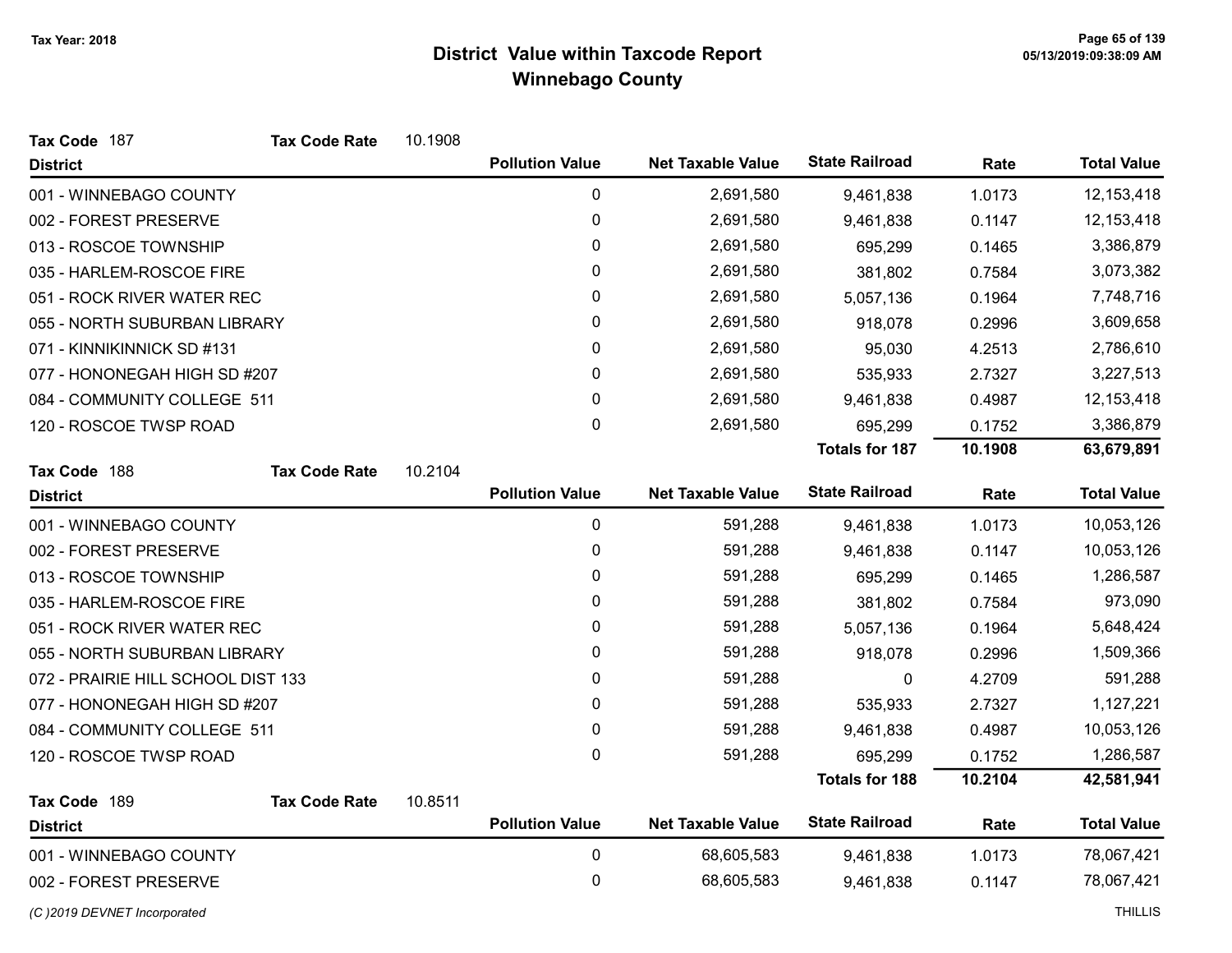| Tax Code 189                    | <b>Tax Code Rate</b> | 10.8511 |                        |                          |                       |         |                    |
|---------------------------------|----------------------|---------|------------------------|--------------------------|-----------------------|---------|--------------------|
| <b>District</b>                 |                      |         | <b>Pollution Value</b> | <b>Net Taxable Value</b> | <b>State Railroad</b> | Rate    | <b>Total Value</b> |
| 013 - ROSCOE TOWNSHIP           |                      |         | $\pmb{0}$              | 68,605,583               | 695,299               | 0.1465  | 69,300,882         |
| 025 - ROSCOE VILLAGE            |                      |         | 0                      | 68,605,583               | 0                     | 0.6603  | 68,605,583         |
| 035 - HARLEM-ROSCOE FIRE        |                      |         | 0                      | 68,605,583               | 381,802               | 0.7584  | 68,987,385         |
| 051 - ROCK RIVER WATER REC      |                      |         | 0                      | 68,605,583               | 5,057,136             | 0.1964  | 73,662,719         |
| 055 - NORTH SUBURBAN LIBRARY    |                      |         | 0                      | 68,605,583               | 918,078               | 0.2996  | 69,523,661         |
| 071 - KINNIKINNICK SD #131      |                      |         | 0                      | 68,605,583               | 95,030                | 4.2513  | 68,700,613         |
| 077 - HONONEGAH HIGH SD #207    |                      |         | 0                      | 68,605,583               | 535,933               | 2.7327  | 69,141,516         |
| 084 - COMMUNITY COLLEGE 511     |                      |         | 0                      | 68,605,583               | 9,461,838             | 0.4987  | 78,067,421         |
| 120 - ROSCOE TWSP ROAD          |                      |         | 0                      | 68,605,583               | 695,299               | 0.1752  | 69,300,882         |
|                                 |                      |         |                        |                          | <b>Totals for 189</b> | 10.8511 | 791,425,504        |
| Tax Code 190                    | <b>Tax Code Rate</b> | 9.8765  |                        |                          |                       |         |                    |
| <b>District</b>                 |                      |         | <b>Pollution Value</b> | <b>Net Taxable Value</b> | <b>State Railroad</b> | Rate    | <b>Total Value</b> |
| 001 - WINNEBAGO COUNTY          |                      |         | $\pmb{0}$              | 37,190,765               | 9,461,838             | 1.0173  | 46,652,603         |
| 002 - FOREST PRESERVE           |                      |         | $\pmb{0}$              | 37,190,765               | 9,461,838             | 0.1147  | 46,652,603         |
| 012 - ROCKTON TOWNSHIP          |                      |         | 0                      | 37,190,765               | 994,063               | 0.1954  | 38, 184, 828       |
| 026 - SOUTH BELOIT CITY         |                      |         | 0                      | 37,190,765               | 1,101,773             | 1.1260  | 38,292,538         |
| 061 - SOUTH BELOIT CITY LIBRARY |                      |         | 0                      | 37,190,765               | 1,101,773             | 0.2071  | 38,292,538         |
| 079 - SOUTH BELOIT SD #320      |                      |         | 0                      | 37,190,765               | 1,197,657             | 6.5625  | 38,388,422         |
| 084 - COMMUNITY COLLEGE 511     |                      |         | $\pmb{0}$              | 37,190,765               | 9,461,838             | 0.4987  | 46,652,603         |
| 119 - ROCKTON TWSP ROAD         |                      |         | 0                      | 37,190,765               | 994,063               | 0.1548  | 38,184,828         |
|                                 |                      |         |                        |                          | <b>Totals for 190</b> | 9.8765  | 331,300,963        |
| Tax Code 191                    | <b>Tax Code Rate</b> | 9.4693  |                        |                          |                       |         |                    |
| <b>District</b>                 |                      |         | <b>Pollution Value</b> | <b>Net Taxable Value</b> | <b>State Railroad</b> | Rate    | <b>Total Value</b> |
| 001 - WINNEBAGO COUNTY          |                      |         | $\pmb{0}$              | 12,200,167               | 9,461,838             | 1.0173  | 21,662,005         |
| 002 - FOREST PRESERVE           |                      |         | 0                      | 12,200,167               | 9,461,838             | 0.1147  | 21,662,005         |
| 012 - ROCKTON TOWNSHIP          |                      |         | 0                      | 12,200,167               | 994,063               | 0.1954  | 13,194,230         |
| 041 - ROCKTON FIRE              |                      |         | 0                      | 12,200,167               | 474,074               | 0.7146  | 12,674,241         |
| 057 - TALCOTT FREE LIBRARY      |                      |         | 0                      | 12,200,167               | 333,096               | 0.2113  | 12,533,263         |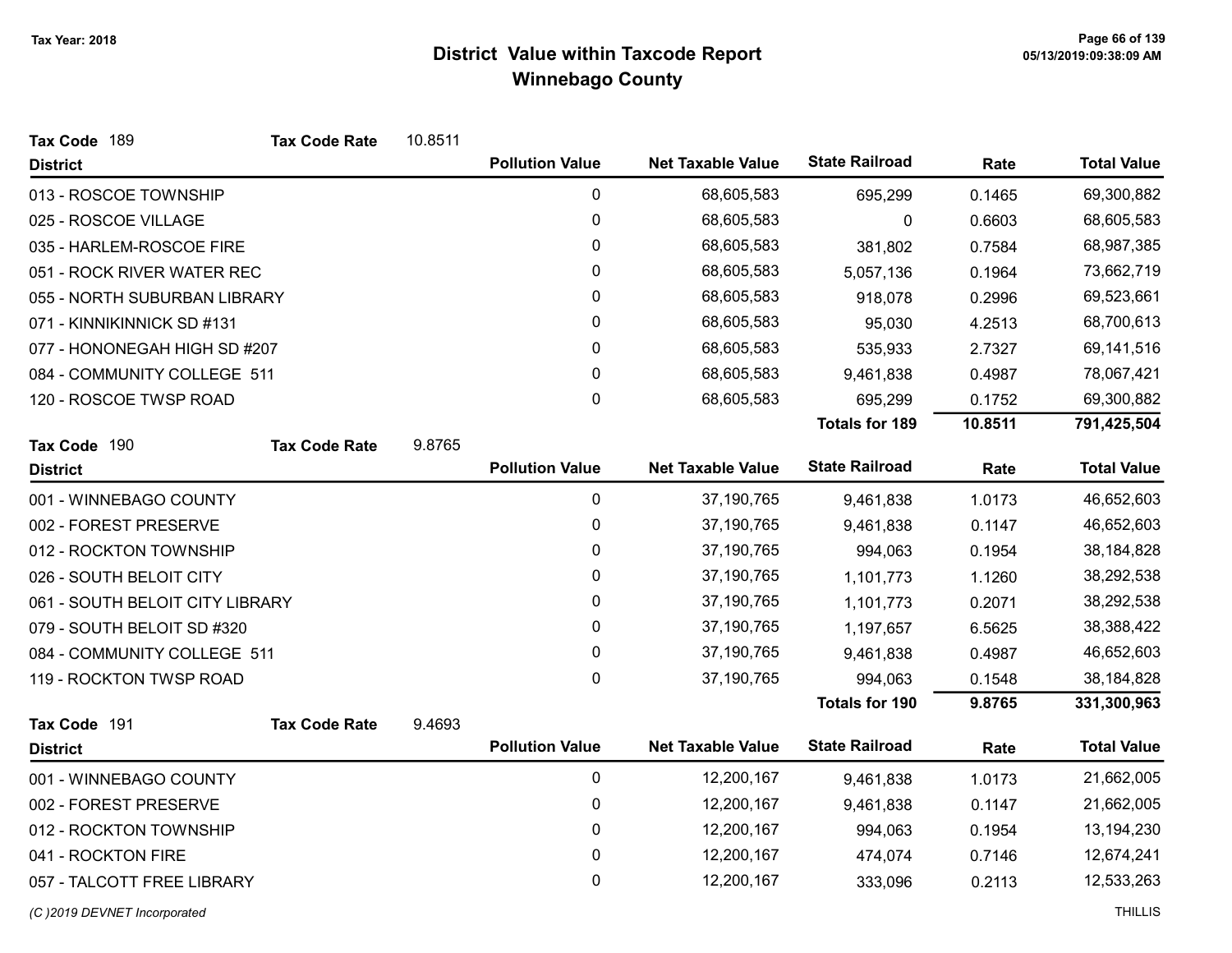| Tax Code 191                       | <b>Tax Code Rate</b> | 9.4693  |                        |                          |                       |         |                    |
|------------------------------------|----------------------|---------|------------------------|--------------------------|-----------------------|---------|--------------------|
| <b>District</b>                    |                      |         | <b>Pollution Value</b> | <b>Net Taxable Value</b> | <b>State Railroad</b> | Rate    | <b>Total Value</b> |
| 079 - SOUTH BELOIT SD #320         |                      |         | 0                      | 12,200,167               | 1,197,657             | 6.5625  | 13,397,824         |
| 084 - COMMUNITY COLLEGE 511        |                      |         | $\mathbf 0$            | 12,200,167               | 9,461,838             | 0.4987  | 21,662,005         |
| 119 - ROCKTON TWSP ROAD            |                      |         | 0                      | 12,200,167               | 994,063               | 0.1548  | 13,194,230         |
|                                    |                      |         |                        |                          | <b>Totals for 191</b> | 9.4693  | 129,979,803        |
| Tax Code 192                       | <b>Tax Code Rate</b> | 10.6743 |                        |                          |                       |         |                    |
| <b>District</b>                    |                      |         | <b>Pollution Value</b> | <b>Net Taxable Value</b> | <b>State Railroad</b> | Rate    | <b>Total Value</b> |
| 001 - WINNEBAGO COUNTY             |                      |         | 0                      | 15,674,457               | 9,461,838             | 1.0173  | 25,136,295         |
| 002 - FOREST PRESERVE              |                      |         | 0                      | 15,674,457               | 9,461,838             | 0.1147  | 25, 136, 295       |
| 013 - ROSCOE TOWNSHIP              |                      |         | 0                      | 15,674,457               | 695,299               | 0.1465  | 16,369,756         |
| 025 - ROSCOE VILLAGE               |                      |         | 0                      | 15,674,457               | 0                     | 0.6603  | 15,674,457         |
| 035 - HARLEM-ROSCOE FIRE           |                      |         | 0                      | 15,674,457               | 381,802               | 0.7584  | 16,056,259         |
| 055 - NORTH SUBURBAN LIBRARY       |                      |         | 0                      | 15,674,457               | 918,078               | 0.2996  | 16,592,535         |
| 072 - PRAIRIE HILL SCHOOL DIST 133 |                      |         | $\mathbf{0}$           | 15,674,457               | 0                     | 4.2709  | 15,674,457         |
| 077 - HONONEGAH HIGH SD #207       |                      |         | $\pmb{0}$              | 15,674,457               | 535,933               | 2.7327  | 16,210,390         |
| 084 - COMMUNITY COLLEGE 511        |                      |         | 0                      | 15,674,457               | 9,461,838             | 0.4987  | 25, 136, 295       |
| 120 - ROSCOE TWSP ROAD             |                      |         | 0                      | 15,674,457               | 695,299               | 0.1752  | 16,369,756         |
|                                    |                      |         |                        |                          | <b>Totals for 192</b> | 10.6743 | 188,356,495        |
| Tax Code 193                       | <b>Tax Code Rate</b> | 9.5489  |                        |                          |                       |         |                    |
| <b>District</b>                    |                      |         | <b>Pollution Value</b> | <b>Net Taxable Value</b> | <b>State Railroad</b> | Rate    | <b>Total Value</b> |
| 001 - WINNEBAGO COUNTY             |                      |         | 0                      | 8,168,542                | 9,461,838             | 1.0173  | 17,630,380         |
| 002 - FOREST PRESERVE              |                      |         | 0                      | 8,168,542                | 9,461,838             | 0.1147  | 17,630,380         |
| 012 - ROCKTON TOWNSHIP             |                      |         | 0                      | 8,168,542                | 994,063               | 0.1954  | 9,162,605          |
| 041 - ROCKTON FIRE                 |                      |         | 0                      | 8,168,542                | 474,074               | 0.7146  | 8,642,616          |
| 057 - TALCOTT FREE LIBRARY         |                      |         | $\pmb{0}$              | 8,168,542                | 333,096               | 0.2113  | 8,501,638          |
| 073 - SHIRLAND SCHOOL DIST 134     |                      |         | 0                      | 8,168,542                | 0                     | 3.9094  | 8,168,542          |
| 077 - HONONEGAH HIGH SD #207       |                      |         | 0                      | 8,168,542                | 535,933               | 2.7327  | 8,704,475          |
| 084 - COMMUNITY COLLEGE 511        |                      |         | 0                      | 8,168,542                | 9,461,838             | 0.4987  | 17,630,380         |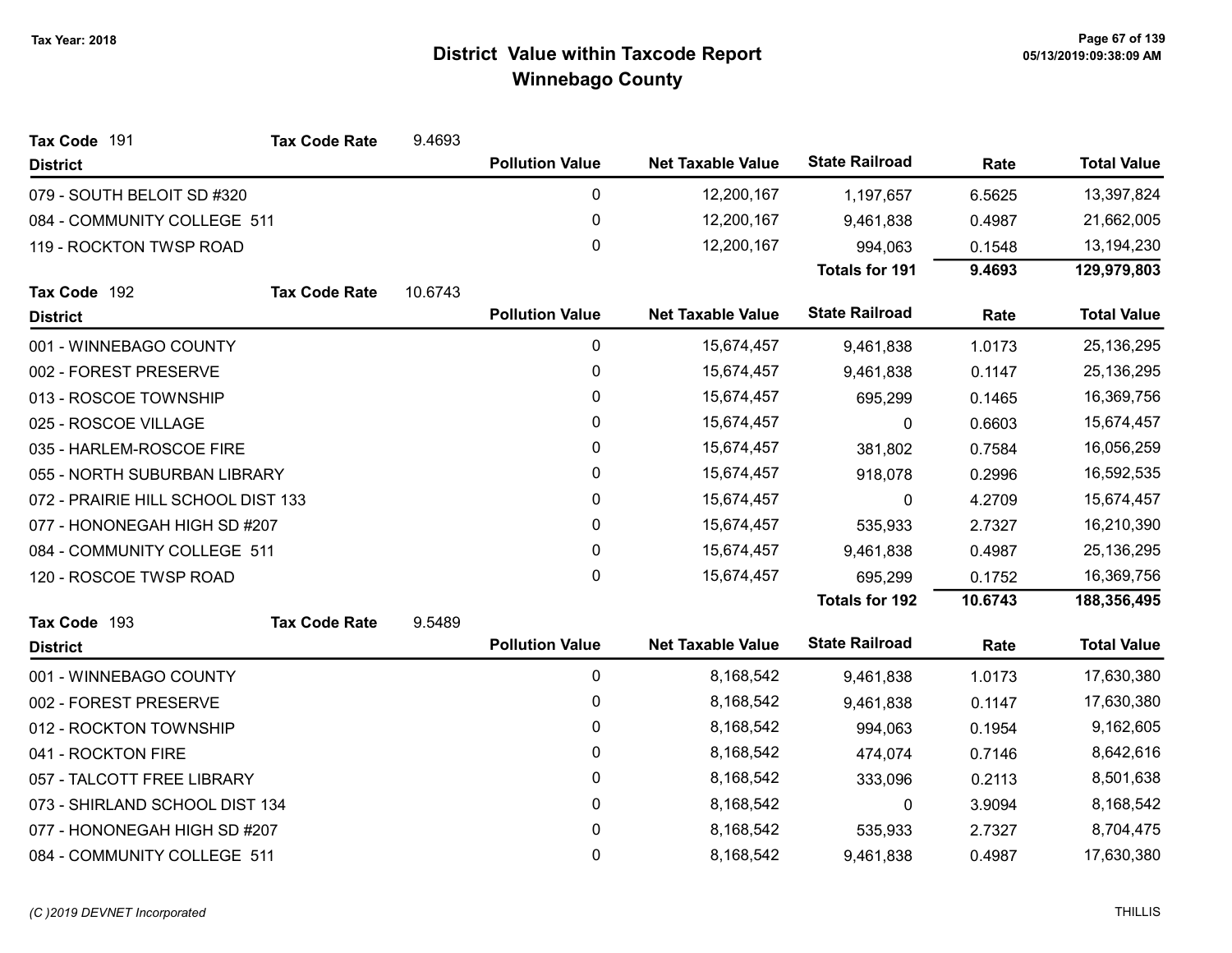| Tax Code 193                   | <b>Tax Code Rate</b> | 9.5489  |                        |                          |                       |           |                    |
|--------------------------------|----------------------|---------|------------------------|--------------------------|-----------------------|-----------|--------------------|
| <b>District</b>                |                      |         | <b>Pollution Value</b> | <b>Net Taxable Value</b> | <b>State Railroad</b> | Rate      | <b>Total Value</b> |
| 119 - ROCKTON TWSP ROAD        |                      |         | $\pmb{0}$              | 8,168,542                | 994,063               | 0.1548    | 9,162,605          |
|                                |                      |         |                        |                          | <b>Totals for 193</b> | 9.5489    | 105,233,621        |
| Tax Code 194                   | <b>Tax Code Rate</b> | 10.1986 |                        |                          |                       |           |                    |
| <b>District</b>                |                      |         | <b>Pollution Value</b> | <b>Net Taxable Value</b> | <b>State Railroad</b> | Rate      | <b>Total Value</b> |
| 001 - WINNEBAGO COUNTY         |                      |         | 0                      | 2,302,321                | 9,461,838             | 1.0173    | 11,764,159         |
| 002 - FOREST PRESERVE          |                      |         | 0                      | 2,302,321                | 9,461,838             | 0.1147    | 11,764,159         |
| 006 - HARLEM TOWNSHIP          |                      |         | $\pmb{0}$              | 2,302,321                | $\mathbf 0$           | 0.1110    | 2,302,321          |
| 037 - NORTH PARK FIRE          |                      |         | 0                      | 2,302,321                | 473,168               | 0.4553    | 2,775,489          |
| 051 - ROCK RIVER WATER REC     |                      |         | $\pmb{0}$              | 2,302,321                | 5,057,136             | 0.1964    | 7,359,457          |
| 055 - NORTH SUBURBAN LIBRARY   |                      |         | 0                      | 2,302,321                | 918,078               | 0.2996    | 3,220,399          |
| 060 - GREATER RKFD AIRPORT     |                      | 0       | 2,302,321              | 6,539,390                | 0.1073                | 8,841,711 |                    |
| 076 - ROCKFORD SCHOOL DIST 205 |                      |         | $\pmb{0}$              | 2,302,321                | 5,750,701             | 7.3508    | 8,053,022          |
| 084 - COMMUNITY COLLEGE 511    |                      |         | 0                      | 2,302,321                | 9,461,838             | 0.4987    | 11,764,159         |
| 113 - HARLEM TWSP ROAD         |                      |         | 0                      | 2,302,321                | 0                     | 0.0475    | 2,302,321          |
|                                |                      |         |                        |                          | <b>Totals for 194</b> | 10.1986   | 70,147,197         |
| Tax Code 196                   | <b>Tax Code Rate</b> | 9.3724  |                        |                          |                       |           |                    |
| <b>District</b>                |                      |         | <b>Pollution Value</b> | <b>Net Taxable Value</b> | <b>State Railroad</b> | Rate      | <b>Total Value</b> |
| 001 - WINNEBAGO COUNTY         |                      |         | 0                      | 10,189                   | 9,461,838             | 1.0173    | 9,472,027          |
| 002 - FOREST PRESERVE          |                      |         | $\pmb{0}$              | 10,189                   | 9,461,838             | 0.1147    | 9,472,027          |
| 013 - ROSCOE TOWNSHIP          |                      |         | $\pmb{0}$              | 10,189                   | 695,299               | 0.1465    | 705,488            |
| 035 - HARLEM-ROSCOE FIRE       |                      |         | 0                      | 10,189                   | 381,802               | 0.7584    | 391,991            |
| 051 - ROCK RIVER WATER REC     |                      |         | 0                      | 10,189                   | 5,057,136             | 0.1964    | 5,067,325          |
| 074 - ROCKTON SCHOOL DIST 140  |                      |         | 0                      | 10,189                   | 440,903               | 3.7325    | 451,092            |
| 077 - HONONEGAH HIGH SD #207   |                      |         | 0                      | 10,189                   | 535,933               | 2.7327    | 546,122            |
| 084 - COMMUNITY COLLEGE 511    |                      |         | 0                      | 10,189                   | 9,461,838             | 0.4987    | 9,472,027          |
| 120 - ROSCOE TWSP ROAD         |                      |         | 0                      | 10,189                   | 695,299               | 0.1752    | 705,488            |
|                                |                      |         |                        |                          | <b>Totals for 196</b> | 9.3724    | 36,283,587         |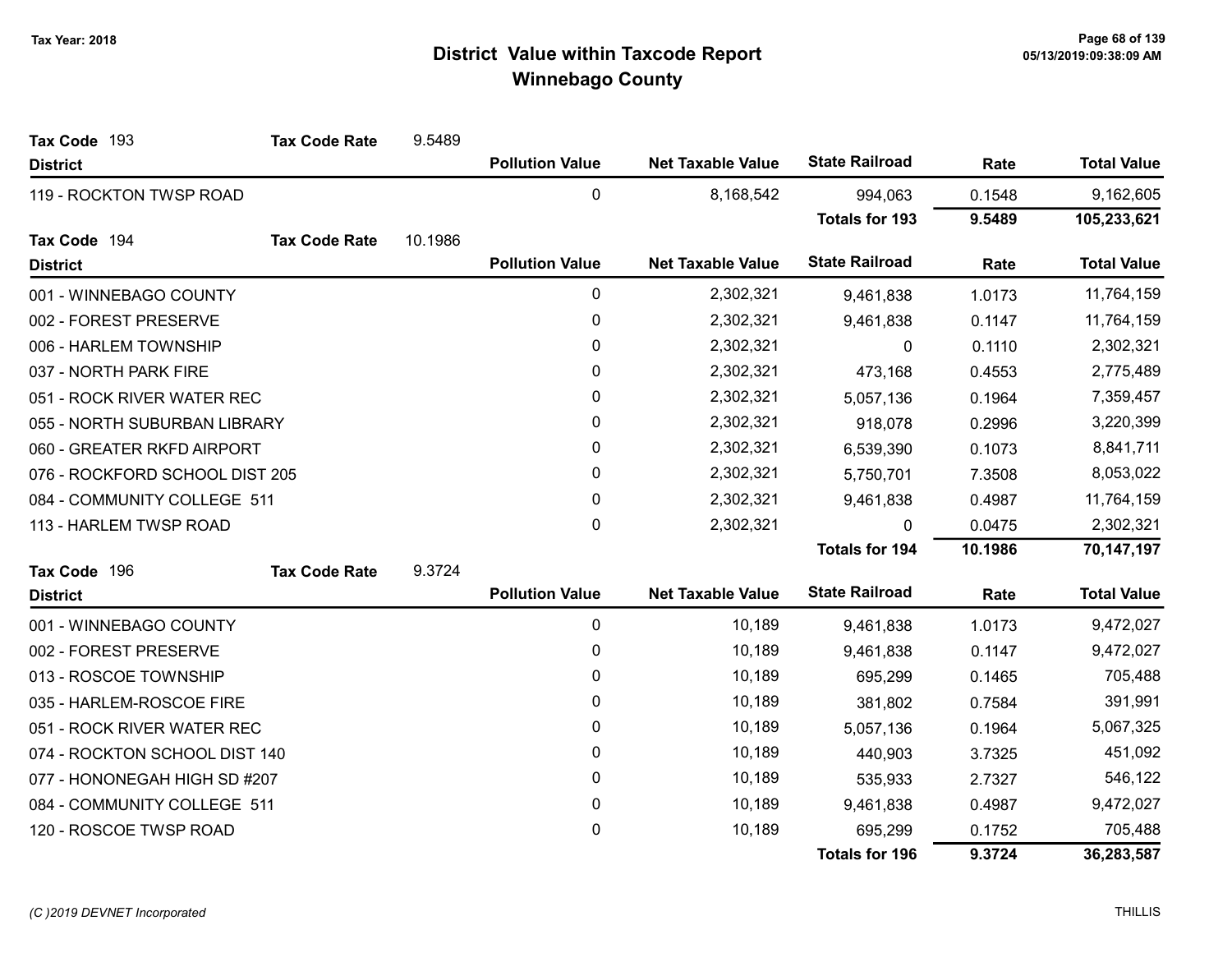| Tax Code 197                  | <b>Tax Code Rate</b> | 10.0266 |                        |                          |                       |         |                    |
|-------------------------------|----------------------|---------|------------------------|--------------------------|-----------------------|---------|--------------------|
| <b>District</b>               |                      |         | <b>Pollution Value</b> | <b>Net Taxable Value</b> | <b>State Railroad</b> | Rate    | <b>Total Value</b> |
| 001 - WINNEBAGO COUNTY        |                      |         | 0                      | 103,783,716              | 9,461,838             | 1.0173  | 113,245,554        |
| 002 - FOREST PRESERVE         |                      |         | 0                      | 103,783,716              | 9,461,838             | 0.1147  | 113,245,554        |
| 012 - ROCKTON TOWNSHIP        |                      |         | 0                      | 103,783,716              | 994,063               | 0.1954  | 104,777,779        |
| 024 - ROCKTON VILLAGE         |                      |         | 0                      | 103,783,716              | 116,791               | 0.6546  | 103,900,507        |
| 041 - ROCKTON FIRE            |                      |         | 0                      | 103,783,716              | 474,074               | 0.7146  | 104,257,790        |
| 057 - TALCOTT FREE LIBRARY    |                      |         | 0                      | 103,783,716              | 333,096               | 0.2113  | 104,116,812        |
| 074 - ROCKTON SCHOOL DIST 140 |                      |         | 0                      | 103,783,716              | 440,903               | 3.7325  | 104,224,619        |
| 077 - HONONEGAH HIGH SD #207  |                      |         | 0                      | 103,783,716              | 535,933               | 2.7327  | 104,319,649        |
| 084 - COMMUNITY COLLEGE 511   |                      |         | 0                      | 103,783,716              | 9,461,838             | 0.4987  | 113,245,554        |
| 119 - ROCKTON TWSP ROAD       |                      |         | 0                      | 103,783,716              | 994,063               | 0.1548  | 104,777,779        |
|                               |                      |         |                        |                          | <b>Totals for 197</b> | 10.0266 | 1,070,111,597      |
| Tax Code 198                  | <b>Tax Code Rate</b> | 10.6490 |                        |                          |                       |         |                    |
| <b>District</b>               |                      |         | <b>Pollution Value</b> | <b>Net Taxable Value</b> | <b>State Railroad</b> | Rate    | <b>Total Value</b> |
| 001 - WINNEBAGO COUNTY        |                      |         | 0                      | 4,424,846                | 9,461,838             | 1.0173  | 13,886,684         |
| 002 - FOREST PRESERVE         |                      |         | 0                      | 4,424,846                | 9,461,838             | 0.1147  | 13,886,684         |
| 013 - ROSCOE TOWNSHIP         |                      |         | 0                      | 4,424,846                | 695,299               | 0.1465  | 5,120,145          |
| 024 - ROCKTON VILLAGE         |                      |         | 0                      | 4,424,846                | 116,791               | 0.6546  | 4,541,637          |
| 035 - HARLEM-ROSCOE FIRE      |                      |         | 0                      | 4,424,846                | 381,802               | 0.7584  | 4,806,648          |
| 055 - NORTH SUBURBAN LIBRARY  |                      |         | 0                      | 4,424,846                | 918,078               | 0.2996  | 5,342,924          |
| 071 - KINNIKINNICK SD #131    |                      |         | 0                      | 4,424,846                | 95,030                | 4.2513  | 4,519,876          |
| 077 - HONONEGAH HIGH SD #207  |                      |         | 0                      | 4,424,846                | 535,933               | 2.7327  | 4,960,779          |
| 084 - COMMUNITY COLLEGE 511   |                      |         | 0                      | 4,424,846                | 9,461,838             | 0.4987  | 13,886,684         |
| 120 - ROSCOE TWSP ROAD        |                      |         | 0                      | 4,424,846                | 695,299               | 0.1752  | 5,120,145          |
|                               |                      |         |                        |                          | <b>Totals for 198</b> | 10.6490 | 76,072,206         |
| Tax Code 199                  | <b>Tax Code Rate</b> | 10.8454 |                        |                          |                       |         |                    |
| <b>District</b>               |                      |         | <b>Pollution Value</b> | <b>Net Taxable Value</b> | <b>State Railroad</b> | Rate    | <b>Total Value</b> |
| 001 - WINNEBAGO COUNTY        |                      |         | $\mathbf 0$            | 40,221,857               | 9,461,838             | 1.0173  | 49,683,695         |
| 002 - FOREST PRESERVE         |                      |         | 0                      | 40,221,857               | 9,461,838             | 0.1147  | 49,683,695         |
|                               |                      |         |                        |                          |                       |         |                    |

(C)2019 DEVNET Incorporated THILLIS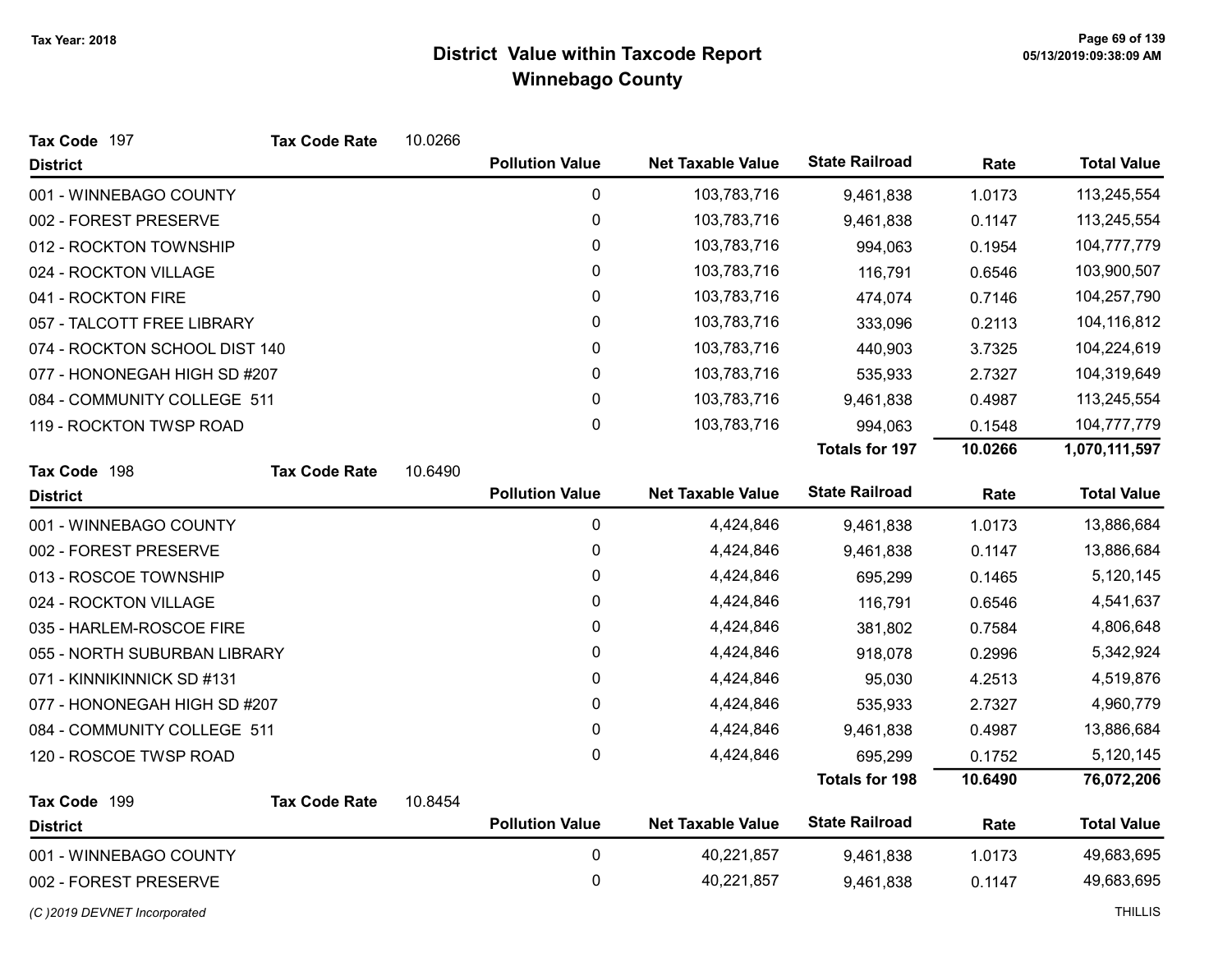| Tax Code 199                  | <b>Tax Code Rate</b> | 10.8454 |                        |                          |                       |         |                    |
|-------------------------------|----------------------|---------|------------------------|--------------------------|-----------------------|---------|--------------------|
| <b>District</b>               |                      |         | <b>Pollution Value</b> | <b>Net Taxable Value</b> | <b>State Railroad</b> | Rate    | <b>Total Value</b> |
| 013 - ROSCOE TOWNSHIP         |                      |         | 0                      | 40,221,857               | 695,299               | 0.1465  | 40,917,156         |
| 024 - ROCKTON VILLAGE         |                      |         | $\mathbf 0$            | 40,221,857               | 116,791               | 0.6546  | 40,338,648         |
| 035 - HARLEM-ROSCOE FIRE      |                      |         | 0                      | 40,221,857               | 381,802               | 0.7584  | 40,603,659         |
| 051 - ROCK RIVER WATER REC    |                      |         | 0                      | 40,221,857               | 5,057,136             | 0.1964  | 45,278,993         |
| 055 - NORTH SUBURBAN LIBRARY  |                      |         | 0                      | 40,221,857               | 918,078               | 0.2996  | 41,139,935         |
| 071 - KINNIKINNICK SD #131    |                      |         | 0                      | 40,221,857               | 95,030                | 4.2513  | 40,316,887         |
| 077 - HONONEGAH HIGH SD #207  |                      |         | 0                      | 40,221,857               | 535,933               | 2.7327  | 40,757,790         |
| 084 - COMMUNITY COLLEGE 511   |                      |         | 0                      | 40,221,857               | 9,461,838             | 0.4987  | 49,683,695         |
| 120 - ROSCOE TWSP ROAD        |                      |         | 0                      | 40,221,857               | 695,299               | 0.1752  | 40,917,156         |
|                               |                      |         |                        |                          | <b>Totals for 199</b> | 10.8454 | 479,321,309        |
| Tax Code 200                  | <b>Tax Code Rate</b> | 10.4189 |                        |                          |                       |         |                    |
| <b>District</b>               |                      |         | <b>Pollution Value</b> | <b>Net Taxable Value</b> | <b>State Railroad</b> | Rate    | <b>Total Value</b> |
| 001 - WINNEBAGO COUNTY        |                      |         | $\pmb{0}$              | 1,728,219                | 9,461,838             | 1.0173  | 11,190,057         |
| 002 - FOREST PRESERVE         |                      |         | 0                      | 1,728,219                | 9,461,838             | 0.1147  | 11,190,057         |
| 009 - OWEN TOWNSHIP           |                      |         | 0                      | 1,728,219                | 408,422               | 0.1433  | 2,136,641          |
| 025 - ROSCOE VILLAGE          |                      |         | 0                      | 1,728,219                | 0                     | 0.6603  | 1,728,219          |
| 041 - ROCKTON FIRE            |                      |         | $\pmb{0}$              | 1,728,219                | 474,074               | 0.7146  | 2,202,293          |
| 051 - ROCK RIVER WATER REC    |                      |         | 0                      | 1,728,219                | 5,057,136             | 0.1964  | 6,785,355          |
| 055 - NORTH SUBURBAN LIBRARY  |                      |         | 0                      | 1,728,219                | 918,078               | 0.2996  | 2,646,297          |
| 060 - GREATER RKFD AIRPORT    |                      |         | 0                      | 1,728,219                | 6,539,390             | 0.1073  | 8,267,609          |
| 074 - ROCKTON SCHOOL DIST 140 |                      |         | 0                      | 1,728,219                | 440,903               | 3.7325  | 2,169,122          |
| 077 - HONONEGAH HIGH SD #207  |                      |         | $\pmb{0}$              | 1,728,219                | 535,933               | 2.7327  | 2,264,152          |
| 084 - COMMUNITY COLLEGE 511   |                      |         | $\pmb{0}$              | 1,728,219                | 9,461,838             | 0.4987  | 11,190,057         |
| 116 - OWEN TWSP ROAD          |                      |         | 0                      | 1,728,219                | 408,422               | 0.2015  | 2,136,641          |
|                               |                      |         |                        |                          | <b>Totals for 200</b> | 10.4189 | 63,906,500         |
| Tax Code 201                  | <b>Tax Code Rate</b> | 9.7792  |                        |                          |                       |         |                    |
| <b>District</b>               |                      |         | <b>Pollution Value</b> | <b>Net Taxable Value</b> | <b>State Railroad</b> | Rate    | <b>Total Value</b> |
| 001 - WINNEBAGO COUNTY        |                      |         | 0                      | 16,978,854               | 9,461,838             | 1.0173  | 26,440,692         |

(C)2019 DEVNET Incorporated THILLIS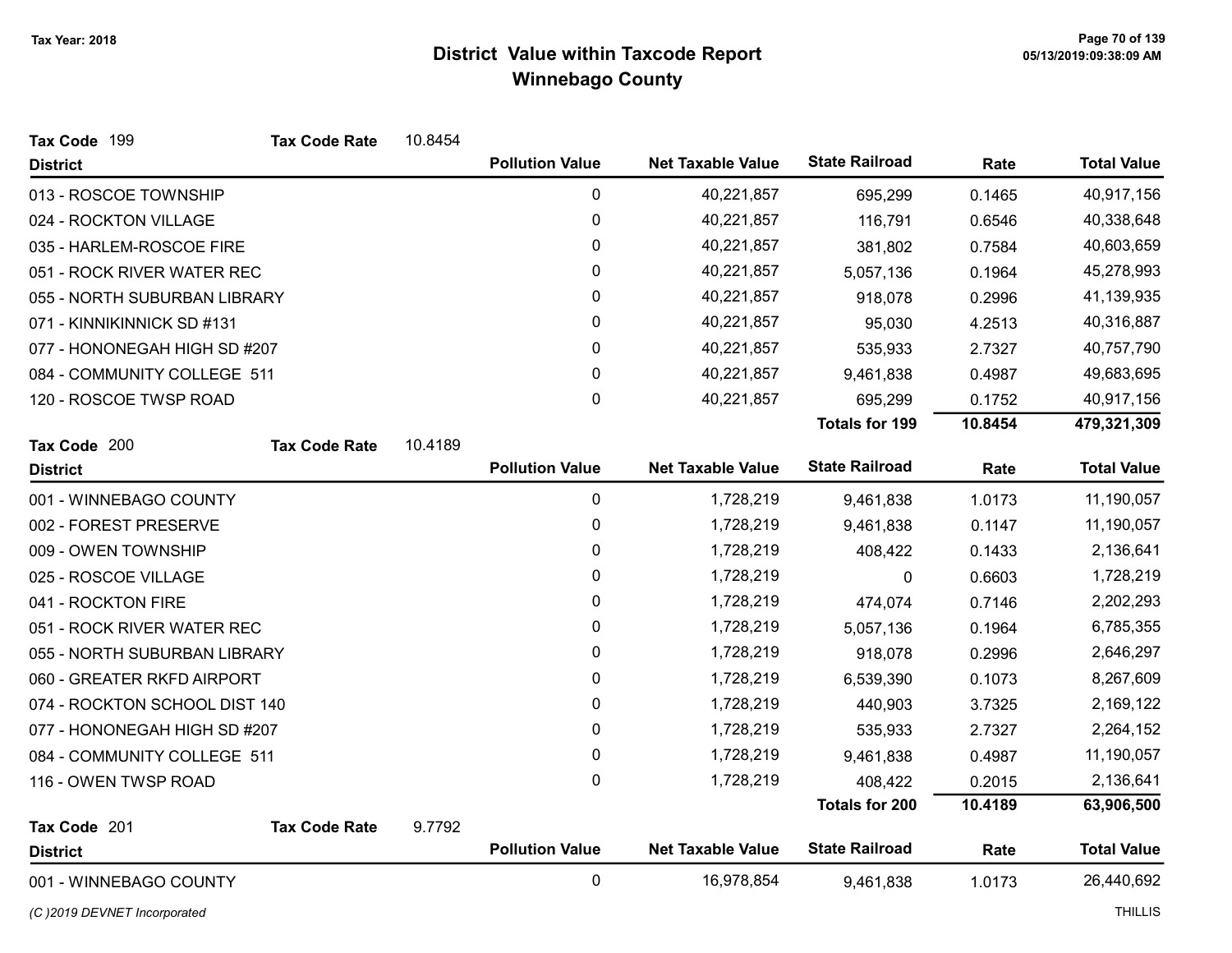| Tax Code 201                    | <b>Tax Code Rate</b> | 9.7792 |                        |                          |                       |        |                    |
|---------------------------------|----------------------|--------|------------------------|--------------------------|-----------------------|--------|--------------------|
| <b>District</b>                 |                      |        | <b>Pollution Value</b> | <b>Net Taxable Value</b> | <b>State Railroad</b> | Rate   | <b>Total Value</b> |
| 002 - FOREST PRESERVE           |                      |        | $\pmb{0}$              | 16,978,854               | 9,461,838             | 0.1147 | 26,440,692         |
| 012 - ROCKTON TOWNSHIP          |                      |        | 0                      | 16,978,854               | 994,063               | 0.1954 | 17,972,917         |
| 026 - SOUTH BELOIT CITY         |                      |        | 0                      | 16,978,854               | 1,101,773             | 1.1260 | 18,080,627         |
| 061 - SOUTH BELOIT CITY LIBRARY |                      |        | 0                      | 16,978,854               | 1,101,773             | 0.2071 | 18,080,627         |
| 074 - ROCKTON SCHOOL DIST 140   |                      |        | 0                      | 16,978,854               | 440,903               | 3.7325 | 17,419,757         |
| 077 - HONONEGAH HIGH SD #207    |                      |        | 0                      | 16,978,854               | 535,933               | 2.7327 | 17,514,787         |
| 084 - COMMUNITY COLLEGE 511     |                      |        | 0                      | 16,978,854               | 9,461,838             | 0.4987 | 26,440,692         |
| 119 - ROCKTON TWSP ROAD         |                      |        | 0                      | 16,978,854               | 994,063               | 0.1548 | 17,972,917         |
|                                 |                      |        |                        |                          | <b>Totals for 201</b> | 9.7792 | 186,363,708        |
| Tax Code 202                    | <b>Tax Code Rate</b> | 9.3720 |                        |                          |                       |        |                    |
| <b>District</b>                 |                      |        | <b>Pollution Value</b> | <b>Net Taxable Value</b> | <b>State Railroad</b> | Rate   | <b>Total Value</b> |
| 001 - WINNEBAGO COUNTY          |                      |        | $\pmb{0}$              | 43,612,814               | 9,461,838             | 1.0173 | 53,074,652         |
| 002 - FOREST PRESERVE           |                      |        | 0                      | 43,612,814               | 9,461,838             | 0.1147 | 53,074,652         |
| 012 - ROCKTON TOWNSHIP          |                      |        | 0                      | 43,612,814               | 994,063               | 0.1954 | 44,606,877         |
| 041 - ROCKTON FIRE              |                      |        | 0                      | 43,612,814               | 474,074               | 0.7146 | 44,086,888         |
| 057 - TALCOTT FREE LIBRARY      |                      |        | 0                      | 43,612,814               | 333,096               | 0.2113 | 43,945,910         |
| 074 - ROCKTON SCHOOL DIST 140   |                      |        | $\pmb{0}$              | 43,612,814               | 440,903               | 3.7325 | 44,053,717         |
| 077 - HONONEGAH HIGH SD #207    |                      |        | 0                      | 43,612,814               | 535,933               | 2.7327 | 44, 148, 747       |
| 084 - COMMUNITY COLLEGE 511     |                      |        | $\pmb{0}$              | 43,612,814               | 9,461,838             | 0.4987 | 53,074,652         |
| 119 - ROCKTON TWSP ROAD         |                      |        | 0                      | 43,612,814               | 994,063               | 0.1548 | 44,606,877         |
|                                 |                      |        |                        |                          | <b>Totals for 202</b> | 9.3720 | 424,672,972        |
| Tax Code 203                    | <b>Tax Code Rate</b> | 9.8908 |                        |                          |                       |        |                    |
| <b>District</b>                 |                      |        | <b>Pollution Value</b> | <b>Net Taxable Value</b> | <b>State Railroad</b> | Rate   | <b>Total Value</b> |
| 001 - WINNEBAGO COUNTY          |                      |        | $\pmb{0}$              | 4,630,095                | 9,461,838             | 1.0173 | 14,091,933         |
| 002 - FOREST PRESERVE           |                      |        | 0                      | 4,630,095                | 9,461,838             | 0.1147 | 14,091,933         |
| 012 - ROCKTON TOWNSHIP          |                      |        | 0                      | 4,630,095                | 994,063               | 0.1954 | 5,624,158          |
| 041 - ROCKTON FIRE              |                      |        | 0                      | 4,630,095                | 474,074               | 0.7146 | 5,104,169          |
| 057 - TALCOTT FREE LIBRARY      |                      |        | 0                      | 4,630,095                | 333,096               | 0.2113 | 4,963,191          |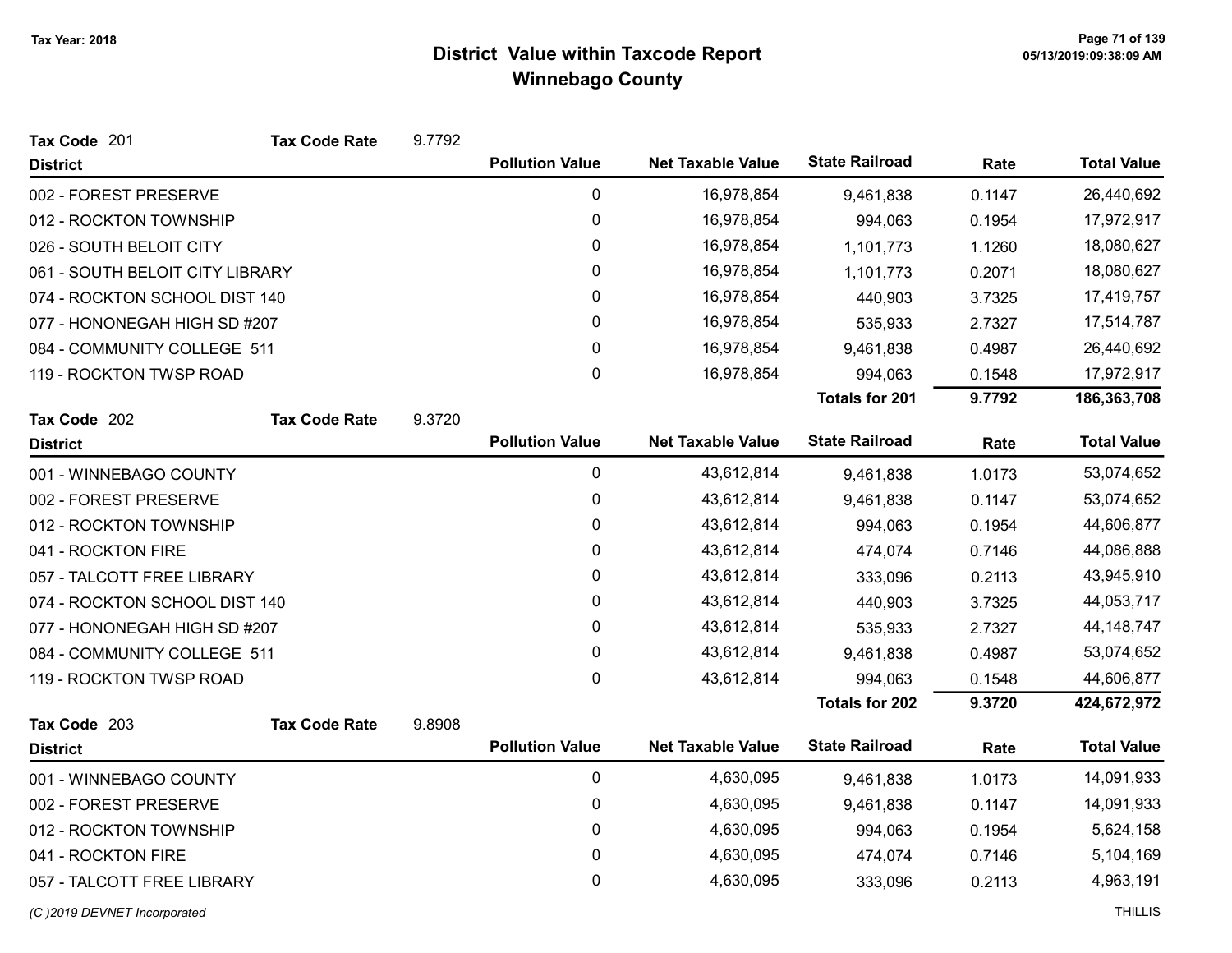| Tax Code 203                 | <b>Tax Code Rate</b> | 9.8908  |                        |                          |                       |         |                    |
|------------------------------|----------------------|---------|------------------------|--------------------------|-----------------------|---------|--------------------|
| <b>District</b>              |                      |         | <b>Pollution Value</b> | <b>Net Taxable Value</b> | <b>State Railroad</b> | Rate    | <b>Total Value</b> |
| 071 - KINNIKINNICK SD #131   |                      |         | 0                      | 4,630,095                | 95,030                | 4.2513  | 4,725,125          |
| 077 - HONONEGAH HIGH SD #207 |                      |         | 0                      | 4,630,095                | 535,933               | 2.7327  | 5,166,028          |
| 084 - COMMUNITY COLLEGE 511  |                      |         | 0                      | 4,630,095                | 9,461,838             | 0.4987  | 14,091,933         |
| 119 - ROCKTON TWSP ROAD      |                      |         | 0                      | 4,630,095                | 994,063               | 0.1548  | 5,624,158          |
|                              |                      |         |                        |                          | <b>Totals for 203</b> | 9.8908  | 73,482,628         |
| Tax Code 204                 | <b>Tax Code Rate</b> | 10.5454 |                        |                          |                       |         |                    |
| <b>District</b>              |                      |         | <b>Pollution Value</b> | <b>Net Taxable Value</b> | <b>State Railroad</b> | Rate    | <b>Total Value</b> |
| 001 - WINNEBAGO COUNTY       |                      |         | 0                      | 23,808                   | 9,461,838             | 1.0173  | 9,485,646          |
| 002 - FOREST PRESERVE        |                      |         | 0                      | 23,808                   | 9,461,838             | 0.1147  | 9,485,646          |
| 012 - ROCKTON TOWNSHIP       |                      |         | 0                      | 23,808                   | 994,063               | 0.1954  | 1,017,871          |
| 024 - ROCKTON VILLAGE        |                      |         | 0                      | 23,808                   | 116,791               | 0.6546  | 140,599            |
| 041 - ROCKTON FIRE           |                      |         | 0                      | 23,808                   | 474,074               | 0.7146  | 497,882            |
| 057 - TALCOTT FREE LIBRARY   |                      |         | 0                      | 23,808                   | 333,096               | 0.2113  | 356,904            |
| 071 - KINNIKINNICK SD #131   |                      |         | 0                      | 23,808                   | 95,030                | 4.2513  | 118,838            |
| 077 - HONONEGAH HIGH SD #207 |                      |         | 0                      | 23,808                   | 535,933               | 2.7327  | 559,741            |
| 084 - COMMUNITY COLLEGE 511  |                      |         | 0                      | 23,808                   | 9,461,838             | 0.4987  | 9,485,646          |
| 119 - ROCKTON TWSP ROAD      |                      |         | 0                      | 23,808                   | 994,063               | 0.1548  | 1,017,871          |
|                              |                      |         |                        |                          | <b>Totals for 204</b> | 10.5454 | 32,166,644         |
| Tax Code 205                 | <b>Tax Code Rate</b> | 10.5511 |                        |                          |                       |         |                    |
| <b>District</b>              |                      |         | <b>Pollution Value</b> | <b>Net Taxable Value</b> | <b>State Railroad</b> | Rate    | <b>Total Value</b> |
| 001 - WINNEBAGO COUNTY       |                      |         | 0                      | 126,850                  | 9,461,838             | 1.0173  | 9,588,688          |
| 002 - FOREST PRESERVE        |                      |         | 0                      | 126,850                  | 9,461,838             | 0.1147  | 9,588,688          |
| 012 - ROCKTON TOWNSHIP       |                      |         | 0                      | 126,850                  | 994,063               | 0.1954  | 1,120,913          |
| 025 - ROSCOE VILLAGE         |                      |         | 0                      | 126,850                  | 0                     | 0.6603  | 126,850            |
| 041 - ROCKTON FIRE           |                      |         | 0                      | 126,850                  | 474,074               | 0.7146  | 600,924            |
| 057 - TALCOTT FREE LIBRARY   |                      |         | 0                      | 126,850                  | 333,096               | 0.2113  | 459,946            |
| 071 - KINNIKINNICK SD #131   |                      |         | 0                      | 126,850                  | 95,030                | 4.2513  | 221,880            |
| 077 - HONONEGAH HIGH SD #207 |                      |         | 0                      | 126,850                  | 535,933               | 2.7327  | 662,783            |
| (C) 2019 DEVNET Incorporated |                      |         |                        |                          |                       |         | <b>THILLIS</b>     |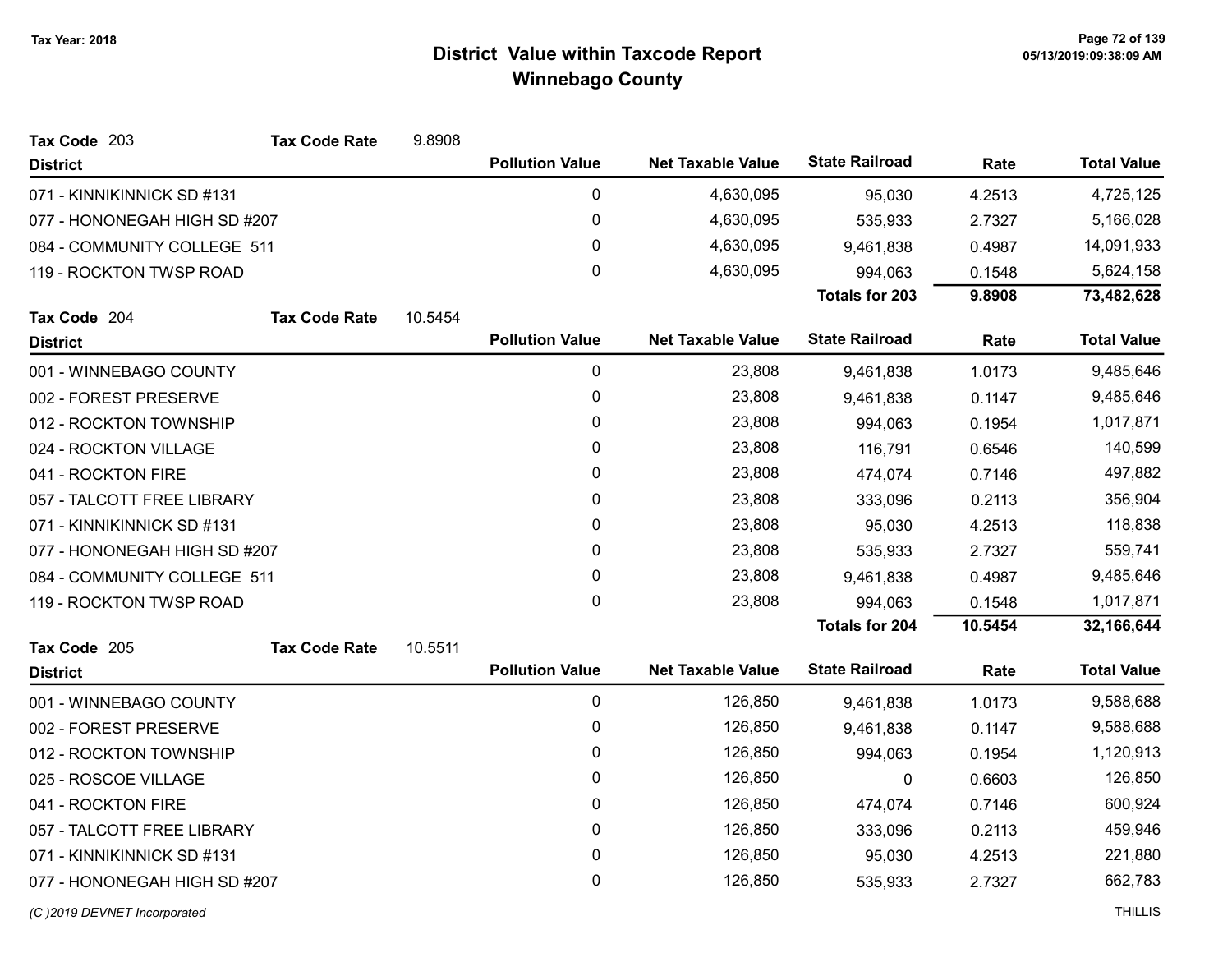| Tax Code 205                  | <b>Tax Code Rate</b> | 10.5511 |                        |                          |                       |            |                    |
|-------------------------------|----------------------|---------|------------------------|--------------------------|-----------------------|------------|--------------------|
| <b>District</b>               |                      |         | <b>Pollution Value</b> | <b>Net Taxable Value</b> | <b>State Railroad</b> | Rate       | <b>Total Value</b> |
| 084 - COMMUNITY COLLEGE 511   |                      |         | 0                      | 126,850                  | 9,461,838             | 0.4987     | 9,588,688          |
| 119 - ROCKTON TWSP ROAD       |                      |         | $\mathbf 0$            | 126,850                  | 994,063               | 0.1548     | 1,120,913          |
|                               |                      |         |                        |                          | <b>Totals for 205</b> | 10.5511    | 33,080,273         |
| Tax Code 206                  | <b>Tax Code Rate</b> | 10.7475 |                        |                          |                       |            |                    |
| <b>District</b>               |                      |         | <b>Pollution Value</b> | <b>Net Taxable Value</b> | <b>State Railroad</b> | Rate       | <b>Total Value</b> |
| 001 - WINNEBAGO COUNTY        |                      |         | 0                      | 20,049,731               | 9,461,838             | 1.0173     | 29,511,569         |
| 002 - FOREST PRESERVE         |                      |         | 0                      | 20,049,731               | 9,461,838             | 0.1147     | 29,511,569         |
| 012 - ROCKTON TOWNSHIP        |                      |         | 0                      | 20,049,731               | 994,063               | 0.1954     | 21,043,794         |
| 025 - ROSCOE VILLAGE          |                      |         | 0                      | 20,049,731               | $\mathbf{0}$          | 0.6603     | 20,049,731         |
| 041 - ROCKTON FIRE            |                      |         | 0                      | 20,049,731               | 474,074               | 0.7146     | 20,523,805         |
| 051 - ROCK RIVER WATER REC    |                      |         | 0                      | 20,049,731               | 5,057,136             | 0.1964     | 25,106,867         |
| 057 - TALCOTT FREE LIBRARY    |                      | 0       | 20,049,731             | 333,096                  | 0.2113                | 20,382,827 |                    |
| 071 - KINNIKINNICK SD #131    |                      | 0       | 20,049,731             | 95,030                   | 4.2513                | 20,144,761 |                    |
| 077 - HONONEGAH HIGH SD #207  |                      | 0       | 20,049,731             | 535,933                  | 2.7327                | 20,585,664 |                    |
| 084 - COMMUNITY COLLEGE 511   |                      |         | 0                      | 20,049,731               | 9,461,838             | 0.4987     | 29,511,569         |
| 119 - ROCKTON TWSP ROAD       |                      |         | 0                      | 20,049,731               | 994,063               | 0.1548     | 21,043,794         |
|                               |                      |         |                        |                          | <b>Totals for 206</b> | 10.7475    | 257,415,950        |
| Tax Code 207                  | <b>Tax Code Rate</b> | 10.0327 |                        |                          |                       |            |                    |
| <b>District</b>               |                      |         | <b>Pollution Value</b> | <b>Net Taxable Value</b> | <b>State Railroad</b> | Rate       | <b>Total Value</b> |
| 001 - WINNEBAGO COUNTY        |                      |         | 0                      | 0                        | 9,461,838             | 1.0173     | 9,461,838          |
| 002 - FOREST PRESERVE         |                      |         | 0                      | 0                        | 9,461,838             | 0.1147     | 9,461,838          |
| 013 - ROSCOE TOWNSHIP         |                      |         | 0                      | 0                        | 695,299               | 0.1465     | 695,299            |
| 025 - ROSCOE VILLAGE          |                      |         | 0                      | 0                        | $\mathbf 0$           | 0.6603     | 0                  |
| 035 - HARLEM-ROSCOE FIRE      |                      |         | 0                      | 0                        | 381,802               | 0.7584     | 381,802            |
| 051 - ROCK RIVER WATER REC    |                      |         | 0                      | 0                        | 5,057,136             | 0.1964     | 5,057,136          |
| 074 - ROCKTON SCHOOL DIST 140 |                      |         | 0                      | 0                        | 440,903               | 3.7325     | 440,903            |
| 077 - HONONEGAH HIGH SD #207  |                      |         | 0                      | 0                        | 535,933               | 2.7327     | 535,933            |
| 084 - COMMUNITY COLLEGE 511   |                      |         | 0                      | 0                        | 9,461,838             | 0.4987     | 9,461,838          |
| (C)2019 DEVNET Incorporated   |                      |         |                        |                          |                       |            | <b>THILLIS</b>     |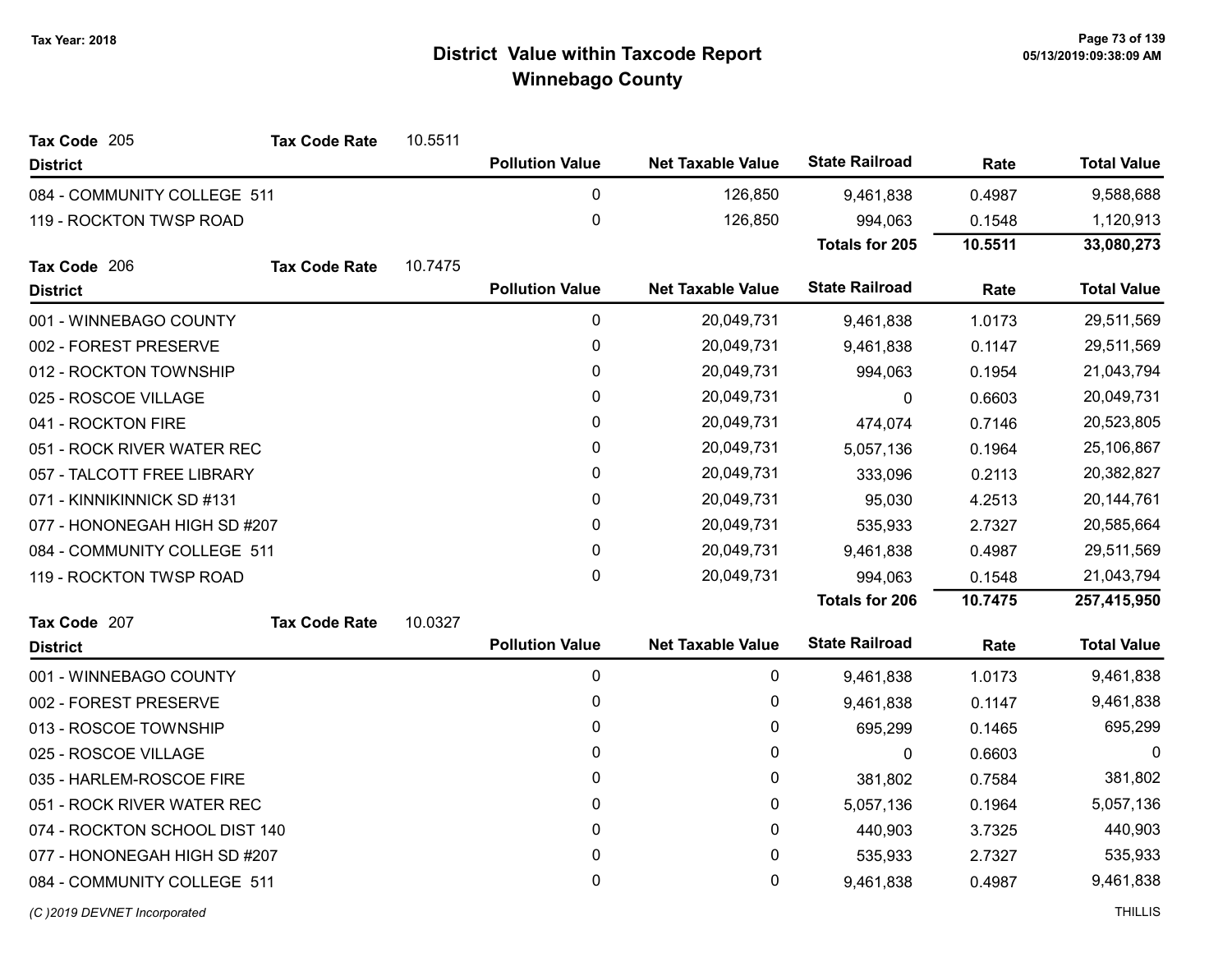| Tax Code 207                   | <b>Tax Code Rate</b> | 10.0327 |                        |                          |                       |         |                    |
|--------------------------------|----------------------|---------|------------------------|--------------------------|-----------------------|---------|--------------------|
| <b>District</b>                |                      |         | <b>Pollution Value</b> | <b>Net Taxable Value</b> | <b>State Railroad</b> | Rate    | <b>Total Value</b> |
| 120 - ROSCOE TWSP ROAD         |                      |         | 0                      | 0                        | 695,299               | 0.1752  | 695,299            |
|                                |                      |         |                        |                          | <b>Totals for 207</b> | 10.0327 | 36,191,886         |
| Tax Code 208                   | <b>Tax Code Rate</b> | 10.5017 |                        |                          |                       |         |                    |
| <b>District</b>                |                      |         | <b>Pollution Value</b> | <b>Net Taxable Value</b> | <b>State Railroad</b> | Rate    | <b>Total Value</b> |
| 001 - WINNEBAGO COUNTY         |                      |         | 0                      | 45,209                   | 9,461,838             | 1.0173  | 9,507,047          |
| 002 - FOREST PRESERVE          |                      |         | 0                      | 45,209                   | 9,461,838             | 0.1147  | 9,507,047          |
| 006 - HARLEM TOWNSHIP          |                      |         | 0                      | 45,209                   | 0                     | 0.1110  | 45,209             |
| 035 - HARLEM-ROSCOE FIRE       |                      |         | 0                      | 45,209                   | 381,802               | 0.7584  | 427,011            |
| 051 - ROCK RIVER WATER REC     |                      |         | 0                      | 45,209                   | 5,057,136             | 0.1964  | 5,102,345          |
| 055 - NORTH SUBURBAN LIBRARY   |                      |         | 0                      | 45,209                   | 918,078               | 0.2996  | 963,287            |
| 060 - GREATER RKFD AIRPORT     |                      |         | 0                      | 45,209                   | 6,539,390             | 0.1073  | 6,584,599          |
| 076 - ROCKFORD SCHOOL DIST 205 |                      |         | 0                      | 45,209                   | 5,750,701             | 7.3508  | 5,795,910          |
| 084 - COMMUNITY COLLEGE 511    |                      |         | $\mathbf{0}$           | 45,209                   | 9,461,838             | 0.4987  | 9,507,047          |
| 113 - HARLEM TWSP ROAD         |                      |         | 0                      | 45,209                   | 0                     | 0.0475  | 45,209             |
|                                |                      |         |                        |                          | <b>Totals for 208</b> | 10.5017 | 47,484,711         |
| Tax Code 209                   | <b>Tax Code Rate</b> | 10.3323 |                        |                          |                       |         |                    |
| <b>District</b>                |                      |         | <b>Pollution Value</b> | <b>Net Taxable Value</b> | <b>State Railroad</b> | Rate    | <b>Total Value</b> |
| 001 - WINNEBAGO COUNTY         |                      |         | 0                      | 38,753,184               | 9,461,838             | 1.0173  | 48,215,022         |
| 002 - FOREST PRESERVE          |                      |         | 0                      | 38,753,184               | 9,461,838             | 0.1147  | 48,215,022         |
| 013 - ROSCOE TOWNSHIP          |                      |         | 0                      | 38,753,184               | 695,299               | 0.1465  | 39,448,483         |
| 025 - ROSCOE VILLAGE           |                      |         | 0                      | 38,753,184               | 0                     | 0.6603  | 38,753,184         |
| 035 - HARLEM-ROSCOE FIRE       |                      |         | 0                      | 38,753,184               | 381,802               | 0.7584  | 39,134,986         |
| 051 - ROCK RIVER WATER REC     |                      |         | 0                      | 38,753,184               | 5,057,136             | 0.1964  | 43,810,320         |
| 055 - NORTH SUBURBAN LIBRARY   |                      |         | $\pmb{0}$              | 38,753,184               | 918,078               | 0.2996  | 39,671,262         |
| 074 - ROCKTON SCHOOL DIST 140  |                      |         | 0                      | 38,753,184               | 440,903               | 3.7325  | 39,194,087         |
| 077 - HONONEGAH HIGH SD #207   |                      |         | 0                      | 38,753,184               | 535,933               | 2.7327  | 39,289,117         |
| 084 - COMMUNITY COLLEGE 511    |                      |         | 0                      | 38,753,184               | 9,461,838             | 0.4987  | 48,215,022         |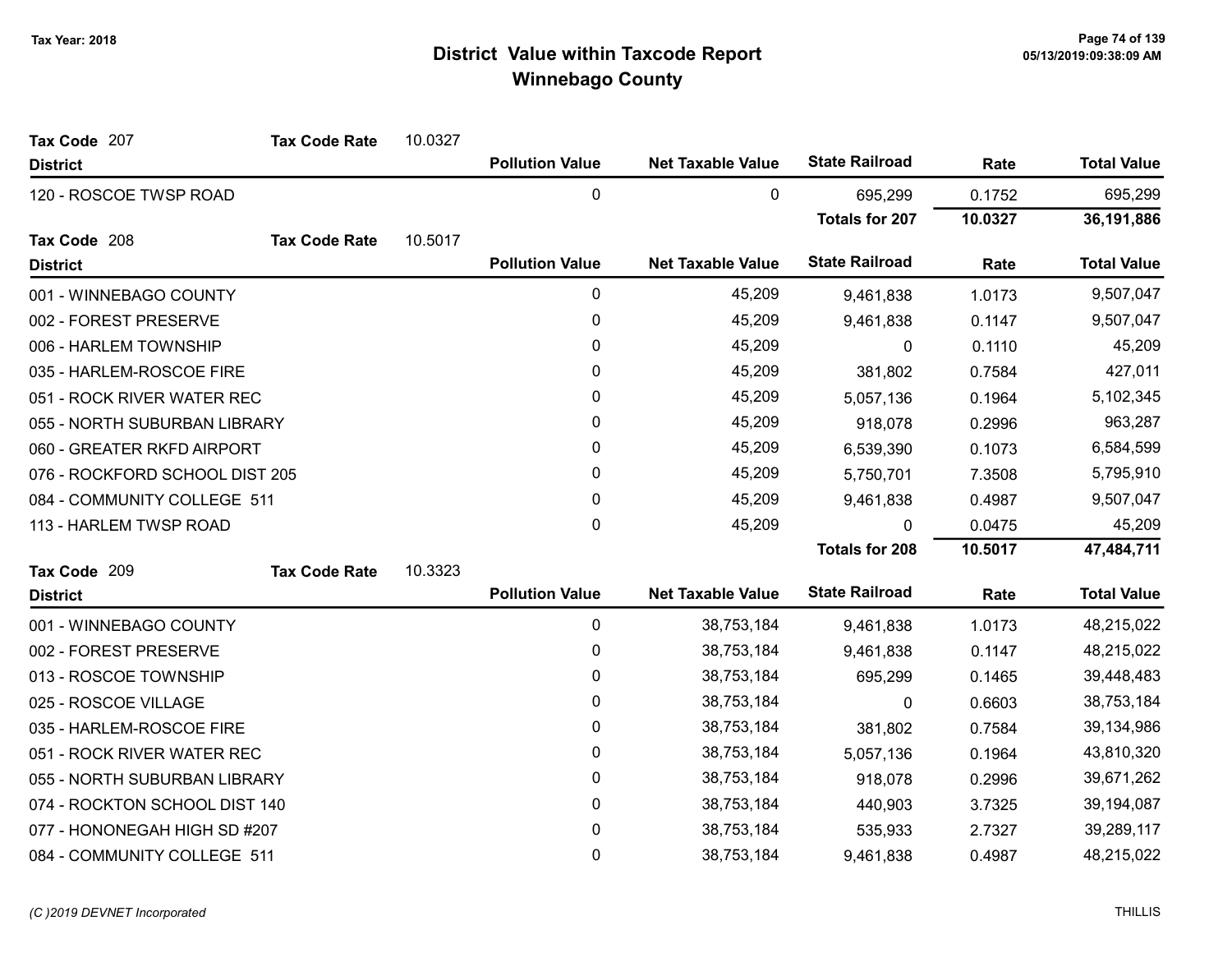| Tax Code 209                   | <b>Tax Code Rate</b> | 10.3323 |                        |                          |                       |         |                    |
|--------------------------------|----------------------|---------|------------------------|--------------------------|-----------------------|---------|--------------------|
| <b>District</b>                |                      |         | <b>Pollution Value</b> | <b>Net Taxable Value</b> | <b>State Railroad</b> | Rate    | <b>Total Value</b> |
| 120 - ROSCOE TWSP ROAD         |                      |         | $\mathbf 0$            | 38,753,184               | 695,299               | 0.1752  | 39,448,483         |
|                                |                      |         |                        |                          | <b>Totals for 209</b> | 10.3323 | 463,394,988        |
| Tax Code 210                   | <b>Tax Code Rate</b> | 9.2835  |                        |                          |                       |         |                    |
| <b>District</b>                |                      |         | <b>Pollution Value</b> | <b>Net Taxable Value</b> | <b>State Railroad</b> | Rate    | <b>Total Value</b> |
| 001 - WINNEBAGO COUNTY         |                      |         | 0                      | 0                        | 9,461,838             | 1.0173  | 9,461,838          |
| 002 - FOREST PRESERVE          |                      |         | 0                      | 0                        | 9,461,838             | 0.1147  | 9,461,838          |
| 015 - SHIRLAND TOWNSHIP        |                      |         | 0                      | 0                        | 0                     | 0.1801  | $\Omega$           |
| 041 - ROCKTON FIRE             |                      |         | 0                      | 0                        | 474,074               | 0.7146  | 474,074            |
| 073 - SHIRLAND SCHOOL DIST 134 |                      |         | 0                      | 0                        | $\mathbf{0}$          | 3.9094  | 0                  |
| 077 - HONONEGAH HIGH SD #207   |                      |         | 0                      | 0                        | 535,933               | 2.7327  | 535,933            |
| 084 - COMMUNITY COLLEGE 511    |                      |         | 0                      | 0                        | 9,461,838             | 0.4987  | 9,461,838          |
| 122 - SHIRLAND TWSP ROAD       |                      |         | 0                      | 0                        | 0                     | 0.1160  | 0                  |
|                                |                      |         |                        |                          | <b>Totals for 210</b> | 9.2835  | 29,395,521         |
| Tax Code 211                   | <b>Tax Code Rate</b> | 9.3276  |                        |                          |                       |         |                    |
| <b>District</b>                |                      |         | <b>Pollution Value</b> | <b>Net Taxable Value</b> | <b>State Railroad</b> | Rate    | <b>Total Value</b> |
| 001 - WINNEBAGO COUNTY         |                      |         | $\mathbf 0$            | 0                        | 9,461,838             | 1.0173  | 9,461,838          |
| 002 - FOREST PRESERVE          |                      |         | 0                      | 0                        | 9,461,838             | 0.1147  | 9,461,838          |
| 015 - SHIRLAND TOWNSHIP        |                      |         | 0                      | 0                        | $\mathbf{0}$          | 0.1801  | $\Omega$           |
| 033 - FIRE 1                   |                      |         | 0                      | 0                        | 0                     | 0.7587  | 0                  |
| 073 - SHIRLAND SCHOOL DIST 134 |                      |         | 0                      | 0                        | 0                     | 3.9094  | $\Omega$           |
| 077 - HONONEGAH HIGH SD #207   |                      |         | 0                      | 0                        | 535,933               | 2.7327  | 535,933            |
| 084 - COMMUNITY COLLEGE 511    |                      |         | 0                      | 0                        | 9,461,838             | 0.4987  | 9,461,838          |
| 122 - SHIRLAND TWSP ROAD       |                      |         | 0                      | 0                        | $\mathbf{0}$          | 0.1160  |                    |
|                                |                      |         |                        |                          | <b>Totals for 211</b> | 9.3276  | 28,921,447         |
| Tax Code 212                   | <b>Tax Code Rate</b> | 9.3562  |                        |                          |                       |         |                    |
| <b>District</b>                |                      |         | <b>Pollution Value</b> | <b>Net Taxable Value</b> | <b>State Railroad</b> | Rate    | <b>Total Value</b> |
| 001 - WINNEBAGO COUNTY         |                      |         | 0                      | 0                        | 9,461,838             | 1.0173  | 9,461,838          |
| 002 - FOREST PRESERVE          |                      |         | 0                      | 0                        | 9,461,838             | 0.1147  | 9,461,838          |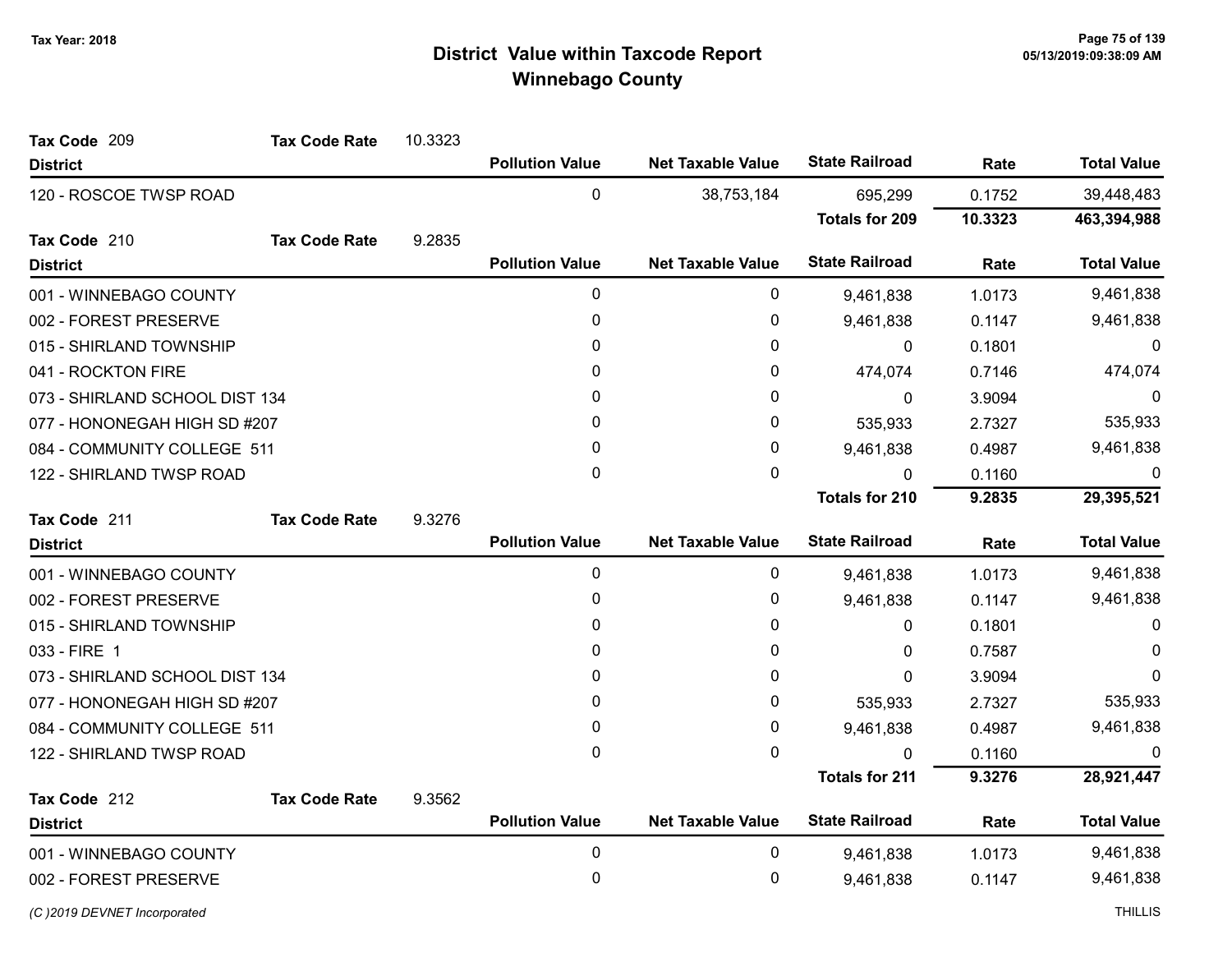| Tax Code 212                   | <b>Tax Code Rate</b> | 9.3562 |                        |                          |                       |            |                    |
|--------------------------------|----------------------|--------|------------------------|--------------------------|-----------------------|------------|--------------------|
| <b>District</b>                |                      |        | <b>Pollution Value</b> | <b>Net Taxable Value</b> | <b>State Railroad</b> | Rate       | <b>Total Value</b> |
| 008 - LAONA TOWNSHIP           |                      |        | 0                      | 0                        | $\mathbf{0}$          | 0.1218     | $\mathbf{0}$       |
| 033 - FIRE 1                   |                      |        | 0                      | 0                        | 0                     | 0.7587     | $\Omega$           |
| 073 - SHIRLAND SCHOOL DIST 134 |                      |        | 0                      | 0                        | 0                     | 3.9094     | $\Omega$           |
| 077 - HONONEGAH HIGH SD #207   |                      |        | 0                      | 0                        | 535,933               | 2.7327     | 535,933            |
| 084 - COMMUNITY COLLEGE 511    |                      |        | 0                      | 0                        | 9,461,838             | 0.4987     | 9,461,838          |
| 115 - LAONA TWSP ROAD          |                      |        | 0                      | $\mathbf 0$              | 0                     | 0.2029     | 0                  |
|                                |                      |        |                        |                          | <b>Totals for 212</b> | 9.3562     | 28,921,447         |
| Tax Code 213                   | <b>Tax Code Rate</b> | 9.3259 |                        |                          |                       |            |                    |
| <b>District</b>                |                      |        | <b>Pollution Value</b> | <b>Net Taxable Value</b> | <b>State Railroad</b> | Rate       | <b>Total Value</b> |
| 001 - WINNEBAGO COUNTY         |                      |        | 0                      | 7,113,059                | 9,461,838             | 1.0173     | 16,574,897         |
| 002 - FOREST PRESERVE          |                      |        | 0                      | 7,113,059                | 9,461,838             | 0.1147     | 16,574,897         |
| 015 - SHIRLAND TOWNSHIP        |                      |        | 0                      | 7,113,059                | 0                     | 0.1801     | 7,113,059          |
| 041 - ROCKTON FIRE             |                      |        | 0                      | 7,113,059                | 474,074               | 0.7146     | 7,587,133          |
| 073 - SHIRLAND SCHOOL DIST 134 |                      |        | 0                      | 7,113,059                | $\mathbf{0}$          | 3.9094     | 7,113,059          |
| 077 - HONONEGAH HIGH SD #207   |                      |        | 0                      | 7,113,059                | 535,933               | 2.7327     | 7,648,992          |
| 084 - COMMUNITY COLLEGE 511    |                      |        | 0                      | 7,113,059                | 9,461,838             | 0.4987     | 16,574,897         |
| 101 - BU/HA/SH MULTI TOWNSHIP  |                      |        | 0                      | 7,113,059                | 0                     | 0.0424     | 7,113,059          |
| 122 - SHIRLAND TWSP ROAD       |                      |        | 0                      | 7,113,059                | 0                     | 0.1160     | 7,113,059          |
|                                |                      |        |                        |                          | <b>Totals for 213</b> | 9.3259     | 93,413,052         |
| Tax Code 214                   | <b>Tax Code Rate</b> | 9.3700 |                        |                          |                       |            |                    |
| <b>District</b>                |                      |        | <b>Pollution Value</b> | <b>Net Taxable Value</b> | <b>State Railroad</b> | Rate       | <b>Total Value</b> |
| 001 - WINNEBAGO COUNTY         |                      |        | 0                      | 16,485,489               | 9,461,838             | 1.0173     | 25,947,327         |
| 002 - FOREST PRESERVE          |                      |        | 0                      | 16,485,489               | 9,461,838             | 0.1147     | 25,947,327         |
| 015 - SHIRLAND TOWNSHIP        |                      |        | 0                      | 16,485,489               | 0                     | 0.1801     | 16,485,489         |
| 033 - FIRE 1                   |                      |        | 0                      | 16,485,489               | $\Omega$              | 0.7587     | 16,485,489         |
| 073 - SHIRLAND SCHOOL DIST 134 |                      |        | 0                      | 16,485,489               | 0                     | 3.9094     | 16,485,489         |
| 077 - HONONEGAH HIGH SD #207   |                      | 0      | 16,485,489             | 535,933                  | 2.7327                | 17,021,422 |                    |
| 084 - COMMUNITY COLLEGE 511    |                      |        | 0                      | 16,485,489               | 9,461,838             | 0.4987     | 25,947,327         |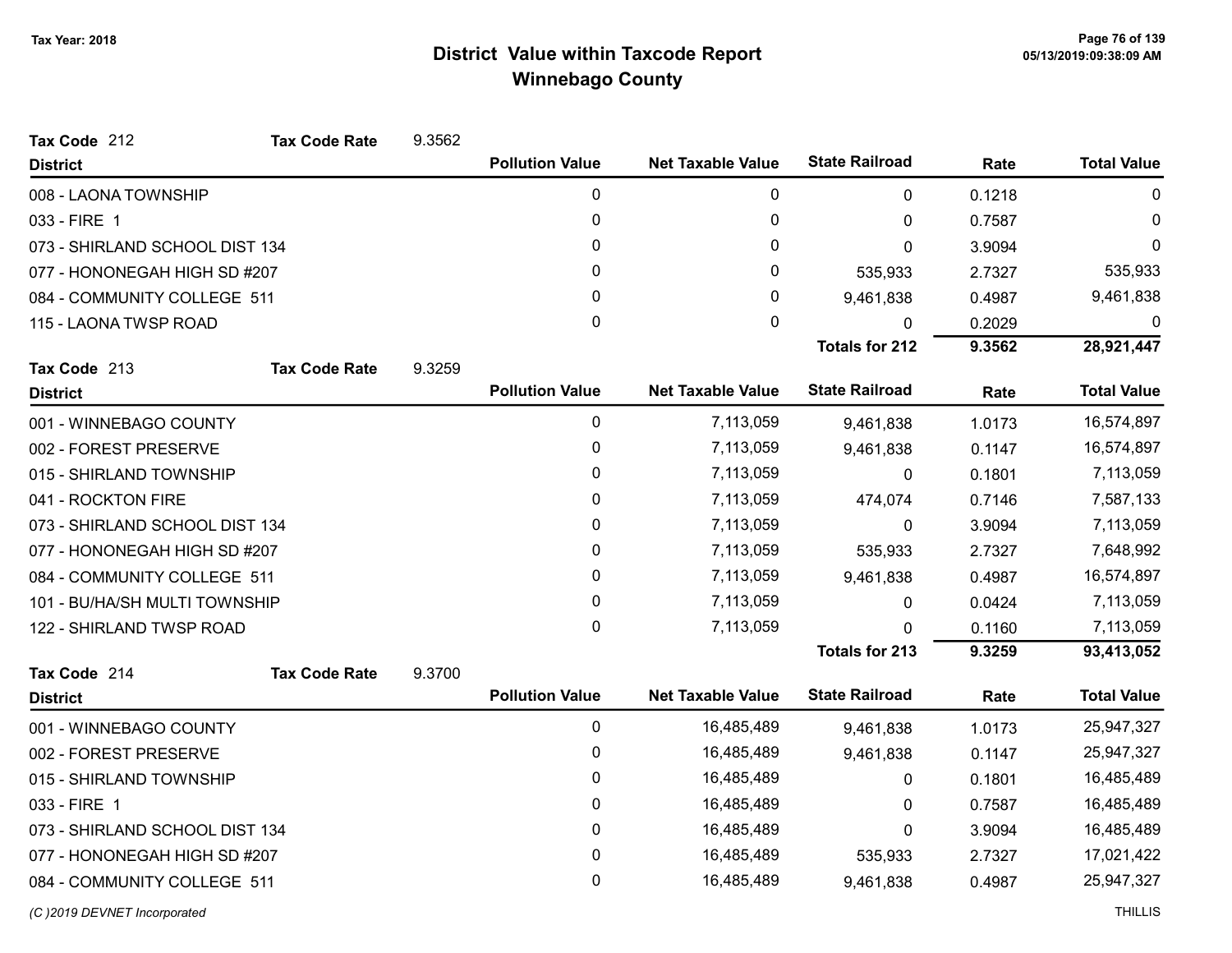| Tax Code 214                   | <b>Tax Code Rate</b> | 9.3700  |                        |                          |                       |            |                    |
|--------------------------------|----------------------|---------|------------------------|--------------------------|-----------------------|------------|--------------------|
| <b>District</b>                |                      |         | <b>Pollution Value</b> | <b>Net Taxable Value</b> | <b>State Railroad</b> | Rate       | <b>Total Value</b> |
| 101 - BU/HA/SH MULTI TOWNSHIP  |                      |         | 0                      | 16,485,489               | 0                     | 0.0424     | 16,485,489         |
| 122 - SHIRLAND TWSP ROAD       |                      |         | $\pmb{0}$              | 16,485,489               | 0                     | 0.1160     | 16,485,489         |
|                                |                      |         |                        |                          | <b>Totals for 214</b> | 9.3700     | 177,290,848        |
| Tax Code 220                   | <b>Tax Code Rate</b> | 10.3267 |                        |                          |                       |            |                    |
| <b>District</b>                |                      |         | <b>Pollution Value</b> | <b>Net Taxable Value</b> | <b>State Railroad</b> | Rate       | <b>Total Value</b> |
| 001 - WINNEBAGO COUNTY         |                      |         | $\pmb{0}$              | 34,058,194               | 9,461,838             | 1.0173     | 43,520,032         |
| 002 - FOREST PRESERVE          |                      |         | 0                      | 34,058,194               | 9,461,838             | 0.1147     | 43,520,032         |
| 008 - LAONA TOWNSHIP           |                      |         | 0                      | 34,058,194               | $\mathbf{0}$          | 0.1218     | 34,058,194         |
| 033 - FIRE 1                   |                      |         | 0                      | 34,058,194               | 0                     | 0.7587     | 34,058,194         |
| 081 - DURAND UNIT SD #322      |                      |         | 0                      | 34,058,194               | 0                     | 7.5719     | 34,058,194         |
| 084 - COMMUNITY COLLEGE 511    |                      |         | $\pmb{0}$              | 34,058,194               | 9,461,838             | 0.4987     | 43,520,032         |
| 102 - DU/LA MULTI TOWNSHIP     |                      | 0       | 34,058,194             | 0                        | 0.0407                | 34,058,194 |                    |
| 115 - LAONA TWSP ROAD          |                      |         | 0                      | 34,058,194               | $\Omega$              | 0.2029     | 34,058,194         |
|                                |                      |         |                        |                          | <b>Totals for 220</b> | 10.3267    | 300,851,066        |
| Tax Code 223                   | <b>Tax Code Rate</b> | 14.2700 |                        |                          |                       |            |                    |
| <b>District</b>                |                      |         | <b>Pollution Value</b> | <b>Net Taxable Value</b> | <b>State Railroad</b> | Rate       | <b>Total Value</b> |
| 001 - WINNEBAGO COUNTY         |                      |         | 0                      | 6,197,266                | 9,461,838             | 1.0173     | 15,659,104         |
| 002 - FOREST PRESERVE          |                      |         | 0                      | 6,197,266                | 9,461,838             | 0.1147     | 15,659,104         |
| 011 - ROCKFORD TOWNSHIP        |                      |         | 0                      | 6,197,266                | 4,626,912             | 0.1385     | 10,824,178         |
| 023 - ROCKFORD CITY            |                      |         | 0                      | 6,197,266                | 3,791,527             | 3.1194     | 9,988,793          |
| 046 - ROCKFORD PARK DISTRICT   |                      |         | 0                      | 6,197,266                | 4,746,064             | 1.0963     | 10,943,330         |
| 051 - ROCK RIVER WATER REC     |                      |         | 0                      | 6,197,266                | 5,057,136             | 0.1964     | 11,254,402         |
| 059 - ROCKFORD CITY LIBRARY    |                      |         | 0                      | 6,197,266                | 3,791,527             | 0.4890     | 9,988,793          |
| 060 - GREATER RKFD AIRPORT     |                      |         | $\pmb{0}$              | 6,197,266                | 6,539,390             | 0.1073     | 12,736,656         |
| 076 - ROCKFORD SCHOOL DIST 205 |                      |         | 0                      | 6,197,266                | 5,750,701             | 7.3508     | 11,947,967         |
| 084 - COMMUNITY COLLEGE 511    |                      |         | 0                      | 6,197,266                | 9,461,838             | 0.4987     | 15,659,104         |
| 089 - JACKSON SCHOOL TIF       |                      |         | $\mathbf 0$            | 246,518                  | 0                     | 0.0000     | 246,518            |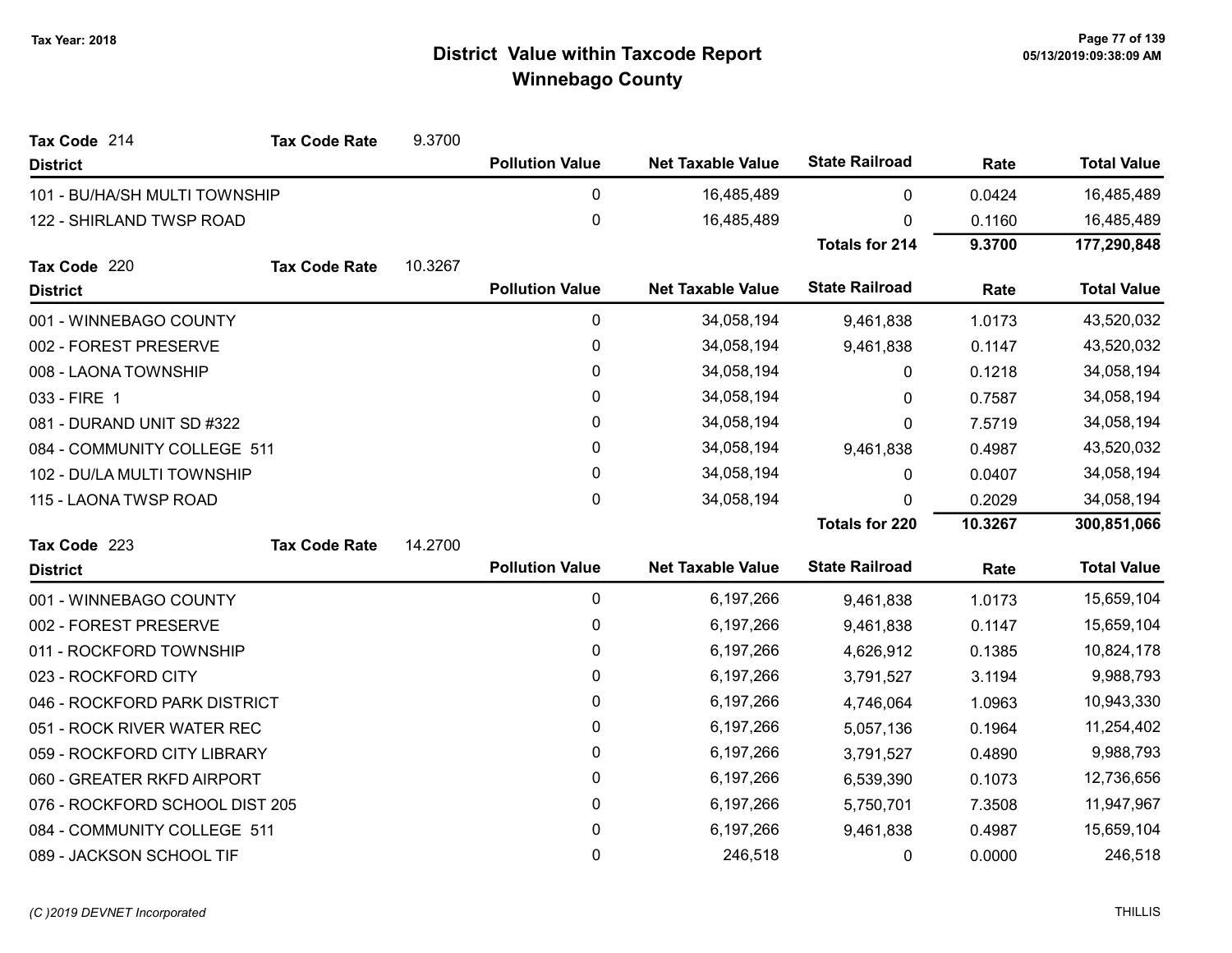| Tax Code 223                   | <b>Tax Code Rate</b> | 14.2700     |                        |                          |                       |           |                    |
|--------------------------------|----------------------|-------------|------------------------|--------------------------|-----------------------|-----------|--------------------|
| <b>District</b>                |                      |             | <b>Pollution Value</b> | <b>Net Taxable Value</b> | <b>State Railroad</b> | Rate      | <b>Total Value</b> |
| 118 - ROCKFORD TWSP ROAD       |                      |             | 0                      | 6,197,266                | 4,626,912             | 0.1416    | 10,824,178         |
|                                |                      |             |                        |                          | <b>Totals for 223</b> | 14.2700   | 135,732,127        |
| Tax Code 226                   | <b>Tax Code Rate</b> | 14.2700     |                        |                          |                       |           |                    |
| <b>District</b>                |                      |             | <b>Pollution Value</b> | <b>Net Taxable Value</b> | <b>State Railroad</b> | Rate      | <b>Total Value</b> |
| 001 - WINNEBAGO COUNTY         |                      |             | 0                      | 738,859                  | 9,461,838             | 1.0173    | 10,200,697         |
| 002 - FOREST PRESERVE          |                      |             | 0                      | 738,859                  | 9,461,838             | 0.1147    | 10,200,697         |
| 011 - ROCKFORD TOWNSHIP        |                      |             | $\pmb{0}$              | 738,859                  | 4,626,912             | 0.1385    | 5,365,771          |
| 023 - ROCKFORD CITY            |                      |             | 0                      | 738,859                  | 3,791,527             | 3.1194    | 4,530,386          |
| 046 - ROCKFORD PARK DISTRICT   |                      |             | $\pmb{0}$              | 738,859                  | 4,746,064             | 1.0963    | 5,484,923          |
| 051 - ROCK RIVER WATER REC     |                      |             | 0                      | 738,859                  | 5,057,136             | 0.1964    | 5,795,995          |
| 059 - ROCKFORD CITY LIBRARY    |                      |             | 0                      | 738,859                  | 3,791,527             | 0.4890    | 4,530,386          |
| 060 - GREATER RKFD AIRPORT     |                      | 0           | 738,859                | 6,539,390                | 0.1073                | 7,278,249 |                    |
| 068 - WEST STATE & KILBURN TIF |                      | $\mathbf 0$ | 225,322                | 0                        | 0.0000                | 225,322   |                    |
| 076 - ROCKFORD SCHOOL DIST 205 |                      |             | 0                      | 738,859                  | 5,750,701             | 7.3508    | 6,489,560          |
| 084 - COMMUNITY COLLEGE 511    |                      |             | $\pmb{0}$              | 738,859                  | 9,461,838             | 0.4987    | 10,200,697         |
| 118 - ROCKFORD TWSP ROAD       |                      |             | $\mathbf 0$            | 738,859                  | 4,626,912             | 0.1416    | 5,365,771          |
|                                |                      |             |                        |                          | <b>Totals for 226</b> | 14.2700   | 75,668,454         |
| Tax Code 228                   | <b>Tax Code Rate</b> | 10.8389     |                        |                          |                       |           |                    |
| <b>District</b>                |                      |             | <b>Pollution Value</b> | <b>Net Taxable Value</b> | <b>State Railroad</b> | Rate      | <b>Total Value</b> |
| 001 - WINNEBAGO COUNTY         |                      |             | $\pmb{0}$              | 1,285,020                | 9,461,838             | 1.0173    | 10,746,858         |
| 002 - FOREST PRESERVE          |                      |             | 0                      | 1,285,020                | 9,461,838             | 0.1147    | 10,746,858         |
| 005 - DURAND TOWNSHIP          |                      |             | $\mathbf 0$            | 1,285,020                | 0                     | 0.1796    | 1,285,020          |
| 018 - DURAND VILLAGE           |                      |             | 0                      | 1,285,020                | 0                     | 0.3270    | 1,285,020          |
| 033 - FIRE 1                   |                      |             | $\pmb{0}$              | 1,285,020                | 0                     | 0.7587    | 1,285,020          |
| 050 - DURAND SANITARY          |                      |             | 0                      | 1,285,020                | 0                     | 0.0433    | 1,285,020          |
| 081 - DURAND UNIT SD #322      |                      |             | $\pmb{0}$              | 1,285,020                | 0                     | 7.5719    | 1,285,020          |
| 084 - COMMUNITY COLLEGE 511    |                      |             | 0                      | 1,285,020                | 9,461,838             | 0.4987    | 10,746,858         |
| 102 - DU/LA MULTI TOWNSHIP     |                      |             | 0                      | 1,285,020                | 0                     | 0.0407    | 1,285,020          |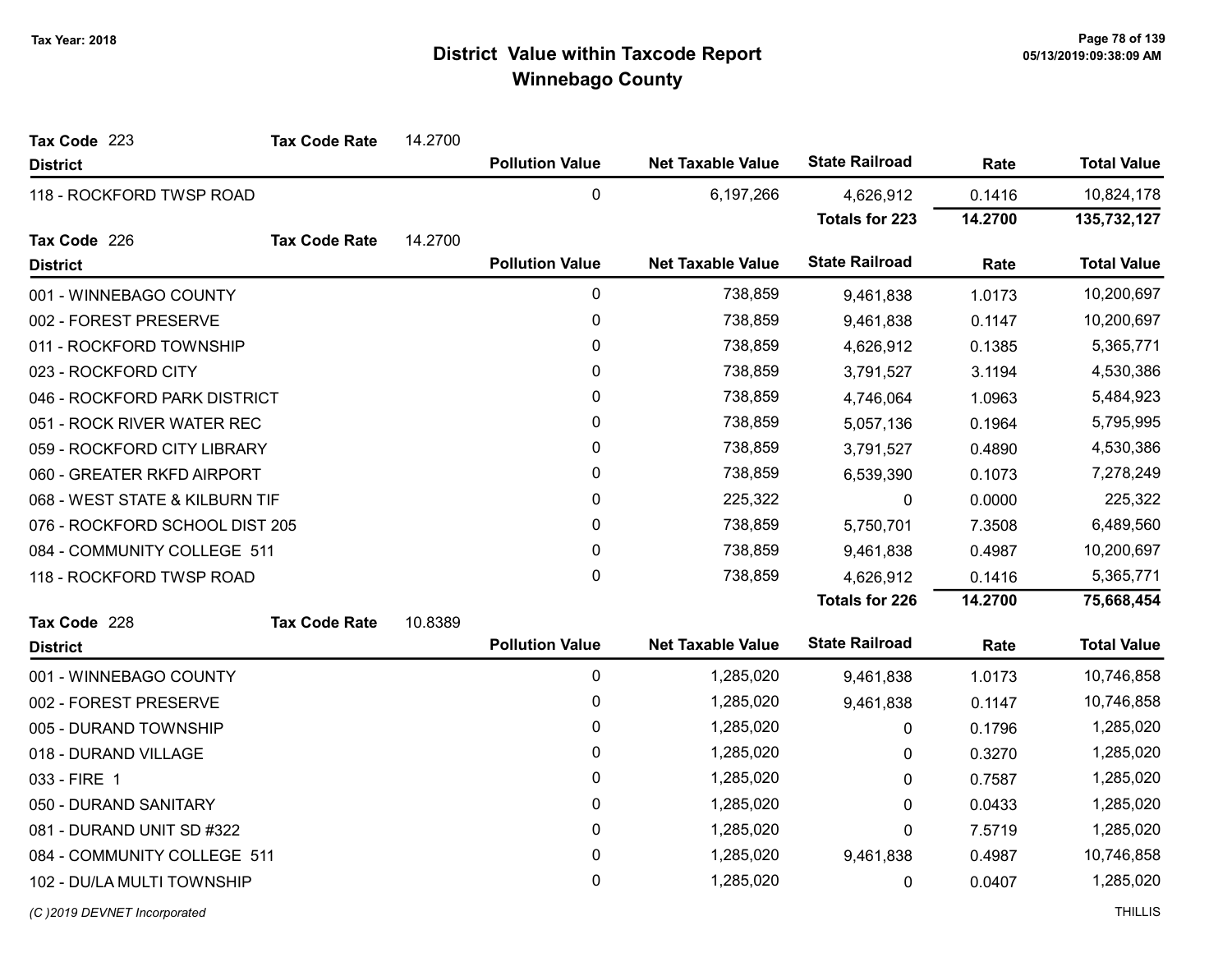| Tax Code 228                | <b>Tax Code Rate</b> | 10.8389 |                        |                          |                       |         |                    |
|-----------------------------|----------------------|---------|------------------------|--------------------------|-----------------------|---------|--------------------|
| <b>District</b>             |                      |         | <b>Pollution Value</b> | <b>Net Taxable Value</b> | <b>State Railroad</b> | Rate    | <b>Total Value</b> |
| 106 - DURAND VILLAGE TIF    |                      |         | 0                      | 263,687                  | 0                     | 0.0000  | 263,687            |
| 112 - DURAND TWSP ROAD      |                      |         | $\pmb{0}$              | 1,285,020                | $\Omega$              | 0.2870  | 1,285,020          |
|                             |                      |         |                        |                          | <b>Totals for 228</b> | 10.8389 | 41,499,401         |
| Tax Code 229                | <b>Tax Code Rate</b> | 10.7956 |                        |                          |                       |         |                    |
| <b>District</b>             |                      |         | <b>Pollution Value</b> | <b>Net Taxable Value</b> | <b>State Railroad</b> | Rate    | <b>Total Value</b> |
| 001 - WINNEBAGO COUNTY      |                      |         | 0                      | 1,678,723                | 9,461,838             | 1.0173  | 11,140,561         |
| 002 - FOREST PRESERVE       |                      |         | 0                      | 1,678,723                | 9,461,838             | 0.1147  | 11,140,561         |
| 005 - DURAND TOWNSHIP       |                      |         | 0                      | 1,678,723                | 0                     | 0.1796  | 1,678,723          |
| 018 - DURAND VILLAGE        |                      |         | 0                      | 1,678,723                | 0                     | 0.3270  | 1,678,723          |
| 033 - FIRE 1                |                      |         | 0                      | 1,678,723                | 0                     | 0.7587  | 1,678,723          |
| 081 - DURAND UNIT SD #322   |                      |         | 0                      | 1,678,723                | 0                     | 7.5719  | 1,678,723          |
| 084 - COMMUNITY COLLEGE 511 |                      |         | 0                      | 1,678,723                | 9,461,838             | 0.4987  | 11,140,561         |
| 102 - DU/LA MULTI TOWNSHIP  |                      |         | 0                      | 1,678,723                | 0                     | 0.0407  | 1,678,723          |
| 112 - DURAND TWSP ROAD      |                      |         | 0                      | 1,678,723                | $\Omega$              | 0.2870  | 1,678,723          |
|                             |                      |         |                        |                          | <b>Totals for 229</b> | 10.7956 | 43,494,021         |
| Tax Code 230                | <b>Tax Code Rate</b> | 10.4686 |                        |                          |                       |         |                    |
| <b>District</b>             |                      |         | <b>Pollution Value</b> | <b>Net Taxable Value</b> | <b>State Railroad</b> | Rate    | <b>Total Value</b> |
| 001 - WINNEBAGO COUNTY      |                      |         | 0                      | 20,249,552               | 9,461,838             | 1.0173  | 29,711,390         |
| 002 - FOREST PRESERVE       |                      |         | 0                      | 20,249,552               | 9,461,838             | 0.1147  | 29,711,390         |
| 005 - DURAND TOWNSHIP       |                      |         | 0                      | 20,249,552               | 0                     | 0.1796  | 20,249,552         |
| 033 - FIRE 1                |                      |         | 0                      | 20,249,552               | 0                     | 0.7587  | 20,249,552         |
| 081 - DURAND UNIT SD #322   |                      |         | 0                      | 20,249,552               | 0                     | 7.5719  | 20,249,552         |
| 084 - COMMUNITY COLLEGE 511 |                      |         | 0                      | 20,249,552               | 9,461,838             | 0.4987  | 29,711,390         |
| 102 - DU/LA MULTI TOWNSHIP  |                      |         | 0                      | 20,249,552               | 0                     | 0.0407  | 20,249,552         |
| 112 - DURAND TWSP ROAD      |                      |         | 0                      | 20,249,552               | 0                     | 0.2870  | 20,249,552         |
|                             |                      |         |                        |                          | <b>Totals for 230</b> | 10.4686 | 190,381,930        |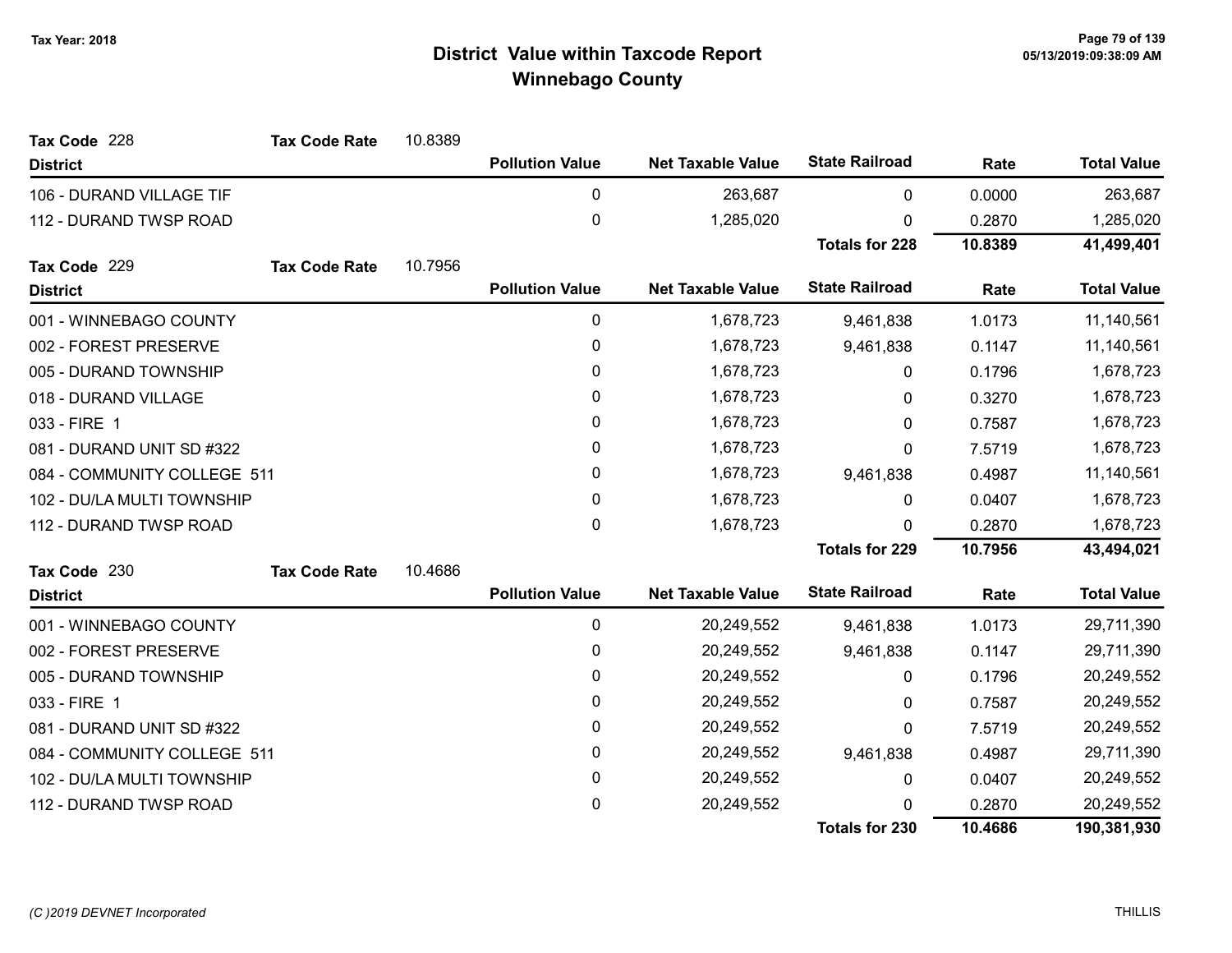| Tax Code 231                  | <b>Tax Code Rate</b> | 10.6626 |                        |                          |                       |         |                    |
|-------------------------------|----------------------|---------|------------------------|--------------------------|-----------------------|---------|--------------------|
| <b>District</b>               |                      |         | <b>Pollution Value</b> | <b>Net Taxable Value</b> | <b>State Railroad</b> | Rate    | <b>Total Value</b> |
| 001 - WINNEBAGO COUNTY        |                      |         | $\pmb{0}$              | 122,431                  | 9,461,838             | 1.0173  | 9,584,269          |
| 002 - FOREST PRESERVE         |                      |         | $\pmb{0}$              | 122,431                  | 9,461,838             | 0.1147  | 9,584,269          |
| 005 - DURAND TOWNSHIP         |                      |         | $\mathbf 0$            | 122,431                  | 0                     | 0.1796  | 122,431            |
| 033 - FIRE 1                  |                      |         | 0                      | 122,431                  | 0                     | 0.7587  | 122,431            |
| 056 - PECATONICA LIBRARY      |                      |         | 0                      | 122,431                  | 0                     | 0.1940  | 122,431            |
| 081 - DURAND UNIT SD #322     |                      |         | $\pmb{0}$              | 122,431                  | 0                     | 7.5719  | 122,431            |
| 084 - COMMUNITY COLLEGE 511   |                      |         | 0                      | 122,431                  | 9,461,838             | 0.4987  | 9,584,269          |
| 102 - DU/LA MULTI TOWNSHIP    |                      |         | $\pmb{0}$              | 122,431                  | 0                     | 0.0407  | 122,431            |
| 112 - DURAND TWSP ROAD        |                      |         | $\mathbf 0$            | 122,431                  | 0                     | 0.2870  | 122,431            |
|                               |                      |         |                        |                          | <b>Totals for 231</b> | 10.6626 | 29,487,393         |
| Tax Code 232                  | <b>Tax Code Rate</b> | 10.6620 |                        |                          |                       |         |                    |
| <b>District</b>               |                      |         | <b>Pollution Value</b> | <b>Net Taxable Value</b> | <b>State Railroad</b> | Rate    | <b>Total Value</b> |
| 001 - WINNEBAGO COUNTY        |                      |         | $\pmb{0}$              | 889,537                  | 9,461,838             | 1.0173  | 10,351,375         |
| 002 - FOREST PRESERVE         |                      |         | $\pmb{0}$              | 889,537                  | 9,461,838             | 0.1147  | 10,351,375         |
| 005 - DURAND TOWNSHIP         |                      |         | $\pmb{0}$              | 889,537                  | 0                     | 0.1796  | 889,537            |
| 033 - FIRE 1                  |                      |         | $\pmb{0}$              | 889,537                  | 0                     | 0.7587  | 889,537            |
| 056 - PECATONICA LIBRARY      |                      |         | $\pmb{0}$              | 889,537                  | 0                     | 0.1940  | 889,537            |
| 080 - PECATONICA UNIT SD #321 |                      |         | $\pmb{0}$              | 889,537                  | 0                     | 7.5713  | 889,537            |
| 084 - COMMUNITY COLLEGE 511   |                      |         | $\pmb{0}$              | 889,537                  | 9,461,838             | 0.4987  | 10,351,375         |
| 102 - DU/LA MULTI TOWNSHIP    |                      |         | $\pmb{0}$              | 889,537                  | 0                     | 0.0407  | 889,537            |
| 112 - DURAND TWSP ROAD        |                      |         | $\pmb{0}$              | 889,537                  | 0                     | 0.2870  | 889,537            |
|                               |                      |         |                        |                          | <b>Totals for 232</b> | 10.6620 | 36,391,347         |
| Tax Code 233                  | <b>Tax Code Rate</b> | 10.8389 |                        |                          |                       |         |                    |
| <b>District</b>               |                      |         | <b>Pollution Value</b> | <b>Net Taxable Value</b> | <b>State Railroad</b> | Rate    | <b>Total Value</b> |
| 001 - WINNEBAGO COUNTY        |                      |         | $\pmb{0}$              | 13,341,281               | 9,461,838             | 1.0173  | 22,803,119         |
| 002 - FOREST PRESERVE         |                      |         | 0                      | 13,341,281               | 9,461,838             | 0.1147  | 22,803,119         |
| 005 - DURAND TOWNSHIP         |                      |         | $\pmb{0}$              | 13,341,281               | 0                     | 0.1796  | 13,341,281         |
| 018 - DURAND VILLAGE          |                      |         | $\pmb{0}$              | 13,341,281               | 0                     | 0.3270  | 13,341,281         |
| (C) 2019 DEVNET Incorporated  |                      |         |                        |                          |                       |         | <b>THILLIS</b>     |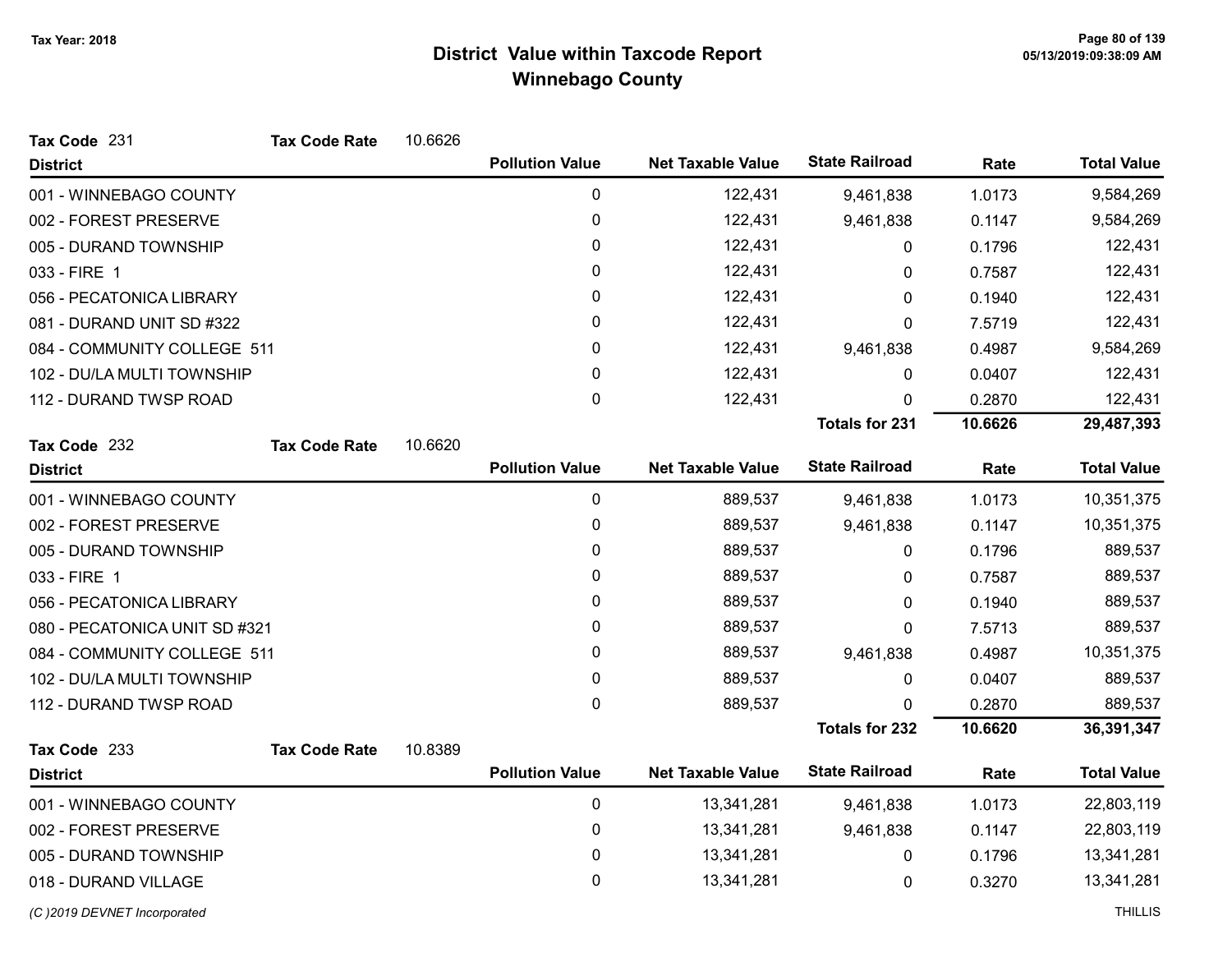| Tax Code 233                  | <b>Tax Code Rate</b> | 10.8389 |                        |                          |                       |         |                    |
|-------------------------------|----------------------|---------|------------------------|--------------------------|-----------------------|---------|--------------------|
| <b>District</b>               |                      |         | <b>Pollution Value</b> | <b>Net Taxable Value</b> | <b>State Railroad</b> | Rate    | <b>Total Value</b> |
| 033 - FIRE 1                  |                      |         | $\pmb{0}$              | 13,341,281               | $\mathbf 0$           | 0.7587  | 13,341,281         |
| 050 - DURAND SANITARY         |                      |         | $\pmb{0}$              | 13,341,281               | 0                     | 0.0433  | 13,341,281         |
| 081 - DURAND UNIT SD #322     |                      |         | 0                      | 13,341,281               | 0                     | 7.5719  | 13,341,281         |
| 084 - COMMUNITY COLLEGE 511   |                      |         | $\pmb{0}$              | 13,341,281               | 9,461,838             | 0.4987  | 22,803,119         |
| 102 - DU/LA MULTI TOWNSHIP    |                      |         | 0                      | 13,341,281               | 0                     | 0.0407  | 13,341,281         |
| 112 - DURAND TWSP ROAD        |                      |         | 0                      | 13,341,281               | 0                     | 0.2870  | 13,341,281         |
|                               |                      |         |                        |                          | <b>Totals for 233</b> | 10.8389 | 161,798,324        |
| Tax Code 234                  | <b>Tax Code Rate</b> | 10.5119 |                        |                          |                       |         |                    |
| <b>District</b>               |                      |         | <b>Pollution Value</b> | <b>Net Taxable Value</b> | <b>State Railroad</b> | Rate    | <b>Total Value</b> |
| 001 - WINNEBAGO COUNTY        |                      |         | $\pmb{0}$              | 297,466                  | 9,461,838             | 1.0173  | 9,759,304          |
| 002 - FOREST PRESERVE         |                      |         | 0                      | 297,466                  | 9,461,838             | 0.1147  | 9,759,304          |
| 005 - DURAND TOWNSHIP         |                      |         | 0                      | 297,466                  | 0                     | 0.1796  | 297,466            |
| 033 - FIRE 1                  |                      |         | 0                      | 297,466                  | 0                     | 0.7587  | 297,466            |
| 050 - DURAND SANITARY         |                      |         | 0                      | 297,466                  | 0                     | 0.0433  | 297,466            |
| 081 - DURAND UNIT SD #322     |                      |         | 0                      | 297,466                  | 0                     | 7.5719  | 297,466            |
| 084 - COMMUNITY COLLEGE 511   |                      |         | 0                      | 297,466                  | 9,461,838             | 0.4987  | 9,759,304          |
| 102 - DU/LA MULTI TOWNSHIP    |                      |         | 0                      | 297,466                  | $\pmb{0}$             | 0.0407  | 297,466            |
| 112 - DURAND TWSP ROAD        |                      |         | 0                      | 297,466                  | 0                     | 0.2870  | 297,466            |
|                               |                      |         |                        |                          | <b>Totals for 234</b> | 10.5119 | 31,062,708         |
| Tax Code 246                  | <b>Tax Code Rate</b> | 10.3346 |                        |                          |                       |         |                    |
| <b>District</b>               |                      |         | <b>Pollution Value</b> | <b>Net Taxable Value</b> | <b>State Railroad</b> | Rate    | <b>Total Value</b> |
| 001 - WINNEBAGO COUNTY        |                      |         | $\pmb{0}$              | 8,157,478                | 9,461,838             | 1.0173  | 17,619,316         |
| 002 - FOREST PRESERVE         |                      |         | 0                      | 8,157,478                | 9,461,838             | 0.1147  | 17,619,316         |
| 007 - HARRISON TOWNSHIP       |                      |         | 0                      | 8, 157, 478              | 0                     | 0.1242  | 8,157,478          |
| 033 - FIRE 1                  |                      |         | 0                      | 8, 157, 478              | 0                     | 0.7587  | 8,157,478          |
| 081 - DURAND UNIT SD #322     |                      |         | 0                      | 8,157,478                | 0                     | 7.5719  | 8,157,478          |
| 084 - COMMUNITY COLLEGE 511   |                      |         | 0                      | 8,157,478                | 9,461,838             | 0.4987  | 17,619,316         |
| 101 - BU/HA/SH MULTI TOWNSHIP |                      |         | 0                      | 8,157,478                | 0                     | 0.0424  | 8,157,478          |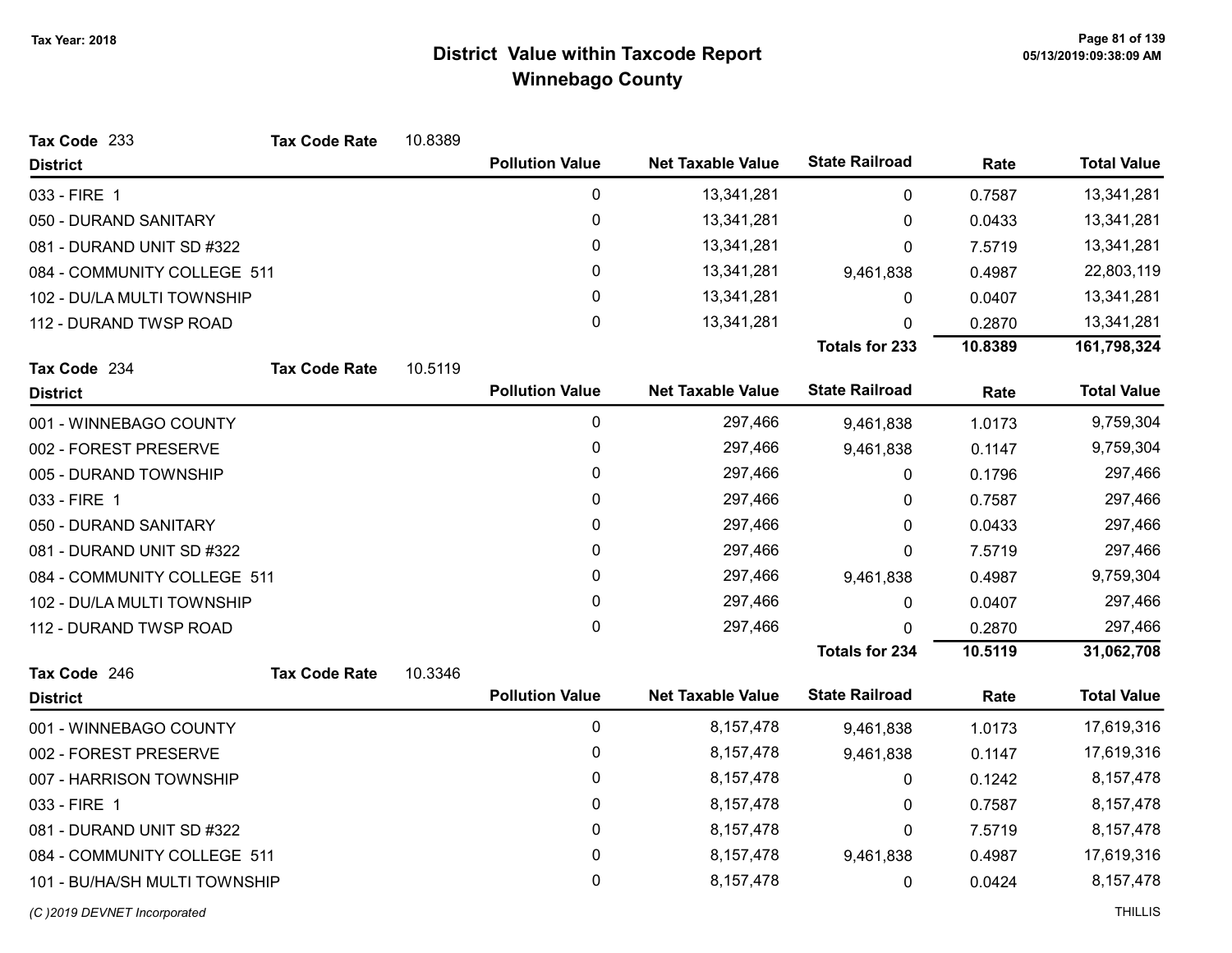| Tax Code 246                  | <b>Tax Code Rate</b> | 10.3346 |                        |                          |                       |         |                    |
|-------------------------------|----------------------|---------|------------------------|--------------------------|-----------------------|---------|--------------------|
| <b>District</b>               |                      |         | <b>Pollution Value</b> | <b>Net Taxable Value</b> | <b>State Railroad</b> | Rate    | <b>Total Value</b> |
| 114 - HARRISON TWSP ROAD      |                      |         | 0                      | 8,157,478                | $\pmb{0}$             | 0.2067  | 8, 157, 478        |
|                               |                      |         |                        |                          | <b>Totals for 246</b> | 10.3346 | 93,645,338         |
| Tax Code 247                  | <b>Tax Code Rate</b> | 9.2279  |                        |                          |                       |         |                    |
| <b>District</b>               |                      |         | <b>Pollution Value</b> | <b>Net Taxable Value</b> | <b>State Railroad</b> | Rate    | <b>Total Value</b> |
| 001 - WINNEBAGO COUNTY        |                      |         | 0                      | 6,420,754                | 9,461,838             | 1.0173  | 15,882,592         |
| 002 - FOREST PRESERVE         |                      |         | 0                      | 6,420,754                | 9,461,838             | 0.1147  | 15,882,592         |
| 007 - HARRISON TOWNSHIP       |                      |         | 0                      | 6,420,754                | $\mathbf{0}$          | 0.1242  | 6,420,754          |
| 033 - FIRE 1                  |                      |         | 0                      | 6,420,754                | 0                     | 0.7587  | 6,420,754          |
| 074 - ROCKTON SCHOOL DIST 140 |                      |         | 0                      | 6,420,754                | 440,903               | 3.7325  | 6,861,657          |
| 077 - HONONEGAH HIGH SD #207  |                      |         | 0                      | 6,420,754                | 535,933               | 2.7327  | 6,956,687          |
| 084 - COMMUNITY COLLEGE 511   |                      |         | 0                      | 6,420,754                | 9,461,838             | 0.4987  | 15,882,592         |
| 101 - BU/HA/SH MULTI TOWNSHIP |                      |         | 0                      | 6,420,754                | 0                     | 0.0424  | 6,420,754          |
| 114 - HARRISON TWSP ROAD      |                      |         | 0                      | 6,420,754                | $\Omega$              | 0.2067  | 6,420,754          |
|                               |                      |         |                        |                          | <b>Totals for 247</b> | 9.2279  | 87,149,136         |
| Tax Code 248                  | <b>Tax Code Rate</b> | 9.9276  |                        |                          |                       |         |                    |
| <b>District</b>               |                      |         | <b>Pollution Value</b> | <b>Net Taxable Value</b> | <b>State Railroad</b> | Rate    | <b>Total Value</b> |
| 001 - WINNEBAGO COUNTY        |                      |         | 0                      | 57,332                   | 9,461,838             | 1.0173  | 9,519,170          |
| 002 - FOREST PRESERVE         |                      |         | 0                      | 57,332                   | 9,461,838             | 0.1147  | 9,519,170          |
| 007 - HARRISON TOWNSHIP       |                      |         | 0                      | 57,332                   | 0                     | 0.1242  | 57,332             |
| 033 - FIRE 1                  |                      |         | 0                      | 57,332                   | 0                     | 0.7587  | 57,332             |
| 058 - WINNEBAGO LIBRARY       |                      |         | 0                      | 57,332                   | $\Omega$              | 0.2115  | 57,332             |
| 082 - WINNEBAGO UNIT SD #323  |                      |         | 0                      | 57,332                   | 1,383,152             | 6.9534  | 1,440,484          |
| 084 - COMMUNITY COLLEGE 511   |                      |         | 0                      | 57,332                   | 9,461,838             | 0.4987  | 9,519,170          |
| 101 - BU/HA/SH MULTI TOWNSHIP |                      |         | 0                      | 57,332                   | 0                     | 0.0424  | 57,332             |
| 114 - HARRISON TWSP ROAD      |                      |         | 0                      | 57,332                   | 0                     | 0.2067  | 57,332             |
|                               |                      |         |                        |                          | <b>Totals for 248</b> | 9.9276  | 30,284,654         |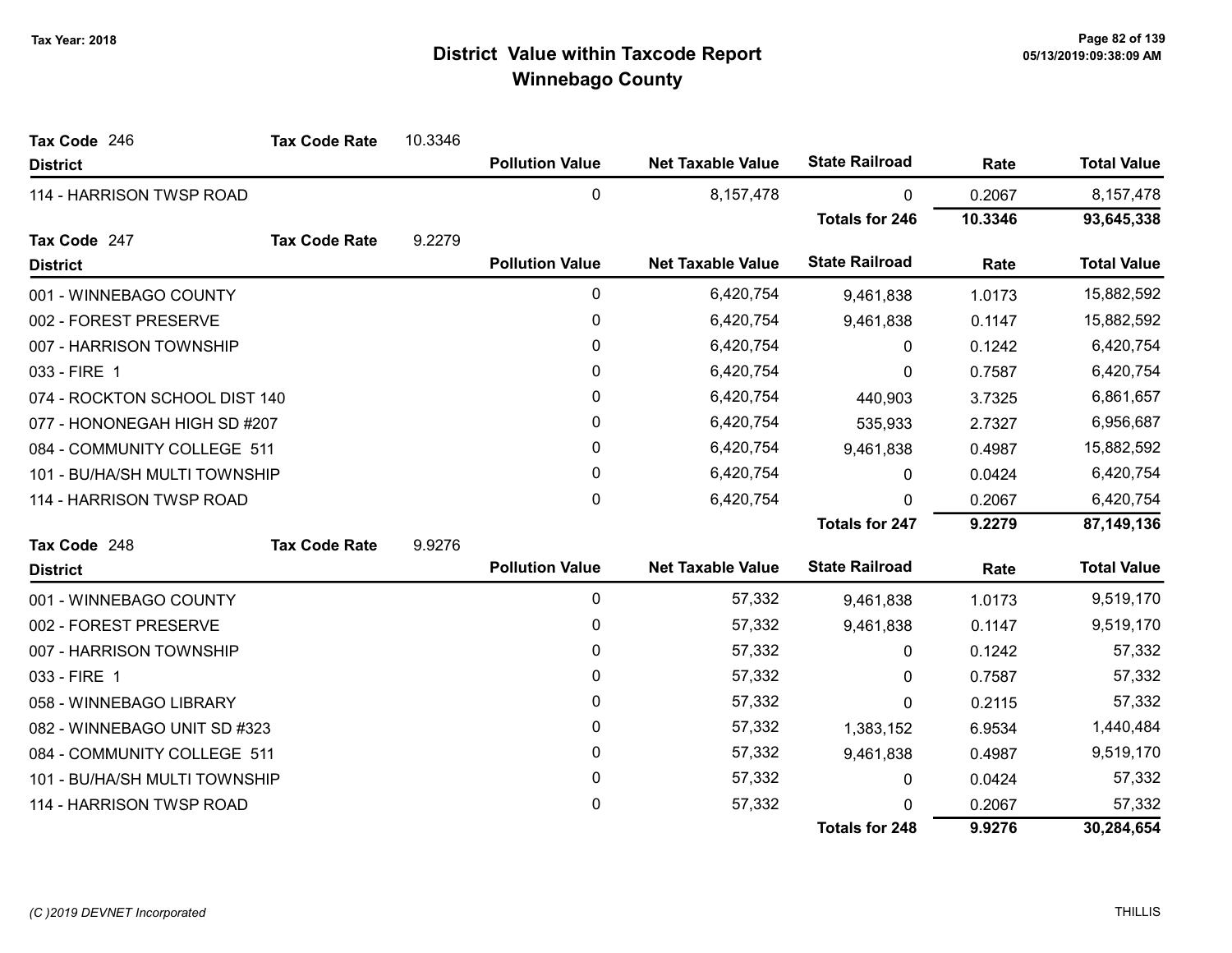| Tax Code 254                  | <b>Tax Code Rate</b> | 9.9217  |                        |                          |                       |         |                    |
|-------------------------------|----------------------|---------|------------------------|--------------------------|-----------------------|---------|--------------------|
| <b>District</b>               |                      |         | <b>Pollution Value</b> | <b>Net Taxable Value</b> | <b>State Railroad</b> | Rate    | <b>Total Value</b> |
| 001 - WINNEBAGO COUNTY        |                      |         | 0                      | 229,681                  | 9,461,838             | 1.0173  | 9,691,519          |
| 002 - FOREST PRESERVE         |                      |         | 0                      | 229,681                  | 9,461,838             | 0.1147  | 9,691,519          |
| 003 - BURRITT TOWNSHIP        |                      |         | 0                      | 229,681                  | $\Omega$              | 0.1743  | 229,681            |
| 044 - W B S FIRE              |                      |         | 0                      | 229,681                  | 661,406               | 0.6683  | 891,087            |
| 058 - WINNEBAGO LIBRARY       |                      |         | 0                      | 229,681                  | 0                     | 0.2115  | 229,681            |
| 062 - RKFD - WINN DRAINAGE    |                      |         | 0                      | 229,681                  | 0                     | 0.0421  | 229,681            |
| 082 - WINNEBAGO UNIT SD #323  |                      |         | 0                      | 229,681                  | 1,383,152             | 6.9534  | 1,612,833          |
| 084 - COMMUNITY COLLEGE 511   |                      |         | 0                      | 229,681                  | 9,461,838             | 0.4987  | 9,691,519          |
| 101 - BU/HA/SH MULTI TOWNSHIP |                      |         | 0                      | 229,681                  | 0                     | 0.0424  | 229,681            |
| 110 - BURRITT TWSP ROAD       |                      |         | 0                      | 229,681                  | 0                     | 0.1990  | 229,681            |
|                               |                      |         |                        |                          | <b>Totals for 254</b> | 9.9217  | 32,726,882         |
| Tax Code 258                  | <b>Tax Code Rate</b> | 12.6082 |                        |                          |                       |         |                    |
| <b>District</b>               |                      |         | <b>Pollution Value</b> | <b>Net Taxable Value</b> | <b>State Railroad</b> | Rate    | <b>Total Value</b> |
| 001 - WINNEBAGO COUNTY        |                      |         | 0                      | 0                        | 9,461,838             | 1.0173  | 9,461,838          |
| 002 - FOREST PRESERVE         |                      |         | 0                      | 0                        | 9,461,838             | 0.1147  | 9,461,838          |
| 003 - BURRITT TOWNSHIP        |                      |         | 0                      | 0                        | 0                     | 0.1743  | 0                  |
| 023 - ROCKFORD CITY           |                      |         | 0                      | 0                        | 3,791,527             | 3.1194  | 3,791,527          |
| 059 - ROCKFORD CITY LIBRARY   |                      |         | 0                      | 0                        | 3,791,527             | 0.4890  | 3,791,527          |
| 082 - WINNEBAGO UNIT SD #323  |                      |         | 0                      | 0                        | 1,383,152             | 6.9534  | 1,383,152          |
| 084 - COMMUNITY COLLEGE 511   |                      |         | 0                      | 0                        | 9,461,838             | 0.4987  | 9,461,838          |
| 101 - BU/HA/SH MULTI TOWNSHIP |                      |         | 0                      | 0                        | $\mathbf 0$           | 0.0424  | 0                  |
| 110 - BURRITT TWSP ROAD       |                      |         | 0                      | 0                        | 0                     | 0.1990  | $\Omega$           |
|                               |                      |         |                        |                          | <b>Totals for 258</b> | 12.6082 | 37,351,720         |
| Tax Code 259                  | <b>Tax Code Rate</b> | 13.2261 |                        |                          |                       |         |                    |
| <b>District</b>               |                      |         | <b>Pollution Value</b> | <b>Net Taxable Value</b> | <b>State Railroad</b> | Rate    | <b>Total Value</b> |
| 001 - WINNEBAGO COUNTY        |                      |         | 0                      | 0                        | 9,461,838             | 1.0173  | 9,461,838          |
| 002 - FOREST PRESERVE         |                      |         | 0                      | 0                        | 9,461,838             | 0.1147  | 9,461,838          |
| 003 - BURRITT TOWNSHIP        |                      |         | 0                      | 0                        | 0                     | 0.1743  | 0                  |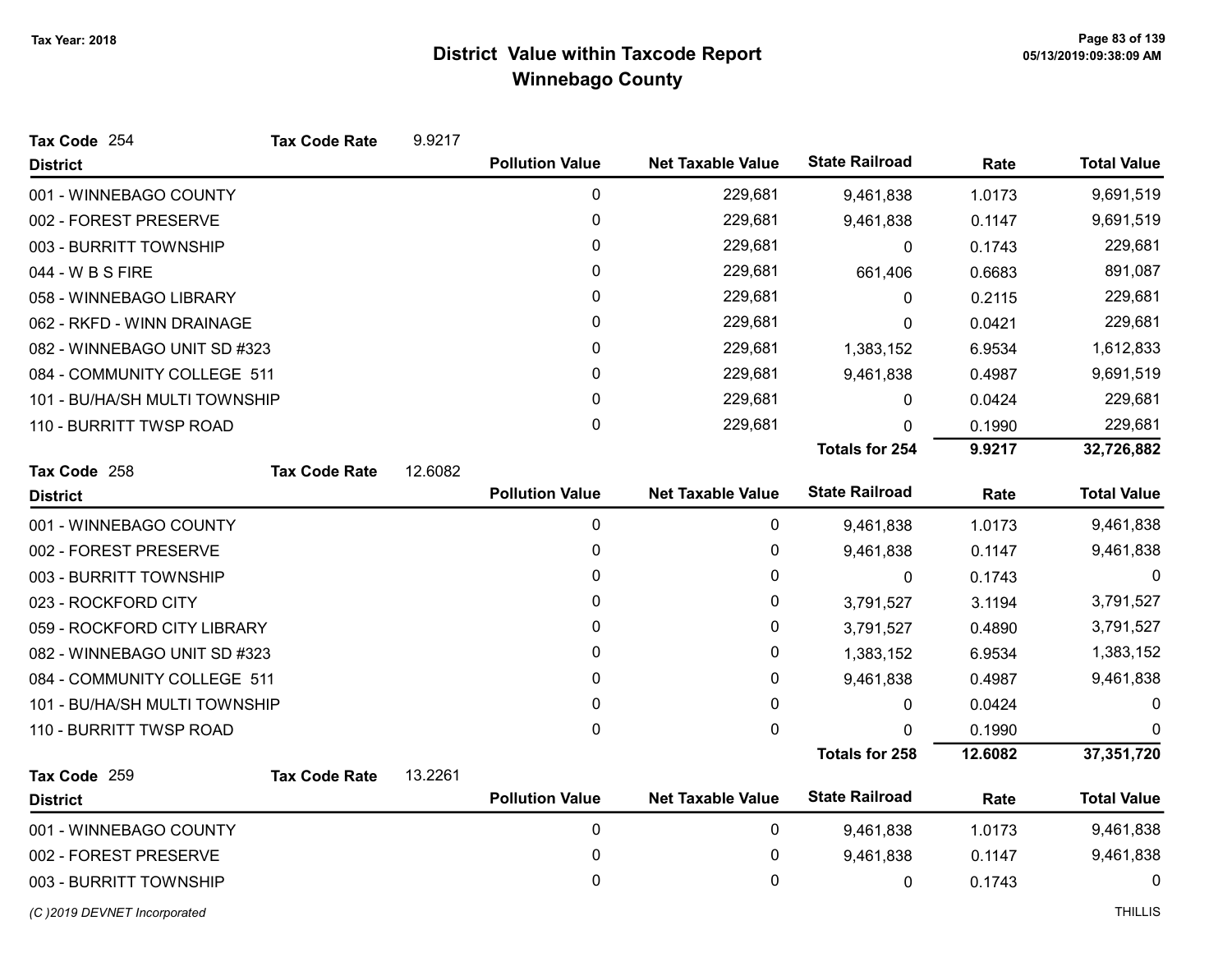| Tax Code 259                  | <b>Tax Code Rate</b> | 13.2261 |                        |                          |                       |         |                    |
|-------------------------------|----------------------|---------|------------------------|--------------------------|-----------------------|---------|--------------------|
| <b>District</b>               |                      |         | <b>Pollution Value</b> | <b>Net Taxable Value</b> | <b>State Railroad</b> | Rate    | <b>Total Value</b> |
| 023 - ROCKFORD CITY           |                      |         | 0                      | 0                        | 3,791,527             | 3.1194  | 3,791,527          |
| 059 - ROCKFORD CITY LIBRARY   |                      |         | 0                      | 0                        | 3,791,527             | 0.4890  | 3,791,527          |
| 080 - PECATONICA UNIT SD #321 |                      |         | 0                      | 0                        | 0                     | 7.5713  | $\Omega$           |
| 084 - COMMUNITY COLLEGE 511   |                      |         | 0                      | 0                        | 9,461,838             | 0.4987  | 9,461,838          |
| 101 - BU/HA/SH MULTI TOWNSHIP |                      |         | 0                      | 0                        | $\mathbf{0}$          | 0.0424  | 0                  |
| 110 - BURRITT TWSP ROAD       |                      |         | 0                      | $\mathbf 0$              | 0                     | 0.1990  | $\mathbf 0$        |
|                               |                      |         |                        |                          | <b>Totals for 259</b> | 13.2261 | 35,968,568         |
| Tax Code 260                  | <b>Tax Code Rate</b> | 9.8796  |                        |                          |                       |         |                    |
| <b>District</b>               |                      |         | <b>Pollution Value</b> | <b>Net Taxable Value</b> | <b>State Railroad</b> | Rate    | <b>Total Value</b> |
| 001 - WINNEBAGO COUNTY        |                      |         | 0                      | 14,044,379               | 9,461,838             | 1.0173  | 23,506,217         |
| 002 - FOREST PRESERVE         |                      |         | 0                      | 14,044,379               | 9,461,838             | 0.1147  | 23,506,217         |
| 003 - BURRITT TOWNSHIP        |                      |         | 0                      | 14,044,379               | 0                     | 0.1743  | 14,044,379         |
| 044 - W B S FIRE              |                      |         | 0                      | 14,044,379               | 661,406               | 0.6683  | 14,705,785         |
| 058 - WINNEBAGO LIBRARY       |                      |         | 0                      | 14,044,379               | $\mathbf{0}$          | 0.2115  | 14,044,379         |
| 082 - WINNEBAGO UNIT SD #323  |                      |         | 0                      | 14,044,379               | 1,383,152             | 6.9534  | 15,427,531         |
| 084 - COMMUNITY COLLEGE 511   |                      |         | 0                      | 14,044,379               | 9,461,838             | 0.4987  | 23,506,217         |
| 101 - BU/HA/SH MULTI TOWNSHIP |                      |         | 0                      | 14,044,379               | 0                     | 0.0424  | 14,044,379         |
| 110 - BURRITT TWSP ROAD       |                      |         | 0                      | 14,044,379               | 0                     | 0.1990  | 14,044,379         |
|                               |                      |         |                        |                          | <b>Totals for 260</b> | 9.8796  | 156,829,483        |
| Tax Code 262                  | <b>Tax Code Rate</b> | 9.6681  |                        |                          |                       |         |                    |
| <b>District</b>               |                      |         | <b>Pollution Value</b> | <b>Net Taxable Value</b> | <b>State Railroad</b> | Rate    | <b>Total Value</b> |
| 001 - WINNEBAGO COUNTY        |                      |         | 0                      | 190,503                  | 9,461,838             | 1.0173  | 9,652,341          |
| 002 - FOREST PRESERVE         |                      |         | 0                      | 190,503                  | 9,461,838             | 0.1147  | 9,652,341          |
| 003 - BURRITT TOWNSHIP        |                      |         | 0                      | 190,503                  | 0                     | 0.1743  | 190,503            |
| 044 - W B S FIRE              |                      |         | 0                      | 190,503                  | 661,406               | 0.6683  | 851,909            |
| 082 - WINNEBAGO UNIT SD #323  |                      |         | 0                      | 190,503                  | 1,383,152             | 6.9534  | 1,573,655          |
| 084 - COMMUNITY COLLEGE 511   |                      |         | 0                      | 190,503                  | 9,461,838             | 0.4987  | 9,652,341          |
| 101 - BU/HA/SH MULTI TOWNSHIP |                      |         | 0                      | 190,503                  | 0                     | 0.0424  | 190,503            |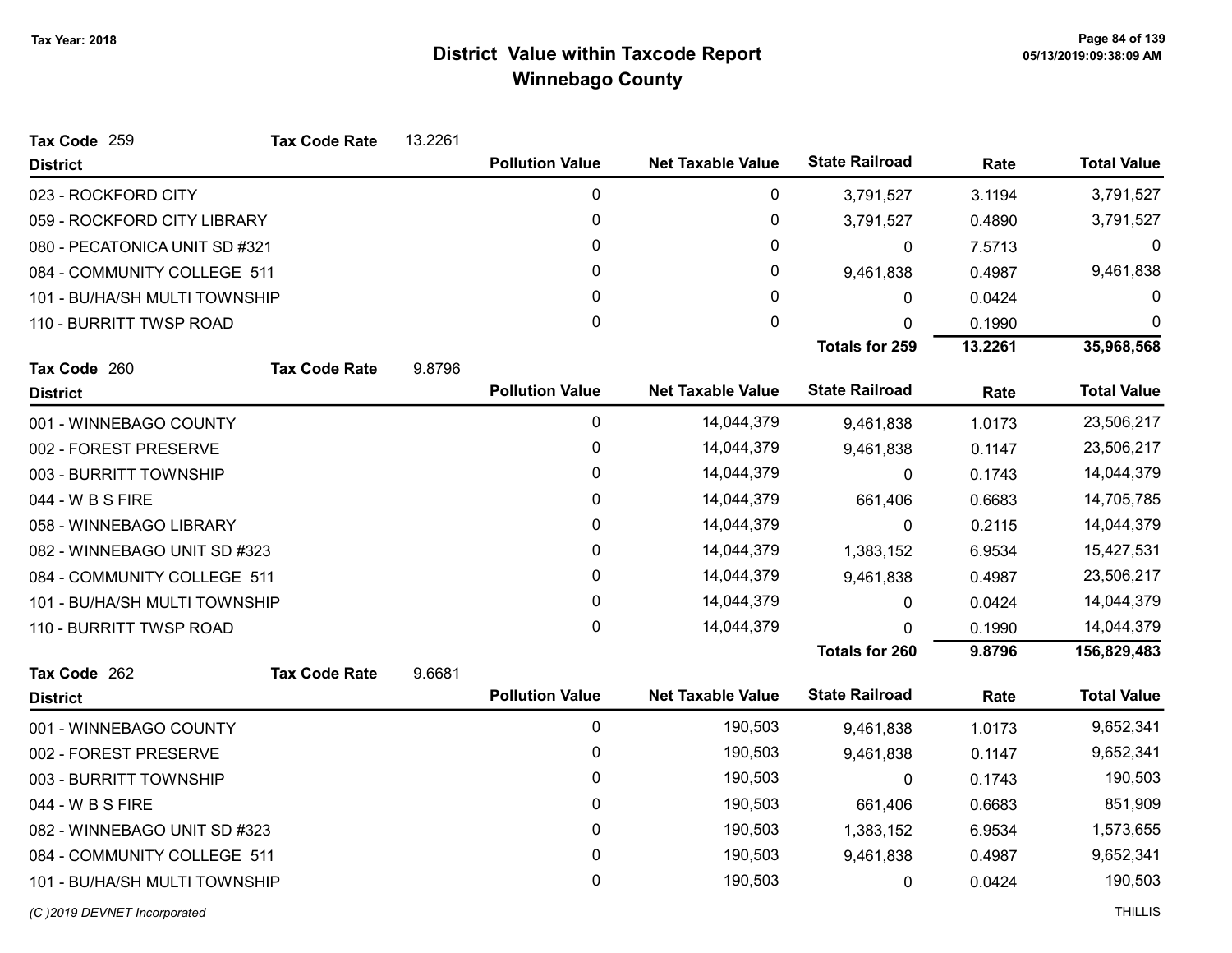| Tax Code 262                  | <b>Tax Code Rate</b> | 9.6681 |                        |                          |                       |        |                    |
|-------------------------------|----------------------|--------|------------------------|--------------------------|-----------------------|--------|--------------------|
| <b>District</b>               |                      |        | <b>Pollution Value</b> | <b>Net Taxable Value</b> | <b>State Railroad</b> | Rate   | <b>Total Value</b> |
| 110 - BURRITT TWSP ROAD       |                      |        | $\pmb{0}$              | 190,503                  | 0                     | 0.1990 | 190,503            |
|                               |                      |        |                        |                          | <b>Totals for 262</b> | 9.6681 | 31,954,096         |
| Tax Code 263                  | <b>Tax Code Rate</b> | 9.6264 |                        |                          |                       |        |                    |
| <b>District</b>               |                      |        | <b>Pollution Value</b> | <b>Net Taxable Value</b> | <b>State Railroad</b> | Rate   | <b>Total Value</b> |
| 001 - WINNEBAGO COUNTY        |                      |        | 0                      | 185,493                  | 9,461,838             | 1.0173 | 9,647,331          |
| 002 - FOREST PRESERVE         |                      |        | 0                      | 185,493                  | 9,461,838             | 0.1147 | 9,647,331          |
| 003 - BURRITT TOWNSHIP        |                      |        | 0                      | 185,493                  | 0                     | 0.1743 | 185,493            |
| 039 - PECATONICA FIRE         |                      |        | $\mathbf{0}$           | 185,493                  | 571,680               | 0.4151 | 757,173            |
| 058 - WINNEBAGO LIBRARY       |                      |        | 0                      | 185,493                  | 0                     | 0.2115 | 185,493            |
| 082 - WINNEBAGO UNIT SD #323  |                      |        | 0                      | 185,493                  | 1,383,152             | 6.9534 | 1,568,645          |
| 084 - COMMUNITY COLLEGE 511   |                      |        | 0                      | 185,493                  | 9,461,838             | 0.4987 | 9,647,331          |
| 101 - BU/HA/SH MULTI TOWNSHIP |                      |        | 0                      | 185,493                  | 0                     | 0.0424 | 185,493            |
| 110 - BURRITT TWSP ROAD       |                      |        | 0                      | 185,493                  | 0                     | 0.1990 | 185,493            |
|                               |                      |        |                        |                          | Totals for 263        | 9.6264 | 32,009,783         |
| Tax Code 265                  | <b>Tax Code Rate</b> | 9.8621 |                        |                          |                       |        |                    |
| <b>District</b>               |                      |        | <b>Pollution Value</b> | <b>Net Taxable Value</b> | <b>State Railroad</b> | Rate   | <b>Total Value</b> |
| 001 - WINNEBAGO COUNTY        |                      |        | $\pmb{0}$              | 902,104                  | 9,461,838             | 1.0173 | 10,363,942         |
| 002 - FOREST PRESERVE         |                      |        | 0                      | 902,104                  | 9,461,838             | 0.1147 | 10,363,942         |
| 003 - BURRITT TOWNSHIP        |                      |        | $\pmb{0}$              | 902,104                  | 0                     | 0.1743 | 902,104            |
| 044 - W B S FIRE              |                      |        | 0                      | 902,104                  | 661,406               | 0.6683 | 1,563,510          |
| 056 - PECATONICA LIBRARY      |                      |        | $\mathbf{0}$           | 902,104                  | 0                     | 0.1940 | 902,104            |
| 082 - WINNEBAGO UNIT SD #323  |                      |        | 0                      | 902,104                  | 1,383,152             | 6.9534 | 2,285,256          |
| 084 - COMMUNITY COLLEGE 511   |                      |        | 0                      | 902,104                  | 9,461,838             | 0.4987 | 10,363,942         |
| 101 - BU/HA/SH MULTI TOWNSHIP |                      |        | 0                      | 902,104                  | 0                     | 0.0424 | 902,104            |
| 110 - BURRITT TWSP ROAD       |                      |        | 0                      | 902,104                  | <sup>0</sup>          | 0.1990 | 902,104            |
|                               |                      |        |                        |                          | <b>Totals for 265</b> | 9.8621 | 38,549,008         |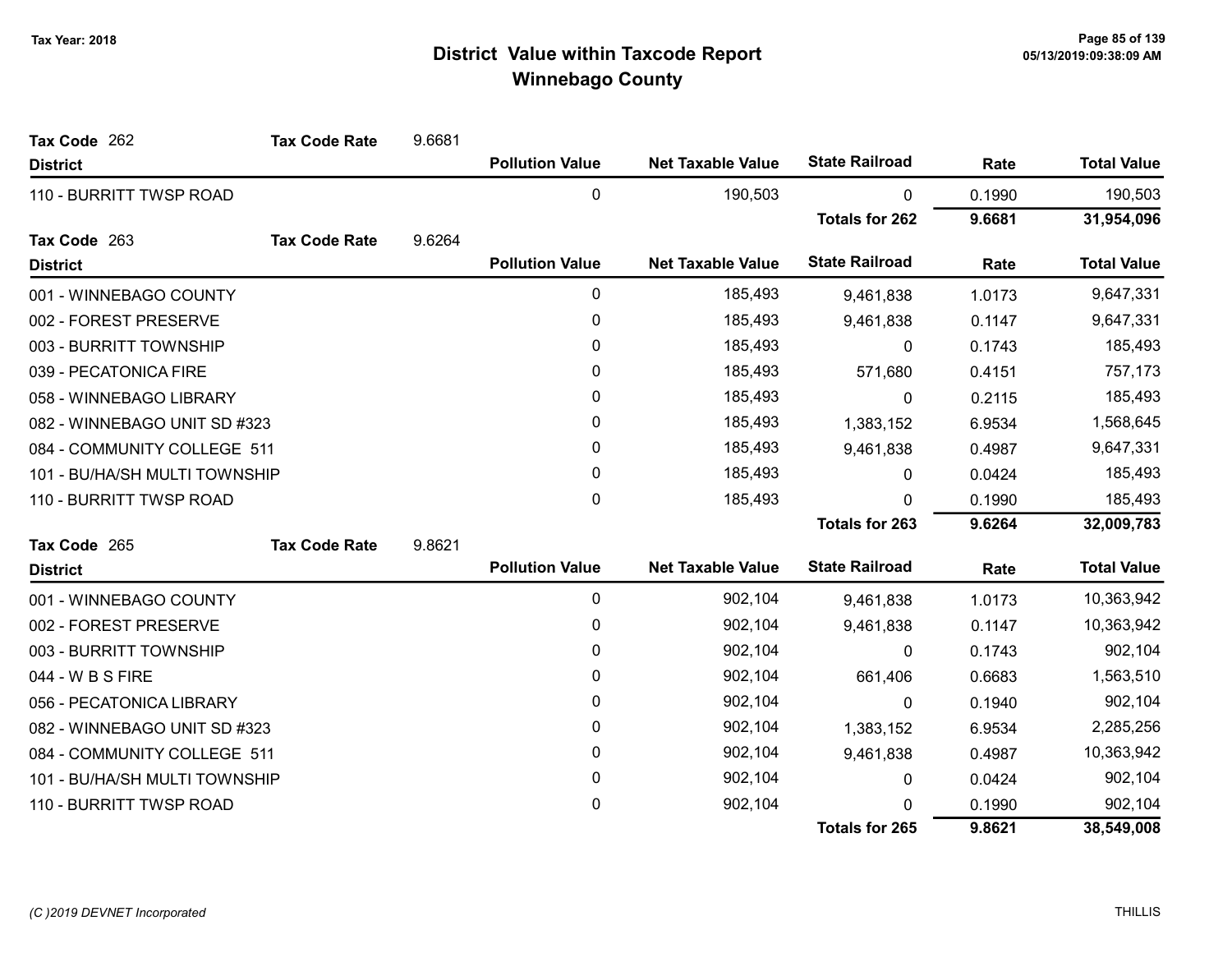| Tax Code 266                  | <b>Tax Code Rate</b> | 10.4800 |                        |                          |                       |         |                    |
|-------------------------------|----------------------|---------|------------------------|--------------------------|-----------------------|---------|--------------------|
| <b>District</b>               |                      |         | <b>Pollution Value</b> | <b>Net Taxable Value</b> | <b>State Railroad</b> | Rate    | <b>Total Value</b> |
| 001 - WINNEBAGO COUNTY        |                      |         | $\mathbf 0$            | 6,155,437                | 9,461,838             | 1.0173  | 15,617,275         |
| 002 - FOREST PRESERVE         |                      |         | 0                      | 6,155,437                | 9,461,838             | 0.1147  | 15,617,275         |
| 003 - BURRITT TOWNSHIP        |                      |         | 0                      | 6,155,437                | $\mathbf{0}$          | 0.1743  | 6,155,437          |
| 044 - W B S FIRE              |                      |         | 0                      | 6,155,437                | 661,406               | 0.6683  | 6,816,843          |
| 056 - PECATONICA LIBRARY      |                      |         | $\pmb{0}$              | 6,155,437                | 0                     | 0.1940  | 6,155,437          |
| 080 - PECATONICA UNIT SD #321 |                      |         | 0                      | 6,155,437                | 0                     | 7.5713  | 6,155,437          |
| 084 - COMMUNITY COLLEGE 511   |                      |         | 0                      | 6,155,437                | 9,461,838             | 0.4987  | 15,617,275         |
| 101 - BU/HA/SH MULTI TOWNSHIP |                      |         | 0                      | 6,155,437                | $\mathbf{0}$          | 0.0424  | 6,155,437          |
| 110 - BURRITT TWSP ROAD       |                      |         | 0                      | 6,155,437                | 0                     | 0.1990  | 6,155,437          |
|                               |                      |         |                        |                          | <b>Totals for 266</b> | 10.4800 | 84,445,853         |
| Tax Code 267                  | <b>Tax Code Rate</b> | 9.6089  |                        |                          |                       |         |                    |
| <b>District</b>               |                      |         | <b>Pollution Value</b> | <b>Net Taxable Value</b> | <b>State Railroad</b> | Rate    | <b>Total Value</b> |
| 001 - WINNEBAGO COUNTY        |                      |         | $\mathbf 0$            | 1,307,662                | 9,461,838             | 1.0173  | 10,769,500         |
| 002 - FOREST PRESERVE         |                      |         | 0                      | 1,307,662                | 9,461,838             | 0.1147  | 10,769,500         |
| 003 - BURRITT TOWNSHIP        |                      |         | 0                      | 1,307,662                | 0                     | 0.1743  | 1,307,662          |
| 039 - PECATONICA FIRE         |                      |         | 0                      | 1,307,662                | 571,680               | 0.4151  | 1,879,342          |
| 056 - PECATONICA LIBRARY      |                      |         | 0                      | 1,307,662                | 0                     | 0.1940  | 1,307,662          |
| 082 - WINNEBAGO UNIT SD #323  |                      |         | 0                      | 1,307,662                | 1,383,152             | 6.9534  | 2,690,814          |
| 084 - COMMUNITY COLLEGE 511   |                      |         | 0                      | 1,307,662                | 9,461,838             | 0.4987  | 10,769,500         |
| 101 - BU/HA/SH MULTI TOWNSHIP |                      |         | 0                      | 1,307,662                | 0                     | 0.0424  | 1,307,662          |
| 110 - BURRITT TWSP ROAD       |                      |         | $\mathbf 0$            | 1,307,662                | 0                     | 0.1990  | 1,307,662          |
|                               |                      |         |                        |                          | <b>Totals for 267</b> | 9.6089  | 42,109,304         |
| Tax Code 268                  | <b>Tax Code Rate</b> | 10.2268 |                        |                          |                       |         |                    |
| <b>District</b>               |                      |         | <b>Pollution Value</b> | <b>Net Taxable Value</b> | <b>State Railroad</b> | Rate    | <b>Total Value</b> |
| 001 - WINNEBAGO COUNTY        |                      |         | $\mathbf 0$            | 3,443,805                | 9,461,838             | 1.0173  | 12,905,643         |
| 002 - FOREST PRESERVE         |                      |         | 0                      | 3,443,805                | 9,461,838             | 0.1147  | 12,905,643         |
| 003 - BURRITT TOWNSHIP        |                      |         | 0                      | 3,443,805                | 0                     | 0.1743  | 3,443,805          |
| 039 - PECATONICA FIRE         |                      |         | 0                      | 3,443,805                | 571,680               | 0.4151  | 4,015,485          |
| (C)2019 DEVNET Incorporated   |                      |         |                        |                          |                       |         | <b>THILLIS</b>     |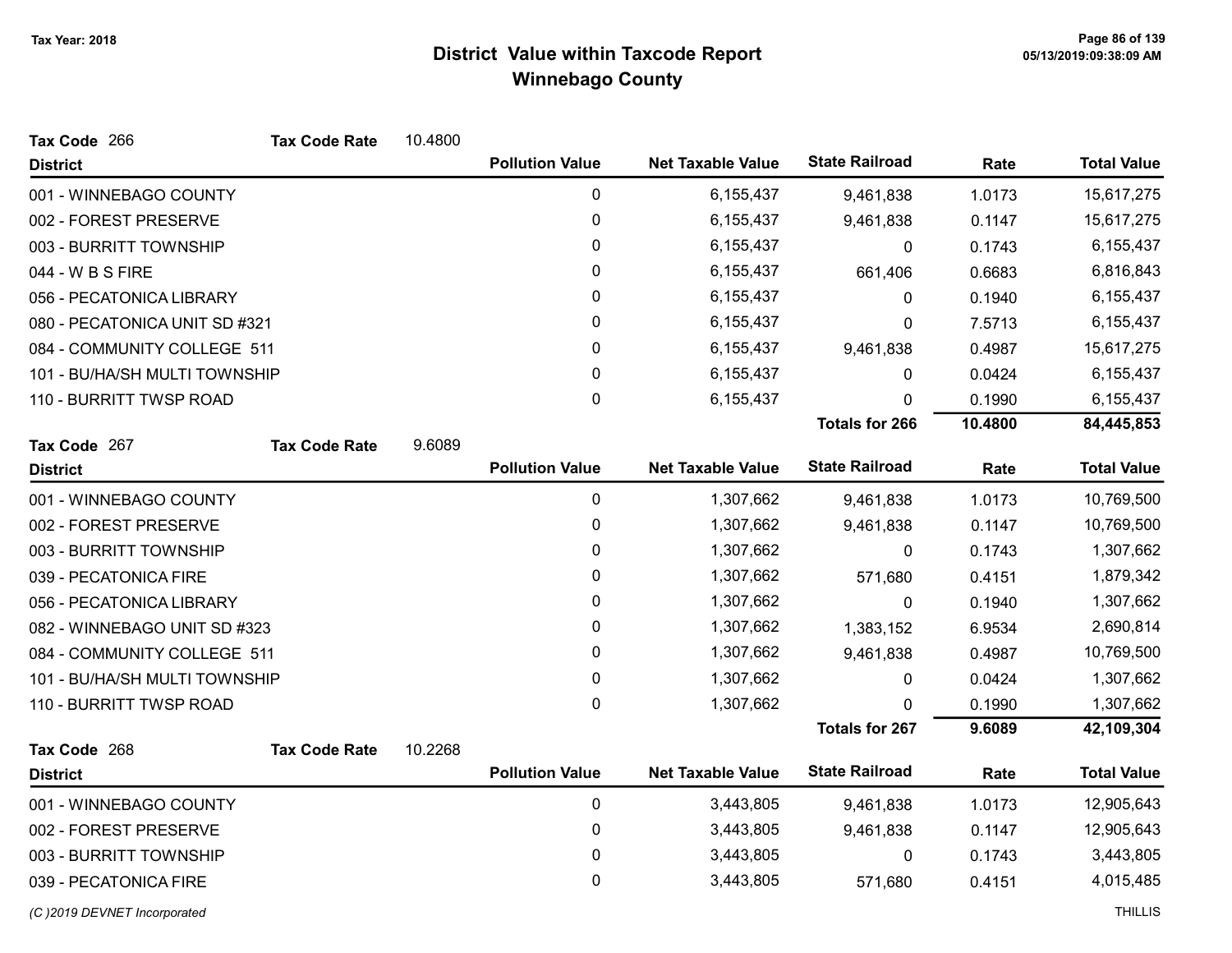| Tax Code 268                  | <b>Tax Code Rate</b> | 10.2268 |                        |                          |                       |         |                    |
|-------------------------------|----------------------|---------|------------------------|--------------------------|-----------------------|---------|--------------------|
| <b>District</b>               |                      |         | <b>Pollution Value</b> | <b>Net Taxable Value</b> | <b>State Railroad</b> | Rate    | <b>Total Value</b> |
| 056 - PECATONICA LIBRARY      |                      |         | 0                      | 3,443,805                | 0                     | 0.1940  | 3,443,805          |
| 080 - PECATONICA UNIT SD #321 |                      |         | 0                      | 3,443,805                | 0                     | 7.5713  | 3,443,805          |
| 084 - COMMUNITY COLLEGE 511   |                      |         | 0                      | 3,443,805                | 9,461,838             | 0.4987  | 12,905,643         |
| 101 - BU/HA/SH MULTI TOWNSHIP |                      |         | $\mathbf{0}$           | 3,443,805                | 0                     | 0.0424  | 3,443,805          |
| 110 - BURRITT TWSP ROAD       |                      |         | 0                      | 3,443,805                | 0                     | 0.1990  | 3,443,805          |
|                               |                      |         |                        |                          | <b>Totals for 268</b> | 10.2268 | 59,951,439         |
| Tax Code 281                  | <b>Tax Code Rate</b> | 10.3818 |                        |                          |                       |         |                    |
| <b>District</b>               |                      |         | <b>Pollution Value</b> | <b>Net Taxable Value</b> | <b>State Railroad</b> | Rate    | <b>Total Value</b> |
| 001 - WINNEBAGO COUNTY        |                      |         | $\mathbf 0$            | 42,704,956               | 9,461,838             | 1.0173  | 52,166,794         |
| 002 - FOREST PRESERVE         |                      |         | 0                      | 42,704,956               | 9,461,838             | 0.1147  | 52,166,794         |
| 010 - PECATONICA TOWNSHIP     |                      |         | 0                      | 42,704,956               | 0                     | 0.1835  | 42,704,956         |
| 039 - PECATONICA FIRE         |                      |         | 0                      | 42,704,956               | 571,680               | 0.4151  | 43,276,636         |
| 047 - SUMNER PARK             |                      |         | 0                      | 42,704,956               | 0                     | 0.1450  | 42,704,956         |
| 056 - PECATONICA LIBRARY      |                      |         | 0                      | 42,704,956               | 0                     | 0.1940  | 42,704,956         |
| 080 - PECATONICA UNIT SD #321 |                      |         | 0                      | 42,704,956               | $\Omega$              | 7.5713  | 42,704,956         |
| 084 - COMMUNITY COLLEGE 511   |                      |         | 0                      | 42,704,956               | 9,461,838             | 0.4987  | 52,166,794         |
| 117 - PECATONICA TWSP ROAD    |                      |         | 0                      | 42,704,956               | 0                     | 0.1880  | 42,704,956         |
| 124 - PE/SE MULTI TOWNSHIP    |                      |         | $\mathbf 0$            | 42,704,956               | $\Omega$              | 0.0542  | 42,704,956         |
|                               |                      |         |                        |                          | <b>Totals for 281</b> | 10.3818 | 456,006,754        |
| Tax Code 282                  | <b>Tax Code Rate</b> | 9.7639  |                        |                          |                       |         |                    |
| <b>District</b>               |                      |         | <b>Pollution Value</b> | <b>Net Taxable Value</b> | <b>State Railroad</b> | Rate    | <b>Total Value</b> |
| 001 - WINNEBAGO COUNTY        |                      |         | $\mathbf 0$            | 141,678                  | 9,461,838             | 1.0173  | 9,603,516          |
| 002 - FOREST PRESERVE         |                      |         | 0                      | 141,678                  | 9,461,838             | 0.1147  | 9,603,516          |
| 010 - PECATONICA TOWNSHIP     |                      |         | 0                      | 141,678                  | $\mathbf{0}$          | 0.1835  | 141,678            |
| 039 - PECATONICA FIRE         |                      |         | 0                      | 141,678                  | 571,680               | 0.4151  | 713,358            |
| 047 - SUMNER PARK             |                      |         | 0                      | 141,678                  | 0                     | 0.1450  | 141,678            |
| 056 - PECATONICA LIBRARY      |                      |         | 0                      | 141,678                  | 0                     | 0.1940  | 141,678            |
| 082 - WINNEBAGO UNIT SD #323  |                      |         | 0                      | 141,678                  | 1,383,152             | 6.9534  | 1,524,830          |
|                               |                      |         |                        |                          |                       |         |                    |

(C)2019 DEVNET Incorporated THILLIS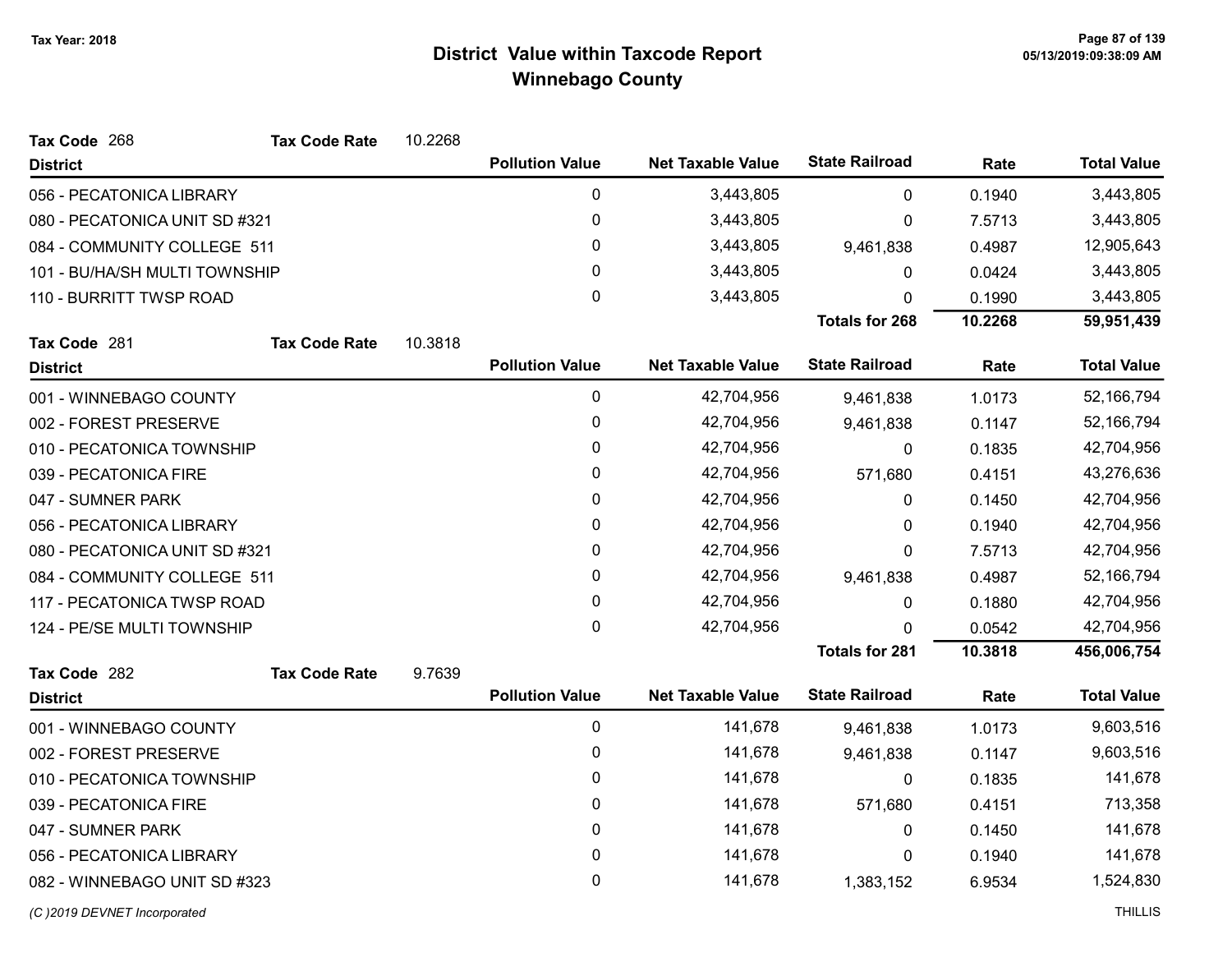| Tax Code 282                  | <b>Tax Code Rate</b> | 9.7639  |                        |                          |                       |         |                    |
|-------------------------------|----------------------|---------|------------------------|--------------------------|-----------------------|---------|--------------------|
| <b>District</b>               |                      |         | <b>Pollution Value</b> | <b>Net Taxable Value</b> | <b>State Railroad</b> | Rate    | <b>Total Value</b> |
| 084 - COMMUNITY COLLEGE 511   |                      |         | $\pmb{0}$              | 141,678                  | 9,461,838             | 0.4987  | 9,603,516          |
| 117 - PECATONICA TWSP ROAD    |                      |         | $\pmb{0}$              | 141,678                  | 0                     | 0.1880  | 141,678            |
| 124 - PE/SE MULTI TOWNSHIP    |                      |         | 0                      | 141,678                  | 0                     | 0.0542  | 141,678            |
|                               |                      |         |                        |                          | <b>Totals for 282</b> | 9.7639  | 31,757,126         |
| Tax Code 283                  | <b>Tax Code Rate</b> | 10.0171 |                        |                          |                       |         |                    |
| <b>District</b>               |                      |         | <b>Pollution Value</b> | <b>Net Taxable Value</b> | <b>State Railroad</b> | Rate    | <b>Total Value</b> |
| 001 - WINNEBAGO COUNTY        |                      |         | $\pmb{0}$              | 126,131                  | 9,461,838             | 1.0173  | 9,587,969          |
| 002 - FOREST PRESERVE         |                      |         | 0                      | 126,131                  | 9,461,838             | 0.1147  | 9,587,969          |
| 010 - PECATONICA TOWNSHIP     |                      |         | $\pmb{0}$              | 126,131                  | $\mathbf 0$           | 0.1835  | 126,131            |
| 044 - W B S FIRE              |                      |         | 0                      | 126,131                  | 661,406               | 0.6683  | 787,537            |
| 047 - SUMNER PARK             |                      |         | $\mathbf 0$            | 126,131                  | 0                     | 0.1450  | 126,131            |
| 056 - PECATONICA LIBRARY      |                      |         | 0                      | 126,131                  | 0                     | 0.1940  | 126,131            |
| 082 - WINNEBAGO UNIT SD #323  |                      |         | $\pmb{0}$              | 126,131                  | 1,383,152             | 6.9534  | 1,509,283          |
| 084 - COMMUNITY COLLEGE 511   |                      |         | 0                      | 126,131                  | 9,461,838             | 0.4987  | 9,587,969          |
| 117 - PECATONICA TWSP ROAD    |                      |         | $\pmb{0}$              | 126,131                  | 0                     | 0.1880  | 126,131            |
| 124 - PE/SE MULTI TOWNSHIP    |                      |         | $\mathbf 0$            | 126,131                  | $\Omega$              | 0.0542  | 126,131            |
|                               |                      |         |                        |                          | <b>Totals for 283</b> | 10.0171 | 31,691,382         |
| Tax Code 284                  | <b>Tax Code Rate</b> | 10.6350 |                        |                          |                       |         |                    |
| <b>District</b>               |                      |         | <b>Pollution Value</b> | <b>Net Taxable Value</b> | <b>State Railroad</b> | Rate    | <b>Total Value</b> |
| 001 - WINNEBAGO COUNTY        |                      |         | $\pmb{0}$              | 31,455                   | 9,461,838             | 1.0173  | 9,493,293          |
| 002 - FOREST PRESERVE         |                      |         | $\pmb{0}$              | 31,455                   | 9,461,838             | 0.1147  | 9,493,293          |
| 010 - PECATONICA TOWNSHIP     |                      |         | $\pmb{0}$              | 31,455                   | 0                     | 0.1835  | 31,455             |
| 044 - W B S FIRE              |                      |         | $\mathbf 0$            | 31,455                   | 661,406               | 0.6683  | 692,861            |
| 047 - SUMNER PARK             |                      |         | $\pmb{0}$              | 31,455                   | 0                     | 0.1450  | 31,455             |
| 056 - PECATONICA LIBRARY      |                      |         | 0                      | 31,455                   | 0                     | 0.1940  | 31,455             |
| 080 - PECATONICA UNIT SD #321 |                      |         | $\pmb{0}$              | 31,455                   | 0                     | 7.5713  | 31,455             |
| 084 - COMMUNITY COLLEGE 511   |                      |         | 0                      | 31,455                   | 9,461,838             | 0.4987  | 9,493,293          |
| 117 - PECATONICA TWSP ROAD    |                      |         | $\mathbf 0$            | 31,455                   | 0                     | 0.1880  | 31,455             |
|                               |                      |         |                        |                          |                       |         |                    |

(C)2019 DEVNET Incorporated THILLIS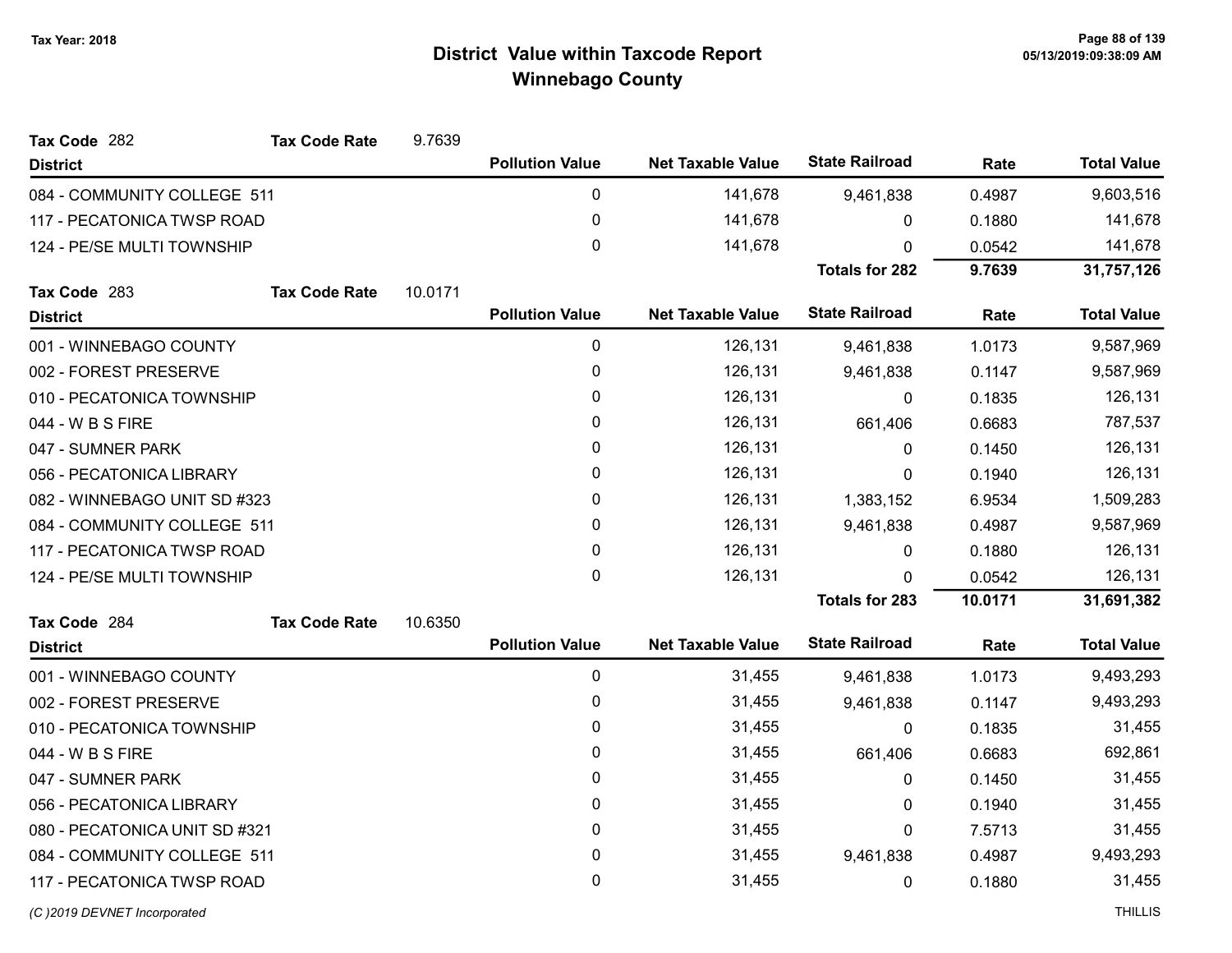| Tax Code 284                    | <b>Tax Code Rate</b> | 10.6350 |                        |                          |                       |         |                    |
|---------------------------------|----------------------|---------|------------------------|--------------------------|-----------------------|---------|--------------------|
| <b>District</b>                 |                      |         | <b>Pollution Value</b> | <b>Net Taxable Value</b> | <b>State Railroad</b> | Rate    | <b>Total Value</b> |
| 124 - PE/SE MULTI TOWNSHIP      |                      |         | 0                      | 31,455                   | $\mathbf 0$           | 0.0542  | 31,455             |
|                                 |                      |         |                        |                          | <b>Totals for 284</b> | 10.6350 | 29,361,470         |
| Tax Code 286                    | <b>Tax Code Rate</b> | 11.0930 |                        |                          |                       |         |                    |
| <b>District</b>                 |                      |         | <b>Pollution Value</b> | <b>Net Taxable Value</b> | <b>State Railroad</b> | Rate    | <b>Total Value</b> |
| 001 - WINNEBAGO COUNTY          |                      |         | 0                      | 26,760,771               | 9,461,838             | 1.0173  | 36,222,609         |
| 002 - FOREST PRESERVE           |                      |         | 0                      | 26,760,771               | 9,461,838             | 0.1147  | 36,222,609         |
| 010 - PECATONICA TOWNSHIP       |                      |         | 0                      | 26,760,771               | 0                     | 0.1835  | 26,760,771         |
| 022 - PECATONICA VILLAGE        |                      |         | 0                      | 26,760,771               | $\mathbf 0$           | 0.7112  | 26,760,771         |
| 039 - PECATONICA FIRE           |                      |         | 0                      | 26,760,771               | 571,680               | 0.4151  | 27,332,451         |
| 047 - SUMNER PARK               |                      |         | 0                      | 26,760,771               | 0                     | 0.1450  | 26,760,771         |
| 056 - PECATONICA LIBRARY        |                      |         | 0                      | 26,760,771               | $\Omega$              | 0.1940  | 26,760,771         |
| 080 - PECATONICA UNIT SD #321   |                      |         | 0                      | 26,760,771               | $\mathbf 0$           | 7.5713  | 26,760,771         |
| 084 - COMMUNITY COLLEGE 511     |                      |         | 0                      | 26,760,771               | 9,461,838             | 0.4987  | 36,222,609         |
| 117 - PECATONICA TWSP ROAD      |                      |         | 0                      | 26,760,771               | 0                     | 0.1880  | 26,760,771         |
| 124 - PE/SE MULTI TOWNSHIP      |                      |         | 0                      | 26,760,771               | $\Omega$              | 0.0542  | 26,760,771         |
|                                 |                      |         |                        |                          | <b>Totals for 286</b> | 11.0930 | 323,325,675        |
| Tax Code 290                    | <b>Tax Code Rate</b> | 9.8765  |                        |                          |                       |         |                    |
| <b>District</b>                 |                      |         | <b>Pollution Value</b> | <b>Net Taxable Value</b> | <b>State Railroad</b> | Rate    | <b>Total Value</b> |
| 001 - WINNEBAGO COUNTY          |                      |         | 0                      | 0                        | 9,461,838             | 1.0173  | 9,461,838          |
| 002 - FOREST PRESERVE           |                      |         | 0                      | 0                        | 9,461,838             | 0.1147  | 9,461,838          |
| 012 - ROCKTON TOWNSHIP          |                      |         | 0                      | 0                        | 994,063               | 0.1954  | 994,063            |
| 026 - SOUTH BELOIT CITY         |                      |         | 0                      | 0                        | 1,101,773             | 1.1260  | 1,101,773          |
| 061 - SOUTH BELOIT CITY LIBRARY |                      |         | 0                      | 0                        | 1,101,773             | 0.2071  | 1,101,773          |
| 079 - SOUTH BELOIT SD #320      |                      |         | 0                      | 0                        | 1,197,657             | 6.5625  | 1,197,657          |
| 084 - COMMUNITY COLLEGE 511     |                      |         | 0                      | 0                        | 9,461,838             | 0.4987  | 9,461,838          |
| 119 - ROCKTON TWSP ROAD         |                      |         | 0                      | 0                        | 994,063               | 0.1548  | 994,063            |
| 160 - SOUTH BELOIT SSA 1        |                      |         | 0                      | 0                        | 0                     | 0.0000  | 0                  |
|                                 |                      |         |                        |                          | <b>Totals for 290</b> | 9.8765  | 33,774,843         |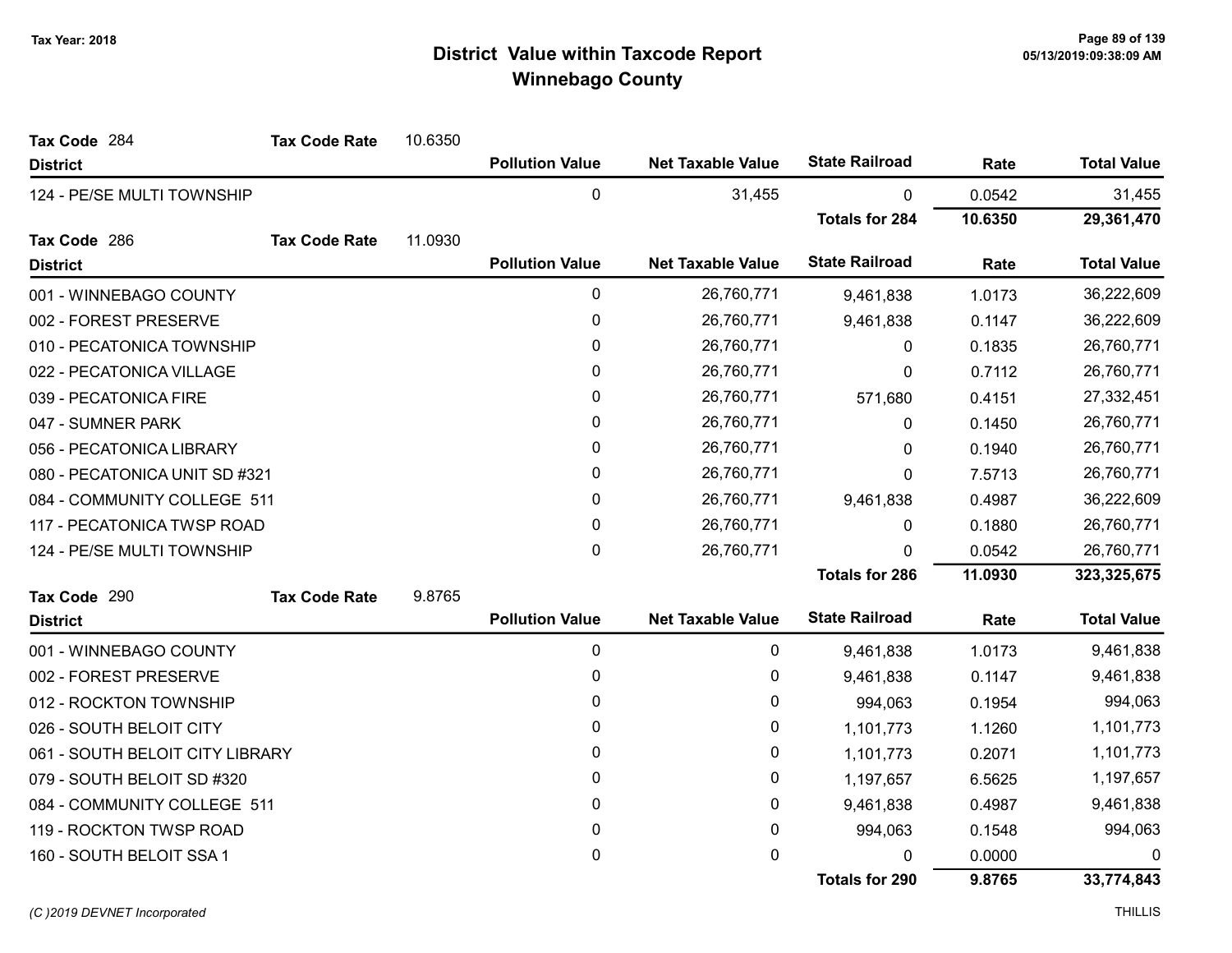| Tax Code 305                  | <b>Tax Code Rate</b> | 10.8873 |                        |                          |                       |         |                    |
|-------------------------------|----------------------|---------|------------------------|--------------------------|-----------------------|---------|--------------------|
| <b>District</b>               |                      |         | <b>Pollution Value</b> | <b>Net Taxable Value</b> | <b>State Railroad</b> | Rate    | <b>Total Value</b> |
| 001 - WINNEBAGO COUNTY        |                      |         | 0                      | 270,294                  | 9,461,838             | 1.0173  | 9,732,132          |
| 002 - FOREST PRESERVE         |                      |         | 0                      | 270,294                  | 9,461,838             | 0.1147  | 9,732,132          |
| 014 - SEWARD TOWNSHIP         |                      |         | 0                      | 270,294                  | 663,192               | 0.4320  | 933,486            |
| 039 - PECATONICA FIRE         |                      |         | $\mathbf{0}$           | 270,294                  | 571,680               | 0.4151  | 841,974            |
| 049 - SEWARD PARK DISTRICT    |                      |         | 0                      | 270,294                  | 663,192               | 0.1530  | 933,486            |
| 056 - PECATONICA LIBRARY      |                      |         | 0                      | 270,294                  | 0                     | 0.1940  | 270,294            |
| 080 - PECATONICA UNIT SD #321 |                      |         | 0                      | 270,294                  | $\mathbf{0}$          | 7.5713  | 270,294            |
| 084 - COMMUNITY COLLEGE 511   |                      |         | 0                      | 270,294                  | 9,461,838             | 0.4987  | 9,732,132          |
| 121 - SEWARD TWSP ROAD        |                      |         | $\mathbf{0}$           | 270,294                  | 663,192               | 0.4370  | 933,486            |
| 124 - PE/SE MULTI TOWNSHIP    |                      |         | 0                      | 270,294                  | $\mathbf 0$           | 0.0542  | 270,294            |
|                               |                      |         |                        |                          | <b>Totals for 305</b> | 10.8873 | 33,649,710         |
| Tax Code 306                  | <b>Tax Code Rate</b> | 10.5321 |                        |                          |                       |         |                    |
| <b>District</b>               |                      |         | <b>Pollution Value</b> | <b>Net Taxable Value</b> | <b>State Railroad</b> | Rate    | <b>Total Value</b> |
| 001 - WINNEBAGO COUNTY        |                      |         | 0                      | 375,635                  | 9,461,838             | 1.0173  | 9,837,473          |
| 002 - FOREST PRESERVE         |                      |         | $\mathbf 0$            | 375,635                  | 9,461,838             | 0.1147  | 9,837,473          |
| 014 - SEWARD TOWNSHIP         |                      |         | 0                      | 375,635                  | 663,192               | 0.4320  | 1,038,827          |
| 044 - W B S FIRE              |                      |         | 0                      | 375,635                  | 661,406               | 0.6683  | 1,037,041          |
| 047 - SUMNER PARK             |                      |         | 0                      | 375,635                  | 0                     | 0.1450  | 375,635            |
| 058 - WINNEBAGO LIBRARY       |                      |         | 0                      | 375,635                  | 0                     | 0.2115  | 375,635            |
| 082 - WINNEBAGO UNIT SD #323  |                      |         | 0                      | 375,635                  | 1,383,152             | 6.9534  | 1,758,787          |
| 084 - COMMUNITY COLLEGE 511   |                      |         | $\mathbf{0}$           | 375,635                  | 9,461,838             | 0.4987  | 9,837,473          |
| 121 - SEWARD TWSP ROAD        |                      |         | $\pmb{0}$              | 375,635                  | 663,192               | 0.4370  | 1,038,827          |
| 124 - PE/SE MULTI TOWNSHIP    |                      |         | 0                      | 375,635                  | n                     | 0.0542  | 375,635            |
|                               |                      |         |                        |                          | <b>Totals for 306</b> | 10.5321 | 35,512,806         |
| Tax Code 308                  | <b>Tax Code Rate</b> | 10.2789 |                        |                          |                       |         |                    |
| <b>District</b>               |                      |         | <b>Pollution Value</b> | <b>Net Taxable Value</b> | <b>State Railroad</b> | Rate    | <b>Total Value</b> |
| 001 - WINNEBAGO COUNTY        |                      |         | $\pmb{0}$              | 718,312                  | 9,461,838             | 1.0173  | 10,180,150         |
| 002 - FOREST PRESERVE         |                      |         | 0                      | 718,312                  | 9,461,838             | 0.1147  | 10,180,150         |
| (C) 2019 DEVNET Incorporated  |                      |         |                        |                          |                       |         | <b>THILLIS</b>     |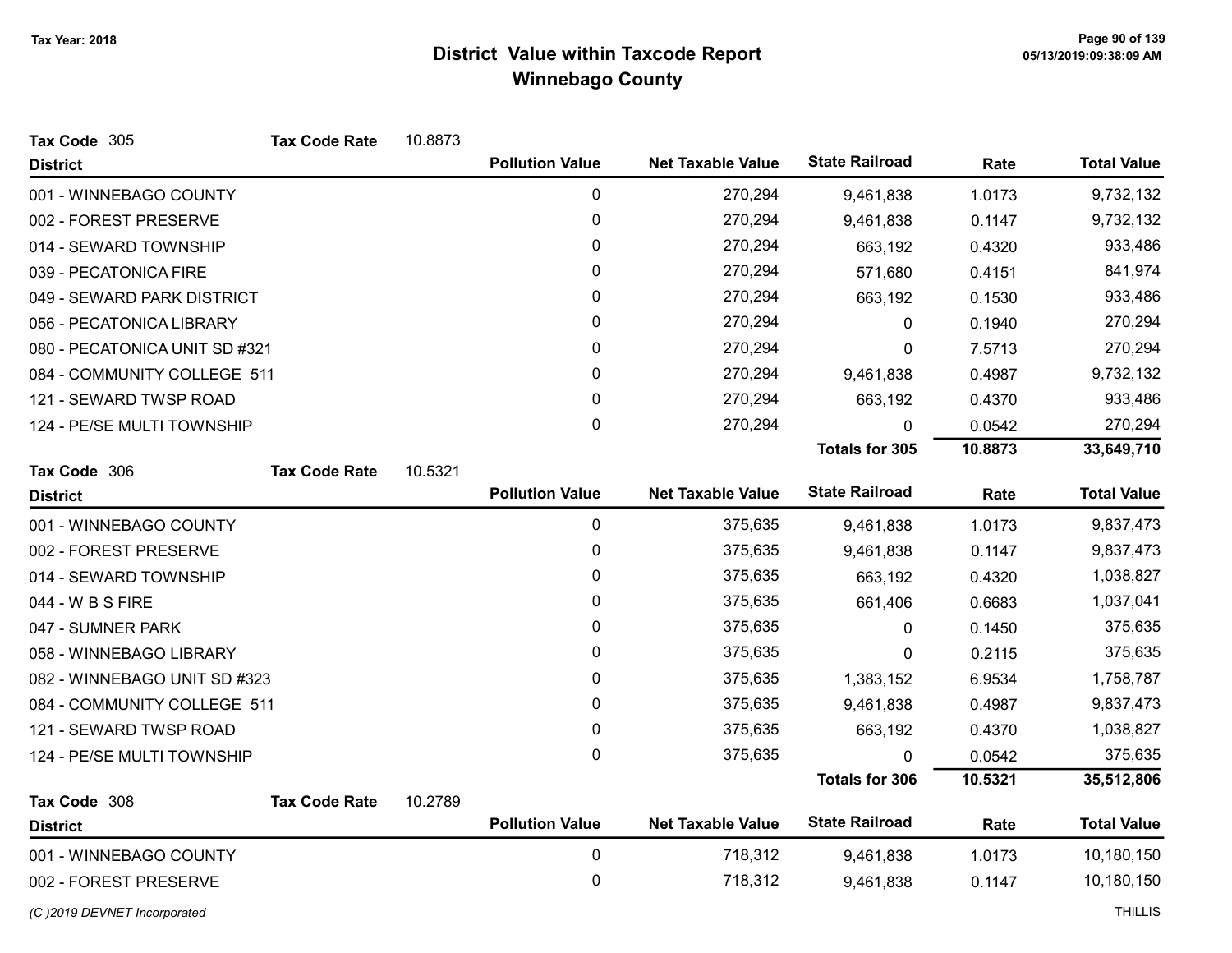| Tax Code 308                  | <b>Tax Code Rate</b> | 10.2789 |                        |                          |                       |         |                    |
|-------------------------------|----------------------|---------|------------------------|--------------------------|-----------------------|---------|--------------------|
| <b>District</b>               |                      |         | <b>Pollution Value</b> | <b>Net Taxable Value</b> | <b>State Railroad</b> | Rate    | <b>Total Value</b> |
| 014 - SEWARD TOWNSHIP         |                      |         | $\pmb{0}$              | 718,312                  | 663,192               | 0.4320  | 1,381,504          |
| 039 - PECATONICA FIRE         |                      |         | 0                      | 718,312                  | 571,680               | 0.4151  | 1,289,992          |
| 047 - SUMNER PARK             |                      |         | 0                      | 718,312                  | 0                     | 0.1450  | 718,312            |
| 058 - WINNEBAGO LIBRARY       |                      |         | 0                      | 718,312                  | 0                     | 0.2115  | 718,312            |
| 082 - WINNEBAGO UNIT SD #323  |                      |         | 0                      | 718,312                  | 1,383,152             | 6.9534  | 2,101,464          |
| 084 - COMMUNITY COLLEGE 511   |                      |         | 0                      | 718,312                  | 9,461,838             | 0.4987  | 10,180,150         |
| 121 - SEWARD TWSP ROAD        |                      |         | 0                      | 718,312                  | 663,192               | 0.4370  | 1,381,504          |
| 124 - PE/SE MULTI TOWNSHIP    |                      |         | 0                      | 718,312                  | 0                     | 0.0542  | 718,312            |
|                               |                      |         |                        |                          | <b>Totals for 308</b> | 10.2789 | 38,849,850         |
| Tax Code 309                  | <b>Tax Code Rate</b> | 10.8793 |                        |                          |                       |         |                    |
| <b>District</b>               |                      |         | <b>Pollution Value</b> | <b>Net Taxable Value</b> | <b>State Railroad</b> | Rate    | <b>Total Value</b> |
| 001 - WINNEBAGO COUNTY        |                      |         | 0                      | 5,258,008                | 9,461,838             | 1.0173  | 14,719,846         |
| 002 - FOREST PRESERVE         |                      |         | 0                      | 5,258,008                | 9,461,838             | 0.1147  | 14,719,846         |
| 014 - SEWARD TOWNSHIP         |                      |         | 0                      | 5,258,008                | 663,192               | 0.4320  | 5,921,200          |
| 039 - PECATONICA FIRE         |                      |         | $\pmb{0}$              | 5,258,008                | 571,680               | 0.4151  | 5,829,688          |
| 047 - SUMNER PARK             |                      |         | 0                      | 5,258,008                | 0                     | 0.1450  | 5,258,008          |
| 056 - PECATONICA LIBRARY      |                      |         | 0                      | 5,258,008                | 0                     | 0.1940  | 5,258,008          |
| 080 - PECATONICA UNIT SD #321 |                      |         | 0                      | 5,258,008                | 0                     | 7.5713  | 5,258,008          |
| 084 - COMMUNITY COLLEGE 511   |                      |         | 0                      | 5,258,008                | 9,461,838             | 0.4987  | 14,719,846         |
| 121 - SEWARD TWSP ROAD        |                      |         | $\pmb{0}$              | 5,258,008                | 663,192               | 0.4370  | 5,921,200          |
| 124 - PE/SE MULTI TOWNSHIP    |                      |         | $\mathbf 0$            | 5,258,008                | $\Omega$              | 0.0542  | 5,258,008          |
|                               |                      |         |                        |                          | <b>Totals for 309</b> | 10.8793 | 82,863,658         |
| Tax Code 310                  | <b>Tax Code Rate</b> | 10.2869 |                        |                          |                       |         |                    |
| <b>District</b>               |                      |         | <b>Pollution Value</b> | <b>Net Taxable Value</b> | <b>State Railroad</b> | Rate    | <b>Total Value</b> |
| 001 - WINNEBAGO COUNTY        |                      |         | $\mathbf 0$            | 7,112,780                | 9,461,838             | 1.0173  | 16,574,618         |
| 002 - FOREST PRESERVE         |                      |         | 0                      | 7,112,780                | 9,461,838             | 0.1147  | 16,574,618         |
| 014 - SEWARD TOWNSHIP         |                      |         | 0                      | 7,112,780                | 663,192               | 0.4320  | 7,775,972          |
| 039 - PECATONICA FIRE         |                      |         | 0                      | 7,112,780                | 571,680               | 0.4151  | 7,684,460          |
| (C)2019 DEVNET Incorporated   |                      |         |                        |                          |                       |         | <b>THILLIS</b>     |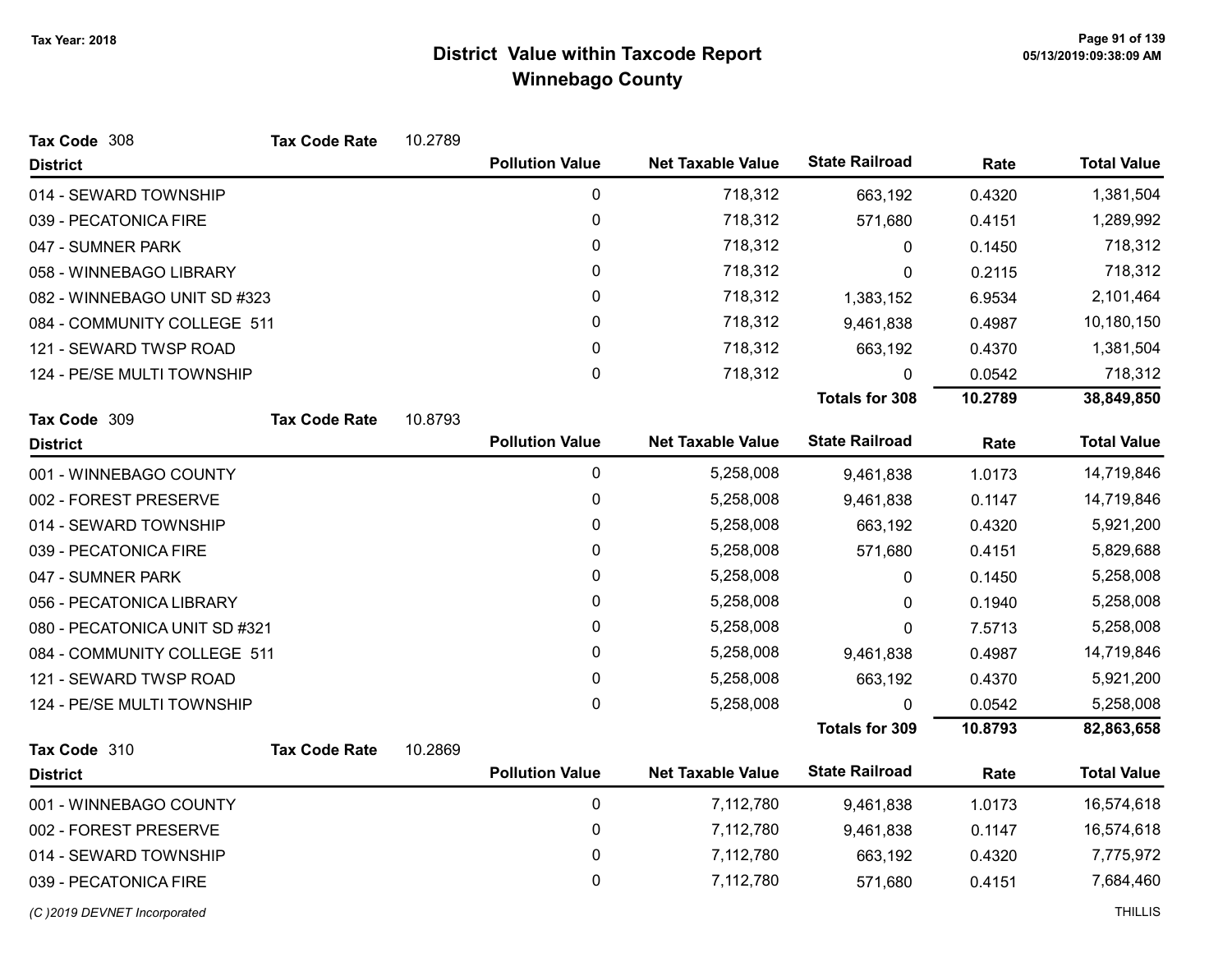| Tax Code 310                 | <b>Tax Code Rate</b> | 10.2869 |                        |                          |                       |         |                    |
|------------------------------|----------------------|---------|------------------------|--------------------------|-----------------------|---------|--------------------|
| <b>District</b>              |                      |         | <b>Pollution Value</b> | <b>Net Taxable Value</b> | <b>State Railroad</b> | Rate    | <b>Total Value</b> |
| 049 - SEWARD PARK DISTRICT   |                      |         | $\pmb{0}$              | 7,112,780                | 663,192               | 0.1530  | 7,775,972          |
| 058 - WINNEBAGO LIBRARY      |                      |         | 0                      | 7,112,780                | 0                     | 0.2115  | 7,112,780          |
| 082 - WINNEBAGO UNIT SD #323 |                      |         | 0                      | 7,112,780                | 1,383,152             | 6.9534  | 8,495,932          |
| 084 - COMMUNITY COLLEGE 511  |                      |         | 0                      | 7,112,780                | 9,461,838             | 0.4987  | 16,574,618         |
| 121 - SEWARD TWSP ROAD       |                      |         | 0                      | 7,112,780                | 663,192               | 0.4370  | 7,775,972          |
| 124 - PE/SE MULTI TOWNSHIP   |                      |         | 0                      | 7,112,780                | $\mathbf{0}$          | 0.0542  | 7,112,780          |
|                              |                      |         |                        |                          | <b>Totals for 310</b> | 10.2869 | 103,457,722        |
| Tax Code 311                 | <b>Tax Code Rate</b> | 10.5401 |                        |                          |                       |         |                    |
| <b>District</b>              |                      |         | <b>Pollution Value</b> | <b>Net Taxable Value</b> | <b>State Railroad</b> | Rate    | <b>Total Value</b> |
| 001 - WINNEBAGO COUNTY       |                      |         | 0                      | 3,683,522                | 9,461,838             | 1.0173  | 13,145,360         |
| 002 - FOREST PRESERVE        |                      |         | 0                      | 3,683,522                | 9,461,838             | 0.1147  | 13,145,360         |
| 014 - SEWARD TOWNSHIP        |                      |         | 0                      | 3,683,522                | 663,192               | 0.4320  | 4,346,714          |
| 044 - W B S FIRE             |                      |         | 0                      | 3,683,522                | 661,406               | 0.6683  | 4,344,928          |
| 049 - SEWARD PARK DISTRICT   |                      |         | 0                      | 3,683,522                | 663,192               | 0.1530  | 4,346,714          |
| 058 - WINNEBAGO LIBRARY      |                      |         | 0                      | 3,683,522                | 0                     | 0.2115  | 3,683,522          |
| 082 - WINNEBAGO UNIT SD #323 |                      |         | 0                      | 3,683,522                | 1,383,152             | 6.9534  | 5,066,674          |
| 084 - COMMUNITY COLLEGE 511  |                      |         | 0                      | 3,683,522                | 9,461,838             | 0.4987  | 13,145,360         |
| 121 - SEWARD TWSP ROAD       |                      |         | 0                      | 3,683,522                | 663,192               | 0.4370  | 4,346,714          |
| 124 - PE/SE MULTI TOWNSHIP   |                      |         | 0                      | 3,683,522                | $\Omega$              | 0.0542  | 3,683,522          |
|                              |                      |         |                        |                          | <b>Totals for 311</b> | 10.5401 | 69,254,868         |
| Tax Code 312                 | <b>Tax Code Rate</b> | 10.2614 |                        |                          |                       |         |                    |
| <b>District</b>              |                      |         | <b>Pollution Value</b> | <b>Net Taxable Value</b> | <b>State Railroad</b> | Rate    | <b>Total Value</b> |
| 001 - WINNEBAGO COUNTY       |                      |         | $\mathbf 0$            | 1,458,255                | 9,461,838             | 1.0173  | 10,920,093         |
| 002 - FOREST PRESERVE        |                      |         | 0                      | 1,458,255                | 9,461,838             | 0.1147  | 10,920,093         |
| 014 - SEWARD TOWNSHIP        |                      |         | 0                      | 1,458,255                | 663,192               | 0.4320  | 2,121,447          |
| 039 - PECATONICA FIRE        |                      |         | 0                      | 1,458,255                | 571,680               | 0.4151  | 2,029,935          |
| 047 - SUMNER PARK            |                      |         | 0                      | 1,458,255                | 0                     | 0.1450  | 1,458,255          |
| 056 - PECATONICA LIBRARY     |                      |         | 0                      | 1,458,255                | 0                     | 0.1940  | 1,458,255          |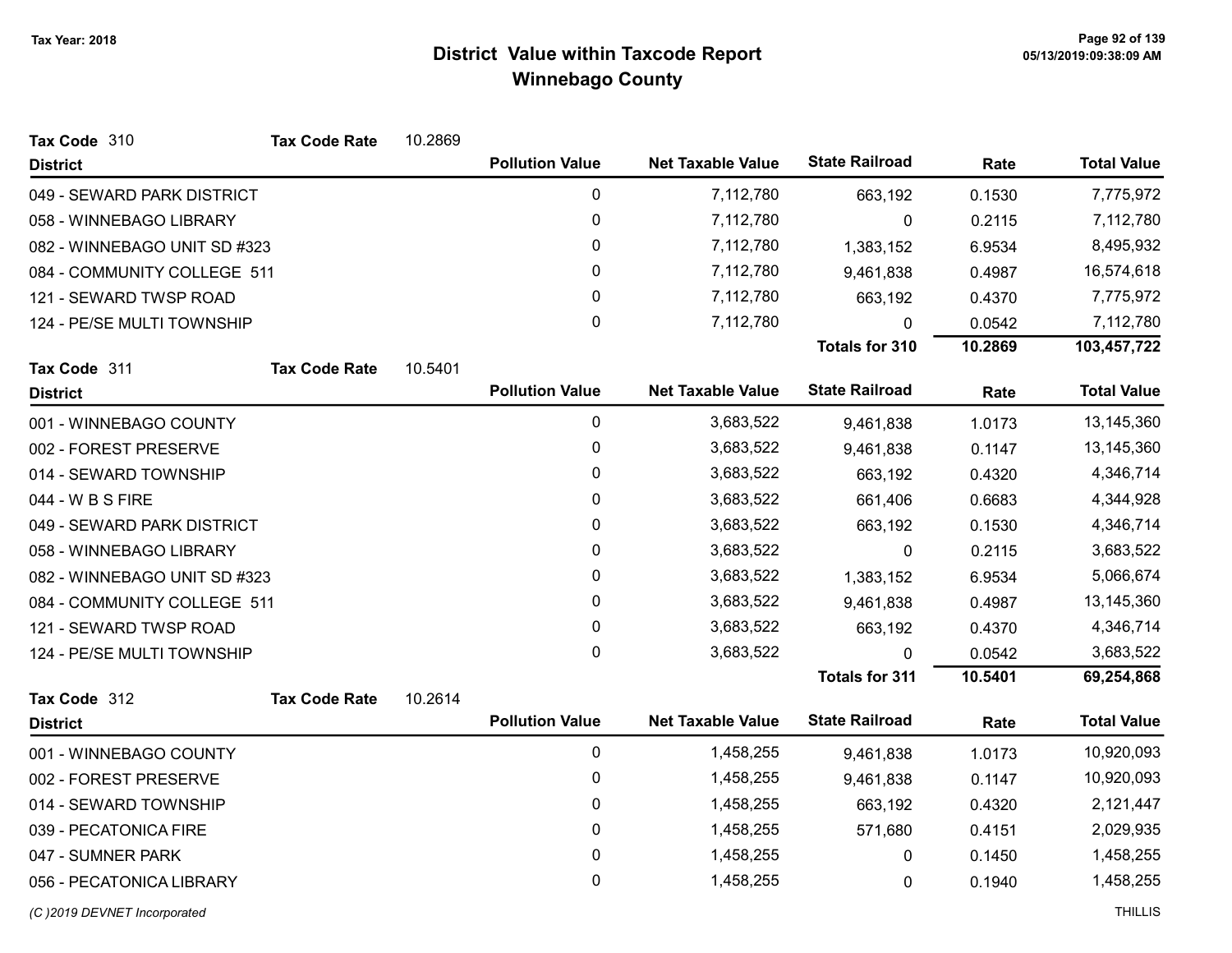| Tax Code 312                 | <b>Tax Code Rate</b> | 10.2614 |                        |                          |                       |         |                    |
|------------------------------|----------------------|---------|------------------------|--------------------------|-----------------------|---------|--------------------|
| <b>District</b>              |                      |         | <b>Pollution Value</b> | <b>Net Taxable Value</b> | <b>State Railroad</b> | Rate    | <b>Total Value</b> |
| 082 - WINNEBAGO UNIT SD #323 |                      |         | 0                      | 1,458,255                | 1,383,152             | 6.9534  | 2,841,407          |
| 084 - COMMUNITY COLLEGE 511  |                      |         | 0                      | 1,458,255                | 9,461,838             | 0.4987  | 10,920,093         |
| 121 - SEWARD TWSP ROAD       |                      |         | 0                      | 1,458,255                | 663,192               | 0.4370  | 2,121,447          |
| 124 - PE/SE MULTI TOWNSHIP   |                      |         | $\Omega$               | 1,458,255                | $\Omega$              | 0.0542  | 1,458,255          |
|                              |                      |         |                        |                          | <b>Totals for 312</b> | 10.2614 | 46,249,280         |
| Tax Code 313                 | <b>Tax Code Rate</b> | 10.6610 |                        |                          |                       |         |                    |
| <b>District</b>              |                      |         | <b>Pollution Value</b> | <b>Net Taxable Value</b> | <b>State Railroad</b> | Rate    | <b>Total Value</b> |
| 001 - WINNEBAGO COUNTY       |                      |         | 0                      | 1,609,081                | 9,461,838             | 1.0173  | 11,070,919         |
| 002 - FOREST PRESERVE        |                      |         | 0                      | 1,609,081                | 9,461,838             | 0.1147  | 11,070,919         |
| 014 - SEWARD TOWNSHIP        |                      |         | 0                      | 1,609,081                | 663,192               | 0.4320  | 2,272,273          |
| 034 - GERMAN VALLEY FIRE     |                      |         | 0                      | 1,609,081                | 0                     | 0.7892  | 1,609,081          |
| 049 - SEWARD PARK DISTRICT   |                      |         | 0                      | 1,609,081                | 663,192               | 0.1530  | 2,272,273          |
| 058 - WINNEBAGO LIBRARY      |                      |         | 0                      | 1,609,081                | 0                     | 0.2115  | 1,609,081          |
| 082 - WINNEBAGO UNIT SD #323 |                      |         | 0                      | 1,609,081                | 1,383,152             | 6.9534  | 2,992,233          |
| 084 - COMMUNITY COLLEGE 511  |                      |         | 0                      | 1,609,081                | 9,461,838             | 0.4987  | 11,070,919         |
| 121 - SEWARD TWSP ROAD       |                      |         | 0                      | 1,609,081                | 663,192               | 0.4370  | 2,272,273          |
| 124 - PE/SE MULTI TOWNSHIP   |                      |         | 0                      | 1,609,081                | $\mathbf{0}$          | 0.0542  | 1,609,081          |
|                              |                      |         |                        |                          | <b>Totals for 313</b> | 10.6610 | 47,849,052         |
| Tax Code 314                 | <b>Tax Code Rate</b> | 10.3772 |                        |                          |                       |         |                    |
| <b>District</b>              |                      |         | <b>Pollution Value</b> | <b>Net Taxable Value</b> | <b>State Railroad</b> | Rate    | <b>Total Value</b> |
| 001 - WINNEBAGO COUNTY       |                      |         | 0                      | 4,262,821                | 9,461,838             | 1.0173  | 13,724,659         |
| 002 - FOREST PRESERVE        |                      |         | 0                      | 4,262,821                | 9,461,838             | 0.1147  | 13,724,659         |
| 014 - SEWARD TOWNSHIP        |                      |         | 0                      | 4,262,821                | 663,192               | 0.4320  | 4,926,013          |
| 039 - PECATONICA FIRE        |                      |         | 0                      | 4,262,821                | 571,680               | 0.4151  | 4,834,501          |
| 049 - SEWARD PARK DISTRICT   |                      |         | 0                      | 4,262,821                | 663,192               | 0.1530  | 4,926,013          |
| 053 - SEWARD SANITARY        |                      |         | 0                      | 4,262,821                | 58,955                | 0.0903  | 4,321,776          |
| 058 - WINNEBAGO LIBRARY      |                      |         | 0                      | 4,262,821                | 0                     | 0.2115  | 4,262,821          |
| 082 - WINNEBAGO UNIT SD #323 |                      |         | 0                      | 4,262,821                | 1,383,152             | 6.9534  | 5,645,973          |
| (C) 2019 DEVNET Incorporated |                      |         |                        |                          |                       |         | <b>THILLIS</b>     |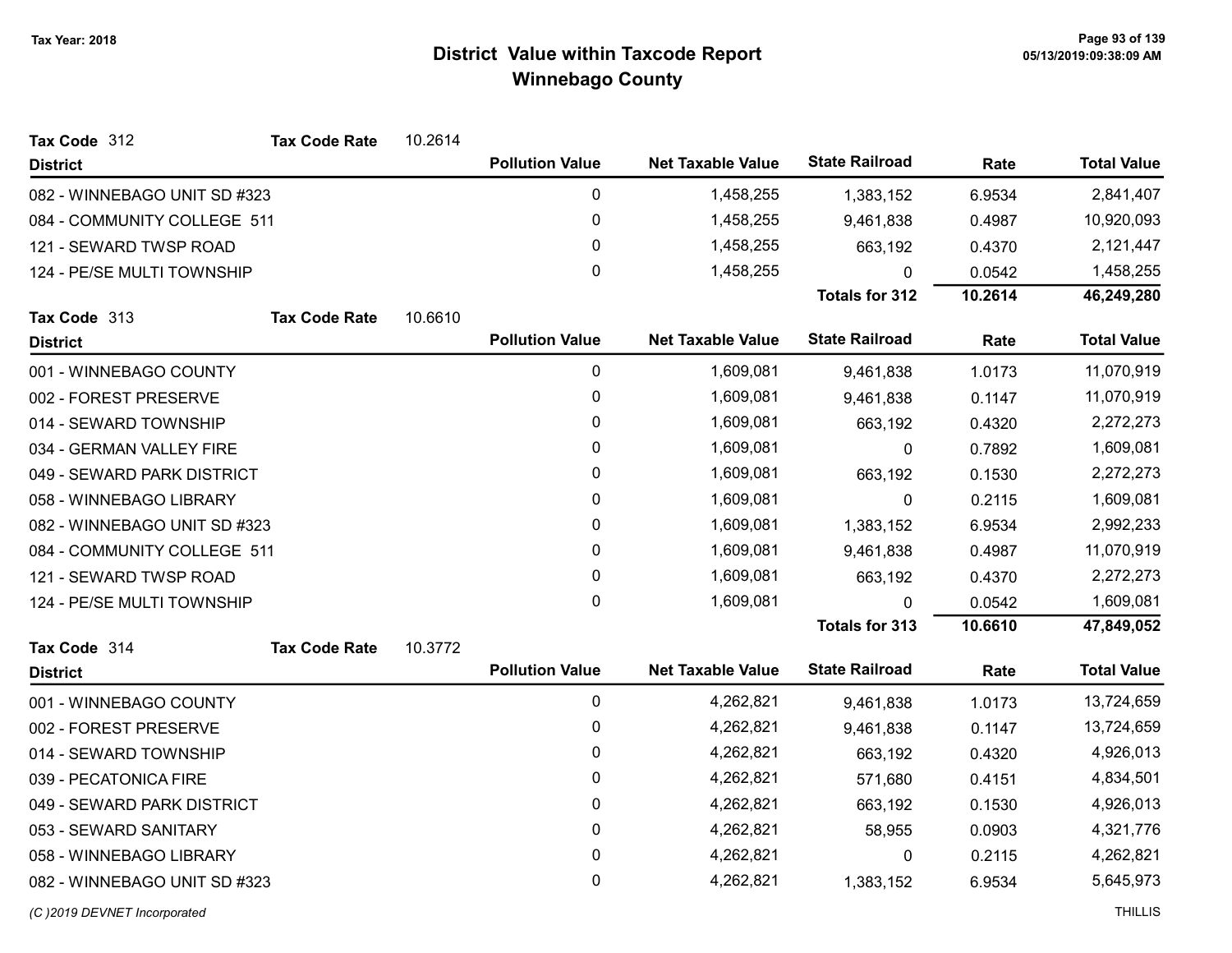| Tax Code 314                  | <b>Tax Code Rate</b> | 10.3772 |                        |                          |                       |         |                    |
|-------------------------------|----------------------|---------|------------------------|--------------------------|-----------------------|---------|--------------------|
| <b>District</b>               |                      |         | <b>Pollution Value</b> | <b>Net Taxable Value</b> | <b>State Railroad</b> | Rate    | <b>Total Value</b> |
| 084 - COMMUNITY COLLEGE 511   |                      |         | $\mathbf 0$            | 4,262,821                | 9,461,838             | 0.4987  | 13,724,659         |
| 121 - SEWARD TWSP ROAD        |                      |         | $\mathbf 0$            | 4,262,821                | 663,192               | 0.4370  | 4,926,013          |
| 124 - PE/SE MULTI TOWNSHIP    |                      |         | 0                      | 4,262,821                | 0                     | 0.0542  | 4,262,821          |
|                               |                      |         |                        |                          | <b>Totals for 314</b> | 10.3772 | 79,279,908         |
| Tax Code 315                  | <b>Tax Code Rate</b> | 12.7272 |                        |                          |                       |         |                    |
| <b>District</b>               |                      |         | <b>Pollution Value</b> | <b>Net Taxable Value</b> | <b>State Railroad</b> | Rate    | <b>Total Value</b> |
| 001 - WINNEBAGO COUNTY        |                      |         | $\mathbf 0$            | 66,842                   | 9,461,838             | 1.0173  | 9,528,680          |
| 002 - FOREST PRESERVE         |                      |         | $\mathbf 0$            | 66,842                   | 9,461,838             | 0.1147  | 9,528,680          |
| 016 - WINNEBAGO TOWNSHIP      |                      |         | 0                      | 66,842                   | 569,894               | 0.1671  | 636,736            |
| 023 - ROCKFORD CITY           |                      |         | 0                      | 66,842                   | 3,791,527             | 3.1194  | 3,858,369          |
| 048 - WINNEBAGO PARK DISTRICT |                      |         | 0                      | 66,842                   | 569,894               | 0.1298  | 636,736            |
| 059 - ROCKFORD CITY LIBRARY   |                      |         | 0                      | 66,842                   | 3,791,527             | 0.4890  | 3,858,369          |
| 062 - RKFD - WINN DRAINAGE    |                      |         | 0                      | 66,842                   | 0                     | 0.0421  | 66,842             |
| 082 - WINNEBAGO UNIT SD #323  |                      |         | 0                      | 66,842                   | 1,383,152             | 6.9534  | 1,449,994          |
| 084 - COMMUNITY COLLEGE 511   |                      |         | 0                      | 66,842                   | 9,461,838             | 0.4987  | 9,528,680          |
| 123 - WINNEBAGO TWSP ROAD     |                      |         | $\mathbf{0}$           | 66,842                   | 569,894               | 0.1957  | 636,736            |
|                               |                      |         |                        |                          | <b>Totals for 315</b> | 12.7272 | 39,729,822         |
| Tax Code 324                  | <b>Tax Code Rate</b> | 9.9986  |                        |                          |                       |         |                    |
| <b>District</b>               |                      |         | <b>Pollution Value</b> | <b>Net Taxable Value</b> | <b>State Railroad</b> | Rate    | <b>Total Value</b> |
| 001 - WINNEBAGO COUNTY        |                      |         | $\mathbf 0$            | 1,688,390                | 9,461,838             | 1.0173  | 11,150,228         |
| 002 - FOREST PRESERVE         |                      |         | 0                      | 1,688,390                | 9,461,838             | 0.1147  | 11,150,228         |
| 016 - WINNEBAGO TOWNSHIP      |                      |         | 0                      | 1,688,390                | 569,894               | 0.1671  | 2,258,284          |
| 044 - W B S FIRE              |                      |         | 0                      | 1,688,390                | 661,406               | 0.6683  | 2,349,796          |
| 048 - WINNEBAGO PARK DISTRICT |                      |         | 0                      | 1,688,390                | 569,894               | 0.1298  | 2,258,284          |
| 058 - WINNEBAGO LIBRARY       |                      |         | 0                      | 1,688,390                | 0                     | 0.2115  | 1,688,390          |
| 062 - RKFD - WINN DRAINAGE    |                      |         | $\mathbf 0$            | 1,688,390                | 0                     | 0.0421  | 1,688,390          |
| 082 - WINNEBAGO UNIT SD #323  |                      |         | 0                      | 1,688,390                | 1,383,152             | 6.9534  | 3,071,542          |
| 084 - COMMUNITY COLLEGE 511   |                      |         | 0                      | 1,688,390                | 9,461,838             | 0.4987  | 11,150,228         |
|                               |                      |         |                        |                          |                       |         |                    |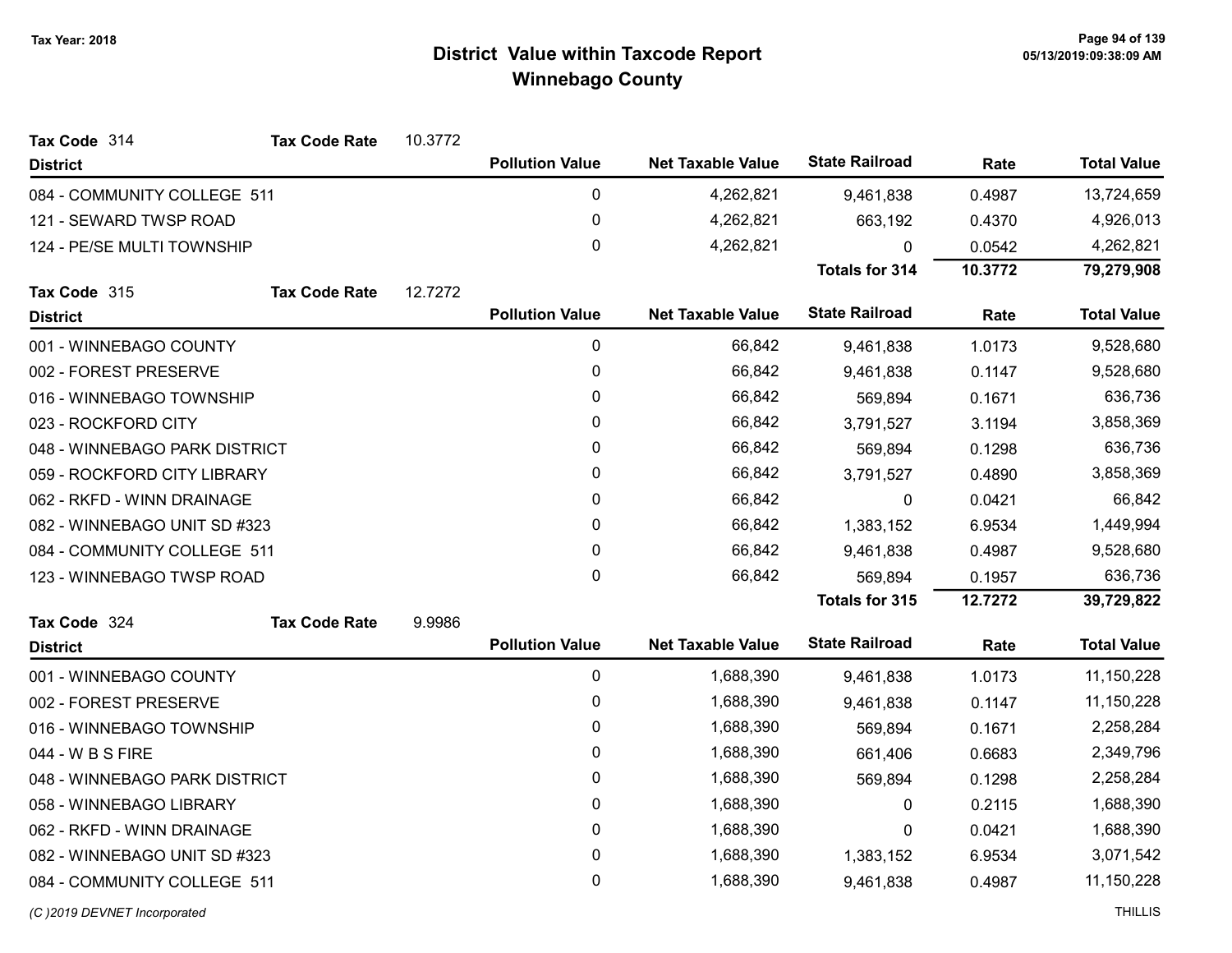| Tax Code 324                  | <b>Tax Code Rate</b> | 9.9986  |                        |                          |                       |           |                    |
|-------------------------------|----------------------|---------|------------------------|--------------------------|-----------------------|-----------|--------------------|
| <b>District</b>               |                      |         | <b>Pollution Value</b> | <b>Net Taxable Value</b> | <b>State Railroad</b> | Rate      | <b>Total Value</b> |
| 123 - WINNEBAGO TWSP ROAD     |                      |         | 0                      | 1,688,390                | 569,894               | 0.1957    | 2,258,284          |
|                               |                      |         |                        |                          | <b>Totals for 324</b> | 9.9986    | 49,023,654         |
| Tax Code 325                  | <b>Tax Code Rate</b> | 10.8654 |                        |                          |                       |           |                    |
| <b>District</b>               |                      |         | <b>Pollution Value</b> | <b>Net Taxable Value</b> | <b>State Railroad</b> | Rate      | <b>Total Value</b> |
| 001 - WINNEBAGO COUNTY        |                      |         | $\mathbf{0}$           | 279,442                  | 9,461,838             | 1.0173    | 9,741,280          |
| 002 - FOREST PRESERVE         |                      |         | 0                      | 279,442                  | 9,461,838             | 0.1147    | 9,741,280          |
| 016 - WINNEBAGO TOWNSHIP      |                      |         | 0                      | 279,442                  | 569,894               | 0.1671    | 849,336            |
| 027 - WINNEBAGO VILLAGE       |                      |         | 0                      | 279,442                  | $\mathbf 0$           | 0.9089    | 279,442            |
| 044 - W B S FIRE              |                      |         | 0                      | 279,442                  | 661,406               | 0.6683    | 940,848            |
| 048 - WINNEBAGO PARK DISTRICT |                      | 0       | 279,442                | 569,894                  | 0.1298                | 849,336   |                    |
| 058 - WINNEBAGO LIBRARY       |                      | 0       | 279,442                | $\mathbf{0}$             | 0.2115                | 279,442   |                    |
| 082 - WINNEBAGO UNIT SD #323  |                      | 0       | 279,442                | 1,383,152                | 6.9534                | 1,662,594 |                    |
| 084 - COMMUNITY COLLEGE 511   |                      |         | 0                      | 279,442                  | 9,461,838             | 0.4987    | 9,741,280          |
| 123 - WINNEBAGO TWSP ROAD     |                      |         | 0                      | 279,442                  | 569,894               | 0.1957    | 849,336            |
|                               |                      |         |                        |                          | Totals for 325        | 10.8654   | 34,934,174         |
| Tax Code 326                  | <b>Tax Code Rate</b> | 9.9565  |                        |                          |                       |           |                    |
| <b>District</b>               |                      |         | <b>Pollution Value</b> | <b>Net Taxable Value</b> | <b>State Railroad</b> | Rate      | <b>Total Value</b> |
| 001 - WINNEBAGO COUNTY        |                      |         | 0                      | 44,821,548               | 9,461,838             | 1.0173    | 54,283,386         |
| 002 - FOREST PRESERVE         |                      |         | 0                      | 44,821,548               | 9,461,838             | 0.1147    | 54,283,386         |
| 016 - WINNEBAGO TOWNSHIP      |                      |         | 0                      | 44,821,548               | 569,894               | 0.1671    | 45,391,442         |
| 044 - W B S FIRE              |                      |         | 0                      | 44,821,548               | 661,406               | 0.6683    | 45,482,954         |
| 048 - WINNEBAGO PARK DISTRICT |                      |         | 0                      | 44,821,548               | 569,894               | 0.1298    | 45,391,442         |
| 058 - WINNEBAGO LIBRARY       |                      |         | 0                      | 44,821,548               | 0                     | 0.2115    | 44,821,548         |
| 082 - WINNEBAGO UNIT SD #323  |                      |         | 0                      | 44,821,548               | 1,383,152             | 6.9534    | 46,204,700         |
| 084 - COMMUNITY COLLEGE 511   |                      |         | 0                      | 44,821,548               | 9,461,838             | 0.4987    | 54,283,386         |
| 123 - WINNEBAGO TWSP ROAD     |                      |         | 0                      | 44,821,548               | 569,894               | 0.1957    | 45,391,442         |
|                               |                      |         |                        |                          | <b>Totals for 326</b> | 9.9565    | 435,533,686        |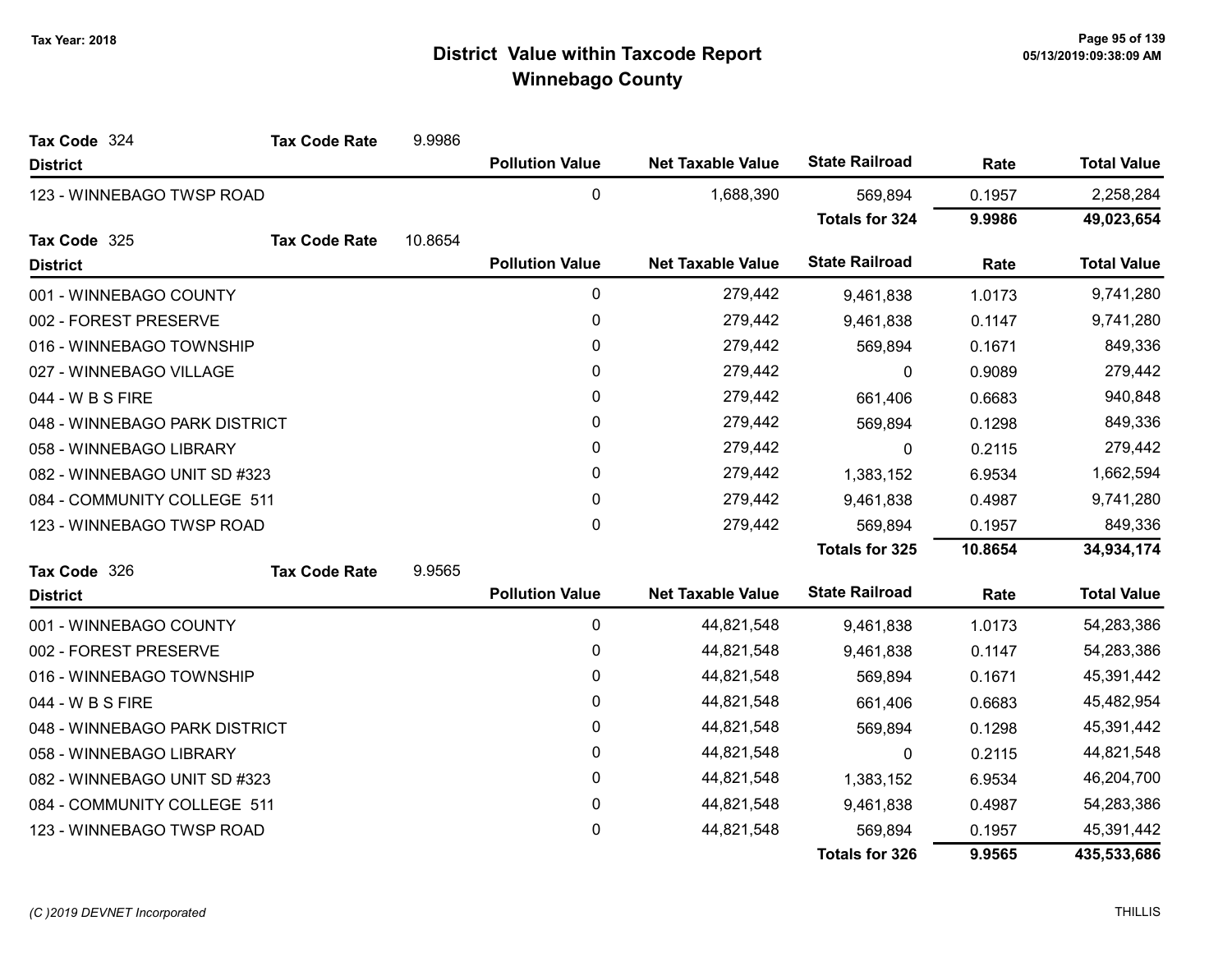| Tax Code 327                  | <b>Tax Code Rate</b> | 12.6851   |                        |                          |                       |           |                    |
|-------------------------------|----------------------|-----------|------------------------|--------------------------|-----------------------|-----------|--------------------|
| <b>District</b>               |                      |           | <b>Pollution Value</b> | <b>Net Taxable Value</b> | <b>State Railroad</b> | Rate      | <b>Total Value</b> |
| 001 - WINNEBAGO COUNTY        |                      |           | $\pmb{0}$              | 45,459                   | 9,461,838             | 1.0173    | 9,507,297          |
| 002 - FOREST PRESERVE         |                      |           | $\pmb{0}$              | 45,459                   | 9,461,838             | 0.1147    | 9,507,297          |
| 016 - WINNEBAGO TOWNSHIP      |                      |           | 0                      | 45,459                   | 569,894               | 0.1671    | 615,353            |
| 023 - ROCKFORD CITY           |                      | $\pmb{0}$ | 45,459                 | 3,791,527                | 3.1194                | 3,836,986 |                    |
| 048 - WINNEBAGO PARK DISTRICT |                      |           | $\pmb{0}$              | 45,459                   | 569,894               | 0.1298    | 615,353            |
| 059 - ROCKFORD CITY LIBRARY   |                      |           | 0                      | 45,459                   | 3,791,527             | 0.4890    | 3,836,986          |
| 082 - WINNEBAGO UNIT SD #323  |                      |           | 0                      | 45,459                   | 1,383,152             | 6.9534    | 1,428,611          |
| 084 - COMMUNITY COLLEGE 511   |                      |           | 0                      | 45,459                   | 9,461,838             | 0.4987    | 9,507,297          |
| 123 - WINNEBAGO TWSP ROAD     |                      |           | $\pmb{0}$              | 45,459                   | 569,894               | 0.1957    | 615,353            |
|                               |                      |           |                        |                          | <b>Totals for 327</b> | 12.6851   | 39,470,533         |
| Tax Code 328                  | <b>Tax Code Rate</b> | 11.0618   |                        |                          |                       |           |                    |
| <b>District</b>               |                      |           | <b>Pollution Value</b> | <b>Net Taxable Value</b> | <b>State Railroad</b> | Rate      | <b>Total Value</b> |
| 001 - WINNEBAGO COUNTY        |                      |           | $\pmb{0}$              | 47,269,437               | 9,461,838             | 1.0173    | 56,731,275         |
| 002 - FOREST PRESERVE         |                      |           | $\pmb{0}$              | 47,269,437               | 9,461,838             | 0.1147    | 56,731,275         |
| 016 - WINNEBAGO TOWNSHIP      |                      |           | 0                      | 47,269,437               | 569,894               | 0.1671    | 47,839,331         |
| 027 - WINNEBAGO VILLAGE       |                      |           | $\pmb{0}$              | 47,269,437               | 0                     | 0.9089    | 47,269,437         |
| 044 - W B S FIRE              |                      |           | 0                      | 47,269,437               | 661,406               | 0.6683    | 47,930,843         |
| 048 - WINNEBAGO PARK DISTRICT |                      |           | 0                      | 47,269,437               | 569,894               | 0.1298    | 47,839,331         |
| 051 - ROCK RIVER WATER REC    |                      |           | 0                      | 47,269,437               | 5,057,136             | 0.1964    | 52,326,573         |
| 058 - WINNEBAGO LIBRARY       |                      |           | $\mathbf 0$            | 47,269,437               | 0                     | 0.2115    | 47,269,437         |
| 082 - WINNEBAGO UNIT SD #323  |                      |           | 0                      | 47,269,437               | 1,383,152             | 6.9534    | 48,652,589         |
| 084 - COMMUNITY COLLEGE 511   |                      |           | $\pmb{0}$              | 47,269,437               | 9,461,838             | 0.4987    | 56,731,275         |
| 123 - WINNEBAGO TWSP ROAD     |                      |           | 0                      | 47,269,437               | 569,894               | 0.1957    | 47,839,331         |
|                               |                      |           |                        |                          | <b>Totals for 328</b> | 11.0618   | 557,160,697        |
| Tax Code 329                  | <b>Tax Code Rate</b> | 10.1529   |                        |                          |                       |           |                    |
| <b>District</b>               |                      |           | <b>Pollution Value</b> | <b>Net Taxable Value</b> | <b>State Railroad</b> | Rate      | <b>Total Value</b> |
| 001 - WINNEBAGO COUNTY        |                      |           | $\pmb{0}$              | 1,737,612                | 9,461,838             | 1.0173    | 11,199,450         |
| 002 - FOREST PRESERVE         |                      |           | 0                      | 1,737,612                | 9,461,838             | 0.1147    | 11,199,450         |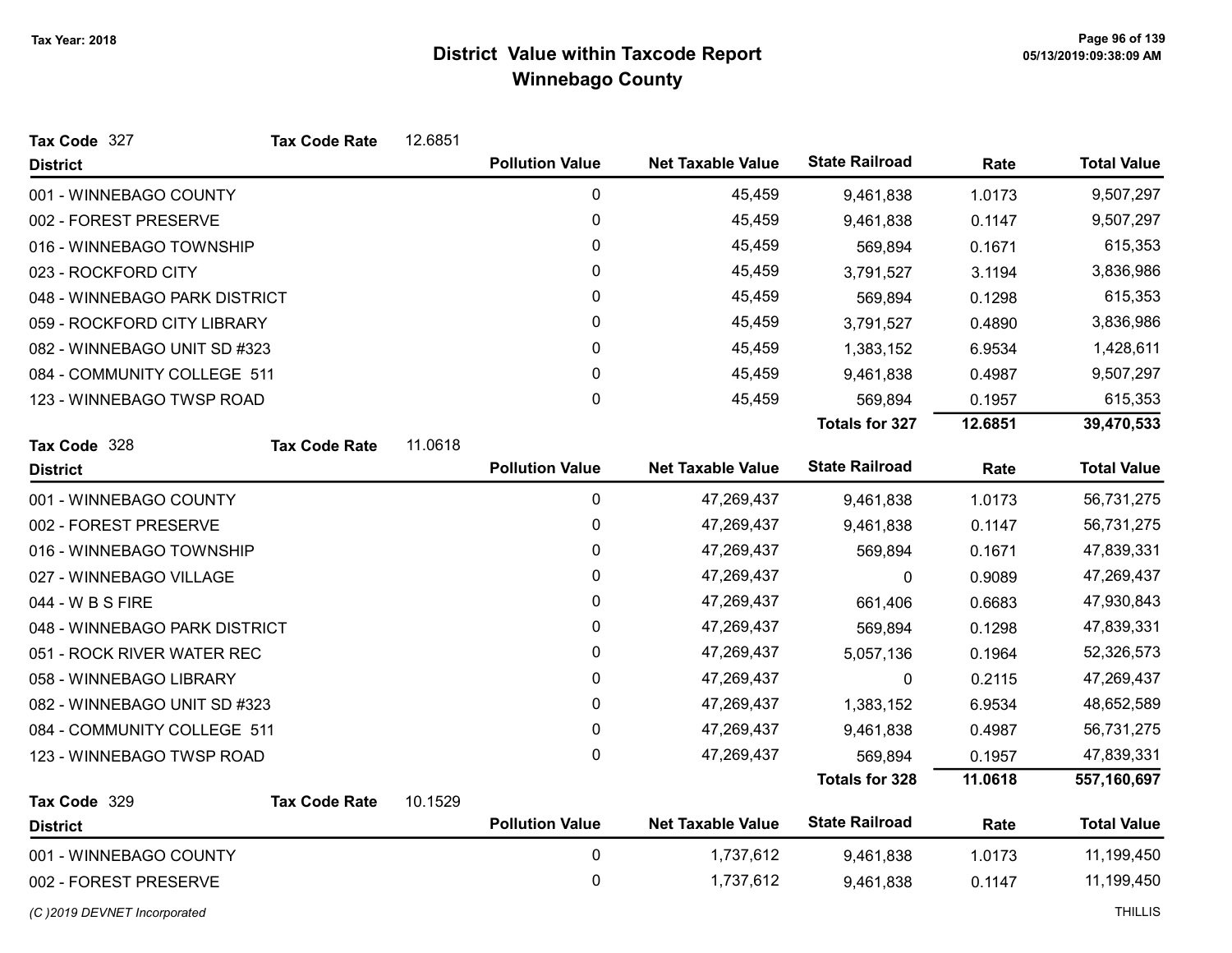| Tax Code 329                   | <b>Tax Code Rate</b> | 10.1529 |                        |                          |                       |         |                    |
|--------------------------------|----------------------|---------|------------------------|--------------------------|-----------------------|---------|--------------------|
| <b>District</b>                |                      |         | <b>Pollution Value</b> | <b>Net Taxable Value</b> | <b>State Railroad</b> | Rate    | <b>Total Value</b> |
| 016 - WINNEBAGO TOWNSHIP       |                      |         | $\mathbf 0$            | 1,737,612                | 569,894               | 0.1671  | 2,307,506          |
| 044 - W B S FIRE               |                      |         | 0                      | 1,737,612                | 661,406               | 0.6683  | 2,399,018          |
| 048 - WINNEBAGO PARK DISTRICT  |                      |         | $\pmb{0}$              | 1,737,612                | 569,894               | 0.1298  | 2,307,506          |
| 051 - ROCK RIVER WATER REC     |                      |         | 0                      | 1,737,612                | 5,057,136             | 0.1964  | 6,794,748          |
| 058 - WINNEBAGO LIBRARY        |                      |         | $\mathbf 0$            | 1,737,612                | 0                     | 0.2115  | 1,737,612          |
| 082 - WINNEBAGO UNIT SD #323   |                      |         | 0                      | 1,737,612                | 1,383,152             | 6.9534  | 3,120,764          |
| 084 - COMMUNITY COLLEGE 511    |                      |         | 0                      | 1,737,612                | 9,461,838             | 0.4987  | 11,199,450         |
| 123 - WINNEBAGO TWSP ROAD      |                      |         | 0                      | 1,737,612                | 569,894               | 0.1957  | 2,307,506          |
|                                |                      |         |                        |                          | <b>Totals for 329</b> | 10.1529 | 54,573,010         |
| Tax Code 343                   | <b>Tax Code Rate</b> | 11.8114 |                        |                          |                       |         |                    |
| <b>District</b>                |                      |         | <b>Pollution Value</b> | <b>Net Taxable Value</b> | <b>State Railroad</b> | Rate    | <b>Total Value</b> |
| 001 - WINNEBAGO COUNTY         |                      |         | $\pmb{0}$              | 514,727                  | 9,461,838             | 1.0173  | 9,976,565          |
| 002 - FOREST PRESERVE          |                      |         | 0                      | 514,727                  | 9,461,838             | 0.1147  | 9,976,565          |
| 004 - CHERRY VALLEY TOWNSHIP   |                      |         | 0                      | 514,727                  | 1,504,056             | 0.1392  | 2,018,783          |
| 031 - CHERRY VALLEY FIRE       |                      |         | $\mathbf 0$            | 514,727                  | 774,961               | 1.0186  | 1,289,688          |
| 046 - ROCKFORD PARK DISTRICT   |                      |         | 0                      | 514,727                  | 4,746,064             | 1.0963  | 5,260,791          |
| 051 - ROCK RIVER WATER REC     |                      |         | 0                      | 514,727                  | 5,057,136             | 0.1964  | 5,571,863          |
| 060 - GREATER RKFD AIRPORT     |                      |         | 0                      | 514,727                  | 6,539,390             | 0.1073  | 7,054,117          |
| 076 - ROCKFORD SCHOOL DIST 205 |                      |         | 0                      | 514,727                  | 5,750,701             | 7.3508  | 6,265,428          |
| 084 - COMMUNITY COLLEGE 511    |                      |         | 0                      | 514,727                  | 9,461,838             | 0.4987  | 9,976,565          |
| 111 - CHERRY VALLEY TWSP ROAD  |                      |         | $\mathbf{0}$           | 514,727                  | 1,504,056             | 0.2721  | 2,018,783          |
|                                |                      |         |                        |                          | <b>Totals for 343</b> | 11.8114 | 59,409,148         |
| Tax Code 347                   | <b>Tax Code Rate</b> | 9.8480  |                        |                          |                       |         |                    |
| <b>District</b>                |                      |         | <b>Pollution Value</b> | <b>Net Taxable Value</b> | <b>State Railroad</b> | Rate    | <b>Total Value</b> |
| 001 - WINNEBAGO COUNTY         |                      |         | $\mathbf 0$            | 304,604                  | 9,461,838             | 1.0173  | 9,766,442          |
| 002 - FOREST PRESERVE          |                      |         | 0                      | 304,604                  | 9,461,838             | 0.1147  | 9,766,442          |
| 013 - ROSCOE TOWNSHIP          |                      |         | 0                      | 304,604                  | 695,299               | 0.1465  | 999,903            |
| 026 - SOUTH BELOIT CITY        |                      |         | 0                      | 304,604                  | 1,101,773             | 1.1260  | 1,406,377          |
| (C)2019 DEVNET Incorporated    |                      |         |                        |                          |                       |         | <b>THILLIS</b>     |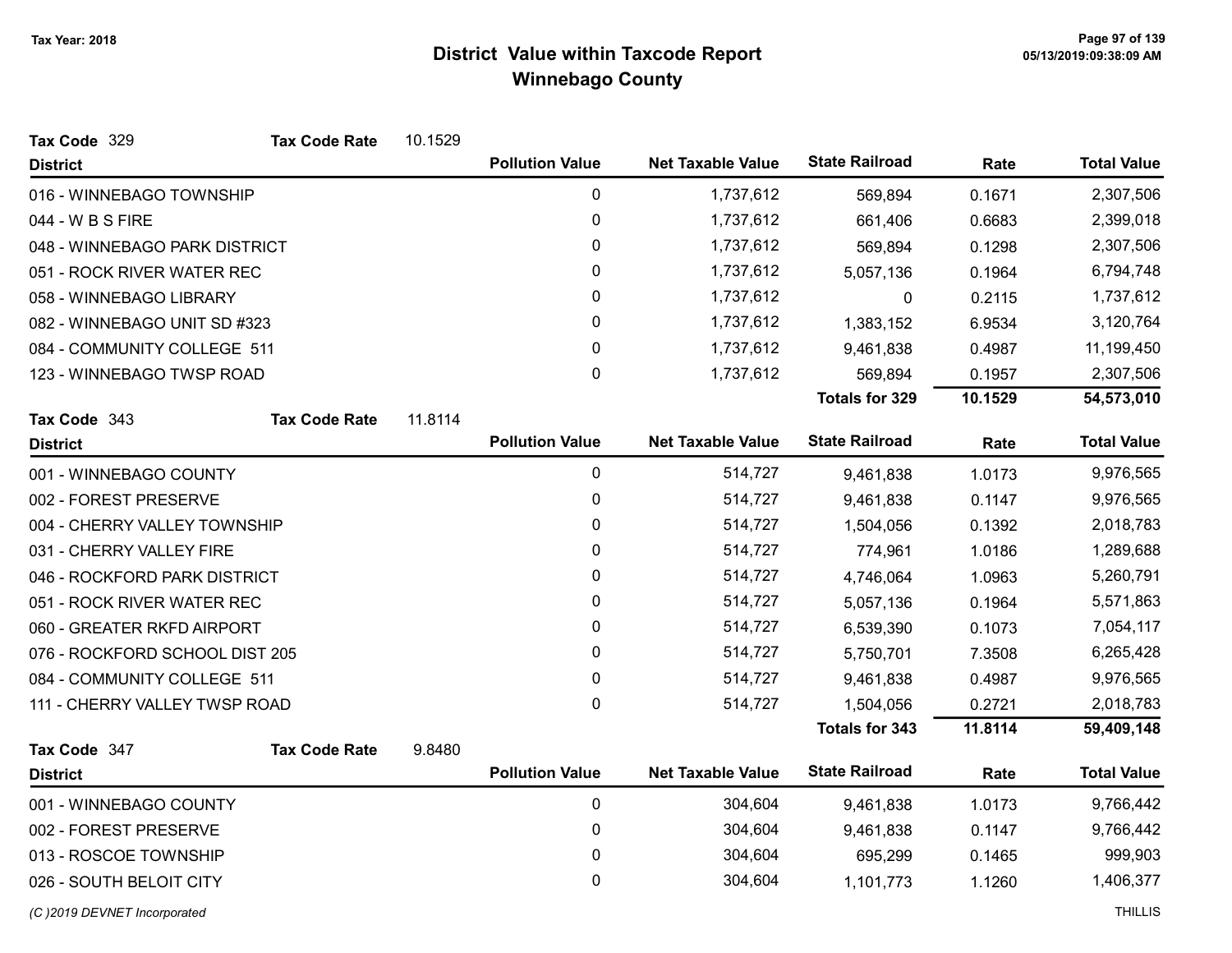| Tax Code 347                    | <b>Tax Code Rate</b> | 9.8480 |                        |                          |                       |         |                    |
|---------------------------------|----------------------|--------|------------------------|--------------------------|-----------------------|---------|--------------------|
| <b>District</b>                 |                      |        | <b>Pollution Value</b> | <b>Net Taxable Value</b> | <b>State Railroad</b> | Rate    | <b>Total Value</b> |
| 061 - SOUTH BELOIT CITY LIBRARY |                      |        | $\pmb{0}$              | 304,604                  | 1,101,773             | 0.2071  | 1,406,377          |
| 079 - SOUTH BELOIT SD #320      |                      |        | $\pmb{0}$              | 304,604                  | 1,197,657             | 6.5625  | 1,502,261          |
| 084 - COMMUNITY COLLEGE 511     |                      |        | 0                      | 304,604                  | 9,461,838             | 0.4987  | 9,766,442          |
| 120 - ROSCOE TWSP ROAD          | 0                    |        | 304,604                | 695,299                  | 0.1752                | 999,903 |                    |
| 166 - GARDNER / BLACKHAWK TIF   |                      |        | $\mathbf 0$            | 130,409                  | 0                     | 0.0000  | 130,409            |
| 174 - SOUTH BELOIT SSA 10       |                      |        | 0                      | 304,604                  | $\Omega$              | 0.0000  | 304,604            |
|                                 |                      |        |                        |                          | <b>Totals for 347</b> | 9.8480  | 36,049,160         |
| Tax Code 348                    | <b>Tax Code Rate</b> | 9.8765 |                        |                          |                       |         |                    |
| <b>District</b>                 |                      |        | <b>Pollution Value</b> | <b>Net Taxable Value</b> | <b>State Railroad</b> | Rate    | <b>Total Value</b> |
| 001 - WINNEBAGO COUNTY          |                      |        | $\pmb{0}$              | 60,862                   | 9,461,838             | 1.0173  | 9,522,700          |
| 002 - FOREST PRESERVE           |                      |        | $\pmb{0}$              | 60,862                   | 9,461,838             | 0.1147  | 9,522,700          |
| 012 - ROCKTON TOWNSHIP          |                      |        | 0                      | 60,862                   | 994,063               | 0.1954  | 1,054,925          |
| 026 - SOUTH BELOIT CITY         |                      |        | 0                      | 60,862                   | 1,101,773             | 1.1260  | 1,162,635          |
| 061 - SOUTH BELOIT CITY LIBRARY |                      |        | 0                      | 60,862                   | 1,101,773             | 0.2071  | 1,162,635          |
| 079 - SOUTH BELOIT SD #320      |                      |        | 0                      | 60,862                   | 1,197,657             | 6.5625  | 1,258,519          |
| 084 - COMMUNITY COLLEGE 511     |                      |        | $\mathbf 0$            | 60,862                   | 9,461,838             | 0.4987  | 9,522,700          |
| 119 - ROCKTON TWSP ROAD         |                      |        | $\mathbf{0}$           | 60,862                   | 994,063               | 0.1548  | 1,054,925          |
| 166 - GARDNER / BLACKHAWK TIF   |                      |        | $\pmb{0}$              | 140,056                  | 0                     | 0.0000  | 140,056            |
| 169 - SOUTH BELOIT SSA 5        |                      |        | 0                      | 60,862                   | 0                     | 0.0000  | 60,862             |
|                                 |                      |        |                        |                          | <b>Totals for 348</b> | 9.8765  | 34,462,657         |
| Tax Code 351                    | <b>Tax Code Rate</b> | 8.5104 |                        |                          |                       |         |                    |
| <b>District</b>                 |                      |        | <b>Pollution Value</b> | <b>Net Taxable Value</b> | <b>State Railroad</b> | Rate    | <b>Total Value</b> |
| 001 - WINNEBAGO COUNTY          |                      |        | 0                      | 709,056                  | 9,461,838             | 1.0173  | 10,170,894         |
| 002 - FOREST PRESERVE           |                      |        | 0                      | 709,056                  | 9,461,838             | 0.1147  | 10,170,894         |
| 011 - ROCKFORD TOWNSHIP         |                      |        | 0                      | 709,056                  | 4,626,912             | 0.1385  | 5,335,968          |
| 036 - NEW MILFORD FIRE          |                      |        | $\mathbf 0$            | 709,056                  | 151,144               | 0.5885  | 860,200            |
| 060 - GREATER RKFD AIRPORT      |                      |        | $\pmb{0}$              | 709,056                  | 6,539,390             | 0.1073  | 7,248,446          |
| 078 - MERIDIAN SCHOOL DIST 223  |                      |        | 0                      | 709,056                  | 40,878                | 5.9038  | 749,934            |
|                                 |                      |        |                        |                          |                       |         |                    |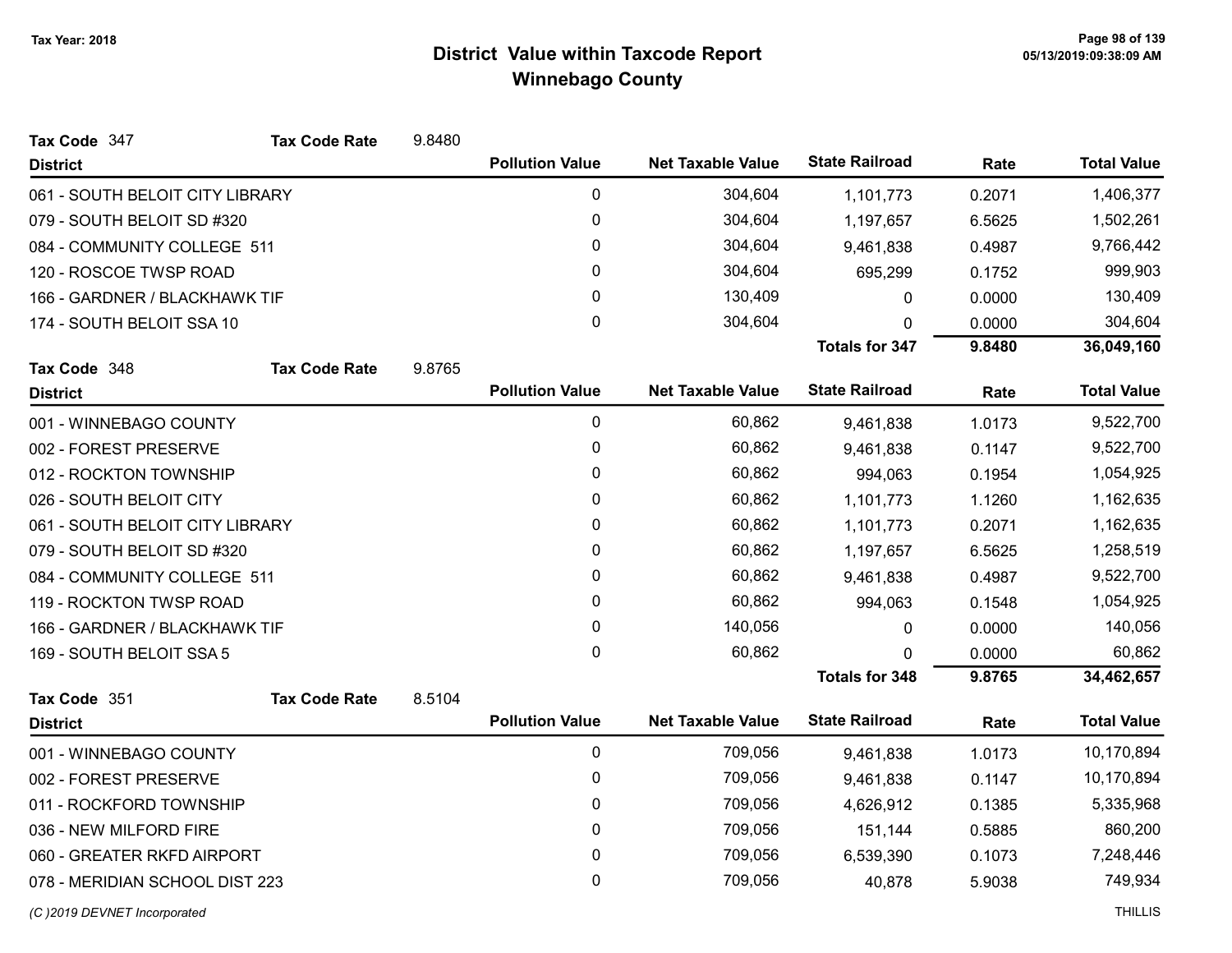| Tax Code 351                      | <b>Tax Code Rate</b>           | 8.5104  |                        |                          |                       |           |                    |
|-----------------------------------|--------------------------------|---------|------------------------|--------------------------|-----------------------|-----------|--------------------|
| <b>District</b>                   |                                |         | <b>Pollution Value</b> | <b>Net Taxable Value</b> | <b>State Railroad</b> | Rate      | <b>Total Value</b> |
| 084 - COMMUNITY COLLEGE 511       |                                |         | 0                      | 709,056                  | 9,461,838             | 0.4987    | 10,170,894         |
| 118 - ROCKFORD TWSP ROAD          |                                |         | $\mathbf 0$            | 709,056                  | 4,626,912             | 0.1416    | 5,335,968          |
|                                   |                                |         |                        |                          | <b>Totals for 351</b> | 8.5104    | 50,043,198         |
| Tax Code 358                      | <b>Tax Code Rate</b>           | 10.2973 |                        |                          |                       |           |                    |
| <b>District</b>                   |                                |         | <b>Pollution Value</b> | <b>Net Taxable Value</b> | <b>State Railroad</b> | Rate      | <b>Total Value</b> |
| 001 - WINNEBAGO COUNTY            |                                |         | 0                      | 0                        | 9,461,838             | 1.0173    | 9,461,838          |
| 002 - FOREST PRESERVE             |                                |         | 0                      | 0                        | 9,461,838             | 0.1147    | 9,461,838          |
| 009 - OWEN TOWNSHIP               |                                |         | 0                      | 0                        | 408,422               | 0.1433    | 408,422            |
| 020 - MACHESNEY PARK VILLAGE      |                                |         | 0                      | 0                        | $\mathbf 0$           | 0.0000    | 0                  |
| 038 - NORTHWEST FIRE              |                                |         | 0                      | 0                        | 317,201               | 0.5641    | 317,201            |
| 055 - NORTH SUBURBAN LIBRARY      |                                |         | 0                      | 0                        | 918,078               | 0.2996    | 918,078            |
| 060 - GREATER RKFD AIRPORT        |                                | 0       | 0                      | 6,539,390                | 0.1073                | 6,539,390 |                    |
|                                   | 076 - ROCKFORD SCHOOL DIST 205 |         | 0                      | 0                        | 5,750,701             | 7.3508    | 5,750,701          |
|                                   | 084 - COMMUNITY COLLEGE 511    |         | 0                      | 0                        | 9,461,838             | 0.4987    | 9,461,838          |
| 116 - OWEN TWSP ROAD              |                                |         | 0                      | 0                        | 408,422               | 0.2015    | 408,422            |
| 156 - OLDE RIVER RIDGE PLAT 6 SSA |                                |         | 0                      | 0                        | 0                     | 0.0000    |                    |
|                                   |                                |         |                        |                          | <b>Totals for 358</b> | 10.2973   | 42,727,728         |
| Tax Code 359                      | <b>Tax Code Rate</b>           | 10.2973 |                        |                          |                       |           |                    |
| <b>District</b>                   |                                |         | <b>Pollution Value</b> | <b>Net Taxable Value</b> | <b>State Railroad</b> | Rate      | <b>Total Value</b> |
| 001 - WINNEBAGO COUNTY            |                                |         | 0                      | 3,559                    | 9,461,838             | 1.0173    | 9,465,397          |
| 002 - FOREST PRESERVE             |                                |         | 0                      | 3,559                    | 9,461,838             | 0.1147    | 9,465,397          |
| 009 - OWEN TOWNSHIP               |                                |         | 0                      | 3,559                    | 408,422               | 0.1433    | 411,981            |
| 020 - MACHESNEY PARK VILLAGE      |                                |         | 0                      | 3,559                    | 0                     | 0.0000    | 3,559              |
| 038 - NORTHWEST FIRE              |                                |         | 0                      | 3,559                    | 317,201               | 0.5641    | 320,760            |
| 055 - NORTH SUBURBAN LIBRARY      |                                |         | 0                      | 3,559                    | 918,078               | 0.2996    | 921,637            |
| 060 - GREATER RKFD AIRPORT        |                                |         | 0                      | 3,559                    | 6,539,390             | 0.1073    | 6,542,949          |
| 076 - ROCKFORD SCHOOL DIST 205    |                                |         | 0                      | 3,559                    | 5,750,701             | 7.3508    | 5,754,260          |
| 084 - COMMUNITY COLLEGE 511       |                                |         | 0                      | 3,559                    | 9,461,838             | 0.4987    | 9,465,397          |
|                                   |                                |         |                        |                          |                       |           |                    |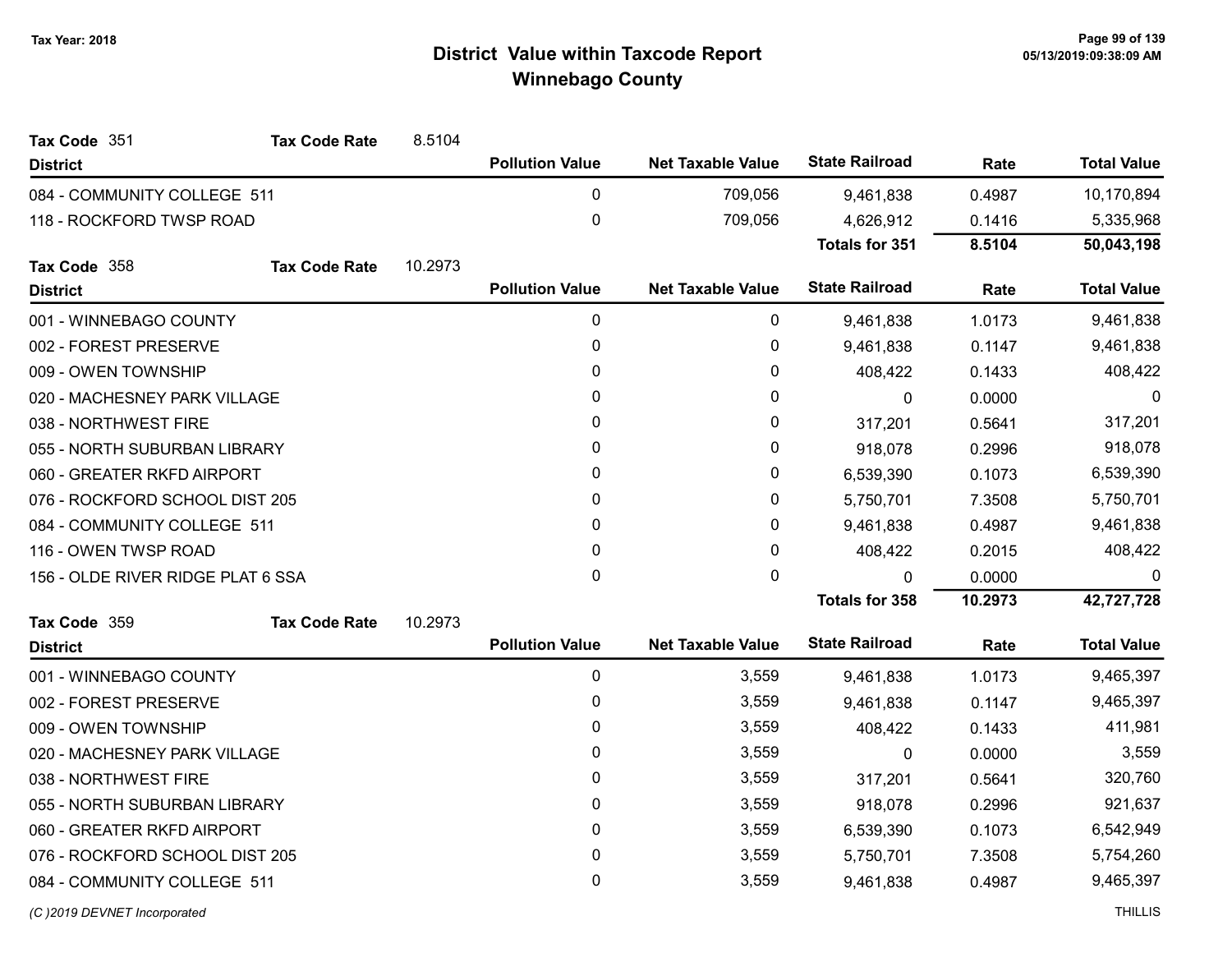| Tax Code 359                      | <b>Tax Code Rate</b>           | 10.2973 |                        |                          |                       |           |                    |
|-----------------------------------|--------------------------------|---------|------------------------|--------------------------|-----------------------|-----------|--------------------|
| <b>District</b>                   |                                |         | <b>Pollution Value</b> | <b>Net Taxable Value</b> | <b>State Railroad</b> | Rate      | <b>Total Value</b> |
| 116 - OWEN TWSP ROAD              |                                |         | 0                      | 3,559                    | 408,422               | 0.2015    | 411,981            |
| 156 - OLDE RIVER RIDGE PLAT 6 SSA |                                |         | 0                      | 3,559                    | <sup>0</sup>          | 0.0000    | 3,559              |
|                                   |                                |         |                        |                          | <b>Totals for 359</b> | 10.2973   | 42,766,877         |
| Tax Code 360                      | <b>Tax Code Rate</b>           | 9.8904  |                        |                          |                       |           |                    |
| <b>District</b>                   |                                |         | <b>Pollution Value</b> | <b>Net Taxable Value</b> | <b>State Railroad</b> | Rate      | <b>Total Value</b> |
| 001 - WINNEBAGO COUNTY            |                                |         | 0                      | 0                        | 9,461,838             | 1.0173    | 9,461,838          |
| 002 - FOREST PRESERVE             |                                |         | 0                      | 0                        | 9,461,838             | 0.1147    | 9,461,838          |
| 009 - OWEN TOWNSHIP               |                                |         | $\mathbf{0}$           | 0                        | 408,422               | 0.1433    | 408,422            |
| 038 - NORTHWEST FIRE              |                                |         | 0                      | 0                        | 317,201               | 0.5641    | 317,201            |
|                                   | 076 - ROCKFORD SCHOOL DIST 205 |         | $\mathbf{0}$           | 0                        | 5,750,701             | 7.3508    | 5,750,701          |
| 084 - COMMUNITY COLLEGE 511       |                                | 0       | 0                      | 9,461,838                | 0.4987                | 9,461,838 |                    |
| 116 - OWEN TWSP ROAD              |                                |         | 0                      | 0                        | 408,422               | 0.2015    | 408,422            |
|                                   |                                |         |                        |                          | <b>Totals for 360</b> | 9.8904    | 35,270,260         |
| Tax Code 361                      | <b>Tax Code Rate</b>           | 13.2384 |                        |                          |                       |           |                    |
| <b>District</b>                   |                                |         | <b>Pollution Value</b> | <b>Net Taxable Value</b> | <b>State Railroad</b> | Rate      | <b>Total Value</b> |
| 001 - WINNEBAGO COUNTY            |                                |         | 0                      | 3,625                    | 9,461,838             | 1.0173    | 9,465,463          |
| 002 - FOREST PRESERVE             |                                |         | 0                      | 3,625                    | 9,461,838             | 0.1147    | 9,465,463          |
| 009 - OWEN TOWNSHIP               |                                |         | $\mathbf{0}$           | 3,625                    | 408,422               | 0.1433    | 412,047            |
| 023 - ROCKFORD CITY               |                                |         | 0                      | 3,625                    | 3,791,527             | 3.1194    | 3,795,152          |
| 051 - ROCK RIVER WATER REC        |                                |         | 0                      | 3,625                    | 5,057,136             | 0.1964    | 5,060,761          |
| 059 - ROCKFORD CITY LIBRARY       |                                |         | $\mathbf{0}$           | 3,625                    | 3,791,527             | 0.4890    | 3,795,152          |
| 060 - GREATER RKFD AIRPORT        |                                |         | 0                      | 3,625                    | 6,539,390             | 0.1073    | 6,543,015          |
| 076 - ROCKFORD SCHOOL DIST 205    |                                |         | 0                      | 3,625                    | 5,750,701             | 7.3508    | 5,754,326          |
| 084 - COMMUNITY COLLEGE 511       |                                |         | 0                      | 3,625                    | 9,461,838             | 0.4987    | 9,465,463          |
| 116 - OWEN TWSP ROAD              |                                |         | 0                      | 3,625                    | 408,422               | 0.2015    | 412,047            |
|                                   |                                |         |                        |                          | <b>Totals for 361</b> | 13.2384   | 54,168,889         |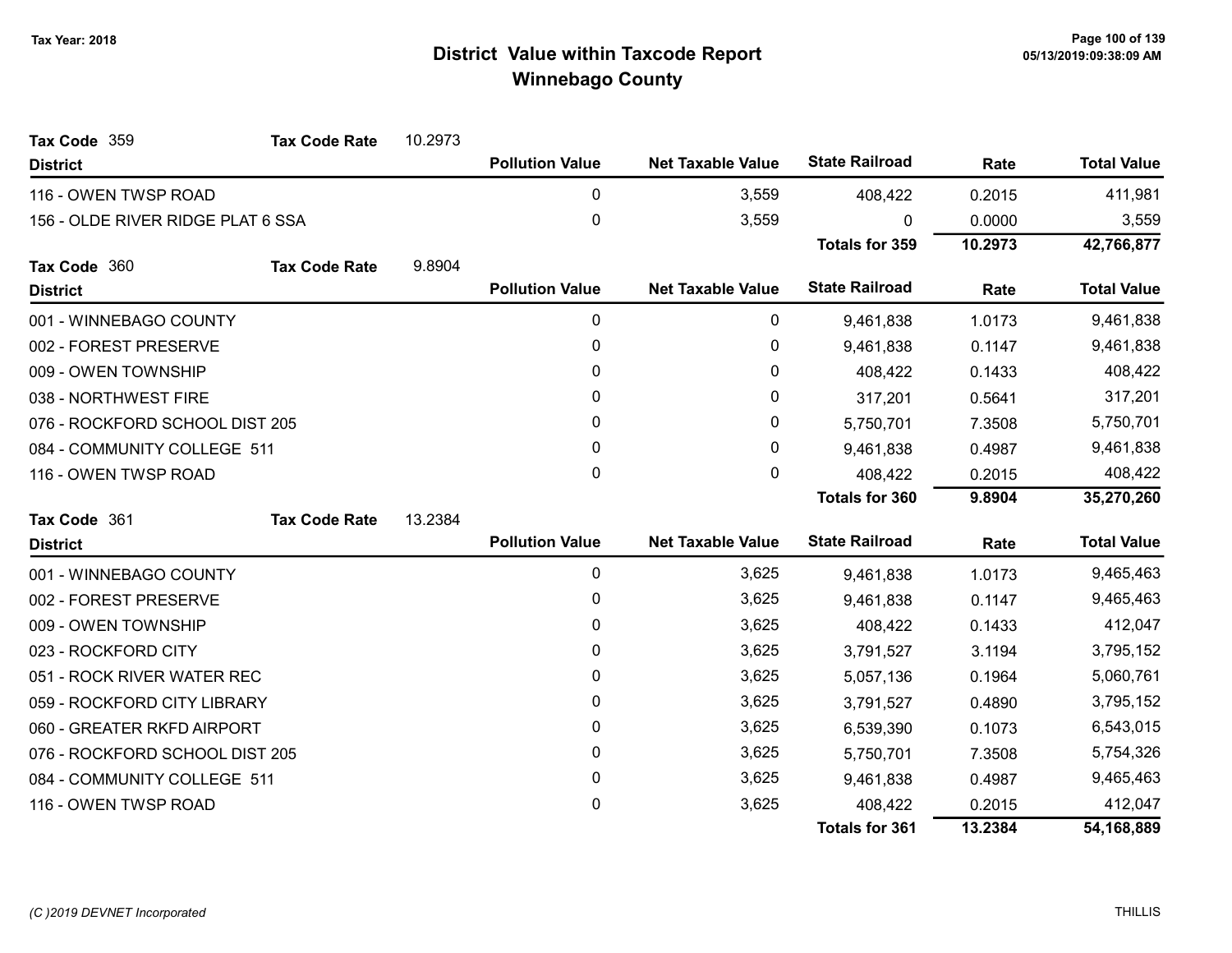| Tax Code 362                  | <b>Tax Code Rate</b> | 9.0048 |                        |                          |                       |        |                    |
|-------------------------------|----------------------|--------|------------------------|--------------------------|-----------------------|--------|--------------------|
| <b>District</b>               |                      |        | <b>Pollution Value</b> | <b>Net Taxable Value</b> | <b>State Railroad</b> | Rate   | <b>Total Value</b> |
| 001 - WINNEBAGO COUNTY        |                      |        | 0                      | 866,411                  | 9,461,838             | 1.0173 | 10,328,249         |
| 002 - FOREST PRESERVE         |                      |        | 0                      | 866,411                  | 9,461,838             | 0.1147 | 10,328,249         |
| 009 - OWEN TOWNSHIP           |                      |        | 0                      | 866,411                  | 408,422               | 0.1433 | 1,274,833          |
| 038 - NORTHWEST FIRE          |                      |        | 0                      | 866,411                  | 317,201               | 0.5641 | 1,183,612          |
| 074 - ROCKTON SCHOOL DIST 140 |                      |        | 0                      | 866,411                  | 440,903               | 3.7325 | 1,307,314          |
| 077 - HONONEGAH HIGH SD #207  |                      |        | 0                      | 866,411                  | 535,933               | 2.7327 | 1,402,344          |
| 084 - COMMUNITY COLLEGE 511   |                      |        | 0                      | 866,411                  | 9,461,838             | 0.4987 | 10,328,249         |
| 116 - OWEN TWSP ROAD          |                      |        | 0                      | 866,411                  | 408,422               | 0.2015 | 1,274,833          |
|                               |                      |        |                        |                          | <b>Totals for 362</b> | 9.0048 | 37,427,683         |
| Tax Code 363                  | <b>Tax Code Rate</b> | 9.7045 |                        |                          |                       |        |                    |
| <b>District</b>               |                      |        | <b>Pollution Value</b> | <b>Net Taxable Value</b> | <b>State Railroad</b> | Rate   | <b>Total Value</b> |
| 001 - WINNEBAGO COUNTY        |                      |        | 0                      | 45,399                   | 9,461,838             | 1.0173 | 9,507,237          |
| 002 - FOREST PRESERVE         |                      |        | 0                      | 45,399                   | 9,461,838             | 0.1147 | 9,507,237          |
| 009 - OWEN TOWNSHIP           |                      |        | 0                      | 45,399                   | 408,422               | 0.1433 | 453,821            |
| 038 - NORTHWEST FIRE          |                      |        | 0                      | 45,399                   | 317,201               | 0.5641 | 362,600            |
| 058 - WINNEBAGO LIBRARY       |                      |        | 0                      | 45,399                   | 0                     | 0.2115 | 45,399             |
| 082 - WINNEBAGO UNIT SD #323  |                      |        | 0                      | 45,399                   | 1,383,152             | 6.9534 | 1,428,551          |
| 084 - COMMUNITY COLLEGE 511   |                      |        | 0                      | 45,399                   | 9,461,838             | 0.4987 | 9,507,237          |
| 116 - OWEN TWSP ROAD          |                      |        | 0                      | 45,399                   | 408,422               | 0.2015 | 453,821            |
|                               |                      |        |                        |                          | <b>Totals for 363</b> | 9.7045 | 31,265,903         |
| Tax Code 364                  | <b>Tax Code Rate</b> | 9.1553 |                        |                          |                       |        |                    |
| <b>District</b>               |                      |        | <b>Pollution Value</b> | <b>Net Taxable Value</b> | <b>State Railroad</b> | Rate   | <b>Total Value</b> |
| 001 - WINNEBAGO COUNTY        |                      |        | $\mathbf 0$            | 226,103                  | 9,461,838             | 1.0173 | 9,687,941          |
| 002 - FOREST PRESERVE         |                      |        | 0                      | 226,103                  | 9,461,838             | 0.1147 | 9,687,941          |
| 009 - OWEN TOWNSHIP           |                      |        | 0                      | 226,103                  | 408,422               | 0.1433 | 634,525            |
| 041 - ROCKTON FIRE            |                      |        | $\mathbf{0}$           | 226,103                  | 474,074               | 0.7146 | 700,177            |
| 074 - ROCKTON SCHOOL DIST 140 |                      |        | 0                      | 226,103                  | 440,903               | 3.7325 | 667,006            |
| 077 - HONONEGAH HIGH SD #207  |                      |        | 0                      | 226,103                  | 535,933               | 2.7327 | 762,036            |
| (C)2019 DEVNET Incorporated   |                      |        |                        |                          |                       |        | <b>THILLIS</b>     |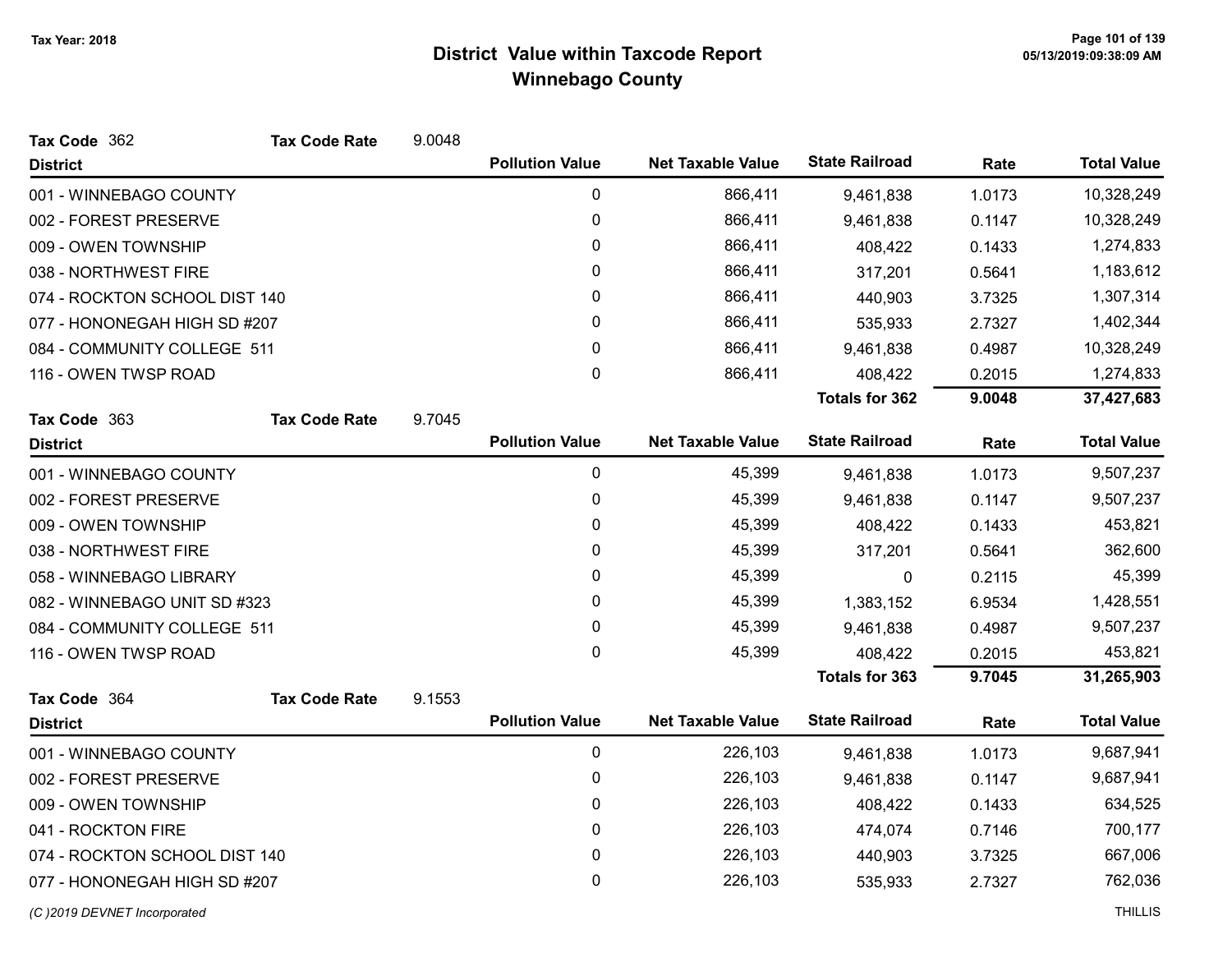| Tax Code 364                   | <b>Tax Code Rate</b> | 9.1553  |                        |                          |                       |            |                    |
|--------------------------------|----------------------|---------|------------------------|--------------------------|-----------------------|------------|--------------------|
| <b>District</b>                |                      |         | <b>Pollution Value</b> | <b>Net Taxable Value</b> | <b>State Railroad</b> | Rate       | <b>Total Value</b> |
| 084 - COMMUNITY COLLEGE 511    |                      |         | 0                      | 226,103                  | 9,461,838             | 0.4987     | 9,687,941          |
| 116 - OWEN TWSP ROAD           |                      |         | 0                      | 226,103                  | 408,422               | 0.2015     | 634,525            |
|                                |                      |         |                        |                          | <b>Totals for 364</b> | 9.1553     | 32,462,092         |
| Tax Code 365                   | <b>Tax Code Rate</b> | 10.4937 |                        |                          |                       |            |                    |
| <b>District</b>                |                      |         | <b>Pollution Value</b> | <b>Net Taxable Value</b> | <b>State Railroad</b> | Rate       | <b>Total Value</b> |
| 001 - WINNEBAGO COUNTY         |                      |         | 0                      | 10,755,903               | 9,461,838             | 1.0173     | 20,217,741         |
| 002 - FOREST PRESERVE          |                      |         | 0                      | 10,755,903               | 9,461,838             | 0.1147     | 20,217,741         |
| 009 - OWEN TOWNSHIP            |                      |         | 0                      | 10,755,903               | 408,422               | 0.1433     | 11, 164, 325       |
| 020 - MACHESNEY PARK VILLAGE   |                      |         | 0                      | 10,755,903               | 0                     | 0.0000     | 10,755,903         |
| 038 - NORTHWEST FIRE           |                      |         | 0                      | 10,755,903               | 317,201               | 0.5641     | 11,073,104         |
| 051 - ROCK RIVER WATER REC     |                      | 0       | 10,755,903             | 5,057,136                | 0.1964                | 15,813,039 |                    |
| 055 - NORTH SUBURBAN LIBRARY   |                      | 0       | 10,755,903             | 918,078                  | 0.2996                | 11,673,981 |                    |
| 060 - GREATER RKFD AIRPORT     |                      | 0       | 10,755,903             | 6,539,390                | 0.1073                | 17,295,293 |                    |
| 076 - ROCKFORD SCHOOL DIST 205 |                      |         | 0                      | 10,755,903               | 5,750,701             | 7.3508     | 16,506,604         |
| 084 - COMMUNITY COLLEGE 511    |                      |         | 0                      | 10,755,903               | 9,461,838             | 0.4987     | 20,217,741         |
| 116 - OWEN TWSP ROAD           |                      |         | $\pmb{0}$              | 10,755,903               | 408,422               | 0.2015     | 11, 164, 325       |
|                                |                      |         |                        |                          | <b>Totals for 365</b> | 10.4937    | 166,099,797        |
| Tax Code 366                   | <b>Tax Code Rate</b> | 10.8022 |                        |                          |                       |            |                    |
| <b>District</b>                |                      |         | <b>Pollution Value</b> | <b>Net Taxable Value</b> | <b>State Railroad</b> | Rate       | <b>Total Value</b> |
| 001 - WINNEBAGO COUNTY         |                      |         | 0                      | 680,508                  | 9,461,838             | 1.0173     | 10,142,346         |
| 002 - FOREST PRESERVE          |                      |         | 0                      | 680,508                  | 9,461,838             | 0.1147     | 10,142,346         |
| 004 - CHERRY VALLEY TOWNSHIP   |                      |         | 0                      | 680,508                  | 1,504,056             | 0.1392     | 2,184,564          |
| 031 - CHERRY VALLEY FIRE       |                      |         | 0                      | 680,508                  | 774,961               | 1.0186     | 1,455,469          |
| 054 - CHERRY VALLEY LIBRARY    |                      |         | 0                      | 680,508                  | 950,424               | 0.3908     | 1,630,932          |
| 076 - ROCKFORD SCHOOL DIST 205 |                      |         | 0                      | 680,508                  | 5,750,701             | 7.3508     | 6,431,209          |
| 084 - COMMUNITY COLLEGE 511    |                      |         | 0                      | 680,508                  | 9,461,838             | 0.4987     | 10,142,346         |
| 111 - CHERRY VALLEY TWSP ROAD  |                      |         | 0                      | 680,508                  | 1,504,056             | 0.2721     | 2,184,564          |
|                                |                      |         |                        |                          | <b>Totals for 366</b> | 10.8022    | 44,313,776         |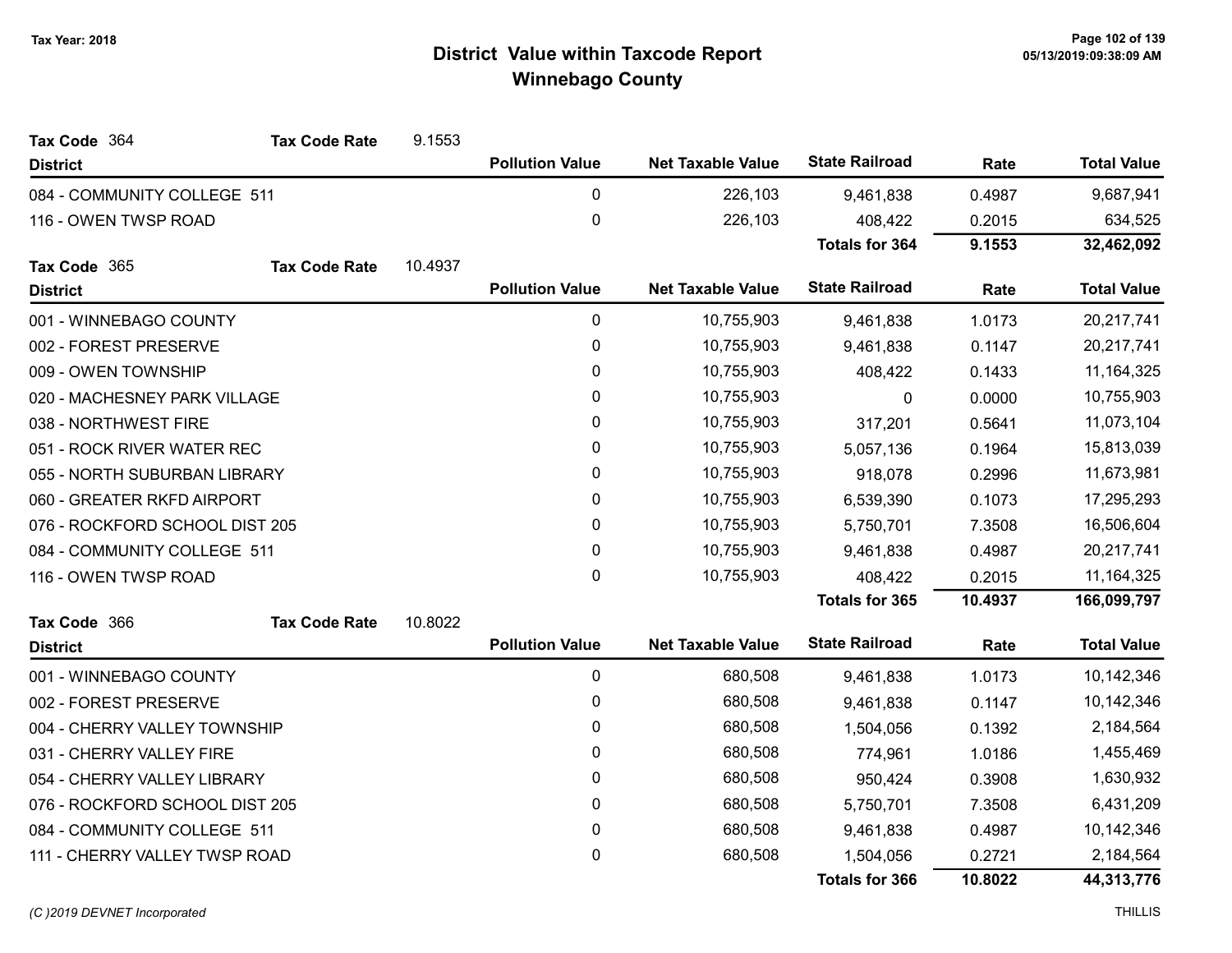| Tax Code 367                   | <b>Tax Code Rate</b> | 9.9600  |                        |                          |                       |         |                    |
|--------------------------------|----------------------|---------|------------------------|--------------------------|-----------------------|---------|--------------------|
| <b>District</b>                |                      |         | <b>Pollution Value</b> | <b>Net Taxable Value</b> | <b>State Railroad</b> | Rate    | <b>Total Value</b> |
| 001 - WINNEBAGO COUNTY         |                      |         | 0                      | 105,450                  | 9,461,838             | 1.0173  | 9,567,288          |
| 002 - FOREST PRESERVE          |                      |         | 0                      | 105,450                  | 9,461,838             | 0.1147  | 9,567,288          |
| 004 - CHERRY VALLEY TOWNSHIP   |                      |         | 0                      | 105,450                  | 1,504,056             | 0.1392  | 1,609,506          |
| 031 - CHERRY VALLEY FIRE       |                      |         | 0                      | 105,450                  | 774,961               | 1.0186  | 880,411            |
| 054 - CHERRY VALLEY LIBRARY    |                      |         | 0                      | 105,450                  | 950,424               | 0.3908  | 1,055,874          |
| 083 - HIAWATHA SCHOOL DIST 426 |                      |         | 0                      | 105,450                  | $\mathbf 0$           | 6.3409  | 105,450            |
| 085 - COMMUNITY COLLEGE 523    |                      |         | 0                      | 105,450                  | 0                     | 0.6664  | 105,450            |
| 111 - CHERRY VALLEY TWSP ROAD  |                      |         | $\mathbf 0$            | 105,450                  | 1,504,056             | 0.2721  | 1,609,506          |
|                                |                      |         |                        |                          | <b>Totals for 367</b> | 9.9600  | 24,500,773         |
| Tax Code 368                   | <b>Tax Code Rate</b> | 10.2973 |                        |                          |                       |         |                    |
| <b>District</b>                |                      |         | <b>Pollution Value</b> | <b>Net Taxable Value</b> | <b>State Railroad</b> | Rate    | <b>Total Value</b> |
| 001 - WINNEBAGO COUNTY         |                      |         | 0                      | 0                        | 9,461,838             | 1.0173  | 9,461,838          |
| 002 - FOREST PRESERVE          |                      |         | 0                      | 0                        | 9,461,838             | 0.1147  | 9,461,838          |
| 009 - OWEN TOWNSHIP            |                      |         | 0                      | 0                        | 408,422               | 0.1433  | 408,422            |
| 020 - MACHESNEY PARK VILLAGE   |                      |         | 0                      | 0                        | $\mathbf 0$           | 0.0000  | 0                  |
| 038 - NORTHWEST FIRE           |                      |         | 0                      | 0                        | 317,201               | 0.5641  | 317,201            |
| 055 - NORTH SUBURBAN LIBRARY   |                      |         | 0                      | 0                        | 918,078               | 0.2996  | 918,078            |
| 060 - GREATER RKFD AIRPORT     |                      |         | 0                      | 0                        | 6,539,390             | 0.1073  | 6,539,390          |
| 076 - ROCKFORD SCHOOL DIST 205 |                      |         | 0                      | 0                        | 5,750,701             | 7.3508  | 5,750,701          |
| 084 - COMMUNITY COLLEGE 511    |                      |         | 0                      | 0                        | 9,461,838             | 0.4987  | 9,461,838          |
| 116 - OWEN TWSP ROAD           |                      |         | $\mathbf 0$            | 0                        | 408,422               | 0.2015  | 408,422            |
|                                |                      |         |                        |                          | <b>Totals for 368</b> | 10.2973 | 42,727,728         |
| Tax Code 369                   | <b>Tax Code Rate</b> | 10.4937 |                        |                          |                       |         |                    |
| <b>District</b>                |                      |         | <b>Pollution Value</b> | <b>Net Taxable Value</b> | <b>State Railroad</b> | Rate    | <b>Total Value</b> |
| 001 - WINNEBAGO COUNTY         |                      |         | 0                      | 106,511                  | 9,461,838             | 1.0173  | 9,568,349          |
| 002 - FOREST PRESERVE          |                      |         | 0                      | 106,511                  | 9,461,838             | 0.1147  | 9,568,349          |
| 009 - OWEN TOWNSHIP            |                      |         | 0                      | 106,511                  | 408,422               | 0.1433  | 514,933            |
| 038 - NORTHWEST FIRE           |                      |         | 0                      | 106,511                  | 317,201               | 0.5641  | 423,712            |
|                                |                      |         |                        |                          |                       |         |                    |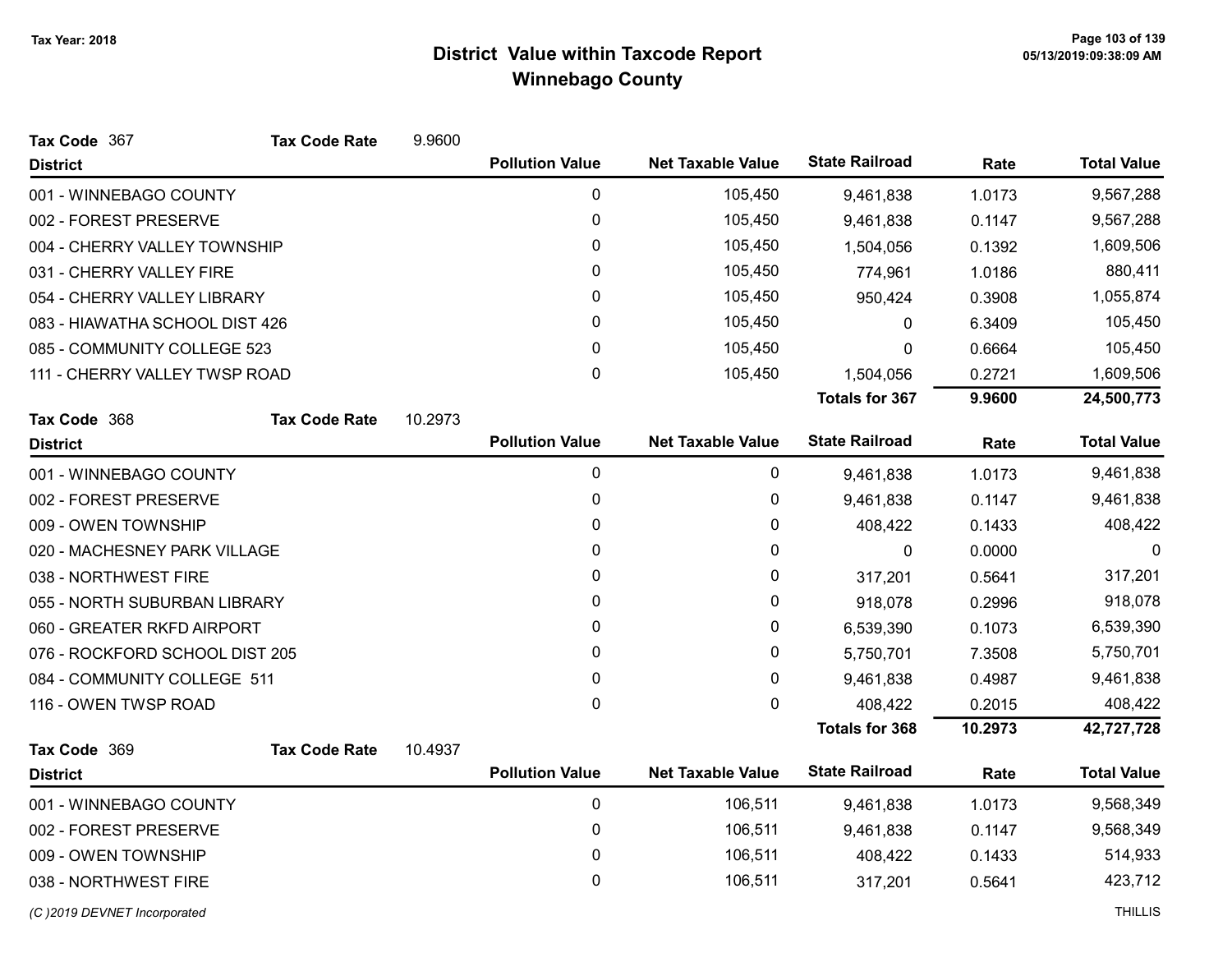| Tax Code 369                   | <b>Tax Code Rate</b> | 10.4937 |                        |                          |                       |         |                    |
|--------------------------------|----------------------|---------|------------------------|--------------------------|-----------------------|---------|--------------------|
| <b>District</b>                |                      |         | <b>Pollution Value</b> | <b>Net Taxable Value</b> | <b>State Railroad</b> | Rate    | <b>Total Value</b> |
| 051 - ROCK RIVER WATER REC     |                      |         | $\pmb{0}$              | 106,511                  | 5,057,136             | 0.1964  | 5,163,647          |
| 055 - NORTH SUBURBAN LIBRARY   |                      |         | 0                      | 106,511                  | 918,078               | 0.2996  | 1,024,589          |
| 060 - GREATER RKFD AIRPORT     |                      |         | 0                      | 106,511                  | 6,539,390             | 0.1073  | 6,645,901          |
| 076 - ROCKFORD SCHOOL DIST 205 |                      |         | 0                      | 106,511                  | 5,750,701             | 7.3508  | 5,857,212          |
| 084 - COMMUNITY COLLEGE 511    |                      |         | 0                      | 106,511                  | 9,461,838             | 0.4987  | 9,568,349          |
| 116 - OWEN TWSP ROAD           |                      |         | 0                      | 106,511                  | 408,422               | 0.2015  | 514,933            |
|                                |                      |         |                        |                          | <b>Totals for 369</b> | 10.4937 | 48,849,974         |
| Tax Code 370                   | <b>Tax Code Rate</b> | 11.4445 |                        |                          |                       |         |                    |
| <b>District</b>                |                      |         | <b>Pollution Value</b> | <b>Net Taxable Value</b> | <b>State Railroad</b> | Rate    | <b>Total Value</b> |
| 001 - WINNEBAGO COUNTY         |                      |         | 0                      | 0                        | 9,461,838             | 1.0173  | 9,461,838          |
| 002 - FOREST PRESERVE          |                      |         | 0                      | 0                        | 9,461,838             | 0.1147  | 9,461,838          |
| 011 - ROCKFORD TOWNSHIP        |                      |         | 0                      | 0                        | 4,626,912             | 0.1385  | 4,626,912          |
| 021 - NEW MILFORD VILLAGE      |                      |         | 0                      | 0                        | 0                     | 0.0000  | $\Omega$           |
| 036 - NEW MILFORD FIRE         |                      |         | 0                      | 0                        | 151,144               | 0.5885  | 151,144            |
| 046 - ROCKFORD PARK DISTRICT   |                      |         | 0                      | 0                        | 4,746,064             | 1.0963  | 4,746,064          |
| 054 - CHERRY VALLEY LIBRARY    |                      |         | 0                      | 0                        | 950,424               | 0.3908  | 950,424            |
| 060 - GREATER RKFD AIRPORT     |                      |         | 0                      | 0                        | 6,539,390             | 0.1073  | 6,539,390          |
| 076 - ROCKFORD SCHOOL DIST 205 |                      |         | 0                      | 0                        | 5,750,701             | 7.3508  | 5,750,701          |
| 084 - COMMUNITY COLLEGE 511    |                      |         | 0                      | 0                        | 9,461,838             | 0.4987  | 9,461,838          |
| 118 - ROCKFORD TWSP ROAD       |                      |         | $\mathbf 0$            | 0                        | 4,626,912             | 0.1416  | 4,626,912          |
|                                |                      |         |                        |                          | <b>Totals for 370</b> | 11.4445 | 55,777,061         |
| Tax Code 372                   | <b>Tax Code Rate</b> | 11.6409 |                        |                          |                       |         |                    |
| <b>District</b>                |                      |         | <b>Pollution Value</b> | <b>Net Taxable Value</b> | <b>State Railroad</b> | Rate    | <b>Total Value</b> |
| 001 - WINNEBAGO COUNTY         |                      |         | $\pmb{0}$              | 3,563,322                | 9,461,838             | 1.0173  | 13,025,160         |
| 002 - FOREST PRESERVE          |                      |         | 0                      | 3,563,322                | 9,461,838             | 0.1147  | 13,025,160         |
| 011 - ROCKFORD TOWNSHIP        |                      |         | 0                      | 3,563,322                | 4,626,912             | 0.1385  | 8,190,234          |
| 021 - NEW MILFORD VILLAGE      |                      |         | 0                      | 3,563,322                | $\mathbf{0}$          | 0.0000  | 3,563,322          |
| 036 - NEW MILFORD FIRE         |                      |         | 0                      | 3,563,322                | 151,144               | 0.5885  | 3,714,466          |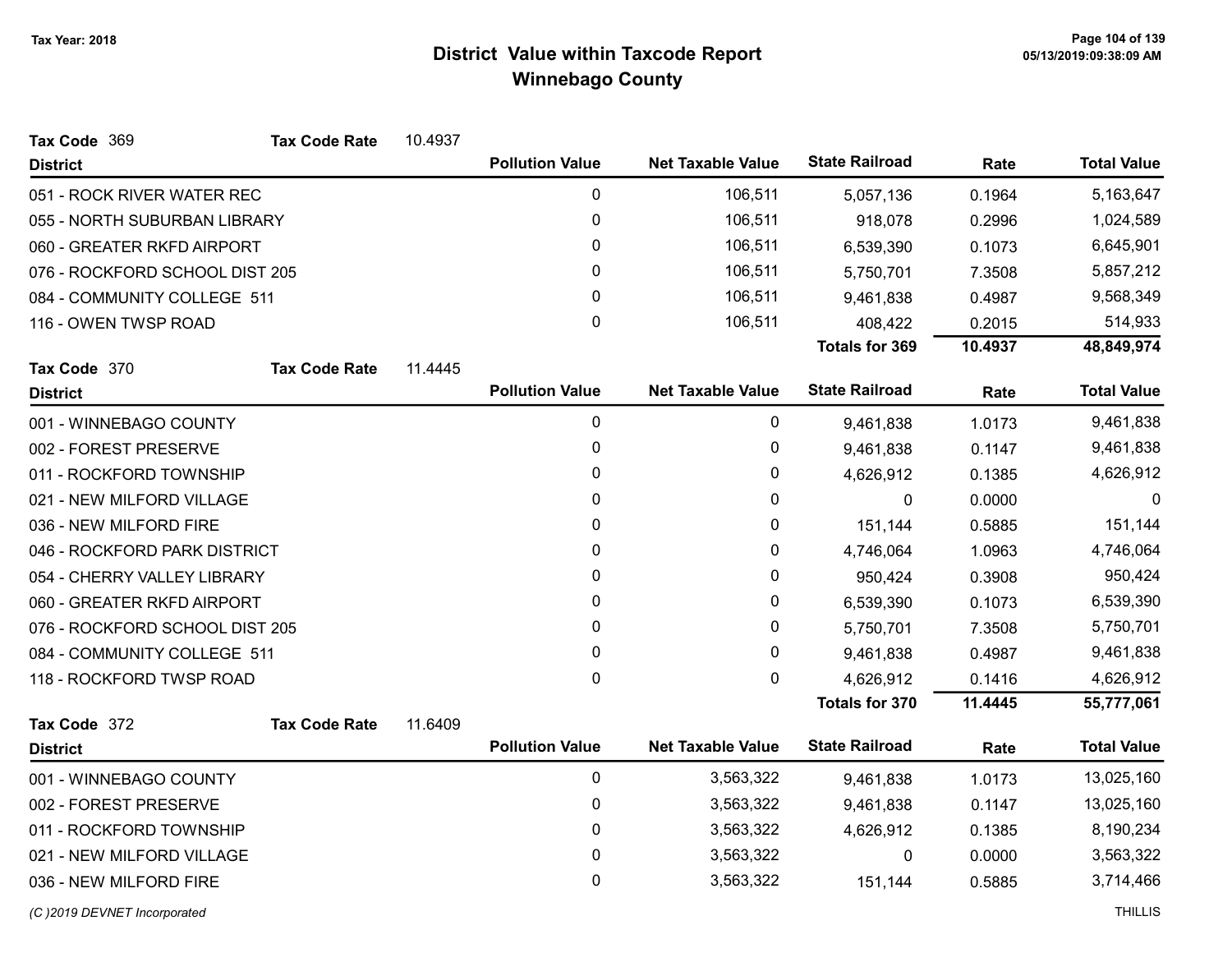| Tax Code 372                   | <b>Tax Code Rate</b> | 11.6409   |                        |                          |                       |           |                    |
|--------------------------------|----------------------|-----------|------------------------|--------------------------|-----------------------|-----------|--------------------|
| <b>District</b>                |                      |           | <b>Pollution Value</b> | <b>Net Taxable Value</b> | <b>State Railroad</b> | Rate      | <b>Total Value</b> |
| 046 - ROCKFORD PARK DISTRICT   |                      |           | $\pmb{0}$              | 3,563,322                | 4,746,064             | 1.0963    | 8,309,386          |
| 051 - ROCK RIVER WATER REC     |                      |           | $\pmb{0}$              | 3,563,322                | 5,057,136             | 0.1964    | 8,620,458          |
| 054 - CHERRY VALLEY LIBRARY    |                      |           | $\pmb{0}$              | 3,563,322                | 950,424               | 0.3908    | 4,513,746          |
| 060 - GREATER RKFD AIRPORT     |                      |           | $\pmb{0}$              | 3,563,322                | 6,539,390             | 0.1073    | 10,102,712         |
| 076 - ROCKFORD SCHOOL DIST 205 |                      |           | 0                      | 3,563,322                | 5,750,701             | 7.3508    | 9,314,023          |
| 084 - COMMUNITY COLLEGE 511    |                      |           | $\pmb{0}$              | 3,563,322                | 9,461,838             | 0.4987    | 13,025,160         |
| 118 - ROCKFORD TWSP ROAD       |                      |           | $\mathbf 0$            | 3,563,322                | 4,626,912             | 0.1416    | 8,190,234          |
|                                |                      |           |                        |                          | <b>Totals for 372</b> | 11.6409   | 103,594,061        |
| Tax Code 373                   | <b>Tax Code Rate</b> | 10.1538   |                        |                          |                       |           |                    |
| <b>District</b>                |                      |           | <b>Pollution Value</b> | <b>Net Taxable Value</b> | <b>State Railroad</b> | Rate      | <b>Total Value</b> |
| 001 - WINNEBAGO COUNTY         |                      |           | $\pmb{0}$              | 1,806,015                | 9,461,838             | 1.0173    | 11,267,853         |
| 002 - FOREST PRESERVE          |                      |           | 0                      | 1,806,015                | 9,461,838             | 0.1147    | 11,267,853         |
| 011 - ROCKFORD TOWNSHIP        |                      |           | $\pmb{0}$              | 1,806,015                | 4,626,912             | 0.1385    | 6,432,927          |
| 021 - NEW MILFORD VILLAGE      |                      |           | 0                      | 1,806,015                | 0                     | 0.0000    | 1,806,015          |
| 036 - NEW MILFORD FIRE         |                      |           | $\pmb{0}$              | 1,806,015                | 151,144               | 0.5885    | 1,957,159          |
| 051 - ROCK RIVER WATER REC     |                      |           | $\pmb{0}$              | 1,806,015                | 5,057,136             | 0.1964    | 6,863,151          |
| 060 - GREATER RKFD AIRPORT     |                      |           | $\pmb{0}$              | 1,806,015                | 6,539,390             | 0.1073    | 8,345,405          |
| 076 - ROCKFORD SCHOOL DIST 205 |                      |           | $\pmb{0}$              | 1,806,015                | 5,750,701             | 7.3508    | 7,556,716          |
| 084 - COMMUNITY COLLEGE 511    |                      |           | $\pmb{0}$              | 1,806,015                | 9,461,838             | 0.4987    | 11,267,853         |
| 118 - ROCKFORD TWSP ROAD       |                      |           | 0                      | 1,806,015                | 4,626,912             | 0.1416    | 6,432,927          |
|                                |                      |           |                        |                          | <b>Totals for 373</b> | 10.1538   | 73,197,859         |
| Tax Code 374                   | <b>Tax Code Rate</b> | 11.8746   |                        |                          |                       |           |                    |
| <b>District</b>                |                      |           | <b>Pollution Value</b> | <b>Net Taxable Value</b> | <b>State Railroad</b> | Rate      | <b>Total Value</b> |
| 001 - WINNEBAGO COUNTY         |                      |           | $\pmb{0}$              | 1,318,438                | 9,461,838             | 1.0173    | 10,780,276         |
| 002 - FOREST PRESERVE          |                      |           | $\pmb{0}$              | 1,318,438                | 9,461,838             | 0.1147    | 10,780,276         |
| 011 - ROCKFORD TOWNSHIP        |                      | $\pmb{0}$ | 1,318,438              | 4,626,912                | 0.1385                | 5,945,350 |                    |
| 017 - CHERRY VALLEY VILLAGE    |                      |           | $\pmb{0}$              | 1,318,438                | 181,843               | 0.0000    | 1,500,281          |
| 031 - CHERRY VALLEY FIRE       |                      |           | $\mathbf 0$            | 1,318,438                | 774,961               | 1.0186    | 2,093,399          |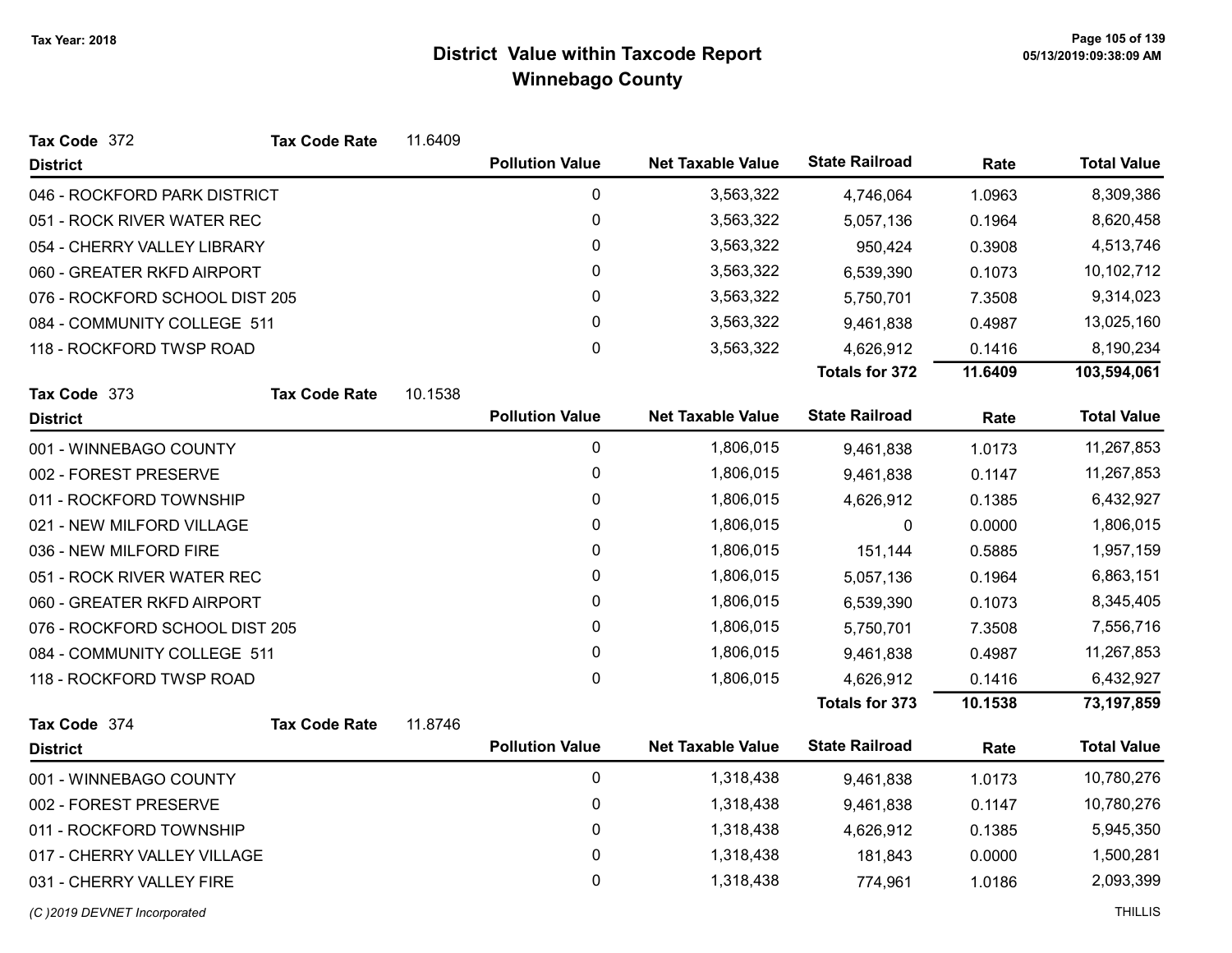| Tax Code 374                   | <b>Tax Code Rate</b> | 11.8746 |                        |                          |                       |         |                    |
|--------------------------------|----------------------|---------|------------------------|--------------------------|-----------------------|---------|--------------------|
| <b>District</b>                |                      |         | <b>Pollution Value</b> | <b>Net Taxable Value</b> | <b>State Railroad</b> | Rate    | <b>Total Value</b> |
| 046 - ROCKFORD PARK DISTRICT   |                      |         | $\pmb{0}$              | 1,318,438                | 4,746,064             | 1.0963  | 6,064,502          |
| 054 - CHERRY VALLEY LIBRARY    |                      |         | $\boldsymbol{0}$       | 1,318,438                | 950,424               | 0.3908  | 2,268,862          |
| 060 - GREATER RKFD AIRPORT     |                      |         | 0                      | 1,318,438                | 6,539,390             | 0.1073  | 7,857,828          |
| 076 - ROCKFORD SCHOOL DIST 205 |                      |         | $\pmb{0}$              | 1,318,438                | 5,750,701             | 7.3508  | 7,069,139          |
| 084 - COMMUNITY COLLEGE 511    |                      |         | 0                      | 1,318,438                | 9,461,838             | 0.4987  | 10,780,276         |
| 118 - ROCKFORD TWSP ROAD       |                      |         | 0                      | 1,318,438                | 4,626,912             | 0.1416  | 5,945,350          |
|                                |                      |         |                        |                          | <b>Totals for 374</b> | 11.8746 | 71,085,539         |
| Tax Code 378                   | <b>Tax Code Rate</b> | 12.0710 |                        |                          |                       |         |                    |
| <b>District</b>                |                      |         | <b>Pollution Value</b> | <b>Net Taxable Value</b> | <b>State Railroad</b> | Rate    | <b>Total Value</b> |
| 001 - WINNEBAGO COUNTY         |                      |         | 0                      | 46,684,596               | 9,461,838             | 1.0173  | 56,146,434         |
| 002 - FOREST PRESERVE          |                      |         | 0                      | 46,684,596               | 9,461,838             | 0.1147  | 56,146,434         |
| 011 - ROCKFORD TOWNSHIP        |                      |         | 0                      | 46,684,596               | 4,626,912             | 0.1385  | 51,311,508         |
| 017 - CHERRY VALLEY VILLAGE    |                      |         | $\pmb{0}$              | 46,684,596               | 181,843               | 0.0000  | 46,866,439         |
| 031 - CHERRY VALLEY FIRE       |                      |         | 0                      | 46,684,596               | 774,961               | 1.0186  | 47,459,557         |
| 046 - ROCKFORD PARK DISTRICT   |                      |         | 0                      | 46,684,596               | 4,746,064             | 1.0963  | 51,430,660         |
| 051 - ROCK RIVER WATER REC     |                      |         | 0                      | 46,684,596               | 5,057,136             | 0.1964  | 51,741,732         |
| 054 - CHERRY VALLEY LIBRARY    |                      |         | 0                      | 46,684,596               | 950,424               | 0.3908  | 47,635,020         |
| 060 - GREATER RKFD AIRPORT     |                      |         | 0                      | 46,684,596               | 6,539,390             | 0.1073  | 53,223,986         |
| 076 - ROCKFORD SCHOOL DIST 205 |                      |         | $\mathbf 0$            | 46,684,596               | 5,750,701             | 7.3508  | 52,435,297         |
| 084 - COMMUNITY COLLEGE 511    |                      |         | 0                      | 46,684,596               | 9,461,838             | 0.4987  | 56,146,434         |
| 118 - ROCKFORD TWSP ROAD       |                      |         | $\mathsf 0$            | 46,684,596               | 4,626,912             | 0.1416  | 51,311,508         |
|                                |                      |         |                        |                          | <b>Totals for 378</b> | 12.0710 | 621,855,009        |
| Tax Code 379                   | <b>Tax Code Rate</b> | 9.9574  |                        |                          |                       |         |                    |
| <b>District</b>                |                      |         | <b>Pollution Value</b> | <b>Net Taxable Value</b> | <b>State Railroad</b> | Rate    | <b>Total Value</b> |
| 001 - WINNEBAGO COUNTY         |                      |         | 0                      | 779,749                  | 9,461,838             | 1.0173  | 10,241,587         |
| 002 - FOREST PRESERVE          |                      |         | 0                      | 779,749                  | 9,461,838             | 0.1147  | 10,241,587         |
| 011 - ROCKFORD TOWNSHIP        |                      |         | $\boldsymbol{0}$       | 779,749                  | 4,626,912             | 0.1385  | 5,406,661          |
| 021 - NEW MILFORD VILLAGE      |                      |         | 0                      | 779,749                  | 0                     | 0.0000  | 779,749            |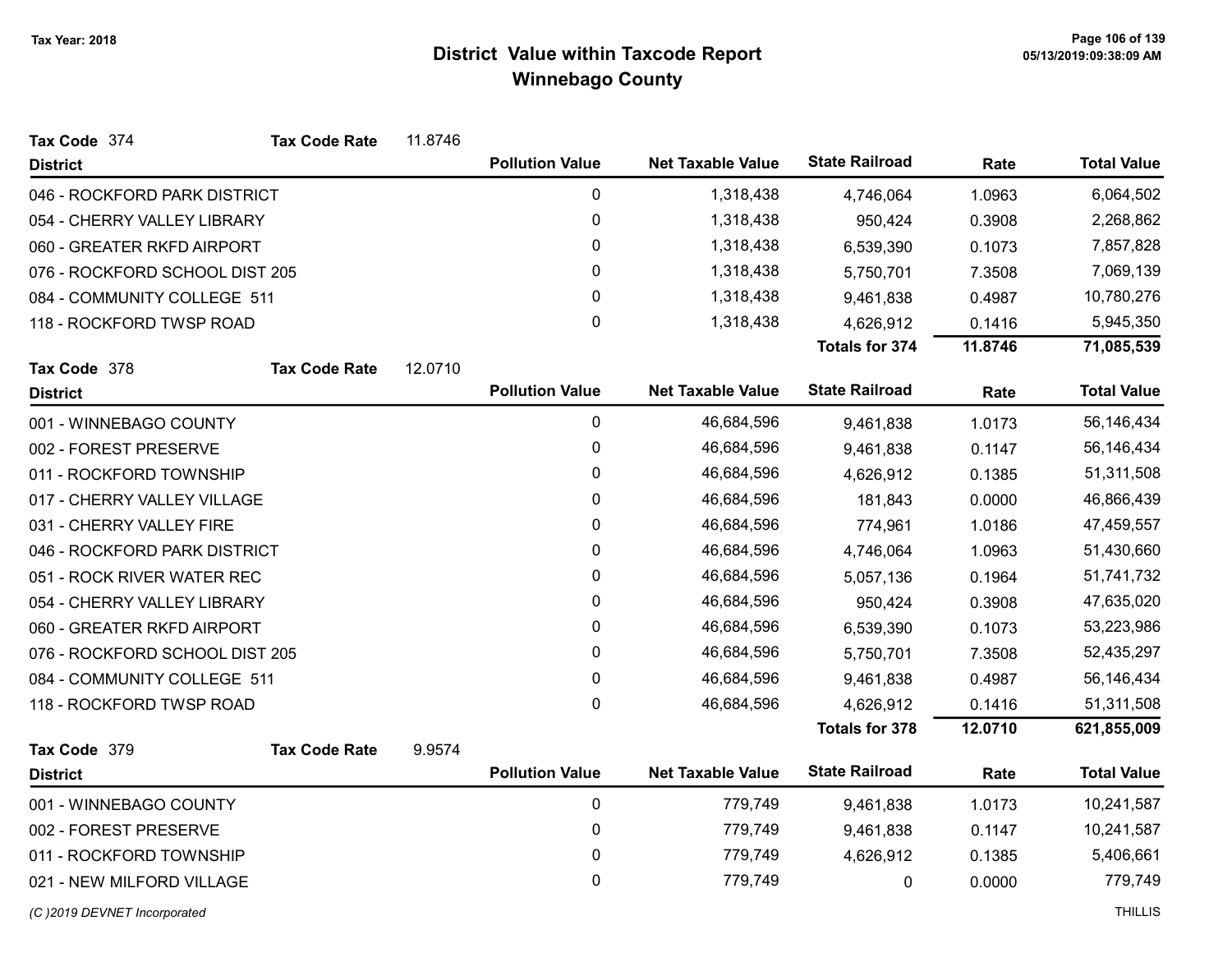| Tax Code 379                   | <b>Tax Code Rate</b> | 9.9574  |                        |                          |                       |         |                    |
|--------------------------------|----------------------|---------|------------------------|--------------------------|-----------------------|---------|--------------------|
| <b>District</b>                |                      |         | <b>Pollution Value</b> | <b>Net Taxable Value</b> | <b>State Railroad</b> | Rate    | <b>Total Value</b> |
| 036 - NEW MILFORD FIRE         |                      |         | 0                      | 779,749                  | 151,144               | 0.5885  | 930,893            |
| 060 - GREATER RKFD AIRPORT     |                      |         | $\mathbf 0$            | 779,749                  | 6,539,390             | 0.1073  | 7,319,139          |
| 076 - ROCKFORD SCHOOL DIST 205 |                      |         | 0                      | 779,749                  | 5,750,701             | 7.3508  | 6,530,450          |
| 084 - COMMUNITY COLLEGE 511    |                      |         | $\mathbf 0$            | 779,749                  | 9,461,838             | 0.4987  | 10,241,587         |
| 118 - ROCKFORD TWSP ROAD       |                      |         | $\pmb{0}$              | 779,749                  | 4,626,912             | 0.1416  | 5,406,661          |
|                                |                      |         |                        |                          | Totals for 379        | 9.9574  | 57,098,314         |
| Tax Code 380                   | <b>Tax Code Rate</b> | 11.0537 |                        |                          |                       |         |                    |
| <b>District</b>                |                      |         | <b>Pollution Value</b> | <b>Net Taxable Value</b> | <b>State Railroad</b> | Rate    | <b>Total Value</b> |
| 001 - WINNEBAGO COUNTY         |                      |         | $\pmb{0}$              | 900,913                  | 9,461,838             | 1.0173  | 10,362,751         |
| 002 - FOREST PRESERVE          |                      |         | 0                      | 900,913                  | 9,461,838             | 0.1147  | 10,362,751         |
| 011 - ROCKFORD TOWNSHIP        |                      |         | 0                      | 900,913                  | 4,626,912             | 0.1385  | 5,527,825          |
| 021 - NEW MILFORD VILLAGE      |                      |         | 0                      | 900,913                  | 0                     | 0.0000  | 900,913            |
| 036 - NEW MILFORD FIRE         |                      |         | 0                      | 900,913                  | 151,144               | 0.5885  | 1,052,057          |
| 046 - ROCKFORD PARK DISTRICT   |                      |         | $\mathbf 0$            | 900,913                  | 4,746,064             | 1.0963  | 5,646,977          |
| 060 - GREATER RKFD AIRPORT     |                      |         | 0                      | 900,913                  | 6,539,390             | 0.1073  | 7,440,303          |
| 076 - ROCKFORD SCHOOL DIST 205 |                      |         | 0                      | 900,913                  | 5,750,701             | 7.3508  | 6,651,614          |
| 084 - COMMUNITY COLLEGE 511    |                      |         | 0                      | 900,913                  | 9,461,838             | 0.4987  | 10,362,751         |
| 118 - ROCKFORD TWSP ROAD       |                      |         | $\mathbf 0$            | 900,913                  | 4,626,912             | 0.1416  | 5,527,825          |
|                                |                      |         |                        |                          | Totals for 380        | 11.0537 | 63,835,767         |
| Tax Code 381                   | <b>Tax Code Rate</b> | 13.8726 |                        |                          |                       |         |                    |
| <b>District</b>                |                      |         | <b>Pollution Value</b> | <b>Net Taxable Value</b> | <b>State Railroad</b> | Rate    | <b>Total Value</b> |
| 001 - WINNEBAGO COUNTY         |                      |         | $\pmb{0}$              | 6,041,071                | 9,461,838             | 1.0173  | 15,502,909         |
| 002 - FOREST PRESERVE          |                      |         | $\mathbf 0$            | 6,041,071                | 9,461,838             | 0.1147  | 15,502,909         |
| 011 - ROCKFORD TOWNSHIP        |                      |         | 0                      | 6,041,071                | 4,626,912             | 0.1385  | 10,667,983         |
| 023 - ROCKFORD CITY            |                      |         | 0                      | 6,041,071                | 3,791,527             | 3.1194  | 9,832,598          |
| 046 - ROCKFORD PARK DISTRICT   |                      |         | 0                      | 6,041,071                | 4,746,064             | 1.0963  | 10,787,135         |
| 051 - ROCK RIVER WATER REC     |                      |         | 0                      | 6,041,071                | 5,057,136             | 0.1964  | 11,098,207         |
| 059 - ROCKFORD CITY LIBRARY    |                      |         | $\mathbf{0}$           | 6,041,071                | 3,791,527             | 0.4890  | 9,832,598          |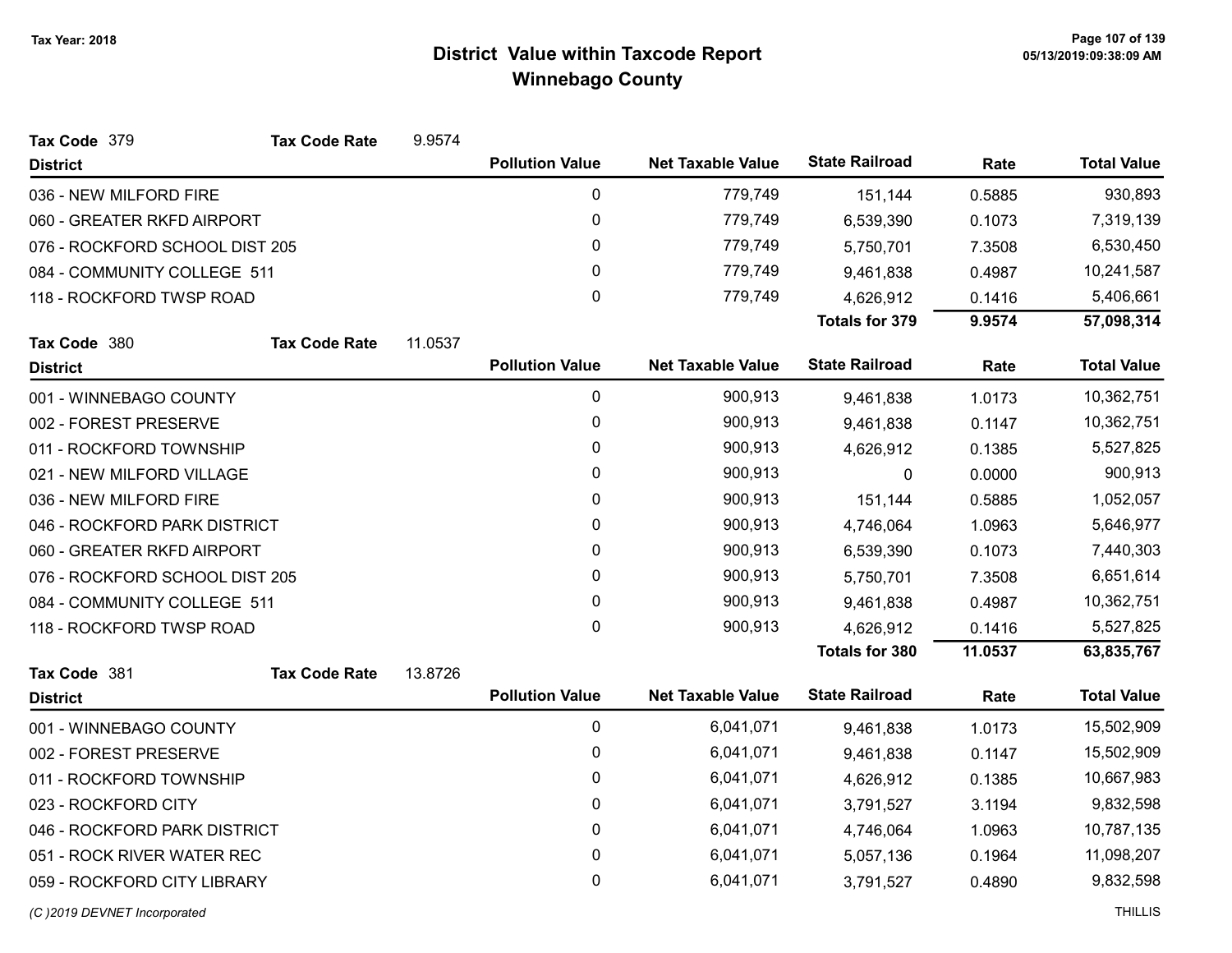| Tax Code 381                   | <b>Tax Code Rate</b> | 13.8726 |                        |                          |                       |         |                    |
|--------------------------------|----------------------|---------|------------------------|--------------------------|-----------------------|---------|--------------------|
| <b>District</b>                |                      |         | <b>Pollution Value</b> | <b>Net Taxable Value</b> | <b>State Railroad</b> | Rate    | <b>Total Value</b> |
| 060 - GREATER RKFD AIRPORT     |                      |         | $\pmb{0}$              | 6,041,071                | 6,539,390             | 0.1073  | 12,580,461         |
| 082 - WINNEBAGO UNIT SD #323   |                      |         | $\pmb{0}$              | 6,041,071                | 1,383,152             | 6.9534  | 7,424,223          |
| 084 - COMMUNITY COLLEGE 511    |                      |         | 0                      | 6,041,071                | 9,461,838             | 0.4987  | 15,502,909         |
| 118 - ROCKFORD TWSP ROAD       |                      |         | 0                      | 6,041,071                | 4,626,912             | 0.1416  | 10,667,983         |
|                                |                      |         |                        |                          | Totals for 381        | 13.8726 | 129,399,915        |
| Tax Code 382                   | <b>Tax Code Rate</b> | 13.6762 |                        |                          |                       |         |                    |
| <b>District</b>                |                      |         | <b>Pollution Value</b> | <b>Net Taxable Value</b> | <b>State Railroad</b> | Rate    | <b>Total Value</b> |
| 001 - WINNEBAGO COUNTY         |                      |         | $\pmb{0}$              | 154,448                  | 9,461,838             | 1.0173  | 9,616,286          |
| 002 - FOREST PRESERVE          |                      |         | $\pmb{0}$              | 154,448                  | 9,461,838             | 0.1147  | 9,616,286          |
| 011 - ROCKFORD TOWNSHIP        |                      |         | $\mathbf{0}$           | 154,448                  | 4,626,912             | 0.1385  | 4,781,360          |
| 023 - ROCKFORD CITY            |                      |         | $\mathbf 0$            | 154,448                  | 3,791,527             | 3.1194  | 3,945,975          |
| 046 - ROCKFORD PARK DISTRICT   |                      |         | 0                      | 154,448                  | 4,746,064             | 1.0963  | 4,900,512          |
| 059 - ROCKFORD CITY LIBRARY    |                      |         | $\pmb{0}$              | 154,448                  | 3,791,527             | 0.4890  | 3,945,975          |
| 060 - GREATER RKFD AIRPORT     |                      |         | 0                      | 154,448                  | 6,539,390             | 0.1073  | 6,693,838          |
| 082 - WINNEBAGO UNIT SD #323   |                      |         | $\pmb{0}$              | 154,448                  | 1,383,152             | 6.9534  | 1,537,600          |
| 084 - COMMUNITY COLLEGE 511    |                      |         | $\pmb{0}$              | 154,448                  | 9,461,838             | 0.4987  | 9,616,286          |
| 118 - ROCKFORD TWSP ROAD       |                      |         | $\mathbf{0}$           | 154,448                  | 4,626,912             | 0.1416  | 4,781,360          |
|                                |                      |         |                        |                          | <b>Totals for 382</b> | 13.6762 | 59,435,478         |
| Tax Code 383                   | <b>Tax Code Rate</b> | 14.2048 |                        |                          |                       |         |                    |
| <b>District</b>                |                      |         | <b>Pollution Value</b> | <b>Net Taxable Value</b> | <b>State Railroad</b> | Rate    | <b>Total Value</b> |
| 001 - WINNEBAGO COUNTY         |                      |         | 0                      | 1,345,028                | 9,461,838             | 1.0173  | 10,806,866         |
| 002 - FOREST PRESERVE          |                      |         | 0                      | 1,345,028                | 9,461,838             | 0.1147  | 10,806,866         |
| 004 - CHERRY VALLEY TOWNSHIP   |                      |         | $\pmb{0}$              | 1,345,028                | 1,504,056             | 0.1392  | 2,849,084          |
| 023 - ROCKFORD CITY            |                      |         | 0                      | 1,345,028                | 3,791,527             | 3.1194  | 5,136,555          |
| 046 - ROCKFORD PARK DISTRICT   |                      |         | $\pmb{0}$              | 1,345,028                | 4,746,064             | 1.0963  | 6,091,092          |
| 059 - ROCKFORD CITY LIBRARY    |                      |         | $\pmb{0}$              | 1,345,028                | 3,791,527             | 0.4890  | 5,136,555          |
| 060 - GREATER RKFD AIRPORT     |                      |         | $\pmb{0}$              | 1,345,028                | 6,539,390             | 0.1073  | 7,884,418          |
| 076 - ROCKFORD SCHOOL DIST 205 |                      |         | 0                      | 1,345,028                | 5,750,701             | 7.3508  | 7,095,729          |
| (C)2019 DEVNET Incorporated    |                      |         |                        |                          |                       |         | <b>THILLIS</b>     |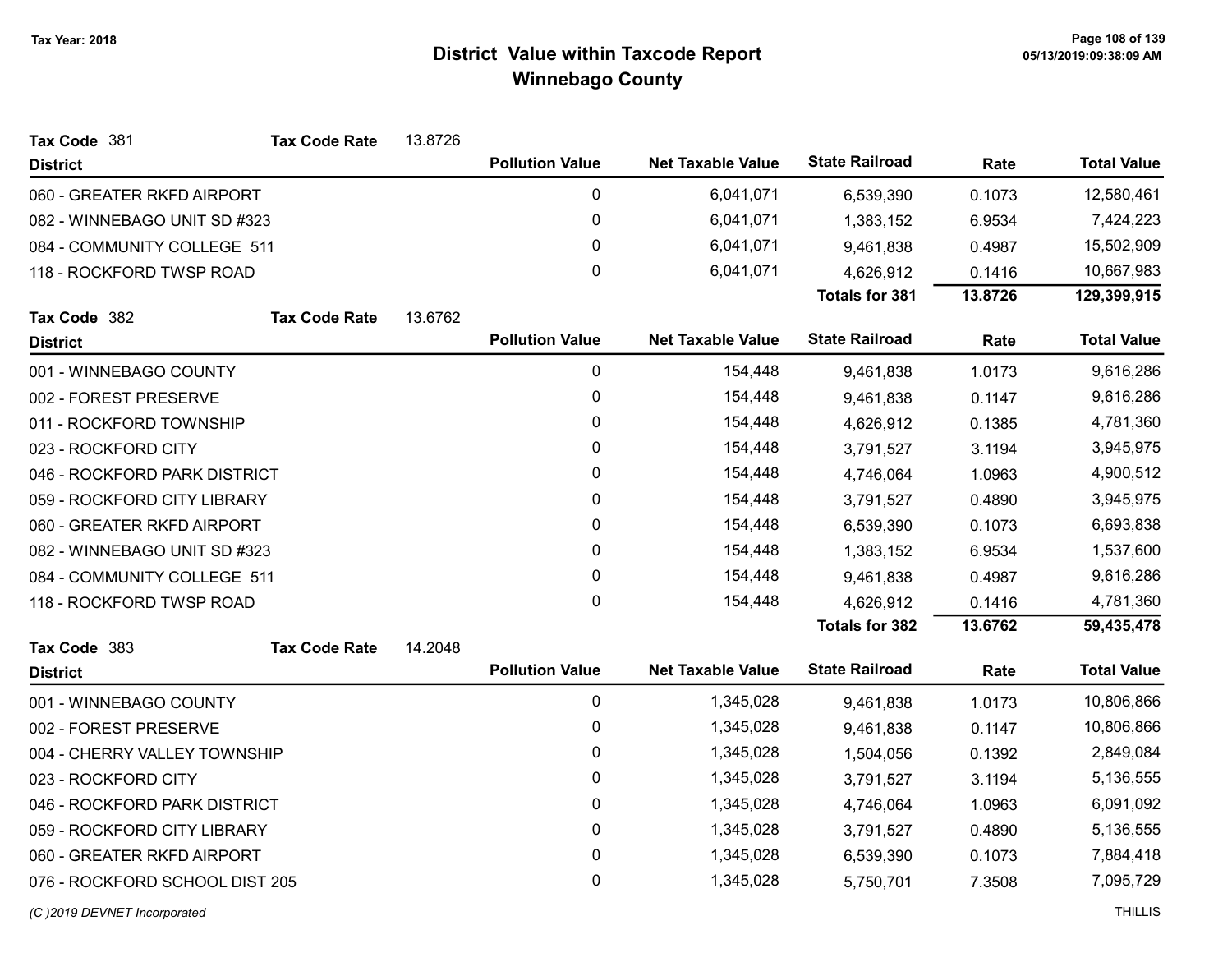| Tax Code 383                   | <b>Tax Code Rate</b> | 14.2048 |                        |                          |                       |         |                    |
|--------------------------------|----------------------|---------|------------------------|--------------------------|-----------------------|---------|--------------------|
| <b>District</b>                |                      |         | <b>Pollution Value</b> | <b>Net Taxable Value</b> | <b>State Railroad</b> | Rate    | <b>Total Value</b> |
| 084 - COMMUNITY COLLEGE 511    |                      |         | $\mathbf 0$            | 1,345,028                | 9,461,838             | 0.4987  | 10,806,866         |
| 111 - CHERRY VALLEY TWSP ROAD  |                      |         | 0                      | 1,345,028                | 1,504,056             | 0.2721  | 2,849,084          |
|                                |                      |         |                        |                          | <b>Totals for 383</b> | 14.2048 | 69,463,115         |
| Tax Code 385                   | <b>Tax Code Rate</b> | 11.2501 |                        |                          |                       |         |                    |
| <b>District</b>                |                      |         | <b>Pollution Value</b> | <b>Net Taxable Value</b> | <b>State Railroad</b> | Rate    | <b>Total Value</b> |
| 001 - WINNEBAGO COUNTY         |                      |         | $\pmb{0}$              | 835,621                  | 9,461,838             | 1.0173  | 10,297,459         |
| 002 - FOREST PRESERVE          |                      |         | 0                      | 835,621                  | 9,461,838             | 0.1147  | 10,297,459         |
| 011 - ROCKFORD TOWNSHIP        |                      |         | 0                      | 835,621                  | 4,626,912             | 0.1385  | 5,462,533          |
| 021 - NEW MILFORD VILLAGE      |                      |         | 0                      | 835,621                  | $\mathbf{0}$          | 0.0000  | 835,621            |
| 036 - NEW MILFORD FIRE         |                      |         | 0                      | 835,621                  | 151,144               | 0.5885  | 986,765            |
| 046 - ROCKFORD PARK DISTRICT   |                      |         | 0                      | 835,621                  | 4,746,064             | 1.0963  | 5,581,685          |
| 051 - ROCK RIVER WATER REC     |                      |         | 0                      | 835,621                  | 5,057,136             | 0.1964  | 5,892,757          |
| 060 - GREATER RKFD AIRPORT     |                      |         | 0                      | 835,621                  | 6,539,390             | 0.1073  | 7,375,011          |
| 076 - ROCKFORD SCHOOL DIST 205 |                      |         | 0                      | 835,621                  | 5,750,701             | 7.3508  | 6,586,322          |
| 084 - COMMUNITY COLLEGE 511    |                      |         | 0                      | 835,621                  | 9,461,838             | 0.4987  | 10,297,459         |
| 118 - ROCKFORD TWSP ROAD       |                      |         | 0                      | 835,621                  | 4,626,912             | 0.1416  | 5,462,533          |
|                                |                      |         |                        |                          | <b>Totals for 385</b> | 11.2501 | 69,075,604         |
| Tax Code 386                   | <b>Tax Code Rate</b> | 12.0058 |                        |                          |                       |         |                    |
| <b>District</b>                |                      |         | <b>Pollution Value</b> | <b>Net Taxable Value</b> | <b>State Railroad</b> | Rate    | <b>Total Value</b> |
| 001 - WINNEBAGO COUNTY         |                      |         | 0                      | 0                        | 9,461,838             | 1.0173  | 9,461,838          |
| 002 - FOREST PRESERVE          |                      |         | 0                      | 0                        | 9,461,838             | 0.1147  | 9,461,838          |
| 004 - CHERRY VALLEY TOWNSHIP   |                      |         | 0                      | 0                        | 1,504,056             | 0.1392  | 1,504,056          |
| 021 - NEW MILFORD VILLAGE      |                      |         | 0                      | 0                        | $\mathbf{0}$          | 0.0000  | $\Omega$           |
| 031 - CHERRY VALLEY FIRE       |                      |         | 0                      | 0                        | 774,961               | 1.0186  | 774,961            |
| 046 - ROCKFORD PARK DISTRICT   |                      |         | 0                      | 0                        | 4,746,064             | 1.0963  | 4,746,064          |
| 054 - CHERRY VALLEY LIBRARY    |                      |         | 0                      | $\mathbf{0}$             | 950,424               | 0.3908  | 950,424            |
| 060 - GREATER RKFD AIRPORT     |                      |         | 0                      | 0                        | 6,539,390             | 0.1073  | 6,539,390          |
| 076 - ROCKFORD SCHOOL DIST 205 |                      |         | 0                      | 0                        | 5,750,701             | 7.3508  | 5,750,701          |
| (C)2019 DEVNET Incorporated    |                      |         |                        |                          |                       |         | <b>THILLIS</b>     |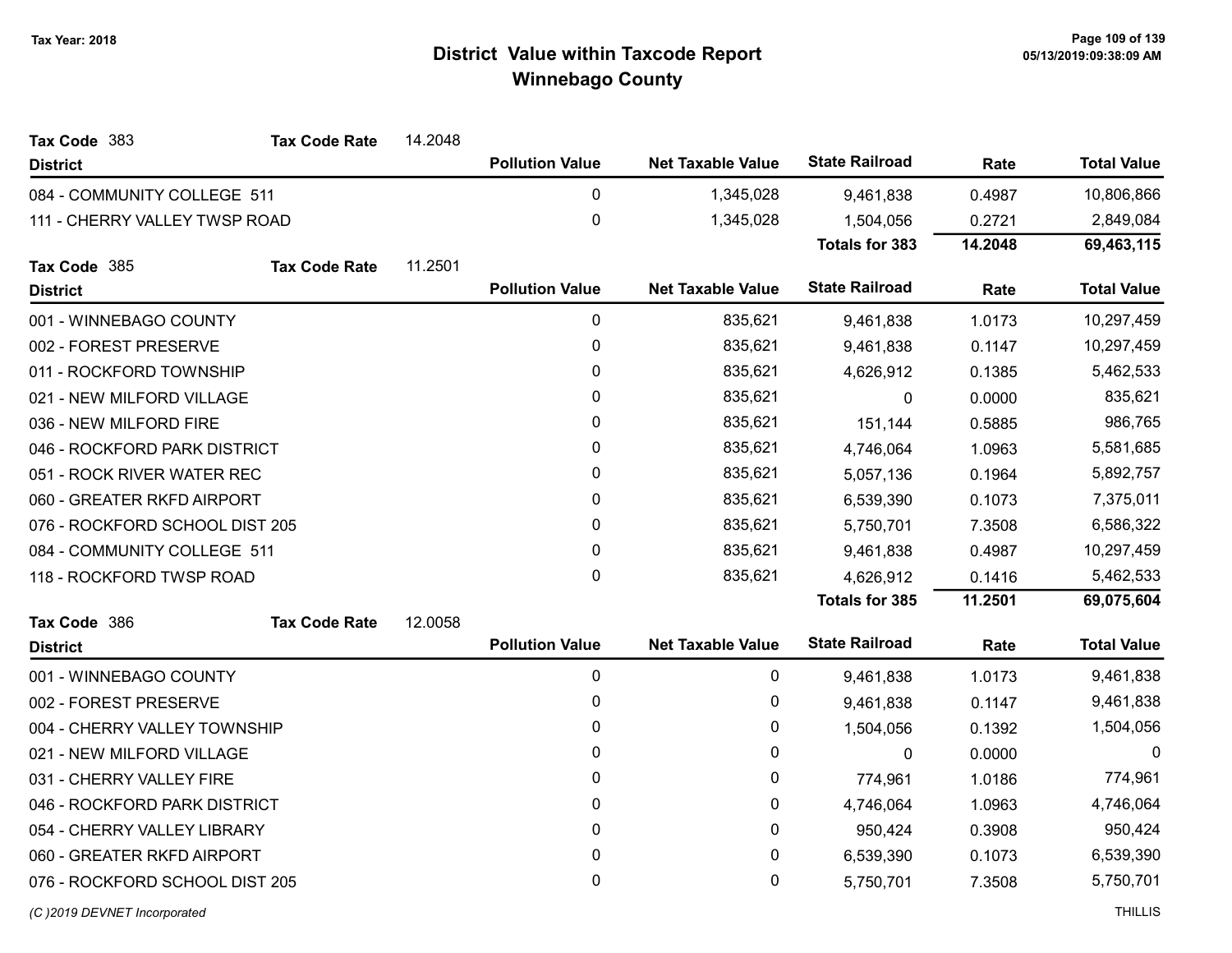| Tax Code 386                   | <b>Tax Code Rate</b> | 12.0058 |                        |                          |                       |         |                    |
|--------------------------------|----------------------|---------|------------------------|--------------------------|-----------------------|---------|--------------------|
| <b>District</b>                |                      |         | <b>Pollution Value</b> | <b>Net Taxable Value</b> | <b>State Railroad</b> | Rate    | <b>Total Value</b> |
| 084 - COMMUNITY COLLEGE 511    |                      |         | 0                      | 0                        | 9,461,838             | 0.4987  | 9,461,838          |
| 111 - CHERRY VALLEY TWSP ROAD  |                      |         | $\pmb{0}$              | 0                        | 1,504,056             | 0.2721  | 1,504,056          |
|                                |                      |         |                        |                          | <b>Totals for 386</b> | 12.0058 | 50,155,166         |
| Tax Code 391                   | <b>Tax Code Rate</b> | 14.2700 |                        |                          |                       |         |                    |
| <b>District</b>                |                      |         | <b>Pollution Value</b> | <b>Net Taxable Value</b> | <b>State Railroad</b> | Rate    | <b>Total Value</b> |
| 001 - WINNEBAGO COUNTY         |                      |         | $\pmb{0}$              | 839,407                  | 9,461,838             | 1.0173  | 10,301,245         |
| 002 - FOREST PRESERVE          |                      |         | $\pmb{0}$              | 839,407                  | 9,461,838             | 0.1147  | 10,301,245         |
| 011 - ROCKFORD TOWNSHIP        |                      |         | $\mathbf{0}$           | 839,407                  | 4,626,912             | 0.1385  | 5,466,319          |
| 023 - ROCKFORD CITY            |                      |         | $\pmb{0}$              | 839,407                  | 3,791,527             | 3.1194  | 4,630,934          |
| 046 - ROCKFORD PARK DISTRICT   |                      |         | 0                      | 839,407                  | 4,746,064             | 1.0963  | 5,585,471          |
| 051 - ROCK RIVER WATER REC     |                      |         | 0                      | 839,407                  | 5,057,136             | 0.1964  | 5,896,543          |
| 059 - ROCKFORD CITY LIBRARY    |                      |         | 0                      | 839,407                  | 3,791,527             | 0.4890  | 4,630,934          |
| 060 - GREATER RKFD AIRPORT     |                      |         | $\pmb{0}$              | 839,407                  | 6,539,390             | 0.1073  | 7,378,797          |
| 076 - ROCKFORD SCHOOL DIST 205 |                      |         | $\pmb{0}$              | 839,407                  | 5,750,701             | 7.3508  | 6,590,108          |
| 084 - COMMUNITY COLLEGE 511    |                      |         | 0                      | 839,407                  | 9,461,838             | 0.4987  | 10,301,245         |
| 093 - NORTH MAIN TIF           |                      |         | $\mathbf 0$            | 319,372                  | $\Omega$              | 0.0000  | 319,372            |
| 118 - ROCKFORD TWSP ROAD       |                      |         | $\pmb{0}$              | 839,407                  | 4,626,912             | 0.1416  | 5,466,319          |
|                                |                      |         |                        |                          | <b>Totals for 391</b> | 14.2700 | 76,868,532         |
| Tax Code 392                   | <b>Tax Code Rate</b> | 14.2700 |                        |                          |                       |         |                    |
| <b>District</b>                |                      |         | <b>Pollution Value</b> | <b>Net Taxable Value</b> | <b>State Railroad</b> | Rate    | <b>Total Value</b> |
| 001 - WINNEBAGO COUNTY         |                      |         | 0                      | 22,735,929               | 9,461,838             | 1.0173  | 32, 197, 767       |
| 002 - FOREST PRESERVE          |                      |         | $\pmb{0}$              | 22,735,929               | 9,461,838             | 0.1147  | 32, 197, 767       |
| 011 - ROCKFORD TOWNSHIP        |                      |         | $\pmb{0}$              | 22,735,929               | 4,626,912             | 0.1385  | 27,362,841         |
| 023 - ROCKFORD CITY            |                      |         | $\pmb{0}$              | 22,735,929               | 3,791,527             | 3.1194  | 26,527,456         |
| 046 - ROCKFORD PARK DISTRICT   |                      |         | 0                      | 22,735,929               | 4,746,064             | 1.0963  | 27,481,993         |
| 051 - ROCK RIVER WATER REC     |                      |         | $\pmb{0}$              | 22,735,929               | 5,057,136             | 0.1964  | 27,793,065         |
| 059 - ROCKFORD CITY LIBRARY    |                      |         | 0                      | 22,735,929               | 3,791,527             | 0.4890  | 26,527,456         |
| 060 - GREATER RKFD AIRPORT     |                      |         | 0                      | 22,735,929               | 6,539,390             | 0.1073  | 29,275,319         |
|                                |                      |         |                        |                          |                       |         |                    |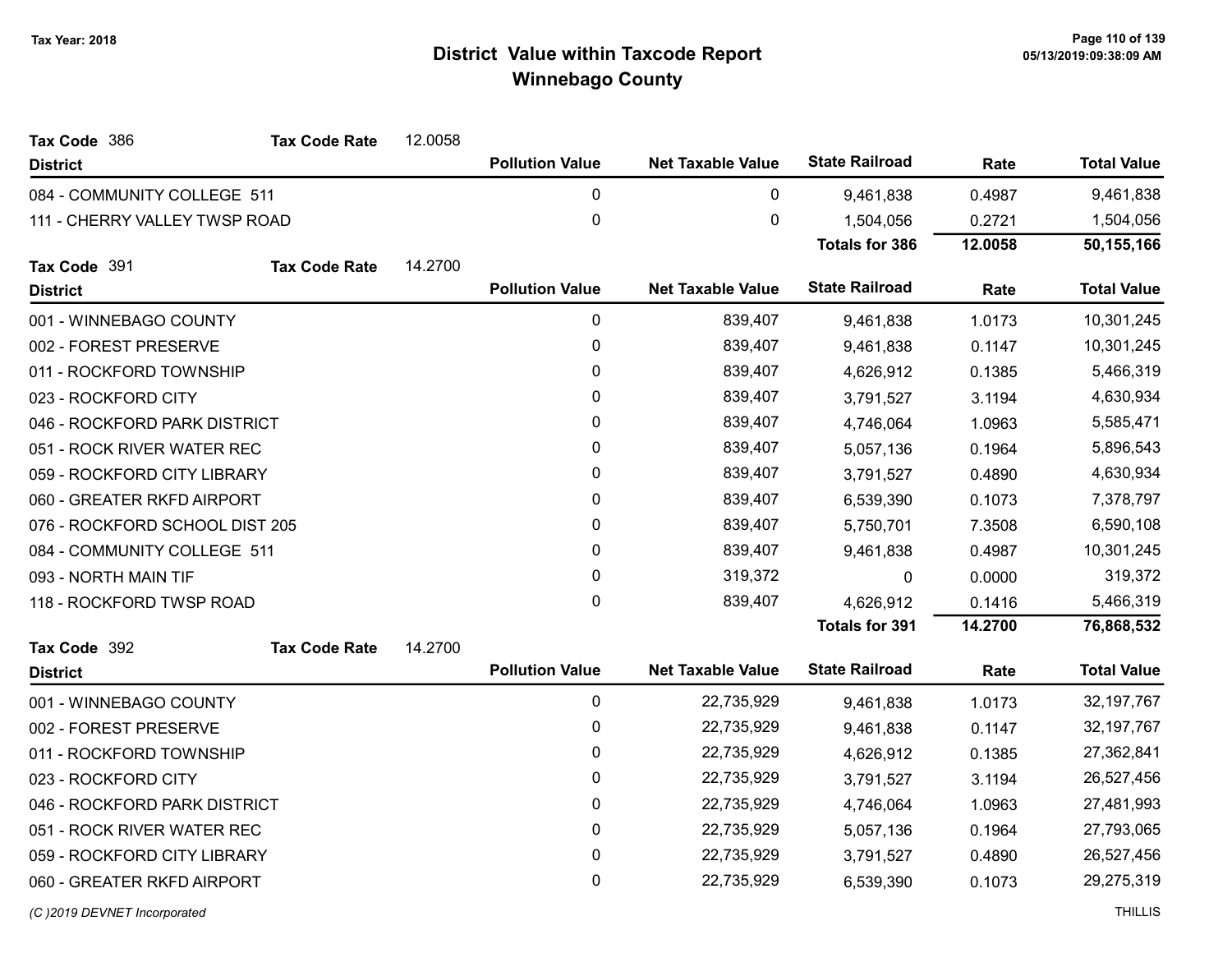| Tax Code 392                   | <b>Tax Code Rate</b> | 14.2700 |                        |                          |                       |         |                    |
|--------------------------------|----------------------|---------|------------------------|--------------------------|-----------------------|---------|--------------------|
| <b>District</b>                |                      |         | <b>Pollution Value</b> | <b>Net Taxable Value</b> | <b>State Railroad</b> | Rate    | <b>Total Value</b> |
| 076 - ROCKFORD SCHOOL DIST 205 |                      |         | 0                      | 22,735,929               | 5,750,701             | 7.3508  | 28,486,630         |
| 084 - COMMUNITY COLLEGE 511    |                      |         | 0                      | 22,735,929               | 9,461,838             | 0.4987  | 32, 197, 767       |
| 094 - GLOBAL TRADE TIF #1      |                      |         | 0                      | 6,882,653                | 0                     | 0.0000  | 6,882,653          |
| 118 - ROCKFORD TWSP ROAD       |                      |         | 0                      | 22,735,929               | 4,626,912             | 0.1416  | 27,362,841         |
|                                |                      |         |                        |                          | <b>Totals for 392</b> | 14.2700 | 324,293,555        |
| Tax Code 393                   | <b>Tax Code Rate</b> | 10.3482 |                        |                          |                       |         |                    |
| <b>District</b>                |                      |         | <b>Pollution Value</b> | <b>Net Taxable Value</b> | <b>State Railroad</b> | Rate    | <b>Total Value</b> |
| 001 - WINNEBAGO COUNTY         |                      |         | 0                      | 382,292                  | 9,461,838             | 1.0173  | 9,844,130          |
| 002 - FOREST PRESERVE          |                      |         | 0                      | 382,292                  | 9,461,838             | 0.1147  | 9,844,130          |
| 011 - ROCKFORD TOWNSHIP        |                      |         | 0                      | 382,292                  | 4,626,912             | 0.1385  | 5,009,204          |
| 021 - NEW MILFORD VILLAGE      |                      |         | 0                      | 382,292                  | 0                     | 0.0000  | 382,292            |
| 036 - NEW MILFORD FIRE         |                      |         | 0                      | 382,292                  | 151,144               | 0.5885  | 533,436            |
| 054 - CHERRY VALLEY LIBRARY    |                      |         | 0                      | 382,292                  | 950,424               | 0.3908  | 1,332,716          |
| 060 - GREATER RKFD AIRPORT     |                      |         | $\mathbf{0}$           | 382,292                  | 6,539,390             | 0.1073  | 6,921,682          |
| 076 - ROCKFORD SCHOOL DIST 205 |                      |         | 0                      | 382,292                  | 5,750,701             | 7.3508  | 6,132,993          |
| 084 - COMMUNITY COLLEGE 511    |                      |         | 0                      | 382,292                  | 9,461,838             | 0.4987  | 9,844,130          |
| 118 - ROCKFORD TWSP ROAD       |                      |         | $\mathbf{0}$           | 382,292                  | 4,626,912             | 0.1416  | 5,009,204          |
|                                |                      |         |                        |                          | <b>Totals for 393</b> | 10.3482 | 54,853,917         |
| Tax Code 394                   | <b>Tax Code Rate</b> | 10.3482 |                        |                          |                       |         |                    |
| <b>District</b>                |                      |         | <b>Pollution Value</b> | <b>Net Taxable Value</b> | <b>State Railroad</b> | Rate    | <b>Total Value</b> |
| 001 - WINNEBAGO COUNTY         |                      |         | 0                      | 0                        | 9,461,838             | 1.0173  | 9,461,838          |
| 002 - FOREST PRESERVE          |                      |         | 0                      | 0                        | 9,461,838             | 0.1147  | 9,461,838          |
| 011 - ROCKFORD TOWNSHIP        |                      |         | 0                      | 0                        | 4,626,912             | 0.1385  | 4,626,912          |
| 017 - CHERRY VALLEY VILLAGE    |                      |         | 0                      | 0                        | 181,843               | 0.0000  | 181,843            |
| 036 - NEW MILFORD FIRE         |                      |         | 0                      | 0                        | 151,144               | 0.5885  | 151,144            |
| 054 - CHERRY VALLEY LIBRARY    |                      |         | 0                      | 0                        | 950,424               | 0.3908  | 950,424            |
| 060 - GREATER RKFD AIRPORT     |                      |         | 0                      | 0                        | 6,539,390             | 0.1073  | 6,539,390          |
| 076 - ROCKFORD SCHOOL DIST 205 |                      |         | 0                      | 0                        | 5,750,701             | 7.3508  | 5,750,701          |
| (C) 2019 DEVNET Incorporated   |                      |         |                        |                          |                       |         | <b>THILLIS</b>     |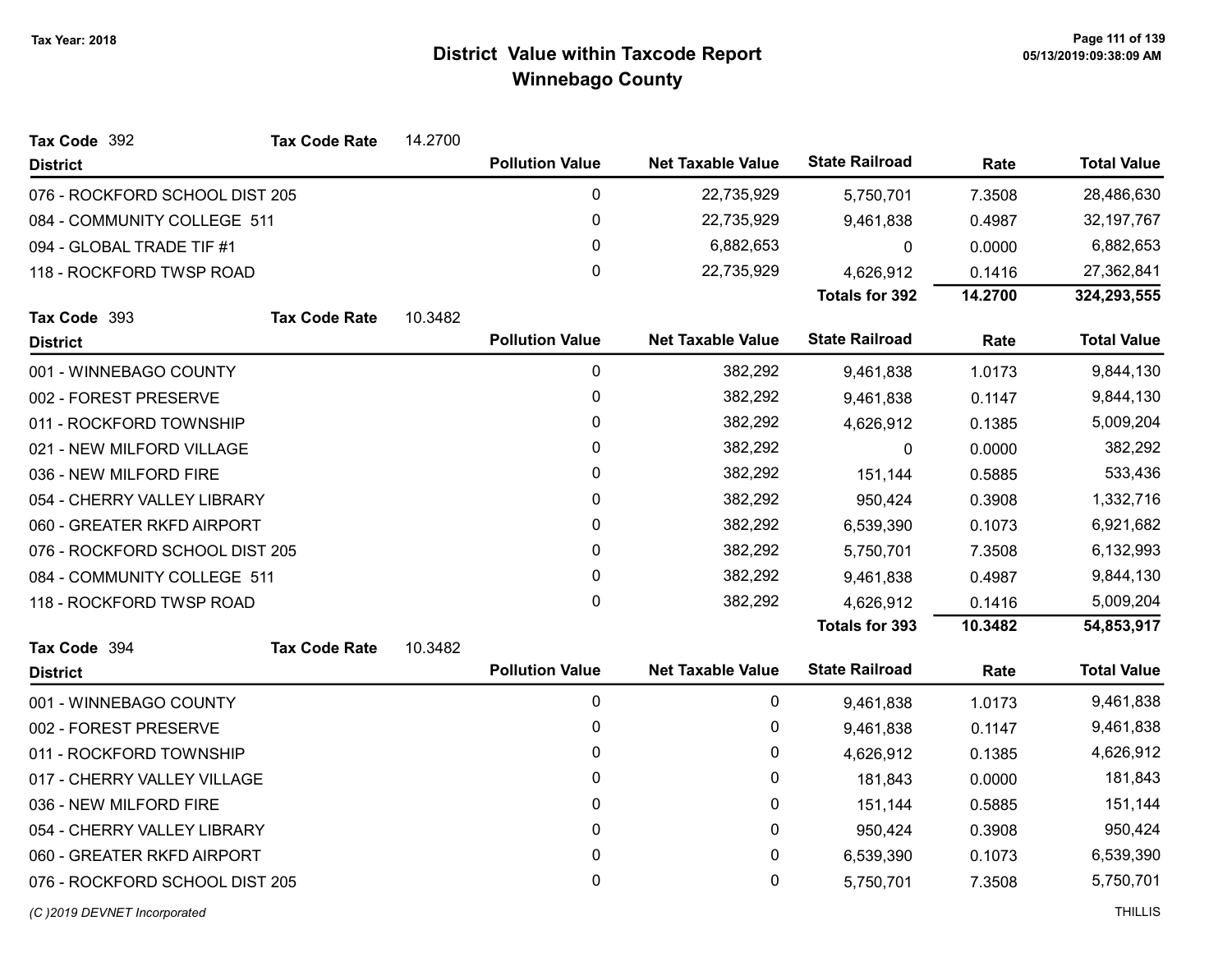| Tax Code 394                   | <b>Tax Code Rate</b> | 10.3482 |                        |                          |                       |         |                    |
|--------------------------------|----------------------|---------|------------------------|--------------------------|-----------------------|---------|--------------------|
| <b>District</b>                |                      |         | <b>Pollution Value</b> | <b>Net Taxable Value</b> | <b>State Railroad</b> | Rate    | <b>Total Value</b> |
| 084 - COMMUNITY COLLEGE 511    |                      |         | 0                      | 0                        | 9,461,838             | 0.4987  | 9,461,838          |
| 118 - ROCKFORD TWSP ROAD       |                      |         | 0                      | $\pmb{0}$                | 4,626,912             | 0.1416  | 4,626,912          |
|                                |                      |         |                        |                          | <b>Totals for 394</b> | 10.3482 | 51,212,840         |
| Tax Code 396                   | <b>Tax Code Rate</b> | 10.8022 |                        |                          |                       |         |                    |
| <b>District</b>                |                      |         | <b>Pollution Value</b> | <b>Net Taxable Value</b> | <b>State Railroad</b> | Rate    | <b>Total Value</b> |
| 001 - WINNEBAGO COUNTY         |                      |         | 0                      | 0                        | 9,461,838             | 1.0173  | 9,461,838          |
| 002 - FOREST PRESERVE          |                      |         | 0                      | 0                        | 9,461,838             | 0.1147  | 9,461,838          |
| 004 - CHERRY VALLEY TOWNSHIP   |                      |         | 0                      | 0                        | 1,504,056             | 0.1392  | 1,504,056          |
| 017 - CHERRY VALLEY VILLAGE    |                      |         | 0                      | 0                        | 181,843               | 0.0000  | 181,843            |
| 031 - CHERRY VALLEY FIRE       |                      |         | 0                      | $\pmb{0}$                | 774,961               | 1.0186  | 774,961            |
| 054 - CHERRY VALLEY LIBRARY    |                      |         | $\mathbf{0}$           | 0                        | 950,424               | 0.3908  | 950,424            |
| 076 - ROCKFORD SCHOOL DIST 205 |                      |         | 0                      | 0                        | 5,750,701             | 7.3508  | 5,750,701          |
| 084 - COMMUNITY COLLEGE 511    |                      |         | 0                      | 0                        | 9,461,838             | 0.4987  | 9,461,838          |
| 111 - CHERRY VALLEY TWSP ROAD  |                      |         | 0                      | 0                        | 1,504,056             | 0.2721  | 1,504,056          |
|                                |                      |         |                        |                          | <b>Totals for 396</b> | 10.8022 | 39,051,555         |
| Tax Code 397                   | <b>Tax Code Rate</b> | 10.3875 |                        |                          |                       |         |                    |
| <b>District</b>                |                      |         | <b>Pollution Value</b> | <b>Net Taxable Value</b> | <b>State Railroad</b> | Rate    | <b>Total Value</b> |
| 001 - WINNEBAGO COUNTY         |                      |         | 0                      | 0                        | 9,461,838             | 1.0173  | 9,461,838          |
| 002 - FOREST PRESERVE          |                      |         | 0                      | 0                        | 9,461,838             | 0.1147  | 9,461,838          |
| 011 - ROCKFORD TOWNSHIP        |                      |         | 0                      | 0                        | 4,626,912             | 0.1385  | 4,626,912          |
| 017 - CHERRY VALLEY VILLAGE    |                      |         | 0                      | 0                        | 181,843               | 0.0000  | 181,843            |
| 031 - CHERRY VALLEY FIRE       |                      |         | 0                      | 0                        | 774,961               | 1.0186  | 774,961            |
| 060 - GREATER RKFD AIRPORT     |                      |         | 0                      | 0                        | 6,539,390             | 0.1073  | 6,539,390          |
| 076 - ROCKFORD SCHOOL DIST 205 |                      |         | 0                      | 0                        | 5,750,701             | 7.3508  | 5,750,701          |
| 084 - COMMUNITY COLLEGE 511    |                      |         | 0                      | 0                        | 9,461,838             | 0.4987  | 9,461,838          |
| 118 - ROCKFORD TWSP ROAD       |                      |         | 0                      | 0                        | 4,626,912             | 0.1416  | 4,626,912          |
|                                |                      |         |                        |                          | <b>Totals for 397</b> | 10.3875 | 50,886,233         |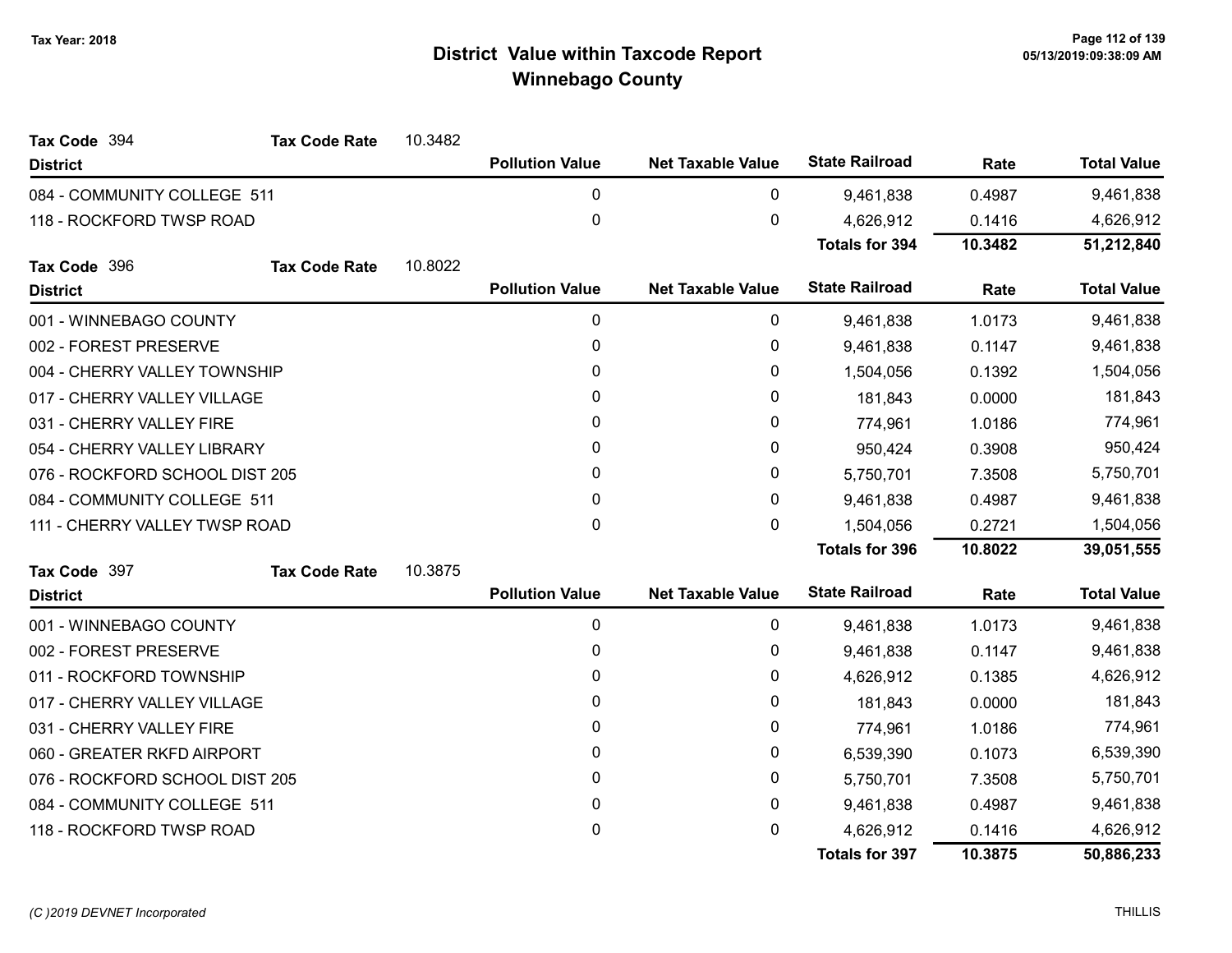| Tax Code 400                          | <b>Tax Code Rate</b> | 14.2700 |                        |                          |                       |         |                    |
|---------------------------------------|----------------------|---------|------------------------|--------------------------|-----------------------|---------|--------------------|
| <b>District</b>                       |                      |         | <b>Pollution Value</b> | <b>Net Taxable Value</b> | <b>State Railroad</b> | Rate    | <b>Total Value</b> |
| 001 - WINNEBAGO COUNTY                |                      |         | $\mathbf 0$            | 43,128                   | 9,461,838             | 1.0173  | 9,504,966          |
| 002 - FOREST PRESERVE                 |                      |         | 0                      | 43,128                   | 9,461,838             | 0.1147  | 9,504,966          |
| 011 - ROCKFORD TOWNSHIP               |                      |         | 0                      | 43,128                   | 4,626,912             | 0.1385  | 4,670,040          |
| 023 - ROCKFORD CITY                   |                      |         | 0                      | 43,128                   | 3,791,527             | 3.1194  | 3,834,655          |
| 046 - ROCKFORD PARK DISTRICT          |                      |         | 0                      | 43,128                   | 4,746,064             | 1.0963  | 4,789,192          |
| 051 - ROCK RIVER WATER REC            |                      |         | 0                      | 43,128                   | 5,057,136             | 0.1964  | 5,100,264          |
| 059 - ROCKFORD CITY LIBRARY           |                      |         | $\mathbf{0}$           | 43,128                   | 3,791,527             | 0.4890  | 3,834,655          |
| 060 - GREATER RKFD AIRPORT            |                      |         | 0                      | 43,128                   | 6,539,390             | 0.1073  | 6,582,518          |
| 076 - ROCKFORD SCHOOL DIST 205        |                      |         | 0                      | 43,128                   | 5,750,701             | 7.3508  | 5,793,829          |
| 084 - COMMUNITY COLLEGE 511           |                      |         | 0                      | 43,128                   | 9,461,838             | 0.4987  | 9,504,966          |
| 118 - ROCKFORD TWSP ROAD              |                      |         | 0                      | 43,128                   | 4,626,912             | 0.1416  | 4,670,040          |
|                                       |                      |         |                        |                          | <b>Totals for 400</b> | 14.2700 | 67,790,091         |
| Tax Code 401                          | <b>Tax Code Rate</b> | 10.0266 |                        |                          |                       |         |                    |
| <b>District</b>                       |                      |         | <b>Pollution Value</b> | <b>Net Taxable Value</b> | <b>State Railroad</b> | Rate    | <b>Total Value</b> |
| 001 - WINNEBAGO COUNTY                |                      |         | 0                      | 4,017,200                | 9,461,838             | 1.0173  | 13,479,038         |
| 002 - FOREST PRESERVE                 |                      |         | $\pmb{0}$              | 4,017,200                | 9,461,838             | 0.1147  | 13,479,038         |
| 012 - ROCKTON TOWNSHIP                |                      |         | 0                      | 4,017,200                | 994,063               | 0.1954  | 5,011,263          |
| 024 - ROCKTON VILLAGE                 |                      |         | 0                      | 4,017,200                | 116,791               | 0.6546  | 4,133,991          |
| 041 - ROCKTON FIRE                    |                      |         | 0                      | 4,017,200                | 474,074               | 0.7146  | 4,491,274          |
| 057 - TALCOTT FREE LIBRARY            |                      |         | 0                      | 4,017,200                | 333,096               | 0.2113  | 4,350,296          |
| 074 - ROCKTON SCHOOL DIST 140         |                      |         | 0                      | 4,017,200                | 440,903               | 3.7325  | 4,458,103          |
| 077 - HONONEGAH HIGH SD #207          |                      |         | 0                      | 4,017,200                | 535,933               | 2.7327  | 4,553,133          |
| 084 - COMMUNITY COLLEGE 511           |                      |         | 0                      | 4,017,200                | 9,461,838             | 0.4987  | 13,479,038         |
| 119 - ROCKTON TWSP ROAD               |                      |         | 0                      | 4,017,200                | 994,063               | 0.1548  | 5,011,263          |
| 167 - VILLAGE OF ROCKTON DOWNTOWN TIF |                      |         | 0                      | 496,965                  | 0                     | 0.0000  | 496,965            |
|                                       |                      |         |                        |                          | <b>Totals for 401</b> | 10.0266 | 72,943,402         |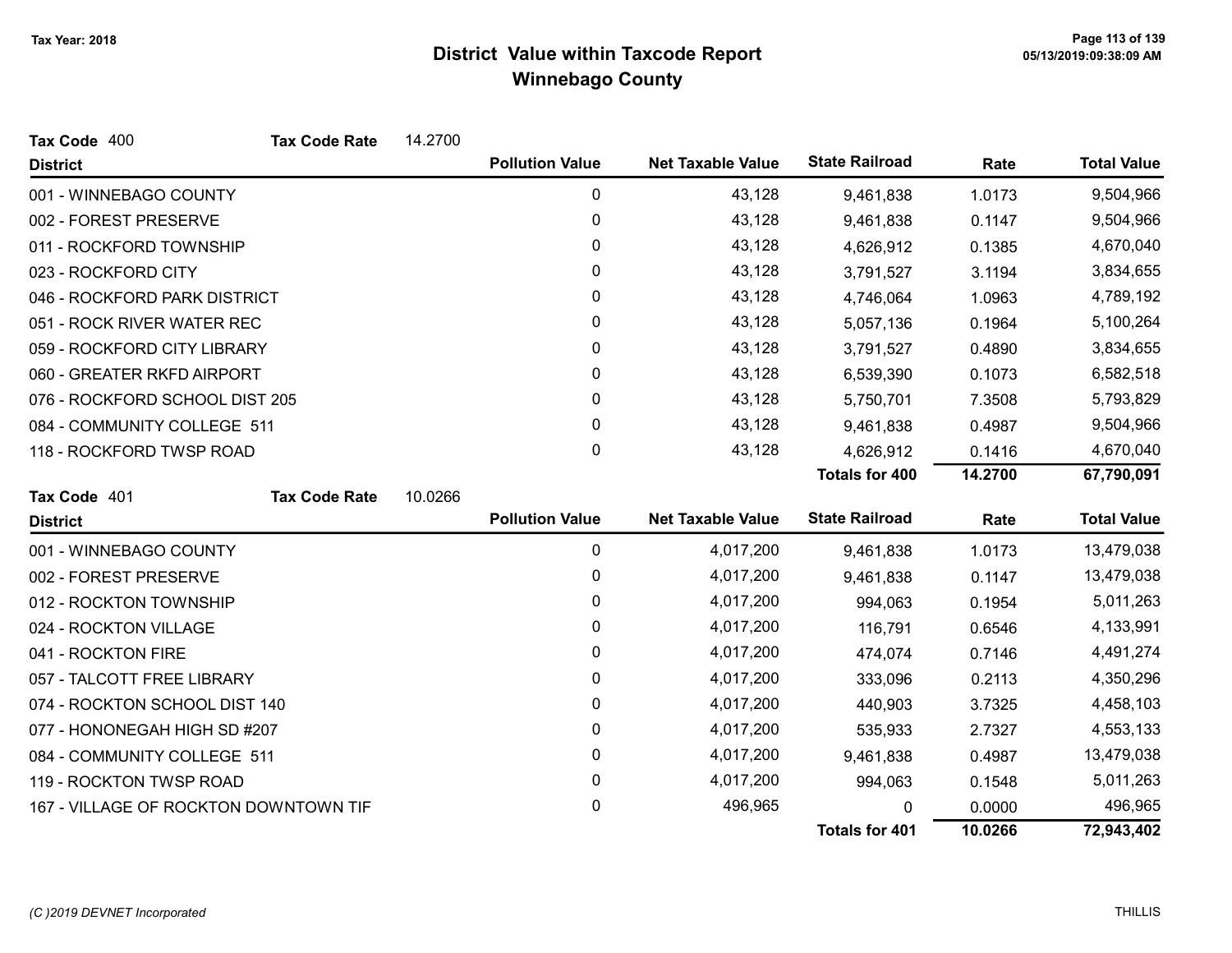| Tax Code 402                   | <b>Tax Code Rate</b> | 10.0266 |                        |                          |                       |         |                    |
|--------------------------------|----------------------|---------|------------------------|--------------------------|-----------------------|---------|--------------------|
| <b>District</b>                |                      |         | <b>Pollution Value</b> | <b>Net Taxable Value</b> | <b>State Railroad</b> | Rate    | <b>Total Value</b> |
| 001 - WINNEBAGO COUNTY         |                      |         | 0                      | 532,307                  | 9,461,838             | 1.0173  | 9,994,145          |
| 002 - FOREST PRESERVE          |                      |         | $\pmb{0}$              | 532,307                  | 9,461,838             | 0.1147  | 9,994,145          |
| 012 - ROCKTON TOWNSHIP         |                      |         | 0                      | 532,307                  | 994,063               | 0.1954  | 1,526,370          |
| 024 - ROCKTON VILLAGE          |                      |         | 0                      | 532,307                  | 116,791               | 0.6546  | 649,098            |
| 041 - ROCKTON FIRE             |                      |         | 0                      | 532,307                  | 474,074               | 0.7146  | 1,006,381          |
| 057 - TALCOTT FREE LIBRARY     |                      |         | 0                      | 532,307                  | 333,096               | 0.2113  | 865,403            |
| 074 - ROCKTON SCHOOL DIST 140  |                      |         | 0                      | 532,307                  | 440,903               | 3.7325  | 973,210            |
| 077 - HONONEGAH HIGH SD #207   |                      |         | 0                      | 532,307                  | 535,933               | 2.7327  | 1,068,240          |
| 084 - COMMUNITY COLLEGE 511    |                      |         | 0                      | 532,307                  | 9,461,838             | 0.4987  | 9,994,145          |
| 119 - ROCKTON TWSP ROAD        |                      |         | 0                      | 532,307                  | 994,063               | 0.1548  | 1,526,370          |
| 125 - WAGON WHEEL TIF          |                      |         | 0                      | 1,176,722                | 0                     | 0.0000  | 1,176,722          |
|                                |                      |         |                        |                          | <b>Totals for 402</b> | 10.0266 | 38,774,229         |
| Tax Code 403                   | <b>Tax Code Rate</b> | 14.2700 |                        |                          |                       |         |                    |
| <b>District</b>                |                      |         | <b>Pollution Value</b> | <b>Net Taxable Value</b> | <b>State Railroad</b> | Rate    | <b>Total Value</b> |
| 001 - WINNEBAGO COUNTY         |                      |         | $\mathbf{0}$           | 69,567                   | 9,461,838             | 1.0173  | 9,531,405          |
| 002 - FOREST PRESERVE          |                      |         | 0                      | 69,567                   | 9,461,838             | 0.1147  | 9,531,405          |
| 011 - ROCKFORD TOWNSHIP        |                      |         | 0                      | 69,567                   | 4,626,912             | 0.1385  | 4,696,479          |
| 023 - ROCKFORD CITY            |                      |         | 0                      | 69,567                   | 3,791,527             | 3.1194  | 3,861,094          |
| 046 - ROCKFORD PARK DISTRICT   |                      |         | 0                      | 69,567                   | 4,746,064             | 1.0963  | 4,815,631          |
| 051 - ROCK RIVER WATER REC     |                      |         | 0                      | 69,567                   | 5,057,136             | 0.1964  | 5,126,703          |
| 059 - ROCKFORD CITY LIBRARY    |                      |         | 0                      | 69,567                   | 3,791,527             | 0.4890  | 3,861,094          |
| 060 - GREATER RKFD AIRPORT     |                      |         | 0                      | 69,567                   | 6,539,390             | 0.1073  | 6,608,957          |
| 076 - ROCKFORD SCHOOL DIST 205 |                      |         | 0                      | 69,567                   | 5,750,701             | 7.3508  | 5,820,268          |
| 084 - COMMUNITY COLLEGE 511    |                      |         | 0                      | 69,567                   | 9,461,838             | 0.4987  | 9,531,405          |
| 118 - ROCKFORD TWSP ROAD       |                      |         | 0                      | 69,567                   | 4,626,912             | 0.1416  | 4,696,479          |
|                                |                      |         |                        |                          |                       |         |                    |
| 126 - RIVER OAKS TIF           |                      |         | 0                      | 185,980                  | U                     | 0.0000  | 185,980            |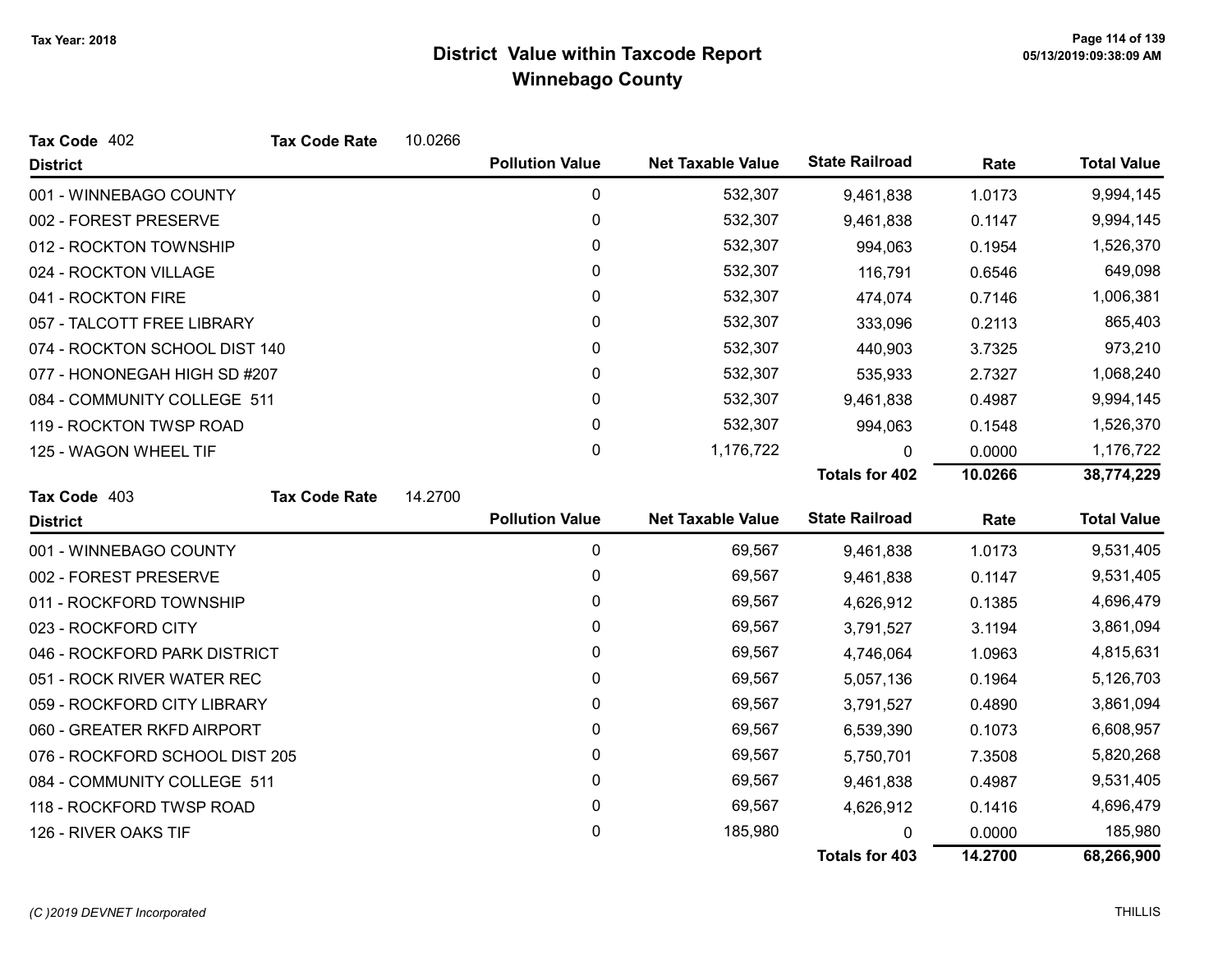| Tax Code 404                    | <b>Tax Code Rate</b> | 14.2700 |                        |                          |                       |         |                    |
|---------------------------------|----------------------|---------|------------------------|--------------------------|-----------------------|---------|--------------------|
| <b>District</b>                 |                      |         | <b>Pollution Value</b> | <b>Net Taxable Value</b> | <b>State Railroad</b> | Rate    | <b>Total Value</b> |
| 001 - WINNEBAGO COUNTY          |                      |         | 0                      | 1,033,481                | 9,461,838             | 1.0173  | 10,495,319         |
| 002 - FOREST PRESERVE           |                      |         | 0                      | 1,033,481                | 9,461,838             | 0.1147  | 10,495,319         |
| 011 - ROCKFORD TOWNSHIP         |                      |         | 0                      | 1,033,481                | 4,626,912             | 0.1385  | 5,660,393          |
| 023 - ROCKFORD CITY             |                      |         | 0                      | 1,033,481                | 3,791,527             | 3.1194  | 4,825,008          |
| 046 - ROCKFORD PARK DISTRICT    |                      |         | 0                      | 1,033,481                | 4,746,064             | 1.0963  | 5,779,545          |
| 051 - ROCK RIVER WATER REC      |                      |         | 0                      | 1,033,481                | 5,057,136             | 0.1964  | 6,090,617          |
| 059 - ROCKFORD CITY LIBRARY     |                      |         | 0                      | 1,033,481                | 3,791,527             | 0.4890  | 4,825,008          |
| 060 - GREATER RKFD AIRPORT      |                      |         | 0                      | 1,033,481                | 6,539,390             | 0.1073  | 7,572,871          |
| 076 - ROCKFORD SCHOOL DIST 205  |                      |         | 0                      | 1,033,481                | 5,750,701             | 7.3508  | 6,784,182          |
| 084 - COMMUNITY COLLEGE 511     |                      |         | 0                      | 1,033,481                | 9,461,838             | 0.4987  | 10,495,319         |
| 118 - ROCKFORD TWSP ROAD        |                      |         | 0                      | 1,033,481                | 4,626,912             | 0.1416  | 5,660,393          |
| 127 - GARRISON SCHOOL TIF       |                      |         | 0                      | 895,351                  | 0                     | 0.0000  | 895,351            |
|                                 |                      |         |                        |                          | <b>Totals for 404</b> | 14.2700 | 79,579,325         |
| Tax Code 405                    | <b>Tax Code Rate</b> | 14.2700 |                        |                          |                       |         |                    |
| <b>District</b>                 |                      |         | <b>Pollution Value</b> | <b>Net Taxable Value</b> | <b>State Railroad</b> | Rate    | <b>Total Value</b> |
| 001 - WINNEBAGO COUNTY          |                      |         | 0                      | 1,489,159                | 9,461,838             | 1.0173  | 10,950,997         |
| 002 - FOREST PRESERVE           |                      |         | 0                      | 1,489,159                | 9,461,838             | 0.1147  | 10,950,997         |
| 011 - ROCKFORD TOWNSHIP         |                      |         | 0                      | 1,489,159                | 4,626,912             | 0.1385  | 6,116,071          |
| 023 - ROCKFORD CITY             |                      |         | 0                      | 1,489,159                | 3,791,527             | 3.1194  | 5,280,686          |
| 046 - ROCKFORD PARK DISTRICT    |                      |         | 0                      | 1,489,159                | 4,746,064             | 1.0963  | 6,235,223          |
| 051 - ROCK RIVER WATER REC      |                      |         | 0                      | 1,489,159                | 5,057,136             | 0.1964  | 6,546,295          |
| 059 - ROCKFORD CITY LIBRARY     |                      |         | 0                      | 1,489,159                | 3,791,527             | 0.4890  | 5,280,686          |
| 060 - GREATER RKFD AIRPORT      |                      |         | 0                      | 1,489,159                | 6,539,390             | 0.1073  | 8,028,549          |
| 076 - ROCKFORD SCHOOL DIST 205  |                      |         | 0                      | 1,489,159                | 5,750,701             | 7.3508  | 7,239,860          |
| 084 - COMMUNITY COLLEGE 511     |                      |         | 0                      | 1,489,159                | 9,461,838             | 0.4987  | 10,950,997         |
| 118 - ROCKFORD TWSP ROAD        |                      |         | 0                      | 1,489,159                | 4,626,912             | 0.1416  | 6,116,071          |
| 128 - KISHWAUKEE & HARRISON TIF |                      |         | 0                      | 294,898                  | 0                     | 0.0000  | 294,898            |
|                                 |                      |         |                        |                          | Totals for 405        | 14.2700 | 83,991,330         |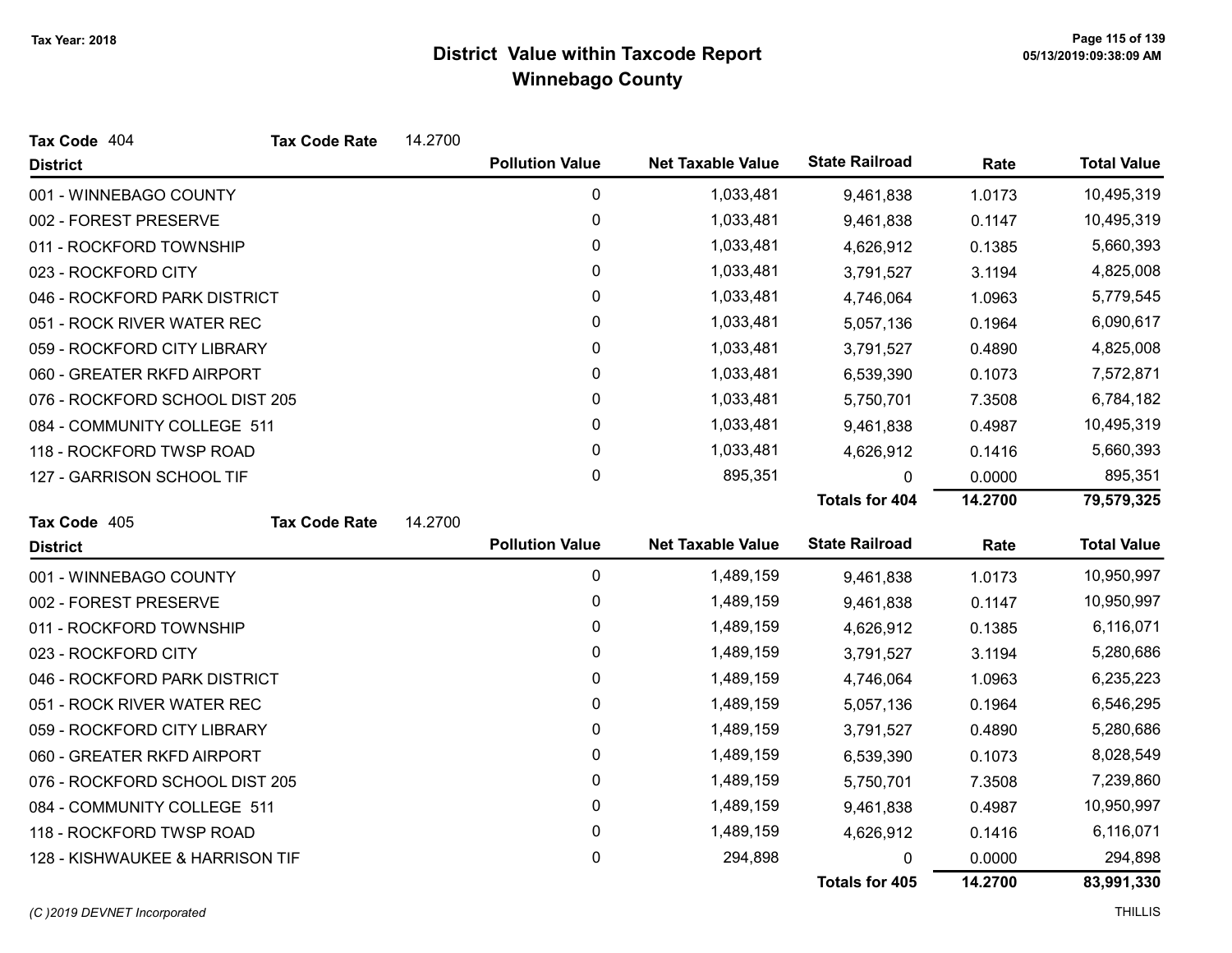| Tax Code 406                   | <b>Tax Code Rate</b> | 14.2700 |                        |                          |                       |         |                    |
|--------------------------------|----------------------|---------|------------------------|--------------------------|-----------------------|---------|--------------------|
| <b>District</b>                |                      |         | <b>Pollution Value</b> | <b>Net Taxable Value</b> | <b>State Railroad</b> | Rate    | <b>Total Value</b> |
| 001 - WINNEBAGO COUNTY         |                      |         | 0                      | 10,548                   | 9,461,838             | 1.0173  | 9,472,386          |
| 002 - FOREST PRESERVE          |                      |         | 0                      | 10,548                   | 9,461,838             | 0.1147  | 9,472,386          |
| 011 - ROCKFORD TOWNSHIP        |                      |         | 0                      | 10,548                   | 4,626,912             | 0.1385  | 4,637,460          |
| 023 - ROCKFORD CITY            |                      |         | 0                      | 10,548                   | 3,791,527             | 3.1194  | 3,802,075          |
| 046 - ROCKFORD PARK DISTRICT   |                      |         | 0                      | 10,548                   | 4,746,064             | 1.0963  | 4,756,612          |
| 051 - ROCK RIVER WATER REC     |                      |         | 0                      | 10,548                   | 5,057,136             | 0.1964  | 5,067,684          |
| 059 - ROCKFORD CITY LIBRARY    |                      |         | 0                      | 10,548                   | 3,791,527             | 0.4890  | 3,802,075          |
| 060 - GREATER RKFD AIRPORT     |                      |         | 0                      | 10,548                   | 6,539,390             | 0.1073  | 6,549,938          |
| 076 - ROCKFORD SCHOOL DIST 205 |                      |         | 0                      | 10,548                   | 5,750,701             | 7.3508  | 5,761,249          |
| 084 - COMMUNITY COLLEGE 511    |                      |         | 0                      | 10,548                   | 9,461,838             | 0.4987  | 9,472,386          |
| 118 - ROCKFORD TWSP ROAD       |                      |         | 0                      | 10,548                   | 4,626,912             | 0.1416  | 4,637,460          |
| 129 - LINCOLNWOOD TIF #2       |                      |         | $\mathbf 0$            | 288,261                  | 0                     | 0.0000  | 288,261            |
|                                |                      |         |                        |                          | <b>Totals for 406</b> | 14.2700 | 67,719,972         |
| Tax Code 407                   | <b>Tax Code Rate</b> | 14.2700 |                        |                          |                       |         |                    |
| <b>District</b>                |                      |         | <b>Pollution Value</b> | <b>Net Taxable Value</b> | <b>State Railroad</b> | Rate    | <b>Total Value</b> |
| 001 - WINNEBAGO COUNTY         |                      |         | $\mathbf 0$            | 672,009                  | 9,461,838             | 1.0173  | 10,133,847         |
| 002 - FOREST PRESERVE          |                      |         | 0                      | 672,009                  | 9,461,838             | 0.1147  | 10,133,847         |
| 011 - ROCKFORD TOWNSHIP        |                      |         | 0                      | 672,009                  | 4,626,912             | 0.1385  | 5,298,921          |
| 023 - ROCKFORD CITY            |                      |         | 0                      | 672,009                  | 3,791,527             | 3.1194  | 4,463,536          |
| 046 - ROCKFORD PARK DISTRICT   |                      |         | $\mathbf 0$            | 672,009                  | 4,746,064             | 1.0963  | 5,418,073          |
| 051 - ROCK RIVER WATER REC     |                      |         | 0                      | 672,009                  | 5,057,136             | 0.1964  | 5,729,145          |
| 059 - ROCKFORD CITY LIBRARY    |                      |         | 0                      | 672,009                  | 3,791,527             | 0.4890  | 4,463,536          |
| 060 - GREATER RKFD AIRPORT     |                      |         | 0                      | 672,009                  | 6,539,390             | 0.1073  | 7,211,399          |
| 076 - ROCKFORD SCHOOL DIST 205 |                      |         | $\mathbf 0$            | 672,009                  | 5,750,701             | 7.3508  | 6,422,710          |
| 084 - COMMUNITY COLLEGE 511    |                      |         | 0                      | 672,009                  | 9,461,838             | 0.4987  | 10,133,847         |
| 118 - ROCKFORD TWSP ROAD       |                      |         | 0                      | 672,009                  | 4,626,912             | 0.1416  | 5,298,921          |
| 130 - HOPE VI TIF              |                      |         | 0                      | 953,974                  | 0                     | 0.0000  | 953,974            |
|                                |                      |         |                        |                          | <b>Totals for 407</b> | 14.2700 | 75,661,756         |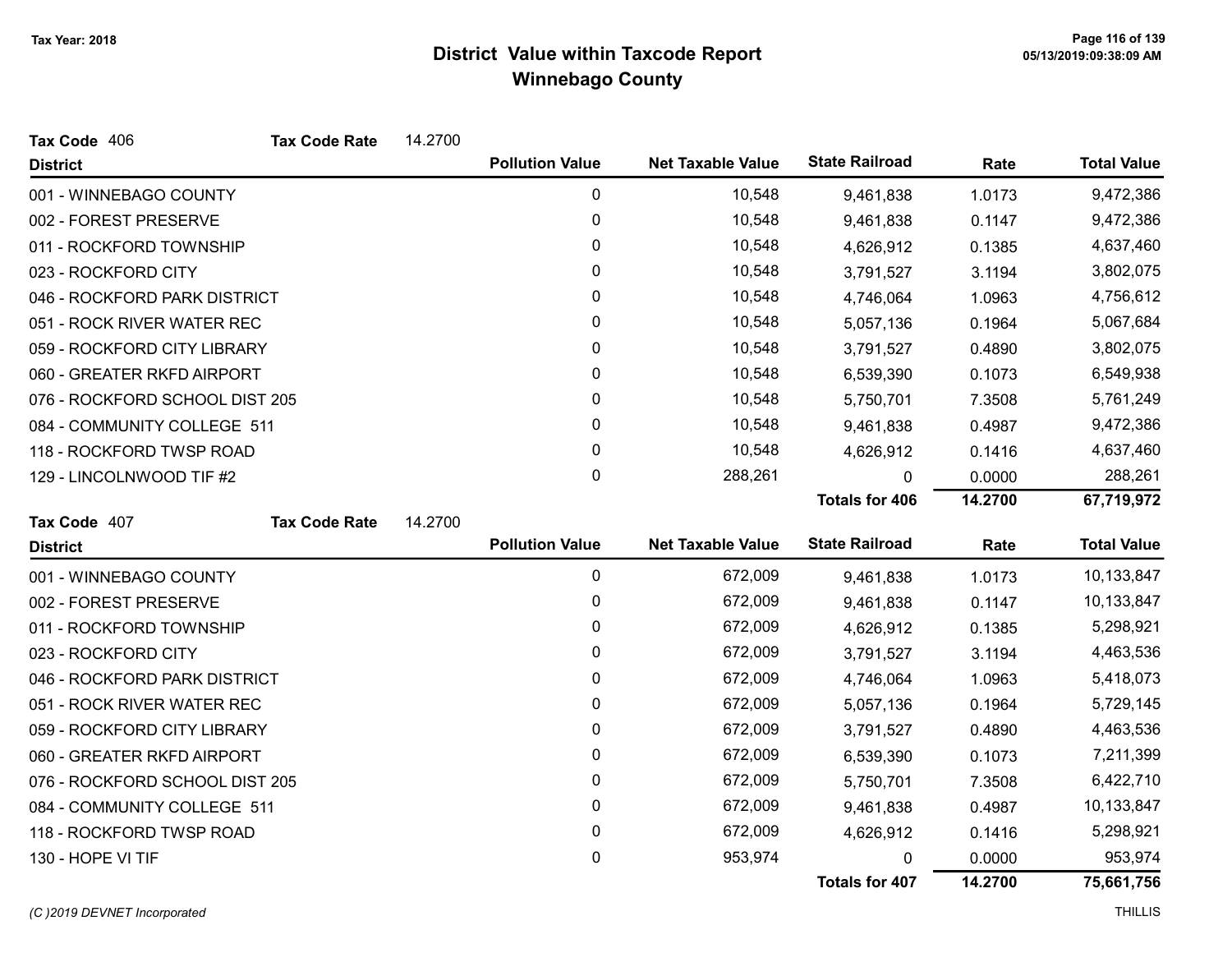| Tax Code 409                   | <b>Tax Code Rate</b> | 11.7191 |                        |                          |                       |         |                    |
|--------------------------------|----------------------|---------|------------------------|--------------------------|-----------------------|---------|--------------------|
| <b>District</b>                |                      |         | <b>Pollution Value</b> | <b>Net Taxable Value</b> | <b>State Railroad</b> | Rate    | <b>Total Value</b> |
| 001 - WINNEBAGO COUNTY         |                      |         | 0                      | 10,563,142               | 9,461,838             | 1.0173  | 20,024,980         |
| 002 - FOREST PRESERVE          |                      |         | 0                      | 10,563,142               | 9,461,838             | 0.1147  | 20,024,980         |
| 011 - ROCKFORD TOWNSHIP        |                      |         | 0                      | 10,563,142               | 4,626,912             | 0.1385  | 15,190,054         |
| 019 - LOVES PARK CITY          |                      |         | 0                      | 10,563,142               | 0                     | 0.0000  | 10,563,142         |
| 046 - ROCKFORD PARK DISTRICT   |                      |         | 0                      | 10,563,142               | 4,746,064             | 1.0963  | 15,309,206         |
| 051 - ROCK RIVER WATER REC     |                      |         | 0                      | 10,563,142               | 5,057,136             | 0.1964  | 15,620,278         |
| 055 - NORTH SUBURBAN LIBRARY   |                      |         | 0                      | 10,563,142               | 918,078               | 0.2996  | 11,481,220         |
| 060 - GREATER RKFD AIRPORT     |                      |         | 0                      | 10,563,142               | 6,539,390             | 0.1073  | 17,102,532         |
| 070 - HARLEM SCHOOL DIST 122   |                      |         | 0                      | 10,563,142               | 553,517               | 8.1087  | 11,116,659         |
| 084 - COMMUNITY COLLEGE 511    |                      |         | 0                      | 10,563,142               | 9,461,838             | 0.4987  | 20,024,980         |
| 118 - ROCKFORD TWSP ROAD       |                      |         | 0                      | 10,563,142               | 4,626,912             | 0.1416  | 15,190,054         |
| 132 - NORTH 2ND TIF LOVES PARK |                      |         | $\pmb{0}$              | 1,057,827                | 0                     | 0.0000  | 1,057,827          |
|                                |                      |         |                        |                          | <b>Totals for 409</b> | 11.7191 | 172,705,912        |
| Tax Code 410                   | <b>Tax Code Rate</b> | 14.2700 |                        |                          |                       |         |                    |
| <b>District</b>                |                      |         | <b>Pollution Value</b> | <b>Net Taxable Value</b> | <b>State Railroad</b> | Rate    | <b>Total Value</b> |
| 001 - WINNEBAGO COUNTY         |                      |         | $\mathbf 0$            | 6,940,031                | 9,461,838             | 1.0173  | 16,401,869         |
| 002 - FOREST PRESERVE          |                      |         | 0                      | 6,940,031                | 9,461,838             | 0.1147  | 16,401,869         |
| 011 - ROCKFORD TOWNSHIP        |                      |         | 0                      | 6,940,031                | 4,626,912             | 0.1385  | 11,566,943         |
| 023 - ROCKFORD CITY            |                      |         | 0                      | 6,940,031                | 3,791,527             | 3.1194  | 10,731,558         |
| 046 - ROCKFORD PARK DISTRICT   |                      |         | 0                      | 6,940,031                | 4,746,064             | 1.0963  | 11,686,095         |
| 051 - ROCK RIVER WATER REC     |                      |         | 0                      | 6,940,031                | 5,057,136             | 0.1964  | 11,997,167         |
| 059 - ROCKFORD CITY LIBRARY    |                      |         | 0                      | 6,940,031                | 3,791,527             | 0.4890  | 10,731,558         |
| 060 - GREATER RKFD AIRPORT     |                      |         | 0                      | 6,940,031                | 6,539,390             | 0.1073  | 13,479,421         |
| 076 - ROCKFORD SCHOOL DIST 205 |                      |         | 0                      | 6,940,031                | 5,750,701             | 7.3508  | 12,690,732         |
| 084 - COMMUNITY COLLEGE 511    |                      |         | 0                      | 6,940,031                | 9,461,838             | 0.4987  | 16,401,869         |
| 118 - ROCKFORD TWSP ROAD       |                      |         | 0                      | 6,940,031                | 4,626,912             | 0.1416  | 11,566,943         |
| 133 - GLOBAL TRADE TIF #2      |                      |         | 0                      | 1,739,607                | 0                     | 0.0000  | 1,739,607          |
|                                |                      |         |                        |                          | <b>Totals for 410</b> | 14.2700 | 145,395,631        |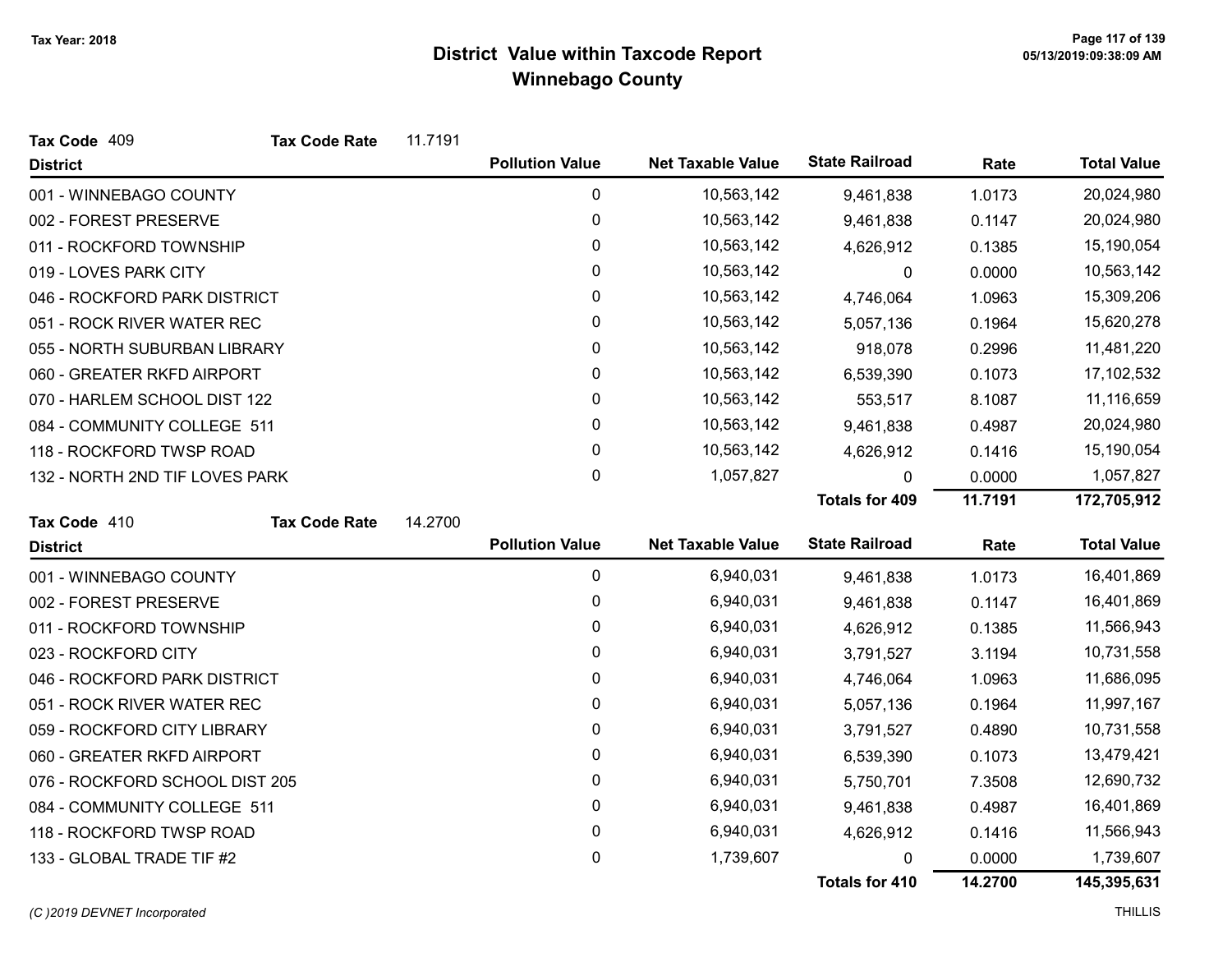| Tax Code 411                             | <b>Tax Code Rate</b> | 14.0736 |                        |                          |                       |         |                    |
|------------------------------------------|----------------------|---------|------------------------|--------------------------|-----------------------|---------|--------------------|
| <b>District</b>                          |                      |         | <b>Pollution Value</b> | <b>Net Taxable Value</b> | <b>State Railroad</b> | Rate    | <b>Total Value</b> |
| 001 - WINNEBAGO COUNTY                   |                      |         | 0                      | 432                      | 9,461,838             | 1.0173  | 9,462,270          |
| 002 - FOREST PRESERVE                    |                      |         | 0                      | 432                      | 9,461,838             | 0.1147  | 9,462,270          |
| 011 - ROCKFORD TOWNSHIP                  |                      |         | 0                      | 432                      | 4,626,912             | 0.1385  | 4,627,344          |
| 023 - ROCKFORD CITY                      |                      |         | 0                      | 432                      | 3,791,527             | 3.1194  | 3,791,959          |
| 046 - ROCKFORD PARK DISTRICT             |                      |         | 0                      | 432                      | 4,746,064             | 1.0963  | 4,746,496          |
| 059 - ROCKFORD CITY LIBRARY              |                      |         | 0                      | 432                      | 3,791,527             | 0.4890  | 3,791,959          |
| 060 - GREATER RKFD AIRPORT               |                      |         | 0                      | 432                      | 6,539,390             | 0.1073  | 6,539,822          |
| 076 - ROCKFORD SCHOOL DIST 205           |                      |         | 0                      | 432                      | 5,750,701             | 7.3508  | 5,751,133          |
| 084 - COMMUNITY COLLEGE 511              |                      |         | 0                      | 432                      | 9,461,838             | 0.4987  | 9,462,270          |
| 118 - ROCKFORD TWSP ROAD                 |                      |         | 0                      | 432                      | 4,626,912             | 0.1416  | 4,627,344          |
| 133 - GLOBAL TRADE TIF #2                |                      |         | 0                      | 0                        | $\mathbf{0}$          | 0.0000  | 0                  |
|                                          |                      |         |                        |                          | <b>Totals for 411</b> | 14.0736 | 62,262,867         |
| Tax Code 412                             | <b>Tax Code Rate</b> | 14.2700 |                        |                          |                       |         |                    |
| <b>District</b>                          |                      |         | <b>Pollution Value</b> | <b>Net Taxable Value</b> | <b>State Railroad</b> | Rate    | <b>Total Value</b> |
| 001 - WINNEBAGO COUNTY                   |                      |         | 0                      | 87,782                   | 9,461,838             | 1.0173  | 9,549,620          |
| 002 - FOREST PRESERVE                    |                      |         | 0                      | 87,782                   | 9,461,838             | 0.1147  | 9,549,620          |
| 011 - ROCKFORD TOWNSHIP                  |                      |         | 0                      | 87,782                   | 4,626,912             | 0.1385  | 4,714,694          |
| 023 - ROCKFORD CITY                      |                      |         | 0                      | 87,782                   | 3,791,527             | 3.1194  | 3,879,309          |
| 046 - ROCKFORD PARK DISTRICT             |                      |         | 0                      | 87,782                   | 4,746,064             | 1.0963  | 4,833,846          |
| 051 - ROCK RIVER WATER REC               |                      |         | 0                      | 87,782                   | 5,057,136             | 0.1964  | 5,144,918          |
| 059 - ROCKFORD CITY LIBRARY              |                      |         | 0                      | 87,782                   | 3,791,527             | 0.4890  | 3,879,309          |
| 060 - GREATER RKFD AIRPORT               |                      |         | 0                      | 87,782                   | 6,539,390             | 0.1073  | 6,627,172          |
| 076 - ROCKFORD SCHOOL DIST 205           |                      |         | 0                      | 87,782                   | 5,750,701             | 7.3508  | 5,838,483          |
| 084 - COMMUNITY COLLEGE 511              |                      |         | 0                      | 87,782                   | 9,461,838             | 0.4987  | 9,549,620          |
| 118 - ROCKFORD TWSP ROAD                 |                      |         | 0                      | 87,782                   | 4,626,912             | 0.1416  | 4,714,694          |
| 134 - ASSISTED LIVING/ RIVER HOUSING TIF |                      |         | 0                      | 0                        | 0                     | 0.0000  | 0                  |
|                                          |                      |         |                        |                          | <b>Totals for 412</b> | 14.2700 | 68,281,285         |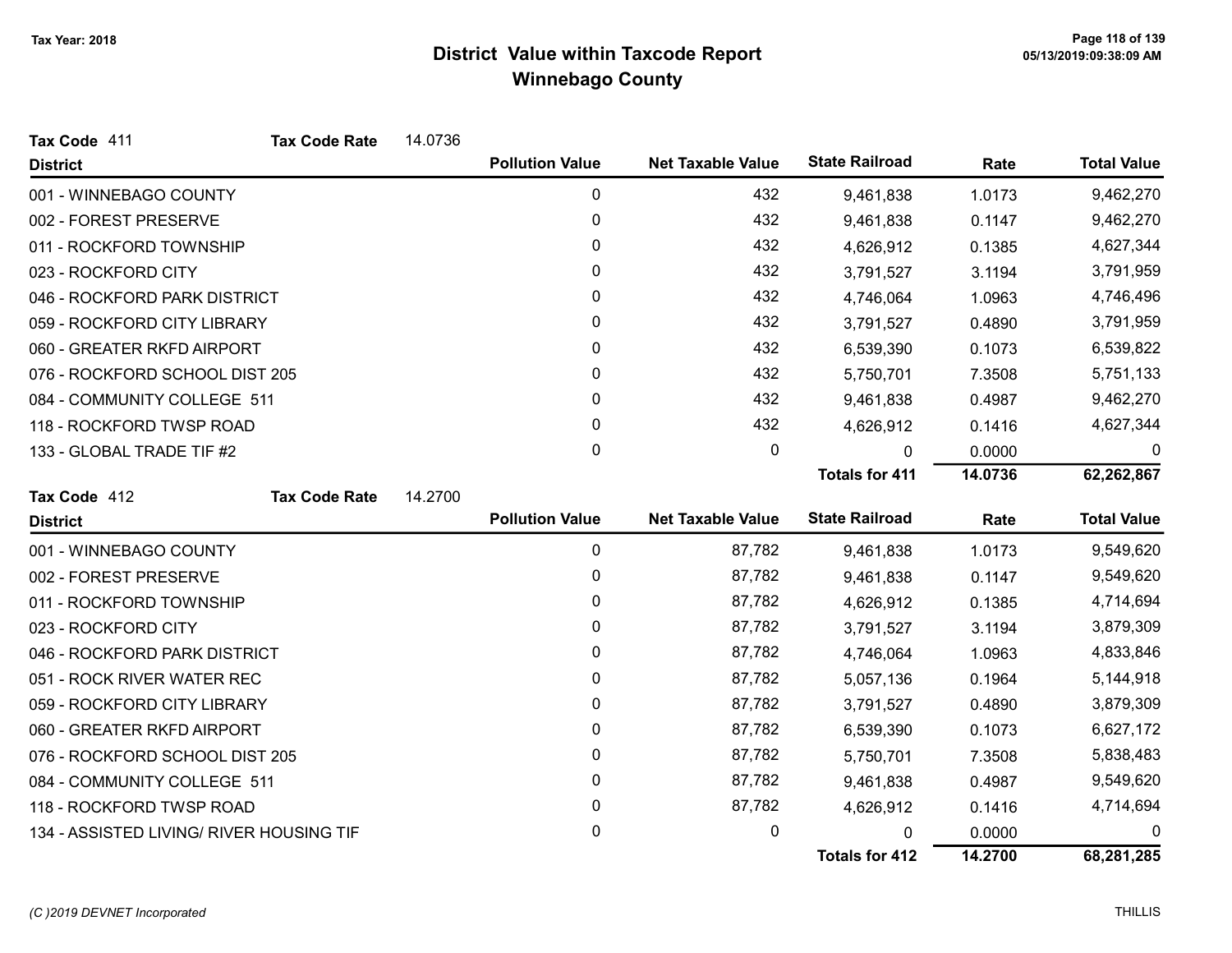| Tax Code 413                       | <b>Tax Code Rate</b> | 11.0632 |                        |                          |                       |         |                    |
|------------------------------------|----------------------|---------|------------------------|--------------------------|-----------------------|---------|--------------------|
| <b>District</b>                    |                      |         | <b>Pollution Value</b> | <b>Net Taxable Value</b> | <b>State Railroad</b> | Rate    | <b>Total Value</b> |
| 001 - WINNEBAGO COUNTY             |                      |         | 0                      | 479,813                  | 9,461,838             | 1.0173  | 9,941,651          |
| 002 - FOREST PRESERVE              |                      |         | $\pmb{0}$              | 479,813                  | 9,461,838             | 0.1147  | 9,941,651          |
| 006 - HARLEM TOWNSHIP              |                      |         | 0                      | 479,813                  | 0                     | 0.1110  | 479,813            |
| 020 - MACHESNEY PARK VILLAGE       |                      |         | 0                      | 479,813                  | 0                     | 0.0000  | 479,813            |
| 035 - HARLEM-ROSCOE FIRE           |                      |         | 0                      | 479,813                  | 381,802               | 0.7584  | 861,615            |
| 055 - NORTH SUBURBAN LIBRARY       |                      |         | 0                      | 479,813                  | 918,078               | 0.2996  | 1,397,891          |
| 060 - GREATER RKFD AIRPORT         |                      |         | $\pmb{0}$              | 479,813                  | 6,539,390             | 0.1073  | 7,019,203          |
| 070 - HARLEM SCHOOL DIST 122       |                      |         | $\mathbf{0}$           | 479,813                  | 553,517               | 8.1087  | 1,033,330          |
| 084 - COMMUNITY COLLEGE 511        |                      |         | $\mathbf{0}$           | 479,813                  | 9,461,838             | 0.4987  | 9,941,651          |
| 113 - HARLEM TWSP ROAD             |                      |         | $\mathbf 0$            | 479,813                  | 0                     | 0.0475  | 479,813            |
| 135 - NORTH 2ND TIF MACHESNEY PARK |                      |         | 0                      | 183,646                  | 0                     | 0.0000  | 183,646            |
|                                    |                      |         |                        |                          | <b>Totals for 413</b> | 11.0632 | 41,760,077         |
| Tax Code 414                       | <b>Tax Code Rate</b> | 11.2596 |                        |                          |                       |         |                    |
| <b>District</b>                    |                      |         | <b>Pollution Value</b> | <b>Net Taxable Value</b> | <b>State Railroad</b> | Rate    | <b>Total Value</b> |
| 001 - WINNEBAGO COUNTY             |                      |         | $\mathbf 0$            | 1,022,381                | 9,461,838             | 1.0173  | 10,484,219         |
| 002 - FOREST PRESERVE              |                      |         | 0                      | 1,022,381                | 9,461,838             | 0.1147  | 10,484,219         |
| 006 - HARLEM TOWNSHIP              |                      |         | $\pmb{0}$              | 1,022,381                | 0                     | 0.1110  | 1,022,381          |
| 020 - MACHESNEY PARK VILLAGE       |                      |         | 0                      | 1,022,381                | 0                     | 0.0000  | 1,022,381          |
| 035 - HARLEM-ROSCOE FIRE           |                      |         | 0                      | 1,022,381                | 381,802               | 0.7584  | 1,404,183          |
| 051 - ROCK RIVER WATER REC         |                      |         | 0                      | 1,022,381                | 5,057,136             | 0.1964  | 6,079,517          |
| 055 - NORTH SUBURBAN LIBRARY       |                      |         | 0                      | 1,022,381                | 918,078               | 0.2996  | 1,940,459          |
| 060 - GREATER RKFD AIRPORT         |                      |         | $\mathbf 0$            | 1,022,381                | 6,539,390             | 0.1073  | 7,561,771          |
| 070 - HARLEM SCHOOL DIST 122       |                      |         | 0                      | 1,022,381                | 553,517               | 8.1087  | 1,575,898          |
| 084 - COMMUNITY COLLEGE 511        |                      |         | 0                      | 1,022,381                | 9,461,838             | 0.4987  | 10,484,219         |
| 113 - HARLEM TWSP ROAD             |                      |         | 0                      | 1,022,381                | 0                     | 0.0475  | 1,022,381          |
| 135 - NORTH 2ND TIF MACHESNEY PARK |                      |         | 0                      | 67,638                   |                       | 0.0000  | 67,638             |
|                                    |                      |         |                        |                          | <b>Totals for 414</b> | 11.2596 | 53,149,266         |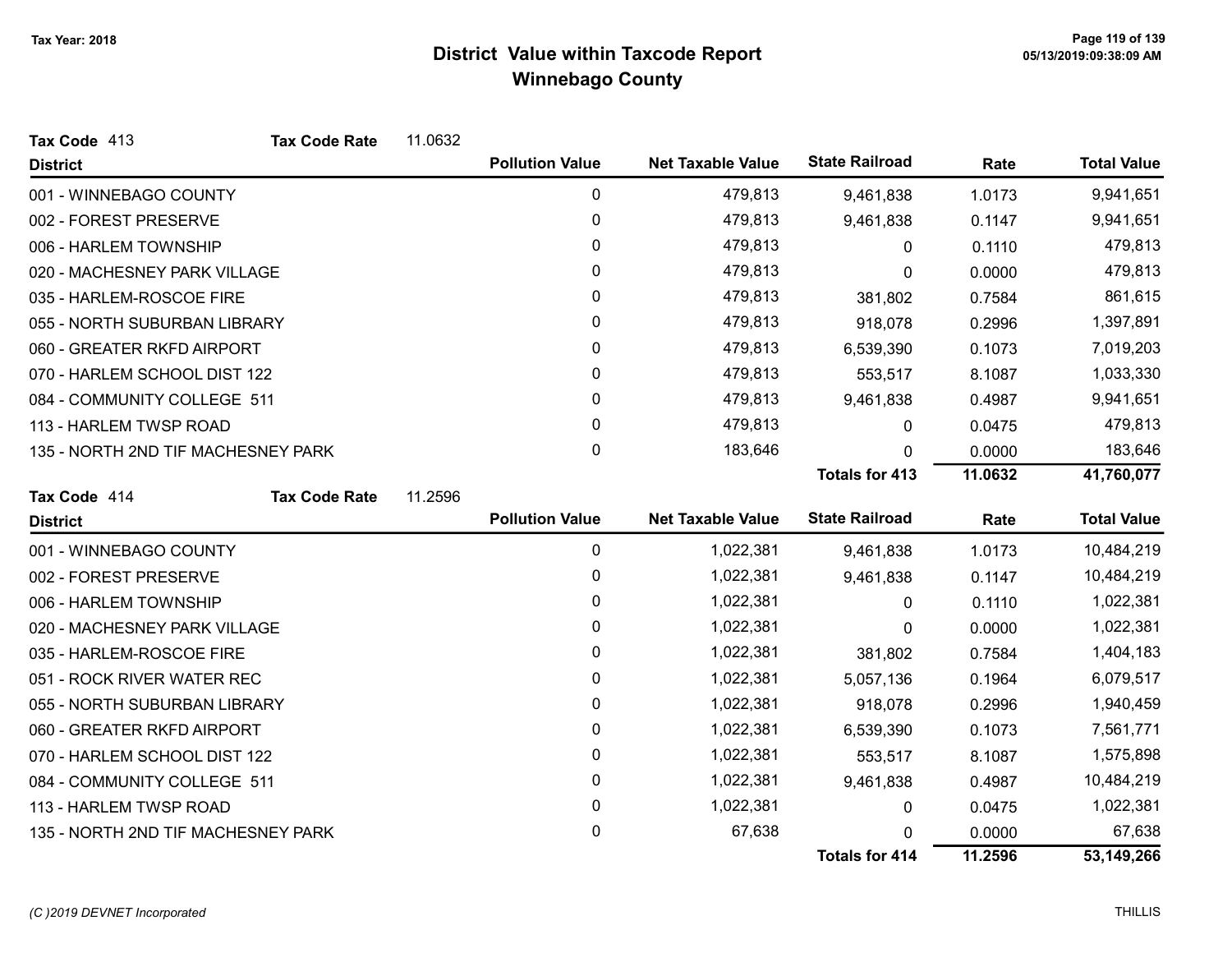| Tax Code 416                       | <b>Tax Code Rate</b> | 10.9565 |                        |                          |                       |         |                    |
|------------------------------------|----------------------|---------|------------------------|--------------------------|-----------------------|---------|--------------------|
| <b>District</b>                    |                      |         | <b>Pollution Value</b> | <b>Net Taxable Value</b> | <b>State Railroad</b> | Rate    | <b>Total Value</b> |
| 001 - WINNEBAGO COUNTY             |                      |         | $\mathbf 0$            | 5,756,100                | 9,461,838             | 1.0173  | 15,217,938         |
| 002 - FOREST PRESERVE              |                      |         | 0                      | 5,756,100                | 9,461,838             | 0.1147  | 15,217,938         |
| 006 - HARLEM TOWNSHIP              |                      |         | 0                      | 5,756,100                | $\Omega$              | 0.1110  | 5,756,100          |
| 020 - MACHESNEY PARK VILLAGE       |                      |         | 0                      | 5,756,100                | 0                     | 0.0000  | 5,756,100          |
| 037 - NORTH PARK FIRE              |                      |         | 0                      | 5,756,100                | 473,168               | 0.4553  | 6,229,268          |
| 051 - ROCK RIVER WATER REC         |                      |         | 0                      | 5,756,100                | 5,057,136             | 0.1964  | 10,813,236         |
| 055 - NORTH SUBURBAN LIBRARY       |                      |         | 0                      | 5,756,100                | 918,078               | 0.2996  | 6,674,178          |
| 060 - GREATER RKFD AIRPORT         |                      |         | 0                      | 5,756,100                | 6,539,390             | 0.1073  | 12,295,490         |
| 070 - HARLEM SCHOOL DIST 122       |                      |         | 0                      | 5,756,100                | 553,517               | 8.1087  | 6,309,617          |
| 084 - COMMUNITY COLLEGE 511        |                      |         | 0                      | 5,756,100                | 9,461,838             | 0.4987  | 15,217,938         |
| 113 - HARLEM TWSP ROAD             |                      |         | 0                      | 5,756,100                | 0                     | 0.0475  | 5,756,100          |
| 135 - NORTH 2ND TIF MACHESNEY PARK |                      |         | $\mathbf 0$            | 3,288,448                | 0                     | 0.0000  | 3,288,448          |
|                                    |                      |         |                        |                          | <b>Totals for 416</b> | 10.9565 | 108,532,351        |
| Tax Code 417                       | <b>Tax Code Rate</b> | 14.2700 |                        |                          |                       |         |                    |
| <b>District</b>                    |                      |         | <b>Pollution Value</b> | <b>Net Taxable Value</b> | <b>State Railroad</b> | Rate    | <b>Total Value</b> |
| 001 - WINNEBAGO COUNTY             |                      |         | 0                      | 858,880                  | 9,461,838             | 1.0173  | 10,320,718         |
| 002 - FOREST PRESERVE              |                      |         | 0                      | 858,880                  | 9,461,838             | 0.1147  | 10,320,718         |
| 011 - ROCKFORD TOWNSHIP            |                      |         | 0                      | 858,880                  | 4,626,912             | 0.1385  | 5,485,792          |
| 023 - ROCKFORD CITY                |                      |         | 0                      | 858,880                  | 3,791,527             | 3.1194  | 4,650,407          |
| 046 - ROCKFORD PARK DISTRICT       |                      |         | 0                      | 858,880                  | 4,746,064             | 1.0963  | 5,604,944          |
| 051 - ROCK RIVER WATER REC         |                      |         | 0                      | 858,880                  | 5,057,136             | 0.1964  | 5,916,016          |
| 059 - ROCKFORD CITY LIBRARY        |                      |         | 0                      | 858,880                  | 3,791,527             | 0.4890  | 4,650,407          |
| 060 - GREATER RKFD AIRPORT         |                      |         | 0                      | 858,880                  | 6,539,390             | 0.1073  | 7,398,270          |
| 076 - ROCKFORD SCHOOL DIST 205     |                      |         | 0                      | 858,880                  | 5,750,701             | 7.3508  | 6,609,581          |
| 084 - COMMUNITY COLLEGE 511        |                      |         | 0                      | 858,880                  | 9,461,838             | 0.4987  | 10,320,718         |
| 118 - ROCKFORD TWSP ROAD           |                      |         |                        |                          |                       |         |                    |
|                                    |                      |         | $\pmb{0}$              | 858,880                  | 4,626,912             | 0.1416  | 5,485,792          |
| 137 - MAIN & WHITMAN TIF           |                      |         | 0                      | 878,251                  | 0                     | 0.0000  | 878,251            |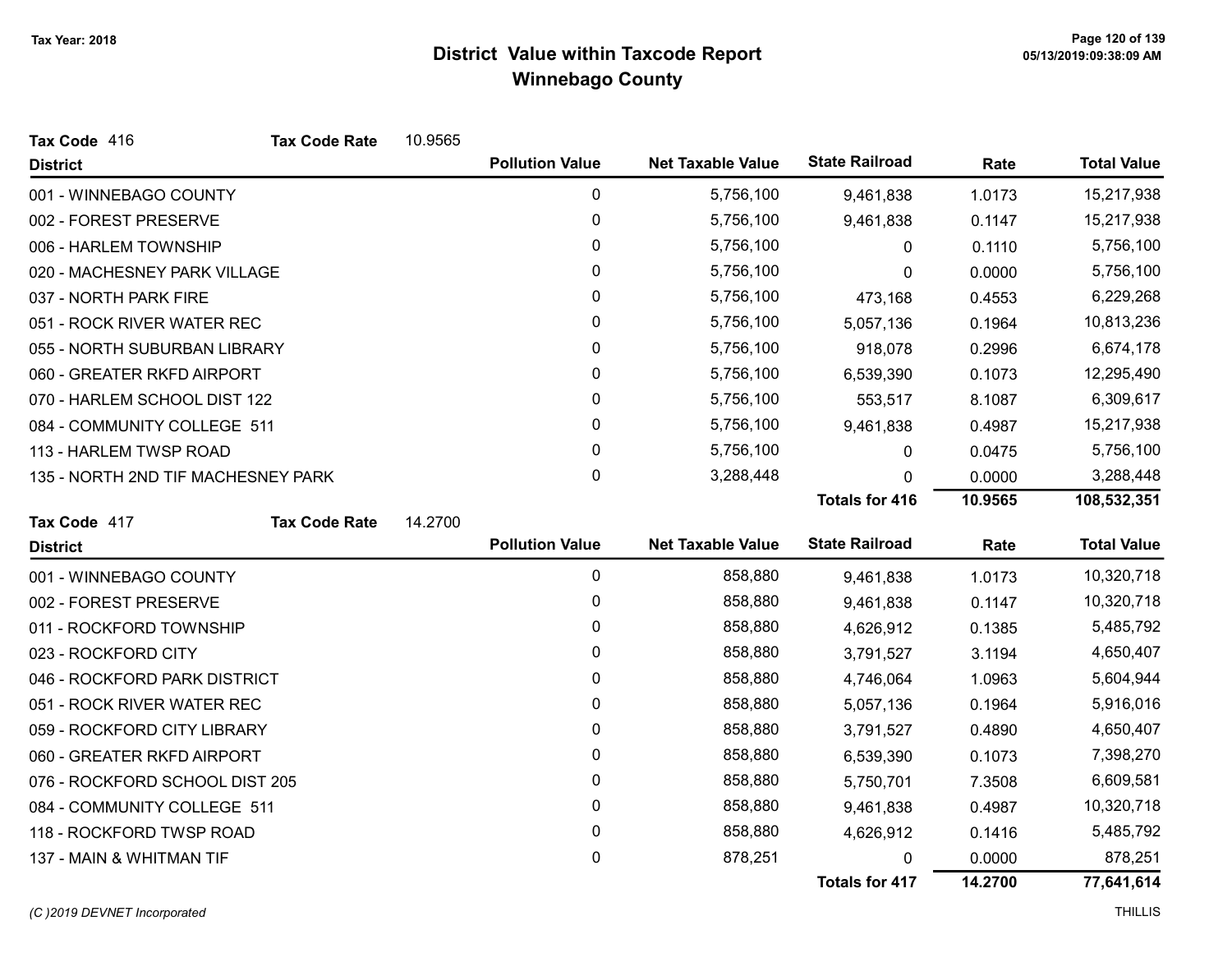| Tax Code 418                       | <b>Tax Code Rate</b> | 14.2700 |                        |                          |                       |         |                    |
|------------------------------------|----------------------|---------|------------------------|--------------------------|-----------------------|---------|--------------------|
| <b>District</b>                    |                      |         | <b>Pollution Value</b> | <b>Net Taxable Value</b> | <b>State Railroad</b> | Rate    | <b>Total Value</b> |
| 001 - WINNEBAGO COUNTY             |                      |         | 0                      | 5,499,676                | 9,461,838             | 1.0173  | 14,961,514         |
| 002 - FOREST PRESERVE              |                      |         | 0                      | 5,499,676                | 9,461,838             | 0.1147  | 14,961,514         |
| 011 - ROCKFORD TOWNSHIP            |                      |         | 0                      | 5,499,676                | 4,626,912             | 0.1385  | 10,126,588         |
| 023 - ROCKFORD CITY                |                      |         | 0                      | 5,499,676                | 3,791,527             | 3.1194  | 9,291,203          |
| 046 - ROCKFORD PARK DISTRICT       |                      |         | 0                      | 5,499,676                | 4,746,064             | 1.0963  | 10,245,740         |
| 051 - ROCK RIVER WATER REC         |                      |         | 0                      | 5,499,676                | 5,057,136             | 0.1964  | 10,556,812         |
| 059 - ROCKFORD CITY LIBRARY        |                      |         | 0                      | 5,499,676                | 3,791,527             | 0.4890  | 9,291,203          |
| 060 - GREATER RKFD AIRPORT         |                      |         | 0                      | 5,499,676                | 6,539,390             | 0.1073  | 12,039,066         |
| 076 - ROCKFORD SCHOOL DIST 205     |                      |         | 0                      | 5,499,676                | 5,750,701             | 7.3508  | 11,250,377         |
| 084 - COMMUNITY COLLEGE 511        |                      |         | 0                      | 5,499,676                | 9,461,838             | 0.4987  | 14,961,514         |
| 118 - ROCKFORD TWSP ROAD           |                      |         | 0                      | 5,499,676                | 4,626,912             | 0.1416  | 10,126,588         |
| 138 - MIDTOWN TIF                  |                      |         | 0                      | 340,112                  | 0                     | 0.0000  | 340,112            |
|                                    |                      |         |                        |                          | <b>Totals for 418</b> | 14.2700 | 128, 152, 231      |
| Tax Code 419                       | <b>Tax Code Rate</b> | 14.2700 |                        |                          |                       |         |                    |
| <b>District</b>                    |                      |         | <b>Pollution Value</b> | <b>Net Taxable Value</b> | <b>State Railroad</b> | Rate    | <b>Total Value</b> |
| 001 - WINNEBAGO COUNTY             |                      |         | 0                      | 411,267                  | 9,461,838             | 1.0173  | 9,873,105          |
| 002 - FOREST PRESERVE              |                      |         | 0                      | 411,267                  | 9,461,838             | 0.1147  | 9,873,105          |
| 011 - ROCKFORD TOWNSHIP            |                      |         | 0                      | 411,267                  | 4,626,912             | 0.1385  | 5,038,179          |
| 023 - ROCKFORD CITY                |                      |         | 0                      | 411,267                  | 3,791,527             | 3.1194  | 4,202,794          |
| 046 - ROCKFORD PARK DISTRICT       |                      |         | 0                      | 411,267                  | 4,746,064             | 1.0963  | 5,157,331          |
| 051 - ROCK RIVER WATER REC         |                      |         | 0                      | 411,267                  | 5,057,136             | 0.1964  | 5,468,403          |
| 059 - ROCKFORD CITY LIBRARY        |                      |         | 0                      | 411,267                  | 3,791,527             | 0.4890  | 4,202,794          |
| 060 - GREATER RKFD AIRPORT         |                      |         | 0                      | 411,267                  | 6,539,390             | 0.1073  | 6,950,657          |
| 076 - ROCKFORD SCHOOL DIST 205     |                      |         | 0                      | 411,267                  | 5,750,701             | 7.3508  | 6,161,968          |
| 084 - COMMUNITY COLLEGE 511        |                      |         | 0                      | 411,267                  | 9,461,838             | 0.4987  | 9,873,105          |
| 118 - ROCKFORD TWSP ROAD           |                      |         | 0                      | 411,267                  | 4,626,912             | 0.1416  | 5,038,179          |
| 139 - KISHWAUKEE & HARRISON TIF #2 |                      |         | 0                      | 0                        | 0                     | 0.0000  | 0                  |
|                                    |                      |         |                        |                          | <b>Totals for 419</b> | 14.2700 | 71,839,620         |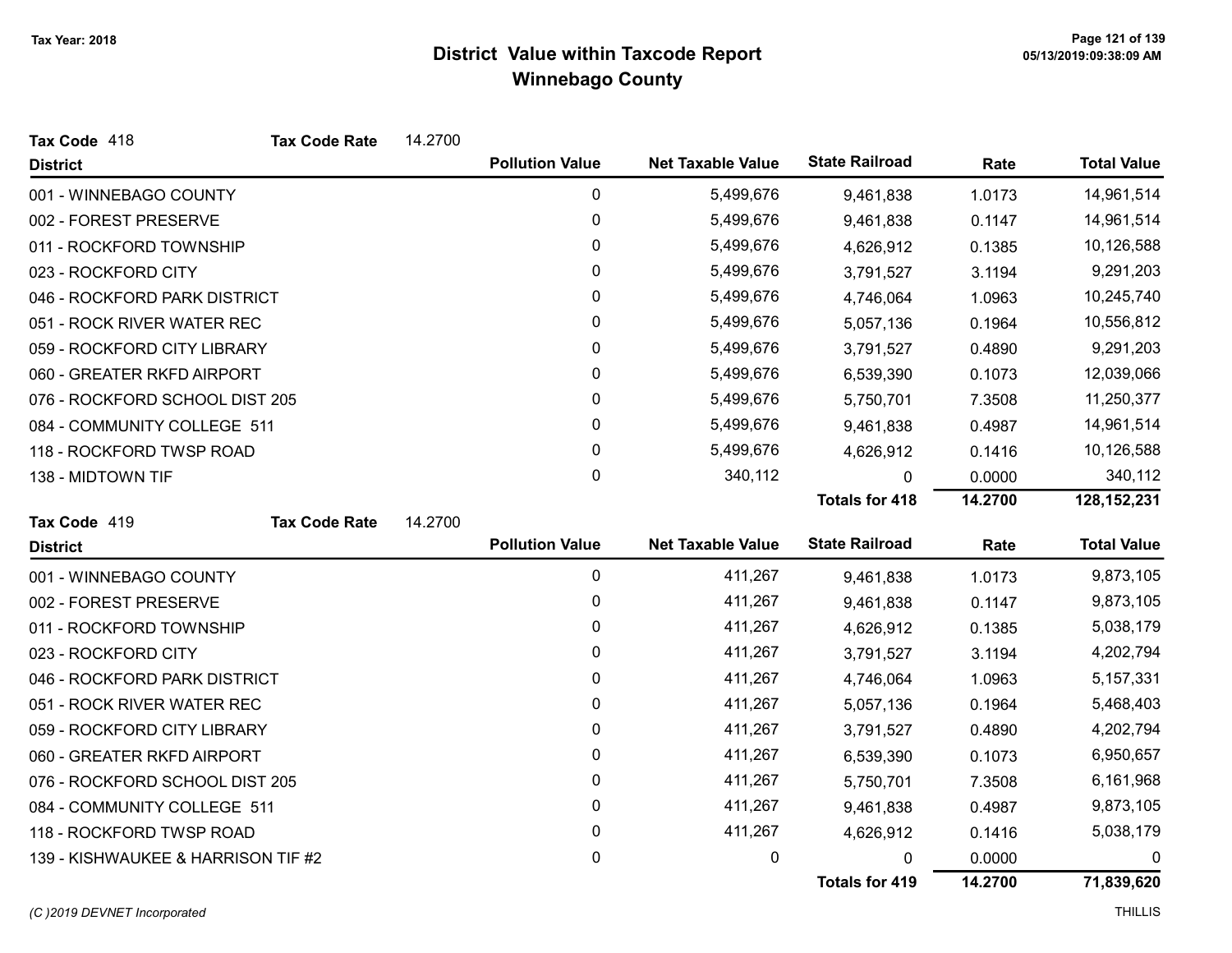| Tax Code 420                   | <b>Tax Code Rate</b> | 10.0266 |                        |                          |                       |         |                    |
|--------------------------------|----------------------|---------|------------------------|--------------------------|-----------------------|---------|--------------------|
| <b>District</b>                |                      |         | <b>Pollution Value</b> | <b>Net Taxable Value</b> | <b>State Railroad</b> | Rate    | <b>Total Value</b> |
| 001 - WINNEBAGO COUNTY         |                      |         | 0                      | 1,699,184                | 9,461,838             | 1.0173  | 11, 161, 022       |
| 002 - FOREST PRESERVE          |                      |         | $\pmb{0}$              | 1,699,184                | 9,461,838             | 0.1147  | 11, 161, 022       |
| 012 - ROCKTON TOWNSHIP         |                      |         | 0                      | 1,699,184                | 994,063               | 0.1954  | 2,693,247          |
| 024 - ROCKTON VILLAGE          |                      |         | 0                      | 1,699,184                | 116,791               | 0.6546  | 1,815,975          |
| 041 - ROCKTON FIRE             |                      |         | 0                      | 1,699,184                | 474,074               | 0.7146  | 2,173,258          |
| 057 - TALCOTT FREE LIBRARY     |                      |         | 0                      | 1,699,184                | 333,096               | 0.2113  | 2,032,280          |
| 074 - ROCKTON SCHOOL DIST 140  |                      |         | 0                      | 1,699,184                | 440,903               | 3.7325  | 2,140,087          |
| 077 - HONONEGAH HIGH SD #207   |                      |         | 0                      | 1,699,184                | 535,933               | 2.7327  | 2,235,117          |
| 084 - COMMUNITY COLLEGE 511    |                      |         | 0                      | 1,699,184                | 9,461,838             | 0.4987  | 11, 161, 022       |
| 119 - ROCKTON TWSP ROAD        |                      |         | 0                      | 1,699,184                | 994,063               | 0.1548  | 2,693,247          |
| 140 - FORMER BELOIT CORP TIF   |                      |         | 0                      | 3,075,486                | 0                     | 0.0000  | 3,075,486          |
|                                |                      |         |                        |                          | Totals for 420        | 10.0266 | 52,341,763         |
| Tax Code 421                   | <b>Tax Code Rate</b> | 14.2700 |                        |                          |                       |         |                    |
| <b>District</b>                |                      |         | <b>Pollution Value</b> | <b>Net Taxable Value</b> | <b>State Railroad</b> | Rate    | <b>Total Value</b> |
| 001 - WINNEBAGO COUNTY         |                      |         | 0                      | 13,909,528               | 9,461,838             | 1.0173  | 23,371,366         |
| 002 - FOREST PRESERVE          |                      |         | 0                      | 13,909,528               | 9,461,838             | 0.1147  | 23,371,366         |
| 011 - ROCKFORD TOWNSHIP        |                      |         | 0                      | 13,909,528               | 4,626,912             | 0.1385  | 18,536,440         |
| 023 - ROCKFORD CITY            |                      |         | 0                      | 13,909,528               | 3,791,527             | 3.1194  | 17,701,055         |
| 046 - ROCKFORD PARK DISTRICT   |                      |         | 0                      | 13,909,528               | 4,746,064             | 1.0963  | 18,655,592         |
| 051 - ROCK RIVER WATER REC     |                      |         | 0                      | 13,909,528               | 5,057,136             | 0.1964  | 18,966,664         |
| 059 - ROCKFORD CITY LIBRARY    |                      |         | 0                      | 13,909,528               | 3,791,527             | 0.4890  | 17,701,055         |
| 060 - GREATER RKFD AIRPORT     |                      |         |                        |                          |                       |         |                    |
|                                |                      |         | 0                      | 13,909,528               | 6,539,390             | 0.1073  | 20,448,918         |
| 076 - ROCKFORD SCHOOL DIST 205 |                      |         | 0                      | 13,909,528               | 5,750,701             | 7.3508  | 19,660,229         |
| 084 - COMMUNITY COLLEGE 511    |                      |         | 0                      | 13,909,528               | 9,461,838             | 0.4987  | 23,371,366         |
| 118 - ROCKFORD TWSP ROAD       |                      |         | 0                      | 13,909,528               | 4,626,912             | 0.1416  | 18,536,440         |
| 141 - GLOBAL TRADE TIF #3      |                      |         | 0                      | 356,428                  |                       | 0.0000  | 356,428            |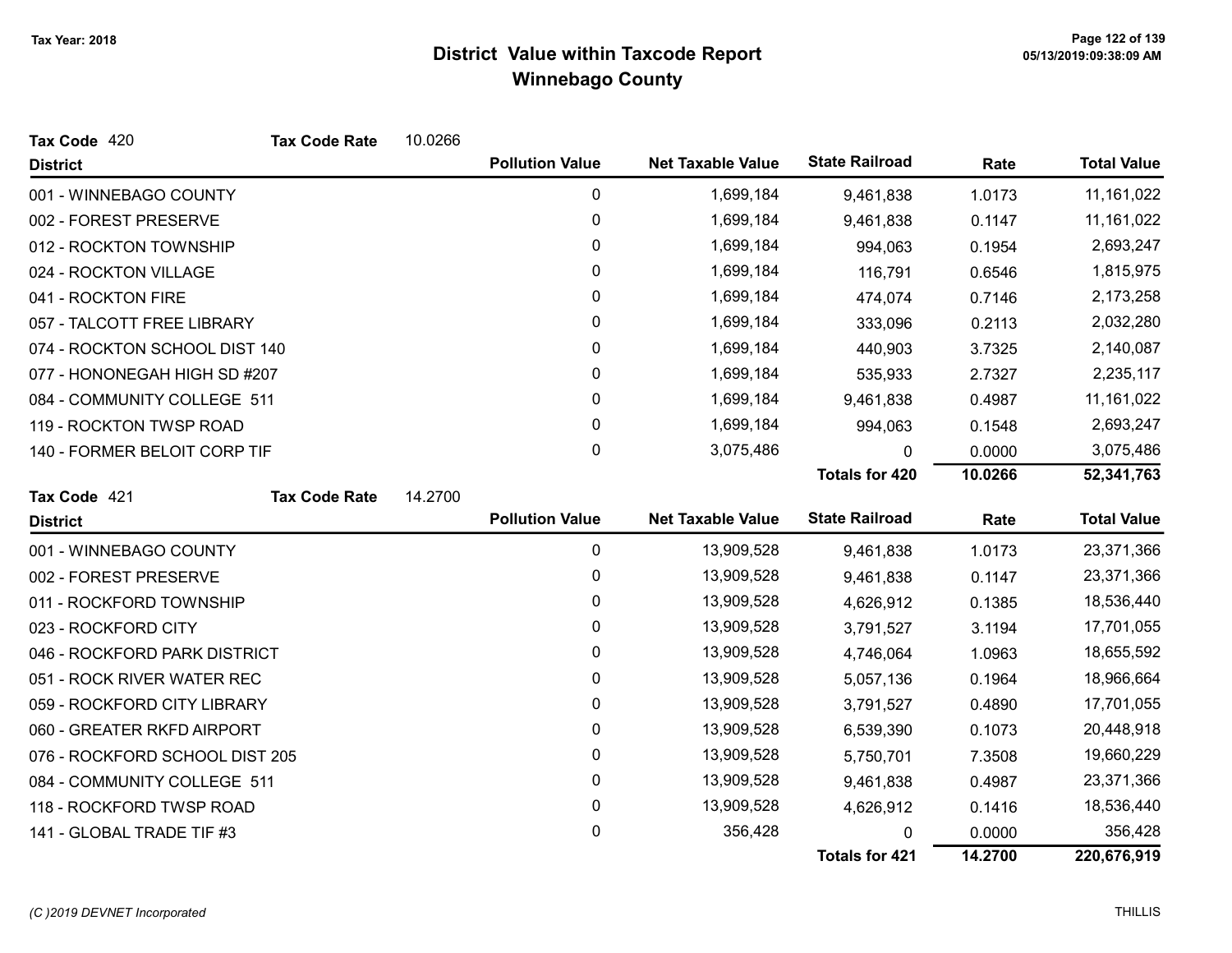| Tax Code 422                   | <b>Tax Code Rate</b> | 14.2700 |                        |                          |                       |         |                    |
|--------------------------------|----------------------|---------|------------------------|--------------------------|-----------------------|---------|--------------------|
| <b>District</b>                |                      |         | <b>Pollution Value</b> | <b>Net Taxable Value</b> | <b>State Railroad</b> | Rate    | <b>Total Value</b> |
| 001 - WINNEBAGO COUNTY         |                      |         | 0                      | 8,723,236                | 9,461,838             | 1.0173  | 18,185,074         |
| 002 - FOREST PRESERVE          |                      |         | 0                      | 8,723,236                | 9,461,838             | 0.1147  | 18,185,074         |
| 011 - ROCKFORD TOWNSHIP        |                      |         | 0                      | 8,723,236                | 4,626,912             | 0.1385  | 13,350,148         |
| 023 - ROCKFORD CITY            |                      |         | 0                      | 8,723,236                | 3,791,527             | 3.1194  | 12,514,763         |
| 046 - ROCKFORD PARK DISTRICT   |                      |         | 0                      | 8,723,236                | 4,746,064             | 1.0963  | 13,469,300         |
| 051 - ROCK RIVER WATER REC     |                      |         | 0                      | 8,723,236                | 5,057,136             | 0.1964  | 13,780,372         |
| 059 - ROCKFORD CITY LIBRARY    |                      |         | 0                      | 8,723,236                | 3,791,527             | 0.4890  | 12,514,763         |
| 060 - GREATER RKFD AIRPORT     |                      |         | 0                      | 8,723,236                | 6,539,390             | 0.1073  | 15,262,626         |
| 076 - ROCKFORD SCHOOL DIST 205 |                      |         | 0                      | 8,723,236                | 5,750,701             | 7.3508  | 14,473,937         |
| 084 - COMMUNITY COLLEGE 511    |                      |         | 0                      | 8,723,236                | 9,461,838             | 0.4987  | 18,185,074         |
| 118 - ROCKFORD TWSP ROAD       |                      |         | 0                      | 8,723,236                | 4,626,912             | 0.1416  | 13,350,148         |
| 142 - RIVER DISTRICT NORTH TIF |                      |         | 0                      | 2,156,933                | 0                     | 0.0000  | 2,156,933          |
|                                |                      |         |                        |                          | <b>Totals for 422</b> | 14.2700 | 165,428,212        |
| Tax Code 423                   | <b>Tax Code Rate</b> | 14.2700 |                        |                          |                       |         |                    |
| <b>District</b>                |                      |         | <b>Pollution Value</b> | <b>Net Taxable Value</b> | <b>State Railroad</b> | Rate    | <b>Total Value</b> |
| 001 - WINNEBAGO COUNTY         |                      |         | 0                      | 11,430,093               | 9,461,838             | 1.0173  | 20,891,931         |
| 002 - FOREST PRESERVE          |                      |         | 0                      | 11,430,093               | 9,461,838             | 0.1147  | 20,891,931         |
| 011 - ROCKFORD TOWNSHIP        |                      |         | 0                      | 11,430,093               | 4,626,912             | 0.1385  | 16,057,005         |
| 023 - ROCKFORD CITY            |                      |         | $\mathbf{0}$           | 11,430,093               | 3,791,527             | 3.1194  | 15,221,620         |
| 046 - ROCKFORD PARK DISTRICT   |                      |         | $\pmb{0}$              | 11,430,093               | 4,746,064             | 1.0963  | 16,176,157         |
| 051 - ROCK RIVER WATER REC     |                      |         | 0                      | 11,430,093               | 5,057,136             | 0.1964  | 16,487,229         |
| 059 - ROCKFORD CITY LIBRARY    |                      |         | 0                      | 11,430,093               | 3,791,527             | 0.4890  | 15,221,620         |
| 060 - GREATER RKFD AIRPORT     |                      |         | 0                      | 11,430,093               | 6,539,390             | 0.1073  | 17,969,483         |
| 076 - ROCKFORD SCHOOL DIST 205 |                      |         | 0                      | 11,430,093               | 5,750,701             | 7.3508  | 17,180,794         |
| 084 - COMMUNITY COLLEGE 511    |                      |         | 0                      | 11,430,093               | 9,461,838             | 0.4987  | 20,891,931         |
| 118 - ROCKFORD TWSP ROAD       |                      |         | 0                      | 11,430,093               | 4,626,912             | 0.1416  | 16,057,005         |
| 143 - BROADWAY TIF             |                      |         | 0                      | 468,518                  | 0                     | 0.0000  | 468,518            |
|                                |                      |         |                        |                          | <b>Totals for 423</b> | 14.2700 | 193,515,224        |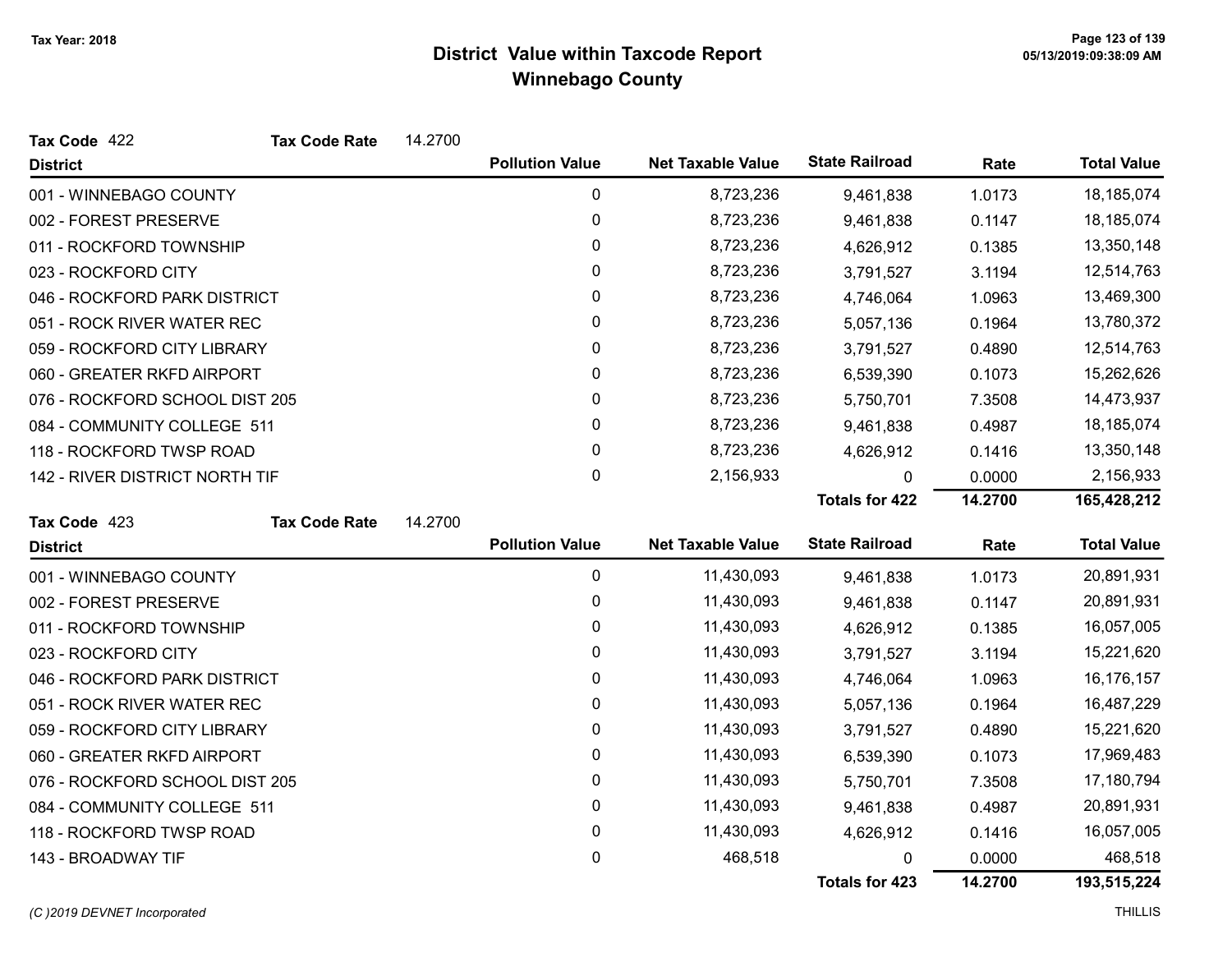| Tax Code 424                     | <b>Tax Code Rate</b> | 14.2700 |                        |                          |                       |         |                    |
|----------------------------------|----------------------|---------|------------------------|--------------------------|-----------------------|---------|--------------------|
| <b>District</b>                  |                      |         | <b>Pollution Value</b> | <b>Net Taxable Value</b> | <b>State Railroad</b> | Rate    | <b>Total Value</b> |
| 001 - WINNEBAGO COUNTY           |                      |         | 0                      | 8,030,962                | 9,461,838             | 1.0173  | 17,492,800         |
| 002 - FOREST PRESERVE            |                      |         | 0                      | 8,030,962                | 9,461,838             | 0.1147  | 17,492,800         |
| 011 - ROCKFORD TOWNSHIP          |                      |         | 0                      | 8,030,962                | 4,626,912             | 0.1385  | 12,657,874         |
| 023 - ROCKFORD CITY              |                      |         | 0                      | 8,030,962                | 3,791,527             | 3.1194  | 11,822,489         |
| 046 - ROCKFORD PARK DISTRICT     |                      |         | 0                      | 8,030,962                | 4,746,064             | 1.0963  | 12,777,026         |
| 051 - ROCK RIVER WATER REC       |                      |         | 0                      | 8,030,962                | 5,057,136             | 0.1964  | 13,088,098         |
| 059 - ROCKFORD CITY LIBRARY      |                      |         | 0                      | 8,030,962                | 3,791,527             | 0.4890  | 11,822,489         |
| 060 - GREATER RKFD AIRPORT       |                      |         | 0                      | 8,030,962                | 6,539,390             | 0.1073  | 14,570,352         |
| 076 - ROCKFORD SCHOOL DIST 205   |                      |         | 0                      | 8,030,962                | 5,750,701             | 7.3508  | 13,781,663         |
| 084 - COMMUNITY COLLEGE 511      |                      |         | 0                      | 8,030,962                | 9,461,838             | 0.4987  | 17,492,800         |
| 118 - ROCKFORD TWSP ROAD         |                      |         | 0                      | 8,030,962                | 4,626,912             | 0.1416  | 12,657,874         |
| 144 - EAST RIVER TIF             |                      |         | 0                      | 2,853,451                | 0                     | 0.0000  | 2,853,451          |
|                                  |                      |         |                        |                          | <b>Totals for 424</b> | 14.2700 | 158,509,716        |
| Tax Code 425                     | <b>Tax Code Rate</b> | 11.0930 |                        |                          |                       |         |                    |
| <b>District</b>                  |                      |         | <b>Pollution Value</b> | <b>Net Taxable Value</b> | <b>State Railroad</b> | Rate    | <b>Total Value</b> |
| 001 - WINNEBAGO COUNTY           |                      |         | 0                      | 59,622                   | 9,461,838             | 1.0173  | 9,521,460          |
| 002 - FOREST PRESERVE            |                      |         | 0                      | 59,622                   | 9,461,838             | 0.1147  | 9,521,460          |
| 010 - PECATONICA TOWNSHIP        |                      |         | 0                      | 59,622                   | 0                     | 0.1835  | 59,622             |
| 022 - PECATONICA VILLAGE         |                      |         | 0                      | 59,622                   | 0                     | 0.7112  | 59,622             |
| 039 - PECATONICA FIRE            |                      |         | 0                      | 59,622                   | 571,680               | 0.4151  | 631,302            |
| 047 - SUMNER PARK                |                      |         | 0                      | 59,622                   | 0                     | 0.1450  | 59,622             |
| 056 - PECATONICA LIBRARY         |                      |         | 0                      | 59,622                   | 0                     | 0.1940  | 59,622             |
| 080 - PECATONICA UNIT SD #321    |                      |         | 0                      | 59,622                   | 0                     | 7.5713  | 59,622             |
| 084 - COMMUNITY COLLEGE 511      |                      |         | 0                      | 59,622                   | 9,461,838             | 0.4987  | 9,521,460          |
| 117 - PECATONICA TWSP ROAD       |                      |         | 0                      | 59,622                   | 0                     | 0.1880  | 59,622             |
| 124 - PE/SE MULTI TOWNSHIP       |                      |         | 0                      | 59,622                   | 0                     | 0.0542  | 59,622             |
|                                  |                      |         |                        |                          |                       |         |                    |
| 145 - SUMNER ROAD / GROVE ST TIF |                      |         | 0                      | 0                        | 0                     | 0.0000  | 0                  |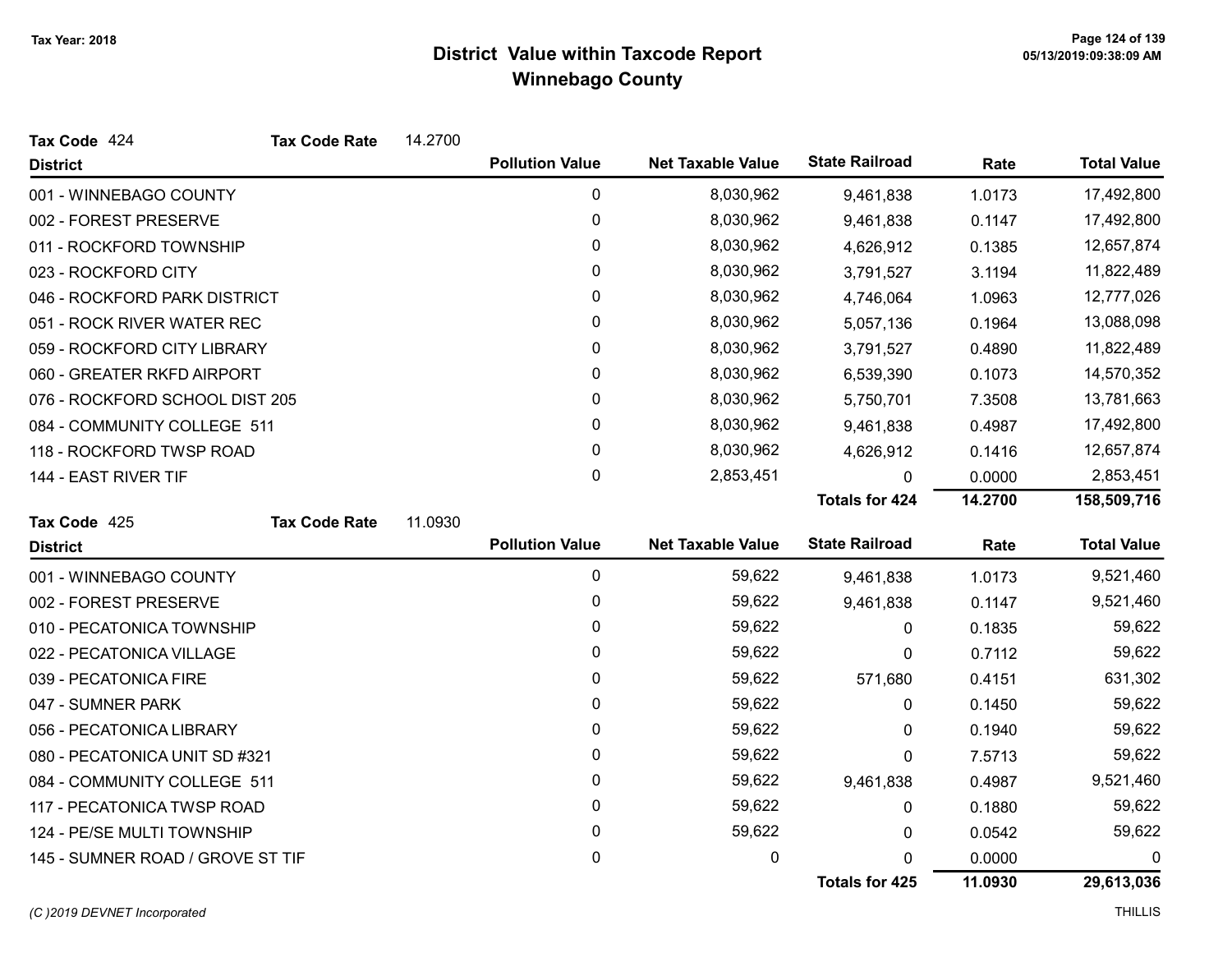| Tax Code 426                     | <b>Tax Code Rate</b> | 10.9612 |                        |                          |                       |         |                    |
|----------------------------------|----------------------|---------|------------------------|--------------------------|-----------------------|---------|--------------------|
| <b>District</b>                  |                      |         | <b>Pollution Value</b> | <b>Net Taxable Value</b> | <b>State Railroad</b> | Rate    | <b>Total Value</b> |
| 001 - WINNEBAGO COUNTY           |                      |         | 0                      | 2,253,267                | 9,461,838             | 1.0173  | 11,715,105         |
| 002 - FOREST PRESERVE            |                      |         | 0                      | 2,253,267                | 9,461,838             | 0.1147  | 11,715,105         |
| 011 - ROCKFORD TOWNSHIP          |                      |         | 0                      | 2,253,267                | 4,626,912             | 0.1385  | 6,880,179          |
| 019 - LOVES PARK CITY            |                      |         | 0                      | 2,253,267                | 0                     | 0.0000  | 2,253,267          |
| 046 - ROCKFORD PARK DISTRICT     |                      |         | 0                      | 2,253,267                | 4,746,064             | 1.0963  | 6,999,331          |
| 051 - ROCK RIVER WATER REC       |                      |         | 0                      | 2,253,267                | 5,057,136             | 0.1964  | 7,310,403          |
| 055 - NORTH SUBURBAN LIBRARY     |                      |         | 0                      | 2,253,267                | 918,078               | 0.2996  | 3,171,345          |
| 060 - GREATER RKFD AIRPORT       |                      |         | 0                      | 2,253,267                | 6,539,390             | 0.1073  | 8,792,657          |
| 076 - ROCKFORD SCHOOL DIST 205   |                      |         | 0                      | 2,253,267                | 5,750,701             | 7.3508  | 8,003,968          |
| 084 - COMMUNITY COLLEGE 511      |                      |         | 0                      | 2,253,267                | 9,461,838             | 0.4987  | 11,715,105         |
| 118 - ROCKFORD TWSP ROAD         |                      |         | 0                      | 2,253,267                | 4,626,912             | 0.1416  | 6,880,179          |
| 146 - LOVES PARK CORP CENTER TIF |                      |         | 0                      | 447,379                  | O.                    | 0.0000  | 447,379            |
|                                  |                      |         |                        |                          | <b>Totals for 426</b> | 10.9612 | 85,884,023         |
| Tax Code 427                     | <b>Tax Code Rate</b> | 10.6432 |                        |                          |                       |         |                    |
| <b>District</b>                  |                      |         | <b>Pollution Value</b> | <b>Net Taxable Value</b> | <b>State Railroad</b> | Rate    | <b>Total Value</b> |
| 001 - WINNEBAGO COUNTY           |                      |         | 0                      | 10,322                   | 9,461,838             | 1.0173  | 9,472,160          |
| 002 - FOREST PRESERVE            |                      |         | 0                      | 10,322                   | 9,461,838             | 0.1147  | 9,472,160          |
| 006 - HARLEM TOWNSHIP            |                      |         | 0                      | 10,322                   | $\mathbf{0}$          | 0.1110  | 10,322             |
| 019 - LOVES PARK CITY            |                      |         | 0                      | 10,322                   | 0                     | 0.0000  | 10,322             |
| 046 - ROCKFORD PARK DISTRICT     |                      |         | 0                      | 10,322                   | 4,746,064             | 1.0963  | 4,756,386          |
| 055 - NORTH SUBURBAN LIBRARY     |                      |         | 0                      | 10,322                   | 918,078               | 0.2996  | 928,400            |
| 060 - GREATER RKFD AIRPORT       |                      |         | 0                      | 10,322                   | 6,539,390             | 0.1073  | 6,549,712          |
| 076 - ROCKFORD SCHOOL DIST 205   |                      |         | 0                      | 10,322                   | 5,750,701             | 7.3508  | 5,761,023          |
| 084 - COMMUNITY COLLEGE 511      |                      |         | 0                      | 10,322                   | 9,461,838             | 0.4987  | 9,472,160          |
| 113 - HARLEM TWSP ROAD           |                      |         | 0                      | 10,322                   | 0                     | 0.0475  | 10,322             |
| 146 - LOVES PARK CORP CENTER TIF |                      |         | 0                      | 4,131                    | 0                     | 0.0000  | 4,131              |
|                                  |                      |         |                        |                          | <b>Totals for 427</b> | 10.6432 | 46,447,098         |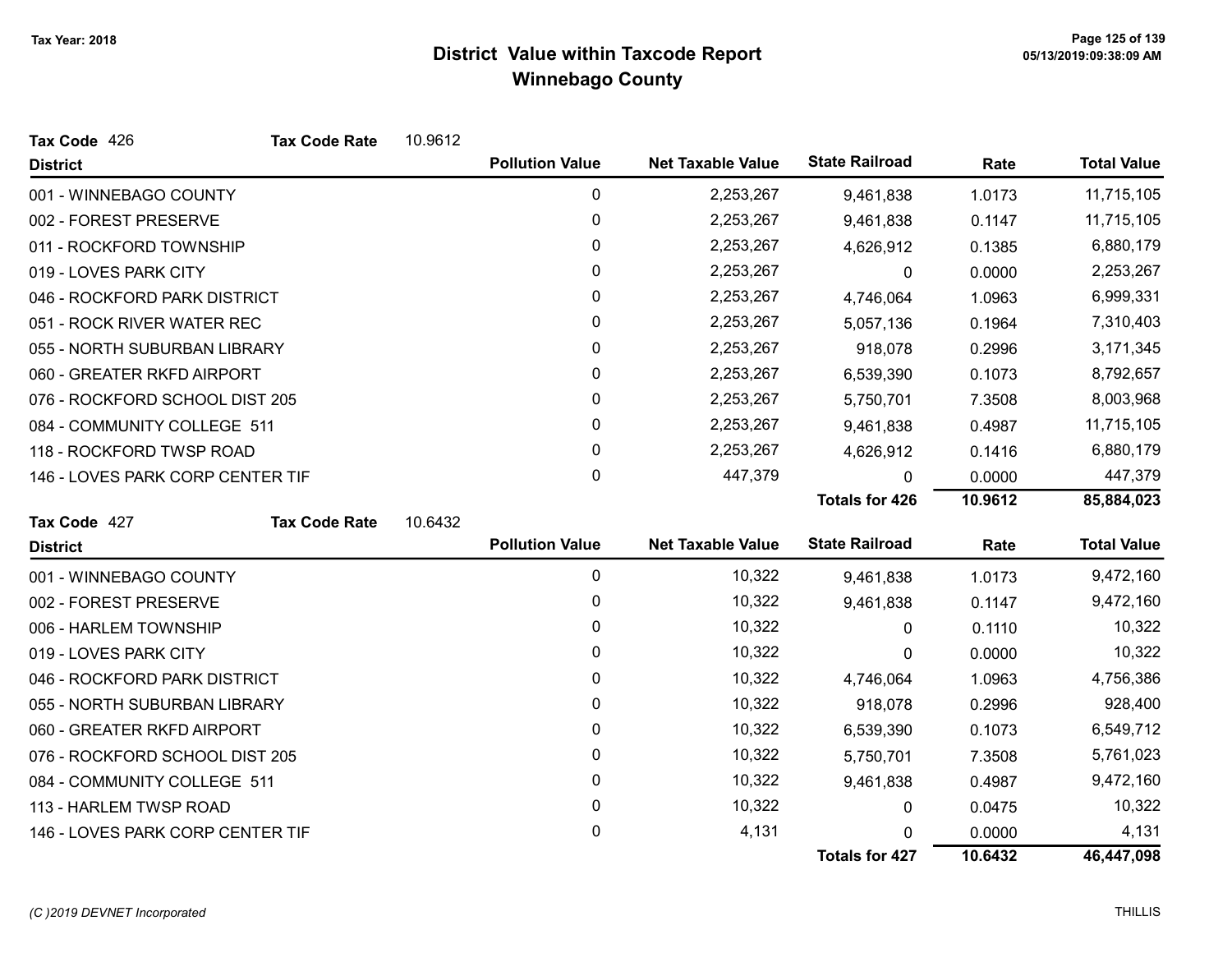| Tax Code 428                     | <b>Tax Code Rate</b> | 10.8396 |                        |                          |                       |         |                    |
|----------------------------------|----------------------|---------|------------------------|--------------------------|-----------------------|---------|--------------------|
| <b>District</b>                  |                      |         | <b>Pollution Value</b> | <b>Net Taxable Value</b> | <b>State Railroad</b> | Rate    | <b>Total Value</b> |
| 001 - WINNEBAGO COUNTY           |                      |         | 0                      | 1,809,286                | 9,461,838             | 1.0173  | 11,271,124         |
| 002 - FOREST PRESERVE            |                      |         | 0                      | 1,809,286                | 9,461,838             | 0.1147  | 11,271,124         |
| 006 - HARLEM TOWNSHIP            |                      |         | 0                      | 1,809,286                | 0                     | 0.1110  | 1,809,286          |
| 019 - LOVES PARK CITY            |                      |         | 0                      | 1,809,286                | 0                     | 0.0000  | 1,809,286          |
| 046 - ROCKFORD PARK DISTRICT     |                      |         | 0                      | 1,809,286                | 4,746,064             | 1.0963  | 6,555,350          |
| 051 - ROCK RIVER WATER REC       |                      |         | 0                      | 1,809,286                | 5,057,136             | 0.1964  | 6,866,422          |
| 055 - NORTH SUBURBAN LIBRARY     |                      |         | $\pmb{0}$              | 1,809,286                | 918,078               | 0.2996  | 2,727,364          |
| 060 - GREATER RKFD AIRPORT       |                      |         | 0                      | 1,809,286                | 6,539,390             | 0.1073  | 8,348,676          |
| 076 - ROCKFORD SCHOOL DIST 205   |                      |         | $\mathbf{0}$           | 1,809,286                | 5,750,701             | 7.3508  | 7,559,987          |
| 084 - COMMUNITY COLLEGE 511      |                      |         | $\mathbf 0$            | 1,809,286                | 9,461,838             | 0.4987  | 11,271,124         |
| 113 - HARLEM TWSP ROAD           |                      |         | $\mathbf{0}$           | 1,809,286                | 0                     | 0.0475  | 1,809,286          |
| 146 - LOVES PARK CORP CENTER TIF |                      |         | 0                      | 1,658,715                | 0                     | 0.0000  | 1,658,715          |
|                                  |                      |         |                        |                          | <b>Totals for 428</b> | 10.8396 | 72,957,744         |
| Tax Code 429                     | <b>Tax Code Rate</b> | 10.3053 |                        |                          |                       |         |                    |
| <b>District</b>                  |                      |         | <b>Pollution Value</b> | <b>Net Taxable Value</b> | <b>State Railroad</b> | Rate    | <b>Total Value</b> |
| 001 - WINNEBAGO COUNTY           |                      |         | 0                      | 3,334                    | 9,461,838             | 1.0173  | 9,465,172          |
| 002 - FOREST PRESERVE            |                      |         | 0                      | 3,334                    | 9,461,838             | 0.1147  | 9,465,172          |
| 006 - HARLEM TOWNSHIP            |                      |         | 0                      | 3,334                    | 0                     | 0.1110  | 3,334              |
| 020 - MACHESNEY PARK VILLAGE     |                      |         | 0                      | 3,334                    | 0                     | 0.0000  | 3,334              |
| 035 - HARLEM-ROSCOE FIRE         |                      |         | $\mathbf 0$            | 3,334                    | 381,802               | 0.7584  | 385,136            |
| 055 - NORTH SUBURBAN LIBRARY     |                      |         | $\mathbf{0}$           | 3,334                    | 918,078               | 0.2996  | 921,412            |
| 060 - GREATER RKFD AIRPORT       |                      |         | 0                      | 3,334                    | 6,539,390             | 0.1073  | 6,542,724          |
| 076 - ROCKFORD SCHOOL DIST 205   |                      |         | 0                      | 3,334                    | 5,750,701             | 7.3508  | 5,754,035          |
| 084 - COMMUNITY COLLEGE 511      |                      |         | 0                      | 3,334                    | 9,461,838             | 0.4987  | 9,465,172          |
| 113 - HARLEM TWSP ROAD           |                      |         | 0                      | 3,334                    | 0                     | 0.0475  | 3,334              |
| 147 - WESTSTONE TIF              |                      |         | 0                      | 8,728                    | $\Omega$              | 0.0000  | 8,728              |
|                                  |                      |         |                        |                          | <b>Totals for 429</b> | 10.3053 | 42,017,553         |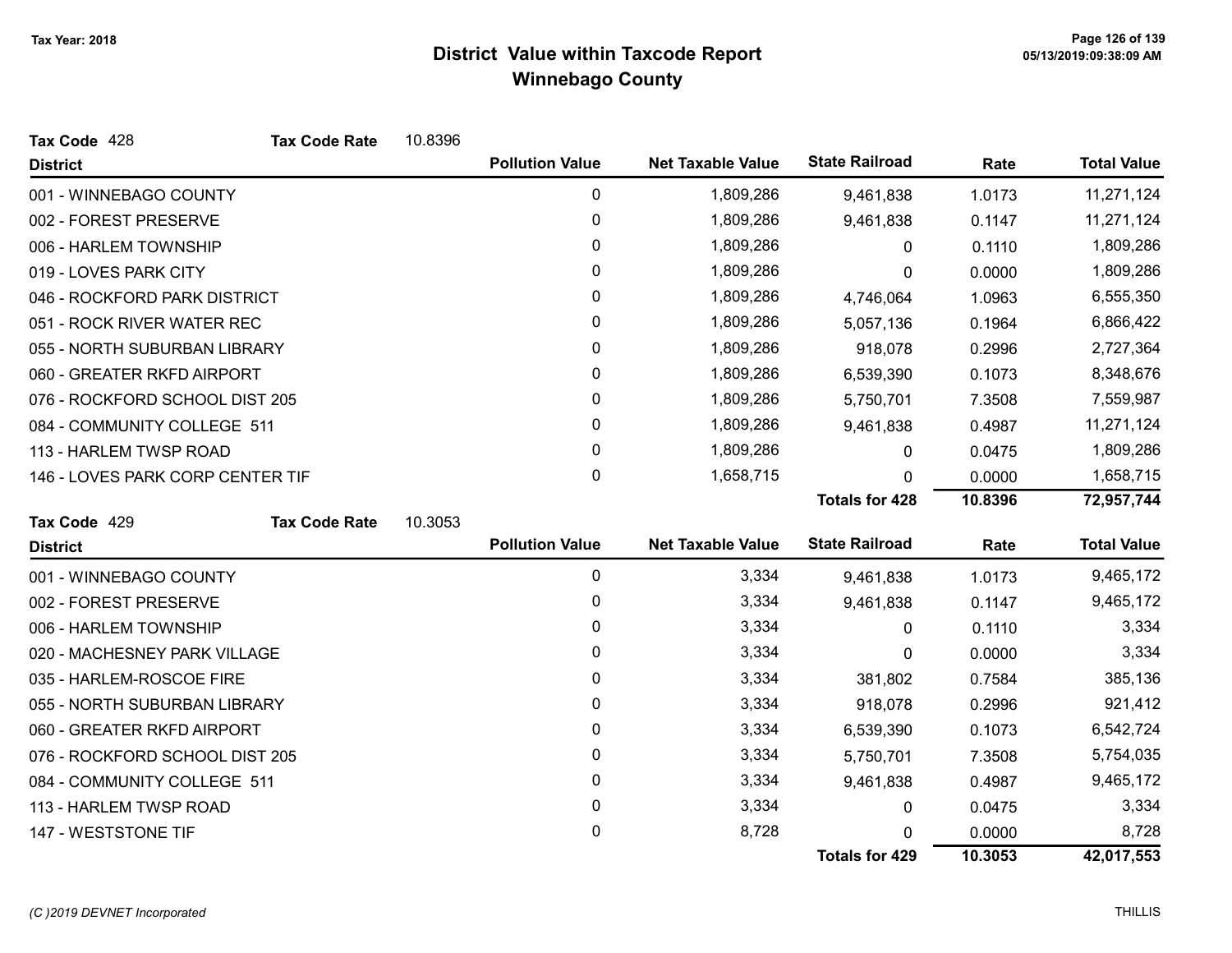| Tax Code 430                   | <b>Tax Code Rate</b> | 10.5017 |                        |                          |                       |         |                    |
|--------------------------------|----------------------|---------|------------------------|--------------------------|-----------------------|---------|--------------------|
| <b>District</b>                |                      |         | <b>Pollution Value</b> | <b>Net Taxable Value</b> | <b>State Railroad</b> | Rate    | <b>Total Value</b> |
| 001 - WINNEBAGO COUNTY         |                      |         | 0                      | 141,931                  | 9,461,838             | 1.0173  | 9,603,769          |
| 002 - FOREST PRESERVE          |                      |         | 0                      | 141,931                  | 9,461,838             | 0.1147  | 9,603,769          |
| 006 - HARLEM TOWNSHIP          |                      |         | 0                      | 141,931                  | 0                     | 0.1110  | 141,931            |
| 020 - MACHESNEY PARK VILLAGE   |                      |         | 0                      | 141,931                  | 0                     | 0.0000  | 141,931            |
| 035 - HARLEM-ROSCOE FIRE       |                      |         | 0                      | 141,931                  | 381,802               | 0.7584  | 523,733            |
| 051 - ROCK RIVER WATER REC     |                      |         | 0                      | 141,931                  | 5,057,136             | 0.1964  | 5,199,067          |
| 055 - NORTH SUBURBAN LIBRARY   |                      |         | 0                      | 141,931                  | 918,078               | 0.2996  | 1,060,009          |
| 060 - GREATER RKFD AIRPORT     |                      |         | 0                      | 141,931                  | 6,539,390             | 0.1073  | 6,681,321          |
| 076 - ROCKFORD SCHOOL DIST 205 |                      |         | 0                      | 141,931                  | 5,750,701             | 7.3508  | 5,892,632          |
| 084 - COMMUNITY COLLEGE 511    |                      |         | 0                      | 141,931                  | 9,461,838             | 0.4987  | 9,603,769          |
| 113 - HARLEM TWSP ROAD         |                      |         | $\Omega$               | 141,931                  | 0                     | 0.0475  | 141,931            |
| 147 - WESTSTONE TIF            |                      |         | 0                      | 4,188,101                | 0                     | 0.0000  | 4,188,101          |
|                                |                      |         |                        |                          | <b>Totals for 430</b> | 10.5017 | 52,781,963         |
| Tax Code 431                   | <b>Tax Code Rate</b> | 10.5017 |                        |                          |                       |         |                    |
| <b>District</b>                |                      |         | <b>Pollution Value</b> | <b>Net Taxable Value</b> | <b>State Railroad</b> | Rate    | <b>Total Value</b> |
| 001 - WINNEBAGO COUNTY         |                      |         | 0                      | 2,135                    | 9,461,838             | 1.0173  | 9,463,973          |
| 002 - FOREST PRESERVE          |                      |         | 0                      | 2,135                    | 9,461,838             | 0.1147  | 9,463,973          |
| 006 - HARLEM TOWNSHIP          |                      |         | 0                      | 2,135                    | 0                     | 0.1110  | 2,135              |
| 035 - HARLEM-ROSCOE FIRE       |                      |         | 0                      | 2,135                    | 381,802               | 0.7584  | 383,937            |
| 051 - ROCK RIVER WATER REC     |                      |         | 0                      | 2,135                    | 5,057,136             | 0.1964  | 5,059,271          |
| 055 - NORTH SUBURBAN LIBRARY   |                      |         | 0                      | 2,135                    | 918,078               | 0.2996  | 920,213            |
| 060 - GREATER RKFD AIRPORT     |                      |         | 0                      | 2,135                    | 6,539,390             | 0.1073  | 6,541,525          |
| 076 - ROCKFORD SCHOOL DIST 205 |                      |         | 0                      | 2,135                    | 5,750,701             | 7.3508  | 5,752,836          |
| 084 - COMMUNITY COLLEGE 511    |                      |         | 0                      | 2,135                    | 9,461,838             | 0.4987  | 9,463,973          |
| 113 - HARLEM TWSP ROAD         |                      |         | 0                      | 2,135                    | 0                     | 0.0475  | 2,135              |
| 147 - WESTSTONE TIF            |                      |         | 0                      | 2,152                    | 0                     | 0.0000  | 2,152              |
|                                |                      |         |                        |                          | <b>Totals for 431</b> | 10.5017 | 47,056,123         |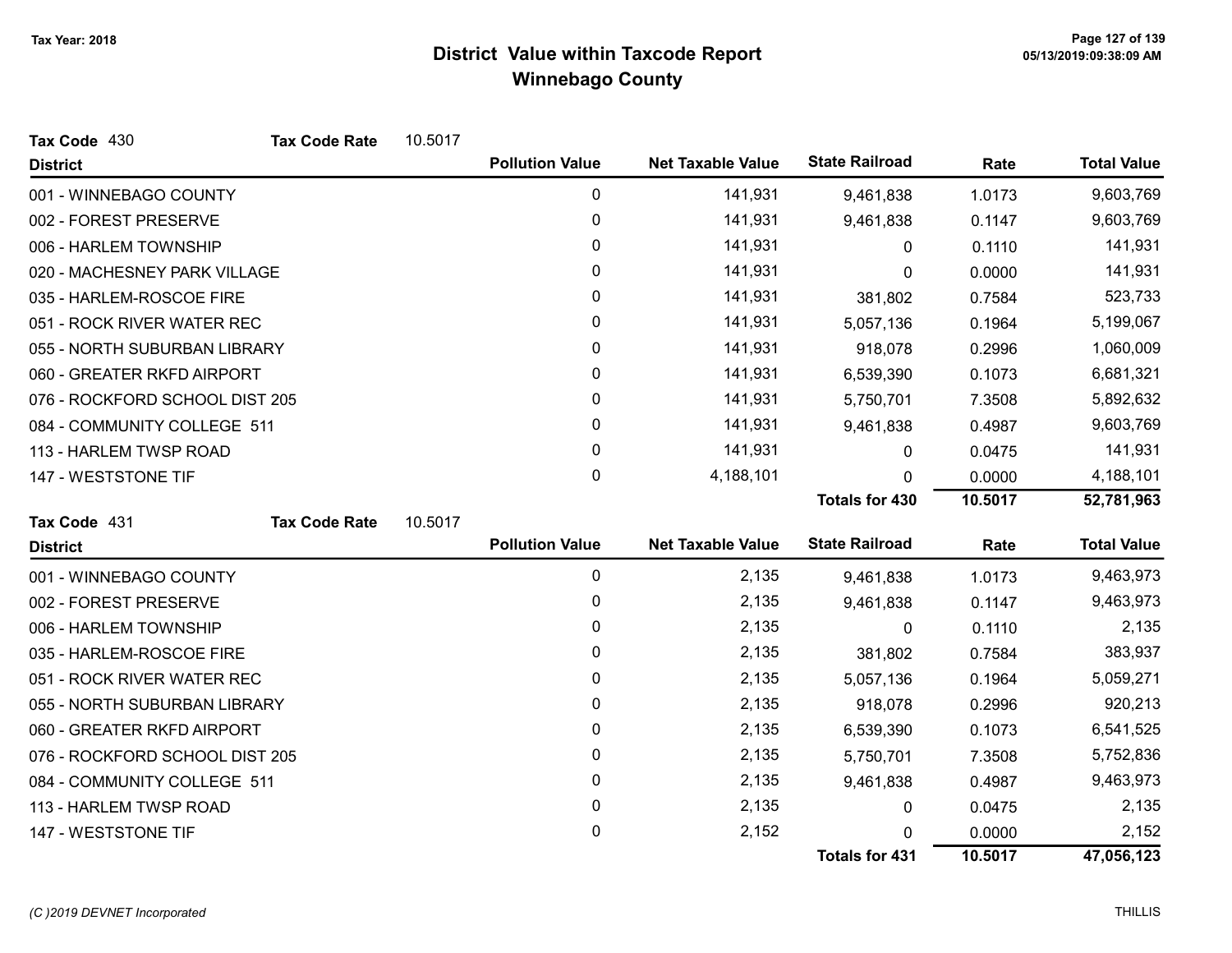| Tax Code 432                   | <b>Tax Code Rate</b> | 10.3053 |                        |                          |                       |         |                    |
|--------------------------------|----------------------|---------|------------------------|--------------------------|-----------------------|---------|--------------------|
| <b>District</b>                |                      |         | <b>Pollution Value</b> | <b>Net Taxable Value</b> | <b>State Railroad</b> | Rate    | <b>Total Value</b> |
| 001 - WINNEBAGO COUNTY         |                      |         | 0                      | 1,279                    | 9,461,838             | 1.0173  | 9,463,117          |
| 002 - FOREST PRESERVE          |                      |         | 0                      | 1,279                    | 9,461,838             | 0.1147  | 9,463,117          |
| 006 - HARLEM TOWNSHIP          |                      |         | 0                      | 1,279                    | 0                     | 0.1110  | 1,279              |
| 035 - HARLEM-ROSCOE FIRE       |                      |         | $\mathbf{0}$           | 1,279                    | 381,802               | 0.7584  | 383,081            |
| 055 - NORTH SUBURBAN LIBRARY   |                      |         | 0                      | 1,279                    | 918,078               | 0.2996  | 919,357            |
| 060 - GREATER RKFD AIRPORT     |                      |         | 0                      | 1,279                    | 6,539,390             | 0.1073  | 6,540,669          |
| 076 - ROCKFORD SCHOOL DIST 205 |                      |         | 0                      | 1,279                    | 5,750,701             | 7.3508  | 5,751,980          |
| 084 - COMMUNITY COLLEGE 511    |                      |         | $\mathbf{0}$           | 1,279                    | 9,461,838             | 0.4987  | 9,463,117          |
| 113 - HARLEM TWSP ROAD         |                      |         | 0                      | 1,279                    | 0                     | 0.0475  | 1,279              |
| 147 - WESTSTONE TIF            |                      |         | $\mathbf 0$            | 1,877                    | 0                     | 0.0000  | 1,877              |
|                                |                      |         |                        |                          | <b>Totals for 432</b> | 10.3053 | 41,988,873         |
| Tax Code 433                   | <b>Tax Code Rate</b> | 11.2596 |                        |                          |                       |         |                    |
| <b>District</b>                |                      |         | <b>Pollution Value</b> | <b>Net Taxable Value</b> | <b>State Railroad</b> | Rate    | <b>Total Value</b> |
| 001 - WINNEBAGO COUNTY         |                      |         | 0                      | 1,367,780                | 9,461,838             | 1.0173  | 10,829,618         |
| 002 - FOREST PRESERVE          |                      |         | $\pmb{0}$              | 1,367,780                | 9,461,838             | 0.1147  | 10,829,618         |
| 006 - HARLEM TOWNSHIP          |                      |         | 0                      | 1,367,780                | 0                     | 0.1110  | 1,367,780          |
| 020 - MACHESNEY PARK VILLAGE   |                      |         | 0                      | 1,367,780                | 0                     | 0.0000  | 1,367,780          |
| 035 - HARLEM-ROSCOE FIRE       |                      |         | 0                      | 1,367,780                | 381,802               | 0.7584  | 1,749,582          |
| 051 - ROCK RIVER WATER REC     |                      |         | 0                      | 1,367,780                | 5,057,136             | 0.1964  | 6,424,916          |
| 055 - NORTH SUBURBAN LIBRARY   |                      |         | $\pmb{0}$              | 1,367,780                | 918,078               | 0.2996  | 2,285,858          |
| 060 - GREATER RKFD AIRPORT     |                      |         | $\mathbf{0}$           | 1,367,780                | 6,539,390             | 0.1073  | 7,907,170          |
| 070 - HARLEM SCHOOL DIST 122   |                      |         | 0                      | 1,367,780                | 553,517               | 8.1087  | 1,921,297          |
| 084 - COMMUNITY COLLEGE 511    |                      |         | $\pmb{0}$              | 1,367,780                | 9,461,838             | 0.4987  | 10,829,618         |
| 113 - HARLEM TWSP ROAD         |                      |         | 0                      | 1,367,780                | 0                     | 0.0475  | 1,367,780          |
| 148 - NORTH WILLOW CREEK TIF   |                      |         | 0                      | 156,007                  | 0                     | 0.0000  | 156,007            |
|                                |                      |         |                        |                          | <b>Totals for 433</b> | 11.2596 | 57,037,024         |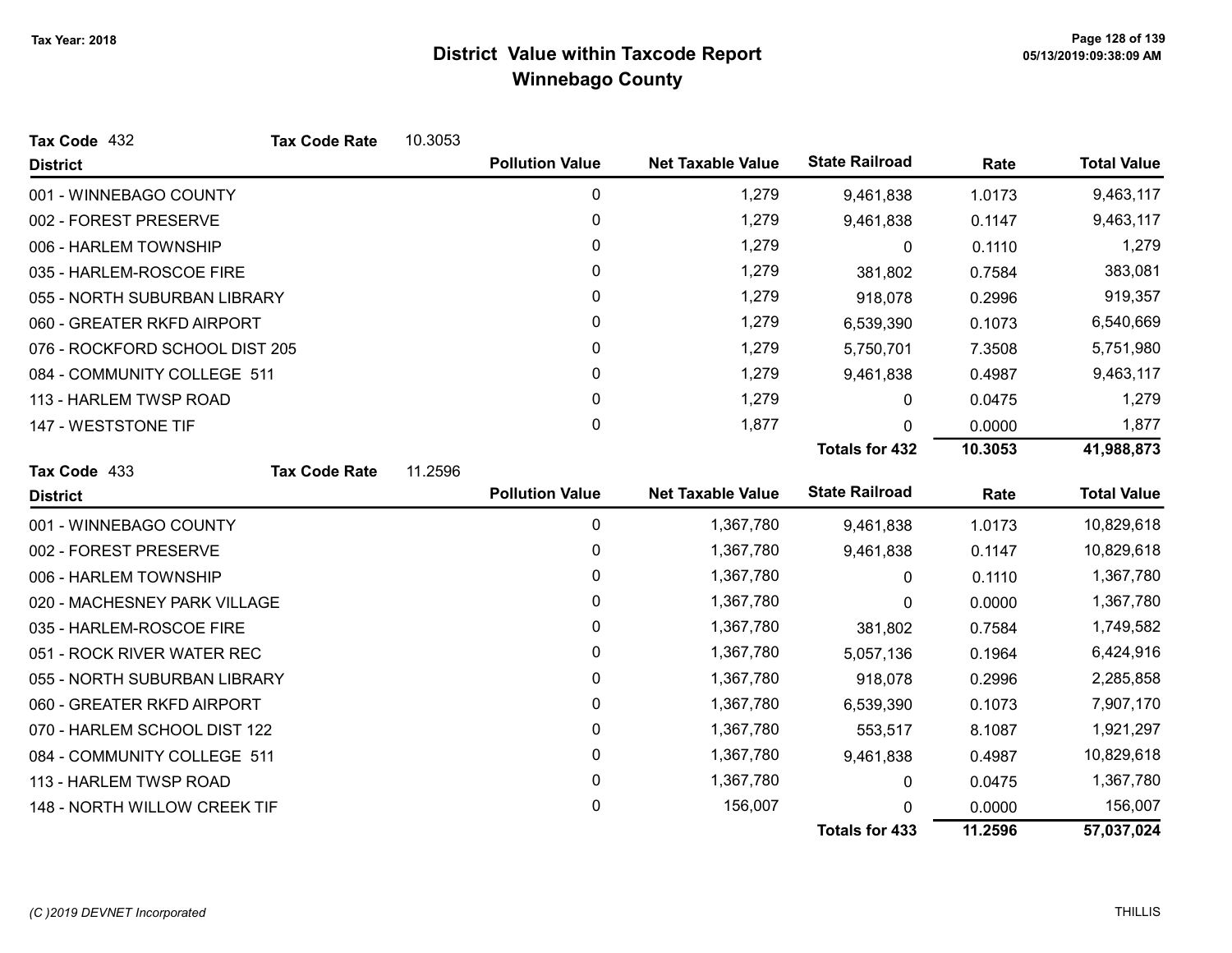| Tax Code 434                 | <b>Tax Code Rate</b> | 11.2596 |                        |                          |                       |         |                    |
|------------------------------|----------------------|---------|------------------------|--------------------------|-----------------------|---------|--------------------|
| <b>District</b>              |                      |         | <b>Pollution Value</b> | <b>Net Taxable Value</b> | <b>State Railroad</b> | Rate    | <b>Total Value</b> |
| 001 - WINNEBAGO COUNTY       |                      |         | 0                      | 199,930                  | 9,461,838             | 1.0173  | 9,661,768          |
| 002 - FOREST PRESERVE        |                      |         | $\boldsymbol{0}$       | 199,930                  | 9,461,838             | 0.1147  | 9,661,768          |
| 006 - HARLEM TOWNSHIP        |                      |         | 0                      | 199,930                  | 0                     | 0.1110  | 199,930            |
| 035 - HARLEM-ROSCOE FIRE     |                      |         | 0                      | 199,930                  | 381,802               | 0.7584  | 581,732            |
| 051 - ROCK RIVER WATER REC   |                      |         | 0                      | 199,930                  | 5,057,136             | 0.1964  | 5,257,066          |
| 055 - NORTH SUBURBAN LIBRARY |                      |         | 0                      | 199,930                  | 918,078               | 0.2996  | 1,118,008          |
| 060 - GREATER RKFD AIRPORT   |                      |         | 0                      | 199,930                  | 6,539,390             | 0.1073  | 6,739,320          |
| 070 - HARLEM SCHOOL DIST 122 |                      |         | 0                      | 199,930                  | 553,517               | 8.1087  | 753,447            |
| 084 - COMMUNITY COLLEGE 511  |                      |         | 0                      | 199,930                  | 9,461,838             | 0.4987  | 9,661,768          |
| 113 - HARLEM TWSP ROAD       |                      |         | 0                      | 199,930                  | 0                     | 0.0475  | 199,930            |
| 149 - SOUTH WILLOW CREEK TIF |                      |         | 0                      | 0                        | $\Omega$              | 0.0000  | 0                  |
|                              |                      |         |                        |                          | <b>Totals for 434</b> | 11.2596 | 43,834,737         |
| Tax Code 435                 | <b>Tax Code Rate</b> | 11.2596 |                        |                          |                       |         |                    |
| <b>District</b>              |                      |         | <b>Pollution Value</b> | <b>Net Taxable Value</b> | <b>State Railroad</b> | Rate    | <b>Total Value</b> |
| 001 - WINNEBAGO COUNTY       |                      |         | $\mathbf 0$            | 6,102,073                | 9,461,838             | 1.0173  | 15,563,911         |
| 002 - FOREST PRESERVE        |                      |         | 0                      | 6,102,073                | 9,461,838             | 0.1147  | 15,563,911         |
| 006 - HARLEM TOWNSHIP        |                      |         | 0                      | 6,102,073                | 0                     | 0.1110  | 6,102,073          |
| 020 - MACHESNEY PARK VILLAGE |                      |         | 0                      | 6,102,073                | 0                     | 0.0000  | 6,102,073          |
| 035 - HARLEM-ROSCOE FIRE     |                      |         | 0                      | 6,102,073                | 381,802               | 0.7584  | 6,483,875          |
| 051 - ROCK RIVER WATER REC   |                      |         | 0                      | 6,102,073                | 5,057,136             | 0.1964  | 11,159,209         |
| 055 - NORTH SUBURBAN LIBRARY |                      |         | 0                      | 6,102,073                | 918,078               | 0.2996  | 7,020,151          |
| 060 - GREATER RKFD AIRPORT   |                      |         | 0                      | 6,102,073                | 6,539,390             | 0.1073  | 12,641,463         |
| 070 - HARLEM SCHOOL DIST 122 |                      |         | 0                      | 6,102,073                | 553,517               | 8.1087  | 6,655,590          |
| 084 - COMMUNITY COLLEGE 511  |                      |         | 0                      | 6,102,073                | 9,461,838             | 0.4987  | 15,563,911         |
| 113 - HARLEM TWSP ROAD       |                      |         | 0                      | 6,102,073                | 0                     | 0.0475  | 6,102,073          |
| 149 - SOUTH WILLOW CREEK TIF |                      |         |                        |                          |                       |         | 3,128,714          |
|                              |                      |         | 0                      | 3,128,714                | $\Omega$              | 0.0000  |                    |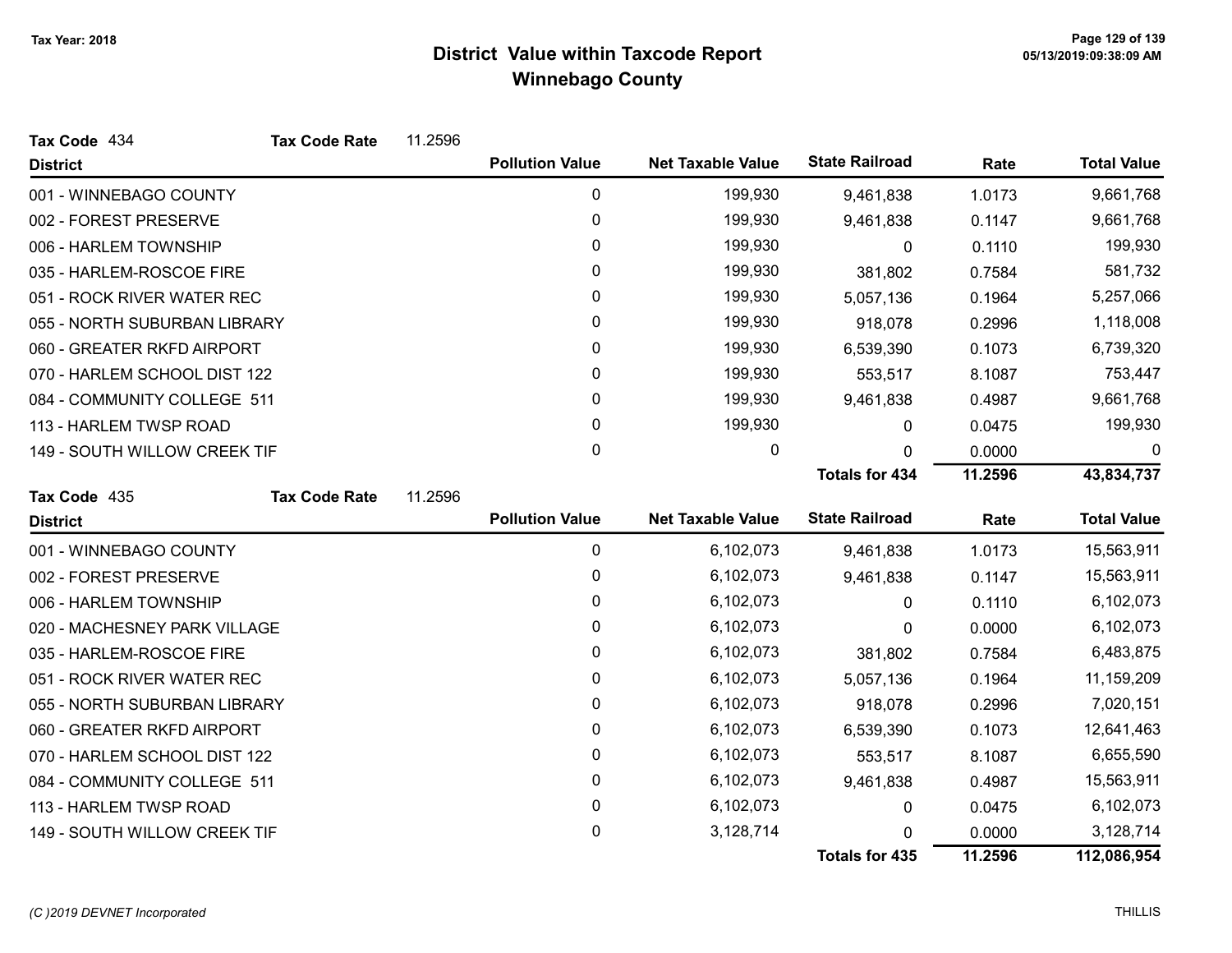| Tax Code 438                   | <b>Tax Code Rate</b> | 10.3482 |                        |                          |                       |         |                    |
|--------------------------------|----------------------|---------|------------------------|--------------------------|-----------------------|---------|--------------------|
| <b>District</b>                |                      |         | <b>Pollution Value</b> | <b>Net Taxable Value</b> | <b>State Railroad</b> | Rate    | <b>Total Value</b> |
| 001 - WINNEBAGO COUNTY         |                      |         | 0                      | 522,919                  | 9,461,838             | 1.0173  | 9,984,757          |
| 002 - FOREST PRESERVE          |                      |         | 0                      | 522,919                  | 9,461,838             | 0.1147  | 9,984,757          |
| 011 - ROCKFORD TOWNSHIP        |                      |         | 0                      | 522,919                  | 4,626,912             | 0.1385  | 5,149,831          |
| 036 - NEW MILFORD FIRE         |                      |         | 0                      | 522,919                  | 151,144               | 0.5885  | 674,063            |
| 054 - CHERRY VALLEY LIBRARY    |                      |         | 0                      | 522,919                  | 950,424               | 0.3908  | 1,473,343          |
| 060 - GREATER RKFD AIRPORT     |                      |         | 0                      | 522,919                  | 6,539,390             | 0.1073  | 7,062,309          |
| 076 - ROCKFORD SCHOOL DIST 205 |                      |         | 0                      | 522,919                  | 5,750,701             | 7.3508  | 6,273,620          |
| 084 - COMMUNITY COLLEGE 511    |                      |         | 0                      | 522,919                  | 9,461,838             | 0.4987  | 9,984,757          |
| 118 - ROCKFORD TWSP ROAD       |                      |         | 0                      | 522,919                  | 4,626,912             | 0.1416  | 5,149,831          |
| 151 - I-39 / BAXTER ROAD TIF   |                      |         | 0                      | 55,462                   | 0                     | 0.0000  | 55,462             |
|                                |                      |         |                        |                          | <b>Totals for 438</b> | 10.3482 | 55,792,730         |
| Tax Code 439                   | <b>Tax Code Rate</b> | 10.7783 |                        |                          |                       |         |                    |
| <b>District</b>                |                      |         | <b>Pollution Value</b> | <b>Net Taxable Value</b> | <b>State Railroad</b> | Rate    | <b>Total Value</b> |
| 001 - WINNEBAGO COUNTY         |                      |         | 0                      | 440,068                  | 9,461,838             | 1.0173  | 9,901,906          |
| 002 - FOREST PRESERVE          |                      |         | 0                      | 440,068                  | 9,461,838             | 0.1147  | 9,901,906          |
| 011 - ROCKFORD TOWNSHIP        |                      |         | 0                      | 440,068                  | 4,626,912             | 0.1385  | 5,066,980          |
| 017 - CHERRY VALLEY VILLAGE    |                      |         | 0                      | 440,068                  | 181,843               | 0.0000  | 621,911            |
| 031 - CHERRY VALLEY FIRE       |                      |         | 0                      | 440,068                  | 774,961               | 1.0186  | 1,215,029          |
| 054 - CHERRY VALLEY LIBRARY    |                      |         | 0                      | 440,068                  | 950,424               | 0.3908  | 1,390,492          |
| 060 - GREATER RKFD AIRPORT     |                      |         | 0                      | 440,068                  | 6,539,390             | 0.1073  | 6,979,458          |
| 076 - ROCKFORD SCHOOL DIST 205 |                      |         | 0                      | 440,068                  | 5,750,701             | 7.3508  | 6,190,769          |
| 084 - COMMUNITY COLLEGE 511    |                      |         | 0                      | 440,068                  | 9,461,838             | 0.4987  | 9,901,906          |
| 118 - ROCKFORD TWSP ROAD       |                      |         | 0                      | 440,068                  | 4,626,912             | 0.1416  | 5,066,980          |
| 151 - I-39 / BAXTER ROAD TIF   |                      |         | 0                      | 32,103                   | 0                     | 0.0000  | 32,103             |
|                                |                      |         |                        |                          | <b>Totals for 439</b> | 10.7783 | 56,269,440         |
| Tax Code 440                   | <b>Tax Code Rate</b> | 10.9095 |                        |                          |                       |         |                    |
| <b>District</b>                |                      |         | <b>Pollution Value</b> | <b>Net Taxable Value</b> | <b>State Railroad</b> | Rate    | <b>Total Value</b> |
| 001 - WINNEBAGO COUNTY         |                      |         | 0                      | 26,485                   | 9,461,838             | 1.0173  | 9,488,323          |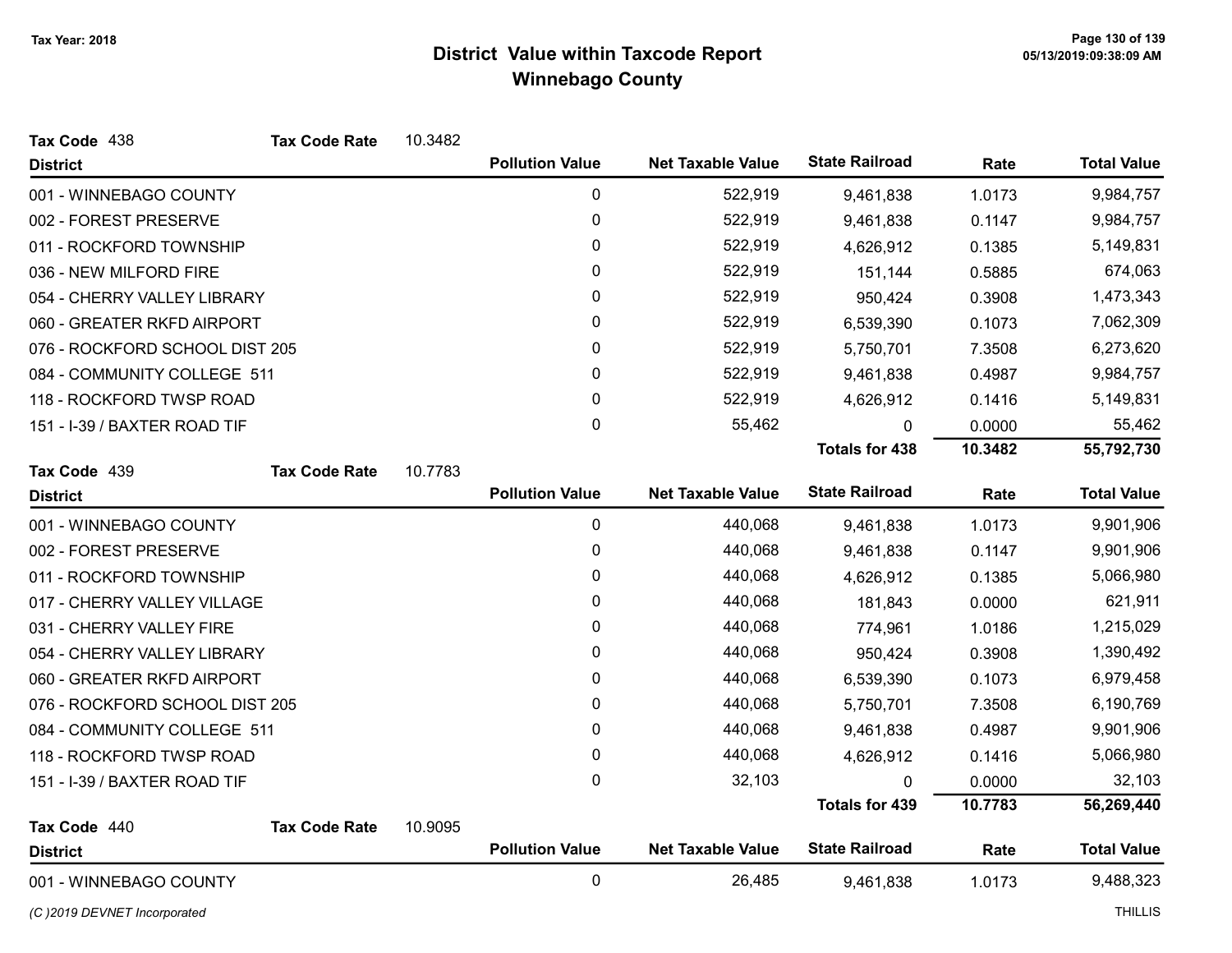| Tax Code 440                   | <b>Tax Code Rate</b> | 10.9095 |                        |                          |                       |         |                    |
|--------------------------------|----------------------|---------|------------------------|--------------------------|-----------------------|---------|--------------------|
| <b>District</b>                |                      |         | <b>Pollution Value</b> | <b>Net Taxable Value</b> | <b>State Railroad</b> | Rate    | <b>Total Value</b> |
| 002 - FOREST PRESERVE          |                      |         | 0                      | 26,485                   | 9,461,838             | 0.1147  | 9,488,323          |
| 004 - CHERRY VALLEY TOWNSHIP   |                      |         | 0                      | 26,485                   | 1,504,056             | 0.1392  | 1,530,541          |
| 017 - CHERRY VALLEY VILLAGE    |                      |         | 0                      | 26,485                   | 181,843               | 0.0000  | 208,328            |
| 031 - CHERRY VALLEY FIRE       |                      |         | 0                      | 26,485                   | 774,961               | 1.0186  | 801,446            |
| 054 - CHERRY VALLEY LIBRARY    |                      |         | 0                      | 26,485                   | 950,424               | 0.3908  | 976,909            |
| 060 - GREATER RKFD AIRPORT     |                      |         | 0                      | 26,485                   | 6,539,390             | 0.1073  | 6,565,875          |
| 076 - ROCKFORD SCHOOL DIST 205 |                      |         | 0                      | 26,485                   | 5,750,701             | 7.3508  | 5,777,186          |
| 084 - COMMUNITY COLLEGE 511    |                      |         | 0                      | 26,485                   | 9,461,838             | 0.4987  | 9,488,323          |
| 111 - CHERRY VALLEY TWSP ROAD  |                      |         | 0                      | 26,485                   | 1,504,056             | 0.2721  | 1,530,541          |
| 151 - I-39 / BAXTER ROAD TIF   |                      |         | 0                      | 2,643,695                | $\Omega$              | 0.0000  | 2,643,695          |
|                                |                      |         |                        |                          | <b>Totals for 440</b> | 10.9095 | 48,499,490         |
| Tax Code 441                   | <b>Tax Code Rate</b> | 10.3482 |                        |                          |                       |         |                    |
| <b>District</b>                |                      |         | <b>Pollution Value</b> | <b>Net Taxable Value</b> | <b>State Railroad</b> | Rate    | <b>Total Value</b> |
| 001 - WINNEBAGO COUNTY         |                      |         | 0                      | 406,579                  | 9,461,838             | 1.0173  | 9,868,417          |
| 002 - FOREST PRESERVE          |                      |         | 0                      | 406,579                  | 9,461,838             | 0.1147  | 9,868,417          |
| 011 - ROCKFORD TOWNSHIP        |                      |         | 0                      | 406,579                  | 4,626,912             | 0.1385  | 5,033,491          |
| 021 - NEW MILFORD VILLAGE      |                      |         | 0                      | 406,579                  | 0                     | 0.0000  | 406,579            |
| 036 - NEW MILFORD FIRE         |                      |         | 0                      | 406,579                  | 151,144               | 0.5885  | 557,723            |
| 054 - CHERRY VALLEY LIBRARY    |                      |         | 0                      | 406,579                  | 950,424               | 0.3908  | 1,357,003          |
| 060 - GREATER RKFD AIRPORT     |                      |         | 0                      | 406,579                  | 6,539,390             | 0.1073  | 6,945,969          |
| 076 - ROCKFORD SCHOOL DIST 205 |                      |         | 0                      | 406,579                  | 5,750,701             | 7.3508  | 6,157,280          |
| 084 - COMMUNITY COLLEGE 511    |                      |         | 0                      | 406,579                  | 9,461,838             | 0.4987  | 9,868,417          |
| 118 - ROCKFORD TWSP ROAD       |                      |         | 0                      | 406,579                  | 4,626,912             | 0.1416  | 5,033,491          |
| 151 - I-39 / BAXTER ROAD TIF   |                      |         | 0                      | 28,814                   | $\mathbf{0}$          | 0.0000  | 28,814             |
|                                |                      |         |                        |                          | <b>Totals for 441</b> | 10.3482 | 55,125,601         |
| Tax Code 442                   | <b>Tax Code Rate</b> | 11.5975 |                        |                          |                       |         |                    |
| <b>District</b>                |                      |         | <b>Pollution Value</b> | <b>Net Taxable Value</b> | <b>State Railroad</b> | Rate    | <b>Total Value</b> |
| 001 - WINNEBAGO COUNTY         |                      |         | $\pmb{0}$              | 987,657                  | 9,461,838             | 1.0173  | 10,449,495         |
|                                |                      |         |                        |                          |                       |         |                    |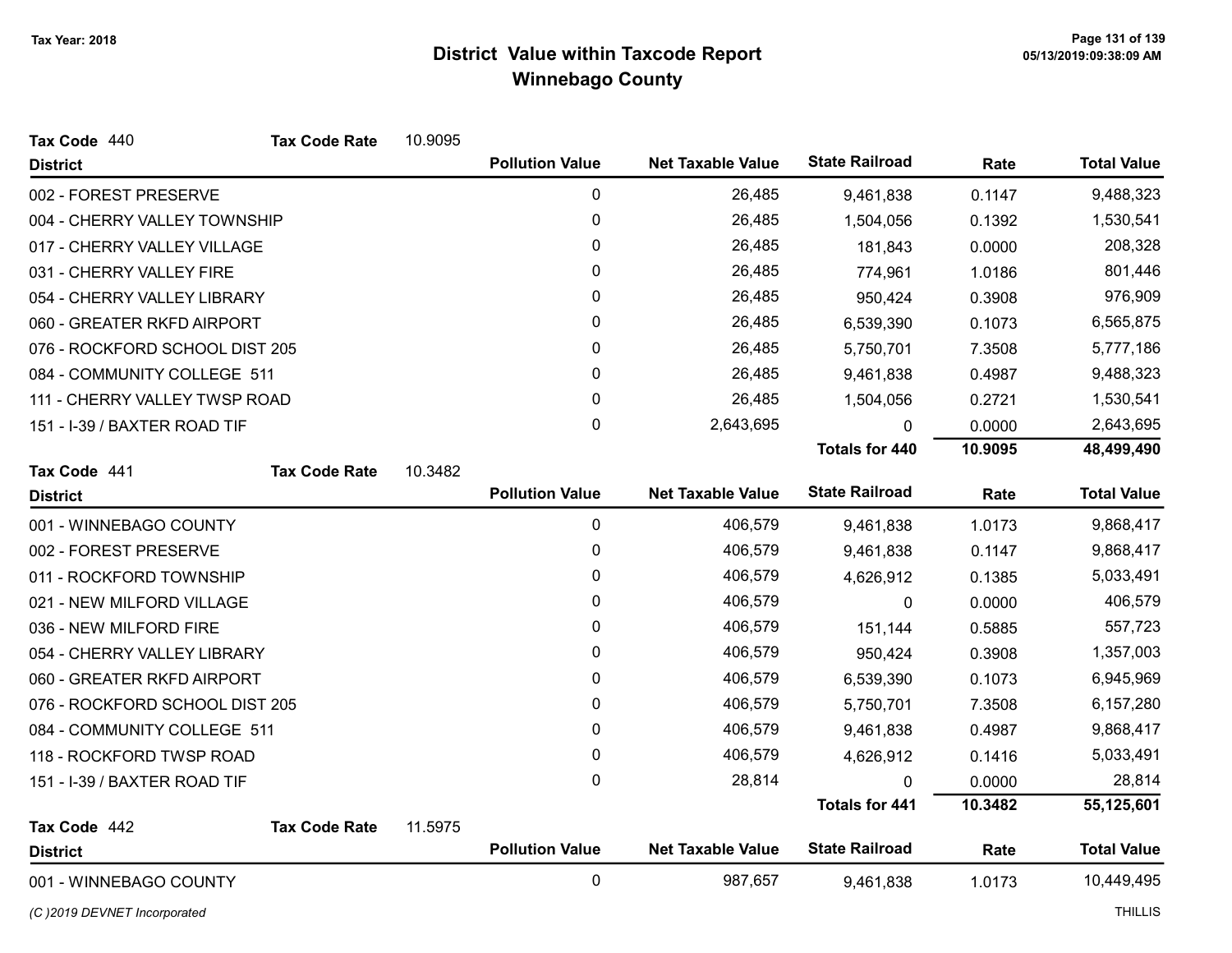| Tax Code 442                   | <b>Tax Code Rate</b> | 11.5975 |                        |                          |                       |         |                    |
|--------------------------------|----------------------|---------|------------------------|--------------------------|-----------------------|---------|--------------------|
| <b>District</b>                |                      |         | <b>Pollution Value</b> | <b>Net Taxable Value</b> | <b>State Railroad</b> | Rate    | <b>Total Value</b> |
| 002 - FOREST PRESERVE          |                      |         | 0                      | 987,657                  | 9,461,838             | 0.1147  | 10,449,495         |
| 006 - HARLEM TOWNSHIP          |                      |         | 0                      | 987,657                  | 0                     | 0.1110  | 987,657            |
| 019 - LOVES PARK CITY          |                      |         | 0                      | 987,657                  | 0                     | 0.0000  | 987,657            |
| 046 - ROCKFORD PARK DISTRICT   |                      |         | 0                      | 987,657                  | 4,746,064             | 1.0963  | 5,733,721          |
| 051 - ROCK RIVER WATER REC     |                      |         | 0                      | 987,657                  | 5,057,136             | 0.1964  | 6,044,793          |
| 055 - NORTH SUBURBAN LIBRARY   |                      |         | 0                      | 987,657                  | 918,078               | 0.2996  | 1,905,735          |
| 060 - GREATER RKFD AIRPORT     |                      |         | 0                      | 987,657                  | 6,539,390             | 0.1073  | 7,527,047          |
| 070 - HARLEM SCHOOL DIST 122   |                      |         | 0                      | 987,657                  | 553,517               | 8.1087  | 1,541,174          |
| 084 - COMMUNITY COLLEGE 511    |                      |         | 0                      | 987,657                  | 9,461,838             | 0.4987  | 10,449,495         |
| 113 - HARLEM TWSP ROAD         |                      |         | 0                      | 987,657                  | 0                     | 0.0475  | 987,657            |
| 152 - ZENITH CUTTER TIF        |                      |         | 0                      | 10,135,909               | $\mathbf{0}$          | 0.0000  | 10,135,909         |
|                                |                      |         |                        |                          | <b>Totals for 442</b> | 11.5975 | 67,199,835         |
| Tax Code 443                   | <b>Tax Code Rate</b> | 9.5469  |                        |                          |                       |         |                    |
| <b>District</b>                |                      |         | <b>Pollution Value</b> | <b>Net Taxable Value</b> | <b>State Railroad</b> | Rate    | <b>Total Value</b> |
| 001 - WINNEBAGO COUNTY         |                      |         | $\mathbf 0$            | 53,848                   | 9,461,838             | 1.0173  | 9,515,686          |
| 002 - FOREST PRESERVE          |                      |         | 0                      | 53,848                   | 9,461,838             | 0.1147  | 9,515,686          |
| 006 - HARLEM TOWNSHIP          |                      |         | 0                      | 53,848                   | 0                     | 0.1110  | 53,848             |
| 019 - LOVES PARK CITY          |                      |         | 0                      | 53,848                   | 0                     | 0.0000  | 53,848             |
| 055 - NORTH SUBURBAN LIBRARY   |                      |         | 0                      | 53,848                   | 918,078               | 0.2996  | 971,926            |
| 060 - GREATER RKFD AIRPORT     |                      |         | 0                      | 53,848                   | 6,539,390             | 0.1073  | 6,593,238          |
| 076 - ROCKFORD SCHOOL DIST 205 |                      |         | 0                      | 53,848                   | 5,750,701             | 7.3508  | 5,804,549          |
| 084 - COMMUNITY COLLEGE 511    |                      |         | 0                      | 53,848                   | 9,461,838             | 0.4987  | 9,515,686          |
| 113 - HARLEM TWSP ROAD         |                      |         | 0                      | 53,848                   | 0                     | 0.0475  | 53,848             |
| 153 - SPRING CREEK LAKES TIF   |                      |         | 0                      | 46,747                   | 0                     | 0.0000  | 46,747             |
|                                |                      |         |                        |                          | <b>Totals for 443</b> | 9.5469  | 42,125,062         |
| Tax Code 444                   | <b>Tax Code Rate</b> | 10.8396 |                        |                          |                       |         |                    |
| <b>District</b>                |                      |         | <b>Pollution Value</b> | <b>Net Taxable Value</b> | <b>State Railroad</b> | Rate    | <b>Total Value</b> |
| 001 - WINNEBAGO COUNTY         |                      |         | $\mathbf 0$            | 12,537                   | 9,461,838             | 1.0173  | 9,474,375          |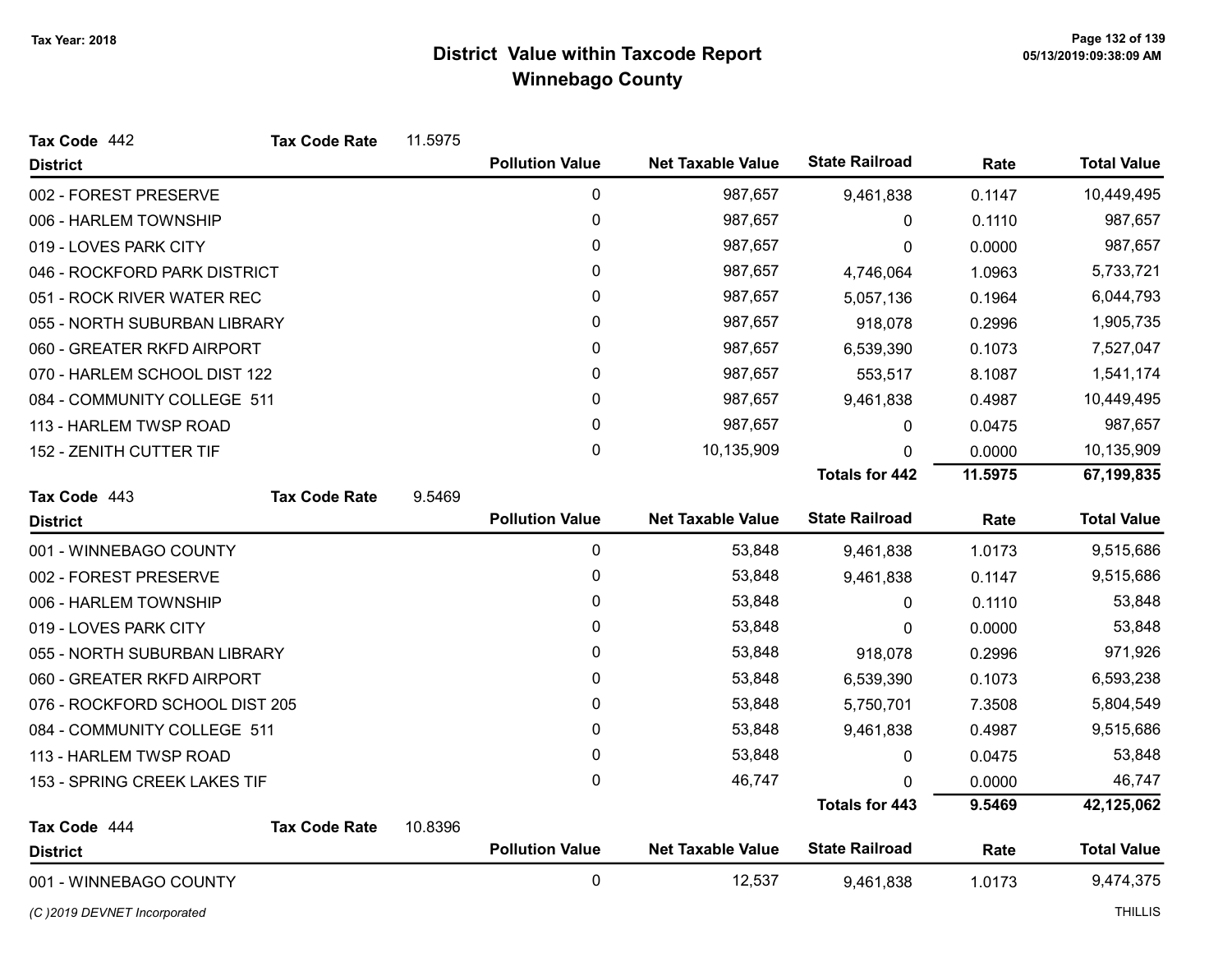| Tax Code 444                     | <b>Tax Code Rate</b> | 10.8396 |                        |                          |                       |           |                    |
|----------------------------------|----------------------|---------|------------------------|--------------------------|-----------------------|-----------|--------------------|
| <b>District</b>                  |                      |         | <b>Pollution Value</b> | <b>Net Taxable Value</b> | <b>State Railroad</b> | Rate      | <b>Total Value</b> |
| 002 - FOREST PRESERVE            |                      |         | 0                      | 12,537                   | 9,461,838             | 0.1147    | 9,474,375          |
| 006 - HARLEM TOWNSHIP            |                      |         | 0                      | 12,537                   | 0                     | 0.1110    | 12,537             |
| 019 - LOVES PARK CITY            |                      | 0       | 12,537                 | 0                        | 0.0000                | 12,537    |                    |
| 046 - ROCKFORD PARK DISTRICT     |                      |         | 0                      | 12,537                   | 4,746,064             | 1.0963    | 4,758,601          |
| 051 - ROCK RIVER WATER REC       |                      |         | 0                      | 12,537                   | 5,057,136             | 0.1964    | 5,069,673          |
| 055 - NORTH SUBURBAN LIBRARY     |                      |         | 0                      | 12,537                   | 918,078               | 0.2996    | 930,615            |
| 060 - GREATER RKFD AIRPORT       |                      |         | 0                      | 12,537                   | 6,539,390             | 0.1073    | 6,551,927          |
| 076 - ROCKFORD SCHOOL DIST 205   |                      |         | 0                      | 12,537                   | 5,750,701             | 7.3508    | 5,763,238          |
| 084 - COMMUNITY COLLEGE 511      |                      |         | 0                      | 12,537                   | 9,461,838             | 0.4987    | 9,474,375          |
| 113 - HARLEM TWSP ROAD           |                      |         | 0                      | 12,537                   | $\mathbf{0}$          | 0.0475    | 12,537             |
| 153 - SPRING CREEK LAKES TIF     |                      |         | 0                      | 587,981                  | 0                     | 0.0000    | 587,981            |
|                                  |                      |         |                        |                          | <b>Totals for 444</b> | 10.8396   | 52,122,771         |
| Tax Code 447                     | <b>Tax Code Rate</b> | 10.6547 |                        |                          |                       |           |                    |
| <b>District</b>                  |                      |         | <b>Pollution Value</b> | <b>Net Taxable Value</b> | <b>State Railroad</b> | Rate      | <b>Total Value</b> |
| 001 - WINNEBAGO COUNTY           |                      |         | 0                      | 390,181                  | 9,461,838             | 1.0173    | 9,852,019          |
| 002 - FOREST PRESERVE            |                      |         | 0                      | 390,181                  | 9,461,838             | 0.1147    | 9,852,019          |
| 013 - ROSCOE TOWNSHIP            |                      |         | 0                      | 390,181                  | 695,299               | 0.1465    | 1,085,480          |
| 025 - ROSCOE VILLAGE             |                      |         | 0                      | 390,181                  | $\mathbf{0}$          | 0.6603    | 390,181            |
| 035 - HARLEM-ROSCOE FIRE         |                      |         | 0                      | 390,181                  | 381,802               | 0.7584    | 771,983            |
| 055 - NORTH SUBURBAN LIBRARY     |                      |         | 0                      | 390,181                  | 918,078               | 0.2996    | 1,308,259          |
| 071 - KINNIKINNICK SD #131       |                      |         | 0                      | 390,181                  | 95,030                | 4.2513    | 485,211            |
| 077 - HONONEGAH HIGH SD #207     |                      | 0       | 390,181                | 535,933                  | 2.7327                | 926,114   |                    |
| 084 - COMMUNITY COLLEGE 511      |                      | 0       | 390,181                | 9,461,838                | 0.4987                | 9,852,019 |                    |
| 120 - ROSCOE TWSP ROAD           |                      | 0       | 390,181                | 695,299                  | 0.1752                | 1,085,480 |                    |
| 154 - FORMER WARNER ELECTRIC TIF |                      |         | 0                      | 94,881                   | 0                     | 0.0000    | 94,881             |
|                                  |                      |         |                        |                          | <b>Totals for 447</b> | 10.6547   | 35,703,646         |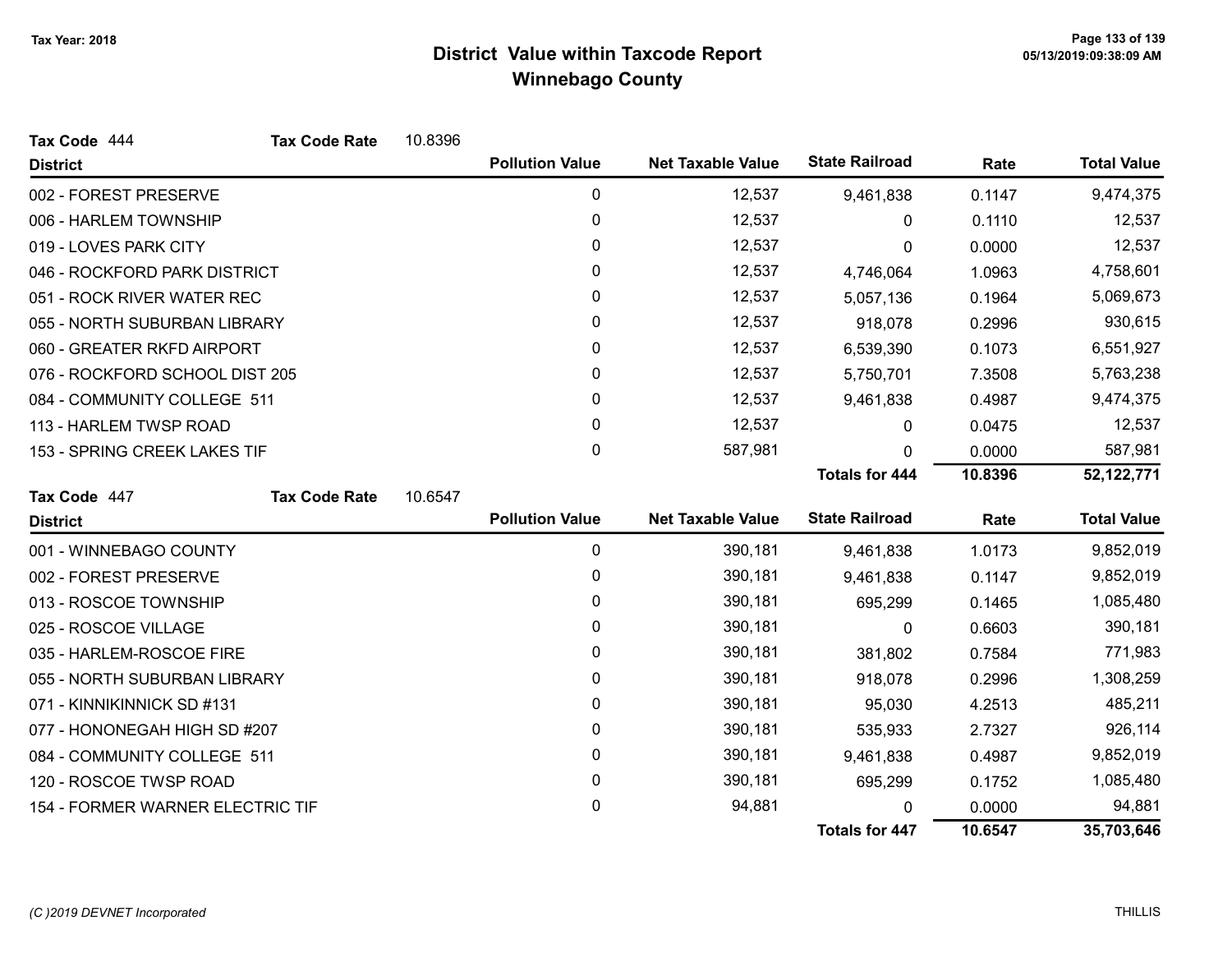| Tax Code 448                       | <b>Tax Code Rate</b> | 10.9612     |                        |                          |                       |           |                    |
|------------------------------------|----------------------|-------------|------------------------|--------------------------|-----------------------|-----------|--------------------|
| <b>District</b>                    |                      |             | <b>Pollution Value</b> | <b>Net Taxable Value</b> | <b>State Railroad</b> | Rate      | <b>Total Value</b> |
| 001 - WINNEBAGO COUNTY             |                      |             | 0                      | 11,686                   | 9,461,838             | 1.0173    | 9,473,524          |
| 002 - FOREST PRESERVE              |                      |             | 0                      | 11,686                   | 9,461,838             | 0.1147    | 9,473,524          |
| 011 - ROCKFORD TOWNSHIP            |                      |             | 0                      | 11,686                   | 4,626,912             | 0.1385    | 4,638,598          |
| 019 - LOVES PARK CITY              |                      |             | 0                      | 11,686                   | $\mathbf 0$           | 0.0000    | 11,686             |
| 046 - ROCKFORD PARK DISTRICT       |                      |             | 0                      | 11,686                   | 4,746,064             | 1.0963    | 4,757,750          |
| 051 - ROCK RIVER WATER REC         |                      |             | 0                      | 11,686                   | 5,057,136             | 0.1964    | 5,068,822          |
| 055 - NORTH SUBURBAN LIBRARY       |                      |             | 0                      | 11,686                   | 918,078               | 0.2996    | 929,764            |
| 060 - GREATER RKFD AIRPORT         |                      |             | $\mathbf 0$            | 11,686                   | 6,539,390             | 0.1073    | 6,551,076          |
| 076 - ROCKFORD SCHOOL DIST 205     |                      |             | 0                      | 11,686                   | 5,750,701             | 7.3508    | 5,762,387          |
| 084 - COMMUNITY COLLEGE 511        |                      |             | 0                      | 11,686                   | 9,461,838             | 0.4987    | 9,473,524          |
| 118 - ROCKFORD TWSP ROAD           |                      |             | 0                      | 11,686                   | 4,626,912             | 0.1416    | 4,638,598          |
| 153 - SPRING CREEK LAKES TIF       |                      |             | $\mathbf 0$            | 115,453                  | 0                     | 0.0000    | 115,453            |
|                                    |                      |             |                        |                          | <b>Totals for 448</b> | 10.9612   | 60,894,706         |
| Tax Code 450                       | <b>Tax Code Rate</b> | 14.2700     |                        |                          |                       |           |                    |
| <b>District</b>                    |                      |             | <b>Pollution Value</b> | <b>Net Taxable Value</b> | <b>State Railroad</b> | Rate      | <b>Total Value</b> |
| 001 - WINNEBAGO COUNTY             |                      |             | $\mathbf 0$            | 206,717                  | 9,461,838             | 1.0173    | 9,668,555          |
| 002 - FOREST PRESERVE              |                      |             | 0                      | 206,717                  | 9,461,838             | 0.1147    | 9,668,555          |
| 011 - ROCKFORD TOWNSHIP            |                      |             | $\mathbf 0$            | 206,717                  | 4,626,912             | 0.1385    | 4,833,629          |
| 023 - ROCKFORD CITY                |                      |             | 0                      | 206,717                  | 3,791,527             | 3.1194    | 3,998,244          |
| 046 - ROCKFORD PARK DISTRICT       |                      |             | 0                      | 206,717                  | 4,746,064             | 1.0963    | 4,952,781          |
| 051 - ROCK RIVER WATER REC         |                      |             | 0                      | 206,717                  | 5,057,136             | 0.1964    | 5,263,853          |
| 059 - ROCKFORD CITY LIBRARY        |                      |             | 0                      | 206,717                  | 3,791,527             | 0.4890    | 3,998,244          |
| 060 - GREATER RKFD AIRPORT         |                      |             | 0                      | 206,717                  | 6,539,390             | 0.1073    | 6,746,107          |
| 076 - ROCKFORD SCHOOL DIST 205     |                      | $\mathbf 0$ | 206,717                | 5,750,701                | 7.3508                | 5,957,418 |                    |
| 084 - COMMUNITY COLLEGE 511        |                      |             | 0                      | 206,717                  | 9,461,838             | 0.4987    | 9,668,555          |
| 118 - ROCKFORD TWSP ROAD           |                      |             | 0                      | 206,717                  | 4,626,912             | 0.1416    | 4,833,629          |
| 157 - JEFFERSON / NORTH 3RD ST TIF |                      |             | 0                      | 282,865                  | 0                     | 0.0000    | 282,865            |
|                                    |                      |             |                        |                          | Totals for 450        | 14.2700   | 69,872,435         |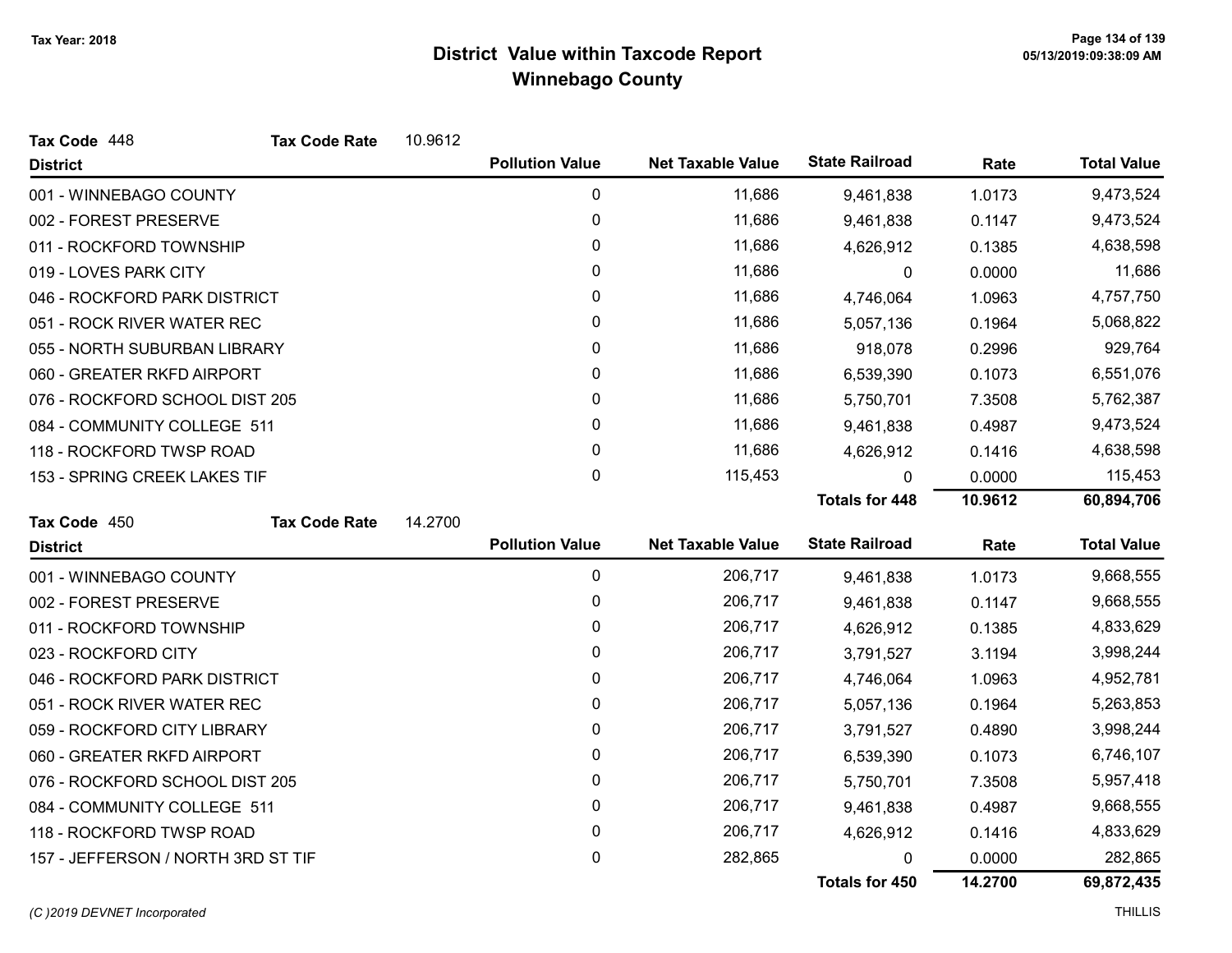| Tax Code 451                          | <b>Tax Code Rate</b> | 14.2700 |                        |                          |                       |           |                    |
|---------------------------------------|----------------------|---------|------------------------|--------------------------|-----------------------|-----------|--------------------|
| <b>District</b>                       |                      |         | <b>Pollution Value</b> | <b>Net Taxable Value</b> | <b>State Railroad</b> | Rate      | <b>Total Value</b> |
| 001 - WINNEBAGO COUNTY                |                      |         | 0                      | 38,632,871               | 9,461,838             | 1.0173    | 48,094,709         |
| 002 - FOREST PRESERVE                 |                      |         | 0                      | 38,632,871               | 9,461,838             | 0.1147    | 48,094,709         |
| 011 - ROCKFORD TOWNSHIP               |                      |         | 0                      | 38,632,871               | 4,626,912             | 0.1385    | 43,259,783         |
| 023 - ROCKFORD CITY                   |                      |         | 0                      | 38,632,871               | 3,791,527             | 3.1194    | 42,424,398         |
| 046 - ROCKFORD PARK DISTRICT          |                      |         | 0                      | 38,632,871               | 4,746,064             | 1.0963    | 43,378,935         |
| 051 - ROCK RIVER WATER REC            |                      |         | 0                      | 38,632,871               | 5,057,136             | 0.1964    | 43,690,007         |
| 059 - ROCKFORD CITY LIBRARY           |                      |         | 0                      | 38,632,871               | 3,791,527             | 0.4890    | 42,424,398         |
| 060 - GREATER RKFD AIRPORT            |                      |         | 0                      | 38,632,871               | 6,539,390             | 0.1073    | 45, 172, 261       |
| 076 - ROCKFORD SCHOOL DIST 205        |                      |         | 0                      | 38,632,871               | 5,750,701             | 7.3508    | 44,383,572         |
| 084 - COMMUNITY COLLEGE 511           |                      |         | 0                      | 38,632,871               | 9,461,838             | 0.4987    | 48,094,709         |
| 118 - ROCKFORD TWSP ROAD              |                      |         | $\mathbf{0}$           | 38,632,871               | 4,626,912             | 0.1416    | 43,259,783         |
| 159 - MULFORD & EAST STATE STREET TIF |                      | 0       | 2,373,791              | 0                        | 0.0000                | 2,373,791 |                    |
|                                       |                      |         |                        |                          | <b>Totals for 451</b> | 14.2700   | 494,651,055        |
| Tax Code 452                          | <b>Tax Code Rate</b> | 10.3482 |                        |                          |                       |           |                    |
| <b>District</b>                       |                      |         | <b>Pollution Value</b> | <b>Net Taxable Value</b> | <b>State Railroad</b> | Rate      | <b>Total Value</b> |
| 001 - WINNEBAGO COUNTY                |                      |         | $\mathbf 0$            | 25,884                   | 9,461,838             | 1.0173    | 9,487,722          |
| 002 - FOREST PRESERVE                 |                      |         | $\mathbf 0$            | 25,884                   | 9,461,838             | 0.1147    | 9,487,722          |
| 011 - ROCKFORD TOWNSHIP               |                      |         | 0                      | 25,884                   | 4,626,912             | 0.1385    | 4,652,796          |
| 017 - CHERRY VALLEY VILLAGE           |                      |         | 0                      | 25,884                   | 181,843               | 0.0000    | 207,727            |
| 036 - NEW MILFORD FIRE                |                      |         | 0                      | 25,884                   | 151,144               | 0.5885    | 177,028            |
| 054 - CHERRY VALLEY LIBRARY           |                      |         | 0                      | 25,884                   | 950,424               | 0.3908    | 976,308            |
| 060 - GREATER RKFD AIRPORT            |                      |         | 0                      | 25,884                   | 6,539,390             | 0.1073    | 6,565,274          |
| 076 - ROCKFORD SCHOOL DIST 205        |                      |         | 0                      | 25,884                   | 5,750,701             | 7.3508    | 5,776,585          |
| 084 - COMMUNITY COLLEGE 511           |                      |         | 0                      | 25,884                   | 9,461,838             | 0.4987    | 9,487,722          |
| 118 - ROCKFORD TWSP ROAD              |                      |         | 0                      | 25,884                   | 4,626,912             | 0.1416    | 4,652,796          |
| 151 - I-39 / BAXTER ROAD TIF          |                      |         | 0                      | 5,717                    | 0                     | 0.0000    | 5,717              |
|                                       |                      |         |                        |                          | <b>Totals for 452</b> | 10.3482   | 51,477,397         |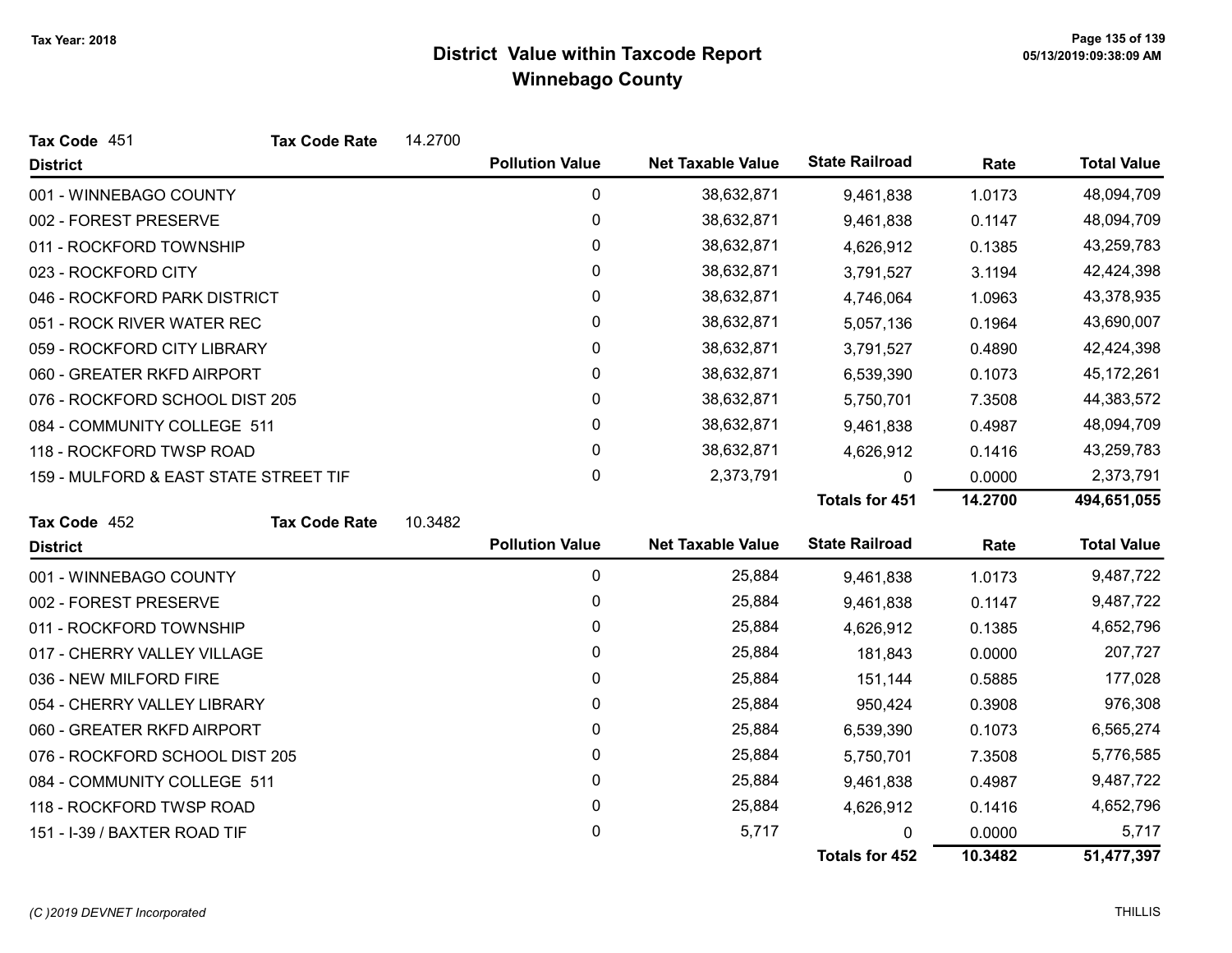| Tax Code 453                     | <b>Tax Code Rate</b> | 12.6266 |                        |                          |                       |           |                    |
|----------------------------------|----------------------|---------|------------------------|--------------------------|-----------------------|-----------|--------------------|
| <b>District</b>                  |                      |         | <b>Pollution Value</b> | <b>Net Taxable Value</b> | <b>State Railroad</b> | Rate      | <b>Total Value</b> |
| 001 - WINNEBAGO COUNTY           |                      |         | 0                      | 183,185                  | 9,461,838             | 1.0173    | 9,645,023          |
| 002 - FOREST PRESERVE            |                      | 0       | 183,185                | 9,461,838                | 0.1147                | 9,645,023 |                    |
| 011 - ROCKFORD TOWNSHIP          |                      | 0       | 183,185                | 4,626,912                | 0.1385                | 4,810,097 |                    |
| 023 - ROCKFORD CITY              |                      |         | 0                      | 183,185                  | 3,791,527             | 3.1194    | 3,974,712          |
| 046 - ROCKFORD PARK DISTRICT     |                      |         | 0                      | 183,185                  | 4,746,064             | 1.0963    | 4,929,249          |
| 059 - ROCKFORD CITY LIBRARY      |                      |         | 0                      | 183,185                  | 3,791,527             | 0.4890    | 3,974,712          |
| 060 - GREATER RKFD AIRPORT       |                      |         | 0                      | 183,185                  | 6,539,390             | 0.1073    | 6,722,575          |
| 078 - MERIDIAN SCHOOL DIST 223   |                      |         | 0                      | 183,185                  | 40,878                | 5.9038    | 224,063            |
| 084 - COMMUNITY COLLEGE 511      |                      |         | 0                      | 183,185                  | 9,461,838             | 0.4987    | 9,645,023          |
| 118 - ROCKFORD TWSP ROAD         |                      | 0       | 183,185                | 4,626,912                | 0.1416                | 4,810,097 |                    |
| 150 - GLOBAL TRADEPARK SOUTH TIF |                      | 0       | 180,281                | 0                        | 0.0000                | 180,281   |                    |
|                                  |                      |         |                        |                          | <b>Totals for 453</b> | 12.6266   | 58,560,855         |
| Tax Code 454                     | <b>Tax Code Rate</b> | 10.6432 |                        |                          |                       |           |                    |
| <b>District</b>                  |                      |         | <b>Pollution Value</b> | <b>Net Taxable Value</b> | <b>State Railroad</b> | Rate      | <b>Total Value</b> |
| 001 - WINNEBAGO COUNTY           |                      |         | $\mathbf{0}$           | 30,306                   | 9,461,838             | 1.0173    | 9,492,144          |
| 002 - FOREST PRESERVE            |                      |         | 0                      | 30,306                   | 9,461,838             | 0.1147    | 9,492,144          |
| 006 - HARLEM TOWNSHIP            |                      |         | 0                      | 30,306                   | 0                     | 0.1110    | 30,306             |
| 019 - LOVES PARK CITY            |                      |         | 0                      | 30,306                   | 0                     | 0.0000    | 30,306             |
| 046 - ROCKFORD PARK DISTRICT     |                      |         | 0                      | 30,306                   | 4,746,064             | 1.0963    | 4,776,370          |
| 055 - NORTH SUBURBAN LIBRARY     |                      |         | 0                      | 30,306                   | 918,078               | 0.2996    | 948,384            |
| 060 - GREATER RKFD AIRPORT       |                      |         | 0                      | 30,306                   | 6,539,390             | 0.1073    | 6,569,696          |
| 076 - ROCKFORD SCHOOL DIST 205   |                      | 0       | 30,306                 | 5,750,701                | 7.3508                | 5,781,007 |                    |
| 084 - COMMUNITY COLLEGE 511      |                      | 0       | 30,306                 | 9,461,838                | 0.4987                | 9,492,144 |                    |
| 113 - HARLEM TWSP ROAD           |                      |         | 0                      | 30,306                   | 0                     | 0.0475    | 30,306             |
| 153 - SPRING CREEK LAKES TIF     |                      |         | 0                      | 2,258,561                | U                     | 0.0000    | 2,258,561          |
|                                  |                      |         |                        |                          | <b>Totals for 454</b> | 10.6432   | 48,901,368         |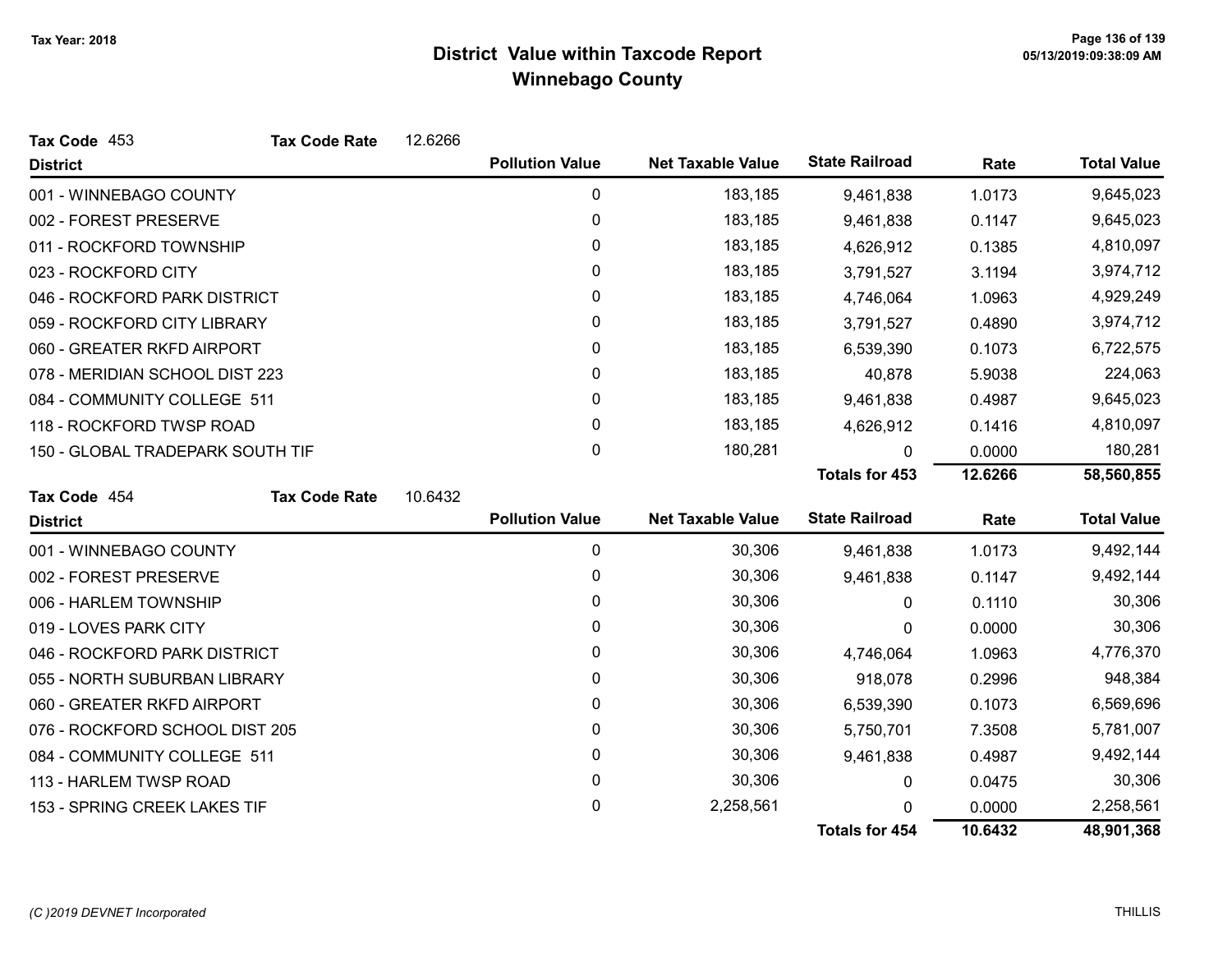| Tax Code 455                   | <b>Tax Code Rate</b> | 14.2700 |                        |                          |                       |            |                    |
|--------------------------------|----------------------|---------|------------------------|--------------------------|-----------------------|------------|--------------------|
| <b>District</b>                |                      |         | <b>Pollution Value</b> | <b>Net Taxable Value</b> | <b>State Railroad</b> | Rate       | <b>Total Value</b> |
| 001 - WINNEBAGO COUNTY         |                      |         | 0                      | 6,497,588                | 9,461,838             | 1.0173     | 15,959,426         |
| 002 - FOREST PRESERVE          |                      |         | 0                      | 6,497,588                | 9,461,838             | 0.1147     | 15,959,426         |
| 011 - ROCKFORD TOWNSHIP        |                      | 0       | 6,497,588              | 4,626,912                | 0.1385                | 11,124,500 |                    |
| 023 - ROCKFORD CITY            |                      |         | 0                      | 6,497,588                | 3,791,527             | 3.1194     | 10,289,115         |
| 046 - ROCKFORD PARK DISTRICT   |                      |         | 0                      | 6,497,588                | 4,746,064             | 1.0963     | 11,243,652         |
| 051 - ROCK RIVER WATER REC     |                      |         | 0                      | 6,497,588                | 5,057,136             | 0.1964     | 11,554,724         |
| 059 - ROCKFORD CITY LIBRARY    |                      |         | 0                      | 6,497,588                | 3,791,527             | 0.4890     | 10,289,115         |
| 060 - GREATER RKFD AIRPORT     |                      |         | 0                      | 6,497,588                | 6,539,390             | 0.1073     | 13,036,978         |
| 076 - ROCKFORD SCHOOL DIST 205 |                      |         | 0                      | 6,497,588                | 5,750,701             | 7.3508     | 12,248,289         |
| 084 - COMMUNITY COLLEGE 511    |                      |         | 0                      | 6,497,588                | 9,461,838             | 0.4987     | 15,959,426         |
| 118 - ROCKFORD TWSP ROAD       |                      |         | 0                      | 6,497,588                | 4,626,912             | 0.1416     | 11,124,500         |
| 164 - AUBURN STREET TIF        |                      |         | $\pmb{0}$              | 348,626                  | 0                     | 0.0000     | 348,626            |
|                                |                      |         |                        |                          | <b>Totals for 455</b> | 14.2700    | 139, 137, 777      |
| Tax Code 456                   | <b>Tax Code Rate</b> | 11.7191 |                        |                          |                       |            |                    |
| <b>District</b>                |                      |         | <b>Pollution Value</b> | <b>Net Taxable Value</b> | <b>State Railroad</b> | Rate       | <b>Total Value</b> |
| 001 - WINNEBAGO COUNTY         |                      |         | $\mathbf 0$            | 4,179,750                | 9,461,838             | 1.0173     | 13,641,588         |
| 002 - FOREST PRESERVE          |                      |         | 0                      | 4,179,750                | 9,461,838             | 0.1147     | 13,641,588         |
| 011 - ROCKFORD TOWNSHIP        |                      |         | 0                      | 4,179,750                | 4,626,912             | 0.1385     | 8,806,662          |
| 019 - LOVES PARK CITY          |                      |         | 0                      | 4,179,750                | 0                     | 0.0000     | 4,179,750          |
| 046 - ROCKFORD PARK DISTRICT   |                      |         | 0                      | 4,179,750                | 4,746,064             | 1.0963     | 8,925,814          |
| 051 - ROCK RIVER WATER REC     |                      |         | 0                      | 4,179,750                | 5,057,136             | 0.1964     | 9,236,886          |
| 055 - NORTH SUBURBAN LIBRARY   |                      |         | 0                      | 4,179,750                | 918,078               | 0.2996     | 5,097,828          |
| 060 - GREATER RKFD AIRPORT     |                      |         | 0                      | 4,179,750                | 6,539,390             | 0.1073     | 10,719,140         |
| 070 - HARLEM SCHOOL DIST 122   |                      | 0       | 4,179,750              | 553,517                  | 8.1087                | 4,733,267  |                    |
| 084 - COMMUNITY COLLEGE 511    |                      |         | 0                      | 4,179,750                | 9,461,838             | 0.4987     | 13,641,588         |
| 118 - ROCKFORD TWSP ROAD       |                      |         | 0                      | 4,179,750                | 4,626,912             | 0.1416     | 8,806,662          |
| 165 - FOREST HILLS ROAD TIF    |                      |         | 0                      | 1,117,511                | 0                     | 0.0000     | 1,117,511          |
|                                |                      |         |                        |                          | Totals for 456        | 11.7191    | 102,548,284        |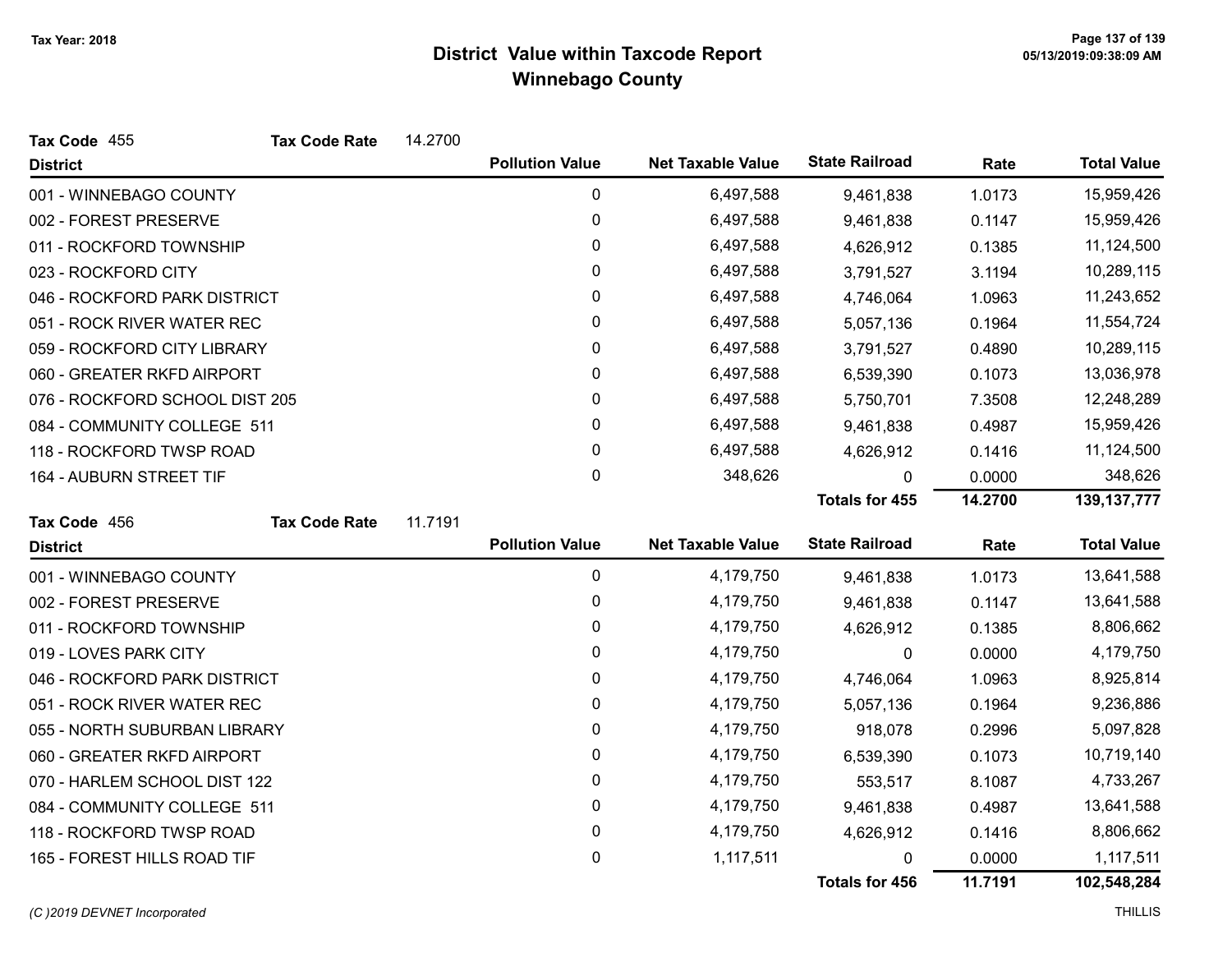| Tax Code 457                    | <b>Tax Code Rate</b> | 9.8480           |                        |                          |                       |                |                    |
|---------------------------------|----------------------|------------------|------------------------|--------------------------|-----------------------|----------------|--------------------|
| <b>District</b>                 |                      |                  | <b>Pollution Value</b> | <b>Net Taxable Value</b> | <b>State Railroad</b> | Rate           | <b>Total Value</b> |
| 001 - WINNEBAGO COUNTY          |                      |                  | $\pmb{0}$              | 1,647,325                | 9,461,838             | 1.0173         | 11,109,163         |
| 002 - FOREST PRESERVE           |                      |                  | $\pmb{0}$              | 1,647,325                | 9,461,838             | 0.1147         | 11,109,163         |
| 013 - ROSCOE TOWNSHIP           |                      |                  | 0                      | 1,647,325                | 695,299               | 0.1465         | 2,342,624          |
| 026 - SOUTH BELOIT CITY         |                      |                  | 0                      | 1,647,325                | 1,101,773             | 1.1260         | 2,749,098          |
| 061 - SOUTH BELOIT CITY LIBRARY |                      |                  | $\pmb{0}$              | 1,647,325                | 1,101,773             | 0.2071         | 2,749,098          |
| 079 - SOUTH BELOIT SD #320      |                      |                  | 0                      | 1,647,325                | 1,197,657             | 6.5625         | 2,844,982          |
| 084 - COMMUNITY COLLEGE 511     |                      |                  | 0                      | 1,647,325                | 9,461,838             | 0.4987         | 11,109,163         |
| 120 - ROSCOE TWSP ROAD          |                      |                  | $\pmb{0}$              | 1,647,325                | 695,299               | 0.1752         | 2,342,624          |
| 166 - GARDNER / BLACKHAWK TIF   |                      |                  | 0                      | 147,303                  | 0                     | 0.0000         | 147,303            |
|                                 |                      |                  |                        |                          | <b>Totals for 457</b> | 9.8480         | 46,503,218         |
| Tax Code 458                    | <b>Tax Code Rate</b> | 9.8765           |                        |                          |                       |                |                    |
| <b>District</b>                 |                      |                  | <b>Pollution Value</b> | <b>Net Taxable Value</b> | <b>State Railroad</b> | Rate           | <b>Total Value</b> |
| 001 - WINNEBAGO COUNTY          |                      |                  | 0                      | 5, 133, 137              | 9,461,838             | 1.0173         | 14,594,975         |
| 002 - FOREST PRESERVE           |                      |                  | $\pmb{0}$              | 5, 133, 137              | 9,461,838             | 0.1147         | 14,594,975         |
| 012 - ROCKTON TOWNSHIP          |                      |                  | $\pmb{0}$              | 5, 133, 137              | 994,063               | 0.1954         | 6,127,200          |
| 026 - SOUTH BELOIT CITY         |                      |                  | 0                      | 5, 133, 137              | 1,101,773             | 1.1260         | 6,234,910          |
| 061 - SOUTH BELOIT CITY LIBRARY |                      |                  | 0                      | 5, 133, 137              | 1,101,773             | 0.2071         | 6,234,910          |
| 079 - SOUTH BELOIT SD #320      |                      |                  | 0                      | 5, 133, 137              | 1,197,657             | 6.5625         | 6,330,794          |
| 084 - COMMUNITY COLLEGE 511     |                      |                  | 0                      | 5, 133, 137              | 9,461,838             | 0.4987         | 14,594,975         |
| 119 - ROCKTON TWSP ROAD         |                      |                  | $\pmb{0}$              | 5, 133, 137              | 994,063               | 0.1548         | 6,127,200          |
| 166 - GARDNER / BLACKHAWK TIF   |                      |                  | $\mathbf{0}$           | 647,889                  | 0                     | 0.0000         | 647,889            |
|                                 |                      |                  |                        |                          | <b>Totals for 458</b> | 9.8765         | 75,487,828         |
| Tax Code 459                    | <b>Tax Code Rate</b> | 9.8765           |                        |                          |                       |                |                    |
| <b>District</b>                 |                      |                  | <b>Pollution Value</b> | <b>Net Taxable Value</b> | <b>State Railroad</b> | Rate           | <b>Total Value</b> |
| 001 - WINNEBAGO COUNTY          |                      |                  | $\pmb{0}$              | 11,564                   | 9,461,838             | 1.0173         | 9,473,402          |
| 002 - FOREST PRESERVE           |                      | 0                | 11,564                 | 9,461,838                | 0.1147                | 9,473,402      |                    |
| 012 - ROCKTON TOWNSHIP          |                      | $\boldsymbol{0}$ | 11,564                 | 994,063                  | 0.1954                | 1,005,627      |                    |
| 026 - SOUTH BELOIT CITY         |                      |                  | 0                      | 11,564                   | 1,101,773             | 1.1260         | 1,113,337          |
| (C)2019 DEVNET Incorporated     |                      |                  |                        |                          |                       | <b>THILLIS</b> |                    |